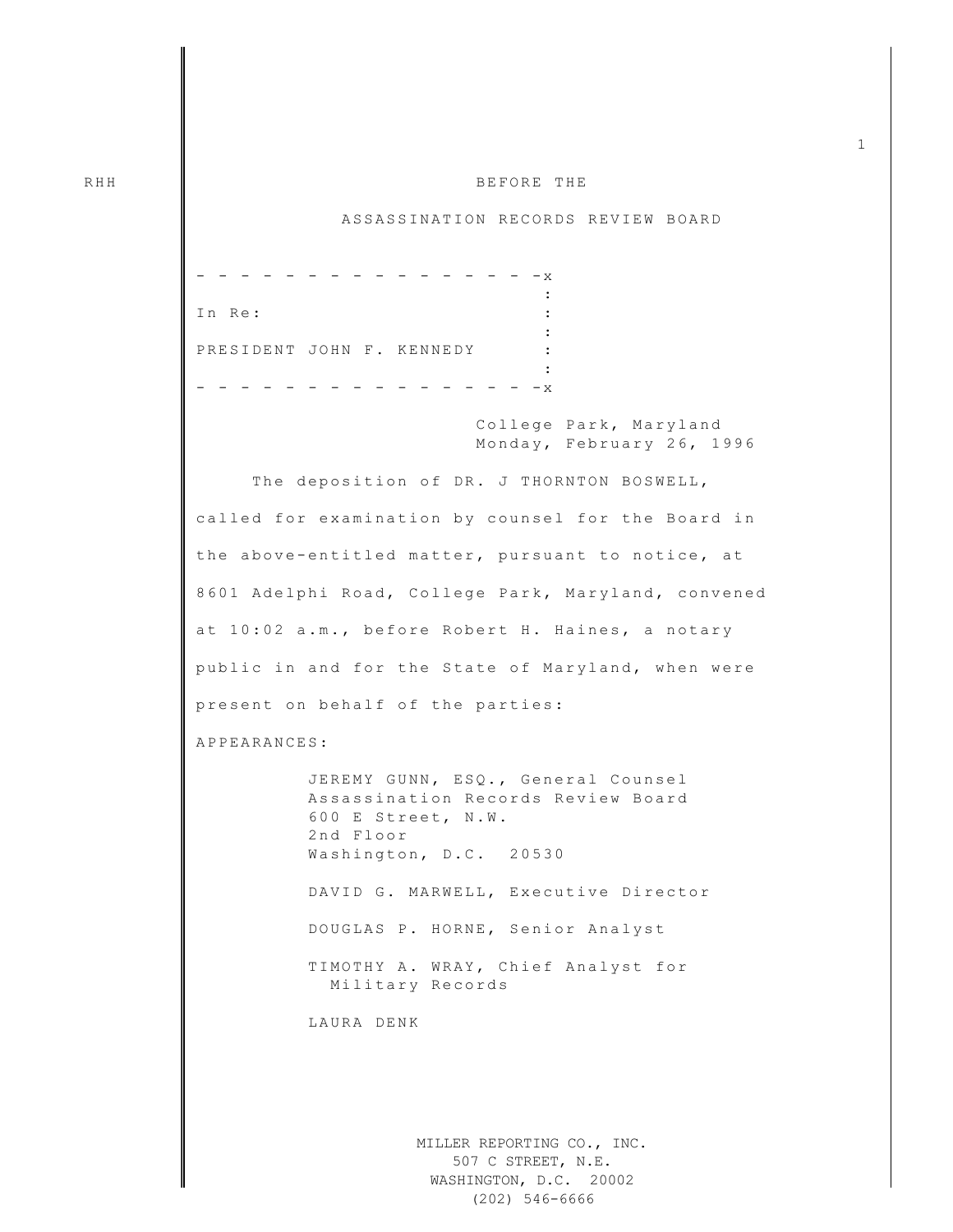## $\underline{C} \underline{O} \underline{N} \underline{T} \underline{E} \underline{N} \underline{T} \underline{S}$

EXAMINATION BY COUNSEL FOR: WITNESS ARRB

Dr. Boswell 3

MILLER REPORTING CO., INC. 507 C STREET, N.E. WASHINGTON, D.C. 20002 (202) 546-6666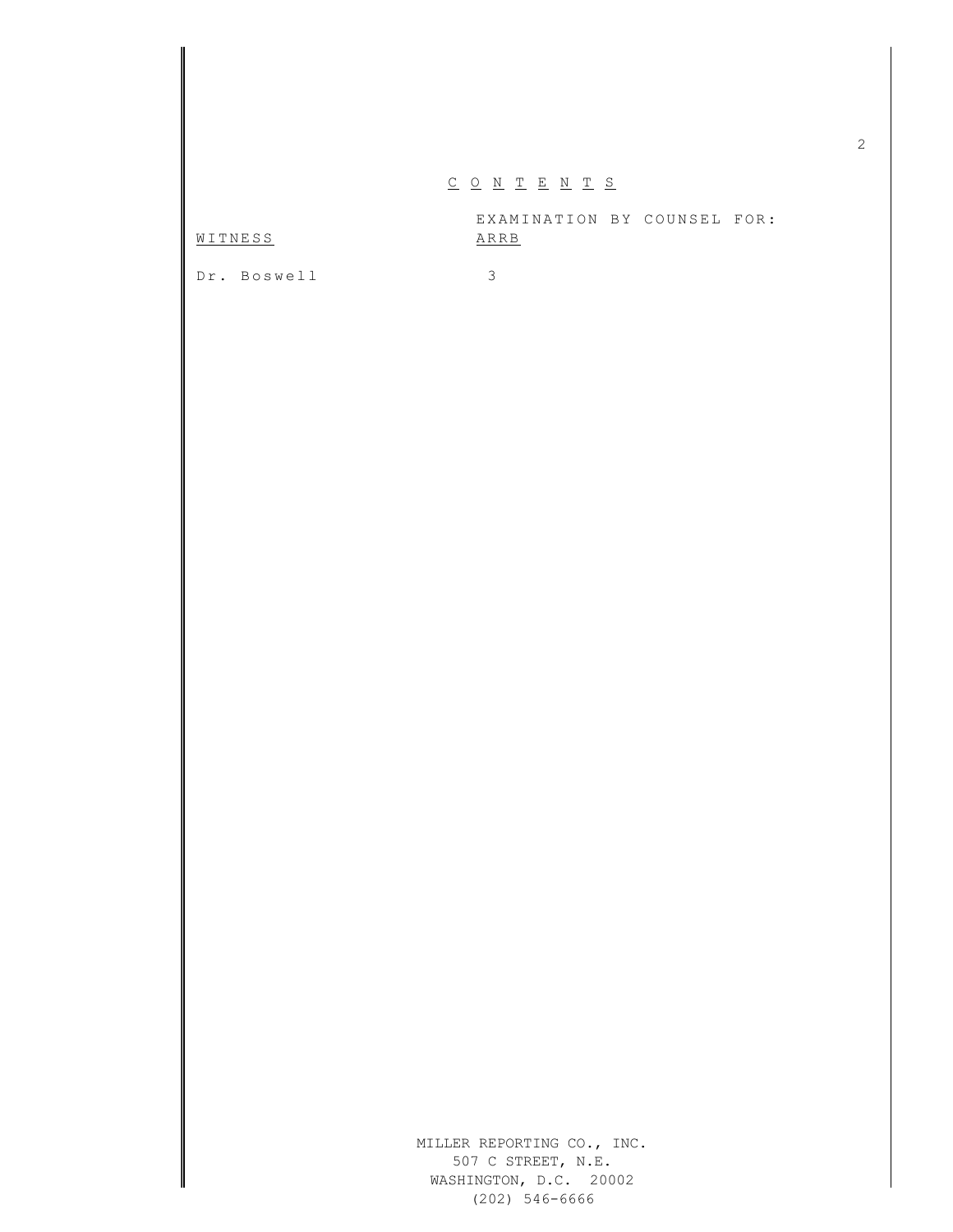MILLER REPORTING CO., INC. 507 C STREET, N.E. WASHINGTON, D.C. 20002 1 P R O C E E D I N G S 2 MR. GUNN: We are assembled in the National Archives 3 Annex at College Park, Maryland, to take the deposition of Dr. 4 J Thornton Boswell. Dr. Boswell was one of the doctors who 5 performed the autopsy on President Kennedy. 6 My name is Jeremy Gunn. I'm the general counsel of 7 the Assassination Records Review Board. Sitting next to me 8 is Doug Horne, a member of the Review Board staff. Also in 9 the room is David Marwell, the Executive Director of the Review 10 Board. We are expecting at some point today we will be joined 11 by some other people, and I will introduce them when they come  $12$  in. 13 Whereupon, 14 DR. J THORNTON BOSWELL 15 was called as a witness and, having been first duly sworn, was 16 examined and testified as follows: 17 EXAMINATION BY COUNSEL FOR THE 18 **ASSASSINATION RECORDS REVIEW BOARD** 19 BY MR. GUNN: 20 Q I would like to show you a couple of documents, Dr. 21 Boswell, and ask you whether you have seen them previously.

m c  $\sim$  3

(202) 546-6666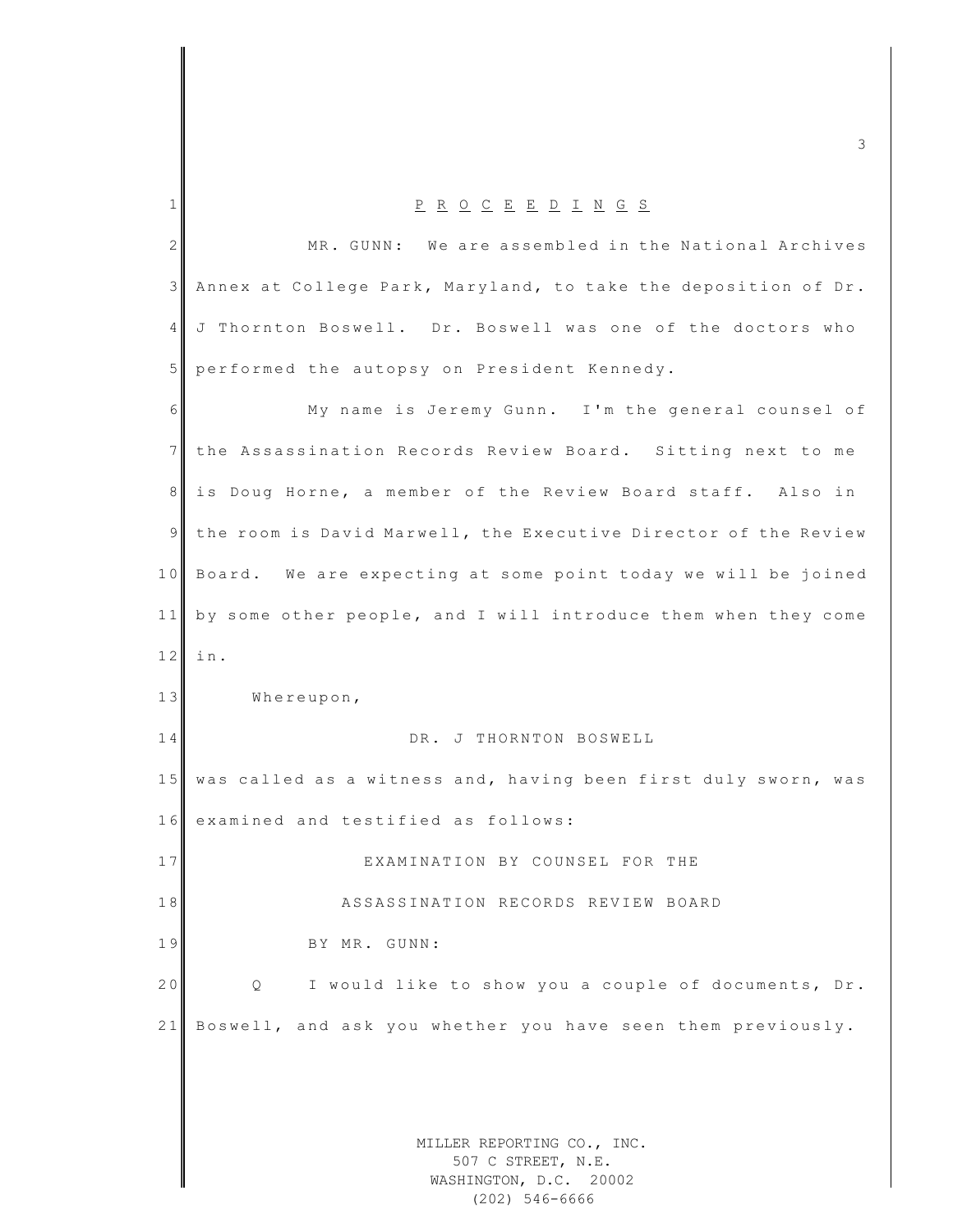MILLER REPORTING CO., INC. 507 C STREET, N.E. WASHINGTON, D.C. 20002  $\frac{4}{4}$  $1$  The first one on its face appears to be a letter dated December 2 7, 1995, to Dr. Boswell from David Marwell. 3 A Yes. 4 Q Attached to that letter is a subpoena. 5 A Yes.  $6$  O You have seen the document before? 7 A I have. 8 Q I'd like to show you a letter--9 MR. GUNN: I will state for the record that the 10 document I have just shown to Dr. Boswell is Exhibit No. MD 11 102. The second document that I am handing to Dr. Boswell is 12 Exhibit MD 103, and that is a letter dated January 2, 1996, 13 from myself to Dr. Boswell. 14 BY MR. GUNN: 15 Q Have you seen that letter before? 16 A Yes, I have. 17 Q And is it your understanding that you are appearing 18 at this deposition pursuant to the subpoena that was issued 19 and the letter clarifying and straightening out the date? 20 A Yes. 21 Q Dr. Boswell, you were invited to bring an attorney

(202) 546-6666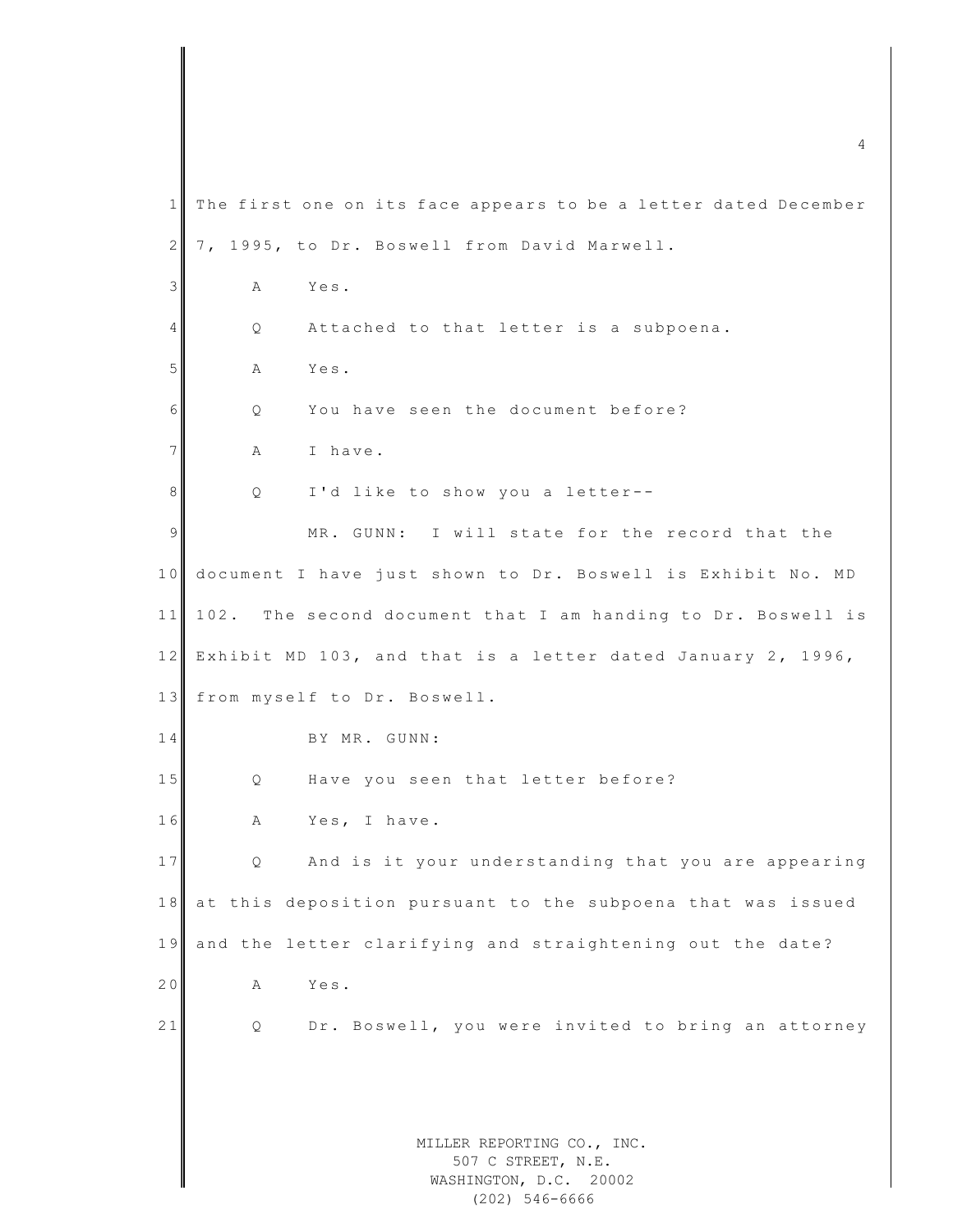1 with you today if you chose. Did you understand that you had 2 that option if you so desired? 3 A Yes. 4 Q And did you just decide not to bring an attorney? 5 A Correct. 6 Q Dr. Boswell, at the completion of the deposition, 7 you will have an opportunity to read the transcript of the 8 deposition and make any corrections in it that you believe 9 straighten or clarify what you said in the deposition today. 10 The deposition is being tape-recorded and is being taken by 11 sten ographic notes, and those records will be kept. 12 Dr. Boswell, I am going to try to ask you clear 13 questions today. If there is any time that you don't understand 14 or you'd like me to rephrase the question, don't hesitate to 15 ask me, and I will try to rephrase it. 16 We are going to be working in the deposition today 17 with a pre-numbered exhibit list, so the order of the documents 18 that I will give to you will not necessarily reflect a sequential 19 order. So, for example, the first two documents you were shown 20 were Exhibits 102 and 103. The exhibit numbers will be kept 21 consistent throughout our work in the medical evidence in this

> MILLER REPORTING CO., INC. 507 C STREET, N.E. WASHINGTON, D.C. 20002 (202) 546-6666

m c  $\blacksquare$  . The set of the set of the set of the set of the set of the set of the set of the set of the set of the set of the set of the set of the set of the set of the set of the set of the set of the set of the set of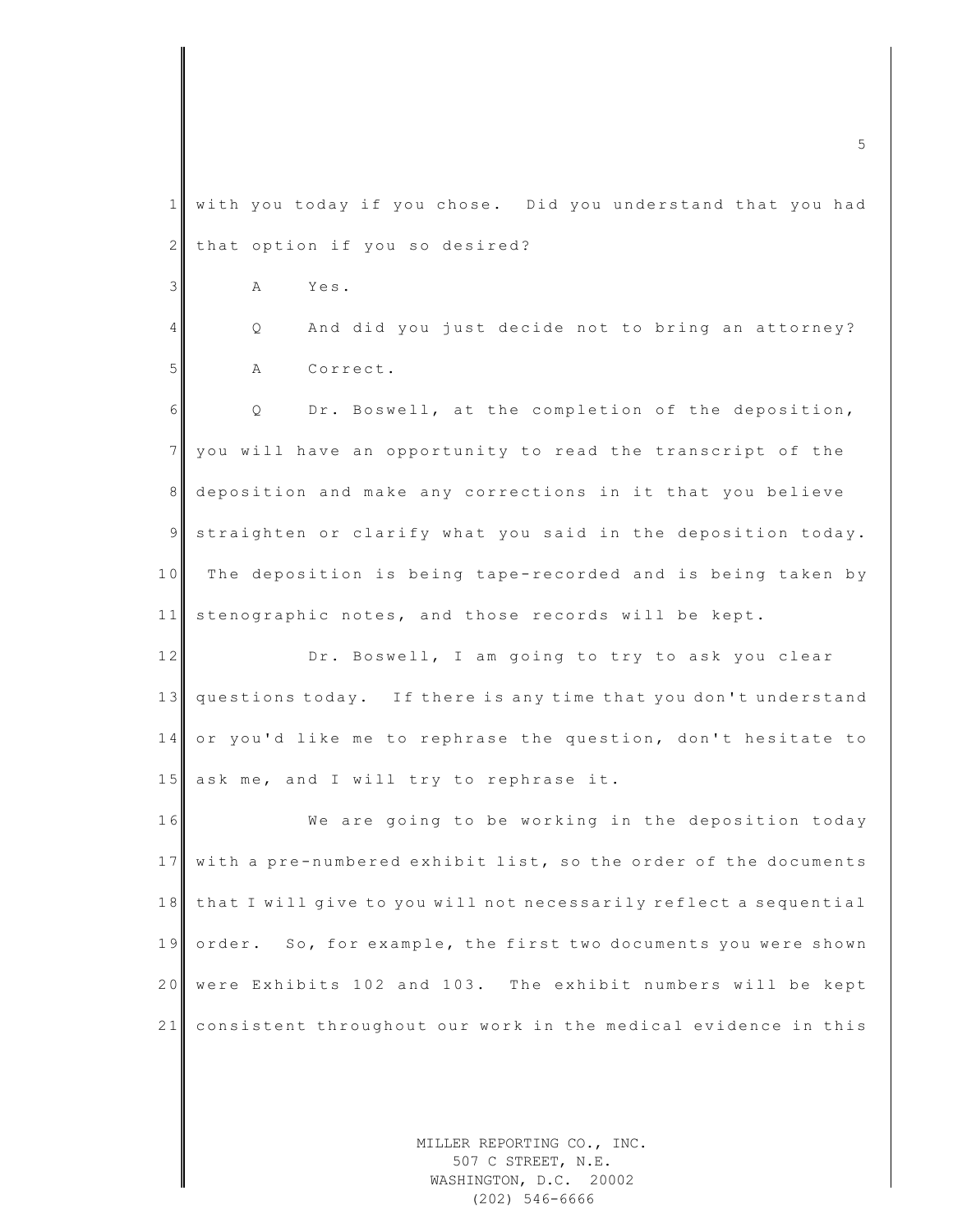1 matter.

| 2 <sup>1</sup> | Dr. Boswell, I'd like to ask you for your indulgence             |
|----------------|------------------------------------------------------------------|
| 3 <sup>1</sup> | to not discuss the issues that we are talking about today until  |
| 4              | the Assassination Records Review Board completes its work on     |
| 5 <sub>1</sub> | the medical evidence. You should, of course, feel free to        |
| 6              | discuss matters pertaining to the autopsy to any extent that     |
| 7 <sup>1</sup> | you wish, but in terms of the questions that you are being asked |
| 8 <sup>1</sup> | here and your responses to those questions, we would appreciate  |
| 9              | your not discussing those issues. We expect that our work in     |
| 10             | this area will probably be completed by the end of this calendar |
| 11             | year.                                                            |
| 12             | Is that acceptable to you?                                       |
| 13             | A<br>Yes.                                                        |
| 14             | Thank you. I appreciate that.<br>Q                               |
| 15             | We are hoping that this deposition provides you with             |
| 16             | an opportunity to freely state and explain your understanding    |
| 17             | of the events that transpired at the time of the autopsy and     |
| 18             | some events that happened immediately thereafter. If at any      |
| 19             | time you wish to elaborate on a question, please don't hesitate  |
| 20             | to do so.                                                        |
| 21             | Dr. Boswell, did you bring any records with you today            |
|                |                                                                  |
|                |                                                                  |
|                |                                                                  |

(202) 546-6666

m c 6  $\sim$  6  $\sim$  6  $\sim$  6  $\sim$  6  $\sim$  6  $\sim$  6  $\sim$  6  $\sim$  6  $\sim$  6  $\sim$  6  $\sim$  6  $\sim$  6  $\sim$  6  $\sim$  6  $\sim$  6  $\sim$  6  $\sim$  6  $\sim$  6  $\sim$  6  $\sim$  6  $\sim$  6  $\sim$  6  $\sim$  6  $\sim$  6  $\sim$  6  $\sim$  6  $\sim$  6  $\sim$  6  $\sim$  6  $\sim$  6  $\sim$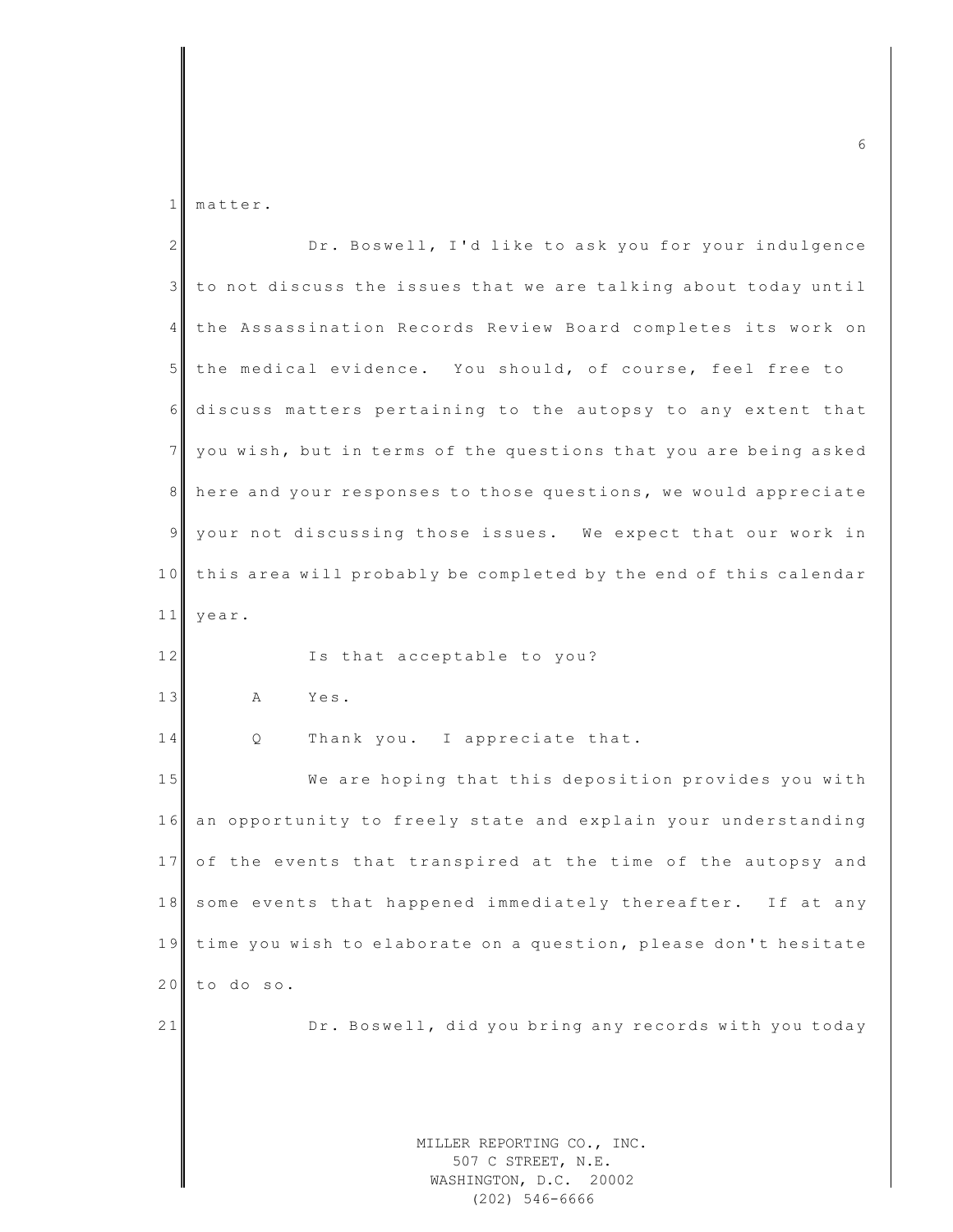MILLER REPORTING CO., INC. 507 C STREET, N.E. WASHINGTON, D.C. 20002 1 pursuant to the subpoena marked Exhibit 102? 2 A I did not. I have no records. I have a large file, 3 but they're all crank material that I've gotten through the 4 mail and so forth. 5 | Q With the letters that you're referring to, have you 6 written back to people in response to those letters? 7 **A** No. 8 Q Did you take any notes or prepare any diagrams during 9 the course of the autopsy of President Kennedy? 10 A Yes. 11 Q Do you have any of those notes still in your 12 possession? 13 A No. 14 Q Dr. Boswell, did you discuss any substantive matters 15 relating to the deposition today with anyone? And by that, 16 I mean did you discuss with someone answers that you might give 17 to questions or how you would formulate answers to questions? 18 A No. 19 | Q You are aware that Dr. Humes had his deposition taken 20 here approximately two weeks ago? 21 A Yes.

m c  $\overline{a}$  and  $\overline{a}$  and  $\overline{a}$  and  $\overline{a}$  and  $\overline{a}$  and  $\overline{a}$  and  $\overline{a}$  and  $\overline{a}$  and  $\overline{a}$  and  $\overline{a}$  and  $\overline{a}$  and  $\overline{a}$  and  $\overline{a}$  and  $\overline{a}$  and  $\overline{a}$  and  $\overline{a}$  and  $\overline{a}$ 

(202) 546-6666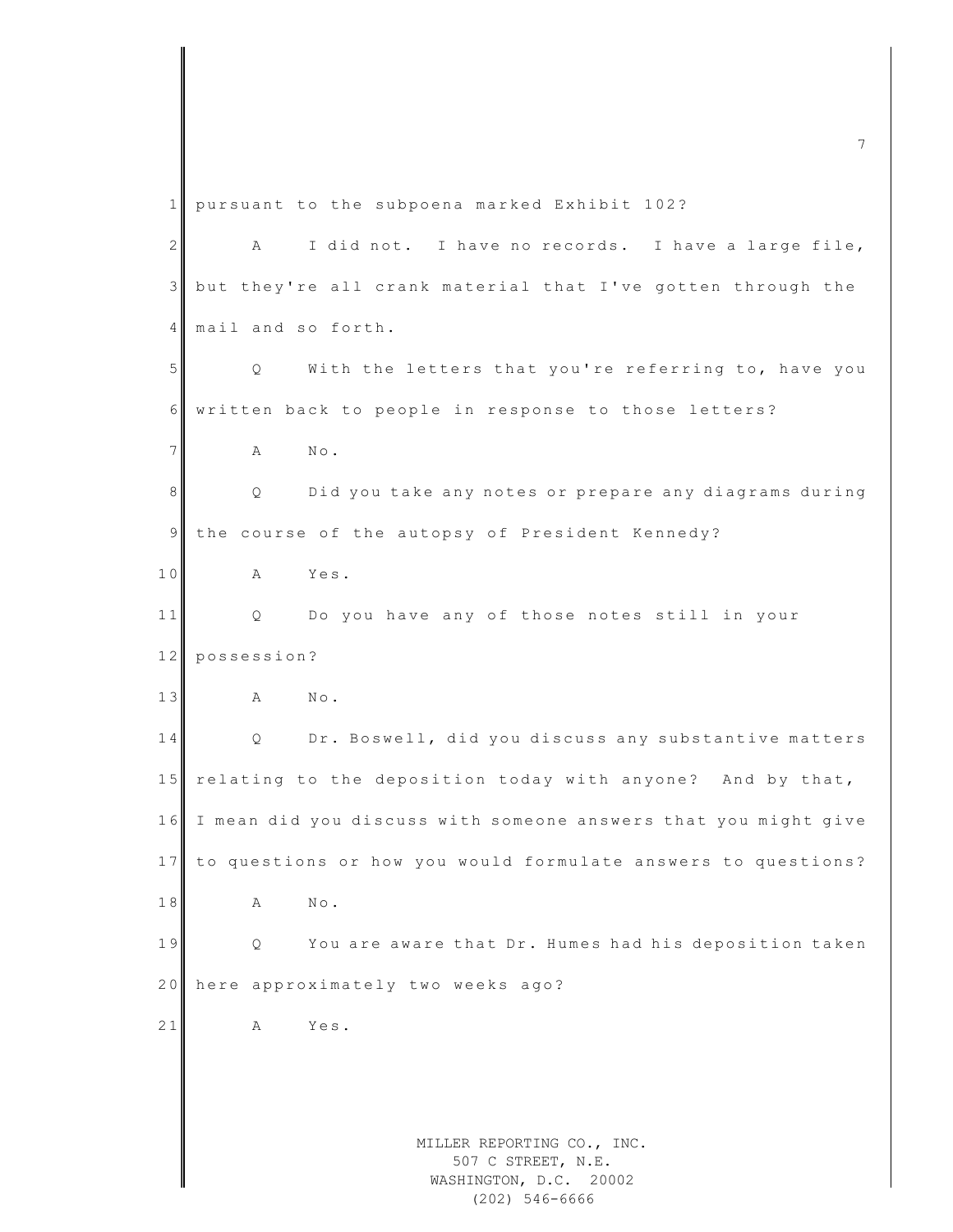|                | 8                                                               |
|----------------|-----------------------------------------------------------------|
| $\mathbf{1}$   | Did you discuss the deposition with him after he<br>Q           |
| $\mathbf{2}$   | completed that testimony?                                       |
| 3              | Α<br>$N \circ$ .                                                |
| 4              | Have you discussed the fact that you are being deposed<br>Q.    |
| 5              | with Dr. Pierre Finck?                                          |
| 6              | $\mathbb{N}\circ$ .<br>Α                                        |
| 7 <sup>1</sup> | Do you know where Dr. Finck is now?<br>Q                        |
| 8              | He's in Europe, as far as I know.<br>Α                          |
| 9              | Other than with anyone connected with the<br>Q                  |
| 10             | Assassination Records Review Board, did you discuss the fact    |
| 11             | that you would be having your deposition taken with any other   |
| 12             | official or representative of the United States Government?     |
| 13             | Α<br>$\mathbb{N}\circ$ .                                        |
| 14             | MR. GUNN: I'd like to state that we have been joined            |
| 15             | by two other people since the deposition began: first by        |
|                | 16 Colonel Tim Wray, and second by Laura Denk. Both of them are |
| 17             | members of the Review Board staff.                              |
| 18             | BY MR. GUNN:                                                    |
| 19             | Dr. Boswell, I'd like to take you back to the time<br>Q         |
| 20             | of the autopsy in 1963 and ask you whether you received at any  |
| 21             | point, directly or indirectly, any orders or instructions       |
|                |                                                                 |
|                |                                                                 |
|                | MILLER REPORTING CO., INC.                                      |
|                | 507 C STREET, N.E.<br>WASHINGTON, D.C. 20002                    |

(202) 546-6666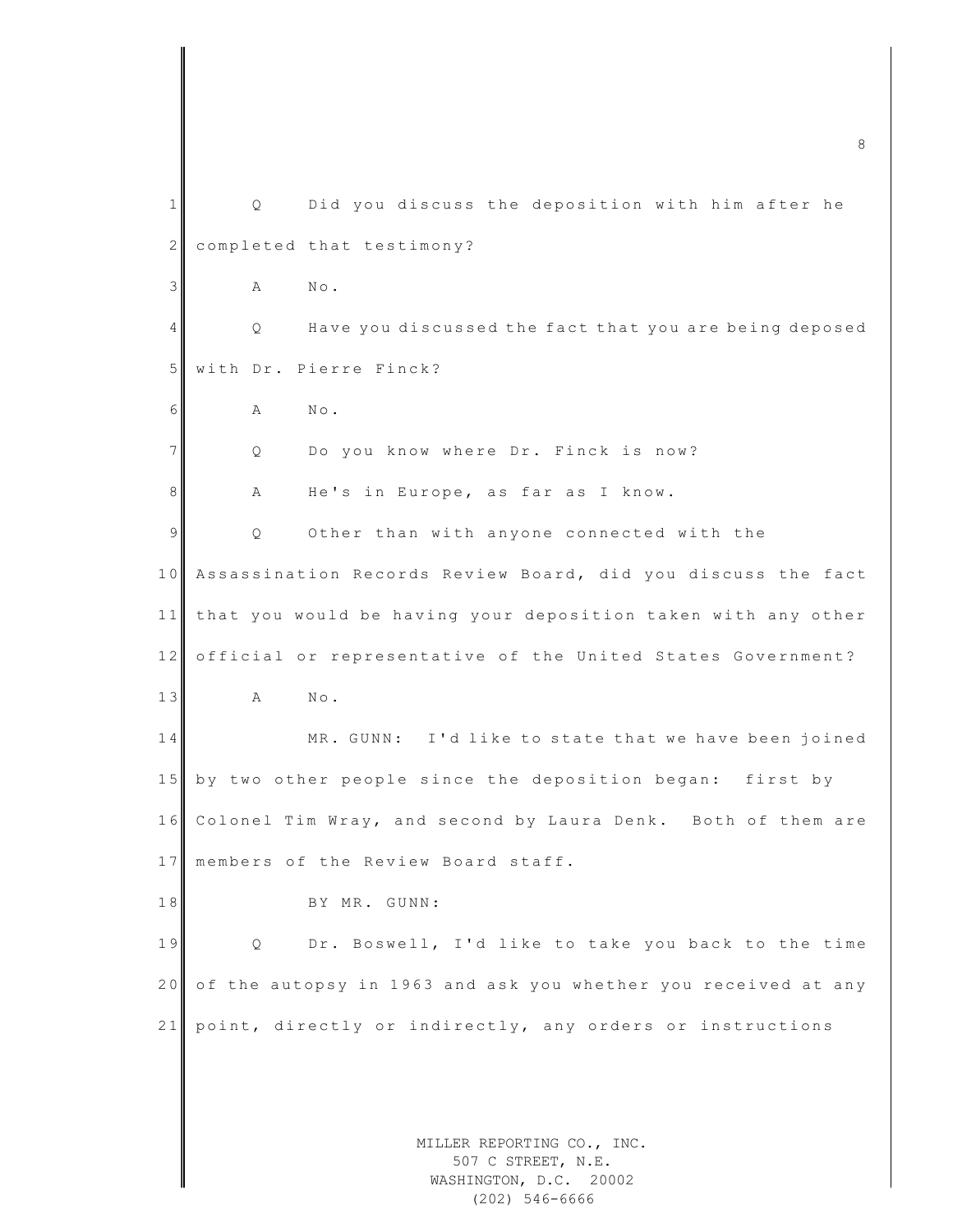1 telling you what you could or could not say about the autopsy? 2 A No.

3 | Q Did you ever come to believe that there was anyone  $4$  who had a preference that you talk or not talk about the autopsy? 5 A Well, it was just standard military procedure that 6 it be a limited--I'd be limited to what I would do and to whom 7 I would talk and so forth. I was involved in an awful lot of 8 investigations, the Warren Commission and people like that, 9 and they, I'm sure, at some point told us not to discuss some 10 things that they were working on. I at one point requested--at 11 some point I was sent down by the Justice Department to New 12 Orleans in the Clay Shaw trial, and I had instructions from 13 the attorneys down there.

14 At some point later on, I was asked by -- names, I have 15 to think hard now to remember names. One of the attorneys for 16 the Justice Department asked that I write them a letter and 17 request a civilian group be appointed by the Justice Department, 18 I believe, or the President or somebody. And I did write a 19 letter to him, Carl Eardley. You have a copy of that, I think, 20 probably. And I'm trying to think. I did call the bureau at 21 some point and request permission to discuss the autopsy. I

> MILLER REPORTING CO., INC. 507 C STREET, N.E. WASHINGTON, D.C. 20002 (202) 546-6666

m c 9  $\sim$  9  $\sim$  9  $\sim$  9  $\sim$  9  $\sim$  9  $\sim$  9  $\sim$  9  $\sim$  9  $\sim$  9  $\sim$  9  $\sim$  9  $\sim$  9  $\sim$  9  $\sim$  9  $\sim$  9  $\sim$  9  $\sim$  9  $\sim$  9  $\sim$  9  $\sim$  9  $\sim$  9  $\sim$  9  $\sim$  9  $\sim$  9  $\sim$  9  $\sim$  9  $\sim$  9  $\sim$  9  $\sim$  9  $\sim$  9  $\sim$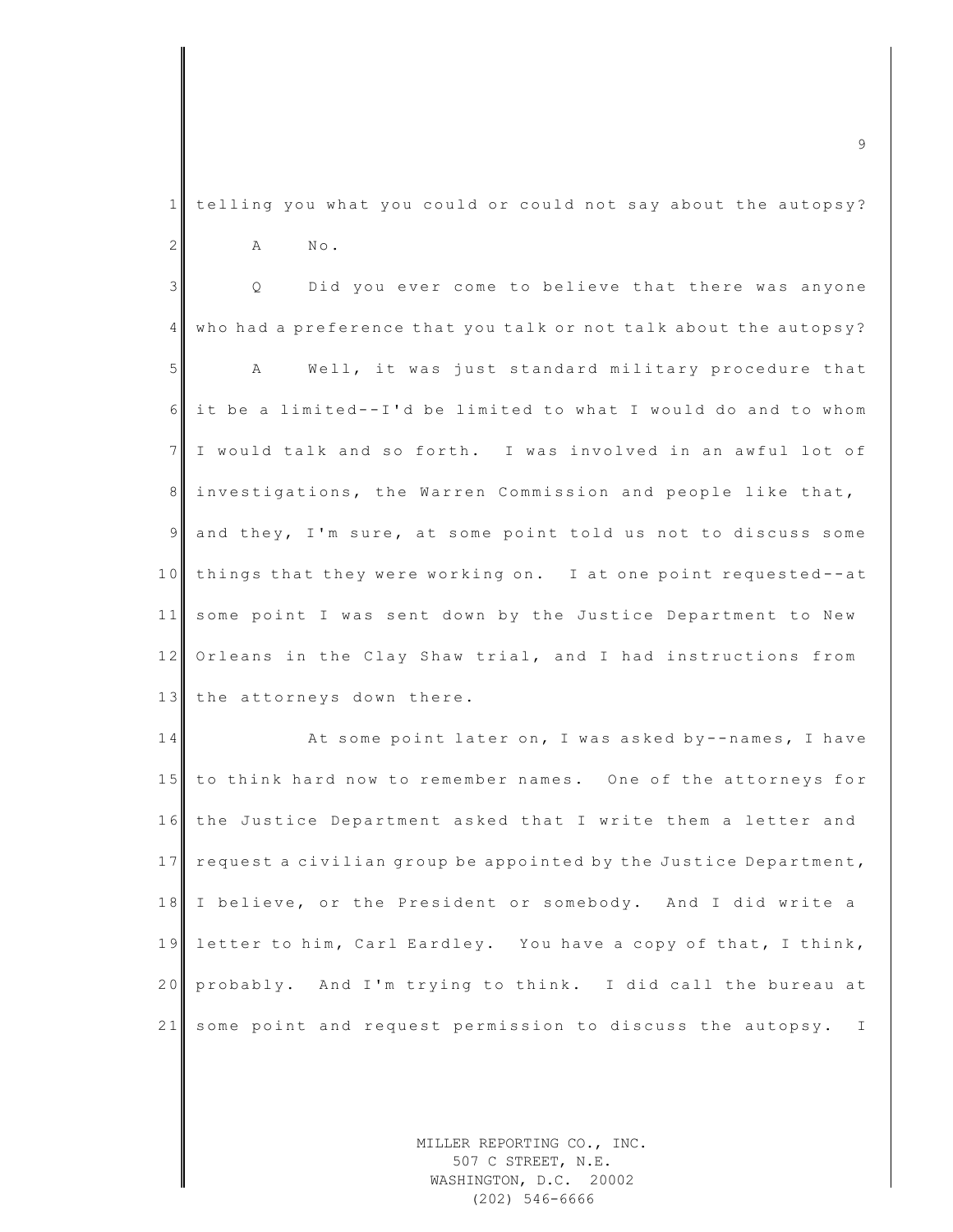1 guess it was the House Review Committee subpoenaed us or called  $2 \parallel$  us in or something, and I think I called the bureau and asked--I  $3$  was out of the Navy by that time--and asked about, you know, 4 what I could say and so forth.

5 The problem was I don't think Jim or Pierre or I had  $6$  any question about being able to say anything we wanted to at 7 any time, except that Jim had promised George Burkley, the 8 President's physician, that we would not discuss the adrenals. 9 And we had to always be very cautious about talking about that 10 and with whom we spoke about it. I think he had promised George 11 Burkley that we would not discuss the adrenals until all the 12 then living members of the Kennedy family were dead, or something 13 like that. I don't remember. He made that promise. I didn't, 14 because I never talked to George Burkley. And at a point about 15 a year-and-a-half ago, we got together with the AMA, and at 16 that time Jim agreed that I could--because other people had 17 been talking about the adrenals, he agreed that since I had 18 not made a promise to George Burkley, I could talk about it. 19 And so since then we've been pretty straightforward with the 20 few people we've talked with about that.

21 Q In your last answer, you referred to the House

MILLER REPORTING CO., INC. 507 C STREET, N.E. WASHINGTON, D.C. 20002 (202) 546-6666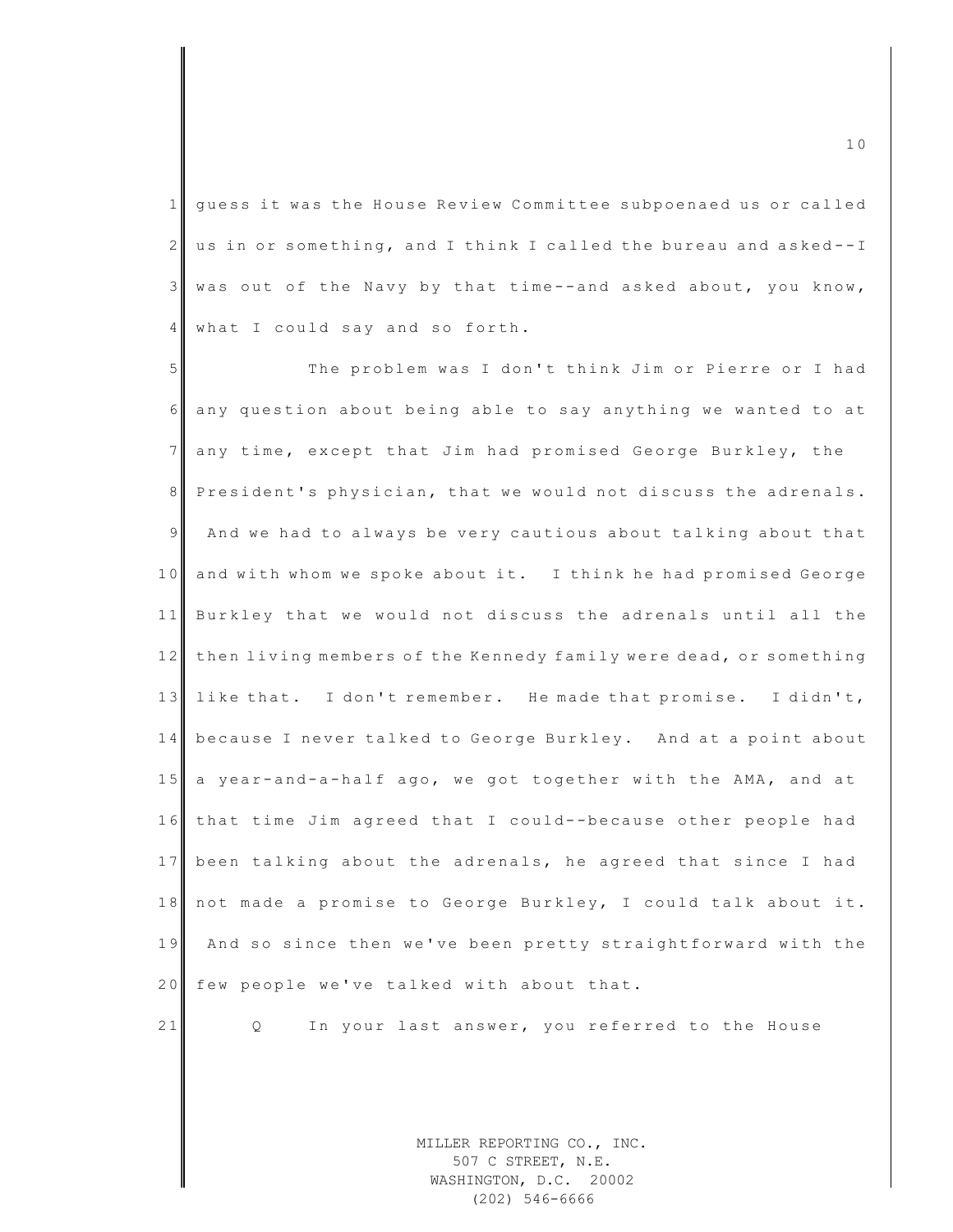MILLER REPORTING CO., INC. m c 11  $\blacksquare$ 1 Committee. Were you referring to the House Select Committee 2 on Assassinations? 3 A Yes. 4 Q Why did you call the bureau -- and I assume by that--let 5 me ask the question first. By the bureau, what were you 6 referring to? 7 A The Bureau of Medicine and Surgery. 8 Q And why did you contact the Bureau of Medicine and 9 Surgery to determine whether you could speak to the House Select 10 Committee? 11 A You know, that was, what, 25 years ago, 20-plus years 12 ago, and I don't have a firm memory of why. I suspect it was 13 because of the adrenal situation. 14 Q But other than with respect to the adrenals, you're 15 aware of no orders or instructions or preferences that were 16 ever stated by anyone in the U.S. Government on discussion of 17 the autopsy; is that correct? 18 A I was an employee of the medical school there at 19 Bethesda. That's a euphemism. The medical school at that time 20 was not a true medical school. It was a training place for 21 technologists, mainly. And we had a commanding officer by the

507 C STREET, N.E. WASHINGTON, D.C. 20002 (202) 546-6666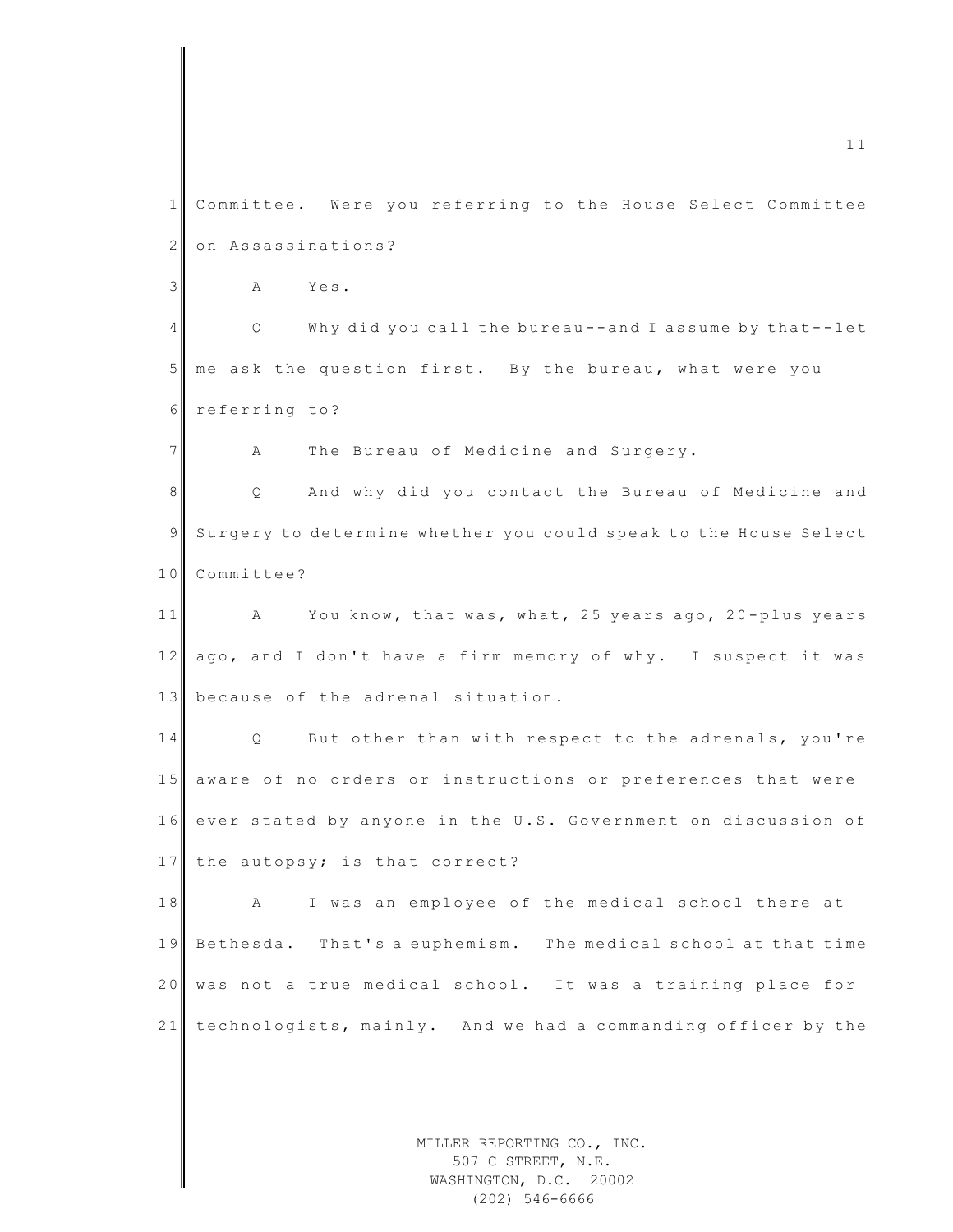$1$  name of Stover, and I'm sure that he instructed us immediately 2 after the autopsy, just cautioned us about publicity and so 3 forth. But we were never given any instructions about not being 4 able to talk to anybody or anything. 5 Q Are you aware of any person connected with the autopsy 6 who received any orders not to discuss any matters relating 7 to the autopsy? 8 A No, because they blabbed from day one. Some of those 9 corpsmen did. And they made some terrible mistakes and 10 statements. 11 Q Are there any mistakes in the statements of the 12 corpsmen that come to mind now that you think should be 13 corrected? 14 A Well, one was about the way the body arrived. There 15 have been many stories about the casket that it came in, the 16 wrappings around the body, and all those were distorted. The 17 true fact was that the casket was a bronze casket that had a--when 18 it arrived, it had a broken handle, and that had to be taken 19 out of--he was brought in the morgue in that. And the casket 20 was removed by the--by Gawlers, and then another one was brought 21 in. And all kinds of stories were written about how first there

> MILLER REPORTING CO., INC. 507 C STREET, N.E. WASHINGTON, D.C. 20002 (202) 546-6666

 $\frac{12}{2}$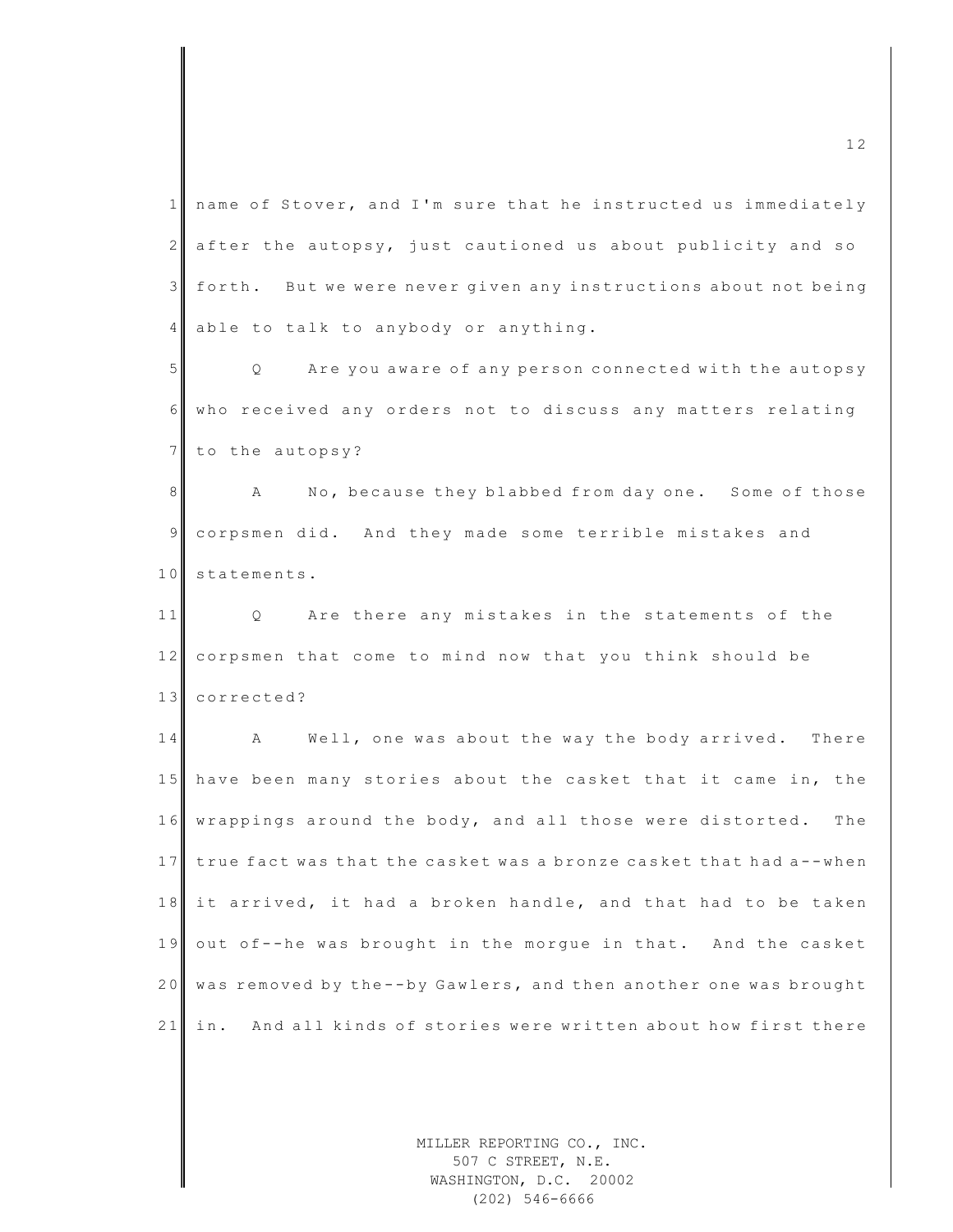$1$  was no body and no casket, and different kinds of caskets were 2 described. Then the wrappings, the President arrived wrapped 3 in sheets and a pillowcase around his head, and different stories 4 were published about that.

5 Jim Humes, immediately when we removed the wrappings, 6 stuck those - - we had a washing machine in the morgue, and he  $7$  stuck those in the washing machine, said he didn't want those 8 appearing in a barn out in Kansas sometime, and they were all 9 laundered.

10 Just offhand, I'm sorry, I can't think of other 11 stories, but there were a lot.

12 Bob Karnei, he was later--when he retired, he was 13 the commanding officer at the AFIP. He spoke with Livingstone, 14 who has written those three books, and he told several different 15 stories about the adrenals, none of which were true.

16 Memories, you know, change, have changed over the 17 years, and I'm sure a lot of the stuff that I've heard is 18 incorporated in my memory now. But some of those guys, their 19 memories changed fast.

20 Q Is there anything that you can think of that would 21 keep you in any way from being able to tell the full truth,

> MILLER REPORTING CO., INC. 507 C STREET, N.E. WASHINGTON, D.C. 20002 (202) 546-6666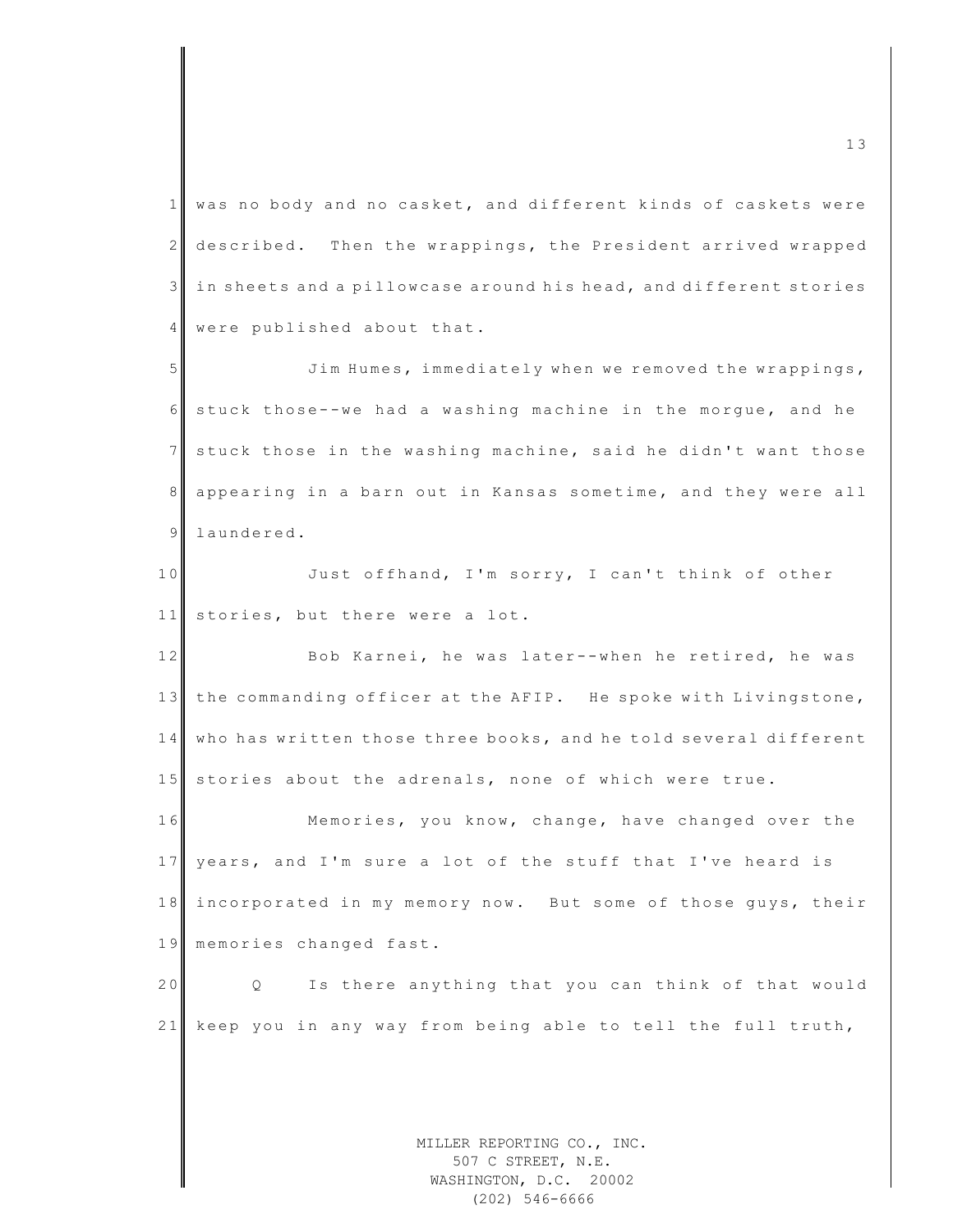1 to the best of your recollection, today?

2 A No. Just my memory loss is the only thing. 3 || Q What was your role in the autopsy of President 4 Kennedy? 5 A Well, I got a call from Bruce Smith at the AFIP.  $6 \parallel$  I think --I'm not sure at all about the time, but I think it 7 was around 4 o'clock in the afternoon, and he said that the 8 President was being brought to Bethesda for an autopsy. And 9 I told him that I thought that was foolish. I said, Why isn't 10 he brought there at the AFIP where you have more facilities? 11 And he says George Burkley or somebody--I think it was George 12 Burkley that had requested it come to Bethesda. And we 13 discussed this over the phone for a little while, and then after  $14$  it was clear that we were going to do the autopsy, I decided 15 that--well, first I tried to call Jim. Jim was on leave at 16 the time. He was on a short vacation. And I knew that they 17 were having a party that night, so I was reluctant. But I called 18 him. I think I didn't get him.

19 I don't know how familiar you are with the Naval 20 Medical Center, but there are a number of commands there, all 21 under the central command. And I think the first place I went

> MILLER REPORTING CO., INC. 507 C STREET, N.E. WASHINGTON, D.C. 20002 (202) 546-6666

 $\frac{1}{4}$  and  $\frac{1}{4}$  and  $\frac{1}{4}$  and  $\frac{1}{4}$  and  $\frac{1}{4}$  and  $\frac{1}{4}$  and  $\frac{1}{4}$  and  $\frac{1}{4}$  and  $\frac{1}{4}$  and  $\frac{1}{4}$  and  $\frac{1}{4}$  and  $\frac{1}{4}$  and  $\frac{1}{4}$  and  $\frac{1}{4}$  and  $\frac{1}{4}$  and  $\frac{1}{4}$  a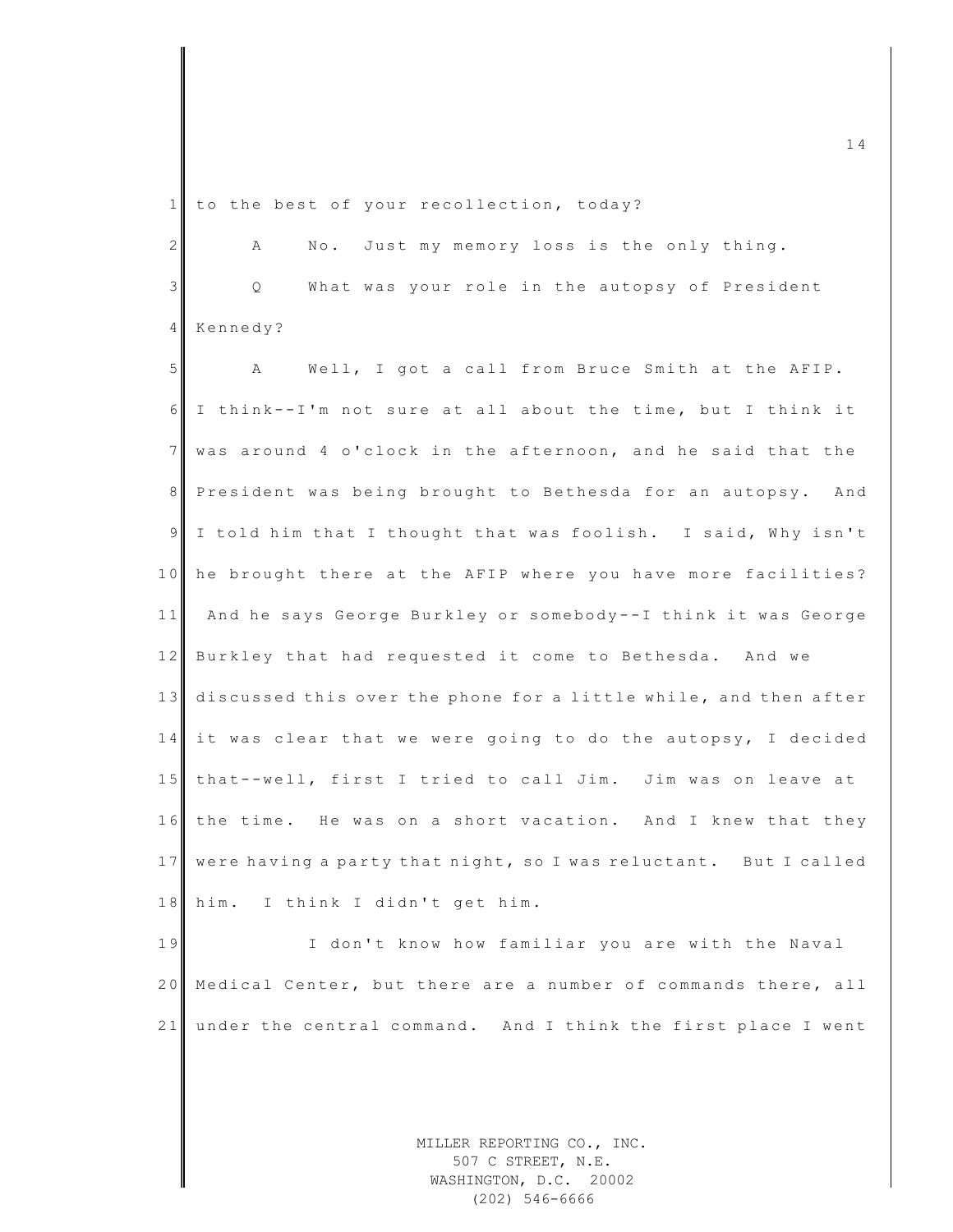| 1 immediately was to the commanding officer of the hospital and    |
|--------------------------------------------------------------------|
| 2 told him what the situation was. And by this time, everybody     |
| 3 knew that Kennedy had been killed and that they were on their    |
| 4 way back. And the commanding officer of the hospital and I       |
| 5 then began to arrange for various people to come in and security |
| 6 around the hospital and that sort of thing.                      |

7 Then we went to the commanding officer of the center, 8 I think the commanding officer of the hospital and I. First 9 he called in a lot of other heads of departments, medical 10 photography and X-ray. I think that was it. And then he and 11 I went up to the commanding officer of the center, and we 12 discussed it, and he also discussed about security and our 13 ability to do this and so forth. And at some point later that 14 afternoon, I was able to get in touch with Jim Humes, and we 15 discussed how we'd do it. And then I was moonlighting at the 16 time, and so I went over to Suburban Hospital about 6 o'clock 17 and did my work over there for a couple of hours, and I think 18 I arrived back at the Navy 7:30 or so, at which point Jim arrived. 19 And then I think the body arrived around 8:00. 20 And we had agreed that Jim would be the senior

21 prosector. I was Chief of Pathology, but he was my superior

MILLER REPORTING CO., INC. 507 C STREET, N.E. WASHINGTON, D.C. 20002 (202) 546-6666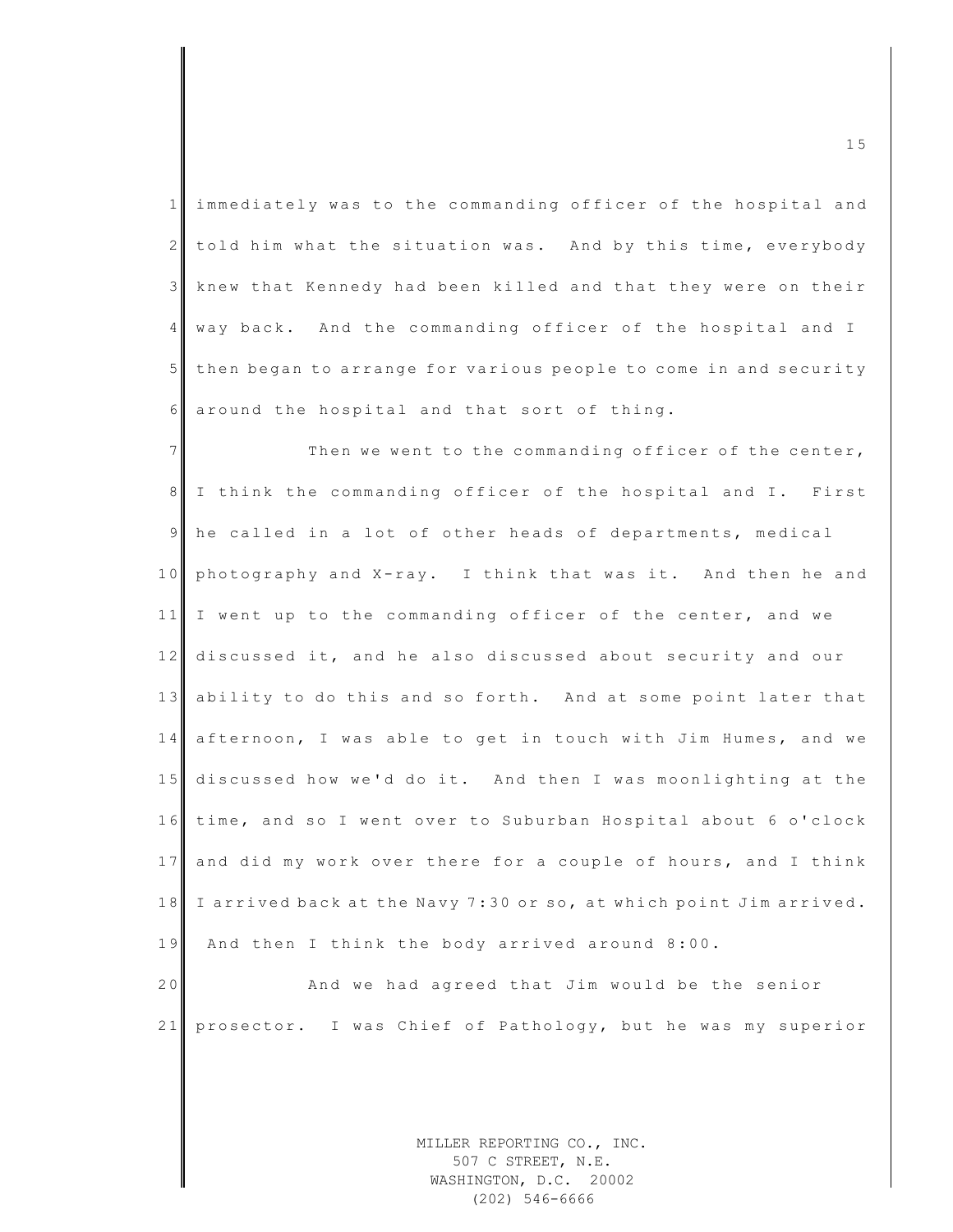|                | 16                                                                         |
|----------------|----------------------------------------------------------------------------|
| $\mathbf{1}$   | because he was the Chief of Laboratory. And I just thought                 |
| $\mathbf{2}$   | it was appropriate that such an important case as this, that               |
| $\mathcal{E}$  | he should be the senior prosector. And he did not agree early              |
| $4 \mid$       | but then did agree to that. And we discussed having a forensic             |
| 5 <sub>1</sub> | pathologist with us, and we decided it was wise to do that.                |
| 6              | We considered whether it should be a civilian or military, and             |
| 7 <sup>1</sup> | we decided in view of everything that had happened to that point           |
| 8 <sup>1</sup> | that it would be military. And I knew Pierre Finck because                 |
| 9              | I had worked with him at the AFIP. And so I called him.                    |
| 10             | I don't think he arrived at the time we started the                        |
| 11             | autopsy. He arrived a little bit later than that, but before               |
| 12             | we had made any incisions. And then it was pretty much a team              |
| 13             | effort. Jim and I actually did the autopsy, and Pierre was                 |
| 14             | just more or less observing and recommending and advising and              |
| 15             | so forth.                                                                  |
| 16             | We did--I think we each did some of the dissection,                        |
| 17             | and I did most of the recording, unfortunately. I drew the                 |
| 18             | pictures. Jim made much of the decisions about the X-ray,                  |
| 19             | X-rays, photographs, although we discussed back and forth what             |
| 20             | we should do and so forth.                                                 |
| 21             | That was about my role. If you have questions as                           |
|                |                                                                            |
|                |                                                                            |
|                | MILLER REPORTING CO., INC.<br>507 C STREET, N.E.<br>WASHINGTON, D.C. 20002 |

(202) 546-6666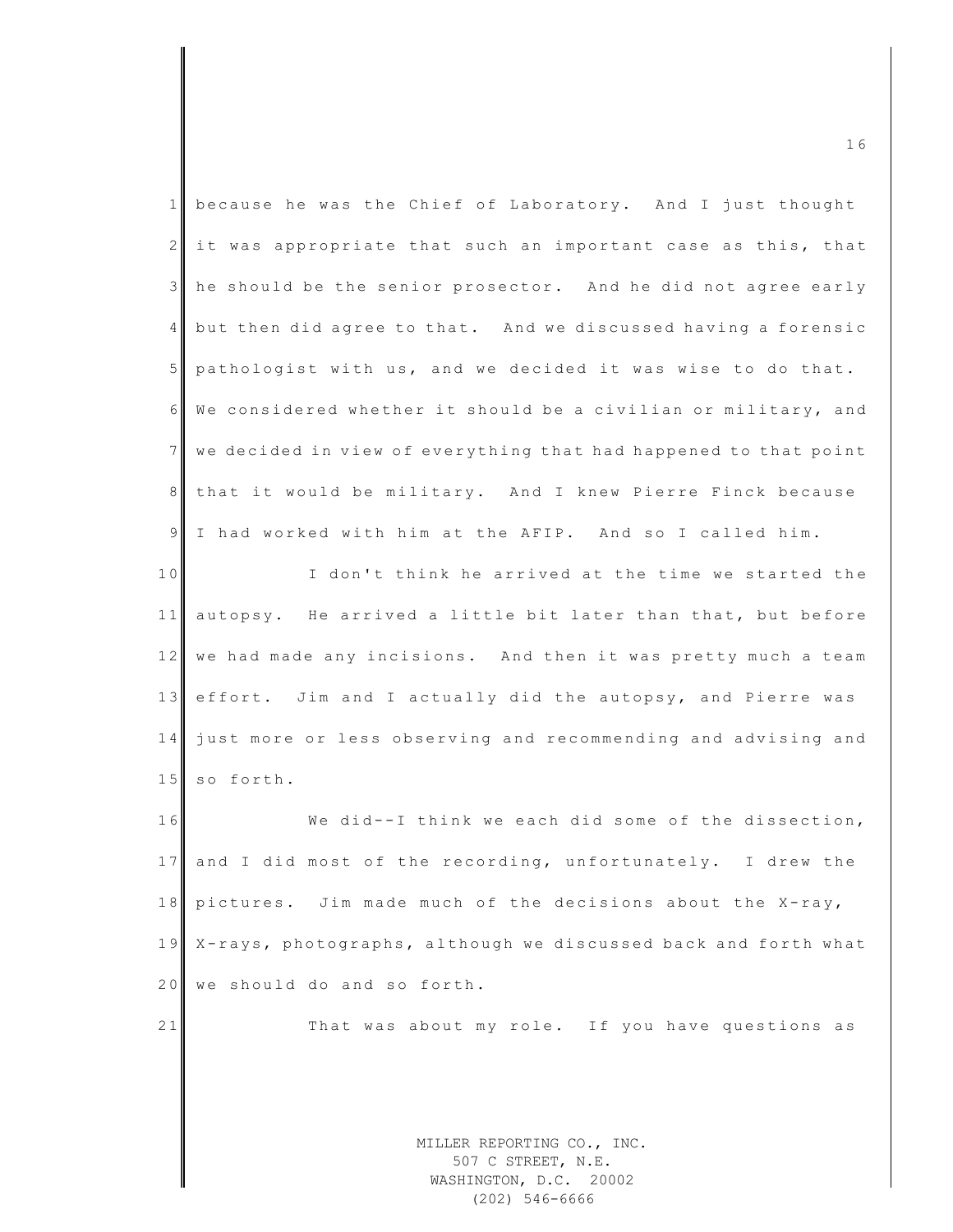MILLER REPORTING CO., INC.  $1$  far as what Jim described, maybe you could ask me, and I could  $2$  elaborate or something. 3 | Q One question I had on your answer where you said, 4 if I recall correctly, that unfortunately you were in charge 5 of recording things. Why did you say "unfortunately"? 6 A Because of all the people who 've described my drawing 7 there, most of our problems have resulted from that. 8 Q When you say drawing, are you referring to a document 9 I'm now about to show you as being Exhibit 1? 10 A Yes. 11 | Q While you're looking at Exhibit No. 1, were you the 12 person who filled in the measurements that are provided on the 13 first page? 14 A Most of this writing is mine. 15 Q You're referring to the bottom half of the page? 16 A The diagrams and the labeling of that. Some of these 17 measurements are, but I see some writing here that's not mine. 18 So I presume that one of the autopsy assistants must have 19 written some of the numbers. 20 Q Now you're referring to the top half of the first 21 page of Exhibit 1?

507 C STREET, N.E. WASHINGTON, D.C. 20002 (202) 546-6666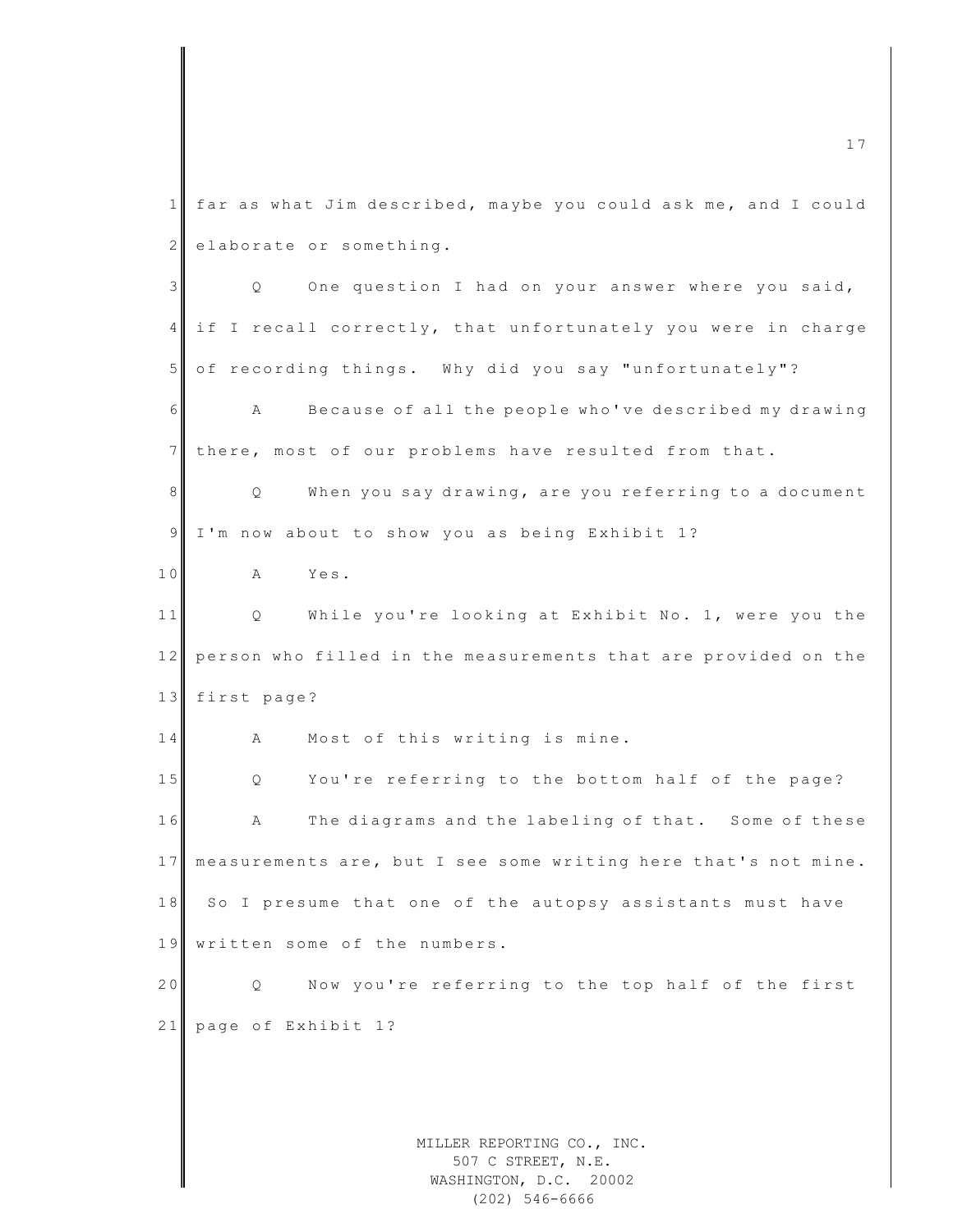| $\mathbf{1}$   | Correct.<br>Α                                                  |
|----------------|----------------------------------------------------------------|
| 2              | So where there are measurements for the heart, for<br>Q.       |
| 3              | example, and for the spleen; is that correct?                  |
| 4              | Yes. I think that Jim was probably measuring and<br>A          |
| 5 <sub>1</sub> | reading these numbers off, and somebody else was writing these |
| 6              | down. Jim was making these measurements from the--where the    |
| $\overline{7}$ | gunshot wounds are from various bony prominences. He was       |
| 8              | reading those off, and I was writing all these in.             |
| $\overline{9}$ | In your last answer, first you were speaking of the<br>Q       |
| 10             | measurements or the weights of the organs as being measured    |
| 11             | by Dr. Humes and somebody else writing them down, and then for |
| 12             | the measurements on the bottom half of the page near the       |
| 13             | diagrams, that Dr. Humes is the one who made the measurements  |
| 14             | and that you recorded them.                                    |
| 15             | Right.<br>Α                                                    |
| 16             | Is that correct?<br>Q                                          |
| 17             | Yes. In this second diagram, this whole thing is<br>A          |
|                |                                                                |

18 mine.

19 Q You're referring to the second page of Exhibit 1? 20 A Right, the skull injuries and the bone fragments. 21 Q Okay. We'll come back to those a little bit later.

> MILLER REPORTING CO., INC. 507 C STREET, N.E. WASHINGTON, D.C. 20002 (202) 546-6666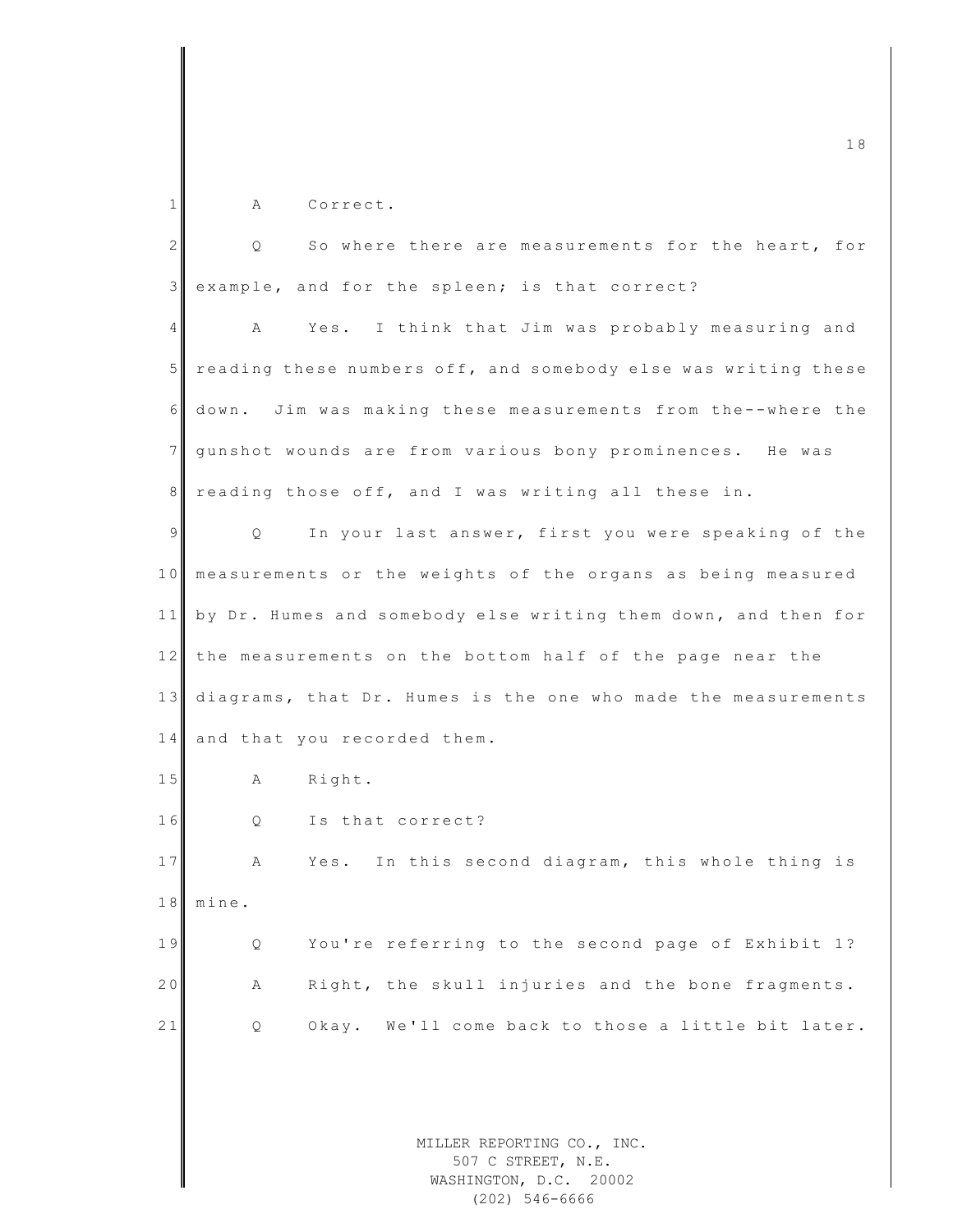| $\mathbf{1}$   | I'd like to show you a document that is Exhibit 26,                        |
|----------------|----------------------------------------------------------------------------|
| $\mathbf{2}$   | which I will state appears on its face to be a memorandum from             |
| 3              | Andy Purdy to Jim Kelly and Kenneth Klein, with the title "Notes           |
| 4              | of Interview with Dr. J Thornton Boswell, August 17, 1977,                 |
| 5              | National Orthopedic Hospital, Arlington, Virginia."                        |
| 6              | Dr. Boswell, have you seen the document previously                         |
| $7\phantom{.}$ | that is now marked Exhibit 26?                                             |
| 8              | Many years ago. It must have been in that year, 1977.<br>Α                 |
| 9              | Were you at one point interviewed by staff members<br>Q                    |
| 10             | from the House Select Committee on Assassinations?                         |
| 11             | Yes.<br>A                                                                  |
| 12             | And would it be fair to say that, to the best of your<br>Q                 |
| 13             | recollection, Exhibit 26 would appear to be notes taken from               |
| 14             | that interview with those staff members?                                   |
| 15             | Α<br>True.                                                                 |
| 16             | I'd like to draw your attention to page 2 of Exhibit<br>Q                  |
| 17             | 26, and I'd like just to ask you to read for a moment the full             |
| 18             | paragraph that's in the center of the page, beginning with the             |
| 19             | words "Dr. Boswell had been concerned" and going through the               |
| 20             | end of that paragraph.                                                     |
| 21             | [Pause.]                                                                   |
|                |                                                                            |
|                |                                                                            |
|                | MILLER REPORTING CO., INC.<br>507 C STREET, N.E.<br>WASHINGTON, D.C. 20002 |

WASHINGTON, D.C. 20002 (202) 546-6666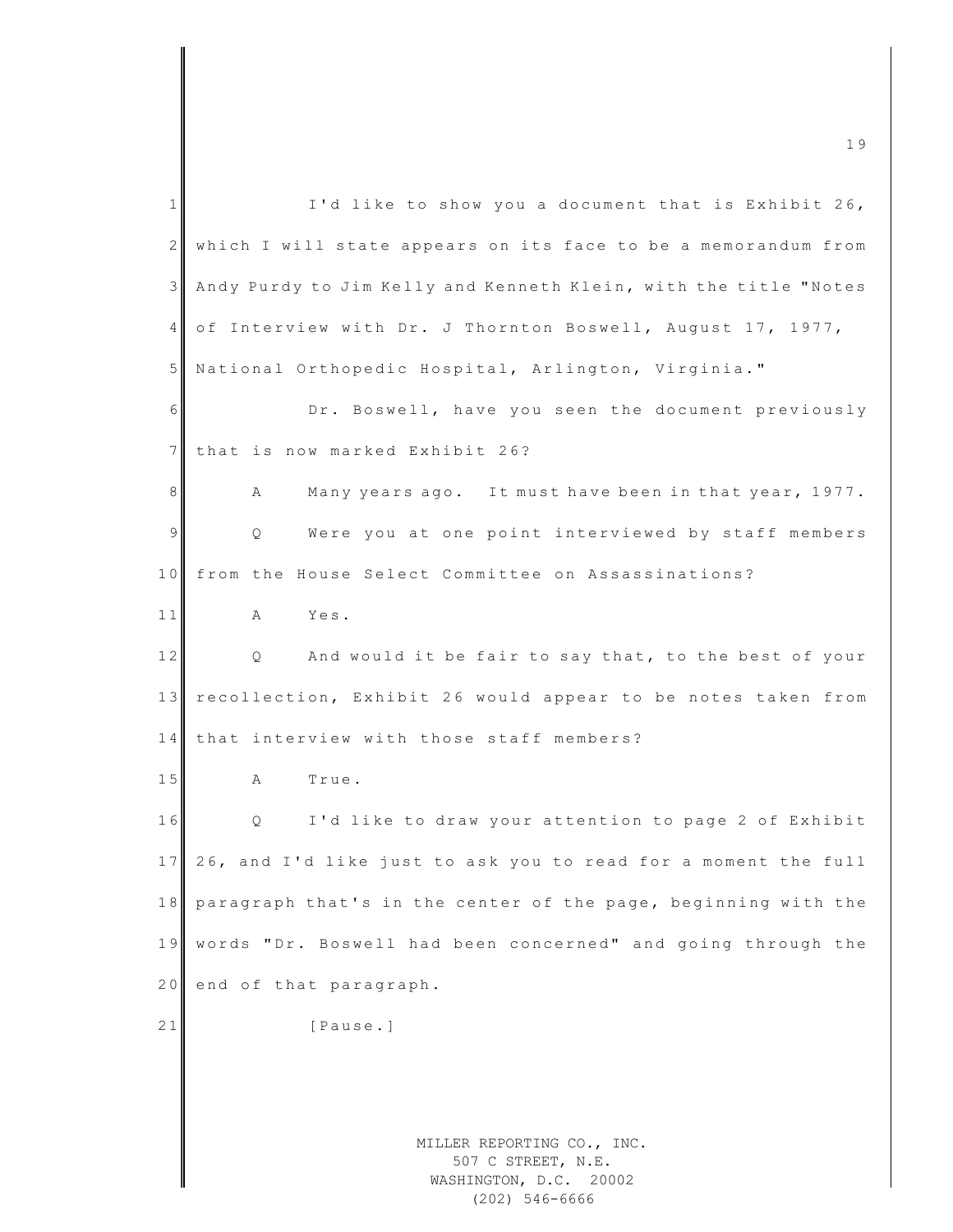|                | 20                                                                         |
|----------------|----------------------------------------------------------------------------|
|                |                                                                            |
| 1              | BY MR. GUNN:                                                               |
| 2              | You've had a chance to read that now, Dr. Boswell?<br>Q.                   |
| $\mathfrak{Z}$ | I have.<br>Α                                                               |
| 4              | Now, we all know that when people record what other<br>Q                   |
| $5\phantom{.}$ | people say, things are sometimes exactly correct and sometimes             |
| 6              | the nuance is off. I'd just like to ask you whether in reading             |
| $7\phantom{.}$ | that paragraph any portion of it seems to you to be inaccurate,            |
| 8 <sup>1</sup> | to the best of your recollection?                                          |
| 9              | I'm not sure about Robert McNamara. I see this now,<br>Α                   |
| 10             | and whether I said that or whether that was true or not, I don't           |
| 11             | know. I know that Dr. Burkley and other people were running                |
| 12             | around up in the tower with Mrs. Kennedy, but whether it was               |
| 13             | McNamara or not, at this point I don't know.                               |
| 14             | "At this point, " you mean in 1996?<br>Q                                   |
| $1\,5$         | Right.<br>Α                                                                |
| 16             | Was it your impression in 1963 that Dr. Burkley was<br>Q                   |
| 17             | supervising what was going on in the autopsy room?                         |
| 18             | Well, he wasn't supervising very closely. We were<br>А                     |
| 19             | acting on certain of his instructions. Initially, Jim--at this             |
| 20             | time, I can't remember how Jim got his instructions from Burkley.          |
| 21             | I don't know whether Jim actually went upstairs to see Burkley             |
|                |                                                                            |
|                |                                                                            |
|                | MILLER REPORTING CO., INC.<br>507 C STREET, N.E.<br>WASHINGTON, D.C. 20002 |

(202) 546-6666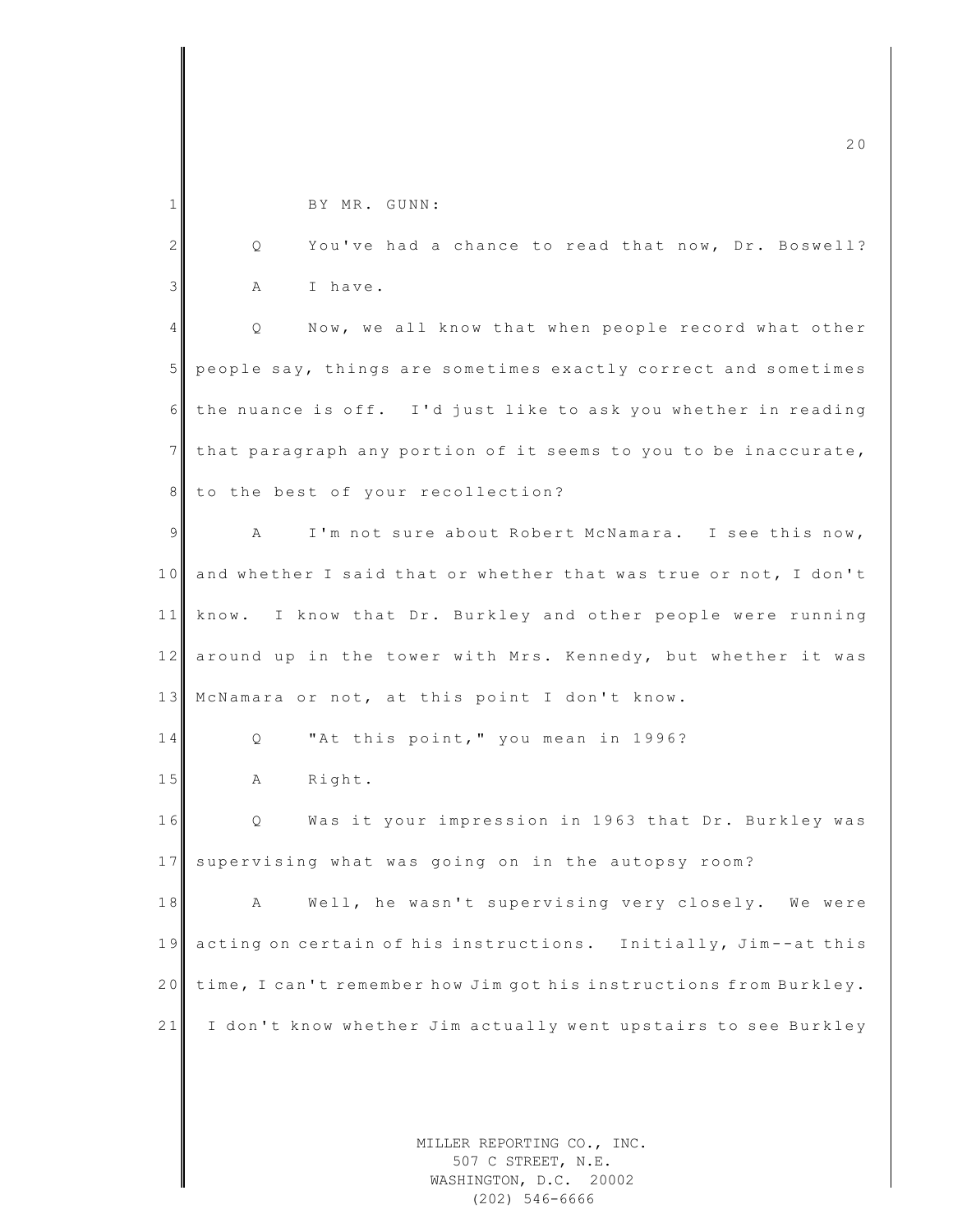| $1\vert$        | or whether he came down. I never saw Admiral Burkley in the       |
|-----------------|-------------------------------------------------------------------|
| 2 <sub>1</sub>  | morgue. But at some point, Jim understood that we were to do      |
| $\mathcal{E}$   | a limited autopsy to find--I think the initial thing that they    |
| $\overline{4}$  | told us was that we were to find the bullets, that they had       |
| 5 <sub>1</sub>  | captured the assailant, and that that's all they needed. And      |
| 6               | Jim argued and said that that was--you know, we couldn't do       |
| 7 <sup>1</sup>  | that kind of an autopsy. But we started out just with the idea    |
| 8 <sup>1</sup>  | that we were going to do an external examination and then we      |
| $\overline{9}$  | were going to do a limited internal examination. But at a point   |
| 10 <sub>l</sub> | shortly after we started, it was agreed that we would do a        |
| 11              | complete autopsy. But I don't know how Jim got those              |
| 12              | instructions, whether he left the morgue and went up to see       |
| 13              | Burkley or whether Burkley came down or whether he sent a         |
| 14              | messenger. There was just too many things going on, I guess,      |
| 15              | that I wasn't aware of how that all happened.                     |
| 16              | $Q \sim$<br>Was it your understanding that the instructions about |
| 17              | the scope of the autopsy were, however, coming from Dr. Burkley?  |
| 18              | Oh, yes.<br>Α                                                     |
| 19              | If I understood you correctly, you said that you have<br>Q.       |
| 20              | no recollection of Dr. Burkley being in the morgue.<br>Is that    |
| 21              | correct?                                                          |
|                 |                                                                   |
|                 |                                                                   |
|                 | MILLER REPORTING CO., INC.                                        |

507 C STREET, N.E. WASHINGTON, D.C. 20002 (202) 546-6666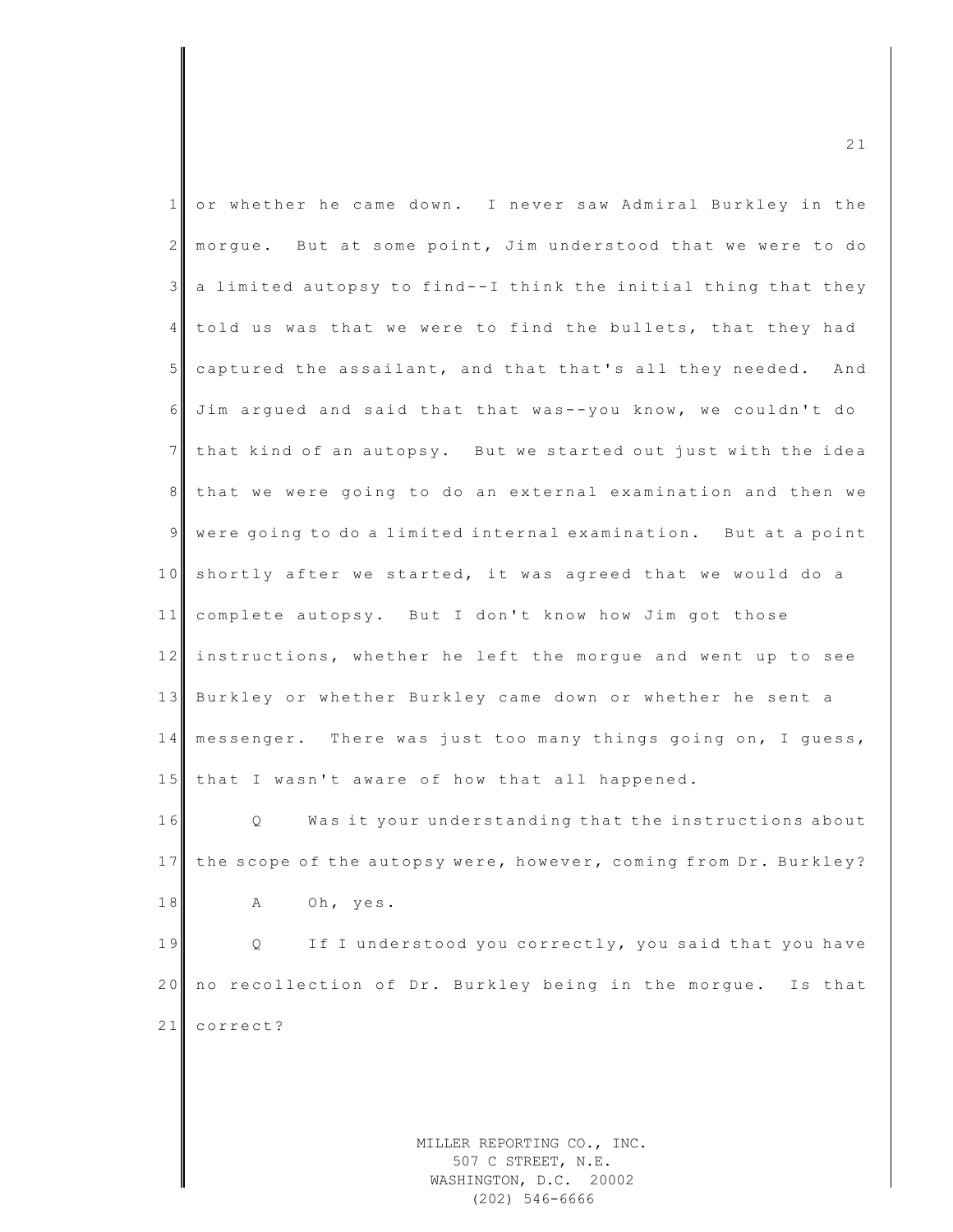MILLER REPORTING CO., INC. 1 A I don't remember him being in the morque at all. 2 Now, he could very well have been in there very briefly early 3 in the autopsy, but I'm sure that he was upstairs with Mrs. 4 Kennedy most of the evening. 5 Q Ultimately, did it seem to you as if a complete autopsy 6 had been performed on President Kennedy? 7 A Well, a generally complete autopsy was done. We did 8 not do some of the more radical things that you do in forensic 9 autopsies, like remove limbs or large portions of spine and 10 that sort of thing. But, otherwise, a complete autopsy was  $11$  done. 12 Q Did you ever understand that there were any orders 13 or instructions to limit the scope of the autopsy of the brain? 14 A No. 15 Q Did you ever understand that there were any orders 16 or instructions to limit the autopsy of the organs of the neck? 17 A No. 18 || Q Were the organs of the neck dissected? 19 A Yes. 20 Q Did you hear anyone at any point during the autopsy 21 request to examine the clothing that President Kennedy was

m c  $22$ 

507 C STREET, N.E. WASHINGTON, D.C. 20002 (202) 546-6666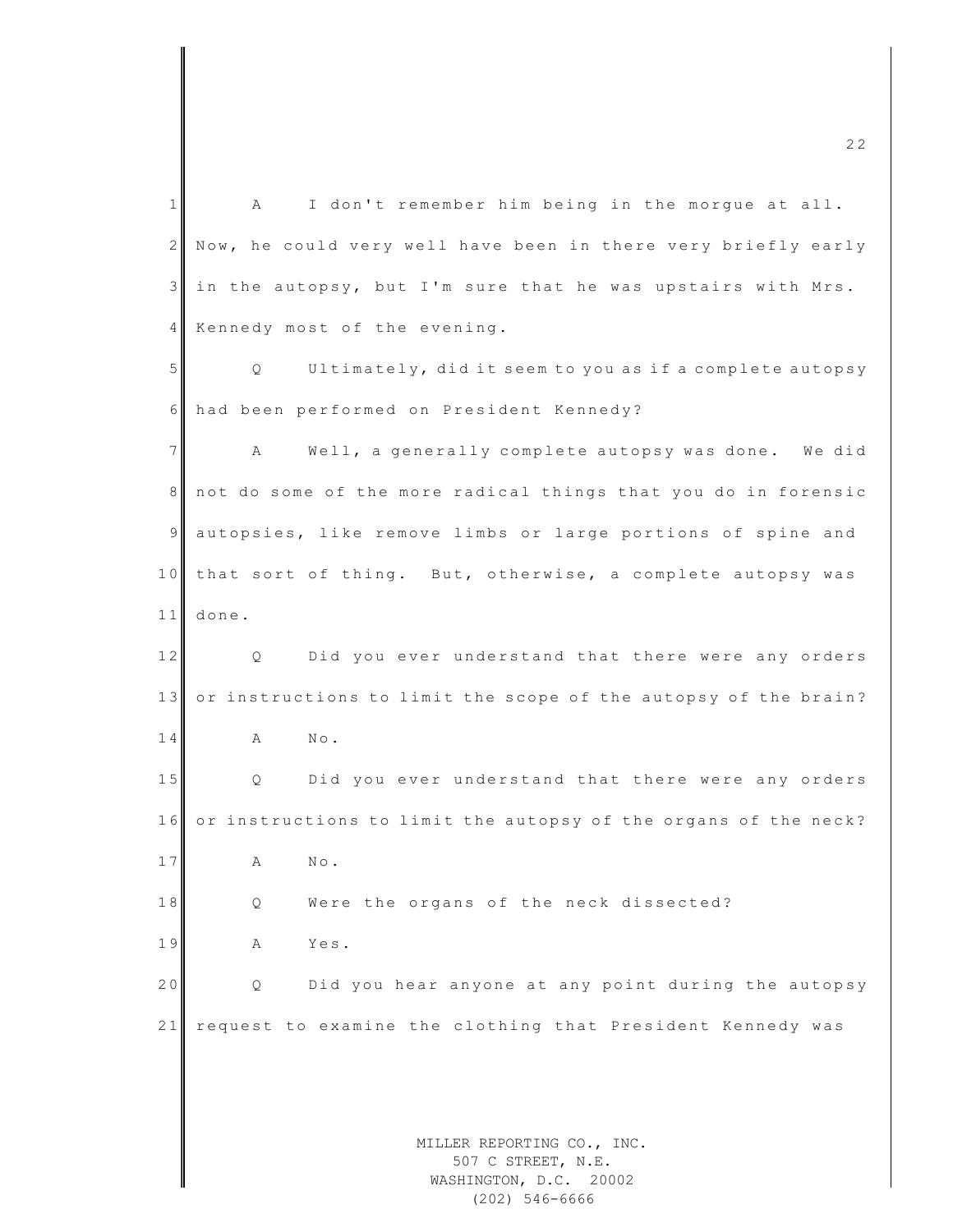1 wearing at the time he was shot?

| $\overline{2}$  | We all discussed the clothing. It was made--I guess<br>Α       |
|-----------------|----------------------------------------------------------------|
| $\mathcal{E}$   | we asked where the clothing was. I certainly remember Pierre   |
| 4               | asking about the clothing. But we didn't know where the--we    |
| $5\phantom{.}$  | knew that he had been in the hospital. He had arrived in our   |
| 6               | hospital in sheets, so we assumed that either the clothing was |
| $7\phantom{.0}$ | down there or was in transit, and we were not concerned about  |
| 8               | it at that point. But the clothing became available to us;     |
| $\mathsf{S}$    | it may have been several days or weeks later.                  |
| 10              | Wouldn't it be standard practice in a forensic autopsy<br>Q    |
| 11              | to have the clothing available for inspection during the       |
| 12              | autopsy?                                                       |
|                 |                                                                |
| 13              | A<br>Well, under normal circumstances, but these were not      |
|                 | 14 normal circumstances. I mean, the body was transferred from |
| 15              | Dallas and everything, and we certainly understood that that   |
| 16              | was not feasible. But then Jim made the decision early in the  |
| 17              | evening that we had to talk with the doctors who had done the  |
| 18              | examination in Dallas and did subsequently in the morning talk |
| 19              | with them and discuss the wounds and clothing and so forth.    |
| 20              | When was the first conversation with doctors in<br>Q           |
| 21              | Dallas, as best you recall?                                    |
|                 |                                                                |

MILLER REPORTING CO., INC. 507 C STREET, N.E. WASHINGTON, D.C. 20002 (202) 546-6666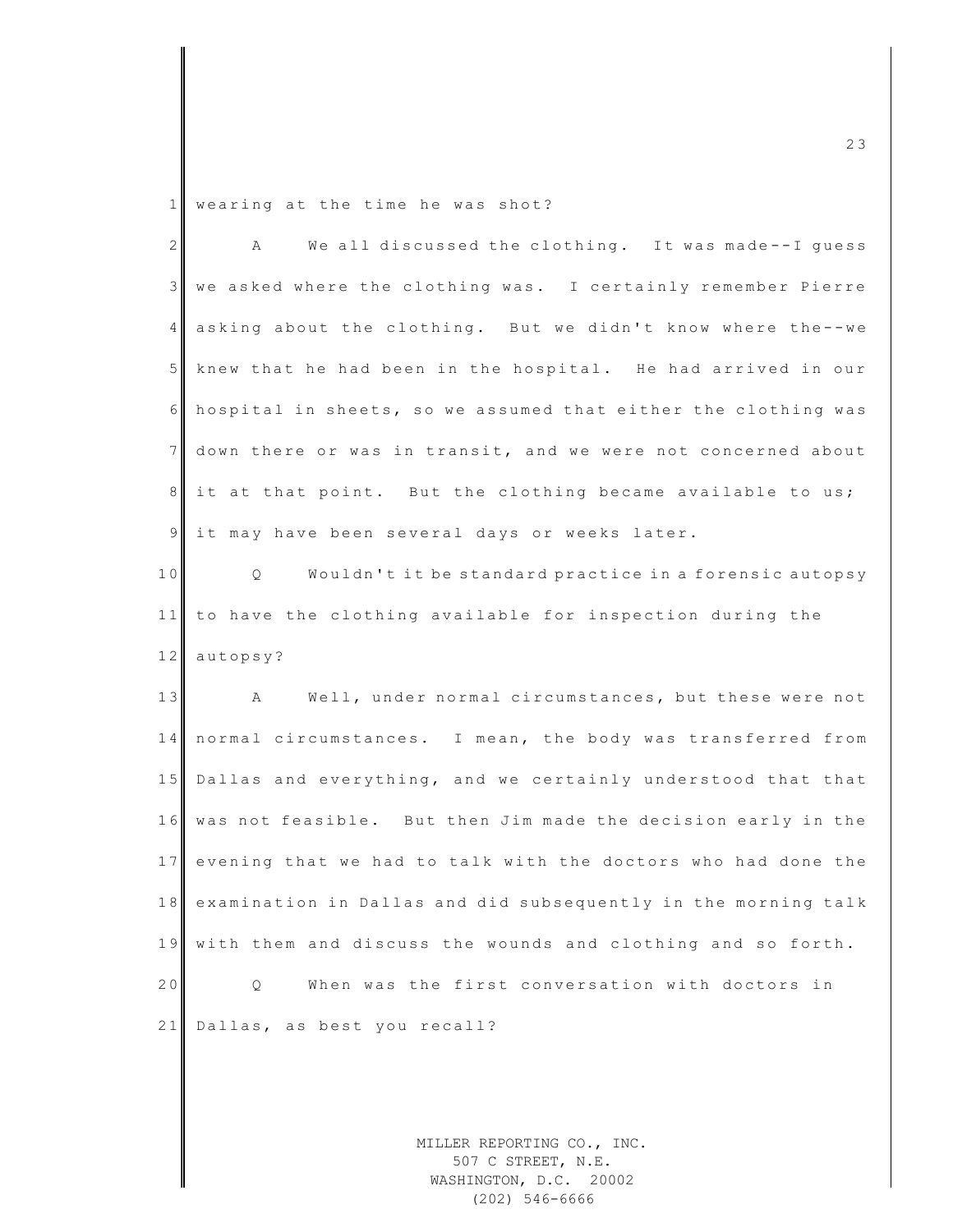1 A Saturday morning.

2 Q Do you know of any reason that they were not contacted 3 on Friday night during the autopsy? 4 A I guess just the fact that we were pretty well tied 5 up all night. It would have been--it was midnight after--when  $6$  we finished, and Jim wrote up the autopsy. I followed him home, 7 and then he took all of our notes to his house, and then he 8 wrote up the autopsy before he went to bed. The three of us 9 separated, and I don't think we discussed calling Dallas at 10 that hour of the night. 11 Q Do you recall Dr. Finck asking to examine the clothing 12 during the autopsy? 13 A Not specifically. 14 Q So as best you recall, there was a discussion of the

15 clothing, but not a request to see the clothing. Would that 16 be fair?

17 A Right.

18 || Q Do you recall there being any requests being made 19 by you or anyone else to other people who were there regarding 20 shell fragments, bullets, anything else that would have been 21 useful to see during the course of the autopsy?

> MILLER REPORTING CO., INC. 507 C STREET, N.E. WASHINGTON, D.C. 20002 (202) 546-6666

 $\sim$  2 4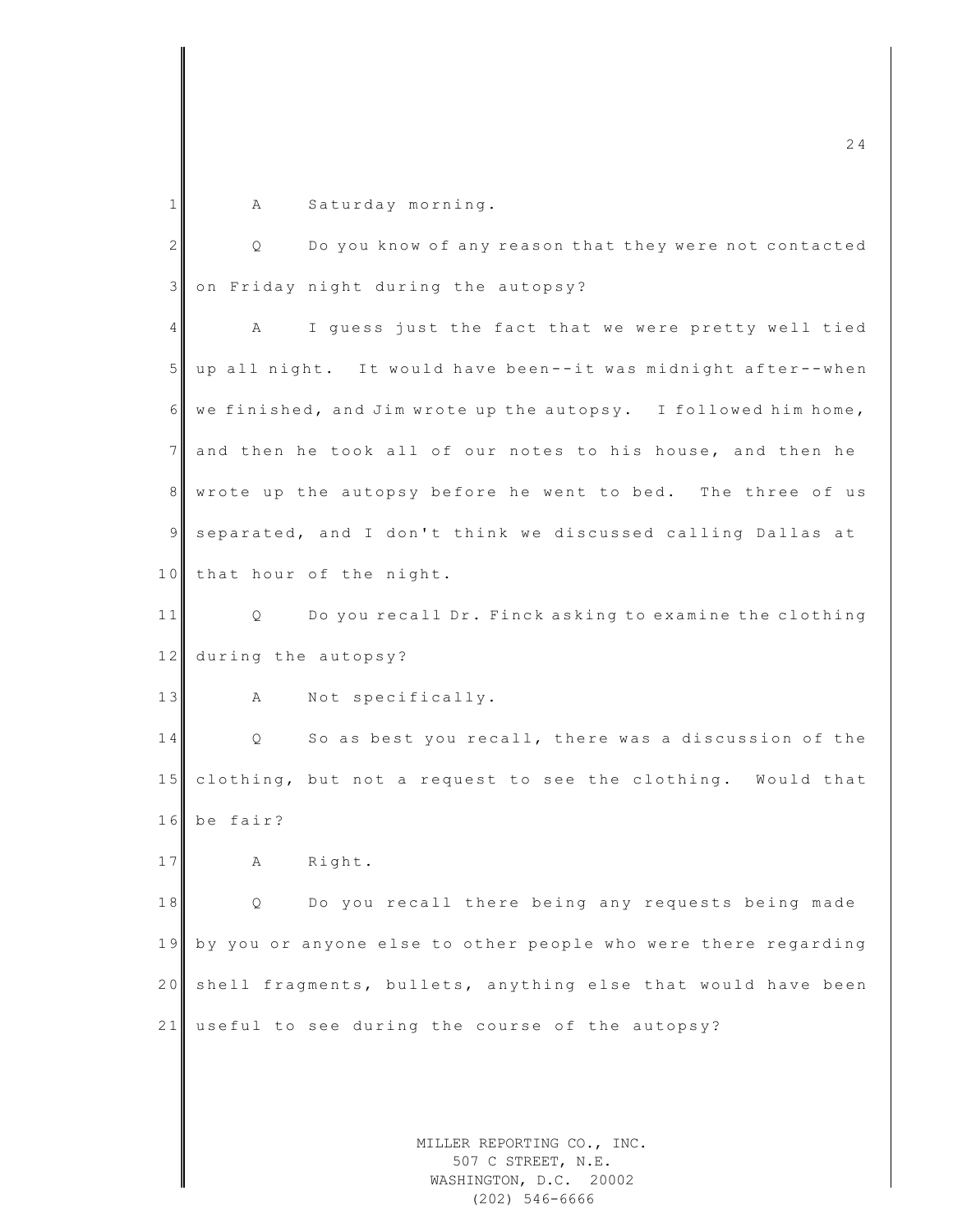| $\mathbf{1}$   | I know there was discussion because there were some<br>Α        |
|----------------|-----------------------------------------------------------------|
| $\mathbf{2}$   | security people in the morgue and on the telephone--the         |
| 3              | telephone was on the wall right at the head of the morgue table |
| 4              | where we were working. And I remember them telling us that      |
| 5 <sup>1</sup> | a bullet had been found, that bone fragments had been found,    |
| 6              | and I believe that they were being transported to Washington    |
| 7              | separately. And the bone fragments eventually came into the     |
| 8              | morgue that night. The bullet may. I'm not sure about that.     |
| 9              | Do you remember seeing any bullets during the course<br>Q       |
| 10             | of the autopsy?                                                 |
| 11             | Fragments. In the autopsy we found very minute<br>A             |
| 12             | fragments, mostly on the X-rays.                                |
| 13             | So this would be something more like particles or<br>Q          |
| 14             | slivers, not--                                                  |
| 15             | Very small.<br>Α                                                |
| 16             | Q<br>Okay.                                                      |
| 17             | I'm not sure when I saw the bullet that was sent from<br>Α      |
| 18             | Dallas. I remember seeing it at some point, but whether it      |
| 19             | was during the autopsy or during the Warren Commission          |
| 20             | investigation, I'm not sure.                                    |
| 21             | Did you understand at any point during the course<br>Q          |
|                |                                                                 |
|                |                                                                 |
|                | MILLER REPORTING CO., INC.<br>507 C STREET, N.E.                |
|                | WASHINGTON, D.C. 20002                                          |

507 C STREET, N.E. WASHINGTON, D.C. 20002 (202) 546-6666

m c  $\sim$  2 5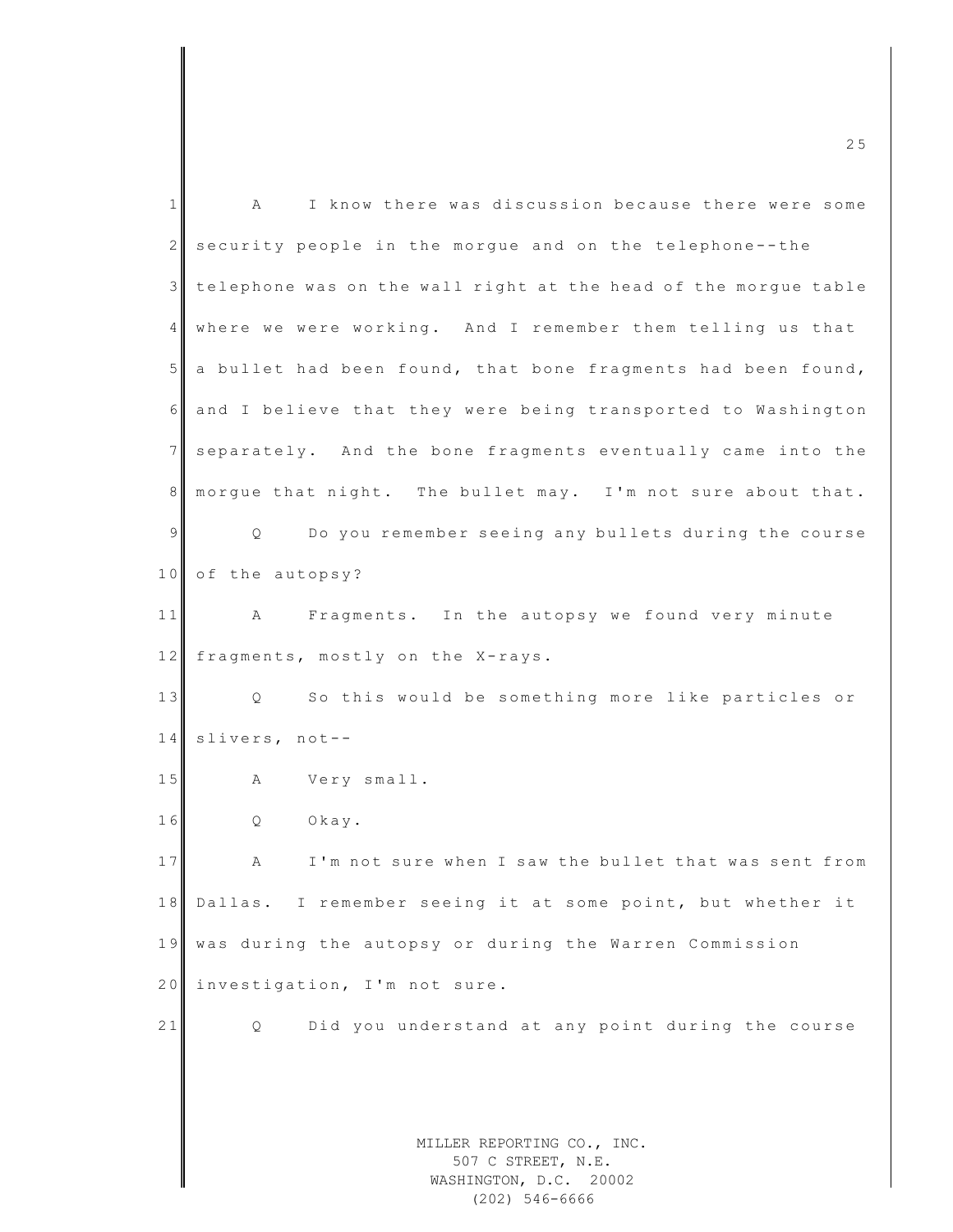MILLER REPORTING CO., INC. 507 C STREET, N.E. WASHINGTON, D.C. 20002 m c  $26$  $1$  of the autopsy that anyone wanted the autopsy to be expedited? 2 A No. 3 | Q So you didn't understand that you were in any rush 4 or under any compulsion to hurry? 5 A Not at all. 6 | Q Did you ever hear any instructions or communications 7 regarding or restricting the scope of the autopsy other than 8 what you've already said? 9 A No. It was always an extension of the autopsy rather 10 than further restrictions. 11 Q Prior to the time you first saw President Kennedy's 12 body, had you heard any communications about the nature of the 13 wounds that he had suffered? 14 A I don't think specifically. I think just the fact 15 that he had a head wound. 16 O The doctors in Dallas who had treated President 17 Kennedy had a news conference on the afternoon of November 22nd 18 that would have been at approximately 4:15 to 4:30 Washington 19 time. Had you heard any communications about what those doctors 20 had said during the press conference?  $21$  A No.

(202) 546-6666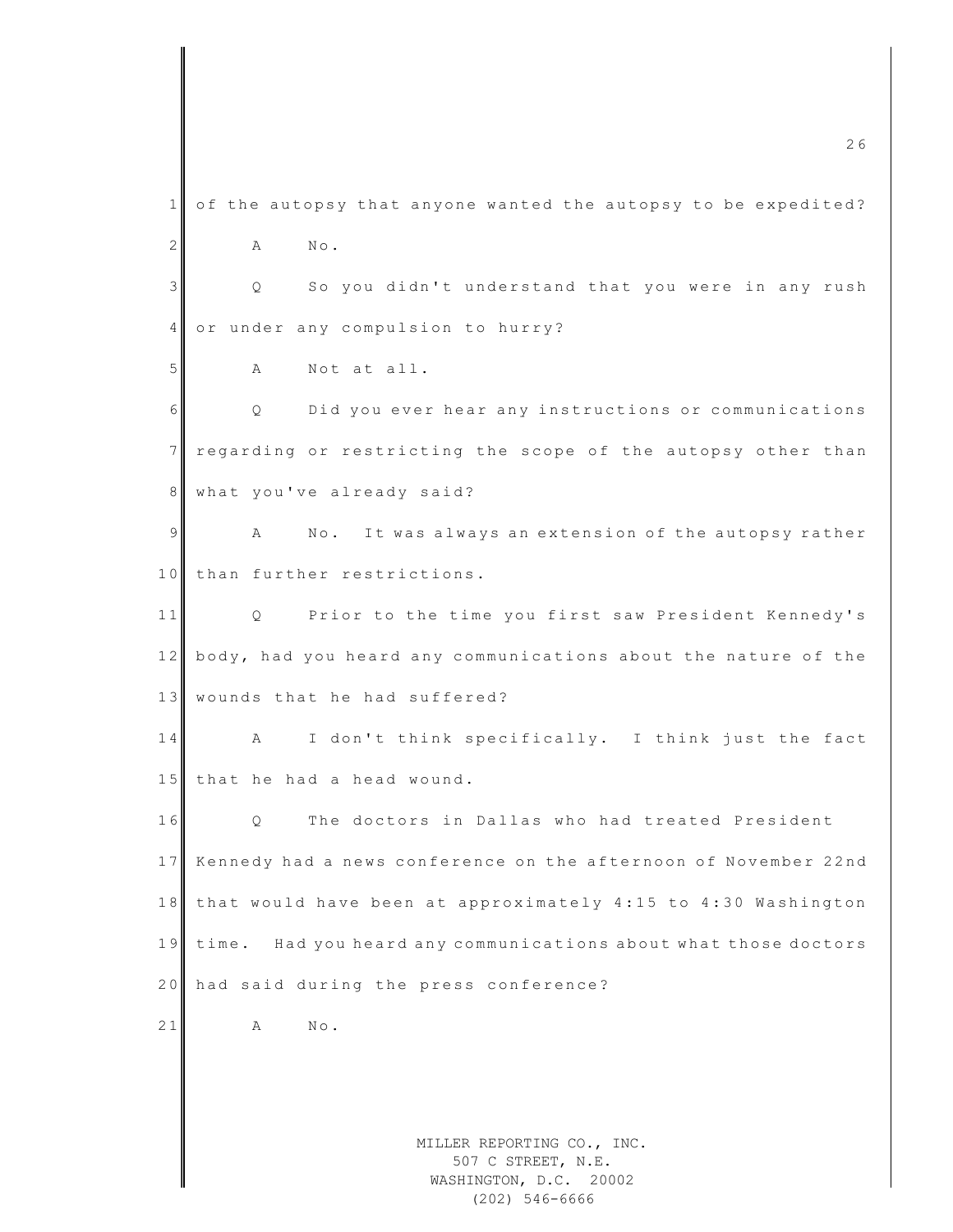| $\mathbf{1}$ | Q           | Do you know whether Dr. Humes had received any                  |
|--------------|-------------|-----------------------------------------------------------------|
| $\mathbf{2}$ |             | information prior to the beginning of the autopsy about the     |
| 3            |             | nature of the wounds on President Kennedy?                      |
| 4            | Α           | I'm almost sure that he didn't.                                 |
| 5            | Q           | Have you ever heard him say that he had any information         |
| 6            |             | prior to the beginning of the autopsy?                          |
| 7            | Α           | $N \circ$ .                                                     |
| 8            | Q           | Are you familiar with the name of Dr. Robert                    |
| 9            | Livingston? |                                                                 |
| 10           | А           | Livingstone, I believe it is.<br>Yes.                           |
| 11           | Q           | I'm referring to a person formerly affiliated with              |
| 12           |             | the National Institute of Mental Health, not Harry Livingstone. |
| 13           | Α           | Oh.<br>$\mathbb N \circ$ .                                      |
| 14           | Q           | You don't know the name of Dr. Robert Livingston?               |
| 15           | Α           | I don't believe so.                                             |
| 16           | Q           | Did you or Dr. Humes ever use the telephone in the              |
| 17           |             | autopsy room during the course of the autopsy?                  |
| 18           | Α           | I didn't, and I--well, now, wait a minute.                      |
| 19           |             | I may have called Pierre or called the AFIP before              |
| 20           |             | or in the early part of the autopsy. That's the only time I     |
| 21           |             | might have used it. I'm not sure about that. And Jim, I don't   |
|              |             |                                                                 |
|              |             |                                                                 |
|              |             | MILLER REPORTING CO., INC.                                      |

507 C STREET, N.E. WASHINGTON, D.C. 20002 (202) 546-6666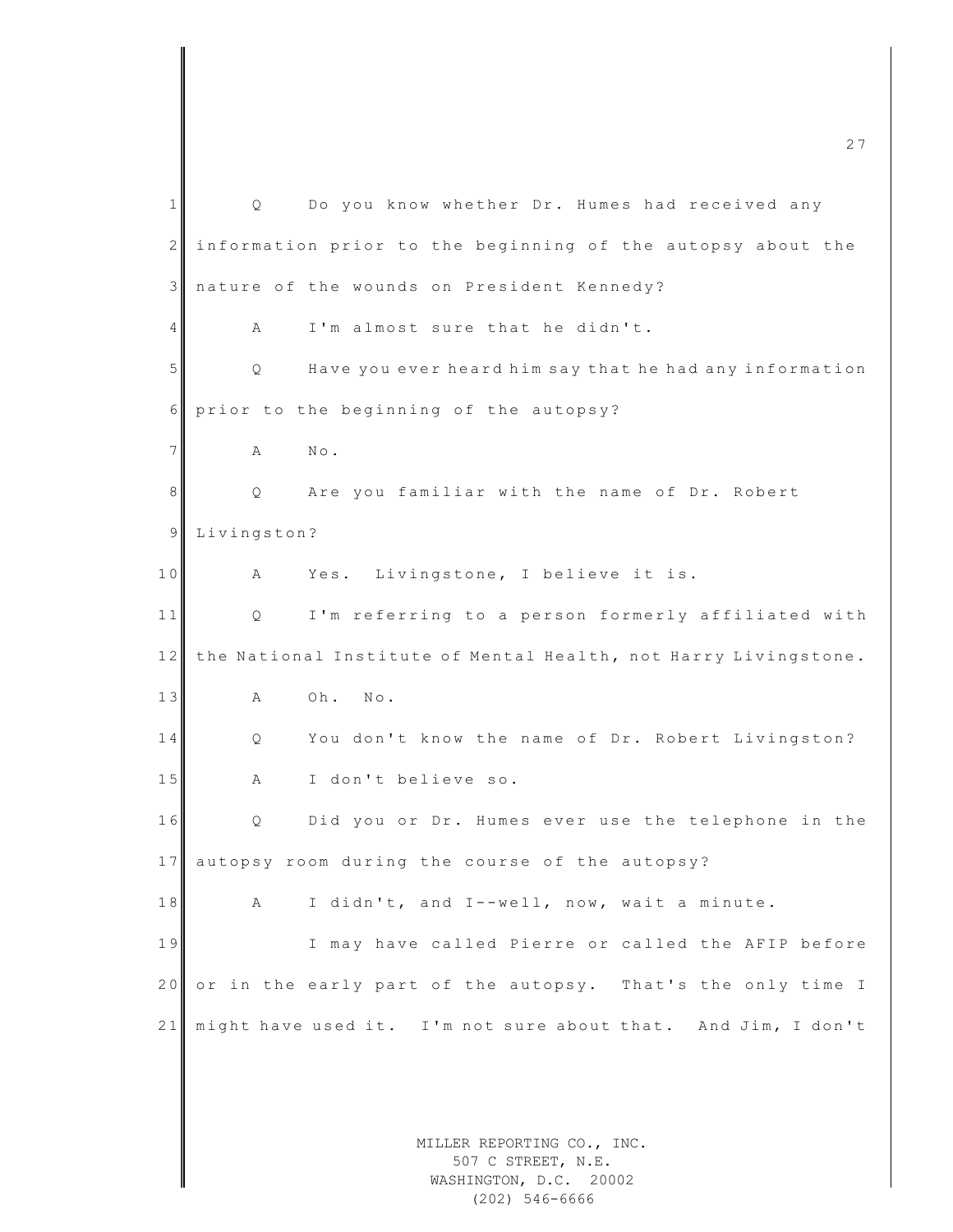1 think he used it either.

| $\mathbf{2}$ | Q | Do you remember Dr. Finck using the telephone?                |
|--------------|---|---------------------------------------------------------------|
| 3            | Α | I don't believe so. It was pretty busy all evening.           |
| 4            | Q | The telephone?                                                |
| 5            | Α | Yes.                                                          |
| 6            | Q | Who was using the telephone?                                  |
| 7            | Α | Security people mostly.                                       |
| 8            | Q | And could you overhear their conversations?                   |
| 9            | Α | A lot of it, yes.                                             |
| 10           | Q | And do you know with whom they were speaking?                 |
| 11           | Α | No idea.                                                      |
| 12           | Q | Did they ever tell you anything at all during the             |
| 13           |   | course of the autopsy about what the doctors in Dallas had    |
| 14           |   | reported to the media?                                        |
| 15           | Α | $\mathbb{N}\circ$ .                                           |
| 16           | Q | In the ordinary course of an autopsy procedure, would         |
| 17           |   | a prosector want to know information in the possession of the |
| 18           |   | treating physician of the deceased?                           |
| 19           | Α | Well, you'd try and get that beforehand, but if you           |
| 20           |   | didn't have it and you ran into something unusual or of a bit |
| 21           |   | of a problem, then you might try and do that.                 |
|              |   |                                                               |
|              |   |                                                               |
|              |   | MILLER REPORTING CO., INC.<br>507 C STREET, N.E.              |
|              |   | WASHINGTON, D.C. 20002<br>$(202)$ 546-6666                    |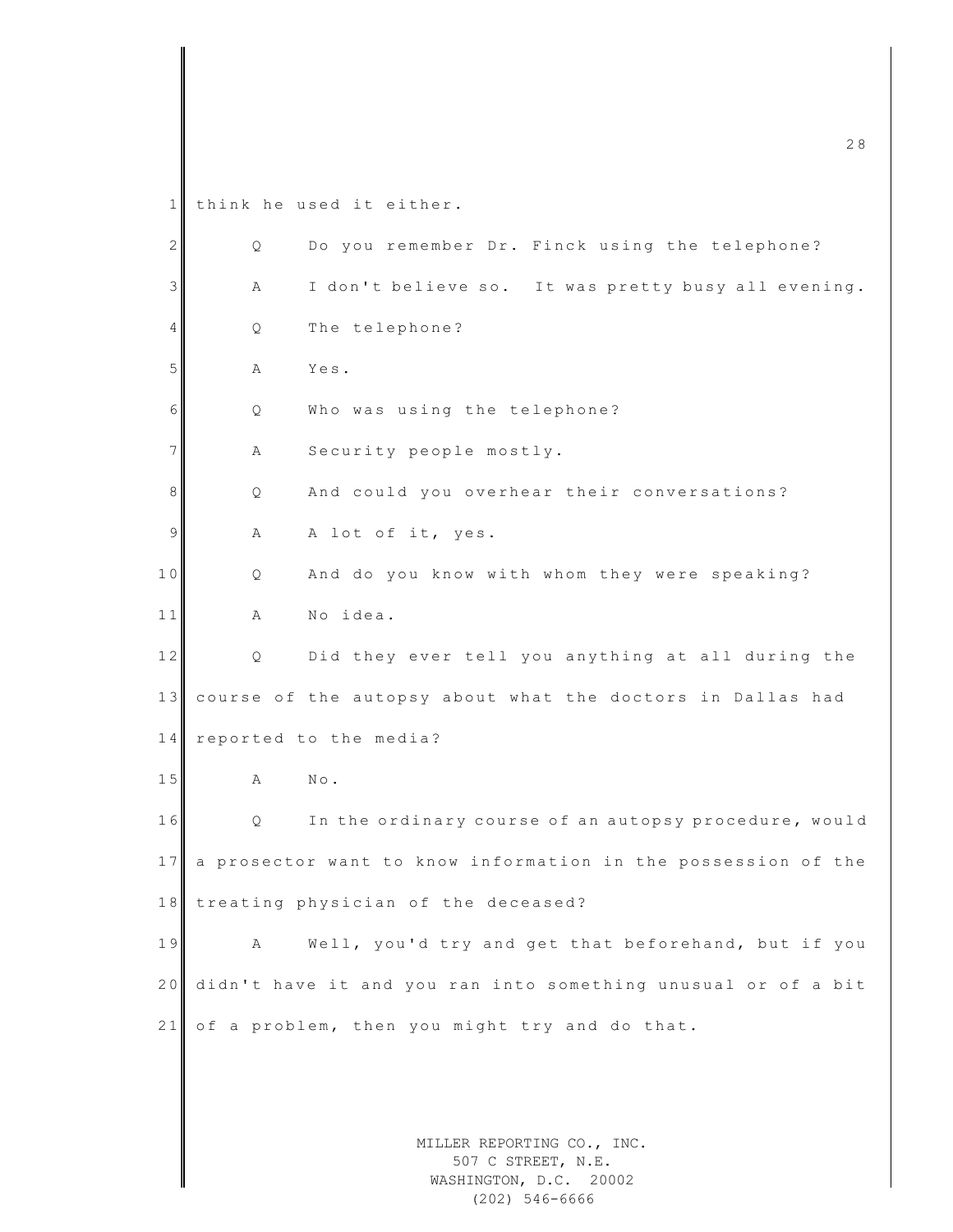| $\mathbf{1}$    | Do you have any impression as to whether the prosector<br>Q      |
|-----------------|------------------------------------------------------------------|
| 2               | should have been informed during the course of the autopsy or    |
| 3               | before, what the treating physicians in Dallas had learned       |
| $\overline{4}$  | during the time of the treatment of President Kennedy?           |
| 5               | Well, it would have been nice, and we discussed that,<br>Α       |
| 6               | actually, because when we first started doing the autopsy, there |
| $7\overline{ }$ | were marks on the body that we had difficulty--they had started  |
| 8               | to do cutdowns, and they made little incisions around the        |
| 9               | nipples, and there was no tubes or anything there. And we didn't |
| 10              | know whether they were actually trying to get into vessels or    |
| 11              | going to get into the chest, whether he had had a hemothorax     |
| 12              | or something. And then we had difficulty in interpreting the     |
| 13              | wound in his anterior neck. And at the point when we came to     |
| 14              | those, we discussed whether or not we might call the Dallas      |
| 15              | hospital. But we elected not to, and I don't know why at this    |
| 16              | time.                                                            |
| 17              | When you referred to the wound in the anterior neck,<br>Q        |
| 18              | what was your first impression as to what that wound was?        |
| 19              | I'm not sure what our first impression -- oh, we thought<br>Α    |
| 20              | that they had done a tracheostomy, and whether or not that was   |
| 21              | a bullet wound, we weren't sure, initially. It was after we      |
|                 |                                                                  |
|                 |                                                                  |
|                 | MILLER REPORTING CO., INC.                                       |

507 C STREET, N.E. WASHINGTON, D.C. 20002 (202) 546-6666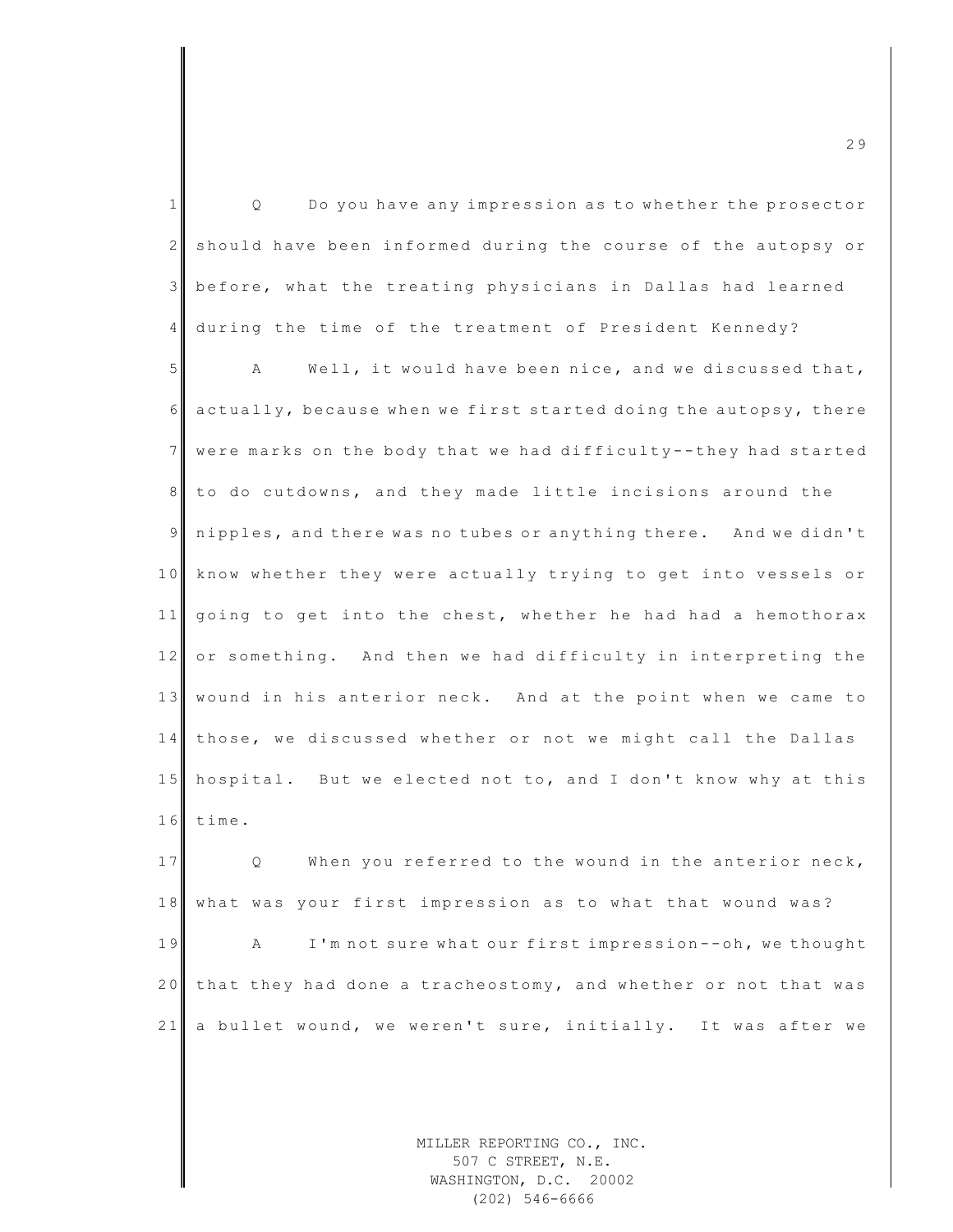MILLER REPORTING CO., INC. 1 found an entrance wound and then the blood external to the pleura  $2$  that we had a track, and that proved to be the exit wound; but  $3$  it was so distorted by the incision, initially we just assumed 4 it to be a tracheostomy. 5 Q Did you reach the conclusion that there had been a 6 transit wound through the neck during the course of the autopsy 7 itself? 8 A Oh, yes. 9 | Q Did you receive any kinds of written reports at all 10 from Dallas about the nature of the wounds on President Kennedy's 11 body prior to the completion of the autopsy? 12 A No. 13 | Q Were you ever told that such written reports had been 14 prepared? 15 A No. And, in fact, we never saw any reports. We may 1 6 have seen such a report during the Warren Commission's 17 investigation, but we certainly didn't in the early days after 18 the autopsy. 19 Q Dr. Burkley was present in the emergency room in 20 Parkland Hospital during the time President Kennedy was treated. 21 Did Dr. Burkley tell you anything about what he observed at

m c  $\overline{30}$  3 0

507 C STREET, N.E. WASHINGTON, D.C. 20002 (202) 546-6666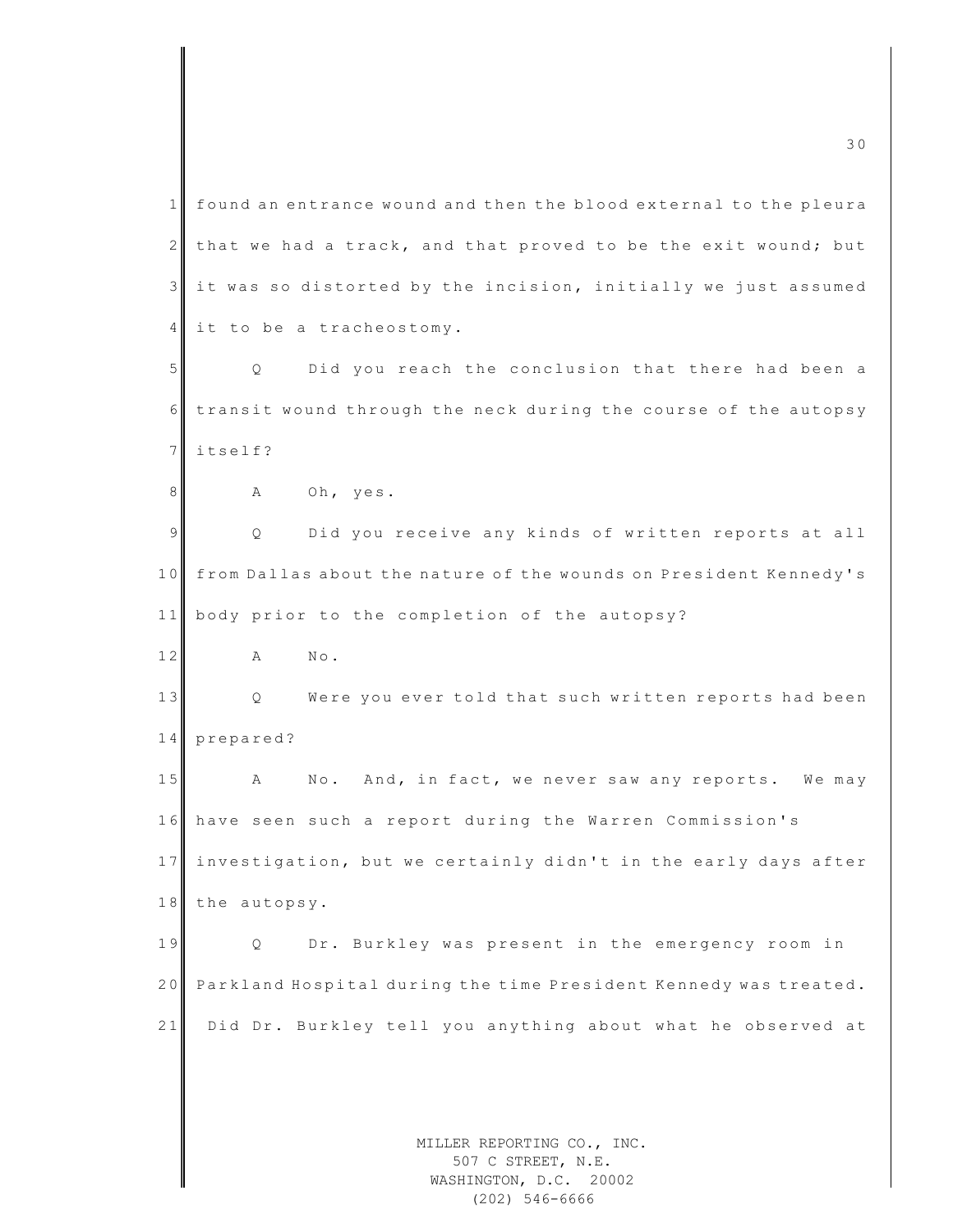1 Parkland Hospital?

2 A He didn't tell me anything, and I don't think that 3 he told Jim.

4 Q Some of the other people present in the autopsy room 5 also had been present with President Kennedy in Parkland 6 Hospital during the treatment. Did any of them tell you what 7 they had observed during the treatment of President Kennedy? 8 A No one did, and I'm trying to think who might have 9 been. Just Secret Service men would have been the only ones 10 there. They were the only ones that could have been in both 11 places, because no members of the--oh, I'm sorry. His military 12 aides were in the morgue, and they were probably also present 13 in Dallas. But they didn't say anything. 14 Q You've referred to Secret Service agents as well as 15 the President's military aides being present in the autopsy 16 room. Who else do you recall was present in the autopsy room? 17 A Aside from those helping? 18 Q Yes. 19 A There were some staff people, on-duty staff people. 20 Q Staff of Bethesda Hospital? 21 A Of the Naval Hospital. I remember--I can't tell you

> MILLER REPORTING CO., INC. 507 C STREET, N.E. WASHINGTON, D.C. 20002 (202) 546-6666

m c  $\frac{1}{3}$  3 1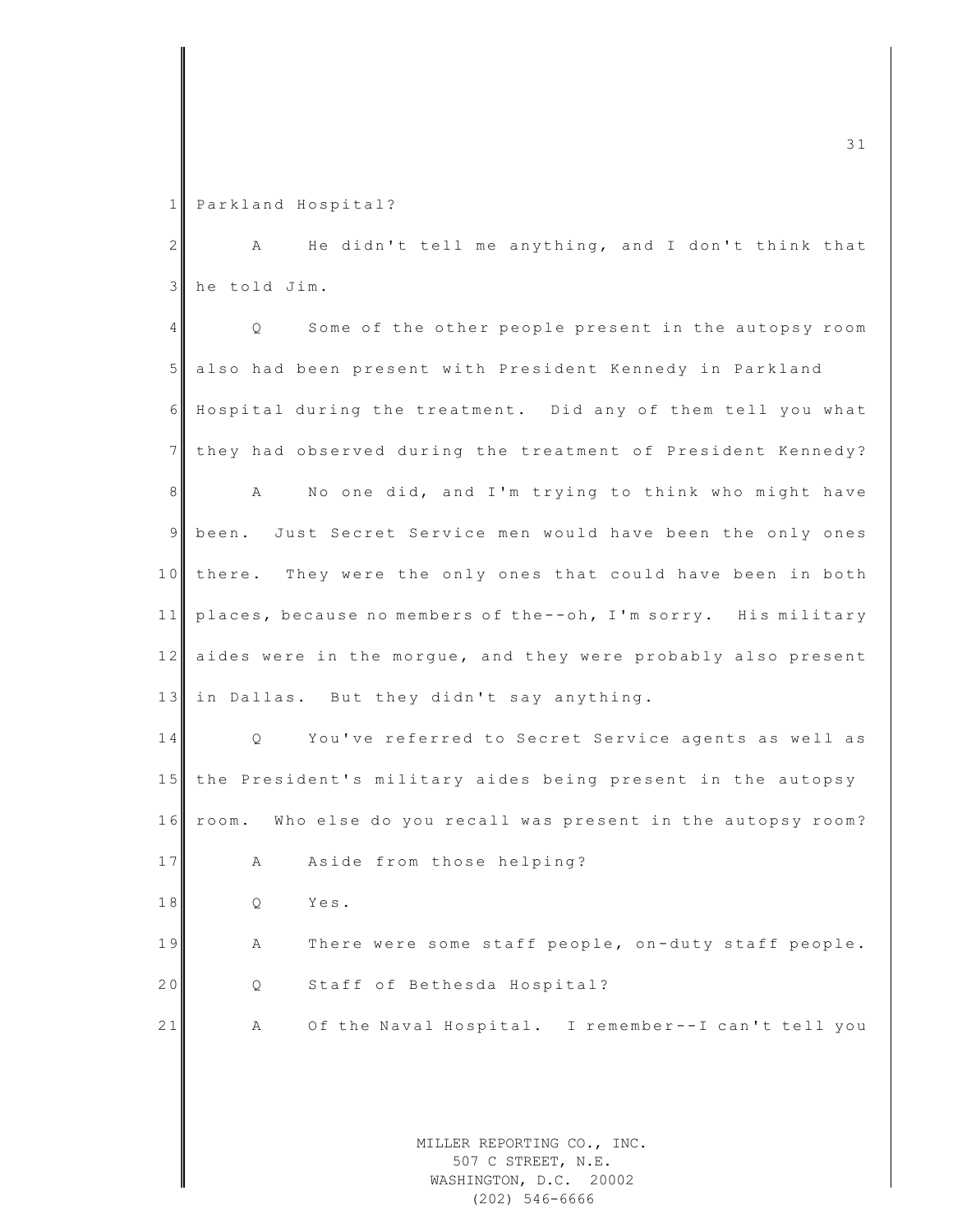| $\mathbf{1}$    | now who they were, but I remember the chief of surgery and the             |
|-----------------|----------------------------------------------------------------------------|
| $\mathbf{2}$    | chief of medicine, and then there was duty staff who were in               |
| $\mathcal{E}$   | and out. There were probably 30 or so people in the morgue.                |
| 4               | It's like an amphitheater. There were two rows of benches                  |
| 5 <sup>1</sup>  | up elevated above the morgue table, and it was a rather spacious           |
| 6               | morgue, so it was not inconvenient or anything. And people                 |
| $7\phantom{.0}$ | always did that when we did autopsies.                                     |
| 8               | Was Captain Stover present at any point during the<br>$Q \qquad \qquad$    |
| $\overline{9}$  | autopsy?                                                                   |
| 10              | $\mathbb A$<br>I think he was in the morgue; very limited. I'm             |
| 11              | not--I don't think he stayed, but I think he was there just                |
| 12              | to see that everything was--that people were helping as                    |
| 13              | necessary and so forth.                                                    |
| 14              | Was Admiral Galloway present at all during the<br>Q                        |
| 15              | autopsy, do you recall?                                                    |
| 16              | I rather think he was, but I would not swear to that.<br>A                 |
| 17              | Do you recall whether the Surgeon General of the Navy<br>Q                 |
| 18              | was present--Admiral Kenny?                                                |
| 19              | I can't say. I really was tied up in the autopsy,<br>А                     |
| 20              | and I was paying no attention. The only attention I got of                 |
| 21              | people moving around was the--I think it was the Navy military             |
|                 |                                                                            |
|                 |                                                                            |
|                 | MILLER REPORTING CO., INC.<br>507 C STREET, N.E.<br>WASHINGTON, D.C. 20002 |

(202) 546-6666

m c  $\overline{3}$  2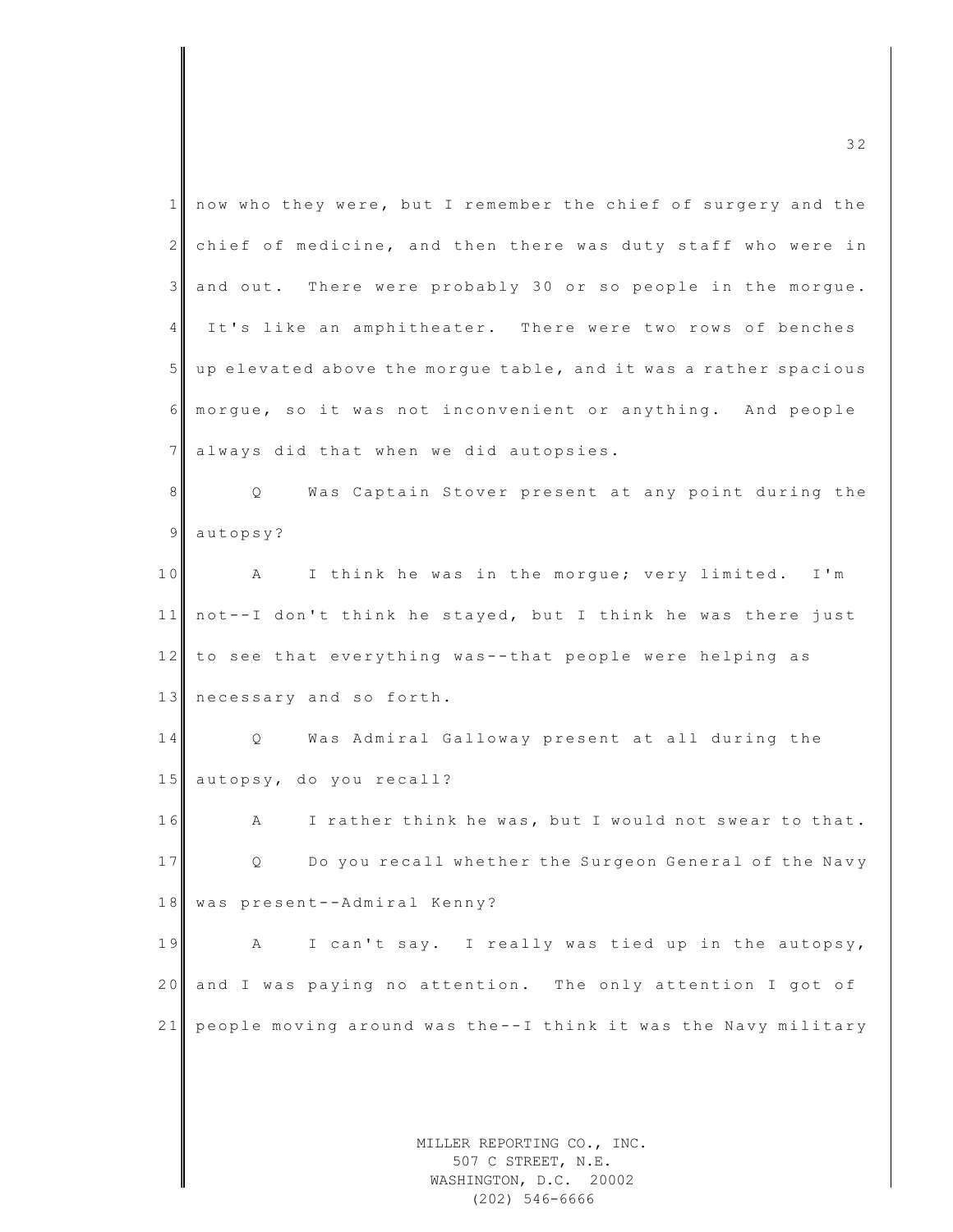MILLER REPORTING CO., INC. 1 aide. One of his military aides was really fidgety and moving 2 back - -walking up and down the hallway and so forth, and he's 3 about the only one that I remember very well. 4 | Q Were any of the people present at the autopsy making 5 suggestions or giving any kinds of instructions during the 6 autopsy? 7 **A** No. 8 Q Were there any members of the Joint Chiefs of Staff  $9$  present during the autopsy? 10 A I don't think so. 11 Q Could you describe in a general way what the scene 12 at the autopsy was like? By that, I mean was it noisy? Was 13 it hushed silence? Were people talking? How would you 14 describe it? 15 A Well, for all the people in there, it was very quiet, 16 really. We were all--Jim and Pierre and I were talking. We 17 did most of the talking. I could hear occasional telephone 18 conversations or occasional conversations around the room, but 19 for the most part, it was very quiet and subdued. 20 There was an awful lot of activity because we had 21 the radiologist and his assistant, we had the photographers,

507 C STREET, N.E. WASHINGTON, D.C. 20002 (202) 546-6666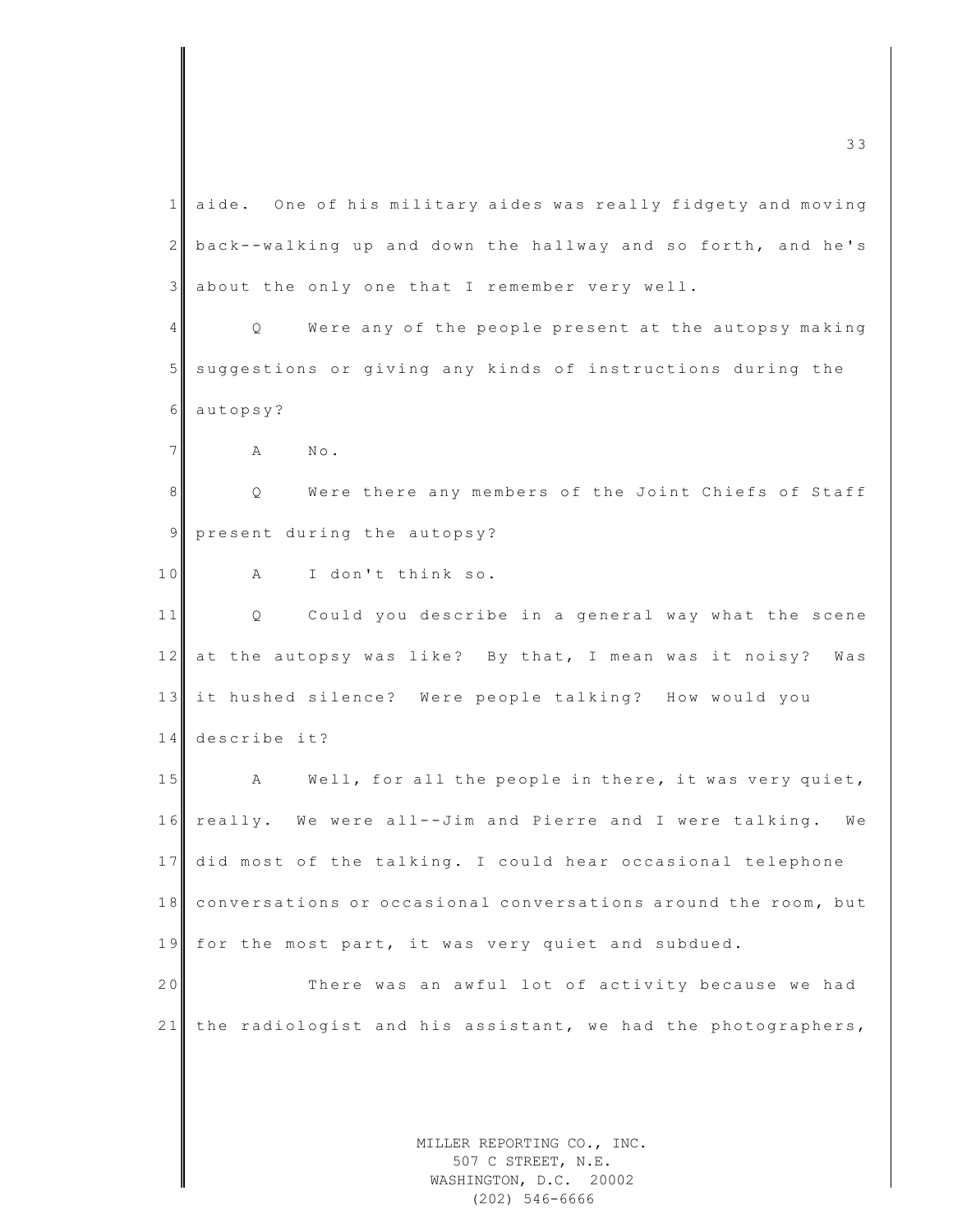| $\mathbf{1}$    | and they were--the photographers were quite busy, because every         |
|-----------------|-------------------------------------------------------------------------|
| $\mathbf{2}$    | time we turned around we had him take a picture.                        |
| 3               | I'd like to show you a document that's been marked<br>$Q \qquad \qquad$ |
| $\overline{4}$  | as Exhibit 22, which appears to be from the May 27, 1992, issue         |
| 5 <sup>1</sup>  | of the Journal of the American Medical Association. Have you            |
| 6               | had an opportunity to see the document previously that I am             |
| $7\phantom{.0}$ | now showing you that's been marked as Exhibit 22?                       |
| 8               | Yes.<br>A                                                               |
| $\overline{9}$  | Q Could you turn to page 2798 of that article? I'd                      |
| 10              | like to draw your attention to the center column, the first             |
| 11              | complete sentence of that column. I'll read for the record              |
| 12              | what it says. It appears that these are the words of Dr. Humes,         |
| 13              | and it says, "Still," he says, "the scene in the autopsy room           |
| 14              | was somewhat like trying to do delicate neurosurgery in a               |
| 15              | three-ring circus."                                                     |
| 16              | Do you recall Dr. Humes saying something like that                      |
| 17              | to the Journal of the American Medical Association?                     |
| $1\;8$          | Vaguely.<br>Α                                                           |
| 19              | First, does that sort of description seem to you to<br>Q                |
| 20              | be accurate, to the best of your own recollection, about the            |
| 21              | events at the autopsy?                                                  |
|                 |                                                                         |
|                 |                                                                         |

MILLER REPORTING CO., INC. 507 C STREET, N.E. WASHINGTON, D.C. 20002 (202) 546-6666

 $\frac{34}{2}$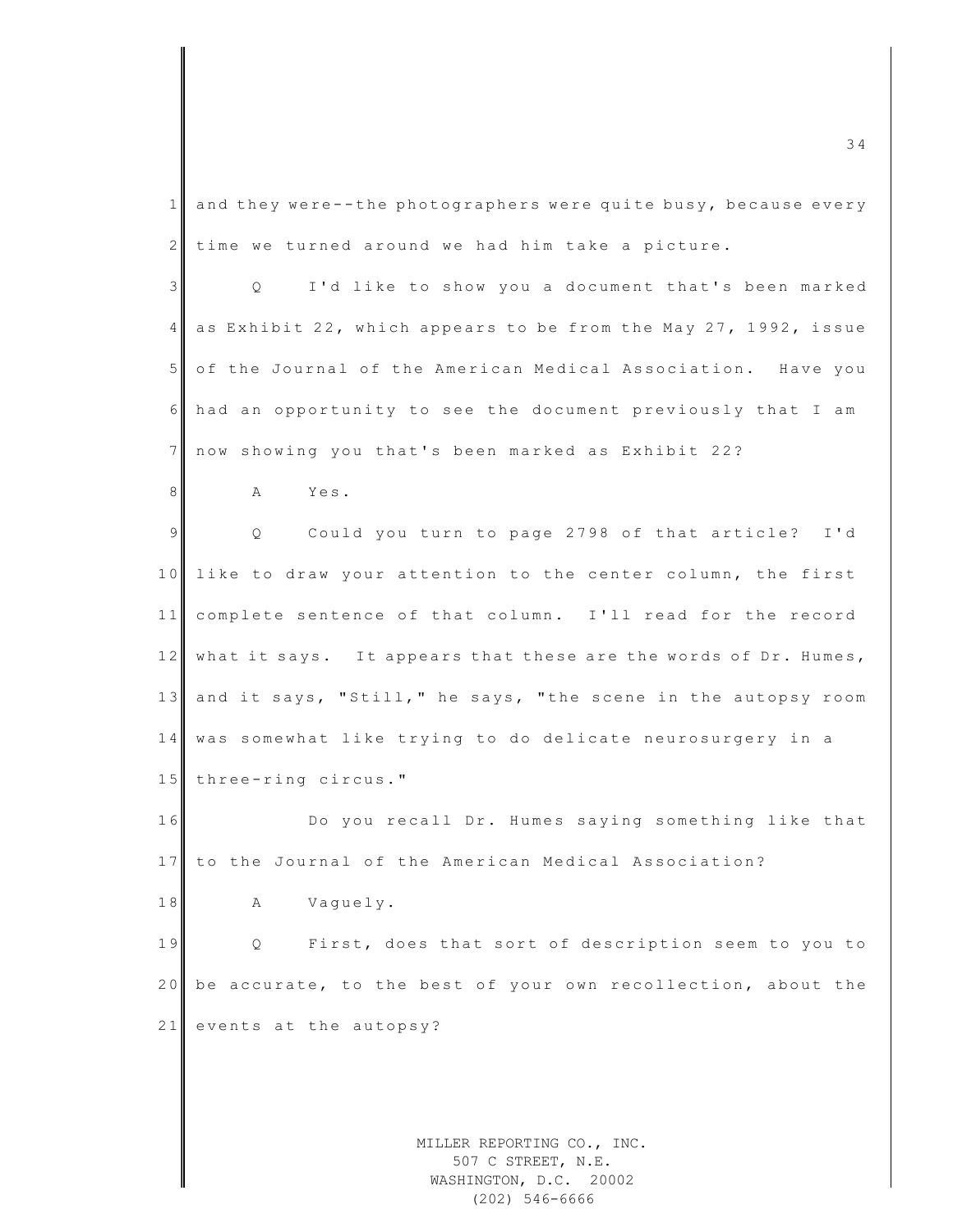1 A Well, I didn't think it was as confusing as Jim 2 apparently did. It may have been because my attention was on  $3$  the work, but the whole evening was like a three-ring circus. 4 But I didn't think the crowd was a problem. 5 | Q In what respect would you say that the whole evening 6 was like a three-ring circus? 7 A Well, so many very interesting things happened. We 8 had a pretty good size crowd in the morgue. We were waiting 9 for the body, and Jim--somebody asked Jim to step outside, and 10 he did. And they were unloading the body from an ambulance, 11 a Navy ambulance, and I think Jim--he's rather boisterous, you 12 know, and he said, "Who's in charge here?" And some Army general 13 said, "I am." And Jim directed them to bring the body into 14 the morque then. 15 Well, a lot of people heard that, "I am," and that 16 was in the papers almost immediately. And in the trial in New 17 Orleans, that was in the paper. But that just--little things 18 like that kept happening. The body was brought in, and we opened 19 the casket on a gurney and removed the body to the autopsy table, 20 and Jim had the sheets laundered. 21 Then we had to take external photographs, and we had

> MILLER REPORTING CO., INC. 507 C STREET, N.E. WASHINGTON, D.C. 20002 (202) 546-6666

m c  $\blacksquare$  and  $\blacksquare$  and  $\blacksquare$  and  $\blacksquare$  and  $\blacksquare$  and  $\blacksquare$  and  $\blacksquare$  and  $\blacksquare$  and  $\blacksquare$  and  $\blacksquare$  and  $\blacksquare$  and  $\blacksquare$  and  $\blacksquare$  and  $\blacksquare$  and  $\blacksquare$  and  $\blacksquare$  and  $\blacksquare$  and  $\blacksquare$  and  $\blacksquare$  and  $\blacksquare$  a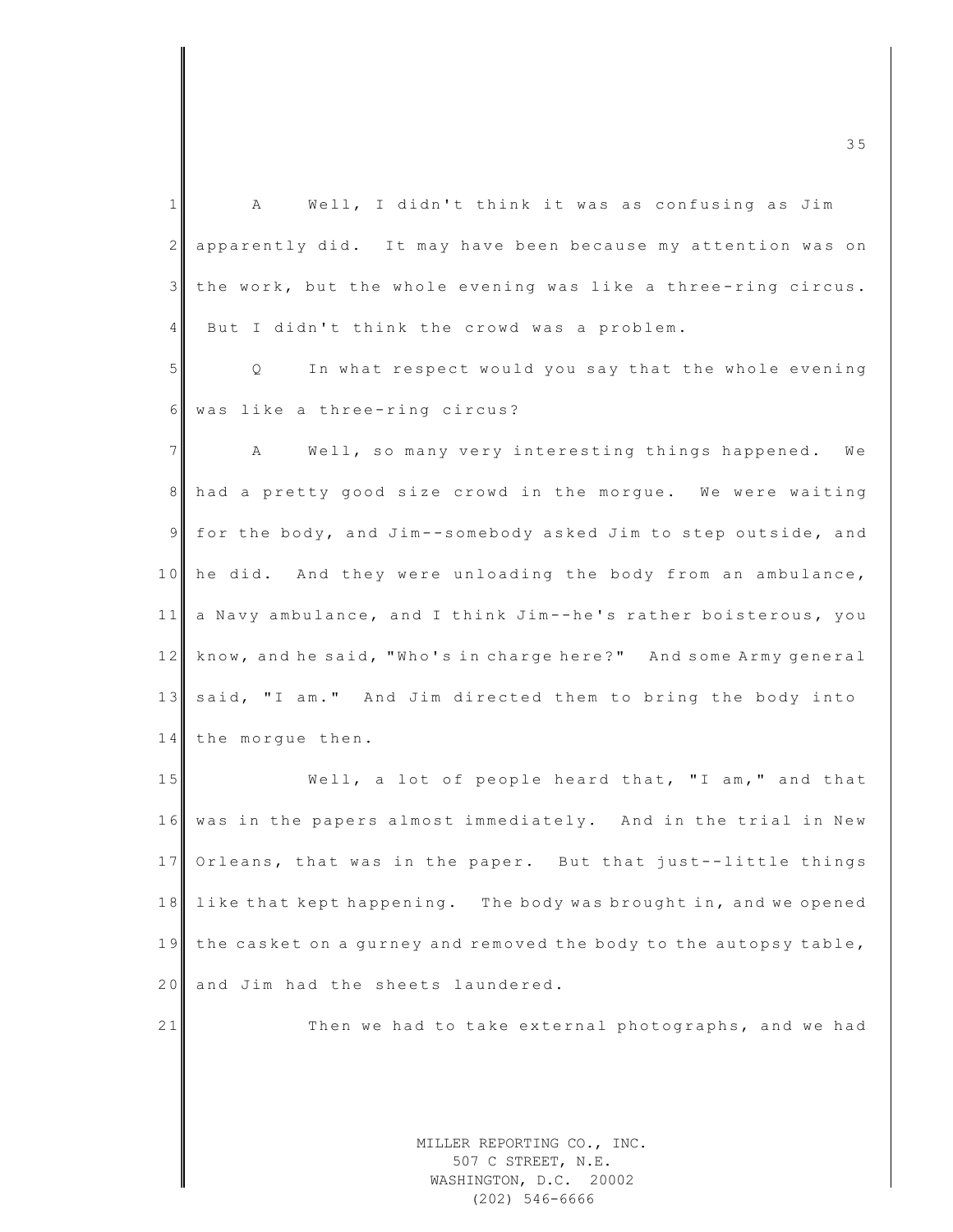| $\mathbf 1$    | to take X-rays, and that was--we couldn't do anything at that               |
|----------------|-----------------------------------------------------------------------------|
| $\overline{2}$ | point except make decisions and wait for the X-rays to come                 |
| 3              | back and see where the bullets were, which we were primarily                |
| $\overline{4}$ | interested in at that point. But at that point, we then got                 |
| 5 <sup>5</sup> | pretty involved in the dissection, and everything sort of                   |
| 6              | dissolved around me and I think Jim at that point, because we               |
| 7              | were devoting all of our attention to the remains. But I guess              |
| 8              | subsequently so many things have happened about the general's               |
| $\overline{9}$ | comments and so forth that it just seems like it was chaotic                |
| 10             | at that point. And I think it may have built up over 33 years               |
| 11             | to Jim also that it was like a three-ring circus. I don't think             |
| 12             | it really was.                                                              |
| 13             | There was a lot of activity and a lot of people, but                        |
| 14             | everything was running very smooth.                                         |
| 15             | Did you see yourself the casket with President Kennedy<br>$Q \qquad \qquad$ |
| 16             | in it being opened?                                                         |
| 17             | Α<br>Yes.                                                                   |
| $1\;8$         | Did you help open the casket yourself?<br>Q                                 |
| 19             | I doubt it. I mean, I would not normally, because<br>Α                      |
| 20             | we had people that did things like that. I don't think I                    |
| 21             | actually helped or was too near it.                                         |
|                |                                                                             |
|                |                                                                             |
|                | MILLER REPORTING CO., INC.                                                  |

m c  $\sim$  3 6

507 C STREET, N.E. WASHINGTON, D.C. 20002 (202) 546-6666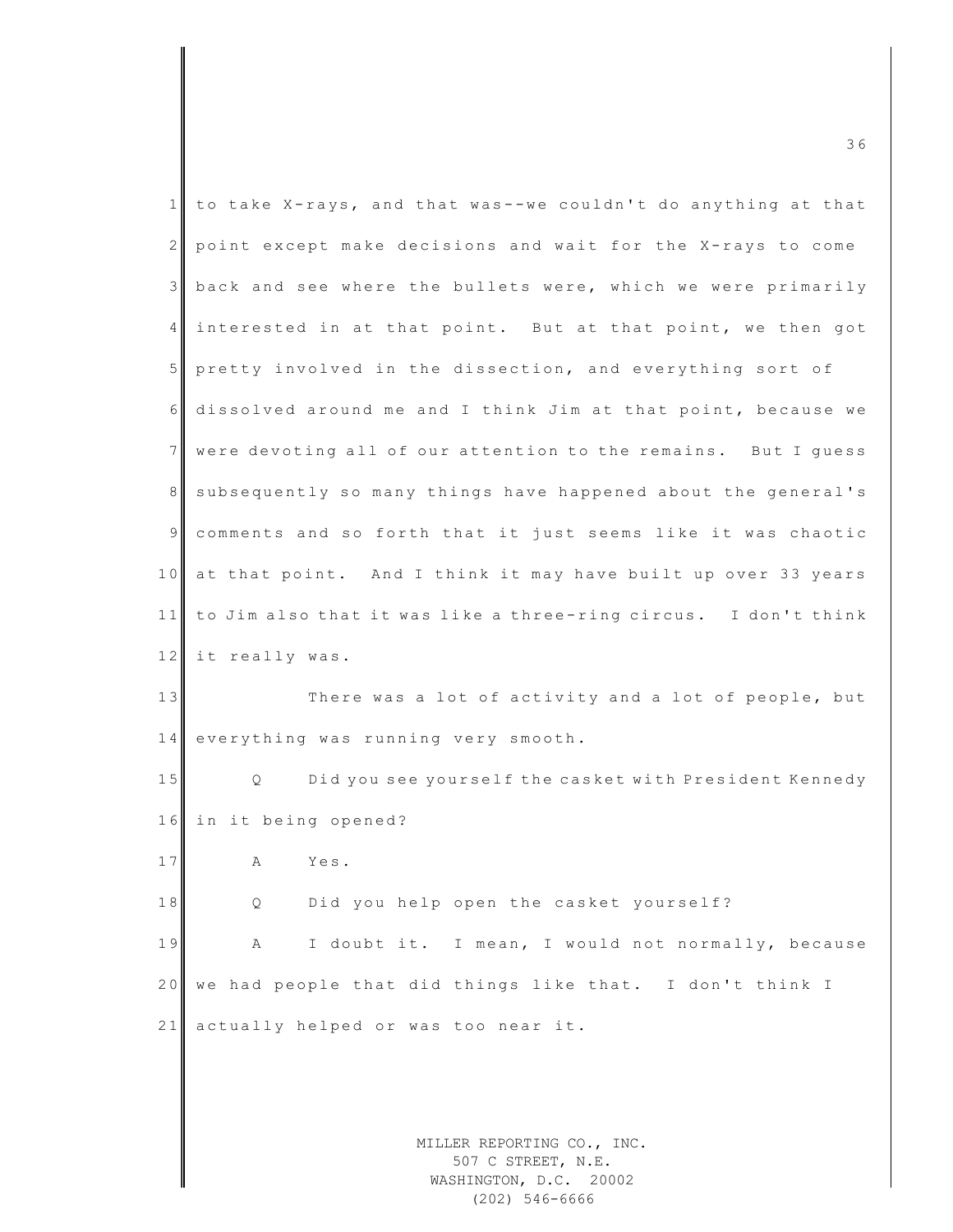MILLER REPORTING CO., INC. 507 C STREET, N.E. WASHINGTON, D.C. 20002 m c  $\overline{37}$ 1 | Q When the casket was opened, did you help at all in 2 lifting the body out of the casket? 3 A I don't think so. 4 Q Do you recall who did? 5 A I think a couple of our morgue attendants did that, 6 probably. 7 Q Were you personally with the body of President Kennedy 8 from the time he was unloaded from the casket until the body 9 left Bethesda later that morning? 10 A Yes. 11 Q When the body was first unwrapped, particularly the 12 head, was the brain still present in the cranium? 13 A Most of it. 14 Q When you say most of it, approximately how much was  $15$  there --16 A Well, probably half of one hemisphere was absent. 17 The bullet came in here, went through and exploded, and bone 18 was eviscerated, and the upper surface of that side of the brain 19 was missing. 20 Q During your answer you were pointing to parts of your 21 head, which, of course, wouldn't be reflected on the record.

(202) 546-6666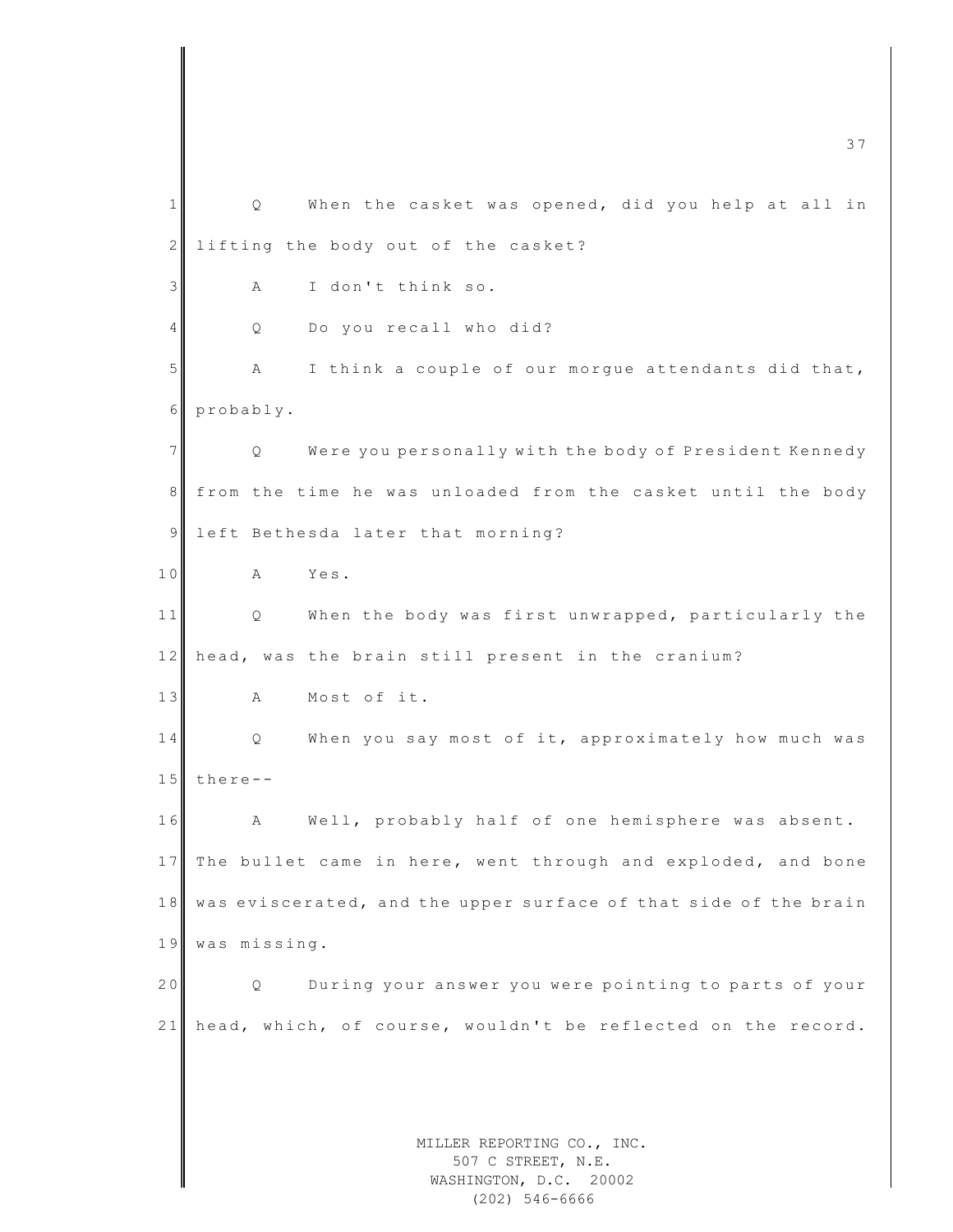MILLER REPORTING CO., INC.  $1$  Could you just describe in a general way--and we'll be more 2 specific with this later, but when you say that it entered here,  $3$  you were pointing to--4 A The back right side of his skull. 5 Q Near the hairline, would that be fair, or-6 A No. It's up above that. Well, whose hairline? 7 Q President Kennedy's. 8 A He had hair cut about like mine, and it was right 9 up here: above his ear and toward the midline. And then the 10 top of his head was blown off. A 14-centimeter segment of it 11 was blown off. And it was on the right side of his brain that 12 the brain was missing. 13 Q While the body was being unwrapped, did you see any 14 bullet fragments or pieces of skull fall out with the wrapping? 15 A No. 16 Q Dr. Boswell, I'd like to show you a document that 17 appears as Exhibit 26. I'm drawing your attention to page 3. 18 Could you look at the paragraph on page 3 of Exhibit 26 that 1 9 begins with "The radiologist began his work very early on"? 20 A Just that paragraph? 21 Q Yes, just that one paragraph. You can read as much

507 C STREET, N.E. WASHINGTON, D.C. 20002 (202) 546-6666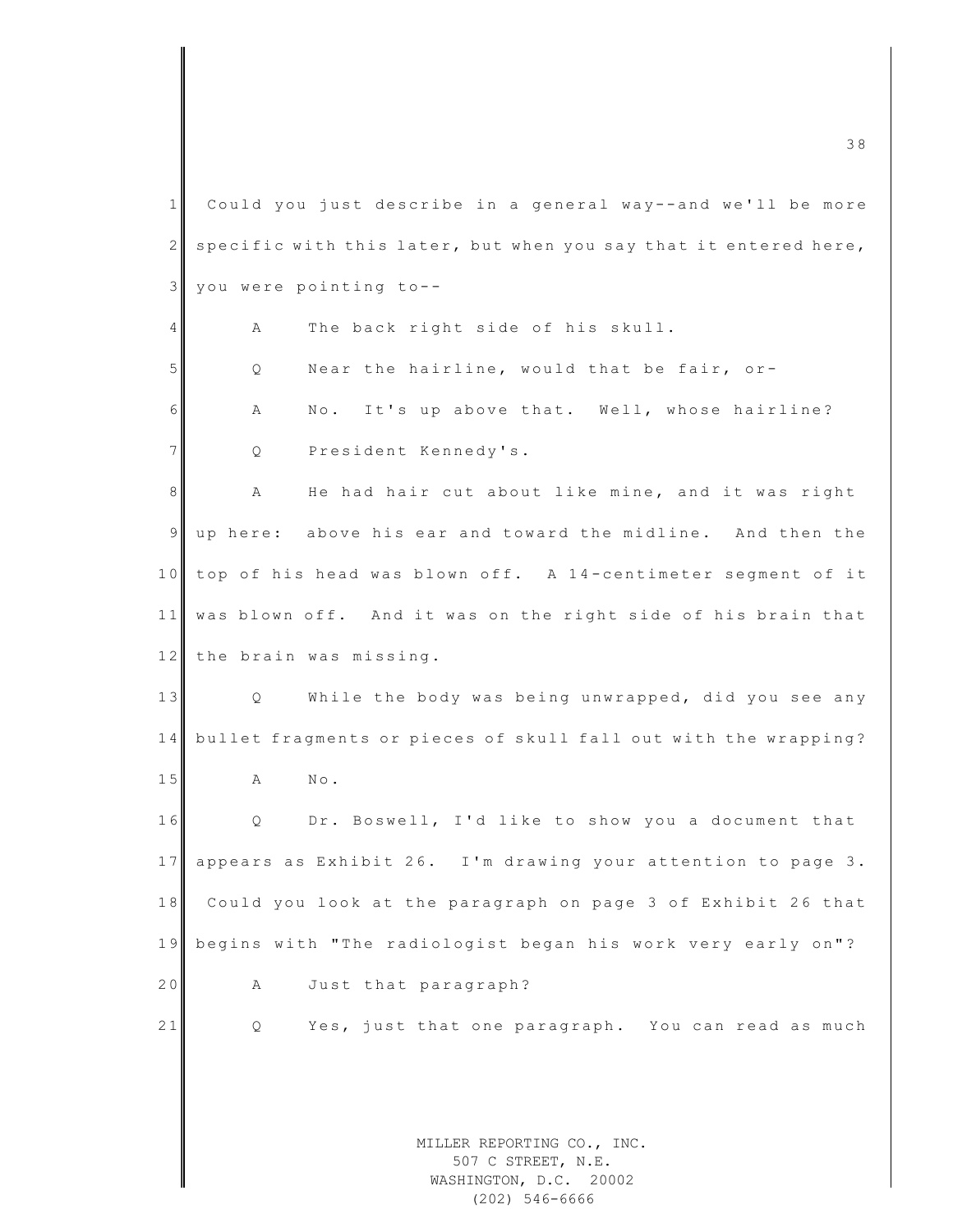$1 \mid$  of the document as you want, but I just have a question for  $2$  you on that paragraph.

3 The document quotes you as saying, quote, that you 4 "thought it was a wound," referring to the tracheostomy. The 5 statement that's here in this paragraph isn't entirely clear. 6 My question to you would be: Do you recall at any point 7 thinking before the time that you learned that the wound on 8 the anterior neck was the tracheostomy incision that it may 9 have been a wound of some sort?

10 A I think it was pretty obvious from the beginning that 11 it was a tracheostomy wound. Then as the evening progressed, 12 the question became whether it was both an exit wound and a 13 tracheostomy wound, because right in the middle there was what 14 appeared to be the exit wound through which they had cut. I 15 don't understand this.

16 Q When you say "this, " you're pointing to the paragraph 17 in document 26?

18 A Yeah, in the deposition here. "Dr. Boswell indicated 19 that regarding the tracheostomy the doctors thought it was a 20 wound." Well, I don't know what I might have said to make them 21 say that, because a tracheostomy wound is a wound, and our

> MILLER REPORTING CO., INC. 507 C STREET, N.E. WASHINGTON, D.C. 20002 (202) 546-6666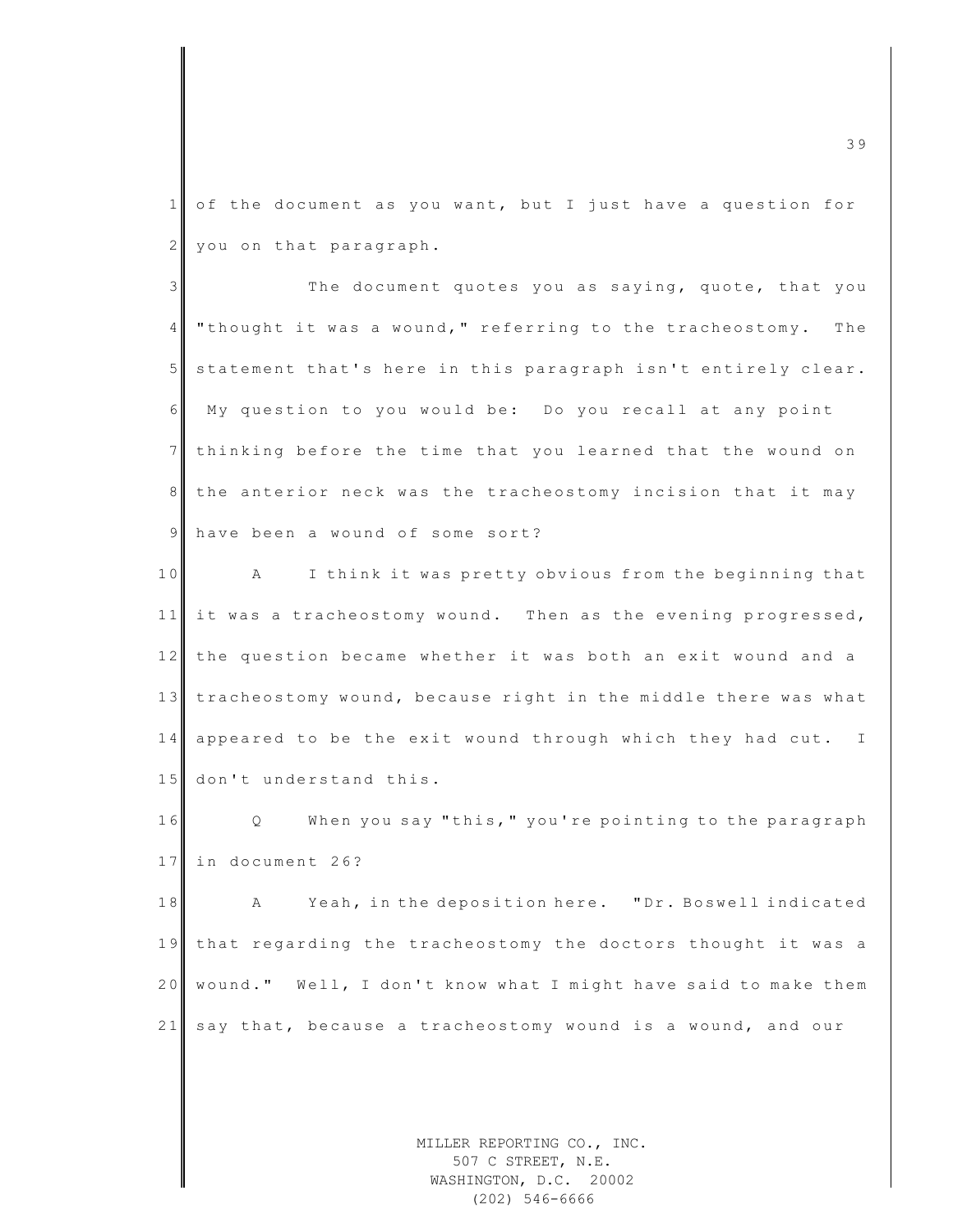| $\mathbf{1}$    | conclusions had been that night and then reinforced the next               |
|-----------------|----------------------------------------------------------------------------|
| 2               | day that it was a tracheostomy through a bullet wound.                     |
| 3               | At the time that you first saw the body of President<br>Q.                 |
| 4               | Kennedy, did you see any other wounds or incisions on the body             |
| 5               | that you thought or came to believe were surgical wounds?                  |
| 6               | A<br>Well, on his chest there were--there was an attempt                   |
| $7\phantom{.0}$ | or the beginning of a surgery wound. I don't know to this day              |
| 8               | what--I think we did learn that they had been preparing to                 |
| $\mathsf{S}$    | intubate him, and at some point they--I don't know whether it's            |
| 10              | marked on there or not. Oh, yeah, here we are.                             |
| 11              | When you're referring to the wounds on the chest,<br>Q                     |
| 12              | I'm now showing to you Exhibit No. 1. Are the wounds that you're           |
| 13              | referring to those that are marked on the diagram with the body            |
| 14              | facing forward on the chest?                                               |
| 15              | Yes.<br>A                                                                  |
| 16              | Q<br>In addition to those wounds and any other cutdowns                    |
| 17              | that you might see on the document and the tracheostomy wound,             |
| 18              | was there any other surgical incision that you saw at the time             |
| 19              | that you first saw the body of President Kennedy?                          |
| 20              | $\mathbb{N}\circ$ .<br>Α                                                   |
| 21              | More specifically, did you see any incisions that<br>Q                     |
|                 |                                                                            |
|                 |                                                                            |
|                 | MILLER REPORTING CO., INC.<br>507 C STREET, N.E.<br>WASHINGTON, D.C. 20002 |

(202) 546-6666

 $\overline{a}$  4 0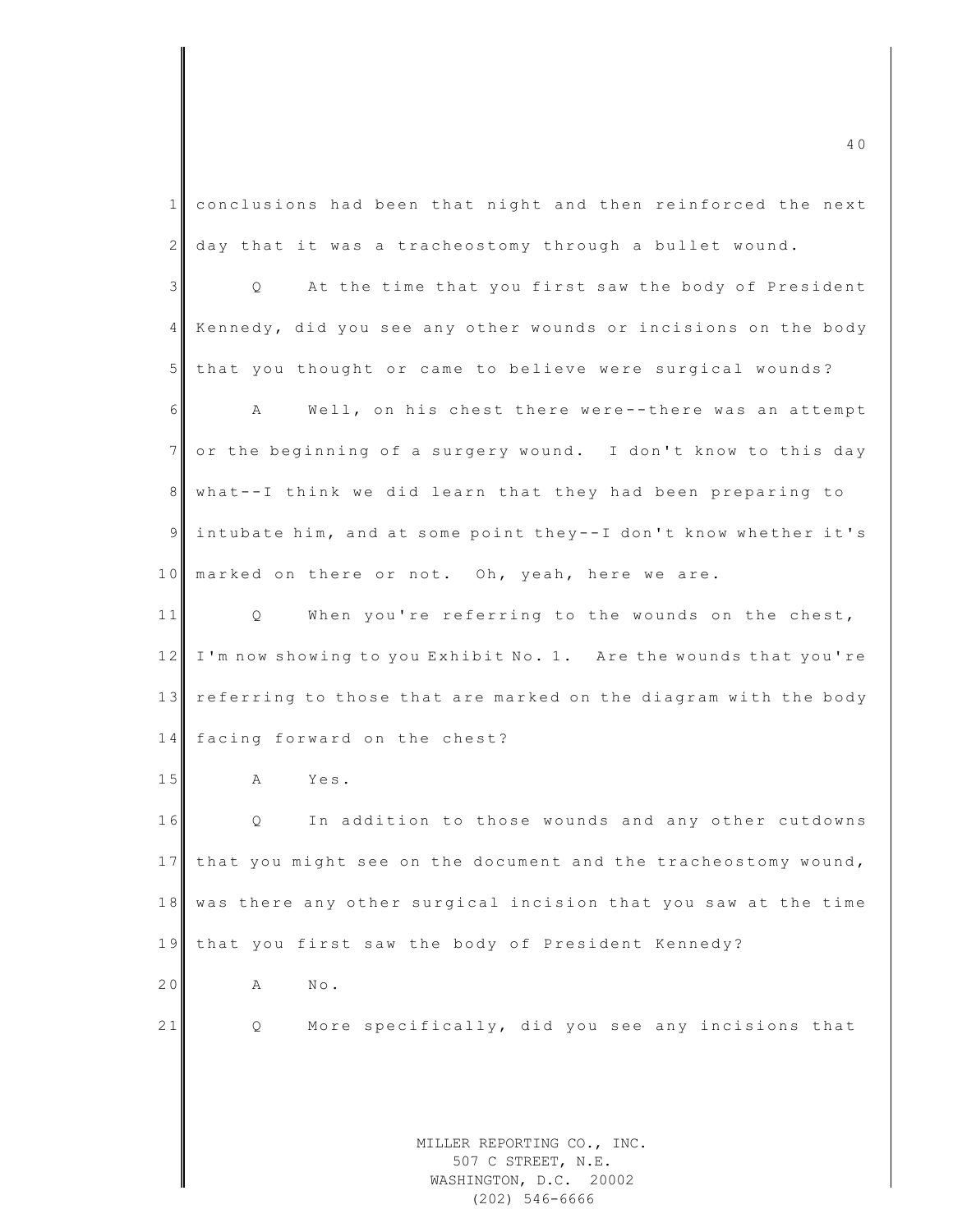MILLER REPORTING CO., INC.  $\frac{41}{41}$ 1 appeared to be any form of surgery in the head area prior to 2 the time that you conducted any procedures at Bethesda?  $3$  A No. 4 Q Dr. Boswell, I'd like to show you a document that's 5 been marked as Exhibit 7 and ask you whether you have ever seen 6 that document previously. I'll state for the record that it 7 is designated Autopsy Manual by the Departments of the Army, 8 the Navy, and the Air Force, dated July 1960. 9 A I'm sure I have, but it's been a long time. 10 Q Dr. Boswell, could you turn to page 72 of the Autopsy 11 Manual? Could you look at the portion that is marked Appendix 12 3 -- this is on page 72 -- and tell me what you understand that 13 page to be, if you do have an understanding of it? 14 A Where? I'm sorry. 15 What was your question? 16 Q Could you tell me what you understand Appendix 3 to 17 be in Exhibit No. 7? 18 A Well, it's the weight of most of the organs and 19 average--lists the average weight, variation, measurements. 20 Q I'd like you to look at the average weights of bodies 21 as listed in Exhibit No. 7 as compared with the face sheet of

507 C STREET, N.E. WASHINGTON, D.C. 20002 (202) 546-6666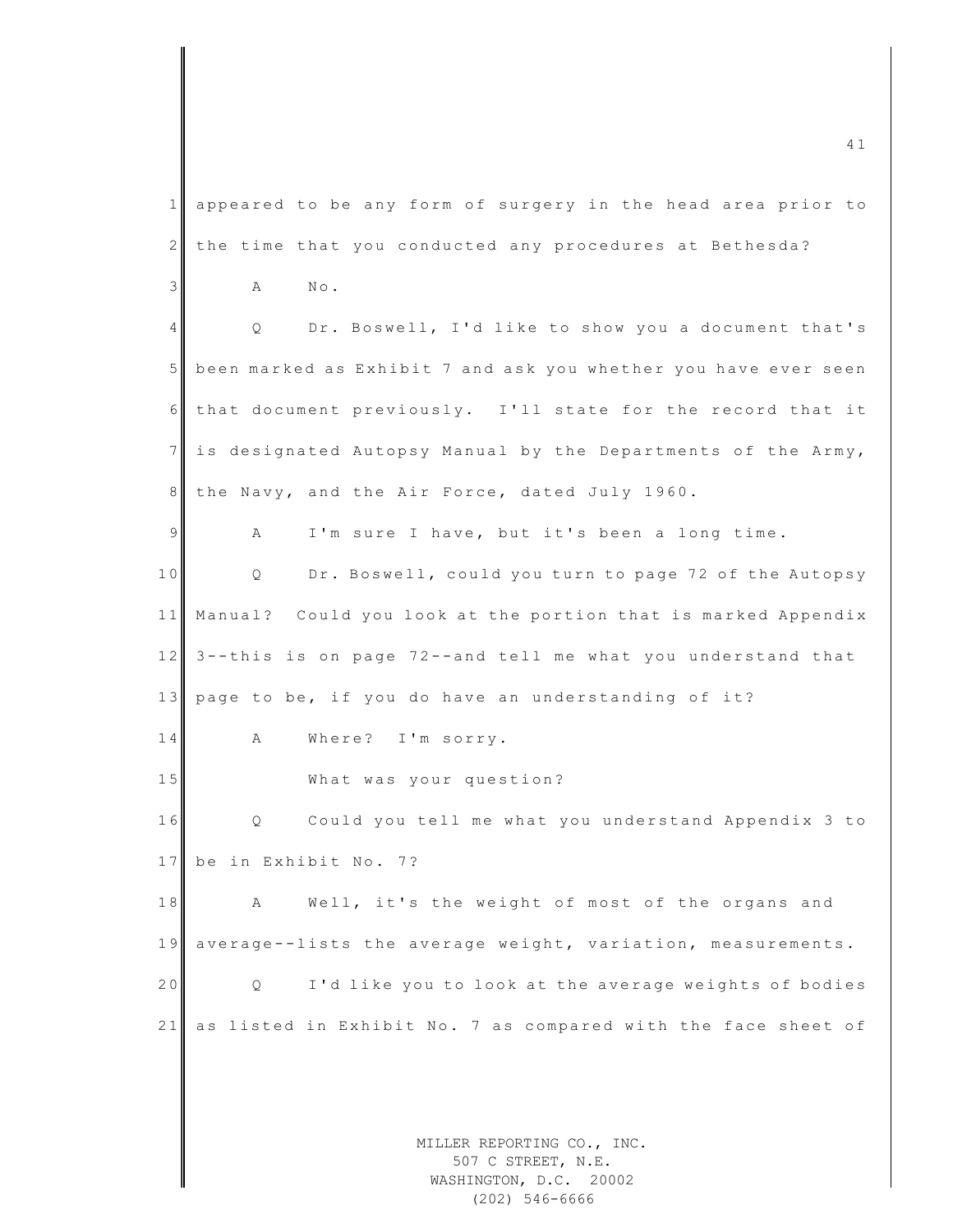| 1  | President Kennedy and ask you whether you notice any particular |
|----|-----------------------------------------------------------------|
| 2  | differences. And maybe we can start out with the right lung.    |
| 3  | The right lung goes from 360 to 570, average 450.<br>Α          |
| 4  | The right lung of President Kennedy was slightly under that     |
| 5  | weight. The left lung is 325 to 480, average 375. His was       |
| 6  | 290. And it's considerably less than that.                      |
| 7  | Okay. For the spleen?<br>Q                                      |
| 8  | The spleen, President Kennedy's weight, 90 grams.<br>Α          |
| 9  | In a 20- to 65-year-old person, average is 155.                 |
| 10 | So President Kennedy's was--<br>Q                               |
| 11 | Small.<br>Α                                                     |
| 12 | Small?<br>Q                                                     |
| 13 | Mm-hmm. Kidney, his is slightly under, his right<br>A           |
| 14 | kidney is slightly under average. The left kidney is just about |
| 15 | average.                                                        |
| 16 | How do you--<br>Q                                               |
| 17 | I'm sorry. Average is a hundred--I'm sorry, 313.<br>Α           |
| 18 | So his was considerably under average.                          |
| 19 | Liver--I don't know how that got down to 650. Average           |
| 20 | is 1,650, and his was 650. Heart, 350; his is just about        |
| 21 | average, the heart.                                             |
|    |                                                                 |
|    |                                                                 |
|    | MILLER REPORTING CO., INC.                                      |
|    | 507 C STREET, N.E.<br>WASHINGTON, D.C. 20002                    |

(202) 546-6666

 $\overline{4}$  2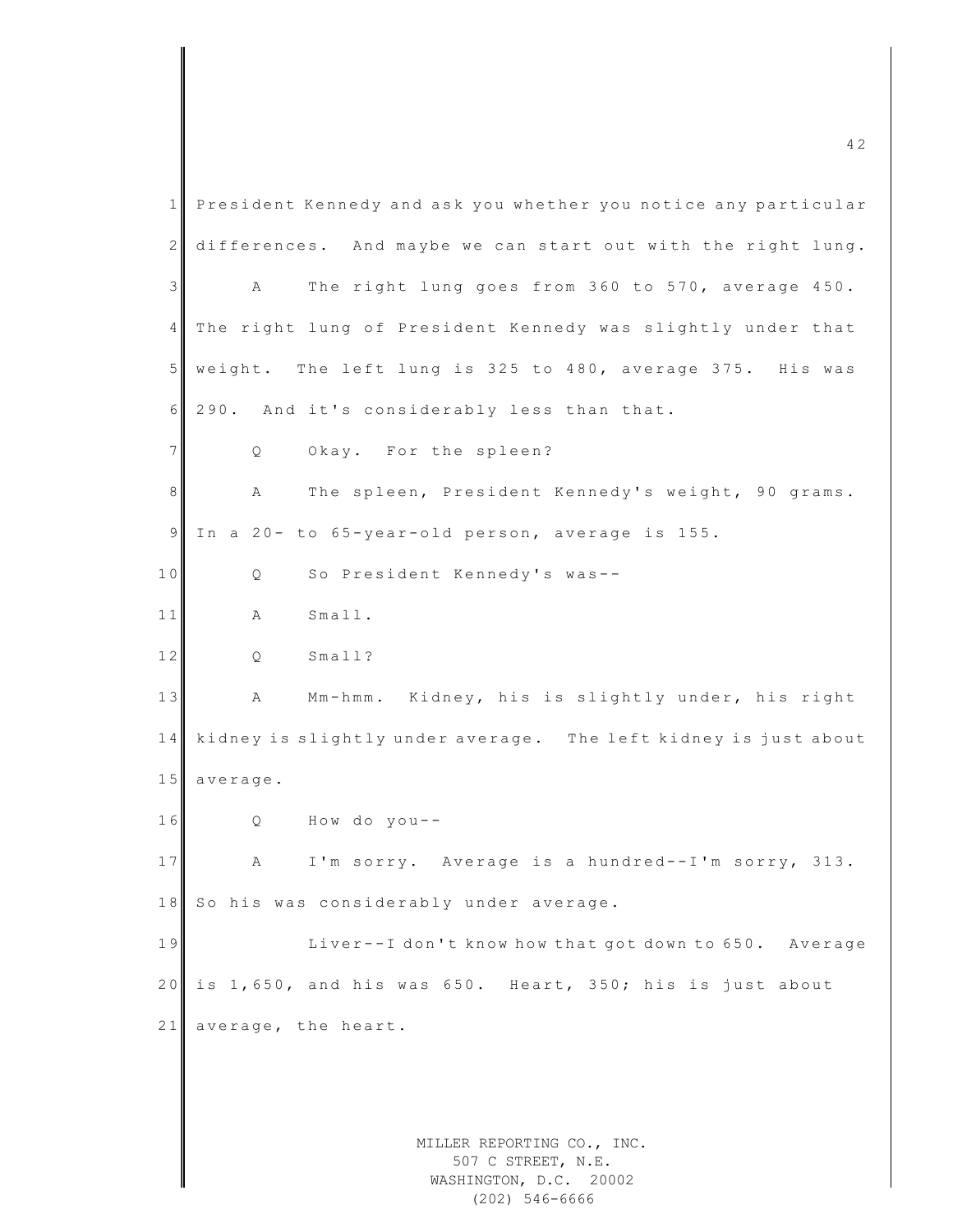MILLER REPORTING CO., INC. 507 C STREET, N.E. 1 Q So several of the organs would be under or 2 substantially under what the average weight would be? 3 A That's right. 4 Q Did you notice that at the time of the autopsy? Did 5 anyone remark upon that? 6 A I don't know. As I say, I don't know whether I ever 7 appreciated that or not, because I did not write those and I 8 didn't measure them--well, I probably did measure some of these 9 because I think I took the lungs out and maybe the heart. 10 Q I note that there's no weight there for the brain. 11 Do you remember whether the fresh brain was weighed? 12 A I doubt that it was weighed. 13 Q Why not--14 A Well, I shouldn't say that. It was formalin-fixed. 15 We floated them in formalin and a piece of cloth, and it was 16 taken out, and it probably was weighed. Why the weight is not 17 down here, I don't know. 18 Q Wouldn't that be a fairly important thing to weigh 19 if there were a qunshot wound to the head? 20 A Especially with some of it missing, that's true. 21 I don't know why the weight's not down here. I remember taking

 $\overline{4}$  3

WASHINGTON, D.C. 20002 (202) 546-6666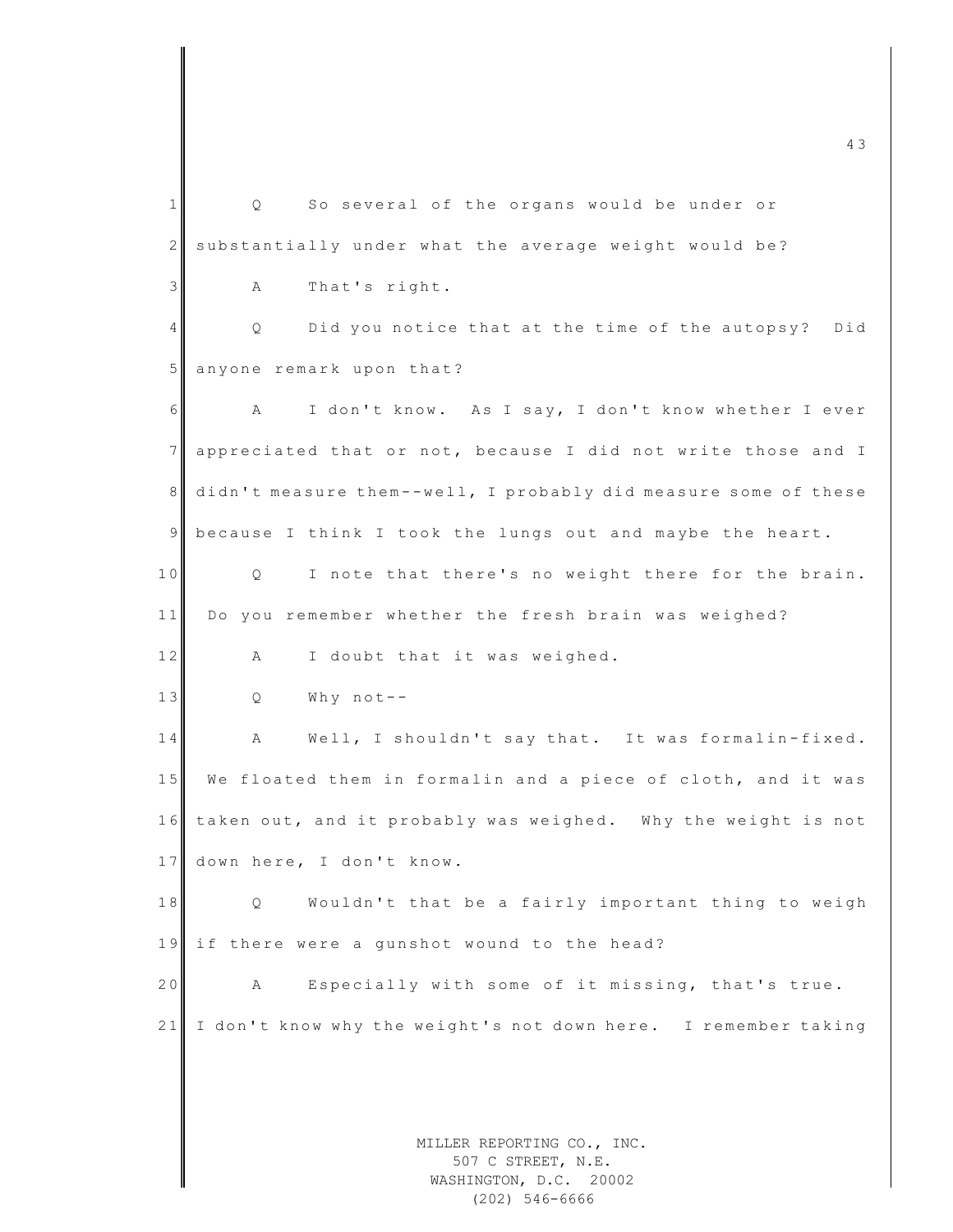| $\mathbf{1}$    | it out. We had a neuropathologist from the AFIP that came over,  |
|-----------------|------------------------------------------------------------------|
| $\mathbf{2}$    | and we took it out of the formalin after it was fixed a couple   |
| $\mathcal{E}$   | of days--in fact, on Monday. And I suspect that that weight      |
| $\overline{4}$  | would be on a separate piece of paper, because I know it was     |
| $5\phantom{.}$  | weighed at that time. But we elected not to cut the brain        |
| 6               | because the trauma was evidenced on the surface without having   |
| $7\phantom{.0}$ | to cut it, and we thought that it may be important to preserve.  |
| 8               | And then we never saw it again. And we put it back in the        |
| $\mathcal{G}$   | formalin, and it was delivered to Admiral Burkley in a bucket,   |
| 10              | in the formalin, and then we never saw it again.                 |
| 11              | When was it delivered to Admiral Burkley?<br>Q                   |
| 12              | I believe it was on Monday, but I'm not sure, because<br>A       |
| 13              | we wrote up an addendum to the autopsy, I think on Monday, after |
| 14              | we had examined the brain. And I had read the slides on Sunday,  |
| 15              | so that part of the report--there was an addendum, though, that  |
| 16              | Jim took with the brain, and I think he took the paraffin blocks |
| 17              | and the tissue slides with the brain and the addendum down to    |
| 18              | Admiral Burkley on Monday. But that I'm not absolutely sure.     |
| 19              | I'll rely on Jim's memory for that.                              |
| 20              | There are a few questions I wanted to ask you about<br>Q.        |
| 21              | some of your last statements. First, you made the statement,     |
|                 |                                                                  |
|                 |                                                                  |
|                 |                                                                  |

MILLER REPORTING CO., INC. 507 C STREET, N.E. WASHINGTON, D.C. 20002 (202) 546-6666

 $\frac{44}{4}$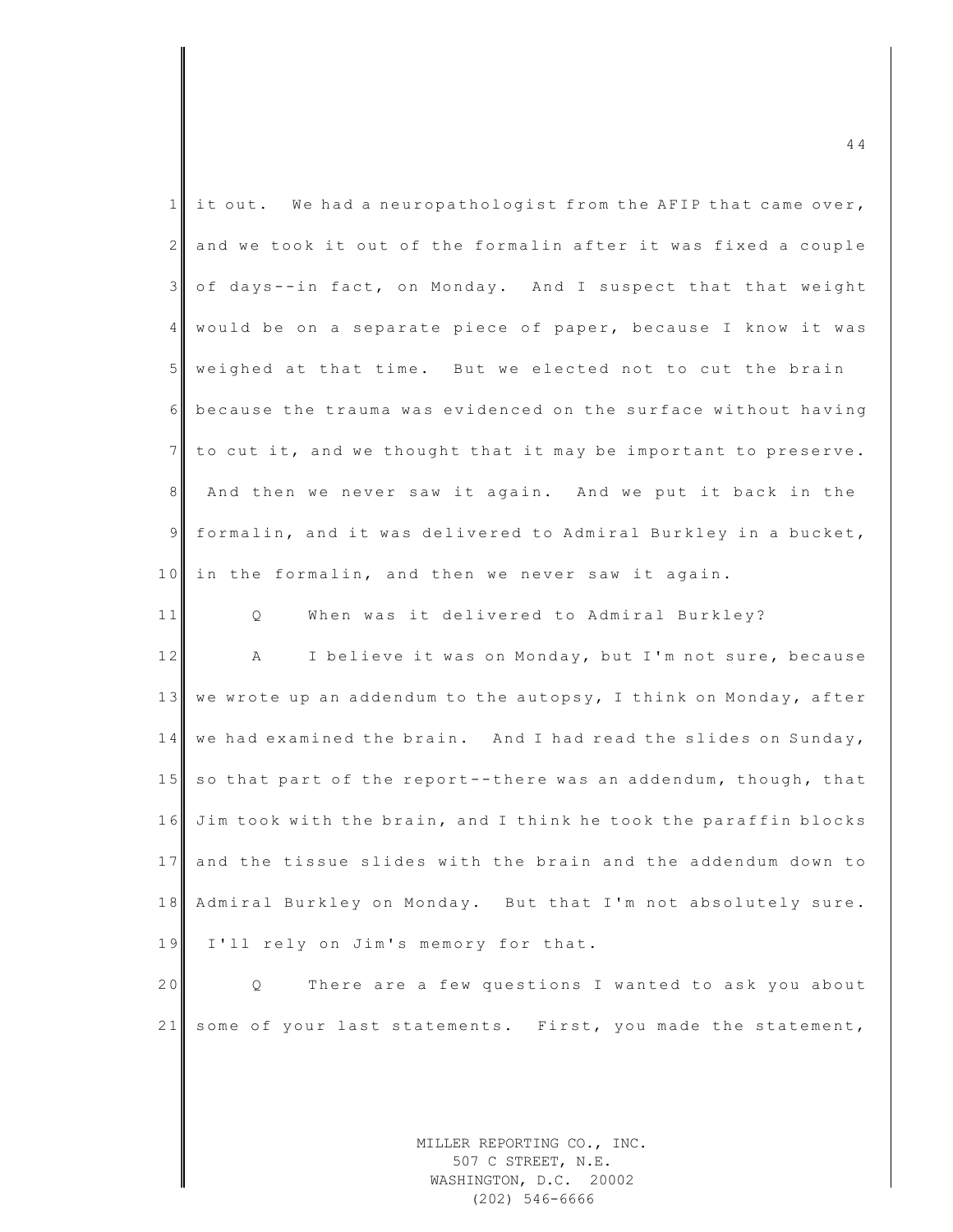MILLER REPORTING CO., INC. 507 C STREET, N.E.  $\frac{4}{5}$  $1$  as I have it down, that you know that it was weighed at that  $2$  time. It wasn't clear to me at what time you were saying that  $3$  it was weighed. At the time of the autopsy or--4 A No. 5 Q --the supplemental examination? 6 A The supplementary examination. I'm sure it must have 7 been weighed at the autopsy. I know of no reason why it 8 wouldn't--the scale is right there at the head of the table, 9 and every organ, as it's removed, is weighed. I'm sure it was 10 weighed. Do we not have the weight of the brain in the final 11 autopsy report? 12 Q There is no weight--in the supplementary report, when 13 it was weighed at that time, there is a weight. But I am aware 14 of no weight prior to the supplementary report. 15 A Okay. 16 Q Are you aware of any time it was recorded prior to 17 that? 18 A No, not--unless it was put on a separate sheet of 19 paper. Obviously it isn't on this one. 20 Q When you say "this one," you're referring to Exhibit  $21$  1 - -

WASHINGTON, D.C. 20002 (202) 546-6666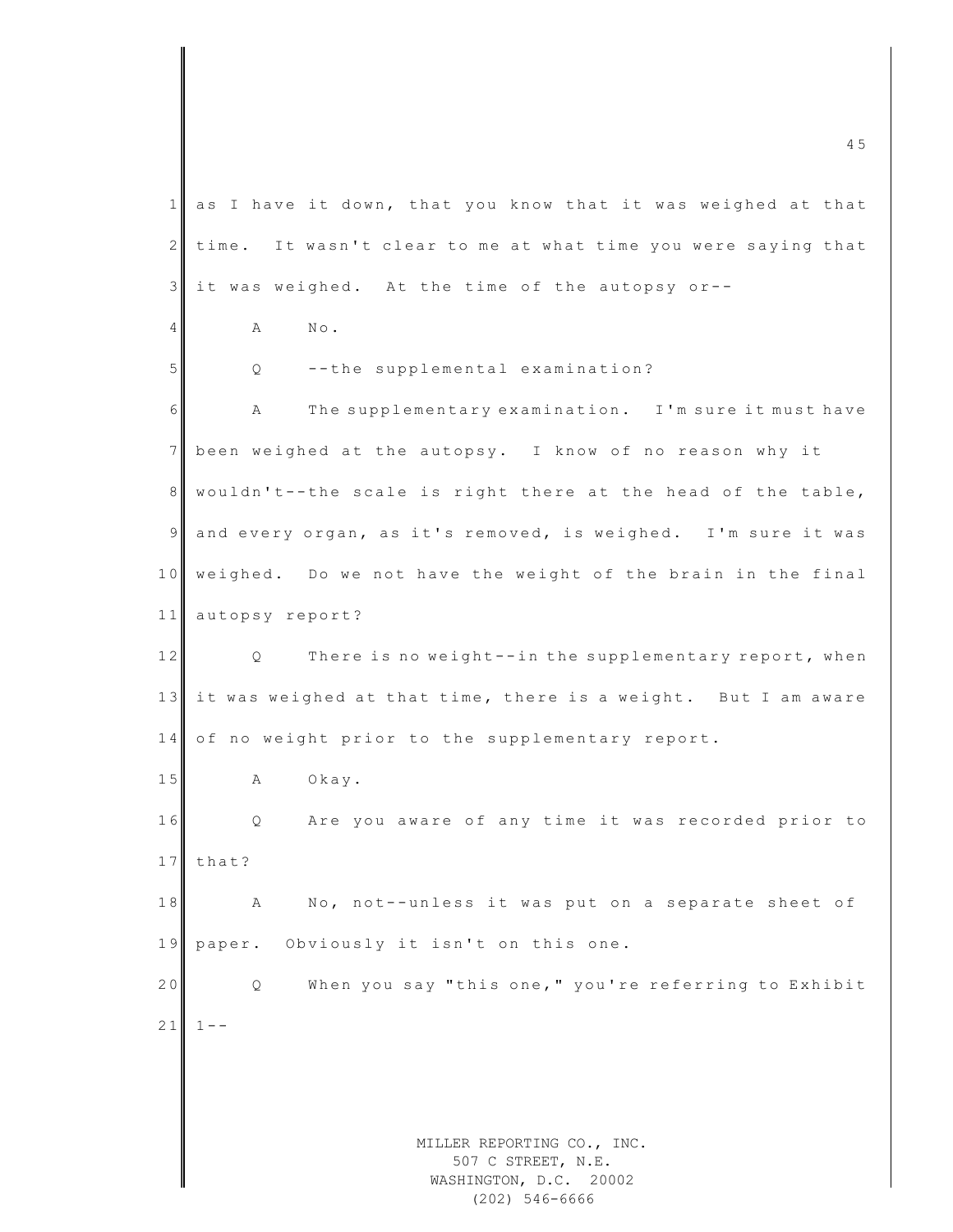MILLER REPORTING CO., INC. 507 C STREET, N.E. WASHINGTON, D.C. 20002 1 A Now, as far as the difference in the weights from 2 average and these, I don't know why these are so far--these 3 are really far off, the liver, for instance. The rest of these 4 I wouldn't be too concerned about. They could be very accurate 5 or they could be inaccurate. 6 Q Do you see any of the organs of the neck being weighed 7 on Exhibit 1 on the first page? 8 A No, and the only organ in the neck would be the 9 thyroid. 10 Q Do you know whether the thyroid was removed from 11 President Kennedy? 12 A I don't remember that it was. It need not have been 13 necessarily removed. I mean, it could have been examined in 14 situ and not removed. But I do not remember. 15 Q With there being a bullet wound transiting the neck, 1 6 would it not be standard autopsy procedure to remove all of 17 the organs of the neck? 18 A Normally it would. The trachea, larynx, and 19 everything. 20 Q Do you know whether the trachea, larynx, and thyroid 21 were removed?

(202) 546-6666

 $\frac{46}{46}$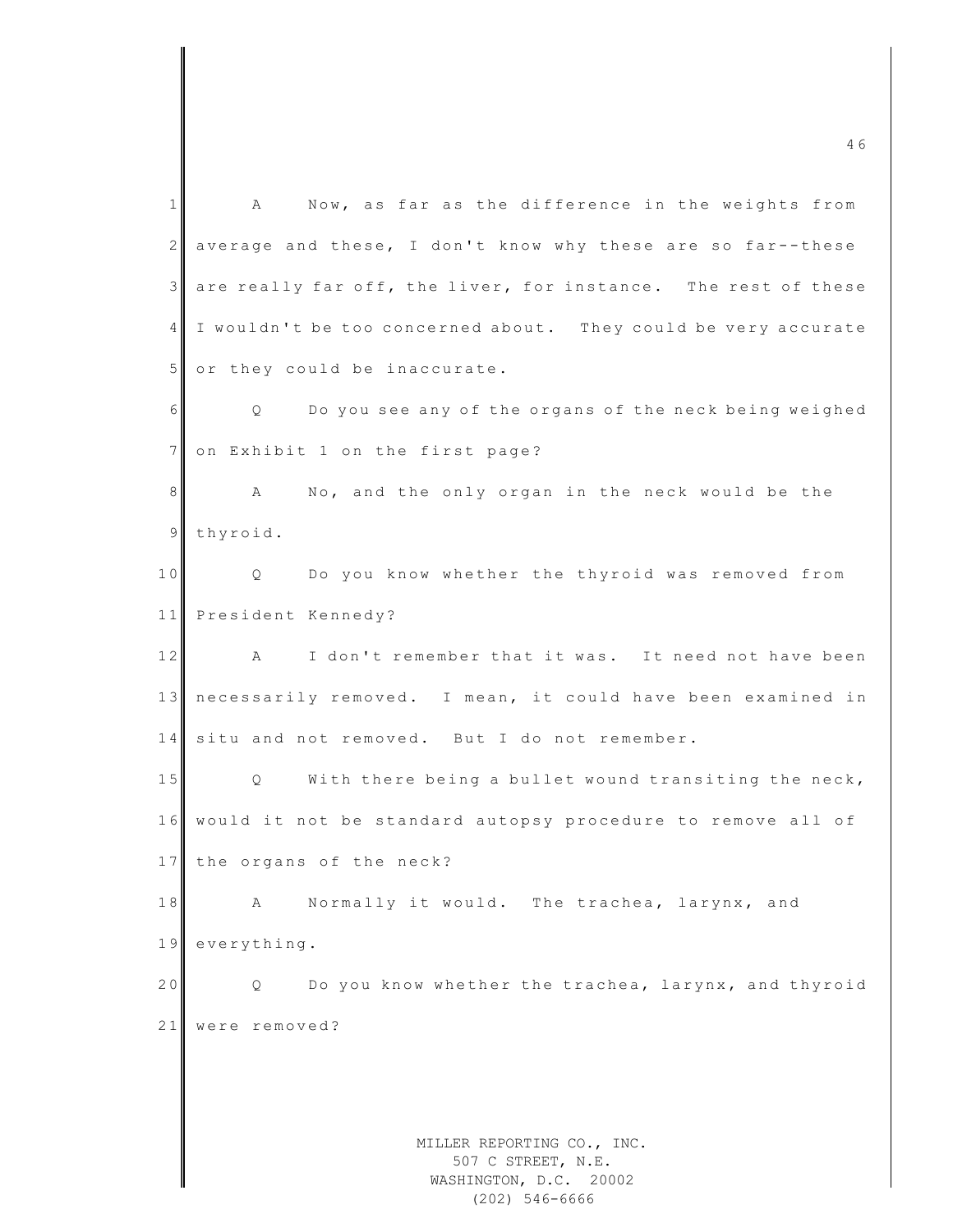MILLER REPORTING CO., INC. 507 C STREET, N.E. 1 A I'm almost sure that we did not remove the trachea 2 and larynx. I believe the lungs were removed separately. 3 Normally you would take all the neck organs out with the thoracic 4 organs. 5 Q Did anyone request that the organs of the neck not 6 be removed? 7 **A** No. 8 Q You had said in response to an earlier question, if 9 I understood you correctly, that it was important to preserve 10 the brain in its state without sectioning. Did I understand 11 that correctly? 12 A Well, we decided that that's what we would do. We 13 would--that it wasn't necessary in order to describe and 14 determine the injuries to the brain to do a reqular sectioning 15 of it at that time, and we thought it might be more important 16 to save for later investigation. 17 Q You stated previously that it was your understanding 18 that the brain had been delivered to Admiral Burkley on Monday. 19 The assassination was on Friday, the 22nd, and that would make 20 Monday the 25th. Is that correct? 21 A Yes. It probably was not delivered that early

 $\overline{a}$  4 7

WASHINGTON, D.C. 20002 (202) 546-6666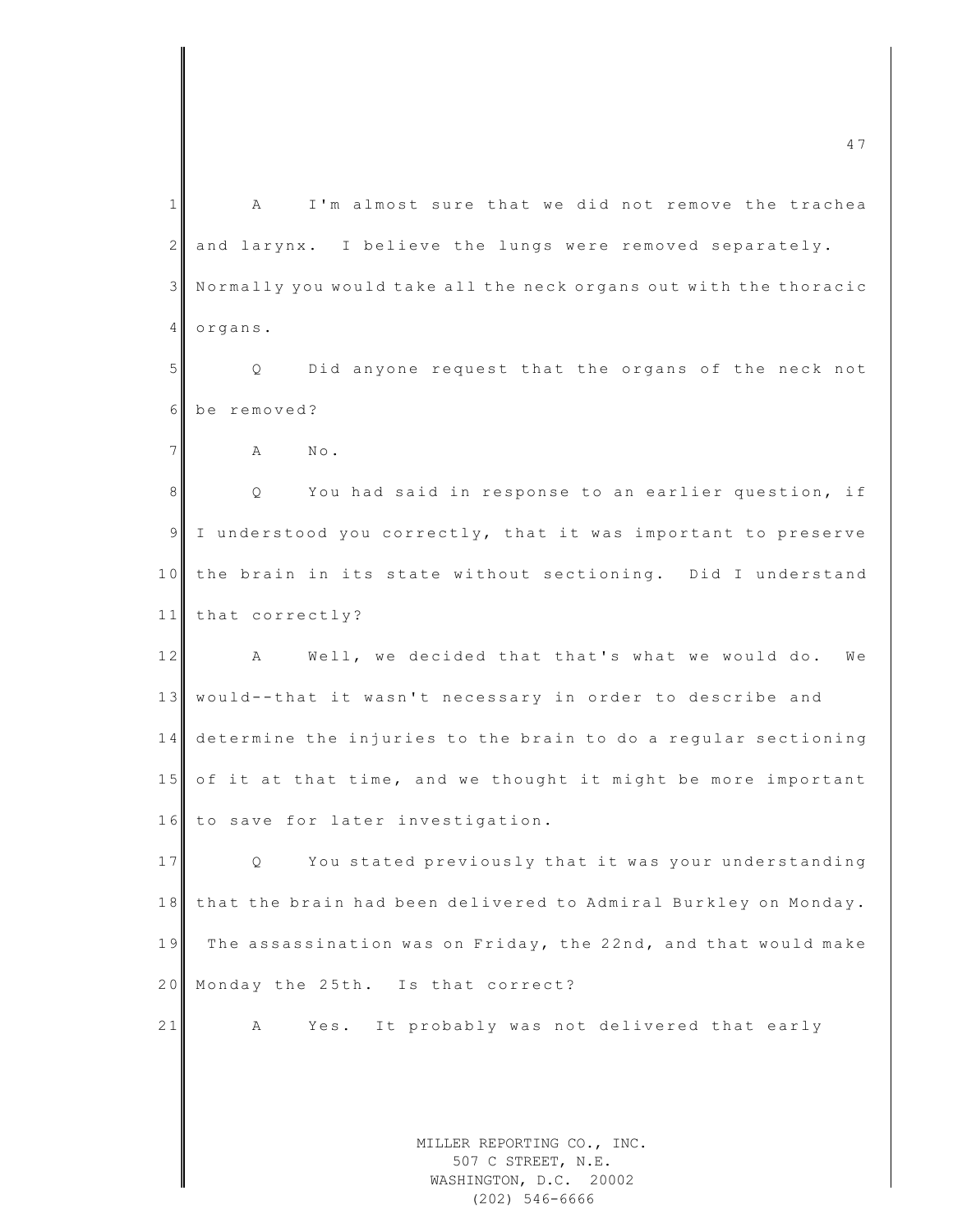| $\mathbf{1}$   | because ordinarily we kept a brain and fixed it for five days.   |
|----------------|------------------------------------------------------------------|
| 2              | Now, regular brain cutting was on Wednesday, and--but on the     |
| $\mathfrak{Z}$ | other hand, Jim was anxious to get all the material down to      |
| $\overline{4}$ | the Admiral, and I'm not sure about those times.                 |
| 5              | What was it that made you think that it was on Monday?<br>Q      |
| 6              | Or $how--$                                                       |
| $\overline{7}$ | Because we were expediting things so rapidly and<br>A            |
| 8 <sup>1</sup> | getting everything down there, and I just had thought that Jim   |
| $\overline{9}$ | took the supplementary report, the slides--I know I had the      |
| 10             | slides on Sunday, and the paraffin blocks, and all that was      |
| 11             | to go to the White House. And I just thought that probably       |
| 12             | we got it ready and got it down there on Monday. But you're      |
| 13             | right about the fixation of the brain. It may have been a couple |
| 14             | of days later. But it was within that first week after the       |
| 15             | autopsy.                                                         |
| 16             | Let me go back to Exhibit No. 1. I'd like to show<br>Q           |
| 17             | you the bottom left-hand corner of that where it appears to      |
| 18             | state in handwriting, "Verified, G. G. Burkley." Have you ever   |
| 19             | seen that or noticed that before?                                |
| 20             | No.<br>А                                                         |
| 21             | Do you have any idea what that is?<br>Q                          |
|                |                                                                  |
|                |                                                                  |
|                | MILLER REPORTING CO., INC.<br>507 C STREET, N.E.                 |
|                | WASHINGTON, D.C. 20002                                           |

(202) 546-6666

 $\overline{48}$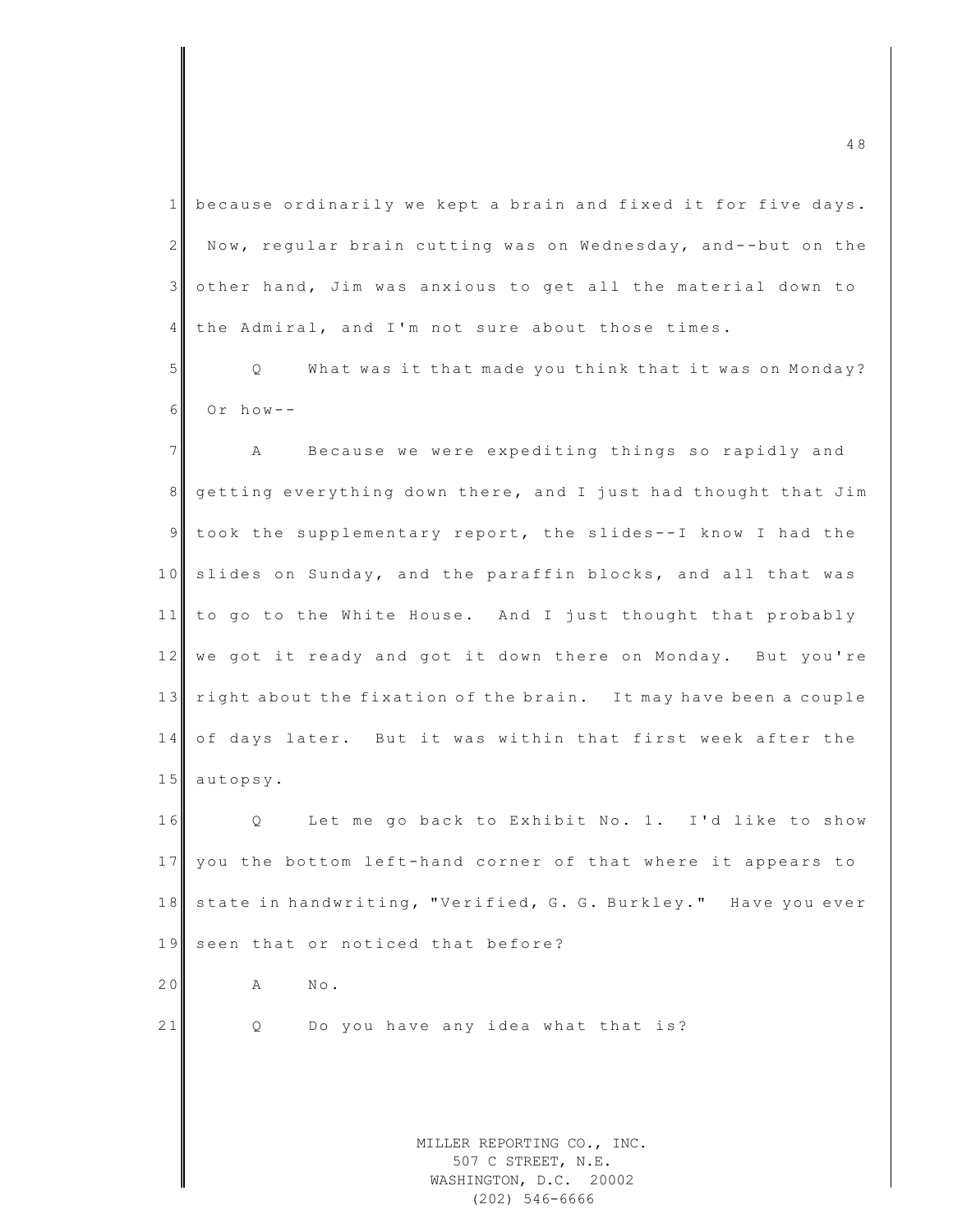| 1              | $\mathbb{N}\circ$ .<br>Α                                                   |
|----------------|----------------------------------------------------------------------------|
| $\overline{2}$ | I'd like to point out to you the two lines on the<br>Q                     |
| $\mathsf 3$    | diagrams, both on the left diagram and the right diagram, the              |
| 4              | two lines that seem, at least from a lay perspective, to be                |
| 5              | demarking the neck. That's not a very precise term, obviously.             |
| 6              | Could you tell me what those two lines are that you see?<br>$D \circ$      |
| 7              | you know what those signify?                                               |
| 8              | I'm sorry. I can't. I cannot tell you why those<br>Α                       |
| $\mathsf 9$    | are                                                                        |
| 10             | I'd like you to note on the right diagram; on the<br>Q                     |
| 11             | head there appears to be a circle with an arrow pointing up                |
| 12             | and to the left. Do you see that?                                          |
| 13             | Yes.<br>A                                                                  |
| 14             | Are you the person who made that mark?<br>Q.                               |
| 15             | A<br>Yes.                                                                  |
| 16             | Could you tell me what that mark signifies?<br>Q                           |
| 17             | Well, at this late date, I have to assume.<br>I remember<br>А              |
| 18             | that there is a--in the scalp there was a tunneling of the wound           |
| 19             | through the skin and subcutaneous tissue, and I think that is              |
| 20             | the direction that the tunnel went.                                        |
| 21             | Q<br>Does that mean that there was a tunnel between the                    |
|                |                                                                            |
|                |                                                                            |
|                | MILLER REPORTING CO., INC.<br>507 C STREET, N.E.<br>WASHINGTON, D.C. 20002 |

(202) 546-6666

 $\overline{4}$  9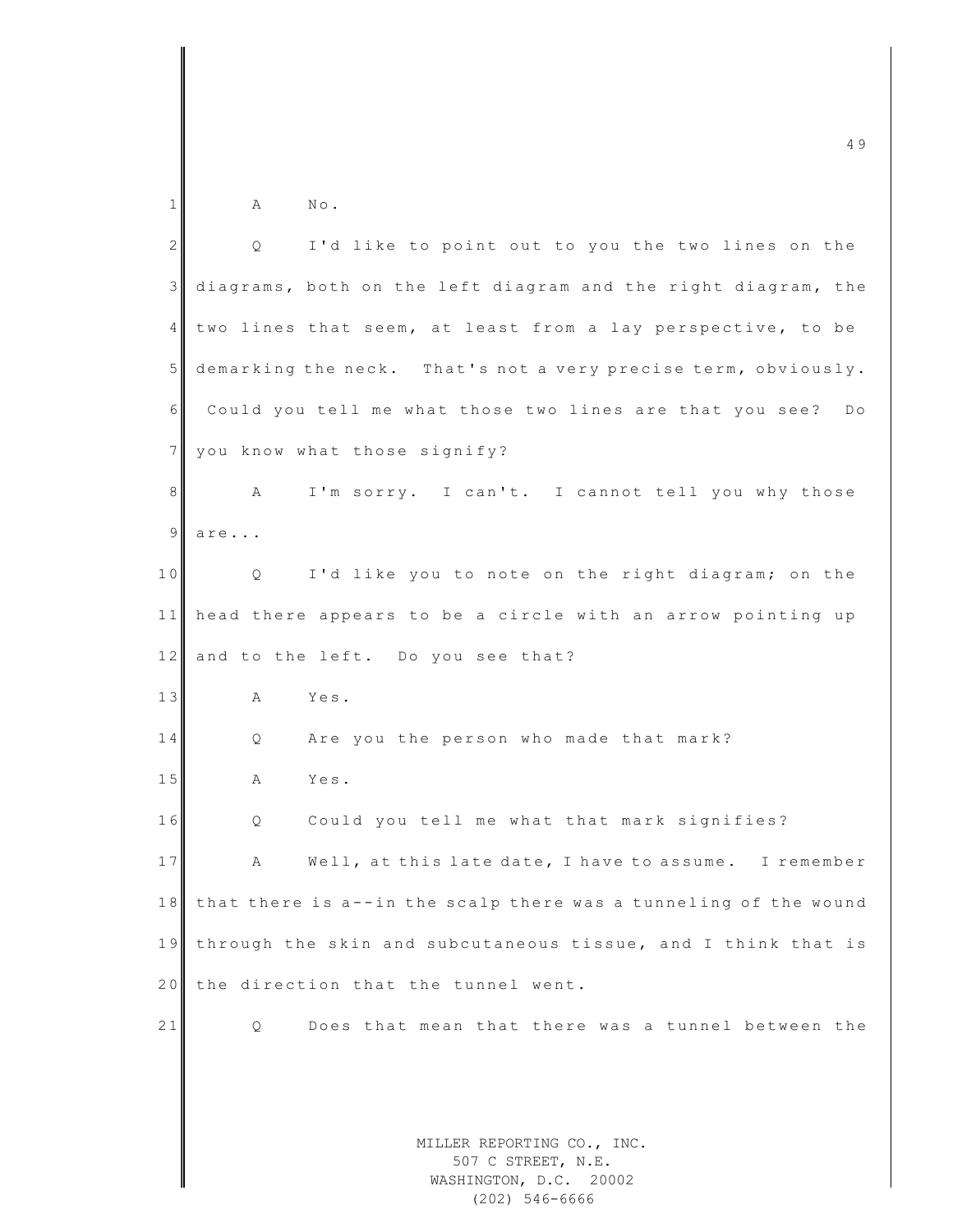MILLER REPORTING CO., INC. 507 C STREET, N.E. m c  $\sim$  5 0  $\sim$  5 0  $\sim$  5 0  $\sim$  5 0  $\sim$  5 0  $\sim$  5 0  $\sim$  5 0  $\sim$  5 0  $\sim$  5 0  $\sim$  5 0  $\sim$  5 0  $\sim$  5 0  $\sim$  5 0  $\sim$  5 0  $\sim$  5 0  $\sim$  5 0  $\sim$  5 0  $\sim$  5 0  $\sim$  5 0  $\sim$  5 0  $\sim$  5 0  $\sim$  5 0  $\sim$  5 0  $\sim$  5 0 1 entrance point and the point where the bullet entered into the 2 skull? 3 A Yes. 4 Q About what was the distance of the tunnel from the 5 entrance point in the scalp to where the bullet entered the 6 skull? 7 A I would assume that that's 15 by 6 millimeters, 6 8 millimeters across, and that the tunnel itself was a 9 centimeter-and-a-half. 10 Q So the tunnel would be definitely shorter than an 11 inch, less than an inch? 12 A Less than an inch. About three-quarters. 13 Q Could you turn to the second page of Exhibit 1? I'd 14 like to ask you some questions about the diagram. First, just 15 to make sure the record is clear on this point, you were the 16 person who drew the diagram and made the markings on the second 17 page? 18 A Yes, right. 19 Q I note in the center of the--well, maybe if you can 20 just describe in your own terms what the drawing signifies,  $21$  just in a general way.

> WASHINGTON, D.C. 20002 (202) 546-6666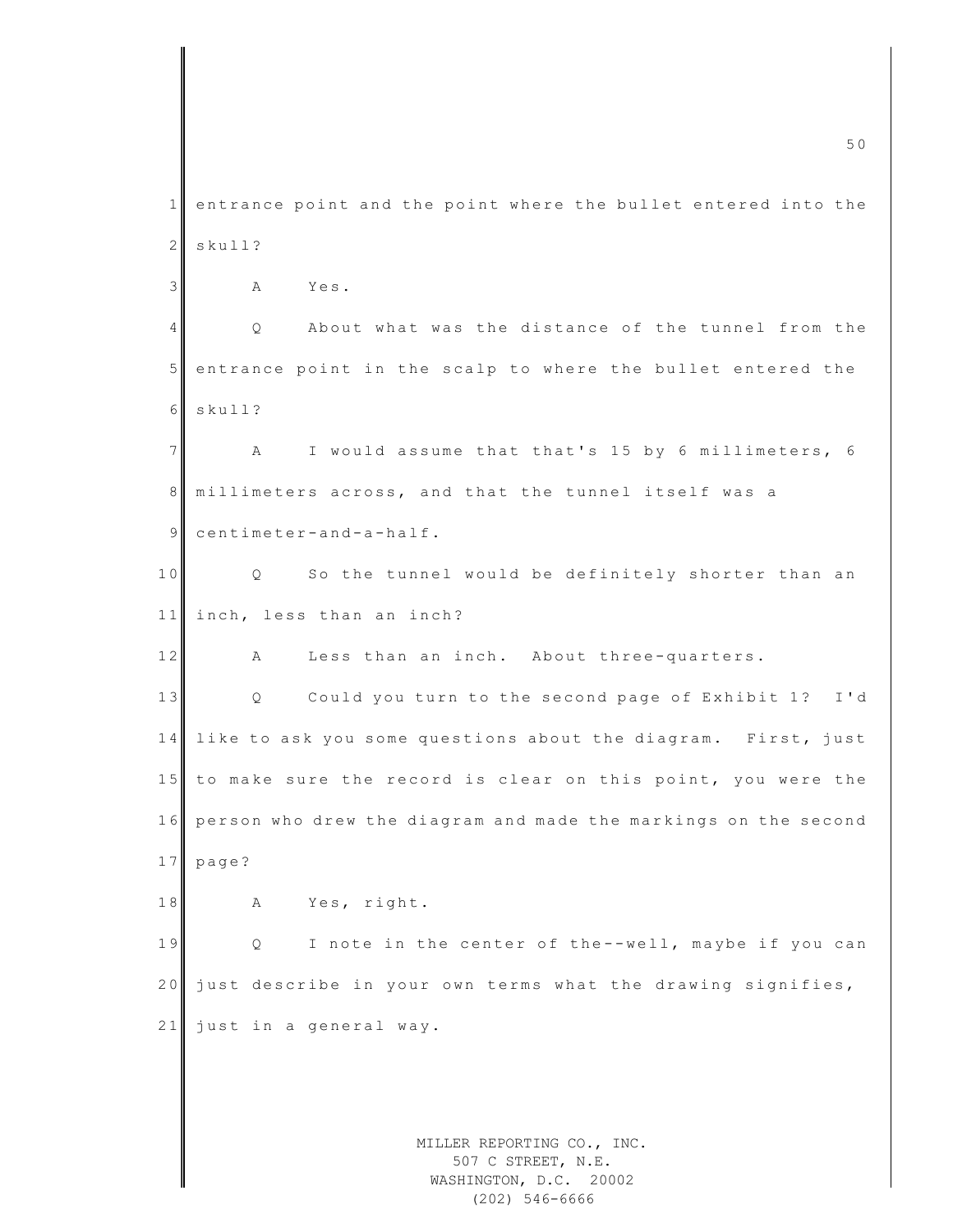| $\mathbf{1}$   | Well, right in the center is--or just above the<br>A             |
|----------------|------------------------------------------------------------------|
| $\mathbf{2}$   | anterior portion here is the word "missing," and all the bone    |
| 3              | for a distance of 17 centimeters in this direction was missing.  |
| 4              | I'm sorry. If I can back you up for just a moment,<br>Q.         |
| 5              | if you could just describe in a general way what the diagram     |
| 6              | signifies before any of the measurements are described.          |
| $\overline{7}$ | Can I go back just a little bit and--<br>Α                       |
| 8              | Sure.<br>Q                                                       |
| $\overline{9}$ | There was a big wound sort of transverse up like this<br>A       |
| 10             | from left posterior to right anterior. The scalp was separated,  |
| 11             | but it was folded over, and you could fold the scalp over and    |
| 12             | almost hide the wound. When you lifted the scalp up, you could   |
| 13             | really lay it back posteriorally, and there was a lot of bone    |
| 14             | still attached to the scalp but detached from the remainder      |
| 15             | of the skull. And I think these parts back here probably reflect |
| 16             | that.                                                            |
| 17             | Dr. Boswell, I'm sorry to jump in here, but I just<br>Q          |
| 18             | want to make sure that the record is going to be clear here.     |
| 19             | And we can come back to this, and I want you to explain it       |
| 20             | the best you can. But would it be fair to say first that the     |
| 21             | diagram that we're talking about is a drawing of the skull of    |
|                |                                                                  |
|                |                                                                  |
|                |                                                                  |

MILLER REPORTING CO., INC. 507 C STREET, N.E. WASHINGTON, D.C. 20002 (202) 546-6666

m c  $\frac{1}{2}$  5 1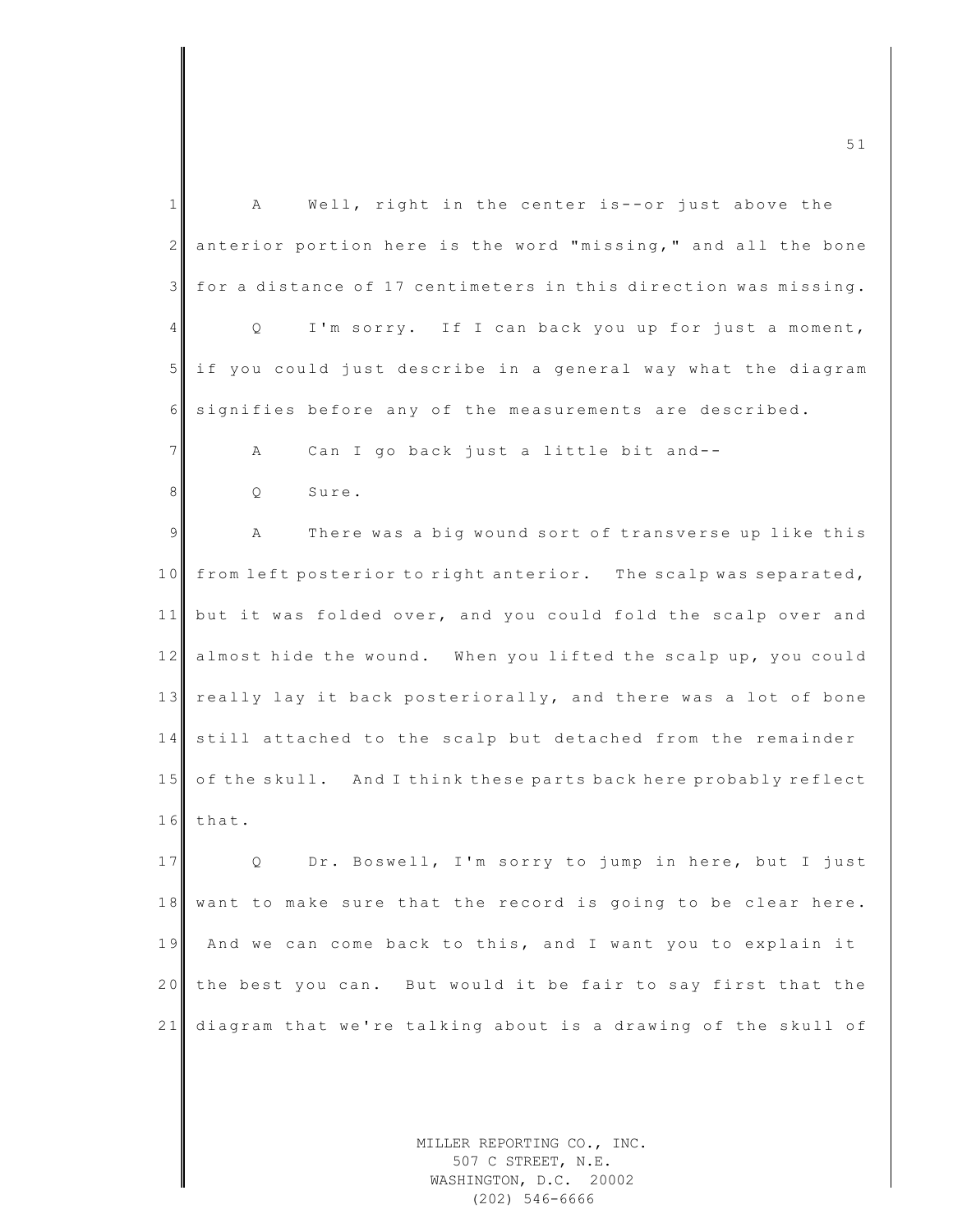1 President Kennedy as seen from the top? Would that be fair? 2 A Yes. 3 MR. GUNN: I'd like to ask the reporter if he could 4 read back Dr. Boswell's last answer with regard to the transiting 5 and the direction. When you hear this, I would like you to 6 think if this is what you meant to say. I may have heard it 7 differently from what you said, and I just want to make sure 8 we're all on the same page. 9 [The pertinent portion of the record, as recorded, 10 was read by the reporter.] 11 BY MR. GUNN: 12 Q Dr. Boswell, you've just had an opportunity to hear 13 your prior answer read back. Was it correct that there was 14 a wound that went from the left posterior to the right anterior? 15 Is that correct? 16 A Yes. 17 Q When you say the left posterior, what do you mean? 18 A The left occipital area, and that wound extends to 19 the right frontal area. And what I meant was that the wound 20 in the scalp could be closed from side to side so that it didn't 21 appear that there was any scalp actually--scalp missing.

> MILLER REPORTING CO., INC. 507 C STREET, N.E. WASHINGTON, D.C. 20002 (202) 546-6666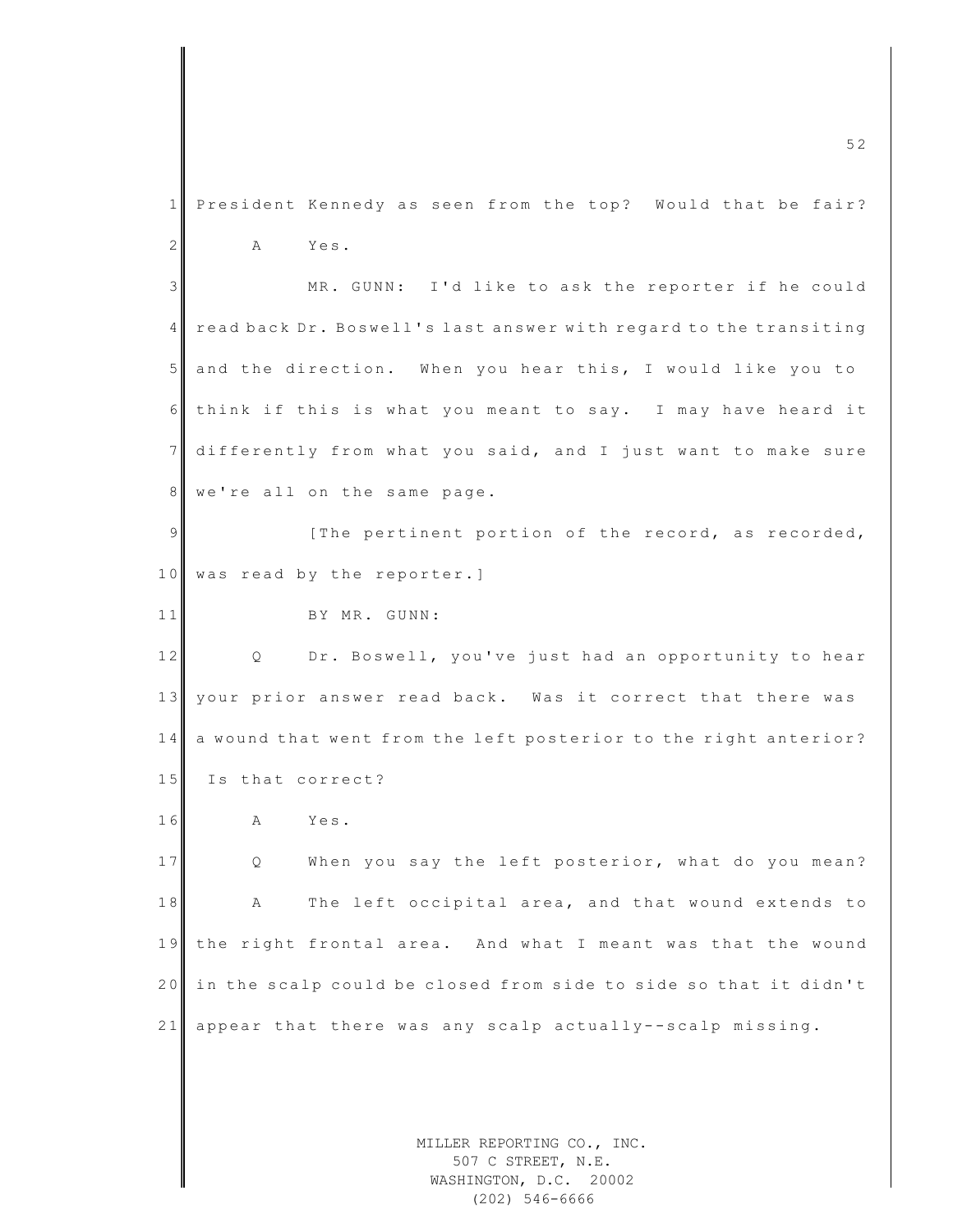| 1  | Okay. If you could--when you say the entrance wound,<br>Q                  |
|----|----------------------------------------------------------------------------|
| 2  | if you could give approximately the point of where that entrance           |
| 3  | wound is with reference to the diagram in Exhibit 2, and maybe             |
| 4  | just take as some sort of a reference point the 4 that is down             |
| 5  | at the bottom of that diagram. Was the entrance wound to the               |
| 6  | left or to the right of below where that 4 is? Do you see what             |
| 7  | I'm referring to?                                                          |
| 8  | Α<br>Yes. It would have to be a little bit to the right                    |
| 9  | of where the 4 is and farther back than the 4.                             |
| 10 | In the autopsy protocol--<br>Q                                             |
| 11 | MR. GUNN: Let's go off the record.                                         |
| 12 | [Discussion off the record.]                                               |
| 13 | BY MR. GUNN:                                                               |
| 14 | Dr. Boswell, could you look at the top of page 4 of<br>Q                   |
| 15 | Exhibit 3 that I have just handed to you where it says, "Situated          |
| 16 | in the posterior scalp approximately 2.5 centimeters laterally             |
| 17 | to the right and slightly above the external occipital                     |
| 18 | protuberance is a lacerated wound measuring 15 by 6                        |
| 19 | millimeters." Is that an accurate description of where you                 |
| 20 | understood the entrance wound to be at the time of the autopsy,            |
| 21 | 2.5 centimeters to the right and slightly above the external               |
|    |                                                                            |
|    |                                                                            |
|    | MILLER REPORTING CO., INC.<br>507 C STREET, N.E.<br>WASHINGTON, D.C. 20002 |

T 2 A

(202) 546-6666

m c  $\sim$  5 3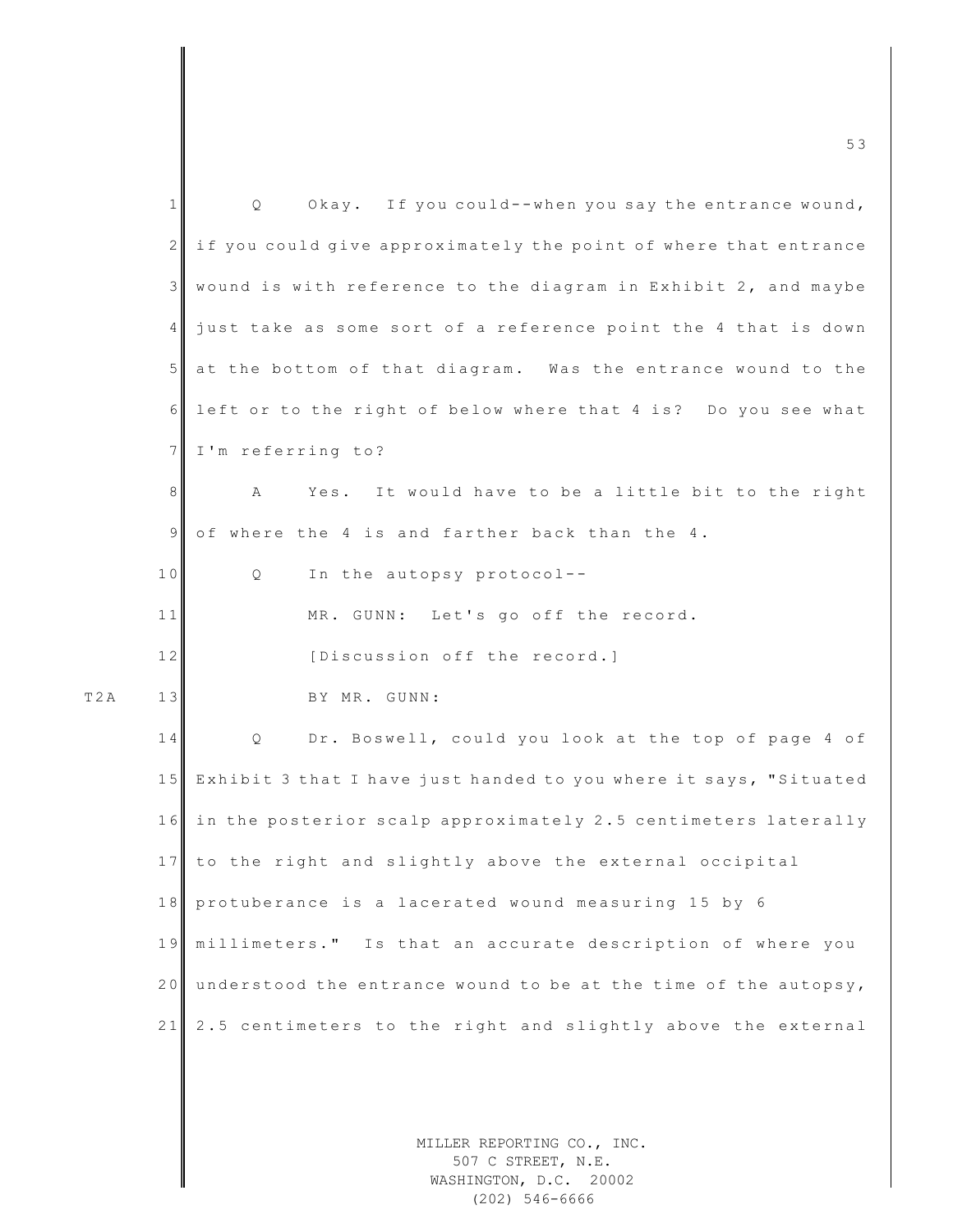MILLER REPORTING CO., INC. 507 C STREET, N.E. WASHINGTON, D.C. 20002  $\frac{1}{54}$ 1 occipital protuberance? 2 A Yes. 3 | Q Let me ask you a question about Exhibit 3 as a whole. 4 H ave you seen the document previously that is now marked Exhibit 5 3 ? 6 A A long time ago. 7 | Q What do you understand, just in a very general way, 8 it to be? 9 A The autopsy report. I quess this was the initial 10 report. 11 Q Is that your signature that appears on page 6 of 12 Exhibit No. 3? 13 A Yes. 14 Q Did you at any point ever change your mind about the  $15$  location of the entrance wound in the skull? 16 A No. 17 Q Do you know whether Dr. Humes ever changed his 18 position with respect to the location of the entry wound in 19 the skull? 20 A I've had a lot of people tell me that he did, before 21 the House Committee that he agreed to lower this wound.

(202) 546-6666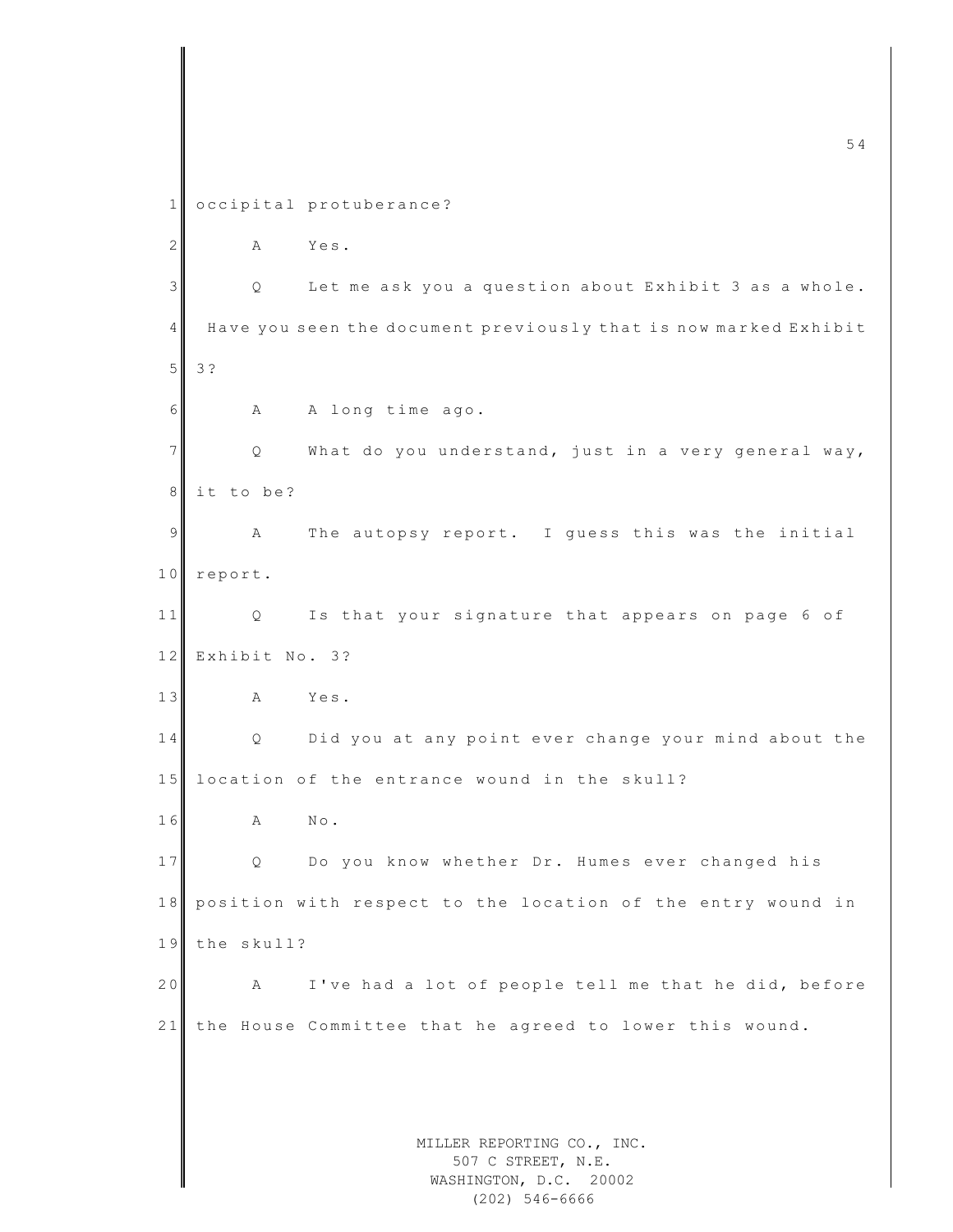MILLER REPORTING CO., INC. 507 C STREET, N.E. WASHINGTON, D.C. 20002 m c  $\blacksquare$  such that the contract of the contract of the contract of the contract of the contract of the contract of the contract of the contract of the contract of the contract of the contract of the contract of the cont 1 Q You're referring to the skull wound in the back of 2 the head? 3 A Yeah. But since I've talked with him since then, 4 he denies that, and I think he now relies on this written report 5 right here. 6 Q You're referring now to Exhibit 1? 7 A Yes. 8 | Q On the top of page 4, the portion that I showed you 9 just a minute ago, it refers to a lacerated wound measuring 10 15 by 6 millimeters. What is the portion that is lacerated 11 that is being referred to there? Do you know? 12 A I'm sure that is the tunnel-like wound of entrance 13 on the scalp. 14 Q Now, going back to the diagram on page 2 of Exhibit 15 1, in the center of the diagram there are markings that appear 16 to me to say right in the center 10 with arrows on either side, 17 and 17 with arrows pointing up and down. Is that correct? 18 A Yes. 19 Q And below that 17 and the arrow, it says "missing." 20 Am I reading that correctly? 21 A Yes.

(202) 546-6666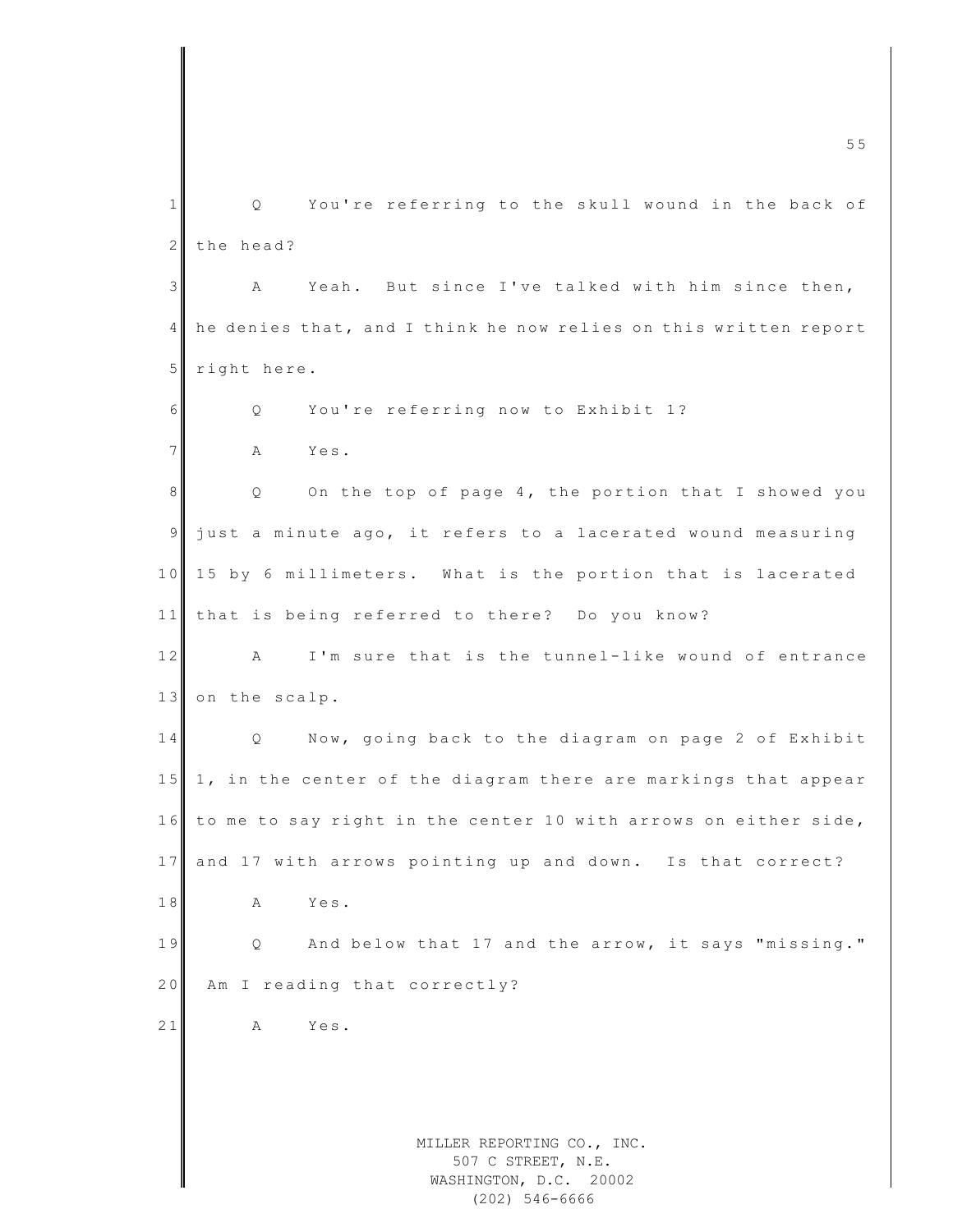| $\mathbf{1}$   | Can you tell, was something that was 10 by 17 missing?<br>Q.                  |  |
|----------------|-------------------------------------------------------------------------------|--|
| $\overline{c}$ | The space measured 10 by 17, and there was<br>$\mathbb{N} \circ$ .<br>Α       |  |
| 3              | missing bone there. But the missing parts were all fragmented,                |  |
| 4              | and there were irregular margins all around the space.                        |  |
| 5              | I guess the question would be: Were skull fragments<br>Q                      |  |
| 6              | missing from this 10-by-17 area space, or does this just mean                 |  |
| 7              | that there were fractures in the skull from the 10-by-17 space?               |  |
| 8              | Most of that space, the bone was missing. There were<br>A                     |  |
| $\overline{9}$ | a lot of small fragments attached to the scalp as it was                      |  |
| 10             | reflected, but most of that space, the bone was missing, some                 |  |
| 11             | of which--I think two of which we subsequently retrieved.                     |  |
| 12             | When you said that you subsequently retrieved, you<br>Q                       |  |
| 13             | were pointing at the figure at the bottom of the page?                        |  |
| 14             | Yes. That was one of them.<br>Α                                               |  |
| 15             | So this is the portion at the bottom of the page that<br>Q                    |  |
| 16             | looks roughly half-circular with a notch on one of the sides                  |  |
| 17             | of it?                                                                        |  |
| 18             | Yes.<br>Α                                                                     |  |
| 19             | Would that be correct?<br>Q                                                   |  |
| 20             | Right.<br>Α                                                                   |  |
| 21             | Where it says 10 by 17 missing, would that be referring<br>Q                  |  |
|                |                                                                               |  |
|                |                                                                               |  |
|                | MILLER REPORTING CO., INC.<br>507 C STREET, N.E.<br>WASHINGTON, D.C.<br>20002 |  |

(202) 546-6666

m c  $\sim$  5 6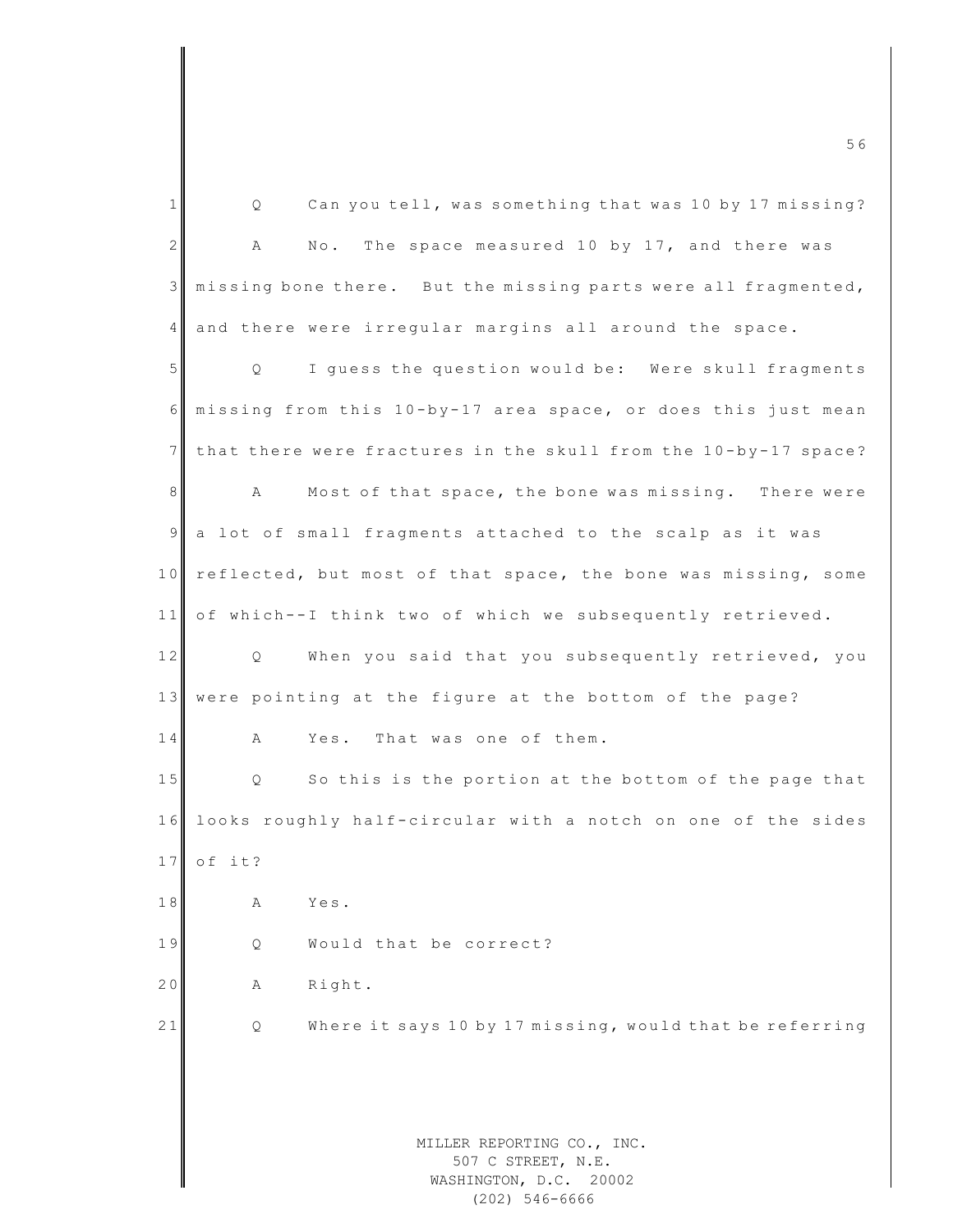MILLER REPORTING CO., INC. 507 C STREET, N.E. m c  $\overline{57}$ 1 to 10 centimeters by 17 centimeters? 2 A Right. 3 Q Right above the 10, there's a space where there's 4 a marking that appears to say 19 centimeters or 19 cm. Is that 5 correct? 6 A Yes. 7 Q What does that refer to? 8 A That's the--when the scalp is reflected, the space 9 measured 19 centimeters at that level up there, just back behind 10 the frontal bone. 11 Q Was there any laceration in the scalp that extended 12 approximately 19 centimeters? 13 A No. The scalp had to be reflected for part of that 14 area, but there was an incised wound up there that extended 15 into the right eye socket and then back across his temporal 16 and frontal bone. 17 Q So the 19 centimeters does not refer then to the length 18 of the laceration--19 A No. 20  $Q - -in$  the scalp? 21 A That was just the area of the space up there at that

## WASHINGTON, D.C. 20002 (202) 546-6666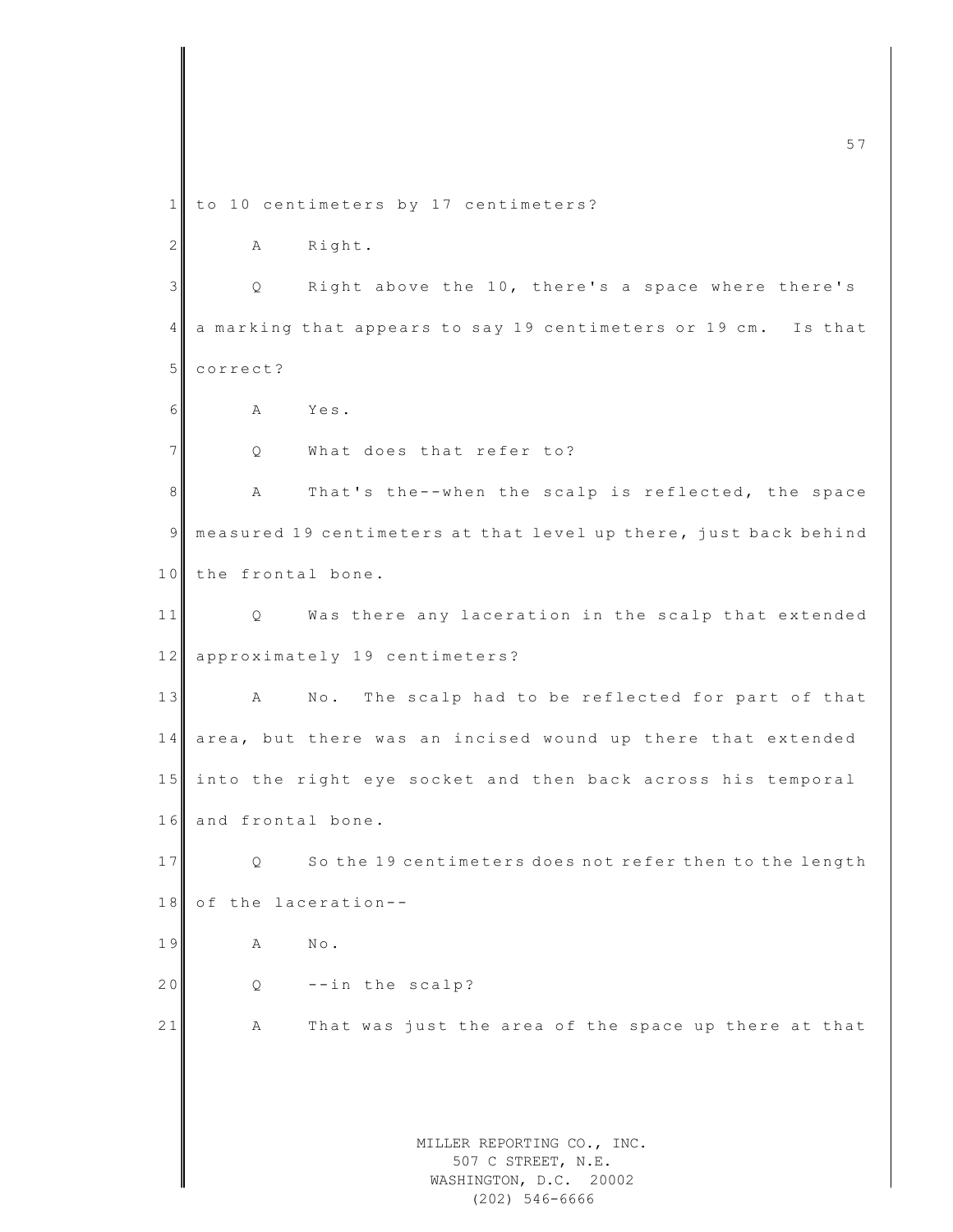1 level.

MILLER REPORTING CO., INC. 2 Q Now, was that--I'm sorry I'm not understanding, but 3 was that some kind of a fissure or a break in the bone that 4 was 19 centimeters? 5 A The bone was all fragmented for that distance, 19 6 centimeters across the frontal bone. 7 || Q Going up further on the diagram, there appears to 8 be a "3 cm" right over what appears to me to be the left eye. 9 Is that correct? First, does that say "3 cm"? 10 A Yes. And that's not my writing. Either Jim or--and 11 that doesn't look like his writing, so that may be Pierre. 12 That apparently is the vomer bone, which is crushed and drawn 13 up there. I don't believe that this is in the frontal bone. 14 Q When you say "this," you're pointing to the 15 rectangular shape? 16 A To the little oblong 3-centimeter specimen there. 17 Q Do you know what the 3 centimeters is referring to 18 there? 19 A I'm sure it must be--now, that is mine, that 3 20 centimeters is my writing, and that must be the length of the  $21$  piece of bone there.

507 C STREET, N.E. WASHINGTON, D.C. 20002 (202) 546-6666

m c  $\sim$  5 8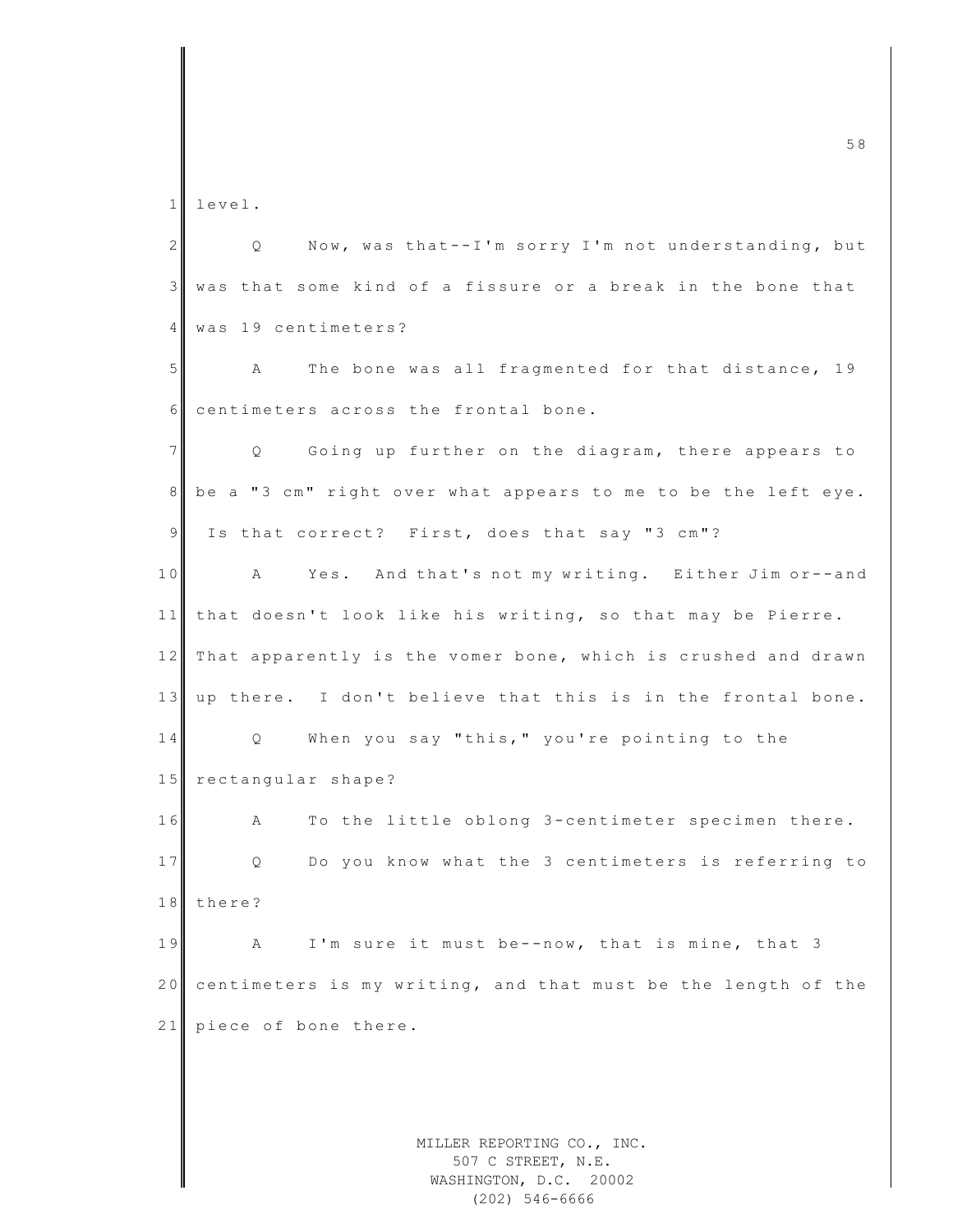|                 | 59                                                                         |
|-----------------|----------------------------------------------------------------------------|
|                 |                                                                            |
| 1               | Does that signify a cracked bone or--<br>Q                                 |
| $\mathbf{2}$    | Crushed, yeah.<br>Α                                                        |
| 3               | Crushed?<br>Q                                                              |
| $\overline{4}$  | $Mm-hmm$ .<br>Α                                                            |
| 5               | Could you explain why, at least to me as a lay person,<br>Q                |
| 6               | it appears that there is a rectangular drawing near what I would           |
| $7\phantom{.0}$ | presume to be the area of the right--or the left orbit and it              |
| 8               | seems to be circular in the right orbit? Is there some                     |
| 9               | explanation for that that you know of?                                     |
| 10              | Well, I remember that the fracture through the bone<br>Α                   |
| 11              | extended from the frontal bone and through the floor of the                |
| 12              | orbit. Why that is round and this one is square over here,                 |
| 13              | I don't know.                                                              |
| 14              | In the center of the circle on the right orbit, it<br>Q                    |
| 15              | appears that there is a hook-shaped line that crosses through              |
|                 | 16 the center of the circle and then goes on to the front of that.         |
| 17              | Do you see that circle?                                                    |
| 18              | Yes.<br>Α                                                                  |
| 19              | Does that signify a crack in the floor of the orbit?<br>Q                  |
| 20              | Is that the purpose of that line?                                          |
| 21              | Yes.<br>Α                                                                  |
|                 |                                                                            |
|                 |                                                                            |
|                 | MILLER REPORTING CO., INC.<br>507 C STREET, N.E.<br>WASHINGTON, D.C. 20002 |

(202) 546-6666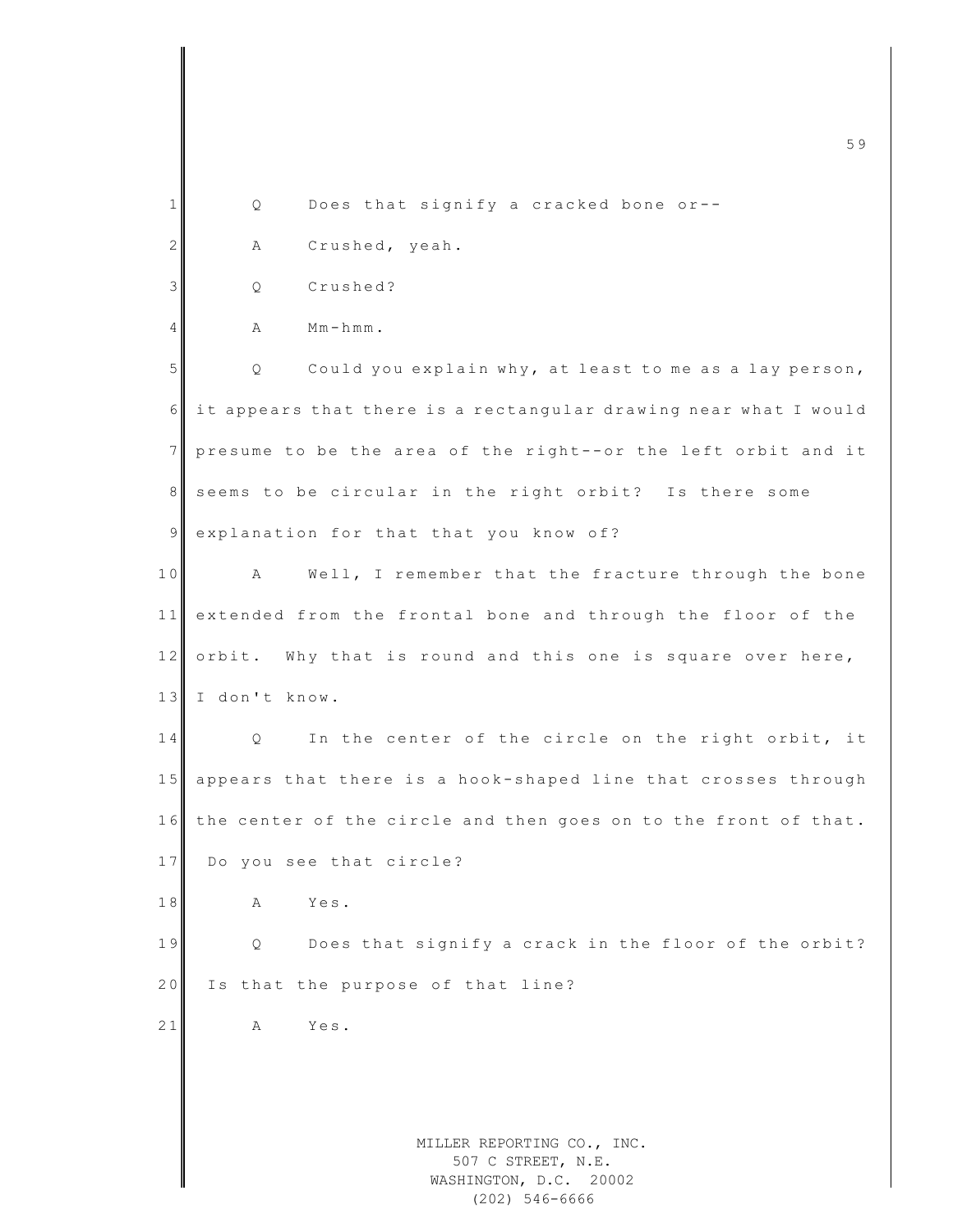MILLER REPORTING CO., INC. 507 C STREET, N.E. WASHINGTON, D.C. 20002 m c 6 0  $\sim$  6 0  $\sim$  6 0  $\sim$  6 0  $\sim$  6 0  $\sim$  6 0  $\sim$  6 0  $\sim$  6 0  $\sim$  6 0  $\sim$  6 0  $\sim$  6 0  $\sim$  6 0  $\sim$  6 0  $\sim$  6 0  $\sim$  6 0  $\sim$  6 0  $\sim$  6 0  $\sim$  6  $\sim$  6  $\sim$  6  $\sim$  6  $\sim$  6  $\sim$  6  $\sim$  6  $\sim$  6  $\sim$  6  $\sim$  6 1 Q Do you see the writing that is over on the right side? 2 A Yes. 3 Q Can you read that? 4 A "Falx loose from sagittal suture"--"sagittal sinus 5 from the coronal suture back."  $6$  O What does that mean? 7 A Okay. The covering of the brain attaches in the 8 center of the skull from front to back or back to front, but 9 all along the top. And that's where the dura comes together 10 on both sides and comes down around the brain. And that was 11 loose all the way from front to back. 12 The two lobes of the brain are encased in a fibrous 13 connective tissue membrane, and there's an external and internal 14 one, and they come together and are attached all along the 15 surface in the center, midline. 16 Q And so down that sinus that goes down from the frontal 17 bone to the back, all of that was loose? 18 A Yes. 19 **Q** What was it in your understanding that caused that 20 to become loose? 21 A Well, there was actually an explosion in his cranial

(202) 546-6666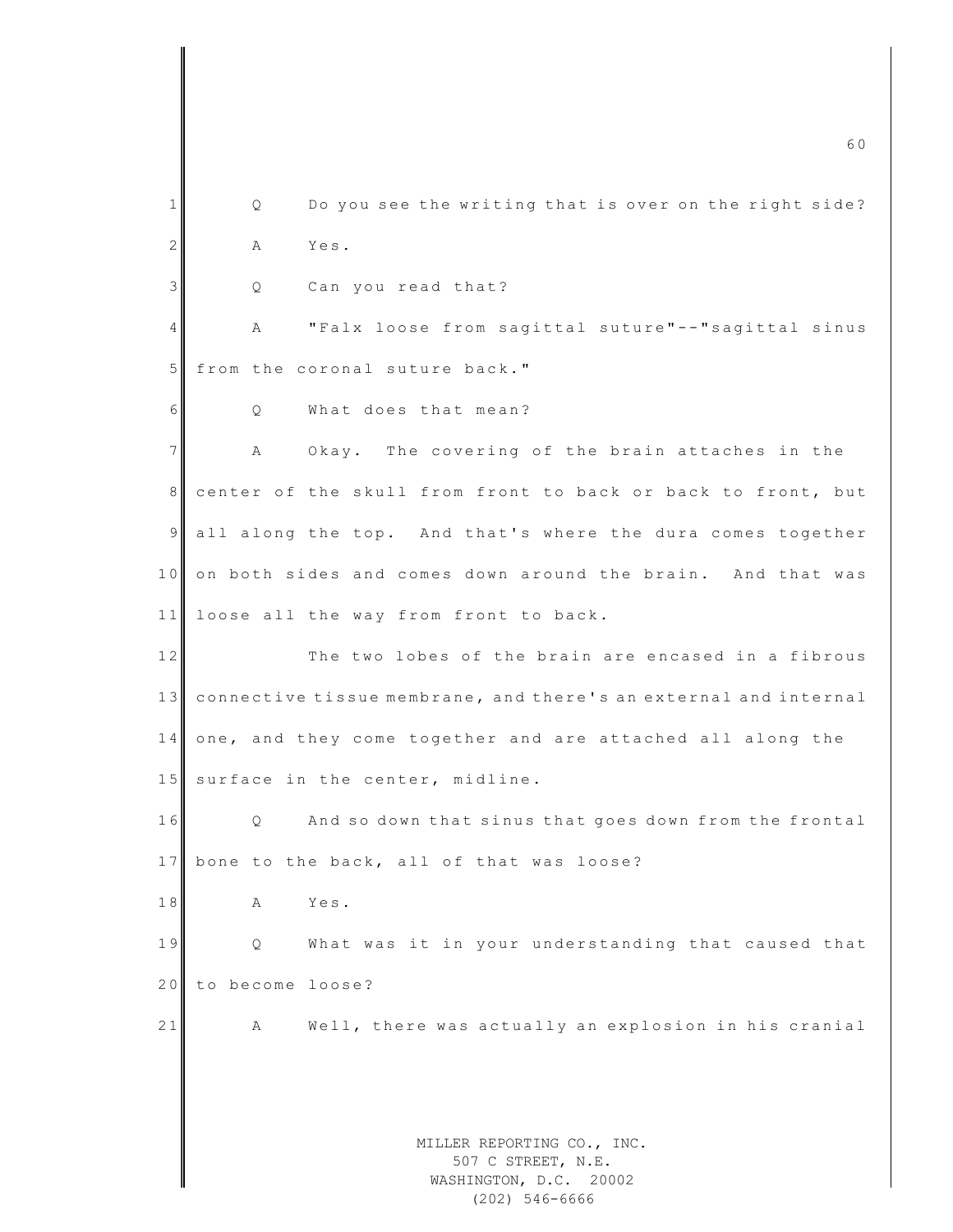MILLER REPORTING CO., INC. m c 6 1  $\overline{61}$ 1 cavity, and half of the right lobe of his brain disappeared 2 through that cavity and loosened the surface of the membrane 3 there. 4 Q If we were to draw a line down the center of the skull 5 right down the midline, how much of the skull to the left of 6 that midline was missing, approximately? Or how could you 7 describe how much was missing? 8 A Well, unless--I'm sorry. Your question was on the 9 right side? 10 0 On the left side. 11 A The left side. Less than half of the space was 12 denuded bone, because I think this was a loose piece over here 13 that was still attached to the scalp. 14 Q You're referring to the--15 A The one that's marked 10. 16 Q Over on the left side of the drawing. 17 A Right. So I would say that 60 or 70 percent of the 18 space is on the right side, 30 to 40 percent is on the left 19 side, where that bone has been removed. 20 Q One of my questions was going to be what the 21 significance of that marking is on the left side with the 10

507 C STREET, N.E. WASHINGTON, D.C. 20002 (202) 546-6666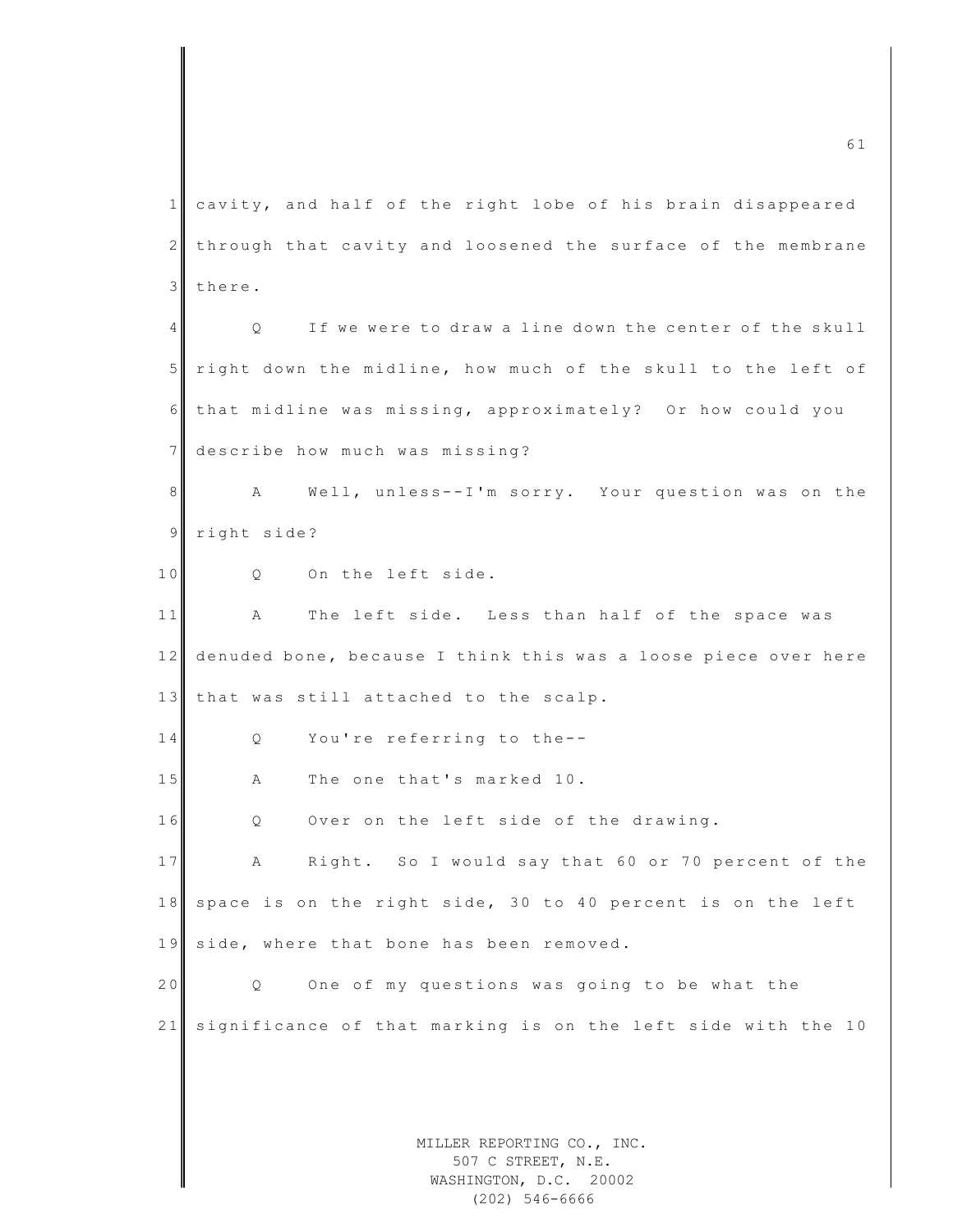MILLER REPORTING CO., INC. 507 C STREET, N.E. WASHINGTON, D.C. 20002 1 in the center, and from what I'm understanding you to be saying,  $2$  that was a piece of the skull that was loose. Is that correct? 3 A Fragmented from the rest of the skull but still 4 attached to the scalp on its under surface. 5 Q Was that measurement made before or after the brain 6 was removed? 7 A Probably before. 8 Q How did you make that measurement? 9 A I suspect that--well, I don't know. We had reflected 10 the scalp, and whether or not this was measured attached to 11 the scalp as it was reflected down or whether I measured it 12 up here, I can't tell you that. 13 Q When you say reflected the scalp, you mean that you 14 pulled the scalp completely off the skull so you could examine 15 the skull from the outside? Would that be fair? 16 A Well, we actually folded it back below, because 17 there--you don't have the photographs here, do you? 18 Q We'll be looking at them later. 19 A I think there's a photograph with this reflected down 20 that I can demonstrate. 21 Q Okay. Down at the bottom of the drawing, there are

m c 6  $2$ 

(202) 546-6666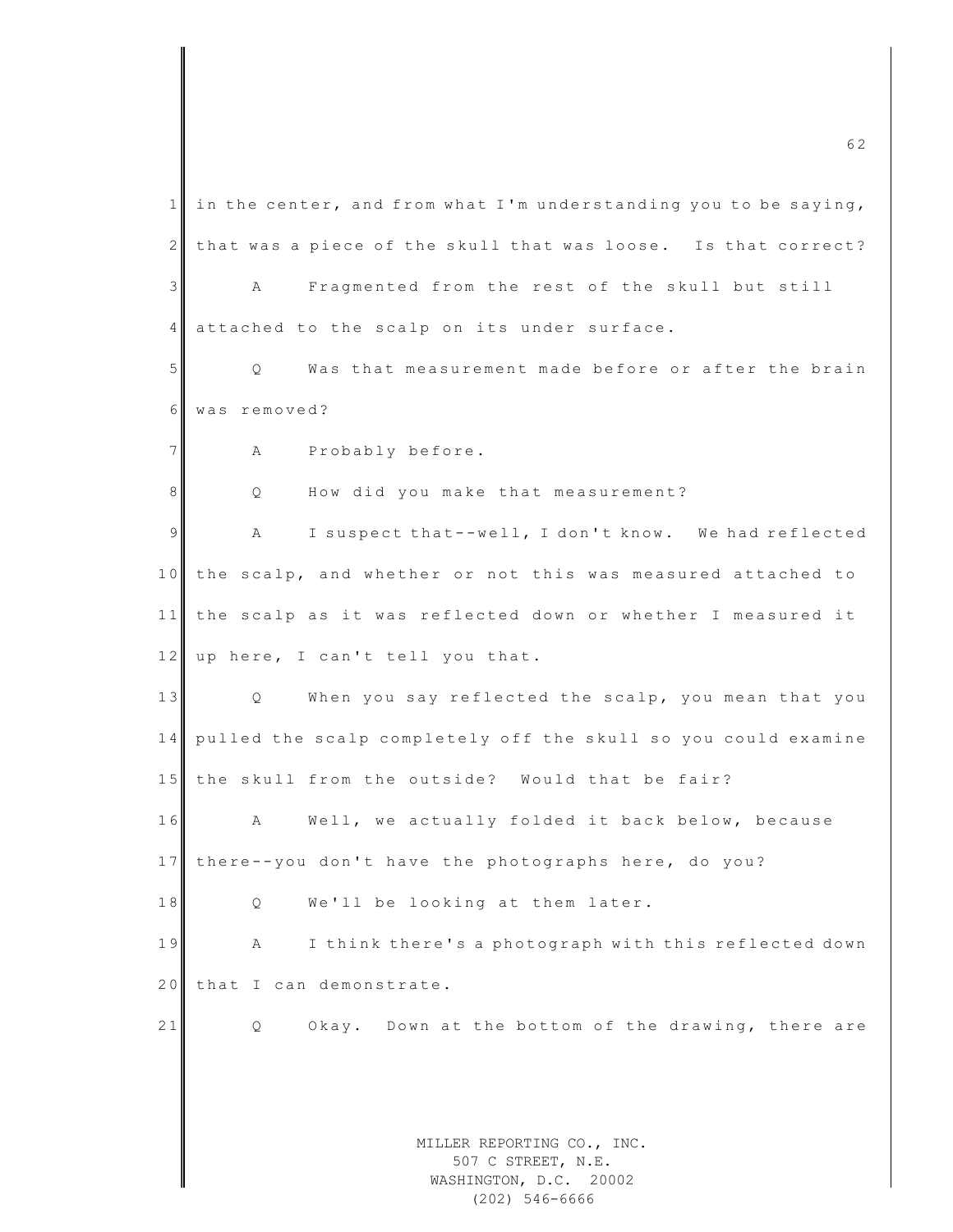MILLER REPORTING CO., INC. m c 6  $\overline{6}$  3 1 the numbers  $4, 3,$  and 6. Do you see those? 2 A Yes. 3 Q What do those signify? 4 A Well, I think probably centimeters, since that 10, 5 that looks like about a 10-centimeter piece of bone relative  $6$  to the rest of these. And I think this is 4 centimeters by 7 3 by 6 centimeters. 8 Q Why were the dimensions taken of that piece? 9 A I don't think that those were parts of the fragments 10 that came back. I'm sorry. I hesitate to speculate on that. 11 I don't know. 12 Q Just one last point that I would like to just clarify 13 in my one mind is: On the piece for the markings for the 10 14 by 17 centimeters that were missing, would it be fair to say 15 that when you first examined the body prior to any arrival of 16 fragments from Dallas, the skull was missing from approximately 17 those dimensions of 10 by 17? 18 A Yes. 19 Q I'd like to ask you a question now about the thoracic 20 wound that is on the right diagram, still in Exhibit 1. Do 21 you see that?

507 C STREET, N.E. WASHINGTON, D.C. 20002 (202) 546-6666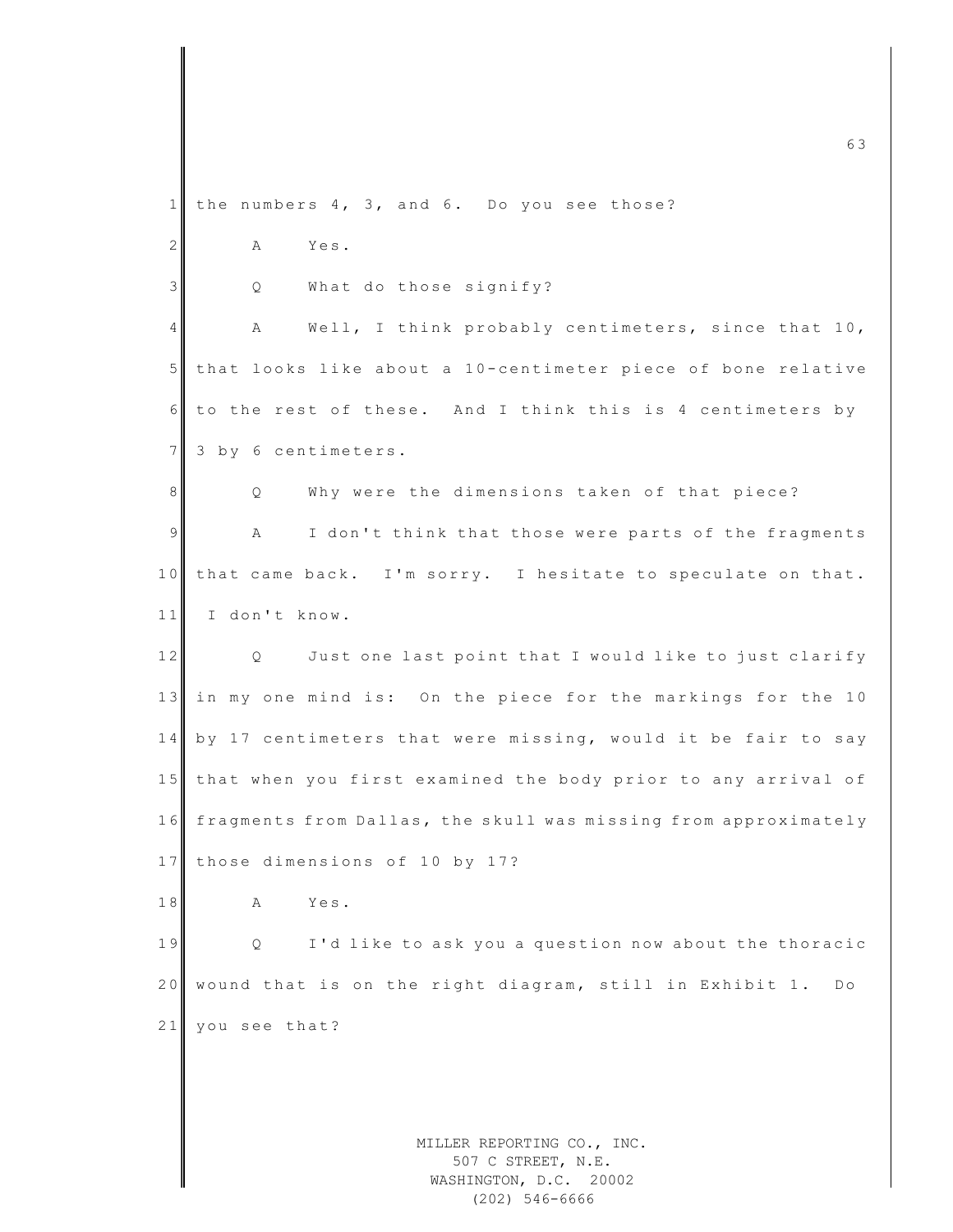|                |    |                                                                   | 64 |
|----------------|----|-------------------------------------------------------------------|----|
| 1              | А  | It's not thoracic, though.                                        |    |
| $\overline{2}$ | Q  | How would you describe it?                                        |    |
| $\mathfrak{Z}$ | Α  | It's neck.                                                        |    |
| $\overline{4}$ | Q  | Okay.                                                             |    |
| 5              | Α  | Despite the position on the chart.                                |    |
| 6              | Q. | I'd like you to turn to page 3 of Exhibit No. 3, which            |    |
| $\overline{7}$ |    | was the autopsy protocol. I'd like you to look at the second      |    |
| 8              |    | paragraph down where it says, "Situated on the upper right        |    |
| $\overline{9}$ |    | posterior thorax just above the upper border of the scapula       |    |
| 10             |    | there is a 7-by-4-millimeter oval wound." Do you see that?        |    |
| 11             | A  | Yes.                                                              |    |
| 12             | Q  | Could you explain to me what it means that the wound              |    |
| 13             |    | was situated on the upper right posterior thorax?                 |    |
| 14             | A  | Well, that's what the diagram is meant to depict.                 |    |
| 15             |    | Posterior thorax--upper right posterior thorax would be there     |    |
| 16             |    | in that general area. But then the numbers indicate its           |    |
| 17             |    | position much better, and Jim wrote "just above the upper border  |    |
| 18             |    | of the scapula." Well, the scapula is this whole shoulder         |    |
| 19             |    | girdle here, and so it has to be up above here. And then it       |    |
| 20             |    | says "14 centimeters below the tip of the right mastoid process." |    |
| 21             |    | Well, the mastoid process is not delineated on here, but it's     |    |
|                |    |                                                                   |    |
|                |    | MILLER REPORTING CO., INC.                                        |    |
|                |    | 507 C STREET, N.E.                                                |    |

WASHINGTON, D.C. 20002 (202) 546-6666

 $\mathsf I$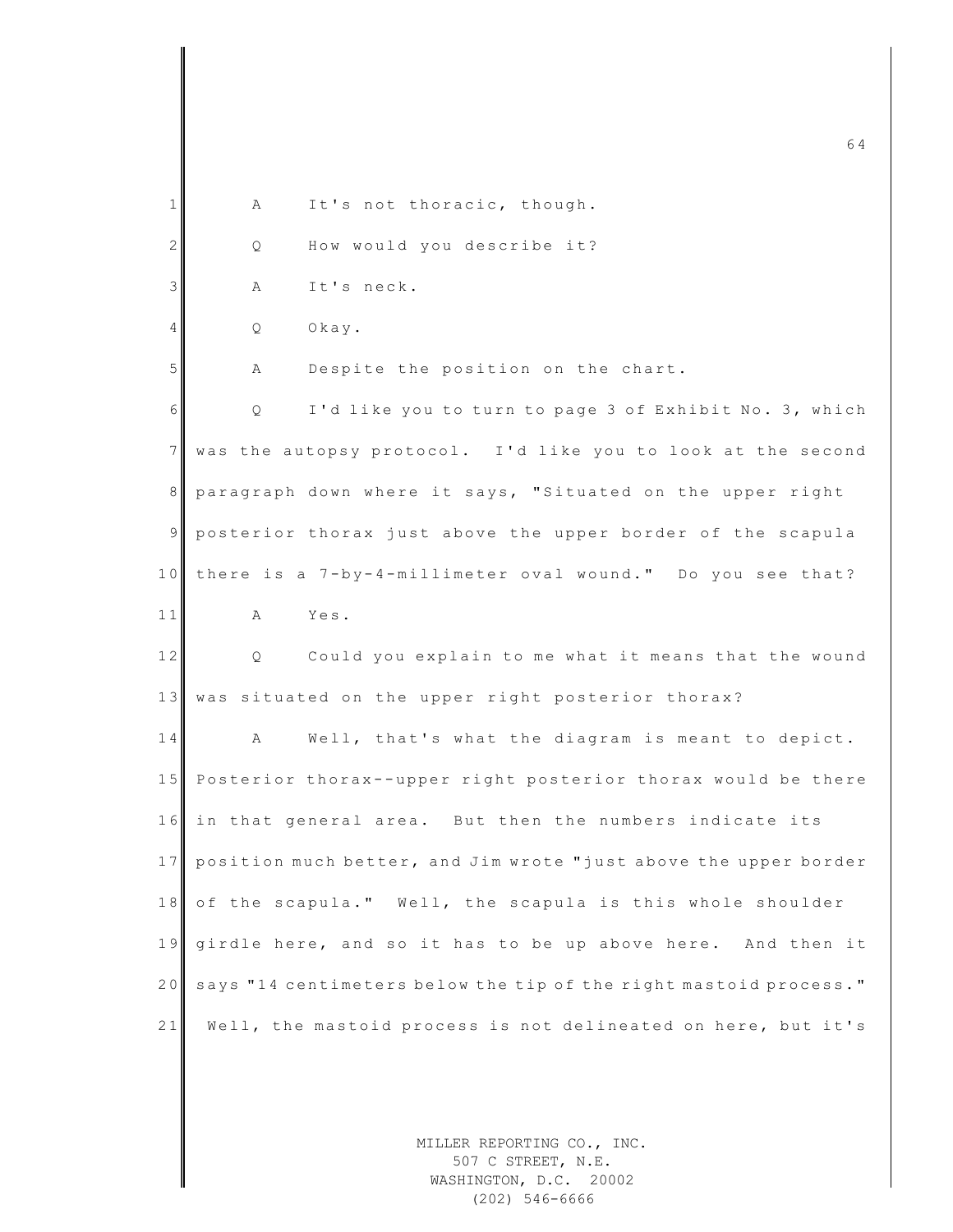MILLER REPORTING CO., INC. 507 C STREET, N.E. m c 6  $\overline{6}$  5  $\overline{6}$  6  $\overline{5}$  6  $\overline{6}$  6  $\overline{6}$  6  $\overline{6}$  6  $\overline{6}$  6  $\overline{6}$  6  $\overline{6}$  6  $\overline{6}$  6  $\overline{6}$  6  $\overline{6}$  6  $\overline{6}$  6  $\overline{6}$  6  $\overline{6}$  6  $\overline{6}$  6  $\overline{6}$  6  $\overline{6}$  6  $\overline{6}$  6  $\overline{6$  $1$  just at the ear. So 14 centimeters really would be down here  $2$  at the base of the neck.  $3$  Q I'd like to show you, continuing with this thing, 4 Exhibit No. 6, which appears to be death certificate for 5 President Kennedy signed by Admiral Burkley. The first 6 question is: Have you ever seen this document before? 7 **A** No. 8 | Q I'd like you to note on the second page where it says 9 that--just read the first sentence to yourself, and I'll read 10 it for the record. It says that "President Kennedy was struck 11 in the head by an assassin's bullet, and a second wound occurred  $12$  in the posterior back at about the level of the third thoracic 13 vertebra." Do you see that? 14 A Yes. 15 Q Is that correct? 16 A No. 17 Q What vertebra was the wound closest to, if you know? 18 Again, we're talking about the wound other than the skull. 19 A It would not be a thoracic vertebra. It would have 20 to be a cervical vertebra. 21 Q Dr. Boswell, I'd like to show you Exhibit No. 22,

> WASHINGTON, D.C. 20002 (202) 546-6666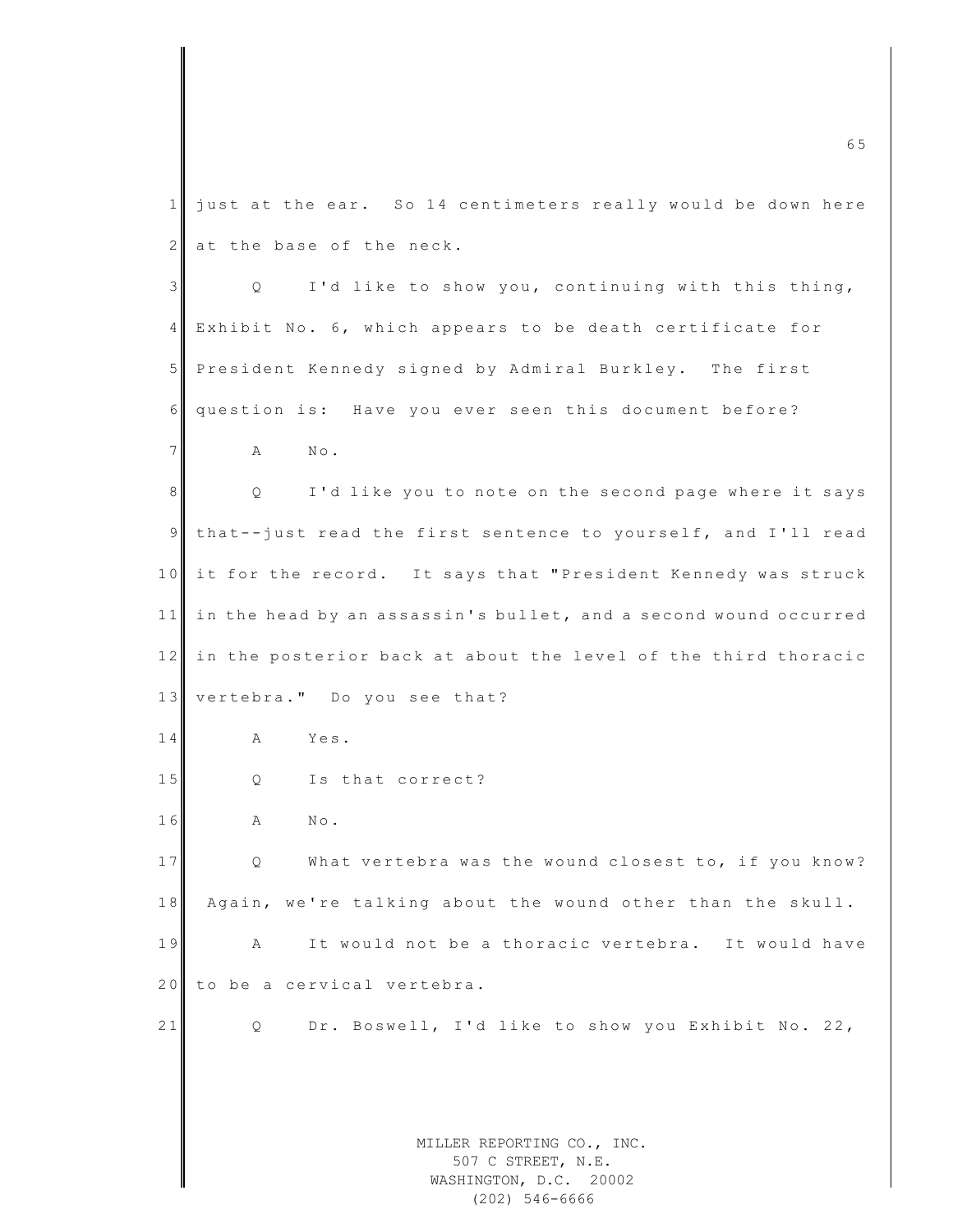$1$  page 2800, and draw your attention to one portion of that article  $2$  that relates to what we're talking about now. If you look over 3 in the third column on the right, the first full paragraph, 4 if you could read that to yourself, please.

5 As I examine the photographs, the President's 6 clothing, and other records, it appears to me as a lay person  $7$  that the marking that you have made on the diagram on the right 8 seems roughly to correspond to the other records; but it also 9 seems as if you're suggesting that the diagram is incorrect. 10 A Right.

11 Q Is that right?

12 A Yes. When we saw the clothing, we realized that where 13 I had drawn this was--if you looked at the back of the coat, 14 it was in the exact same place. But the coat had been--was 15 up like this. He was waving, and this was all scrunched up 16 like this. And the bullet went through the coat way below where 17 this would be on his body, because it was really at the base 18 of his neck. And the way I know this best is my memory of the 19 fact that--see, we probed this hole which was in his neck with 20 all sorts of probes and everything, and it was such a small 21 hole, basically, and the muscles were so big and strong and

> MILLER REPORTING CO., INC. 507 C STREET, N.E. WASHINGTON, D.C. 20002 (202) 546-6666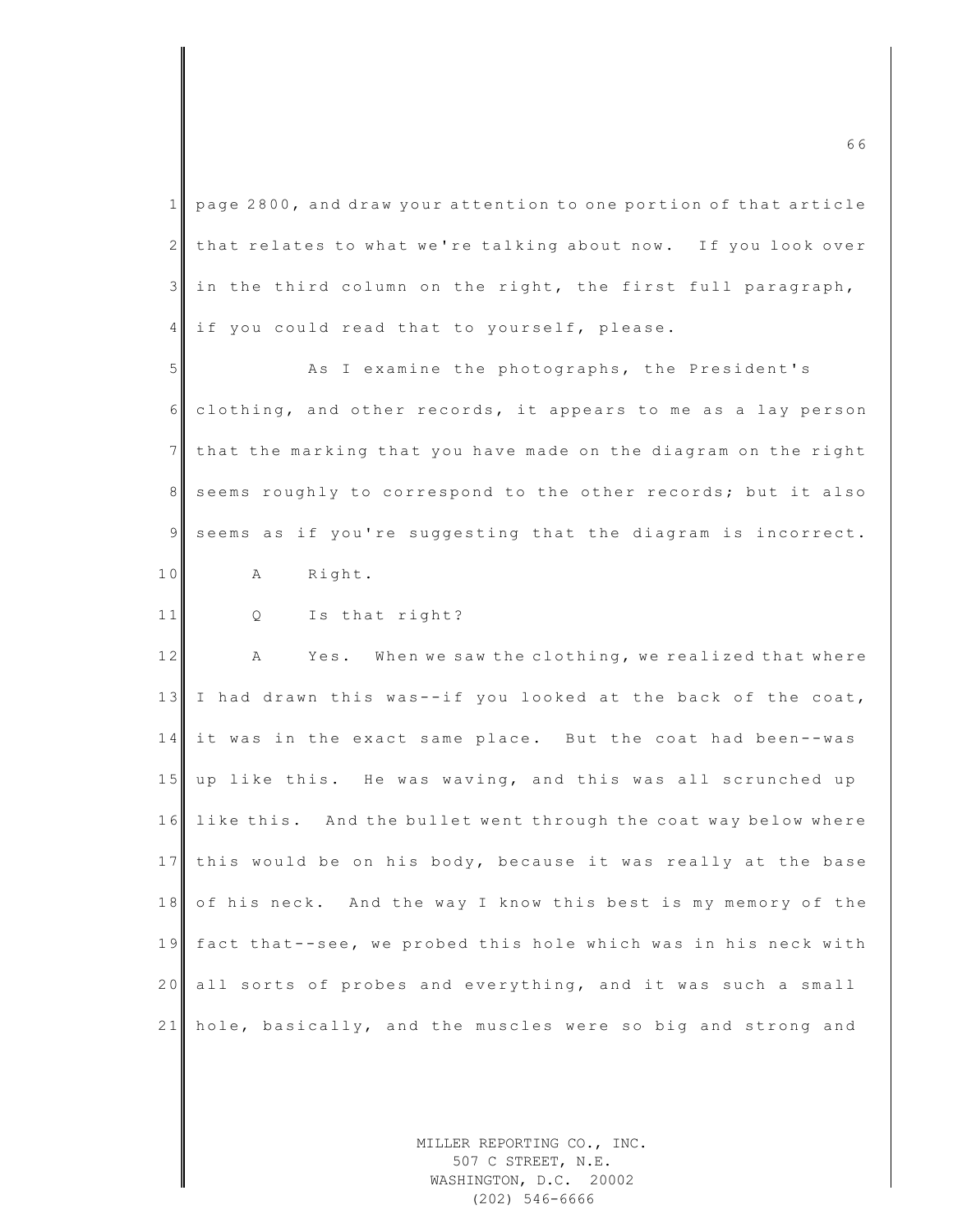1 had closed the hole and you couldn't get a finger or a probe 2 through it.

3 But when we opened the chest and we got at--the lung 4 extends up under the clavicle and high just beneath the neck 5 here, and the bullet had not pierced through into the lung cavity 6 but had caused hemorrhage just outside the pleura. And so if  $7$  I can move this up to here--it's shown better on the front, 8 actually. The wound came through and downward just above the 9 thoracic cavity and out at about the thyroid cartilage. So 10 if you put a probe in this and got it back through like this, 11 that would come out right at the base of the neck. 12 Q When you say "a problem through this," you're 13 referring to the entrance wound--14 A I'm sorry. 15 Q --in the posterior part coming out the front?  $16$  A The exit wound in the front. 17 Q I'd like to show you a diagram that's marked Exhibit 18 MI 13 and ask you if you've seen that diagram before.  $19$  A I don't remember it, but I--20 Q I'll state for the record this is Warren Commission 21 Exhibit 386 that was prepared by H.I. Rydberg to show the

> MILLER REPORTING CO., INC. 507 C STREET, N.E. WASHINGTON, D.C. 20002 (202) 546-6666

m c 6  $7$  6  $7$  6  $7$  6  $7$  6  $7$  6  $7$  6  $7$  6  $7$  6  $7$  6  $7$  6  $7$  6  $7$  6  $7$  6  $7$  6  $7$  6  $7$  6  $7$  6  $7$  6  $7$  6  $7$  6  $7$  6  $7$  6  $7$  6  $7$  6  $7$  6  $7$  6  $7$  6  $7$  6  $7$  6  $7$  6  $7$  6  $7$  6  $7$  6  $7$  6  $7$  6  $7$  6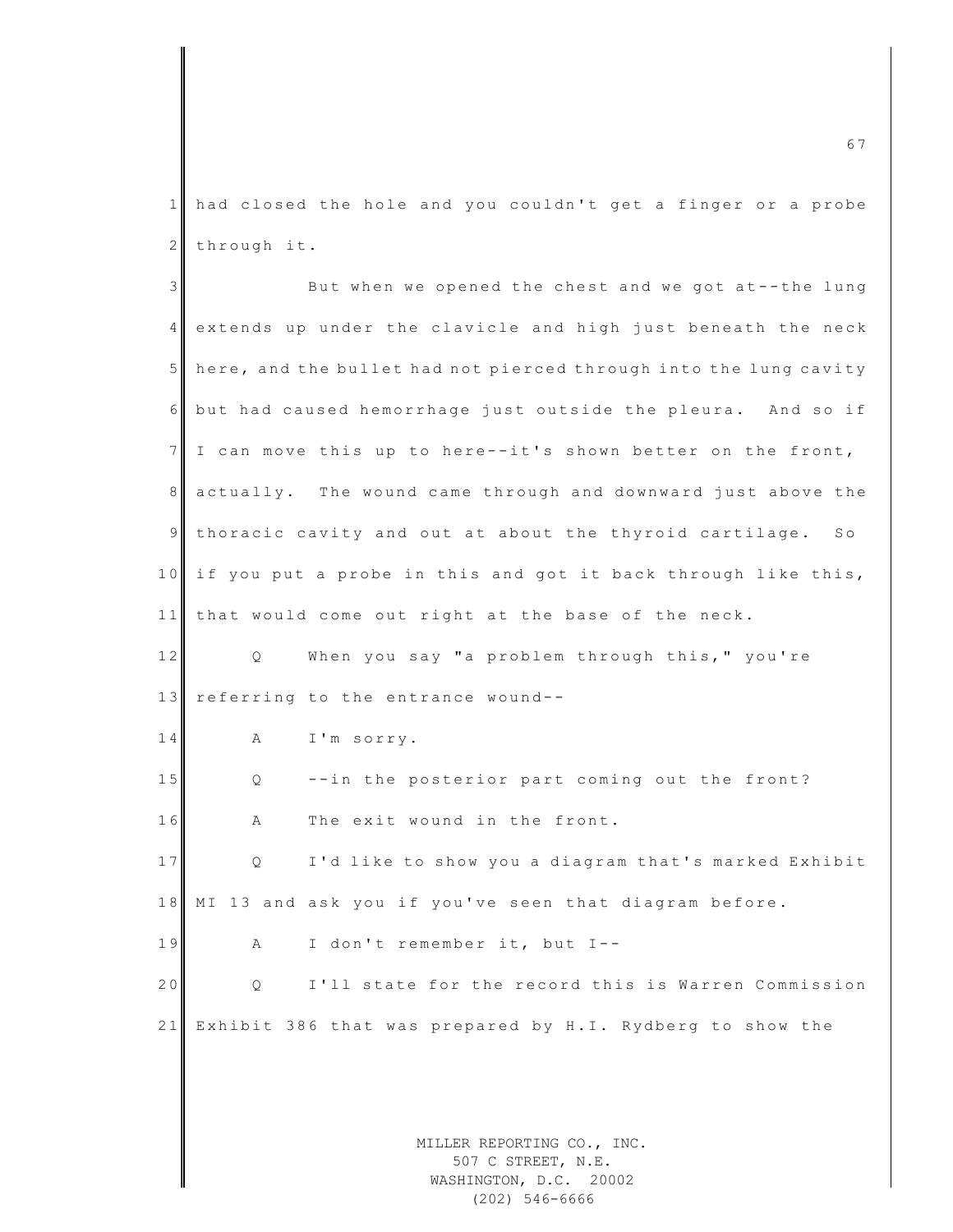MILLER REPORTING CO., INC. 507 C STREET, N.E. m c 6 8  $\sim$  6 8  $\sim$  6 8  $\sim$  6 8  $\sim$  6 8  $\sim$  6 8  $\sim$  6  $\sim$  6  $\sim$  6  $\sim$  6  $\sim$  6  $\sim$  6  $\sim$  6  $\sim$  6  $\sim$  6  $\sim$  6  $\sim$  6  $\sim$  6  $\sim$  6  $\sim$  6  $\sim$  6  $\sim$  6  $\sim$  6  $\sim$  6  $\sim$  6  $\sim$  6  $\sim$  6  $\sim$  6  $\sim$  6  $\sim$  6 1 entrance wound in the back. Does that help refresh your 2 recollection on the diagram? 3 A Yes. 4 Q If I understand you correctly, you have been 5 suggesting that although the wound as depicted on the diagram 6 in Exhibit 1 may look more as if it's thoracic, you are arquing 7 now or your statement of clarification now would be that it's 8 more in the neck wound. Does the drawing in Exhibit No. MI 9 13 better demonstrate to your mind where the actual entrance 10 wound was? 11 A Exactly. Yes. 12 Q Is it your sense that Exhibit MI 13 is reasonably 13 accurate for showing the location of the wound entrance to the 14 neck? 15 A Yes. 16 Q Dr. Boswell, I'd like to show you a document that's 17 been marked Exhibit 44, which, for the record, is a report 18 prepared by FBI Special Agents O'Neill and Sibert, dated 19 November 27, 1963. Agents O'Neill and Sibert were at Bethesda 20 on the night of the autopsy. 21 Dr. Boswell, I'd like to show you page 5, the paragraph

> WASHINGTON, D.C. 20002 (202) 546-6666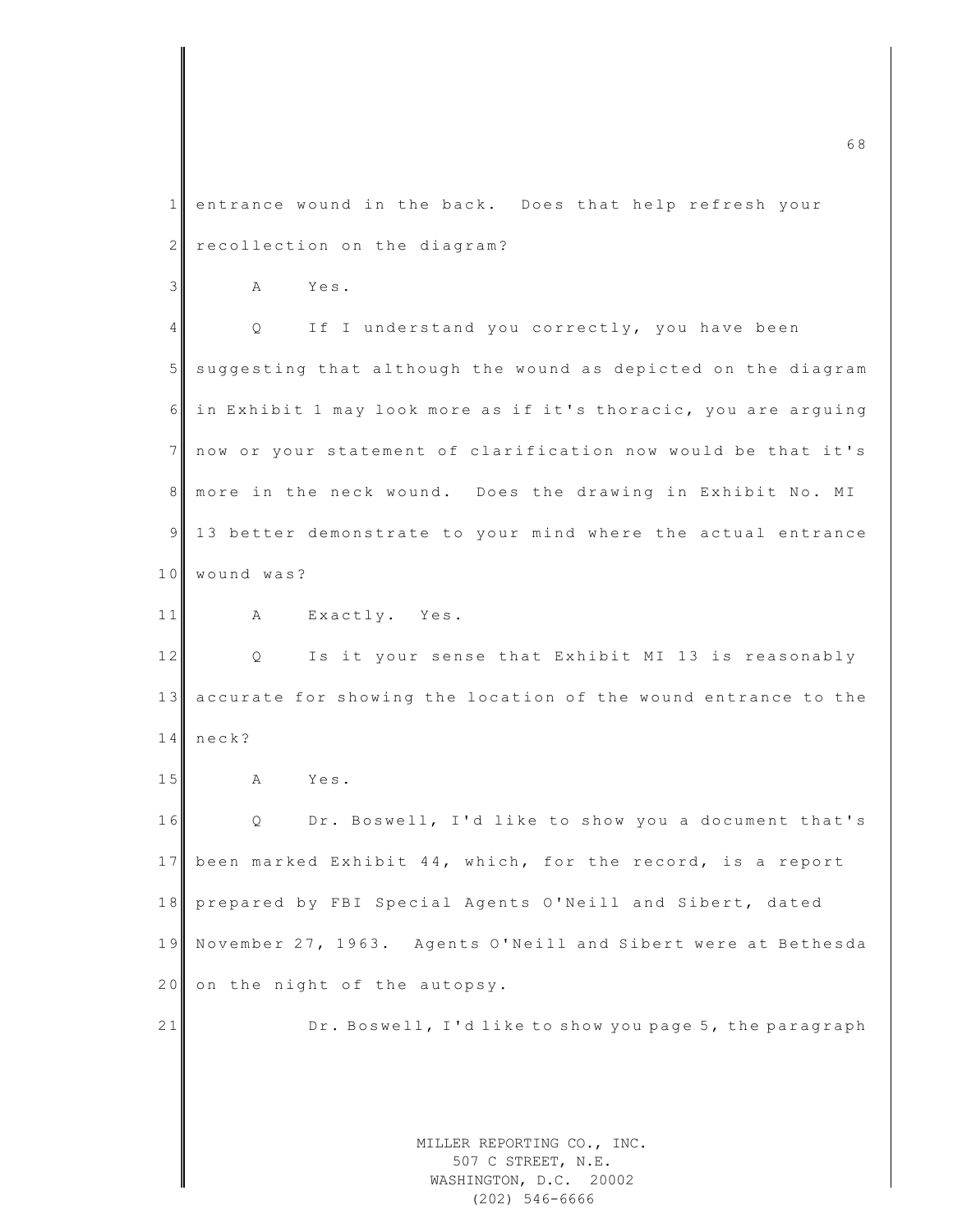MILLER REPORTING CO., INC. 507 C STREET, N.E. WASHINGTON, D.C. 20002 m c 6 9  $\sim$  6 9  $\sim$  6  $\sim$  6  $\sim$  6  $\sim$  6  $\sim$  6  $\sim$  6  $\sim$  6  $\sim$  6  $\sim$  6  $\sim$  6  $\sim$  6  $\sim$  6  $\sim$  6  $\sim$  6  $\sim$  6  $\sim$  6  $\sim$  6  $\sim$  6  $\sim$  6  $\sim$  6  $\sim$  6  $\sim$  6  $\sim$  6  $\sim$  6  $\sim$  6  $\sim$  6  $\sim$  6  $\sim$  6  $\sim$  6 1 beginning "On the basis of the latter two developments." Could  $2$  you read that paragraph to yourself, please? 3 [Pause.] 4 BY MR. GUNN: 5 Q Dr. Boswell, have you had an opportunity to read that? 6 A Yes. 7 | Q Do you know who Agents O'Neill and Sibert were? 8 A Yes. 9 Q Did you ever talk to them? 10 A No. 11 Q Do you see anything in the paragraph that you just 12 read that you now understand to be incorrect? 13 A Yes. 14 Q What is it that you understand to be incorrect in 15 that paragraph? 16 A Well, it's not totally incorrect. I'm sure he 17 overheard us, while we were dissecting, making comments and 18 discussion and so forth, and there was a time at which point 19 we had seen the X-rays and were looking at the wounds and saw 20 that there were no whole bullets left in the body. And one 21 of the possibilities early in the investigation was that that

(202) 546-6666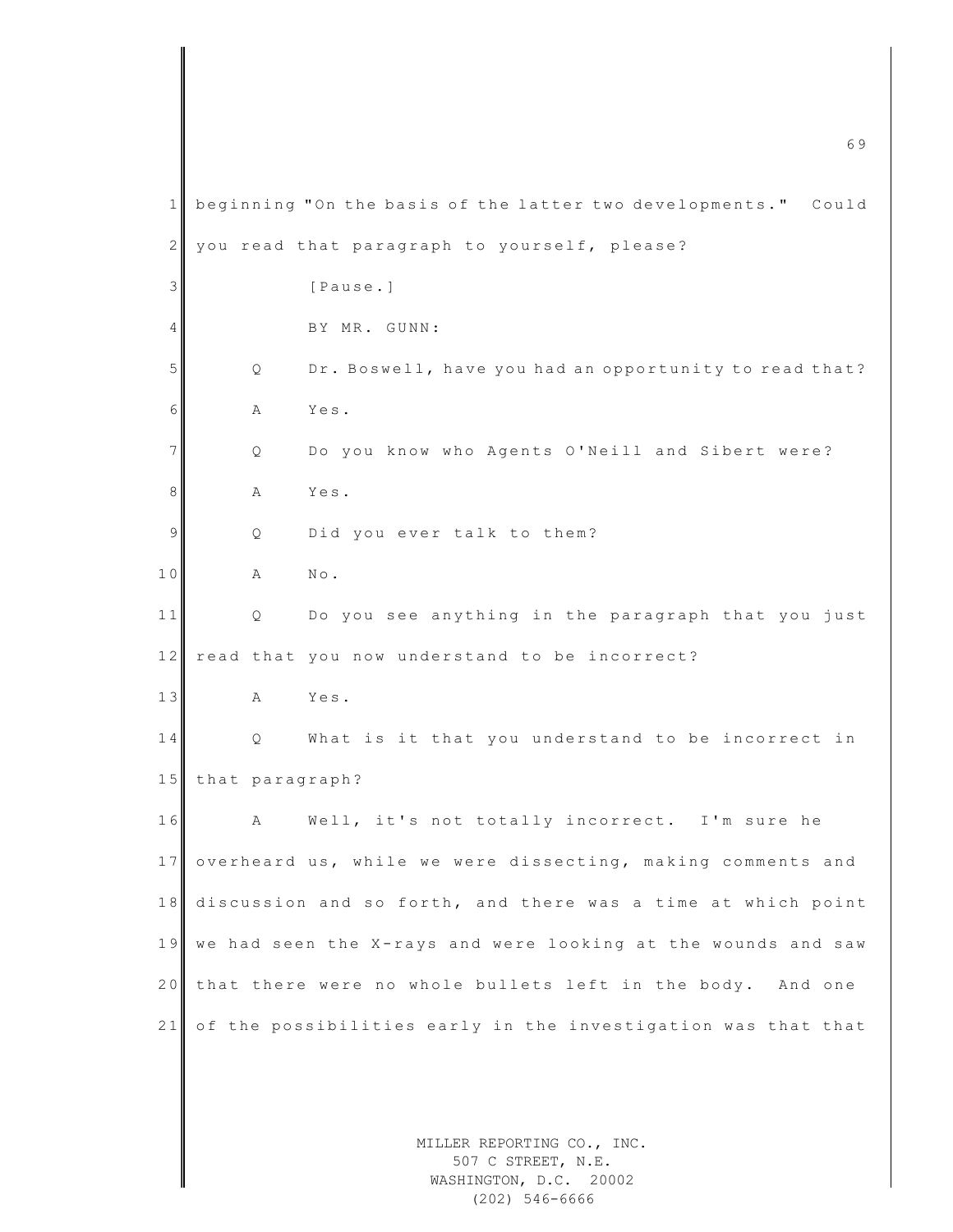|                | 70                                                              |
|----------------|-----------------------------------------------------------------|
| $\mathbf{1}$   | bullet had gone in there and worked its way out or was still    |
| $\mathbf{2}$   | there or something. By X-ray it wasn't there, so it had to      |
| 3 <sup>1</sup> | have gone someplace. And we had the bullet wound of entrance.   |
| 4 <sup>1</sup> | We didn't yet have the bullet wound of exit. We had the         |
| 5 <sub>1</sub> | tracheostomy wound in the front, but no other place. And so     |
| 6              | we were just contemplating whether that had gone in and had     |
| 7 <sup>1</sup> | not come out until they had done some manipulation on him and   |
| 8 <sup>1</sup> | that it might be on his stretcher or something.                 |
| $\overline{9}$ | Well, they did find a bullet on the stretcher, but              |
| 10             | not that one.                                                   |
| 11             | So would it be fair to say that although Sibert and<br>$Q \sim$ |
| 12             | O'Neill's statement that the doctors believed that there may    |
| 13             | have been an entrance wound in the back and the bullet worked   |
| 14             | itself out during the course of treatment, that although that   |
| 15             | may have been speculation at one point during the autopsy, that |
|                | 16 was abandoned by the conclusion of the autopsy?              |
| 17             | True.<br>That's true.<br>Α                                      |
| 18             | So this would be almost as if the agents were present<br>Q.     |
| 19             | at one point, they left the room, and that that was their       |
| 20             | conclusion based upon something that had occurred partway       |
| 21             | through the autopsy?                                            |
|                |                                                                 |
|                |                                                                 |

MILLER REPORTING CO., INC. 507 C STREET, N.E. WASHINGTON, D.C. 20002 (202) 546-6666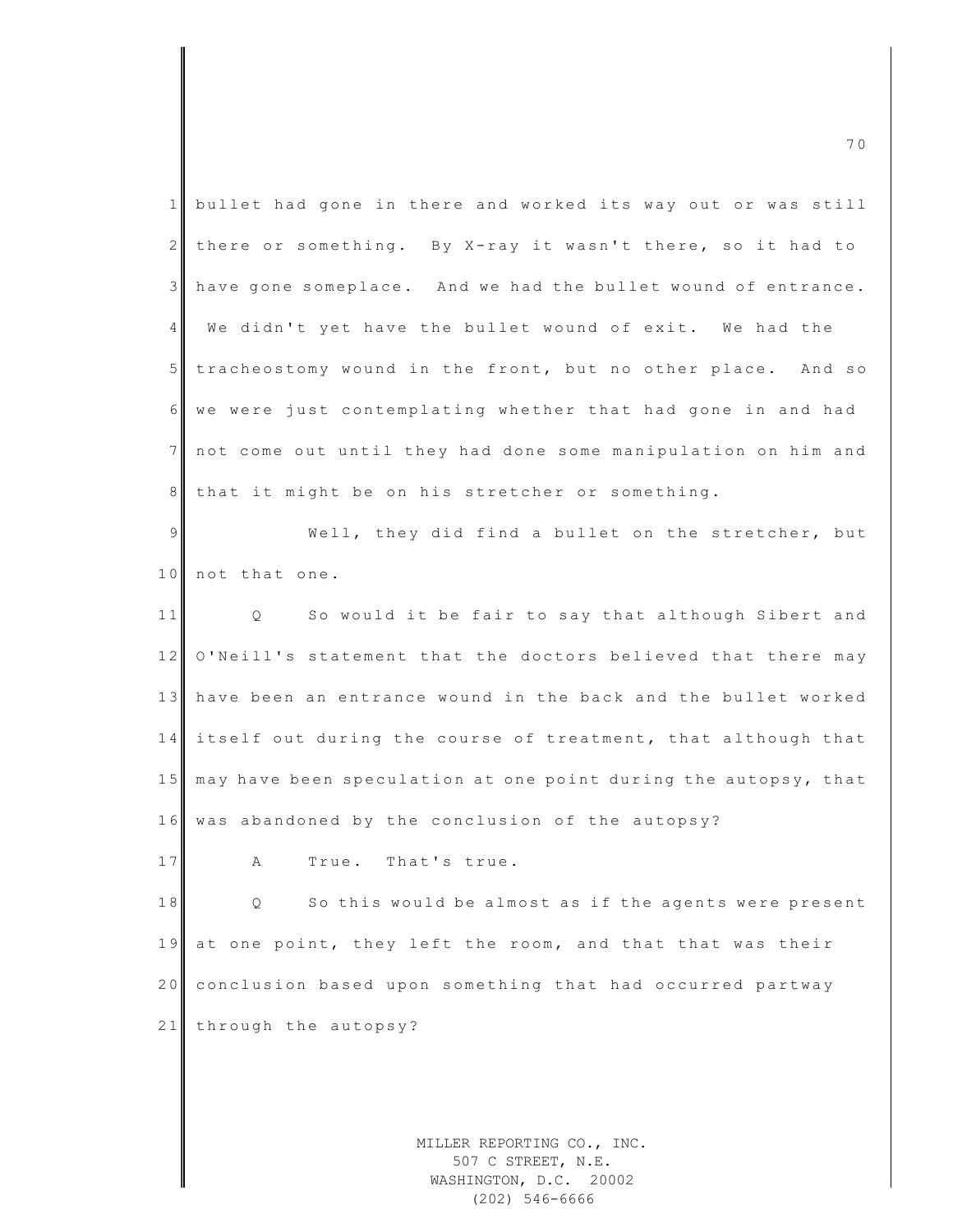1 A Yes. They were reporting this stuff by telephone  $2$  at the time we were talking. 3 | Q Do you know to whom they were reporting it? 4 A I have no idea. 5 Q Did you ever, in terms of probing the wound either  $6$  in the skull or in the neck, did you ever calculate the angle 7 at which the bullet had entered the body? 8 A No. We couldn't. 9 | Q Let's go back, if we could, to the location of the 10 entrance wound in the skull. Could you tell me whether the 11 entrance wound that you identified in the skull was something 12 that appeared like a puncture in a bone with the remainder of 13 the bone surrounding the hole? Or did the hole break off such 14 that you would need other pieces of bone to be brought into 15 place to show the entire periphery of the wound? I'm not sure 16 that question made--17 A Yes, I understand it, and I think--I think maybe 18 photographs that we have explain it. I believe that there was 19 an area of bone intact down here that we could attach this to. 20 Q Let me just state for the record you're referring 21 now to the second page of Exhibit 1, and when you say "this,"

> MILLER REPORTING CO., INC. 507 C STREET, N.E. WASHINGTON, D.C. 20002 (202) 546-6666

m c  $\overline{a}$  1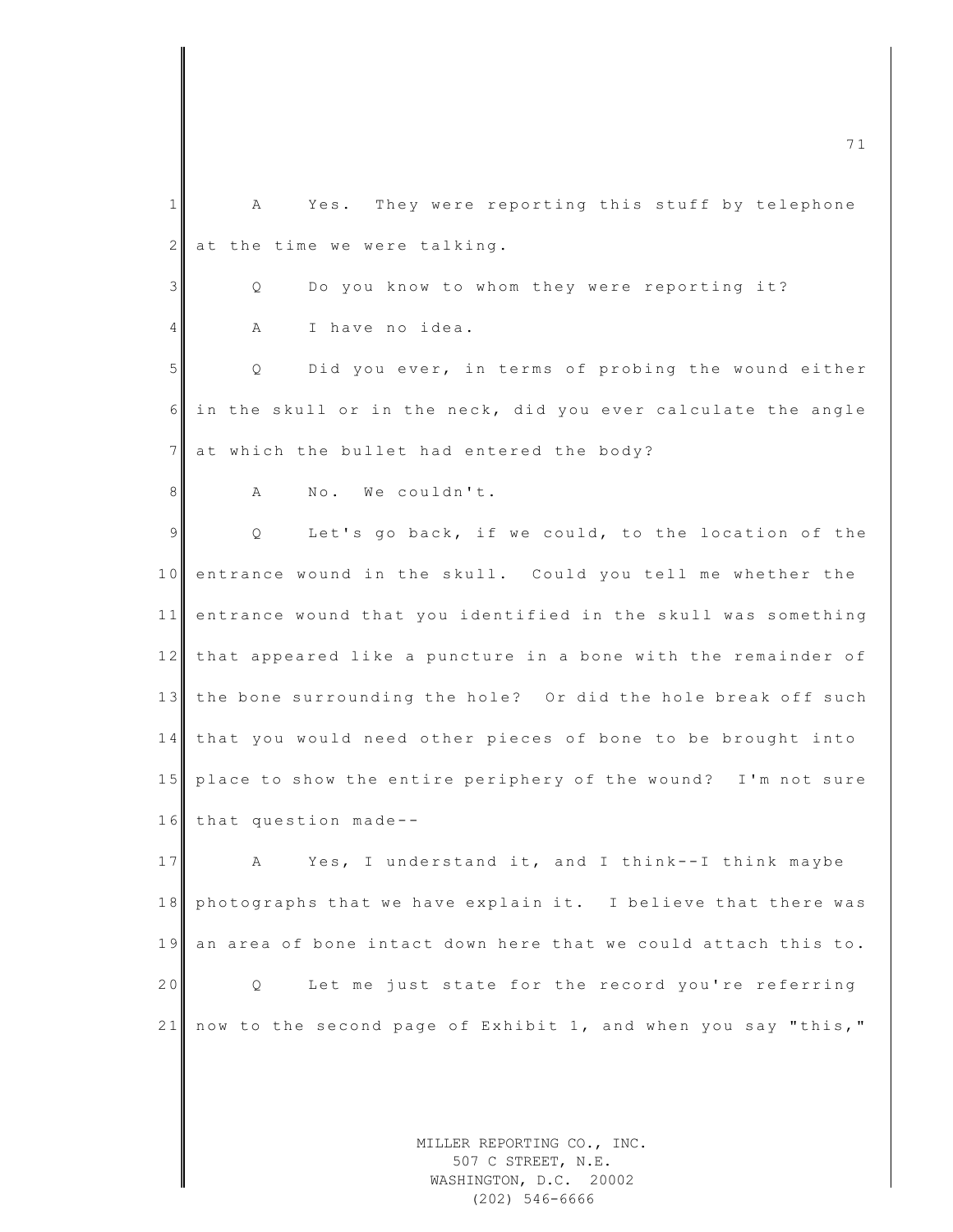1 you're referring to the small fragment at the bottom of the  $2$  page. Is that correct?

3 A Yes.

4 Q Okay.

5 A And the beveling is such on both the wound here--or 6 the remaining bone that is someplace in this area, but not shown  $7$  in this diagram, and in this piece which, when put there, shows 8 the approximate dimensions of the wound, and the beveling on 9 the bone shows entrance and exit.

10 Q So when you say "this wound which was placed there,"  $11$  just because that won't necessarily be clear on the record, 12 when you say "this wound," you're referring to the diagram at 13 the bottom of the page and suggesting that that would be placed 14 into the larger diagram towards the bottom?

15 A Approximating a piece of bone which is not 16 demonstrated or diagrammed here.

17 Q Okay. So do that mean that it was your understanding 18 that the piece of bone that is drawn at the bottom of page 2 19 is showing part of the entrance wound in the back of the skull? 20 A Yes. Actually, that Rydberg drawing that you showed 21 me earlier may--

> MILLER REPORTING CO., INC. 507 C STREET, N.E. WASHINGTON, D.C. 20002 (202) 546-6666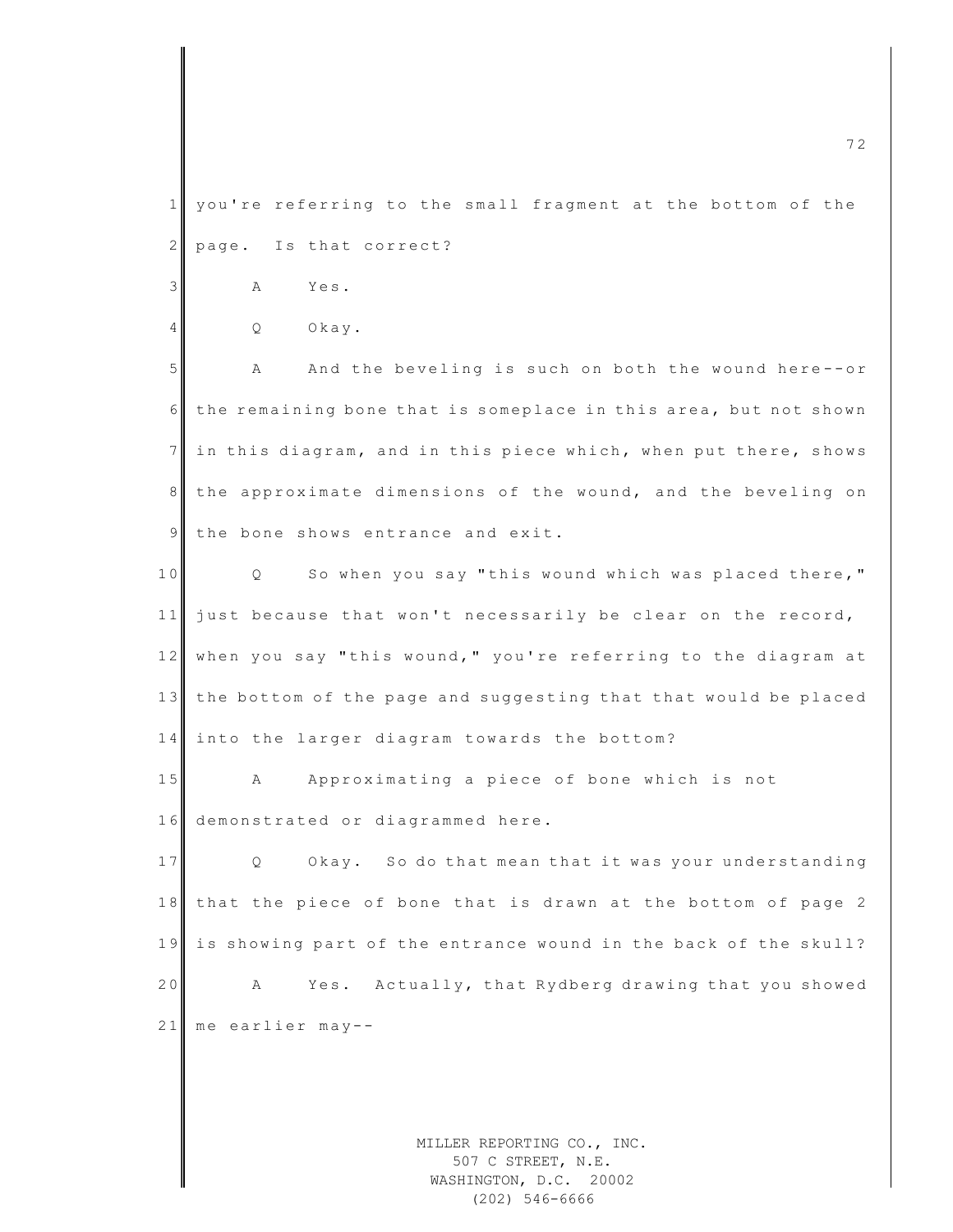|                |    | 73                                                                         |
|----------------|----|----------------------------------------------------------------------------|
| 1              | Q. | Exhibit 13?                                                                |
| $\mathbf{2}$   | Α  | Yes.                                                                       |
| $\mathfrak{Z}$ | Q  | MI 13?                                                                     |
| 4              | Α  | Now, this is not--this is contrary to my arrow here,                       |
| $5\phantom{.}$ |    | and I don't know why, because it shows the tunneling going to              |
| 6              |    | the right rather than to the left.                                         |
| $7\phantom{.}$ | Q  | When you say "this," you're pointing at Exhibit MI                         |
| 8              |    | 13 and to the ovular wound in the skull; is that correct?                  |
| 9              | Α  | Yes.                                                                       |
| 10             | Q. | Okay. And you're saying that the wound that is                             |
| 11             |    | depicted on MI 13 is proceeding in a different angle and                   |
| 12             |    | direction from the one that you have marked on Exhibit 1--                 |
| 13             | A  | Right.                                                                     |
| 14             | Q  | --in the diagram on the right. Is that correct?                            |
| $1\,5$         | Α  | Yes. And I don't know why that is depicted in that                         |
| 16             |    | manner, unless they decided that--the artist decided that that             |
| 17             |    | went that way. But, anyway, this piece of bone right here--                |
| 18             | Q. | You're referring to the bottom of page 2 on Exhibit                        |
| 19             | 1? |                                                                            |
| 20             | Α  | Yes, should fit right here.                                                |
| 21             | Q  | Now, you're saying that it should fit right over the                       |
|                |    |                                                                            |
|                |    |                                                                            |
|                |    | MILLER REPORTING CO., INC.<br>507 C STREET, N.E.<br>WASHINGTON, D.C. 20002 |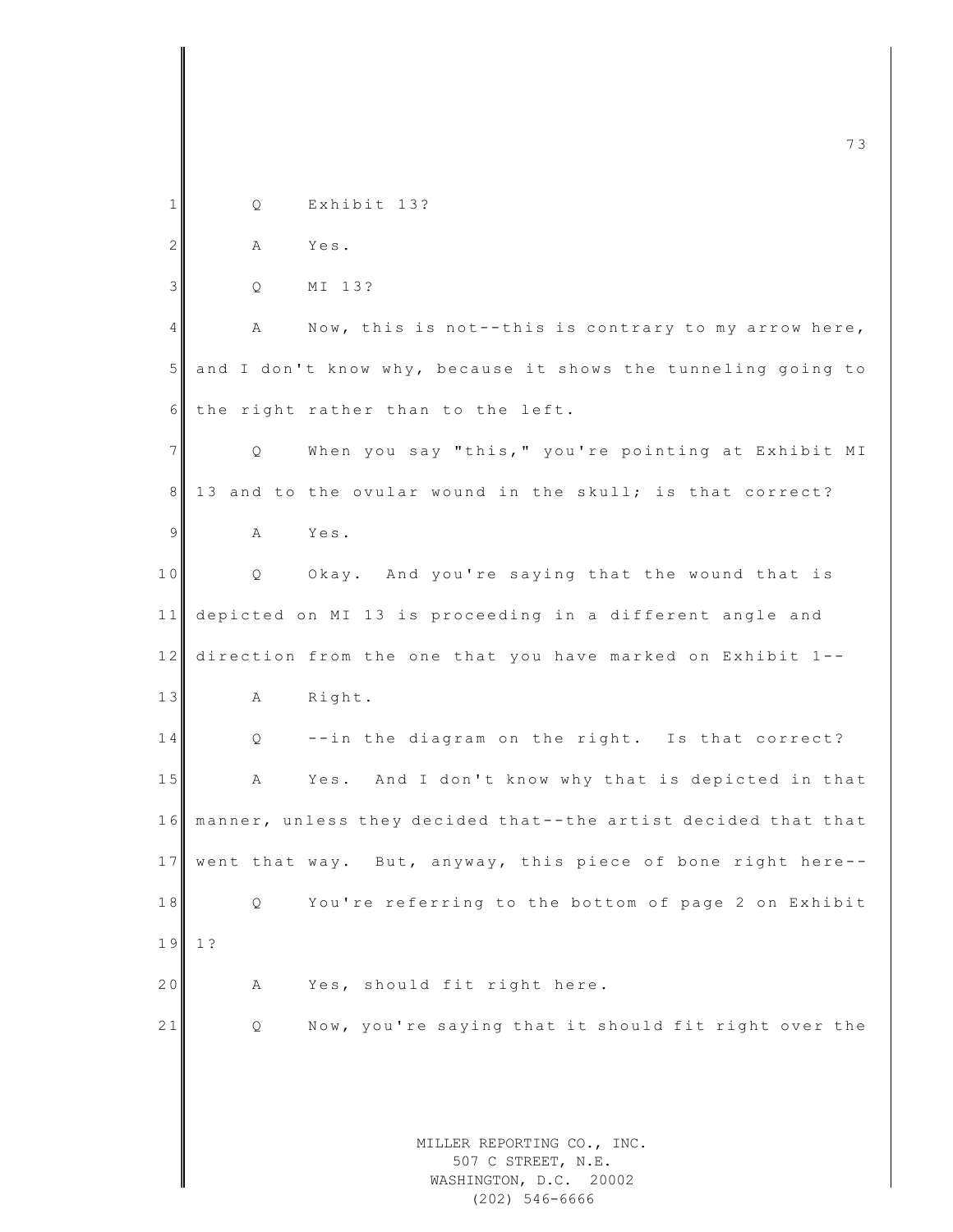m c  $74$ 1 top of the ovular wound that is on MI 13? 2 A Right. 3 Q So would it be fair to say, then, with the drawing 4 on MI 13 that there is a piece of bone that has been replaced 5 into the skull before the drawing is made? Would that be fair?  $6$  A Well--7 | Q The drawing as it's depicted in MI 13 is not how the 8 skull appeared when the autopsy began? 9 A Well, this is really the--really the scalp. This 10 is as though the scalp were intact and everything. This is 11 not meant to depict the bone and bone fragments, except for 12 this defect here. 13 Q So MI 13, with the exception of the black portion 14 up at the top right, does not depict any of the skull wounds. 15 Would that be fair? 16 A Right, except the wound of entrance here. 17 Q Except the single wound of entrance. 18 We have been referring to page 2 of Exhibit 1 in the 19 small diagram at the bottom. Is the bone that you have drawn 20 there the sole fragment that separates the entrance wound in 21 the back of the President's head from the large fragment that

> MILLER REPORTING CO., INC. 507 C STREET, N.E. WASHINGTON, D.C. 20002 (202) 546-6666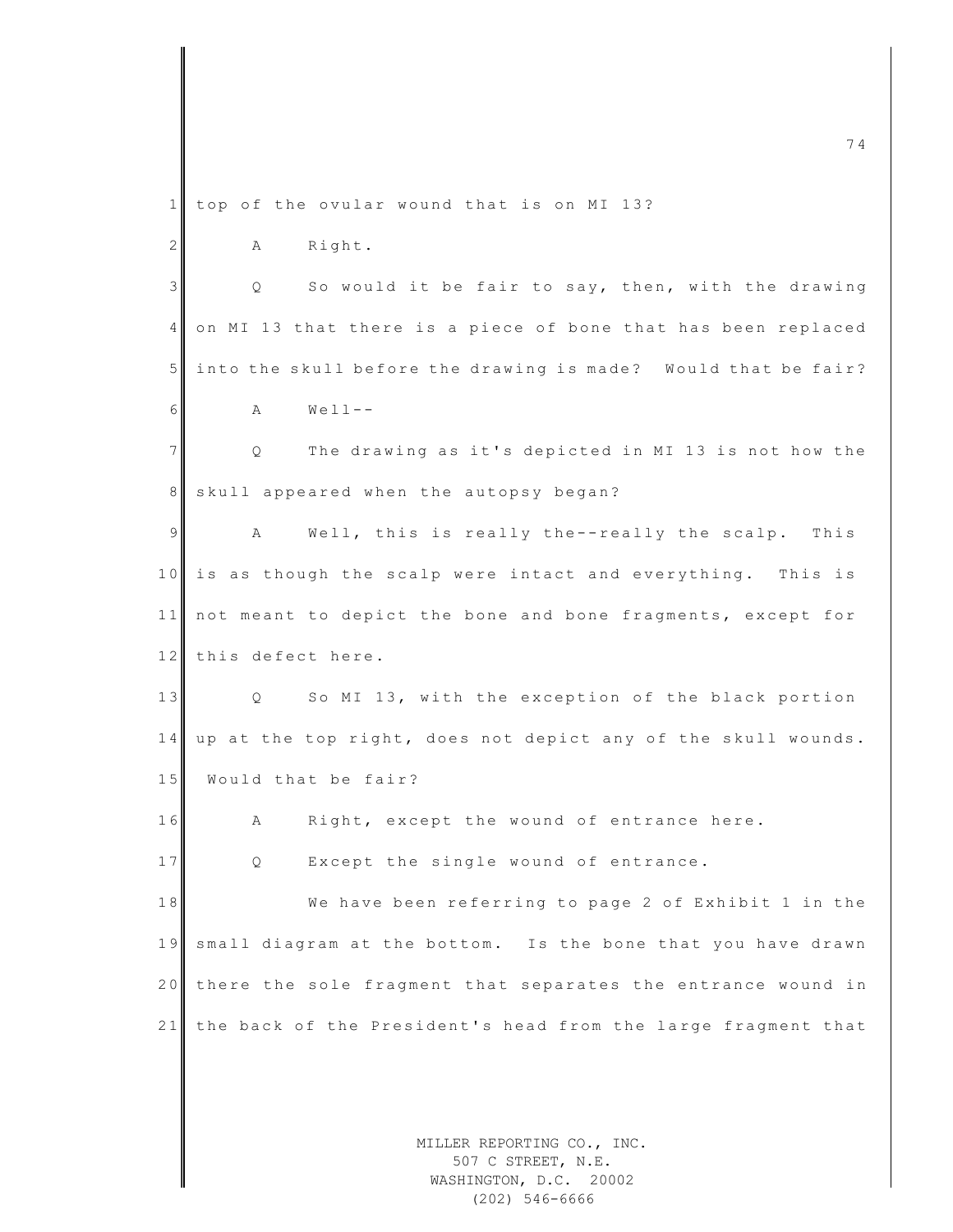1 is missing at the top right of the head?

| $2 \mid$ | I seem to remember two pieces, two fragments, and<br>Α                   |
|----------|--------------------------------------------------------------------------|
| 3        | I seem to remember a photograph or a drawing depicting two               |
| 4        | fragments. And I don't know--I think the other one is even               |
| 5        | larger than this, and I don't know where it came from.                   |
| 6        | When you say the other fragment is larger than this,<br>Q                |
| 7        | the "this" is the small diagram on page 2 of Exhibit 1?                  |
| $\,8\,$  | A<br>Right. I think that this came in like halfway through               |
| 9        | the autopsy, and then sometime during the night the other piece          |
| 10       | came in, and we still have--there it is, I believe. These are            |
| 11       | $X - r a y s$ .                                                          |
| 12       | Dr. Boswell is now being shown Exhibit MI 15, which<br>$Q \qquad \qquad$ |
| 13       | are X-rays taken of fragments arriving from Dallas during the            |
| 14       | course of the autopsy.                                                   |
| 15       | And I think this is an X-ray of this piece showing<br>А                  |
| 16       | the wound of entrance there, part of it.                                 |
| 17       | You're now making a connection between the<br>$Q \qquad \qquad$          |
| 18       | medium-sized fragment on MI 15 and comparing that to the drawing         |
| 19       | at the bottom of page 2 on Exhibit 1; is that correct?                   |
| 20       | Yes.<br>А                                                                |
| 21       | Dr. Boswell, I'd like to show you Exhibit No. 74,<br>Q                   |
|          |                                                                          |
|          |                                                                          |
|          | MILLER REPORTING CO., INC.                                               |
|          | 507 C STREET, N.E.<br>WASHINGTON, D.C. 20002                             |
|          |                                                                          |

(202) 546-6666

m c  $\overline{a}$  5  $\overline{a}$  5  $\overline{a}$  5  $\overline{a}$  5  $\overline{a}$  5  $\overline{a}$  5  $\overline{a}$  5  $\overline{a}$  5  $\overline{a}$  5  $\overline{a}$  5  $\overline{a}$  5  $\overline{a}$  5  $\overline{a}$  5  $\overline{a}$  5  $\overline{a}$  5  $\overline{a}$  5  $\overline{a}$  5  $\overline{a}$  5  $\overline{a}$  5  $\overline{a}$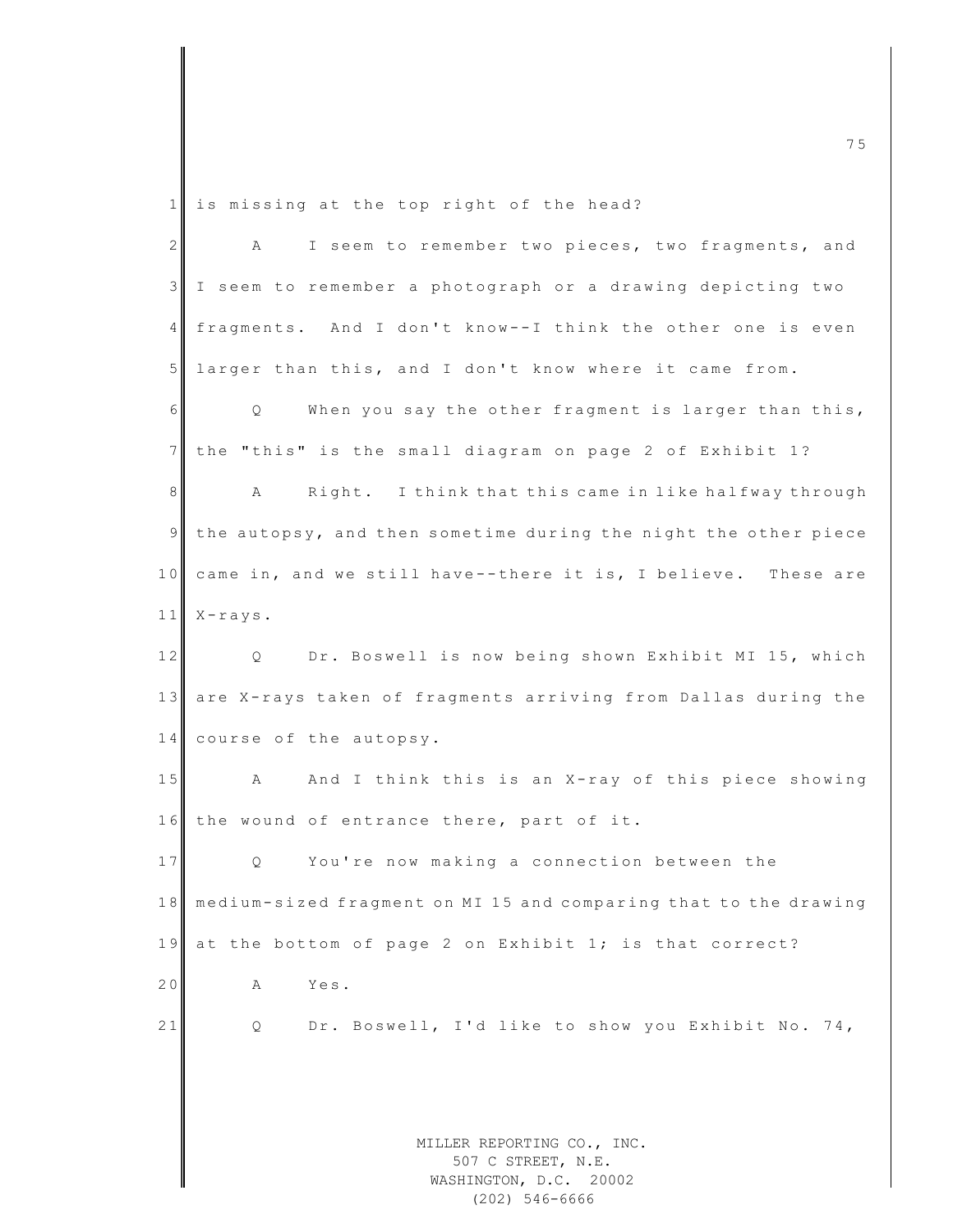MILLER REPORTING CO., INC. m c  $\overline{a}$  6  $\overline{a}$  6  $\overline{a}$  6  $\overline{a}$  6  $\overline{a}$  6  $\overline{a}$  6  $\overline{a}$  6  $\overline{a}$  6  $\overline{a}$  6  $\overline{a}$  6  $\overline{a}$  6  $\overline{a}$  6  $\overline{a}$  6  $\overline{a}$  6  $\overline{a}$  6  $\overline{a}$  6  $\overline{a}$  6  $\overline{a}$  6  $\overline{a}$  6  $\overline{a}$ 1 which is a three-dimensional plastic model of a human skull. 2 Do you see that? 3 A Yes. 4 Q I would like you, if you would first for me, just 5 to point to where on the skull, to the best of your recollection, 6 was the entry wound in the skull. 7 A Someplace here. It had a measurement--okay. 8 Q You're referring to page 4 of Exhibit No. 3, which 9 is the autopsy protocol. 10 A I don't know where...I don't know where our 11 measurements are for the skull wound, but it says 2.5 centimeters 12 laterally to the right, slightly above the external occipital 13 protuberance.  $14$  That's about as good as I can--15 Q Okay. Could you make a mark? I understand that this 16 is going to be somewhat approximate, but your best marking of 17 where that occasion is for the entrance wound. 18 Okay. Now, I'd like to go back to Exhibit 1 on the 19 second page and have you mark the approximate dimensions of 20 the 10-by-17 portion of the skull that is missing. Let me ask 21 may be just one question first. The 10 by 17 was the measurement

507 C STREET, N.E. WASHINGTON, D.C. 20002 (202) 546-6666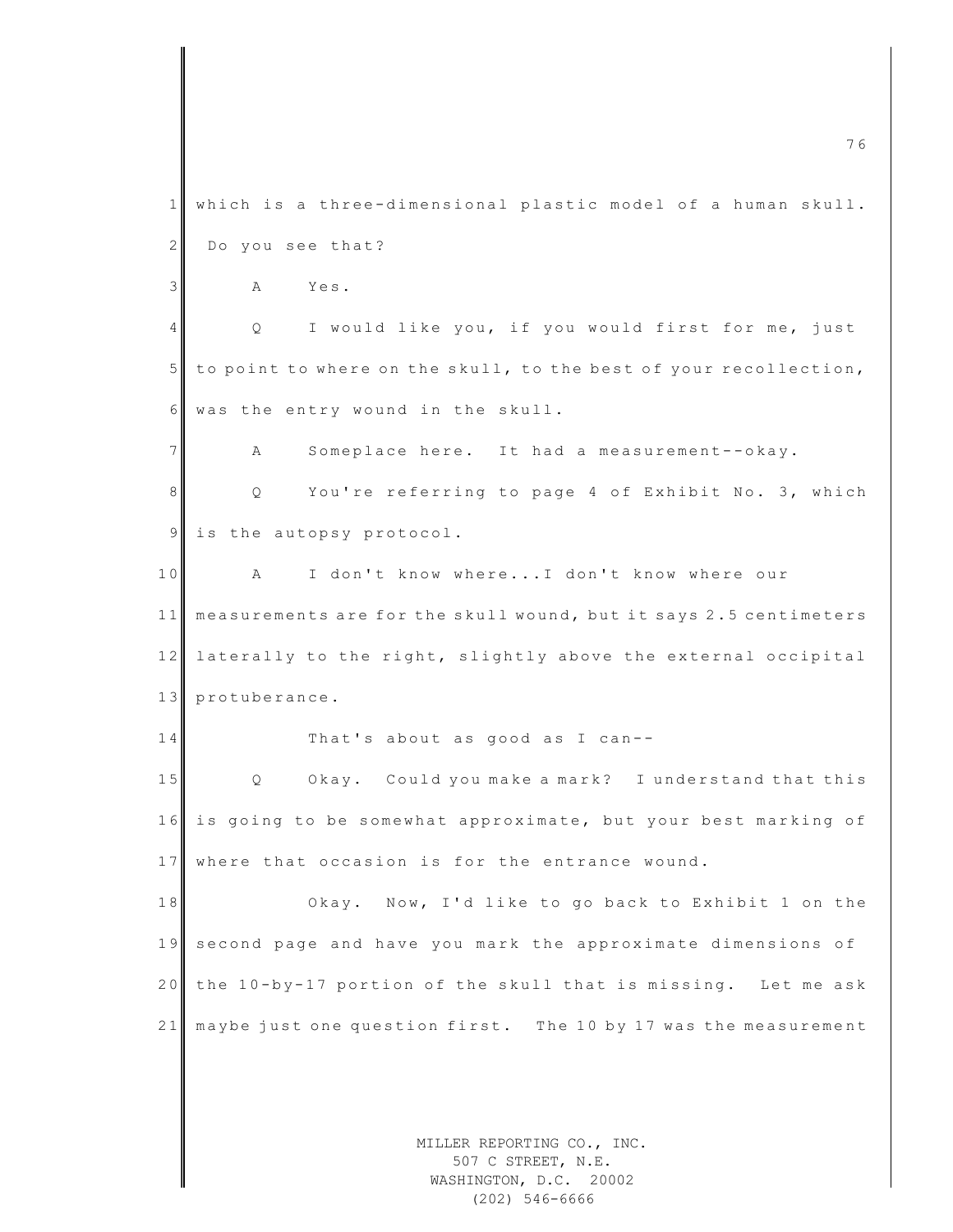|                  | taken as if the full direction of the skull were in place, or<br>$\mathbf{1}$  |
|------------------|--------------------------------------------------------------------------------|
|                  | $\overline{2}$<br>would it be, that is, going in a curvular--or in a curve, or |
|                  | $\mathcal{E}$<br>would it be a straight line through the wound?                |
|                  | I think the 10 by 17 was a straight line, and then<br>$\overline{4}$<br>Α      |
|                  | 5 <sup>1</sup><br>the 19 was a curved line at the--                            |
|                  | $\epsilon$<br>Does it make sense to remove the top portion of Exhibit<br>Q.    |
|                  | 7 <sup>1</sup><br>74 to take the measurement, to give an approximate--         |
|                  | 8<br>I think that will be all right. Work on this a while.<br>А                |
|                  | $\mathfrak{g}$<br>See, most of this was gone, and so the distance is going to  |
|                  | 10<br>be actually across here, and that's almost all the skull.<br>This        |
|                  | 11<br>is almost an impossible task.                                            |
|                  | 12<br>It's an adult skull?                                                     |
| T <sub>2</sub> B | 13<br>Yes. While you're doing that, let me try a question.<br>Q                |
|                  | 14<br>Would the measurement for the 17 centimeters begin at the                |
|                  | 15<br>entrance wound and go forward?                                           |
|                  | 16<br>I think it goes--it's right here, yes. And that's<br>$\mathbf{A}$        |
|                  | 17 why this is almost impossible to do.                                        |
|                  | 18<br>I understand it's a difficult--I mean, and we'll just<br>Q.              |
|                  | treat this as being, to some extent, approximate. But just<br>19               |
|                  | 20<br>the best that you can do.                                                |
|                  | 21<br>Let me try one question while you're doing that.                         |
|                  |                                                                                |
|                  |                                                                                |
|                  | MILLER REPORTING CO., INC.<br>507 C STREET, N.E.<br>WASHINGTON, D.C. 20002     |

m c  $\blacksquare$  . The contract of the contract of the contract of the contract of the contract of the contract of the contract of the contract of the contract of the contract of the contract of the contract of the contract of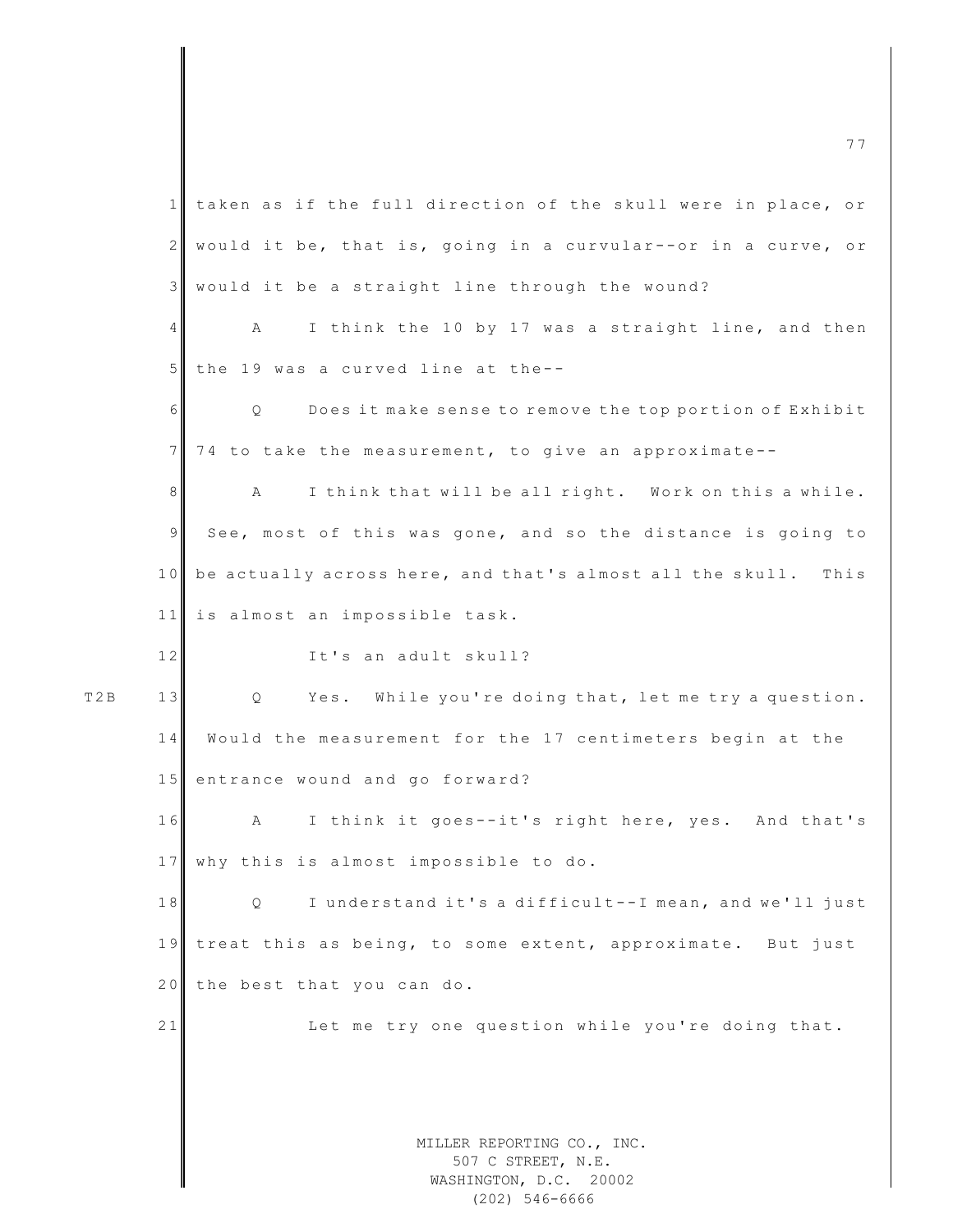MILLER REPORTING CO., INC. 507 C STREET, N.E. WASHINGTON, D.C. 20002 m c  $\overline{a}$  8  $\overline{a}$  8  $\overline{a}$  8  $\overline{a}$  8  $\overline{a}$  8  $\overline{a}$  8  $\overline{a}$  8  $\overline{a}$  8  $\overline{a}$  8  $\overline{a}$  8  $\overline{a}$  8  $\overline{a}$  8  $\overline{a}$  8  $\overline{a}$  8  $\overline{a}$  8  $\overline{a}$  8  $\overline{a}$  8  $\overline{a}$  8  $\overline{a}$  8  $\overline{a}$  $1$  When you made the measurement on the night of the autopsy, what 2 kind of measuring device did you use? Would it have been a 3 straightedge? 4 A Straightedge. 5 Q So not a tape or a cloth tape? 6 A No, no. Straightedge. 7 I'm having an awful hard time. This is almost the 8 dimensions of this, although this-- $9 \parallel$  Q Just so it will be clear on the tape, you're saying 10 the two dimensions are--the points that you have made on the 11 plastic skull are approximately the same as the dimensions on 12 the drawing in Exhibit 1? 13 A Yes, and I can't--I can't fit a 19-centimeter margin 14 into this. 15 Q Into the cranium of the plastic skull. 16 A Into the base of the cranium. This really should 17 be right above. It should be all the way down here. 18 Q When you say this should be down here, you mean--19 A This last, the most posterior mark, because this comes 20 across like this. 21 Q But that's fine. You should just go ahead and draw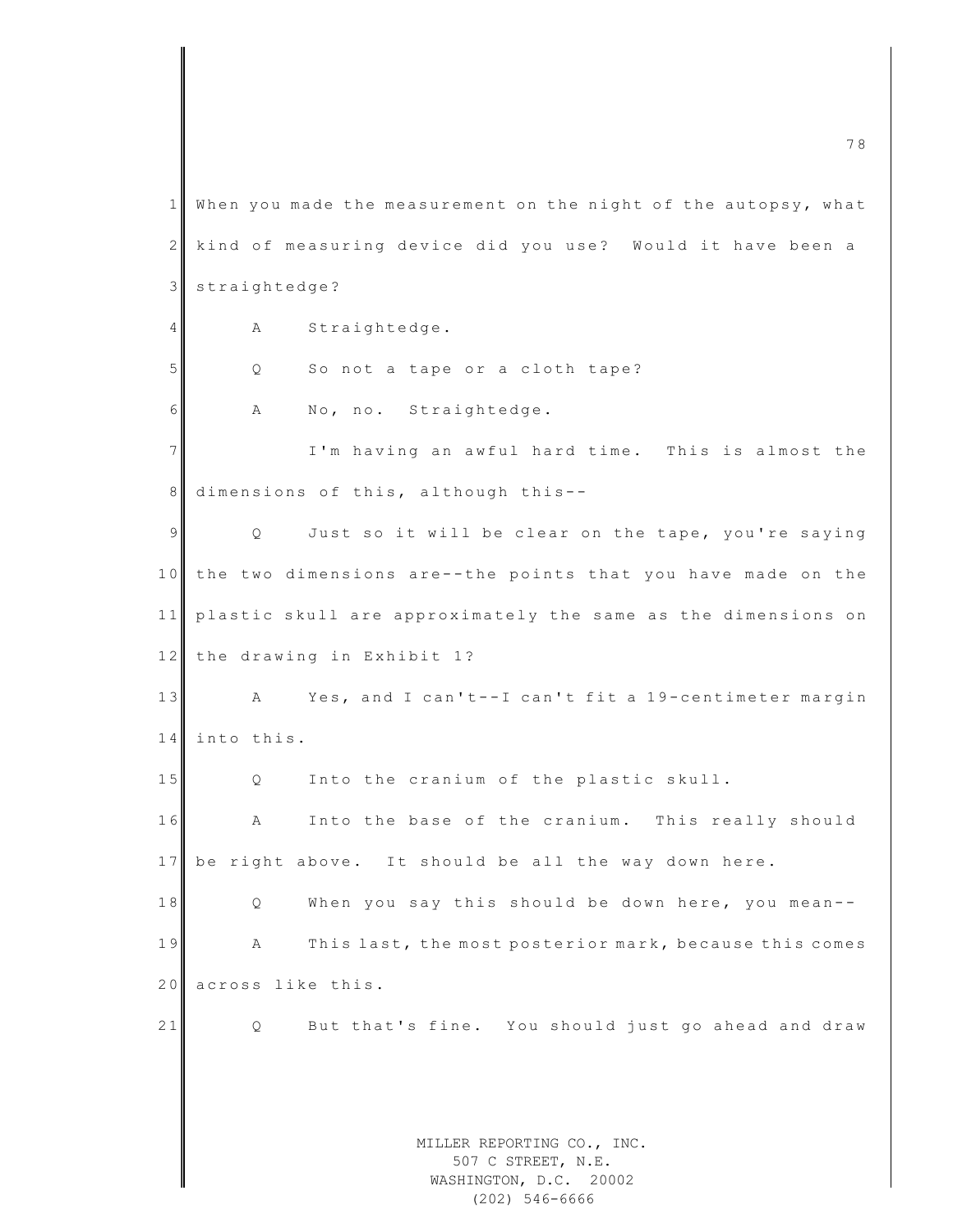1 that one. And, again, I understand that this is approximate 2 and it's a difficult task.

3 A And then this comes around like so. And that is very 4 crude. That's about the space that we're talking about, though, 5 with approximate measurements.

 $6$  Q Okay. What I'm going to do, if this is all right, 7 is to call this Line 1 on Exhibit No. 74. I'll draw a 1 in 8 a circle to signify that the line going across the top of the 9 skull is the portion, if I understand correctly, of the skull 10 that was missing when you first began the autopsy. Is that 11 correct?

12 A Right.

13 | Q Now, I'd like to ask you to describe for me just in 14 words as best you can what portions of the scalp were missing 15 when you first began the autopsy?

16 A Actually, very little. This drawing is somewhat 17 deceptive, but there was--

18 Q When you say "this drawing," you're referring to MI 1 9 13?

20 A MI 13, in that we were able to--the morticians were 21 able to cover this defect completely by using some sort of

> MILLER REPORTING CO., INC. 507 C STREET, N.E. WASHINGTON, D.C. 20002 (202) 546-6666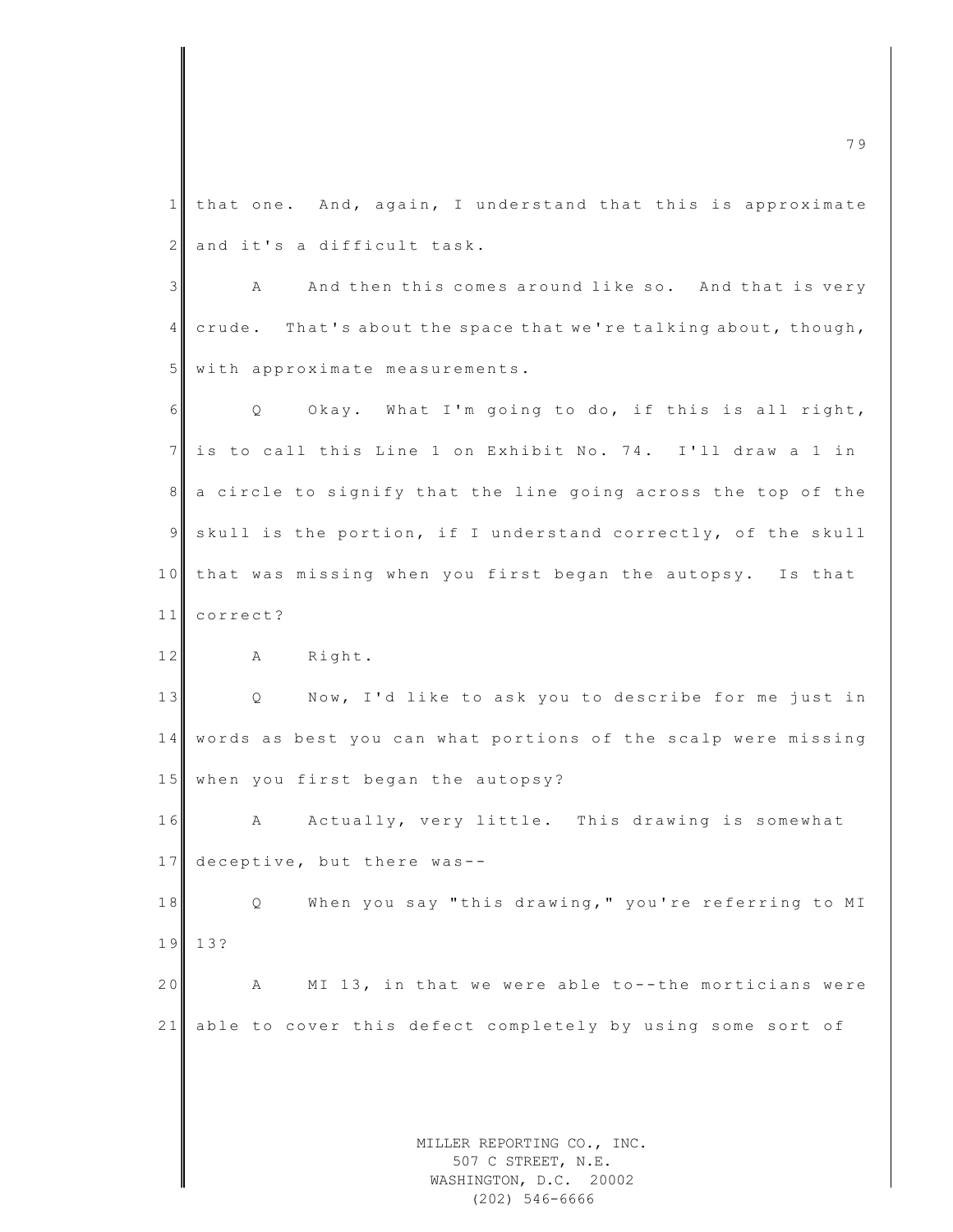MILLER REPORTING CO., INC. 507 C STREET, N.E. WASHINGTON, D.C. 20002 m c 8 0  $\sim$  8 0  $\sim$  8 0  $\sim$  8 0  $\sim$  8 0  $\sim$  8 0  $\sim$  8 0  $\sim$  8 0  $\sim$  8 0  $\sim$  8 0  $\sim$  8 0  $\sim$  8 0  $\sim$  8 0  $\sim$  8 0  $\sim$  8 0  $\sim$  8 0  $\sim$  8 0  $\sim$  8 0  $\sim$  8 0  $\sim$  8 0  $\sim$  8 0  $\sim$  8 0  $\sim$  8 0  $\sim$  8 0  $\sim$  8 1 plastic to cover the brain cavity, because there wasn't much  $2$  bone to replace the brain cavity. But they were able to use 3 his scalp to almost completely close the wound. 4 Q So it would be fair to say that although there was 5 a very large piece of skull missing, there was very little scalp 6 missing? 7 A Right. 8 || Q Do you recall whether there were tears or lacerations 9 in the scalp? 10 A Right across here and--11 Q Approximately across the midline? 12 A What I previously described, post-occipital, and on 13 the left, across the top, and then down to the right frontal 14 area, and then the laceration extended into the right eye. 15 Q Okay. Could you make another drawing--and we'll put 16 Line No. 2 on this--to show the approximate direction of the 17 large laceration that you just referred to? 18 A Well, it's not a--I can't say what direction, but--and 19 then this came on down like so, and--actually, I think it came 20 right into here. 21 Q Okay. I'm going to put a 2 in a circle right next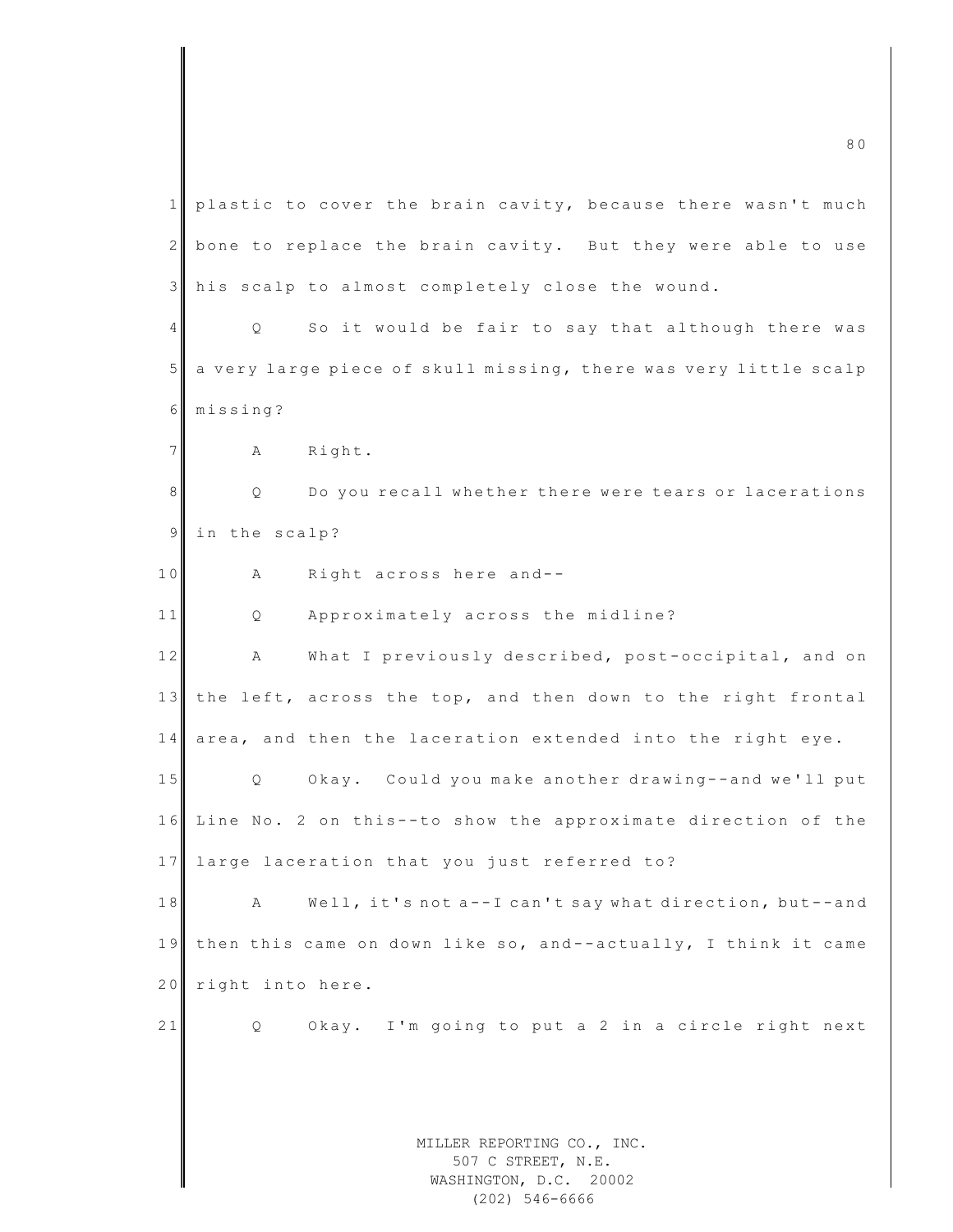MILLER REPORTING CO., INC. 507 C STREET, N.E.  $1$  to that line, and the 2 will signify the approximate direction 2 and shape of the large laceration. Would that be fair?  $3$  A M m-hmm. 4 Q During the course of the autopsy, did any skull  $5$  fragments, in addition to the three that you've already shown  $6$  on the X-ray drawing, come to the autopsy room? 7 **A** No. 8 Q Just those three? 9 A Well, I'm not sure all of them came in that night. 10 Probably just this one. And then the other two I think came 11 later. I know we had them by the time we examined the brain. 12 Q When you say "just this one," you're referring to 13 the drawing on the bottom of Exhibit 1; is that correct? 14 A Yes. 15 Q Did you have skull fragments with you at the time  $16$  of the supplementary examination of the brain? 17 A Yes. 18 Q How many fragments did you have, as best you recall? 19 A I think there were three. 20 Q Do you know whether those fragments were X-rayed at 21 about the time of the supplementary examination?

m c 8 1  $\overline{81}$ 

WASHINGTON, D.C. 20002 (202) 546-6666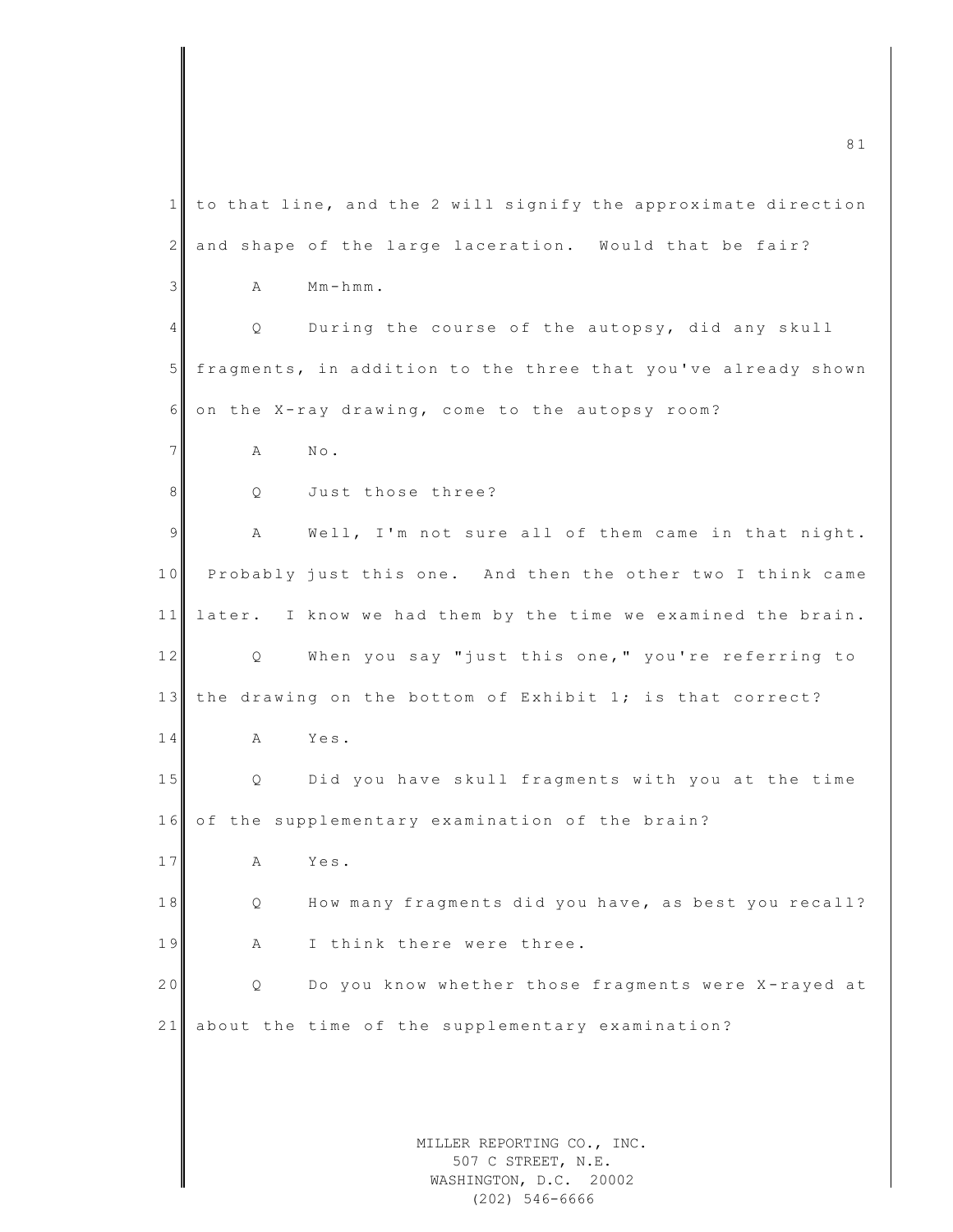|              |   | 82                                                                            |
|--------------|---|-------------------------------------------------------------------------------|
| 1            | Α | I'm sure they were.                                                           |
| $\mathbf{2}$ | Q | Did you see them being X-rayed during the                                     |
| 3            |   | supplementary examination?                                                    |
| 4            | Α | I don't know.                                                                 |
| 5            | Q | Did you see any X-rays of the three fragments during                          |
| 6            |   | the time of the autopsy?                                                      |
| 7            | Α | One.                                                                          |
| 8            | Q | Just one?                                                                     |
| 9            | Α | The one piece that's on that diagram here.                                    |
| 10           | Q | When you first saw President Kennedy's head, was there                        |
| 11           |   | any brain tissue that was extruding from the hole in the top                  |
| $12$         |   | of the head, or was it all roughly within the cranium?                        |
| 13           | Α | I'm sorry. I can't--I don't remember that.                                    |
| 14           |   | Let me go off the record for a minute.<br>MR. GUNN:                           |
| 15           |   | [Discussion off the record.]                                                  |
| 16           |   | [Recess.]                                                                     |
| 17           |   |                                                                               |
|              |   |                                                                               |
|              |   |                                                                               |
|              |   |                                                                               |
|              |   |                                                                               |
|              |   |                                                                               |
|              |   |                                                                               |
|              |   | MILLER REPORTING CO., INC.<br>507 C STREET, N.E.<br>WASHINGTON, D.C.<br>20002 |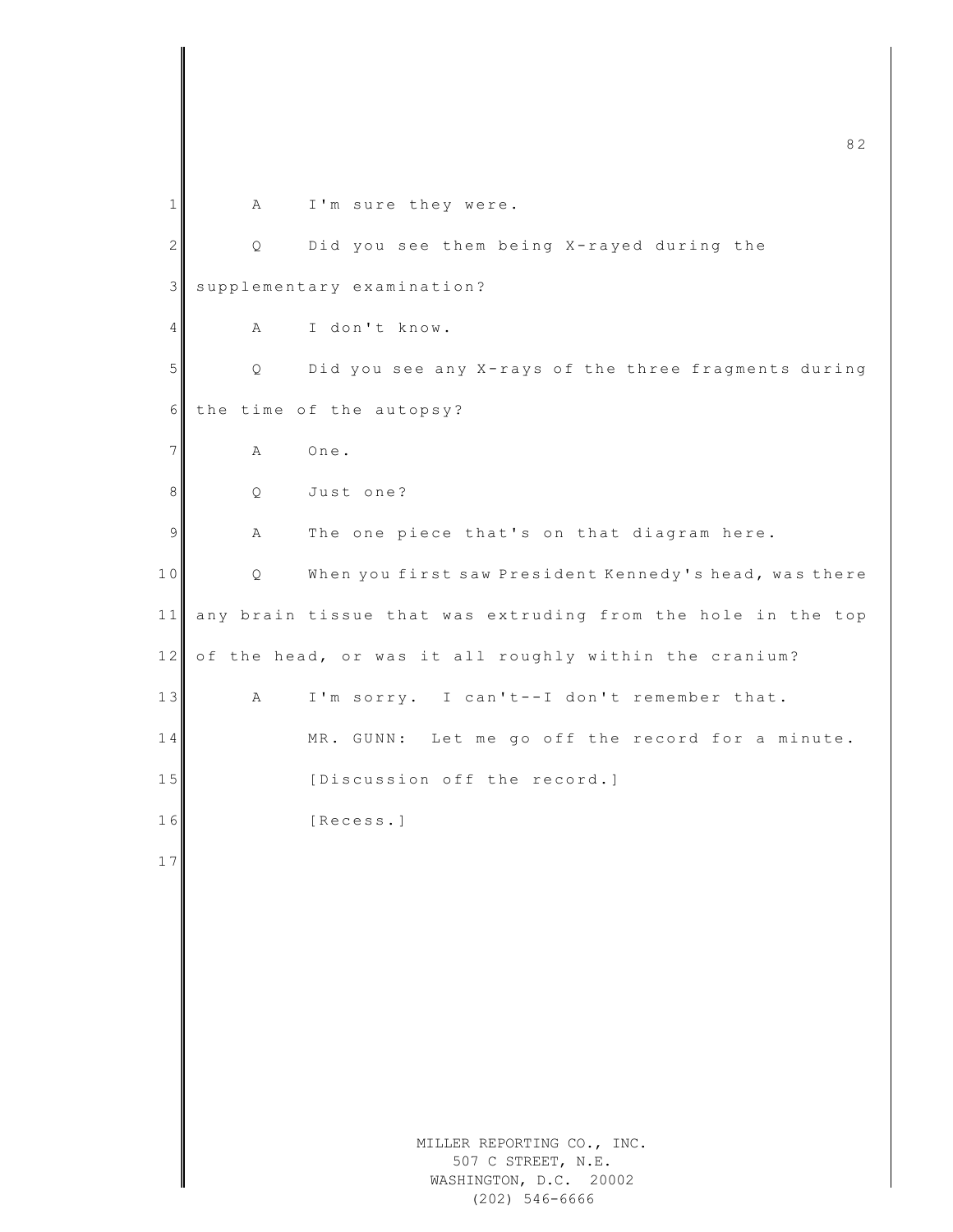|                | 83                                                                         |
|----------------|----------------------------------------------------------------------------|
| 1              | AFTERNOON SESSION                                                          |
| $\mathbf{2}$   | Whereupon,                                                                 |
| $\mathfrak{Z}$ | DR. J THORNTON BOSWELL                                                     |
| 4              | resumed the stand and, having been previously duly sworn, was              |
| 5              | examined and testified as follows:                                         |
| 6              | BY MR. GUNN:                                                               |
| $\overline{7}$ | $Q_{\cdot}$<br>We have now taken a lunch break, and I would like           |
| 8              | to go back to the exhibit, the skull that is marked as Exhibit             |
| 9              | I'd like to ask you, Dr. Boswell, if you could give me<br>74.              |
| 10             | just your own assessment of how the dimensions of the skull                |
| 11             | that we have here compare, again, in just a very general way,              |
| 12             | to the skull for President Kennedy.                                        |
| 13             | The marks that I've made are really very approximate<br>Α                  |
| 14             | to the dimensions that are in our written report. And the skull            |
| 15             | is probably smaller than President Kennedy's, and the marks                |
|                | 16 that we've made on the skull are very approximate.                      |
| 17             | Would it be your impression that, first, the markings<br>Q.                |
| 18             | that are contained in the face sheet, Exhibit 1, and in the                |
| 19             | autopsy protocol are accurate?                                             |
| 20             | Yes.<br>Α                                                                  |
| 21             | So those are accurate. And would it be fair to say<br>Q.                   |
|                |                                                                            |
|                |                                                                            |
|                | MILLER REPORTING CO., INC.<br>507 C STREET, N.E.<br>WASHINGTON, D.C. 20002 |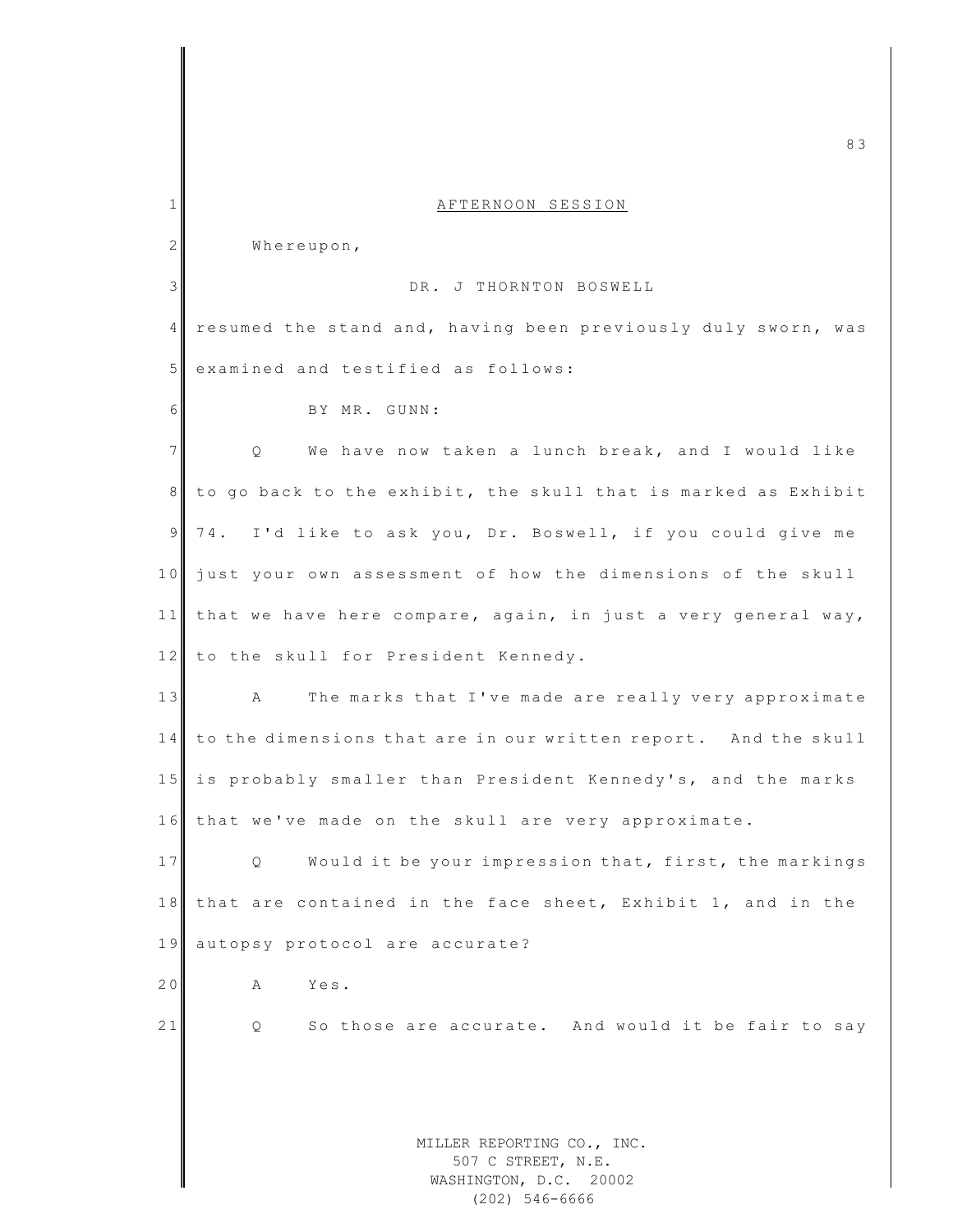$1$  that the markings that you have put on the skull are approximate 2 dimensions based upon what you considered to be the accurate 3 markings that are in the autopsy protocol and the face sheet? 4 A That's true, and these really only indicate sort of  $5$  the magnitude of the wound and the approximate position of it. 6 | Q And would you say that the drawings that you have 7 made on the skull are roughly proportional to the size of the 8 skull rather than the actual centimeter marking? 9 A True, true. That's good. 10 Q Dr. Boswell, I'd like to talk to you about the order  $11$  of procedures as they took place on the night of the autopsy. 12 We have discussed already the arrival of the casket and the 13 removal of the body. I'd like you now to tell me what the first 14 procedure was that was performed in terms of the examination 15 of President Kennedy. 16 A The external examination was done first, and as soon 17 as the body had been examined, the photographer was brought 18 in and various photographs, external photographs, were taken, 19 at which point we then backed away and permitted the radiologist 20 to X-ray the entire body, and then we began further external 21 examination and dissection while awaiting the development of

> MILLER REPORTING CO., INC. 507 C STREET, N.E. WASHINGTON, D.C. 20002 (202) 546-6666

 $\overline{84}$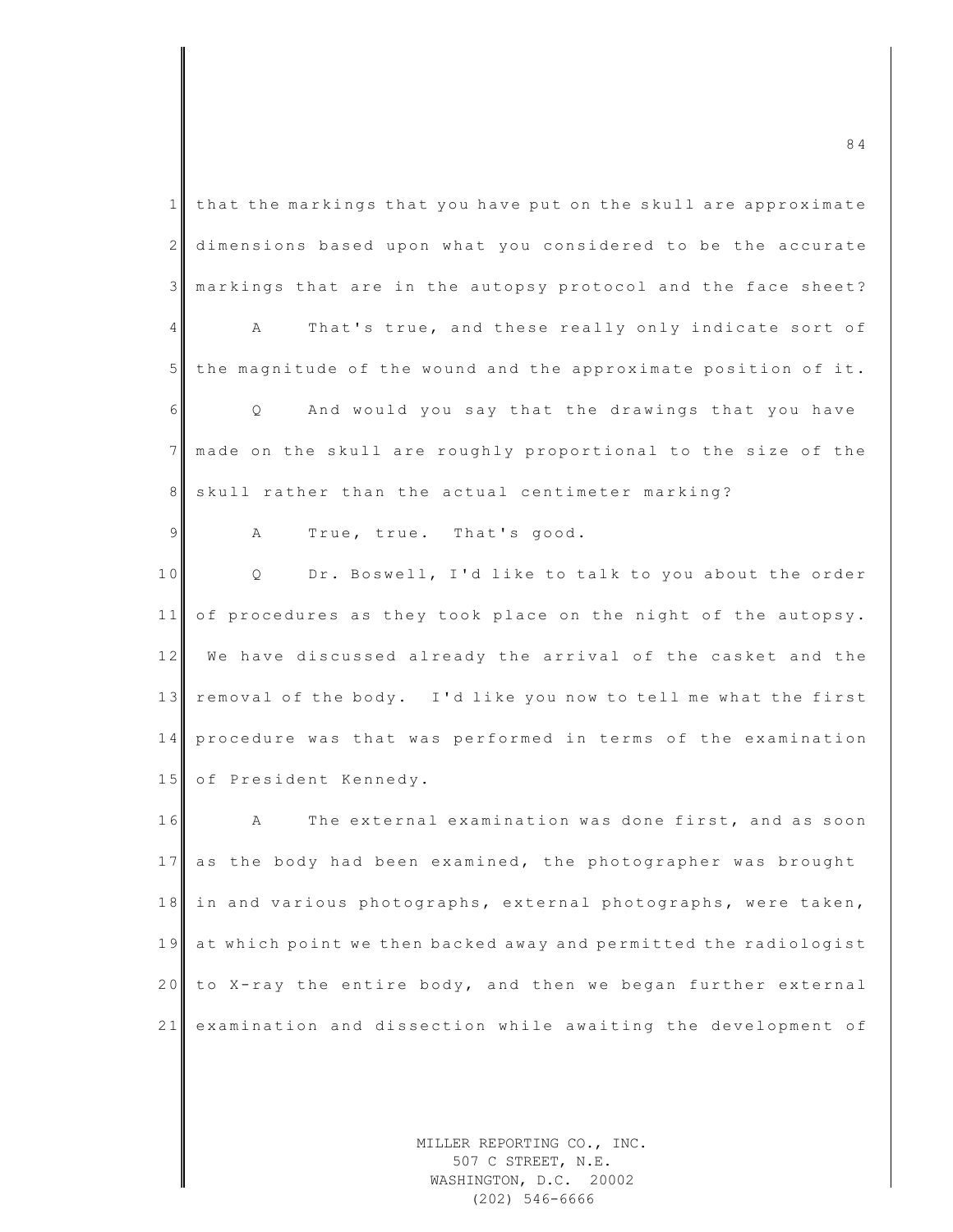|                 | 85                                                                         |
|-----------------|----------------------------------------------------------------------------|
| 1               | the X-ray film. Then the wounds of entry and exit were studied             |
| $\mathbf{2}$    | preliminary to an examination of the abdominal and thoracic                |
| $\mathfrak{Z}$  | cavity. The neck wound was determined--its direction and                   |
| $4\overline{ }$ | dimension was determined after we had opened the thorax and                |
| $5\phantom{.}$  | been able to review the right thoracic cavity, which was the               |
| 6               | midpoint of the wound.                                                     |
| $\overline{7}$  | When was the wound on the back of the body first<br>Q                      |
| 8 <sup>1</sup>  | located? Was that right at the beginning of the autopsy, or                |
| 9               | did that come later in the autopsy, the wound that you've                  |
| 10              | described as the neck wound?                                               |
| 11              | That was recognized fairly early in the autopsy<br>$\mathbf{A}$            |
| 12              | because that--we began studying that first trying to determine             |
| 13              | if a bullet was present.                                                   |
| 14              | With respect to the photographs, was anything done<br>Q                    |
| 15              | to the skull or to the hair to prepare it for the photographs?             |
| 16              | For example, was the hair cleaned at all? Was the hair parted              |
| 17              | in any way or any skull fragments put in before the photographs            |
| 18              | were taken?                                                                |
| 19              | Well, photographs were taken at various stages.<br>The<br>Α                |
| 20              | scalp was pulled forward in order to demonstrate the wound of              |
| 21              | entrance. And then the scalp was reflected to show the                     |
|                 |                                                                            |
|                 |                                                                            |
|                 | MILLER REPORTING CO., INC.<br>507 C STREET, N.E.<br>WASHINGTON, D.C. 20002 |

WASHINGTON, D.C. 20002 (202) 546-6666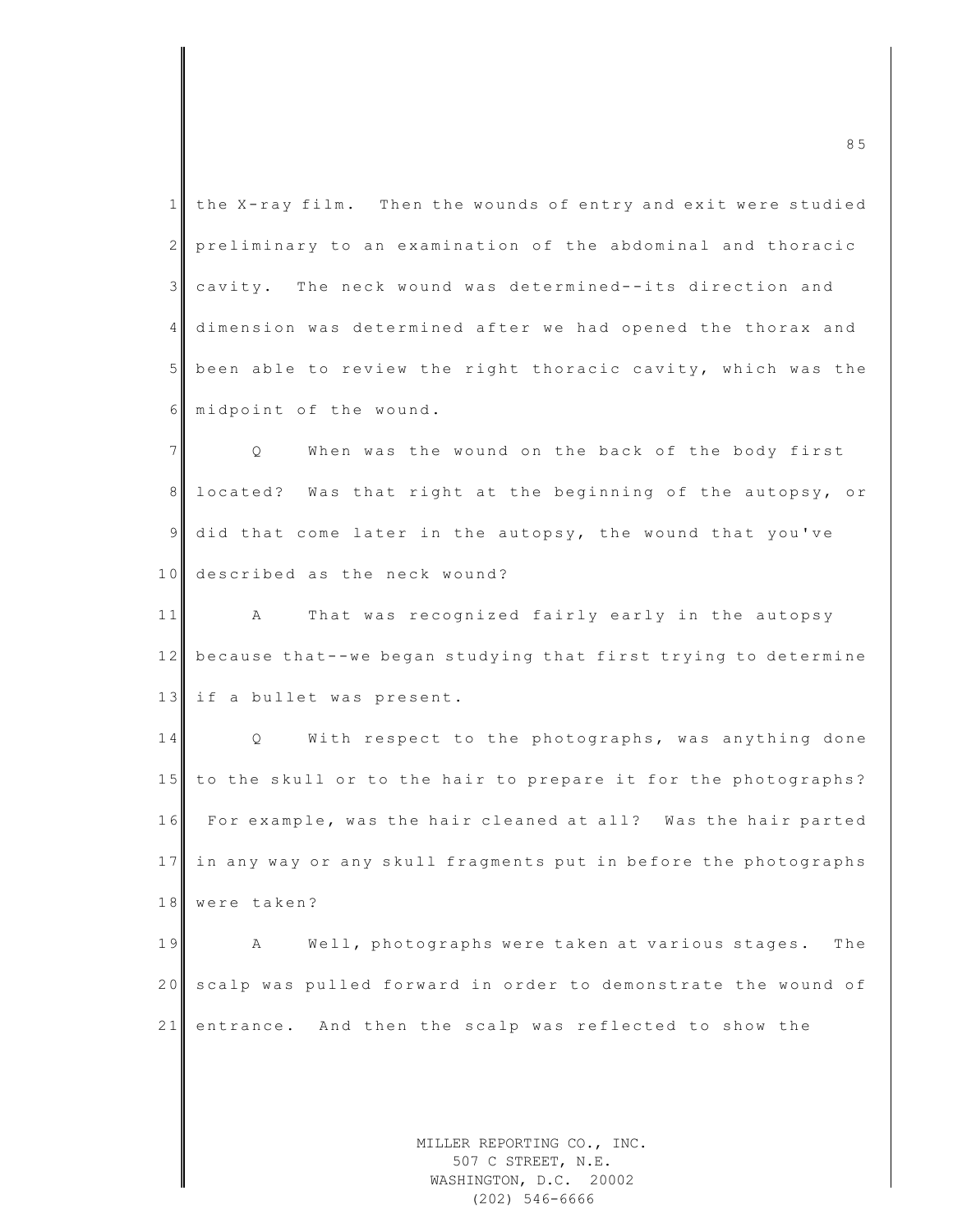1 magnitude of the wound and more or less the direction of the 2 bullet, and then to remove the brain.

3 | Q Just so I'm clear--and we'll be looking at the 4 ph o t o graphs in a few minutes, and you can may be clarify it there. 5 But at least with some of the photographs, is it your testimony 6 that the scalp was pulled in a way different from how it was 7 when you first saw it in order to better illustrate either wound 8 of entry or exit?

9 A Yes. The scalp was essentially loose. In the usual 10 autopsy, you have to cut underneath the scalp in order to reflect  $11$  it. In this case, the scalp was mobile so that you could pull 12 it forward to obscure the wound or pull it back to make the 13 wound completely lucid.

14 Q Okay. Was the hair cleaned in any way for purposes 15 of the photographs?

16 A No, I don't think so. There was not a lot of blood, 17 as I remember, and I think he had been pretty well cleaned up 18 in the operating--in the emergency room. And I don't think 19 we had to do much in the way of cleansing before we took 20 photographs.

21 Q Were any skull fragments put back into place before

MILLER REPORTING CO., INC. 507 C STREET, N.E. WASHINGTON, D.C. 20002 (202) 546-6666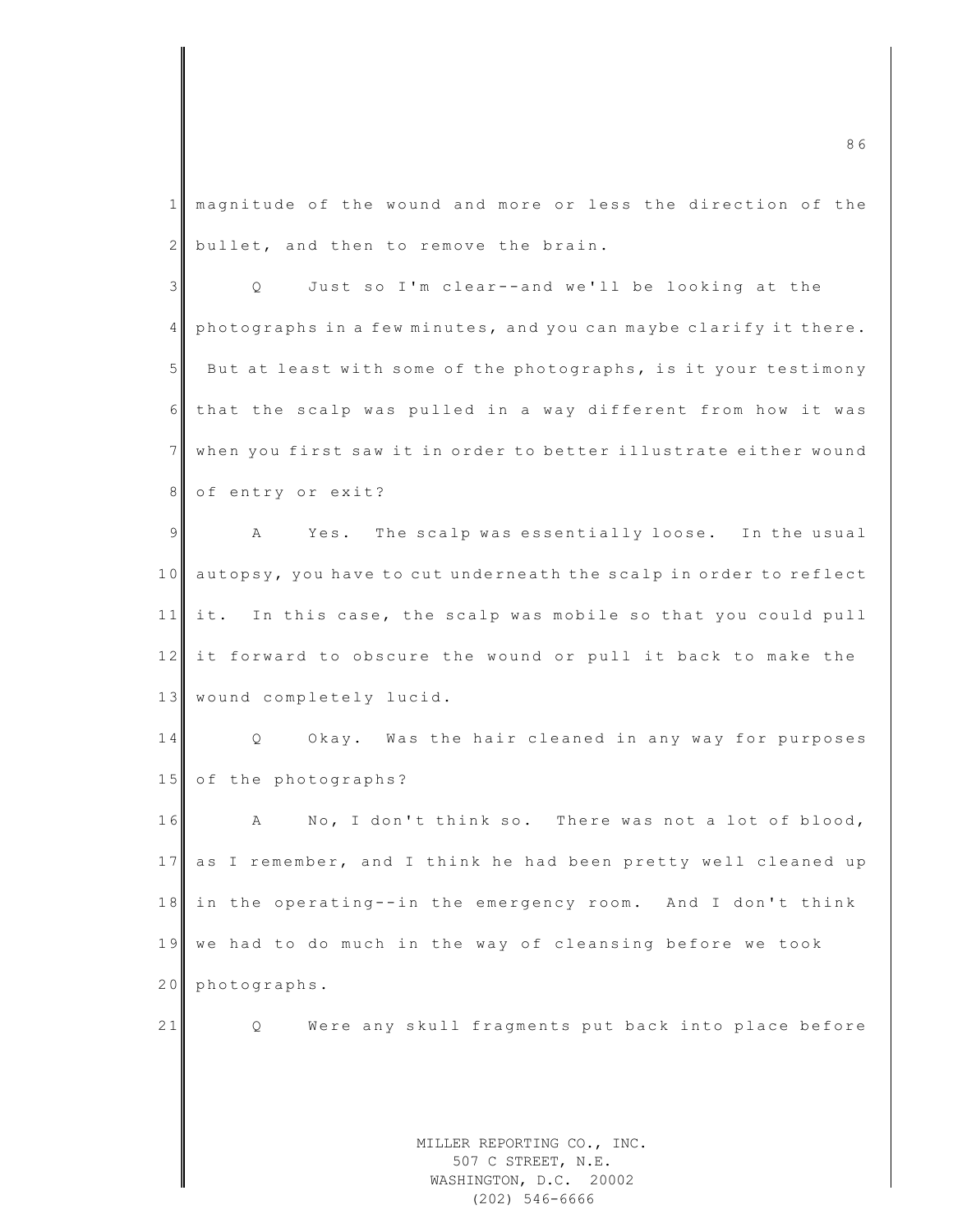1 photographs or before X-rays?

| $\mathbf{2}$ | Α                                                                          | I think before we took the--the ones that came from   |
|--------------|----------------------------------------------------------------------------|-------------------------------------------------------|
| 3            | Dallas were never put back in except to try and approximate                |                                                       |
| 4            | them to the ones that were present. But I think all the others             |                                                       |
| 5            | were left intact.                                                          |                                                       |
| 6            | Q                                                                          | So, for example, was there a fragment that had fallen |
| 7            | out at any point that you then put back into its place before              |                                                       |
| 8            | a photograph or X-ray was taken?                                           |                                                       |
| 9            | Yes.<br>Α                                                                  |                                                       |
| 10           | Q                                                                          | What size fragments and where did you place them at   |
| 11           | $the--$                                                                    |                                                       |
| 12           | $\mathbb A$                                                                | Well, the one that's in the diagram on Exhibit 1,     |
| 13           | that 10-centimeter piece I'm sure was out at one time or another.          |                                                       |
| 14           | And I think maybe some of these smaller fragments down at the              |                                                       |
| 15           | base of that diagram also were out at one time or another.                 |                                                       |
| 16           | But those were all put back.                                               |                                                       |
| 17           | Q                                                                          | Okay. And you're referring to page 2 of Exhibit 1?    |
| 18           | I'm sorry. Yes.<br>Α                                                       |                                                       |
| 19           | Q                                                                          | Was a Y incision ever made on President Kennedy?      |
| 20           | Yes.<br>Α                                                                  |                                                       |
| 21           | Q                                                                          | Would you look at page 4 of Exhibit 26, which, again, |
|              |                                                                            |                                                       |
|              |                                                                            |                                                       |
|              | MILLER REPORTING CO., INC.<br>507 C STREET, N.E.<br>WASHINGTON, D.C. 20002 |                                                       |

(202) 546-6666

m c 8  $7$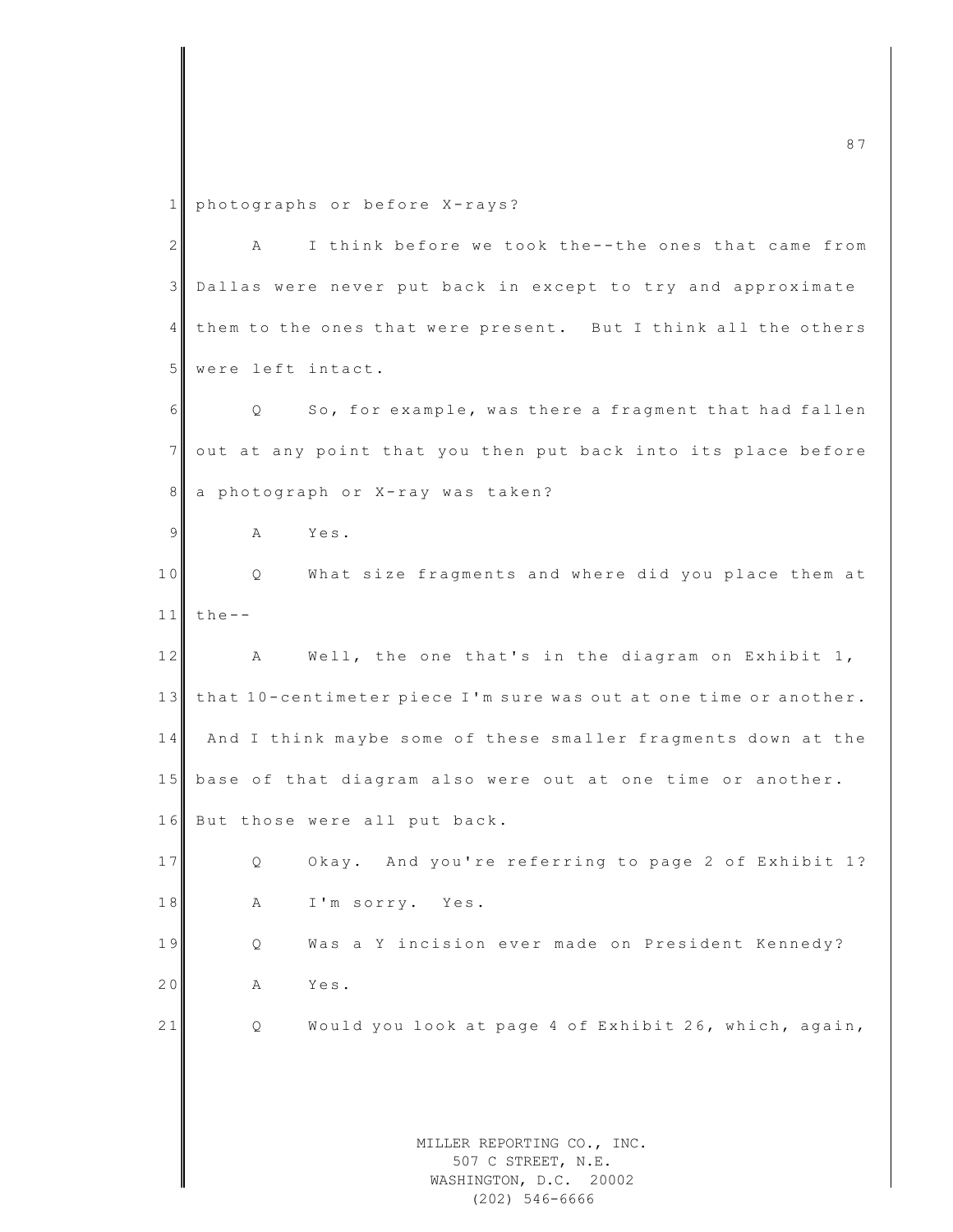MILLER REPORTING CO., INC. 507 C STREET, N.E. m c  $\sim$  8 8  $\,$  8  $\,$  8  $\,$  8  $\,$  8  $\,$  8  $\,$  8  $\,$  8  $\,$  8  $\,$  8  $\,$  8  $\,$  8  $\,$  8  $\,$  8  $\,$  8  $\,$  8  $\,$  8  $\,$  8  $\,$  8  $\,$  8  $\,$  8  $\,$  8  $\,$  8  $\,$  8  $\,$  8  $\,$  8  $\,$  8  $\,$  8  $\,$  8  $\,$  8  $\,$  1 were the notes taken of your interview with HSCA members? 2 A The second paragraph? 3 Q The first full paragraph, down at the last few 4 sentences. 5 It appears to me that this is reporting you to have 6 said that a Y incision was not made. Was that recorded 7 correctly, or do you recall now whether there was a Y incision? 8 A Well, there would have to be a Y. This was 9 misunderstood. We went into the chest first, and then the Y 10 incision was extended. 11 Q So when you say "this was misunderstood," you're 12 referring to the phrase in the document Exhibit 26 that says 13 there was no Y incision? 14 A Said they didn't do a Y, but we examined the chest 15 first and then we ultimately extended the incision to a Y and 16 went into the abdomen. 17 Q Could you look at the first sentence of the following 18 paragraph that begins, "Dr. Boswell indicated that we had gotten 19 ourselves in Dutch with the neck and throat wounds with regard 20 to the Secret Service"? Do you see that? 21 A Yes.

WASHINGTON, D.C. 20002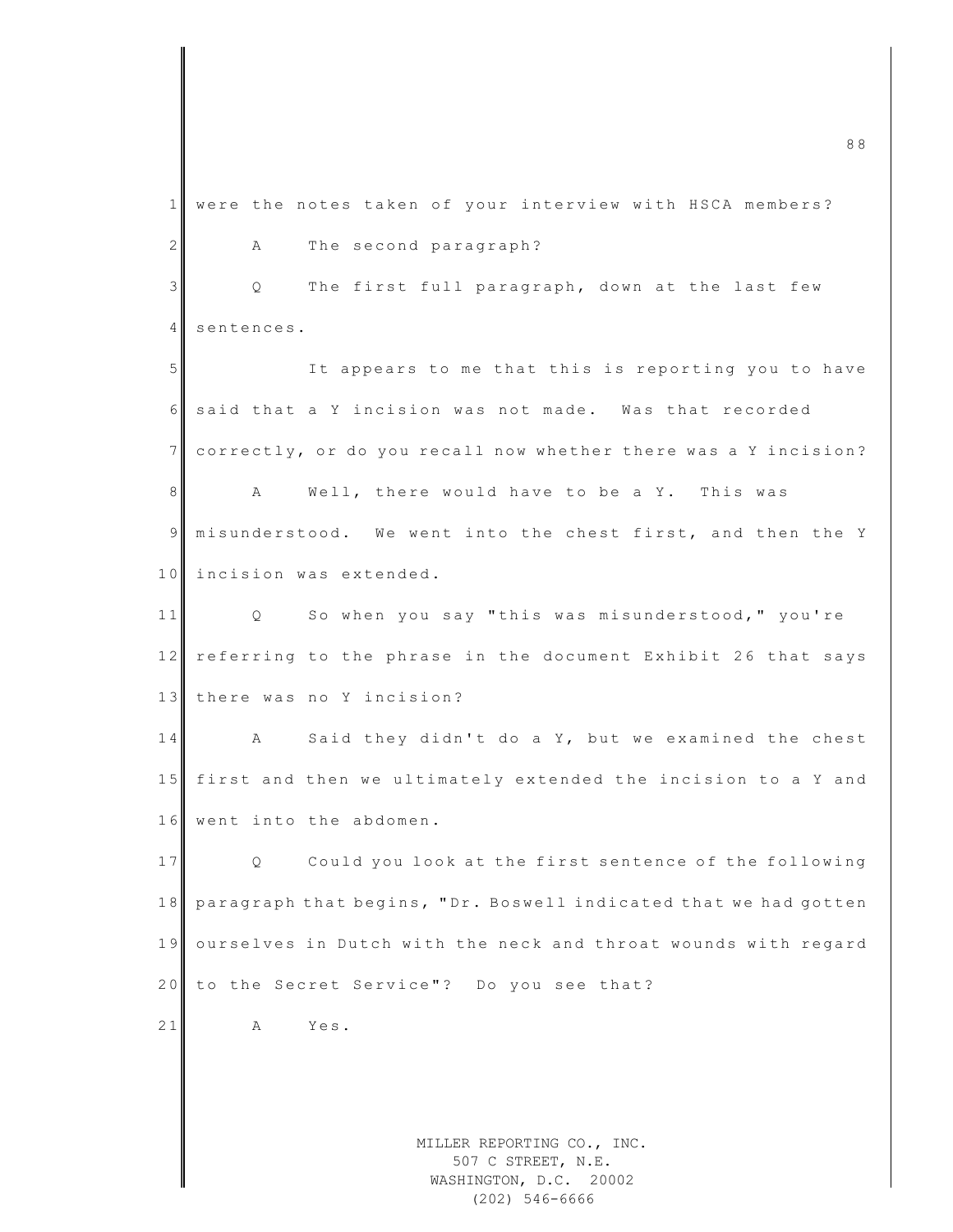MILLER REPORTING CO., INC. 507 C STREET, N.E. m c 8 9  $\sim$  8 9  $\sim$  8 9  $\sim$  8  $\sim$  8  $\sim$  8  $\sim$  8  $\sim$  8  $\sim$  8  $\sim$  8  $\sim$  8  $\sim$  8  $\sim$  8  $\sim$  8  $\sim$  8  $\sim$  8  $\sim$  8  $\sim$  8  $\sim$  8  $\sim$  8  $\sim$  8  $\sim$  8  $\sim$  8  $\sim$  8  $\sim$  8  $\sim$  8  $\sim$  8  $\sim$  8  $\sim$  8  $\sim$  8  $\sim$  8 1 || Q Does that seem accurate to you in terms of recounting 2 what you said? 3 A Yes. 4 Q What did you mean by gotten yourself into Dutch with 5 the Secret Service? 6 A Well, that they were reporting things and some of 7 the things that they told people became public and they just 8 hadn't gotten the entire information. 9 Q So how was it misreported or--10 A There was some question you asked me earlier that 11 they had--oh, it was about the probing of the wound, and they 12 said that we probed and couldn't find it and thought that the 13 bullet must have been knocked out while--during the  $14$  resuscitation. That was the sort of thing that was happening 15 while they were on the phone. 16 Q Did the Secret Service ever come and talk to you about 17 that during the course of the autopsy or subsequently about 18 that issue? 19 A No. 20 Q Did you understand that the Secret Service was 21 displeased in some way with anything to do with neck or throat

WASHINGTON, D.C. 20002 (202) 546-6666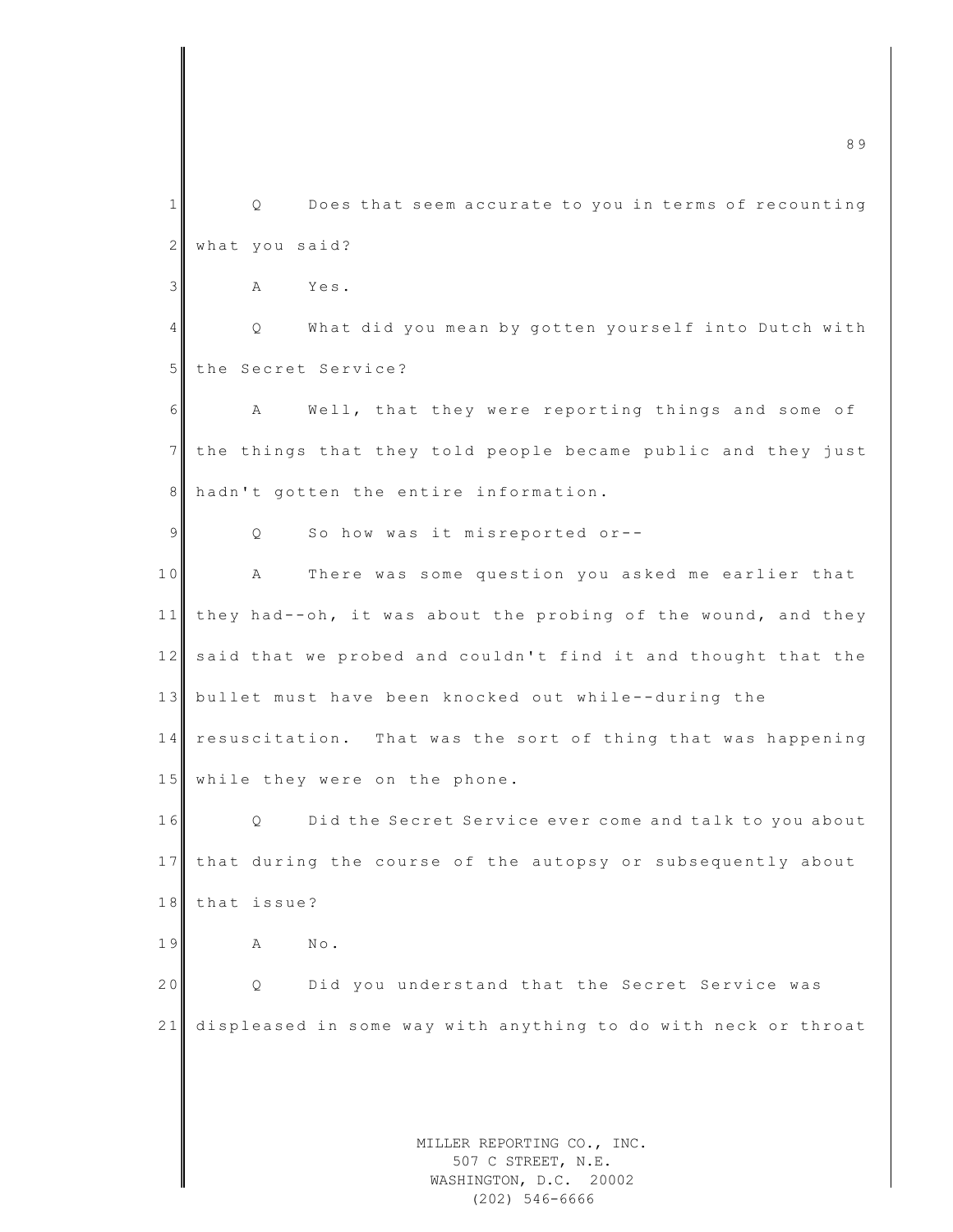1 wounds in the autopsy?

| $\overline{2}$ | No. Those people were in such an emotional state<br>A           |
|----------------|-----------------------------------------------------------------|
| $\mathcal{S}$  | that they were running around like chickens with their heads    |
| 4              | off, and we understood their problem. But we never talked with  |
| 5              | them directly. They misquoted an awful lot of things that we    |
| 6              | said or did.                                                    |
| $\overline{7}$ | Let me ask you a question from the autopsy manual.<br>Q         |
| 8              | This goes to the Y incision. I'd like to have you look at       |
| $\overline{9}$ | the diagram on page 5 which shows the incisions. Could you      |
| 10             | describe whether the Y incision on President Kennedy followed   |
| 11             | that marked on Exhibit 5 or whether it differed in some way?    |
| 12             | Well, initially, we did this because we were only<br>A          |
| 13             | going to do a thorax.                                           |
| 14             | You mean the incision that would go right below the<br>Q.       |
| 15             | nipples?                                                        |
| 16             | Right.<br>Α                                                     |
| 17             | From the armpits underneath--<br>Q                              |
| 18             | Actually down just above the diaphragm. Beneath the<br>А        |
| 19             | nipples and just above the diaphragm. But then when we were     |
| 20             | permitted--see, I was trying to find the adrenal glands through |
| 21             | the diaphragm from above.                                       |
|                |                                                                 |
|                |                                                                 |

MILLER REPORTING CO., INC. 507 C STREET, N.E. WASHINGTON, D.C. 20002 (202) 546-6666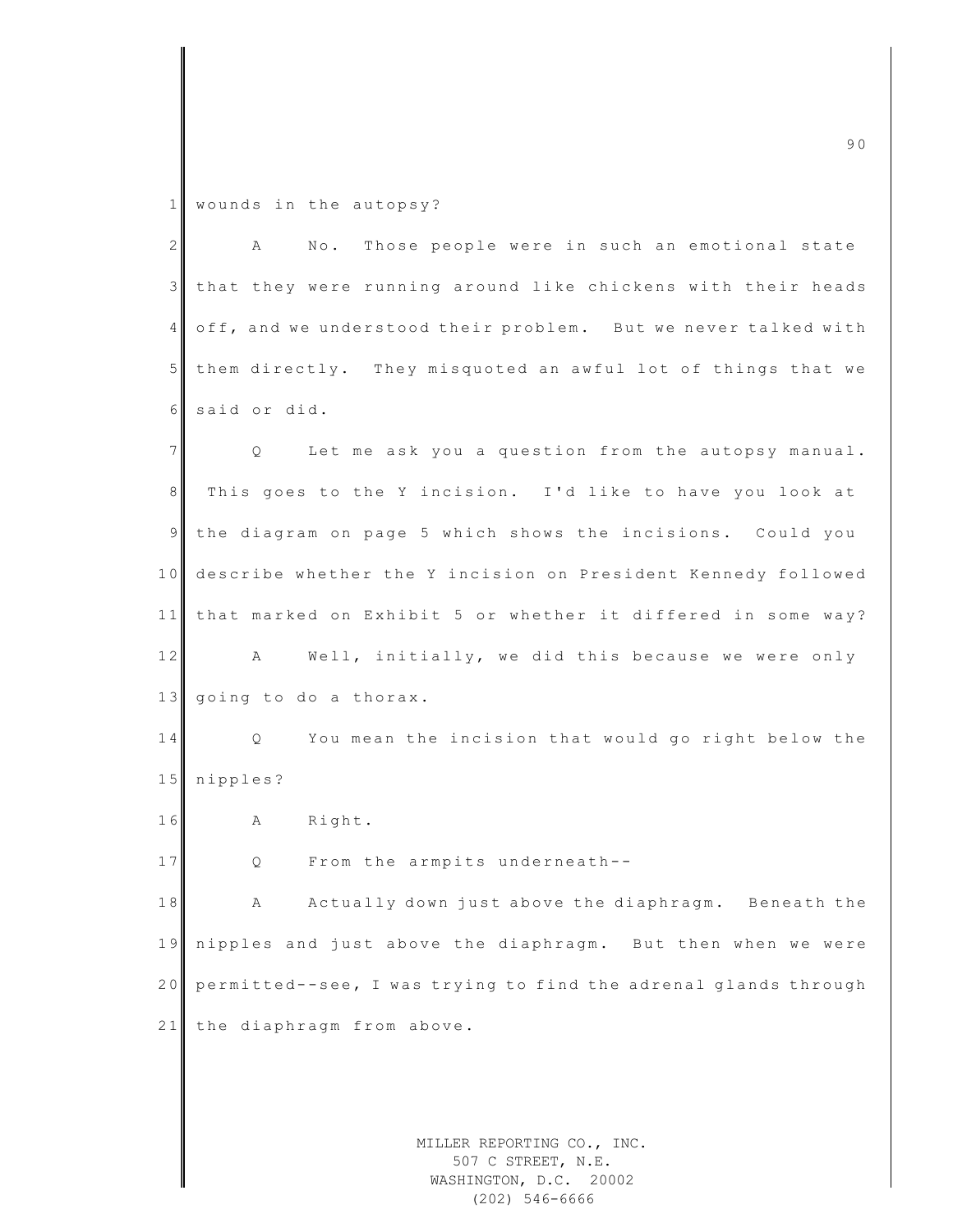MILLER REPORTING CO., INC. 507 C STREET, N.E. m c 91  $\overline{91}$  $1 \parallel$  Q So it's just the top part, the semicircular part,  $2$  without opening anything down to the--3 A Right.  $4$  Q --middle of--5 A With it open like this, you can get down--you can  $6$  get the lungs and the heart, get the neck organs and so forth 7 out. But you can't get down into the liver and stomach and 8 so forth. So I was trying to palpate through the diaphragm 9 the adrenals, and I couldn't find them because he didn't have 10 any. And so we talked to Burkley at some point, and we were 11 able to go in and get the kidneys out where the adrenals sit  $12$  on top of. 13 | Q So you made a vertical incision that would come down 14 from the sternum--15 A Right.  $16$  O  $-$  -down - -17 A Exactly. 18 Q At what point during the autopsy was the brain 19 removed? 20 A I can't be sure, but I think that we did the brain 21 first before we did the dissection of the thorax and abdomen.

WASHINGTON, D.C. 20002 (202) 546-6666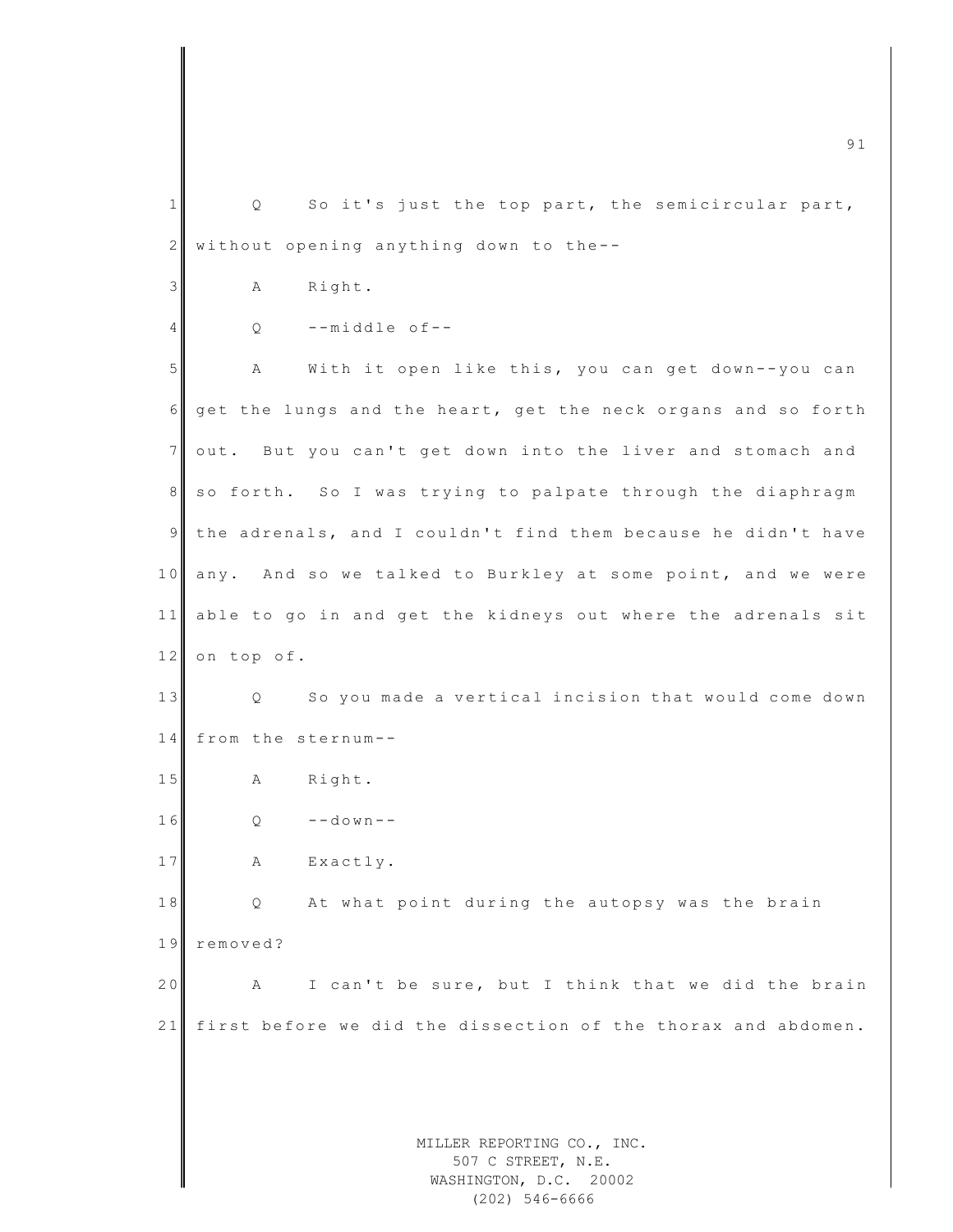MILLER REPORTING CO., INC. 507 C STREET, N.E. 1 But I can't be sure about that. I mean, normally, it would  $2 \parallel$  be the last thing to be done. But since it was the prime thing  $3$  in the autopsy, I sort of have a feeling that we did that first. 4 But I won't say for sure. 5 | Q Was it necessary to make any incisions in the scalp 6 in order to remove the brain? 7 **A** No. 8 Q Was it necessary to saw any of the bones in the 9 cranium? 10 A No. 11 O Who was it who removed the brain? 12 A I think Jim Humes did, but I can't be sure of that. 13 | Q Do you recall whether there were any difficulties 14 in conjunction with removal of the brain? 15 A No. 16 Q Do you recall whether it was particularly easy to 17 remove the brain? 18 A I think it was a routine procedure. In Dallas, they 19 had said that the cerebellum was the part of the brain that 20 was injured and exuding. But they were wrong because the 21 cerebellum is enclosed in a dural sort of compartment, and in

m c 9  $\alpha$  9  $\alpha$  9  $\alpha$  9  $\alpha$ 

WASHINGTON, D.C. 20002 (202) 546-6666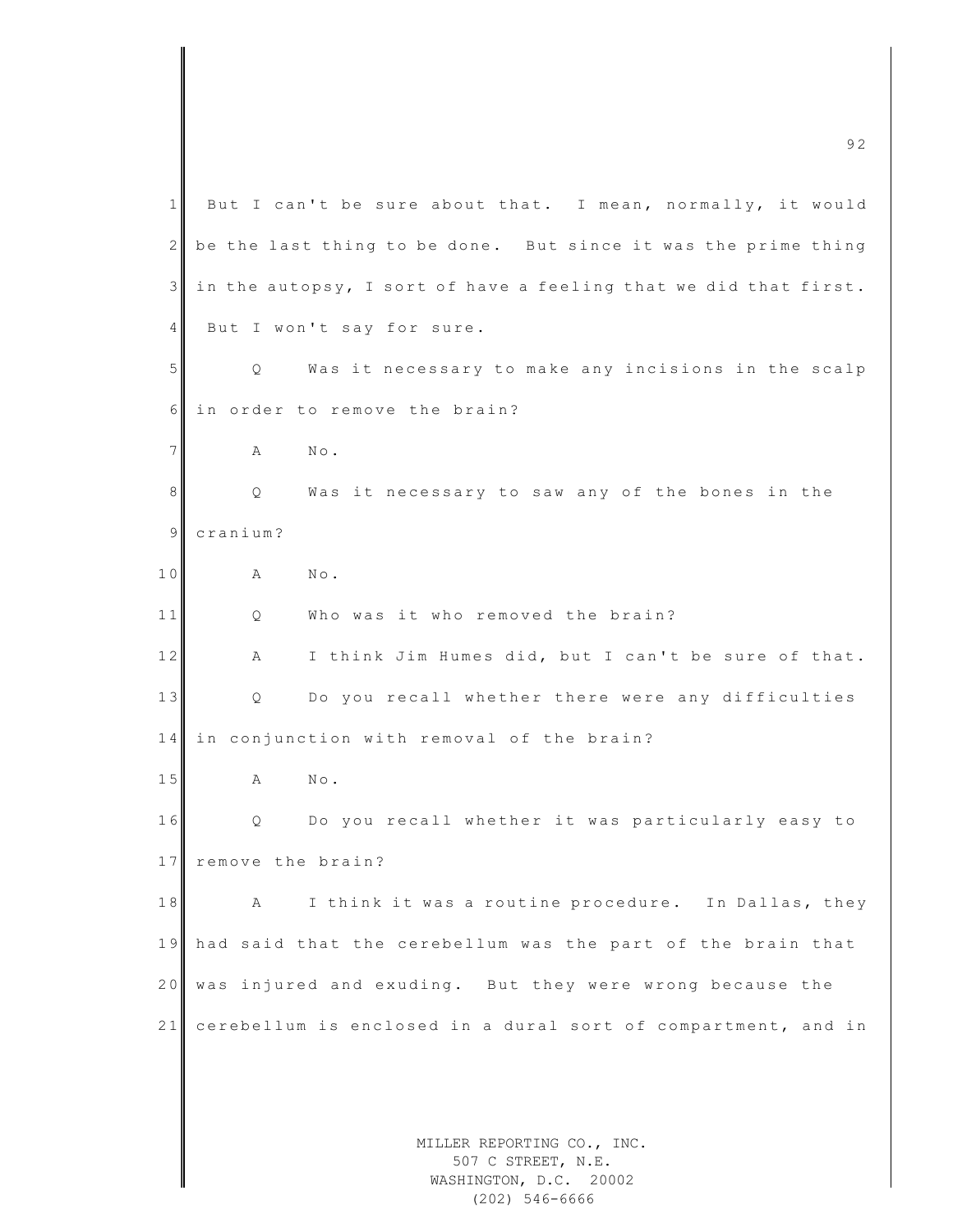|                | 93                                                                         |
|----------------|----------------------------------------------------------------------------|
| 1              | order to get the cerebellum out, you have to cut the dura around,          |
| $\mathbf{2}$   | and then you--that's the only hard part about getting the brain            |
| $\mathfrak{Z}$ | And the manner in which we were doing it, both the cerebral<br>out.        |
| 4              | hemispheres were already exposed without dura, and it was really           |
| 5              | very simple to take out.                                                   |
| 6              | During the course of the autopsy, did you have an<br>Q.                    |
| 7              | opportunity to examine the cerebellum?                                     |
| 8              | Yes.<br>Α                                                                  |
| 9              | And was there any damage to the cerebellum that you<br>Q                   |
| 10             | noticed during the time of the autopsy?                                    |
| 11             | $\mbox{N}\circ$ .<br>Α                                                     |
| 12             | So both the right and left hemisphere of the<br>Q                          |
| 13             | cerebellum were intact?                                                    |
| 14             | Yes.<br>Α                                                                  |
| 15             | Was the tentorium damaged at all?<br>Q                                     |
| 16             | $\mathbb{N}\circ$ .<br>Α                                                   |
| 17             | Do you recall whether Colonel Finck arrived before<br>$\circ$              |
| 18             | or after the brain was removed?                                            |
| 19             | Oh, before.<br>Α                                                           |
| 20             | Do you remember in terms of the general chronology<br>Q.                   |
| 21             | of events when the skull fragment or fragments arrived?<br>Was             |
|                |                                                                            |
|                |                                                                            |
|                | MILLER REPORTING CO., INC.<br>507 C STREET, N.E.<br>WASHINGTON, D.C. 20002 |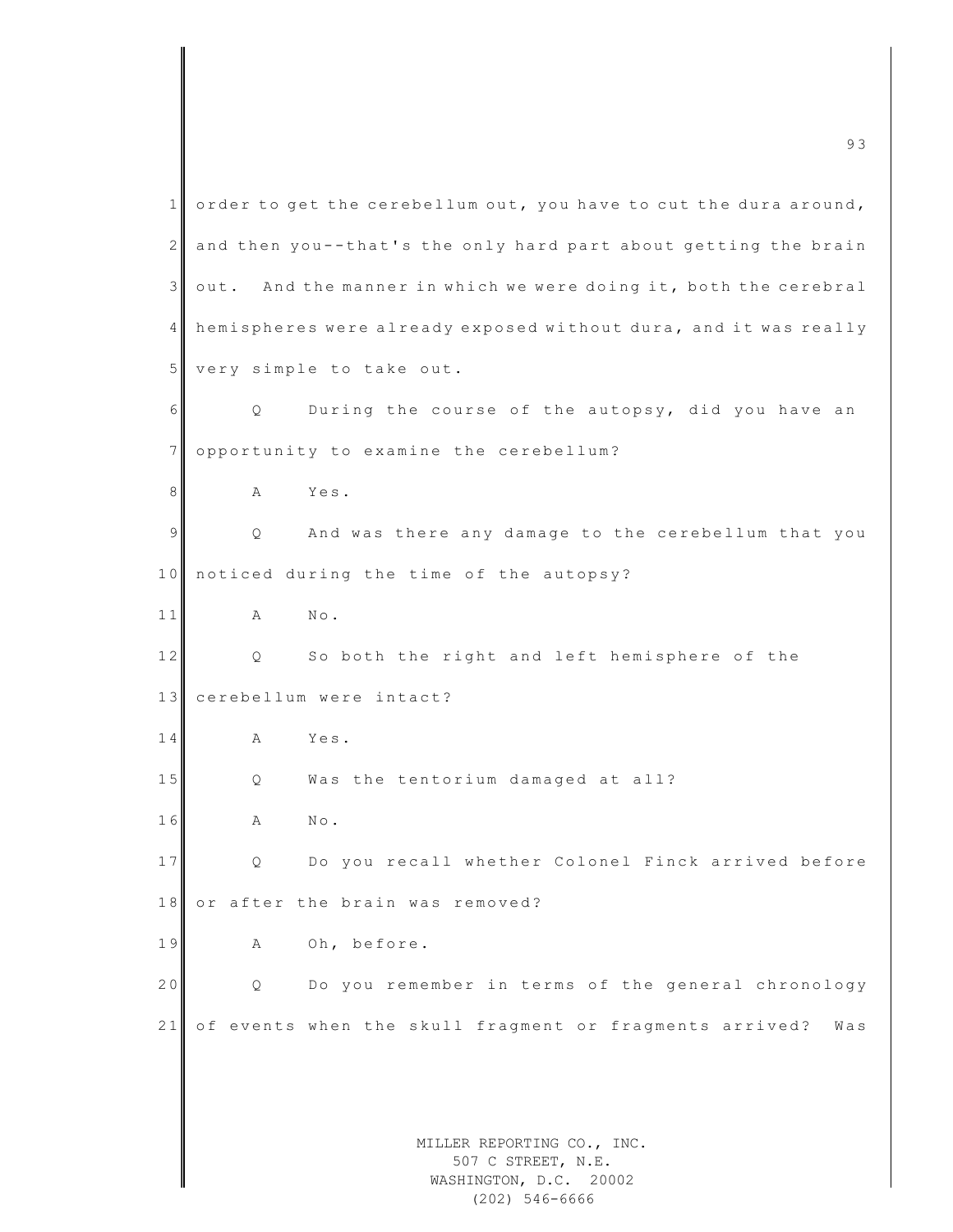MILLER REPORTING CO., INC. 507 C STREET, N.E. WASHINGTON, D.C. 20002  $\sim$  94 1 that very late in the autopsy? Do you recall? 2 A I think like midway. The one. I think the others 3 came after we had finished. 4 Q Okay. 5 A Or maybe toward the end. 6 | O Drs. Finck and Humes have both referred to the 7 arrival. Dr. Finck said close to midnight, and Dr. Humes said, 8 I "I wouldn't wish to guess, but I would have guessed it was 9| midnight or 1 o'clock in the morning." Does that seem to you 10 to be approximately correct? Or would your memory be that it 11 was earlier? 12 A Oh, I think it was midnight. 13 Q Dr. Boswell, were you present during the time 14 President Kennedy was embalmed? 15 A Yes. 16 Q Did you participate in that at all, or did you just 17 observe? 18 A We just observed. 19 | Q Did the skull fragment arrive prior to or after the 20 beginning of the embalming? 21 A Prior to.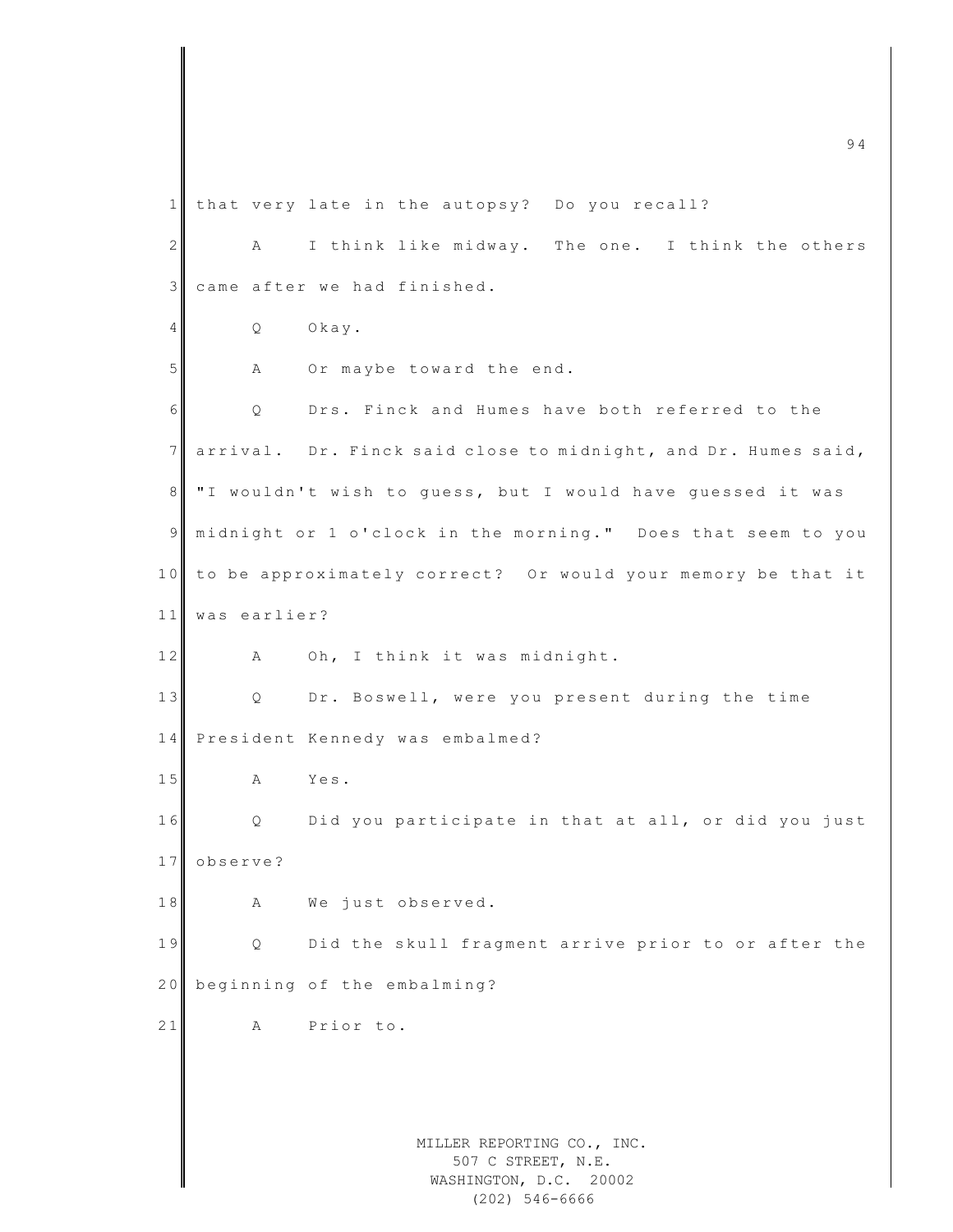|                 | 95                                                                         |
|-----------------|----------------------------------------------------------------------------|
| 1               | Q<br>Was the fragment placed into the cranium in the course                |
| $\mathbf{2}$    | of the embalming?                                                          |
| 3               | $\mathbb{N}\circ$ .<br>Α                                                   |
| $\overline{4}$  | Was it kept separate from the body?<br>Q                                   |
| 5               | Yes.<br>Α                                                                  |
| 6               | Who took possession of that fragment, if you recall?<br>Q                  |
| $7\phantom{.0}$ | I think it was retained with the brain in Smoky<br>Α                       |
| 8               | Stover's office. It was put in his closet, in the closet of                |
| 9               | his office, and locked up that night. And then I would                     |
| 10              | assume--but I don't know--that the bone fragments went with                |
| 11              | all the rest of the material down to the White House, although             |
| 12              | it may have been kept by the Secret--or by the Warren Commission.          |
| 13              | I'm not sure.                                                              |
| 14              | Is there a standard procedure, the best you know,<br>Q.                    |
| 15              | for keeping fragments of bones or skull with the body or not               |
| 16              | with the body when there is a--when it is a forensic case?                 |
| 17              | Usually that's part of the forensic material that's<br>А                   |
| 18              | retained for courts and trials and so forth.                               |
| 19              | So it would be your understanding it would be a normal<br>Q.               |
| 20              | autopsy procedure, normal forensic autopsy procedure, to keep              |
| 21              | certain parts of the body as evidence for potential trial?                 |
|                 |                                                                            |
|                 | MILLER REPORTING CO., INC.<br>507 C STREET, N.E.<br>WASHINGTON, D.C. 20002 |

WASHINGTON, D.C. 20002 (202) 546-6666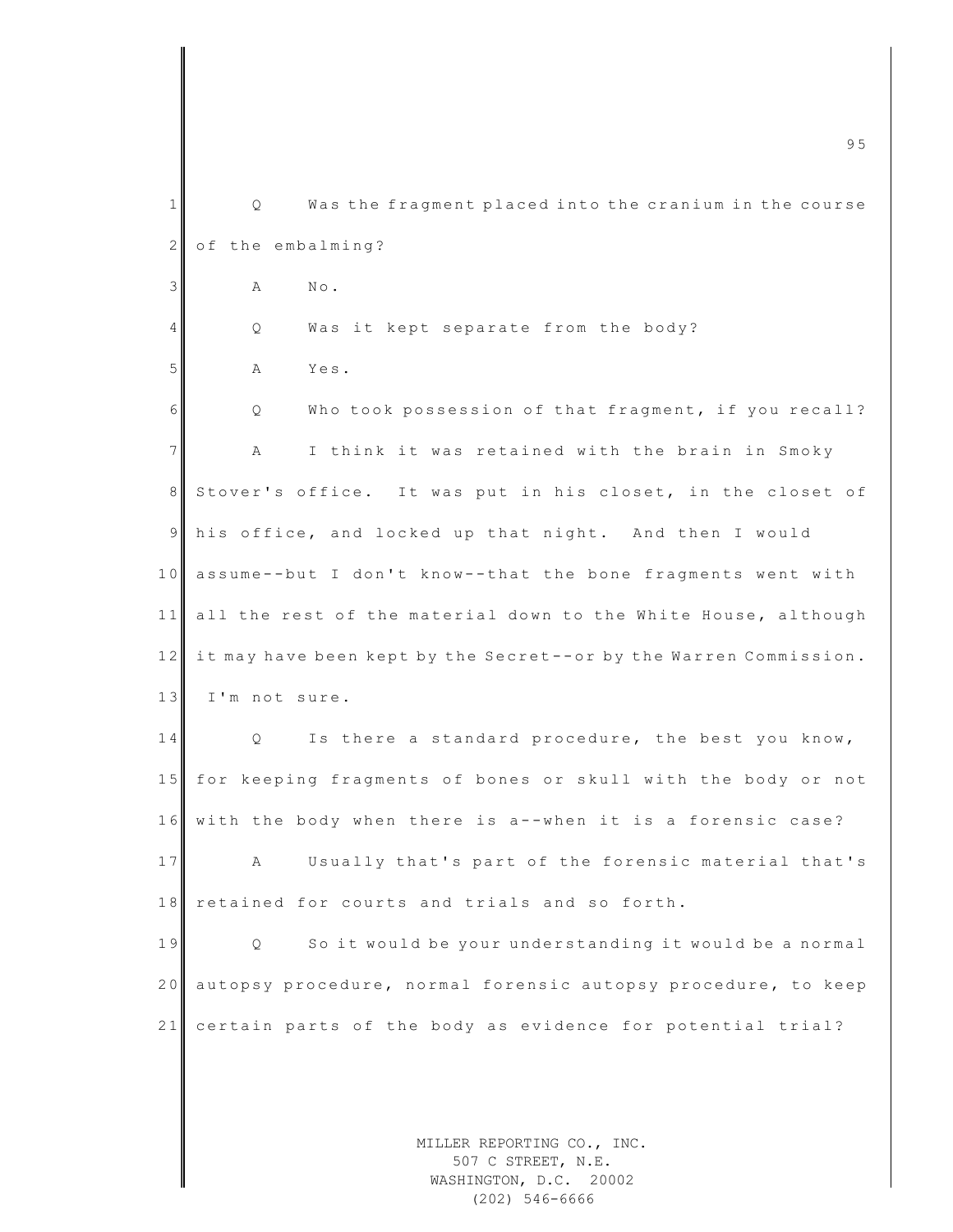1 A True.

| $\overline{2}$  | I'd like to shift the direction a little bit now and<br>Q.          |
|-----------------|---------------------------------------------------------------------|
| $\mathcal{E}$   | talk to you about records. The first question would be:<br>Who      |
| $\overline{4}$  | during the course of the autopsy took any records or notes that     |
| $5\phantom{.}$  | you recall?                                                         |
| 6               | I think Jim Humes and Bob Karnei, who was our senior<br>$\mathbb A$ |
| $7 \frac{1}{2}$ | resident working with us that night, and myself did all the         |
| 8               | note-taking. And then Jim took all our collected notes with         |
| $\overline{9}$  | him to write up the autopsy.                                        |
| 10              | Q Did he take them on the--I quess very early on the                |
| 11              | morning of the 23rd, or did he take them later?                     |
| 12              | He took them with him home at midnight. Smoky called<br>A           |
| 13              | us--Jim took the bucket with the brain and whatever else--we        |
| 14              | had the tissue samples for microscopy. We took all that up          |
| 15              | to our offices and into Smoky's office, and at that time, it        |
| 16              | was thought that there was some sort of a cabal and that some--you  |
| 17              | know, anybody was likely to be killed, Johnson or anybody else.     |
| 18              | And Smoky says, J, you take Jim home. So I got in my car behind     |
| 19              | Jim Humes, and I followed him home. And then I went home, and       |
| 20              | he stayed up the rest of the night writing up the autopsy.          |
| 21              | When did you first see a draft of the autopsy?<br>Q.                |
|                 |                                                                     |

MILLER REPORTING CO., INC. 507 C STREET, N.E. WASHINGTON, D.C. 20002 (202) 546-6666

m c 9 6  $\sim$  9 6  $\sim$  9 6  $\sim$  9 6  $\sim$  9 6  $\sim$  9 6  $\sim$  9 6  $\sim$  9 6  $\sim$  9 6  $\sim$  9 6  $\sim$  9 6  $\sim$  9 6  $\sim$  9 6  $\sim$  9 6  $\sim$  9 6  $\sim$  9 6  $\sim$  9  $\sim$  9 6  $\sim$  9  $\sim$  9  $\sim$  9  $\sim$  9  $\sim$  9  $\sim$  9  $\sim$  9  $\sim$  9  $\sim$  9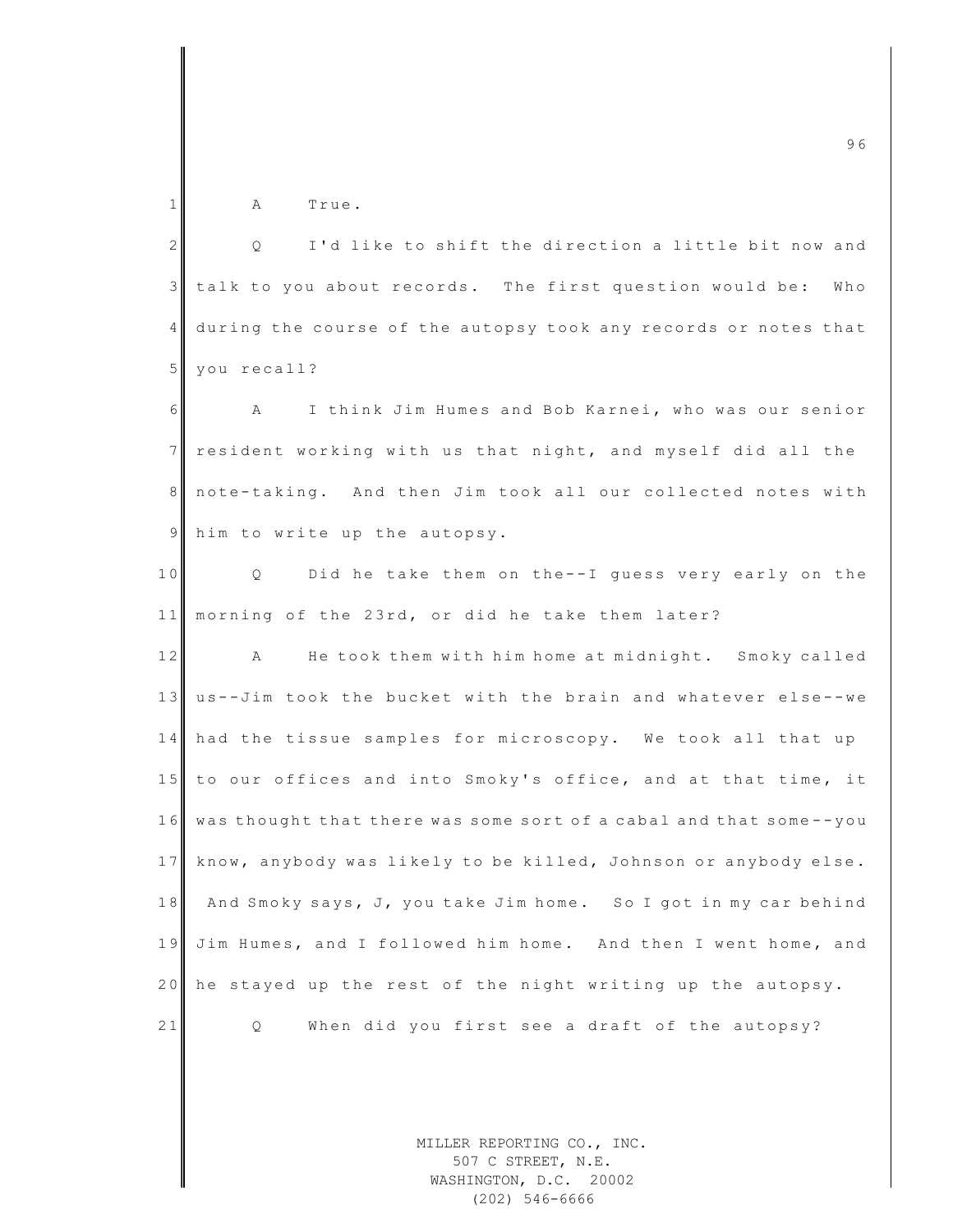|              | 97                                                                         |
|--------------|----------------------------------------------------------------------------|
| $\mathbf{1}$ | The next morning.<br>A                                                     |
| $\mathbf{2}$ | Approximately what time?<br>Q                                              |
| 3            | Ten o'clock.<br>Α                                                          |
| 4            | What were the circumstances when you saw it?<br>Did<br>Q                   |
| 5            | you go to his home, or was it at the hospital?                             |
| 6            | I went to the hospital.<br>Α                                               |
| 7            | Was the first draft, do you recall, handwritten or<br>Q                    |
| 8            | typed?                                                                     |
| 9            | Well, he had written--he had handwritten one, and<br>Α                     |
| 10           | then he rewrote it. And I don't know whether I saw that or--I              |
| 11           | think maybe it was typed before I saw it. I don't think I ever             |
| 12           | saw a handwritten copy.                                                    |
| 13           | Now, is it--well, did you see a version of the autopsy<br>Q.               |
| 14           | at about 10 o'clock at the hospital--                                      |
| 15           | Yes.<br>Α                                                                  |
| 16           | --on Saturday? And that one was handwritten?<br>Q                          |
| 17           | $Theta - -$<br>$\mathbb{N} \circ$ .<br>Α                                   |
| 18           | That was typed?<br>Q                                                       |
| 19           | I'm almost sure that was already typed.<br>Α                               |
| 20           | Now, was it your understanding that Dr. Humes wrote<br>Q                   |
| 21           | a handwritten version immediately after the autopsy and that               |
|              |                                                                            |
|              |                                                                            |
|              | MILLER REPORTING CO., INC.<br>507 C STREET, N.E.<br>WASHINGTON, D.C. 20002 |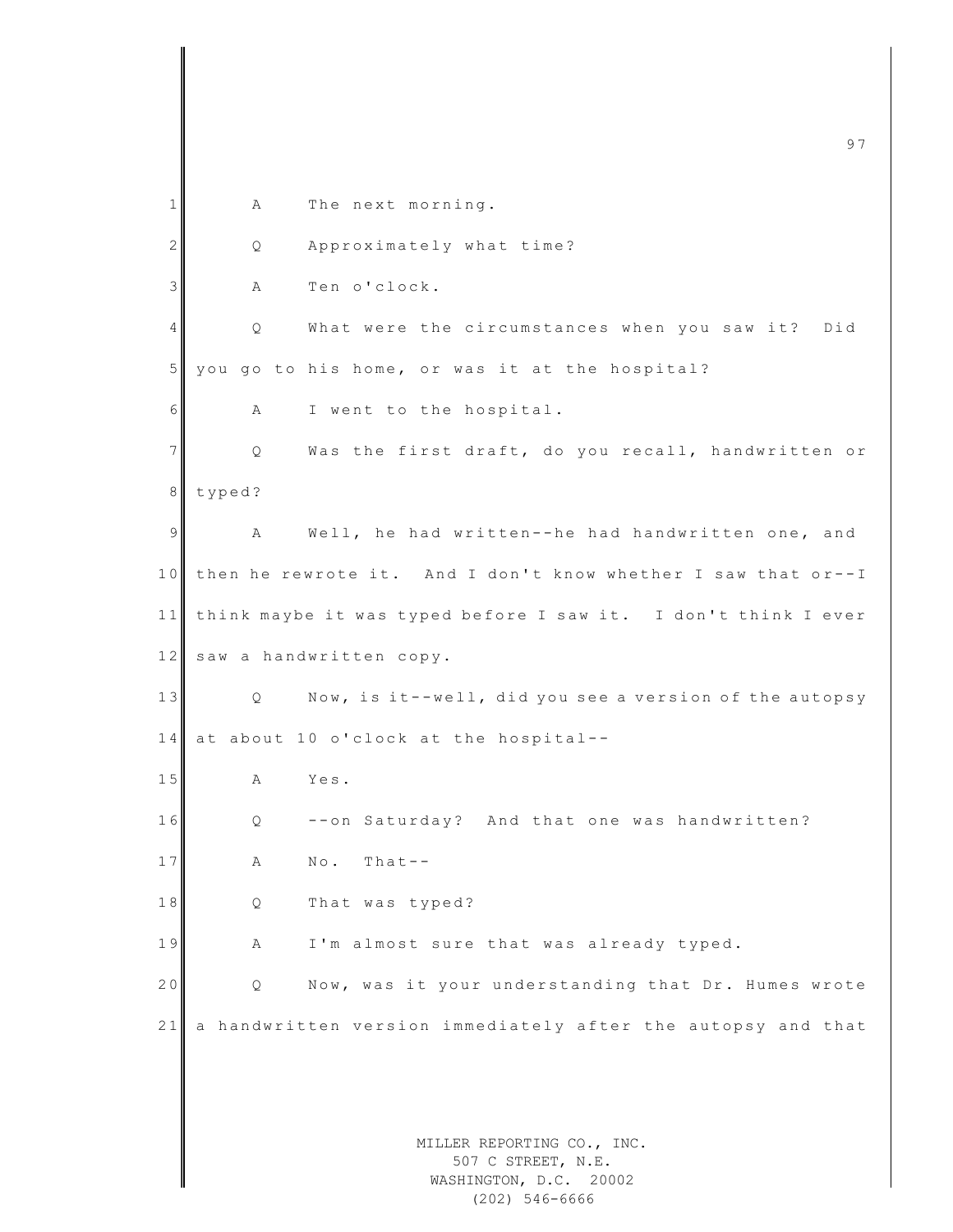|                | 98                                                                         |  |  |
|----------------|----------------------------------------------------------------------------|--|--|
| 1              | he then wrote a subsequent draft, handwritten again, and that              |  |  |
| $\mathbf{2}$   | one was subsequently typed?                                                |  |  |
| $\mathfrak{Z}$ | Yes.<br>Α                                                                  |  |  |
| 4              | That's the chronology that you understand?<br>Q                            |  |  |
| 5              | Right.<br>А                                                                |  |  |
| 6              | Did you ever talk to him, that is, Dr. Humes, about<br>Q.                  |  |  |
| $7\phantom{.}$ | the contents of the first draft of the autopsy?                            |  |  |
| 8              | $\mathbb{N}\circ$ .<br>Α                                                   |  |  |
| 9              | Do you know whether he spoke to anyone about the<br>Q                      |  |  |
| 10             | contents of the first draft of the autopsy, such as Captain                |  |  |
| 11             | Stover?                                                                    |  |  |
| 12             | He's talked to an awful lot of people about that.<br>Α                     |  |  |
| 13             | I don't mean after the fact, but I mean--<br>Q.                            |  |  |
| 14             | I mean investigating committees and all sorts of<br>Α                      |  |  |
| 15             | people, because he burned--I don't know why that wasn't burned,            |  |  |
| 16             | but he--                                                                   |  |  |
| 17             | You're referring to Exhibit 1?<br>Q.                                       |  |  |
| 18             | Yeah. He--anything with blood on it--and that<br>Α                         |  |  |
| 19             | obviously had blood on it. It's watermarked. He was working                |  |  |
| 20             | on a card table in front of his fireplace, and he was throwing             |  |  |
| 21             | drafts and redrafts and so forth into the fireplace. And he's              |  |  |
|                |                                                                            |  |  |
|                |                                                                            |  |  |
|                | MILLER REPORTING CO., INC.<br>507 C STREET, N.E.<br>WASHINGTON, D.C. 20002 |  |  |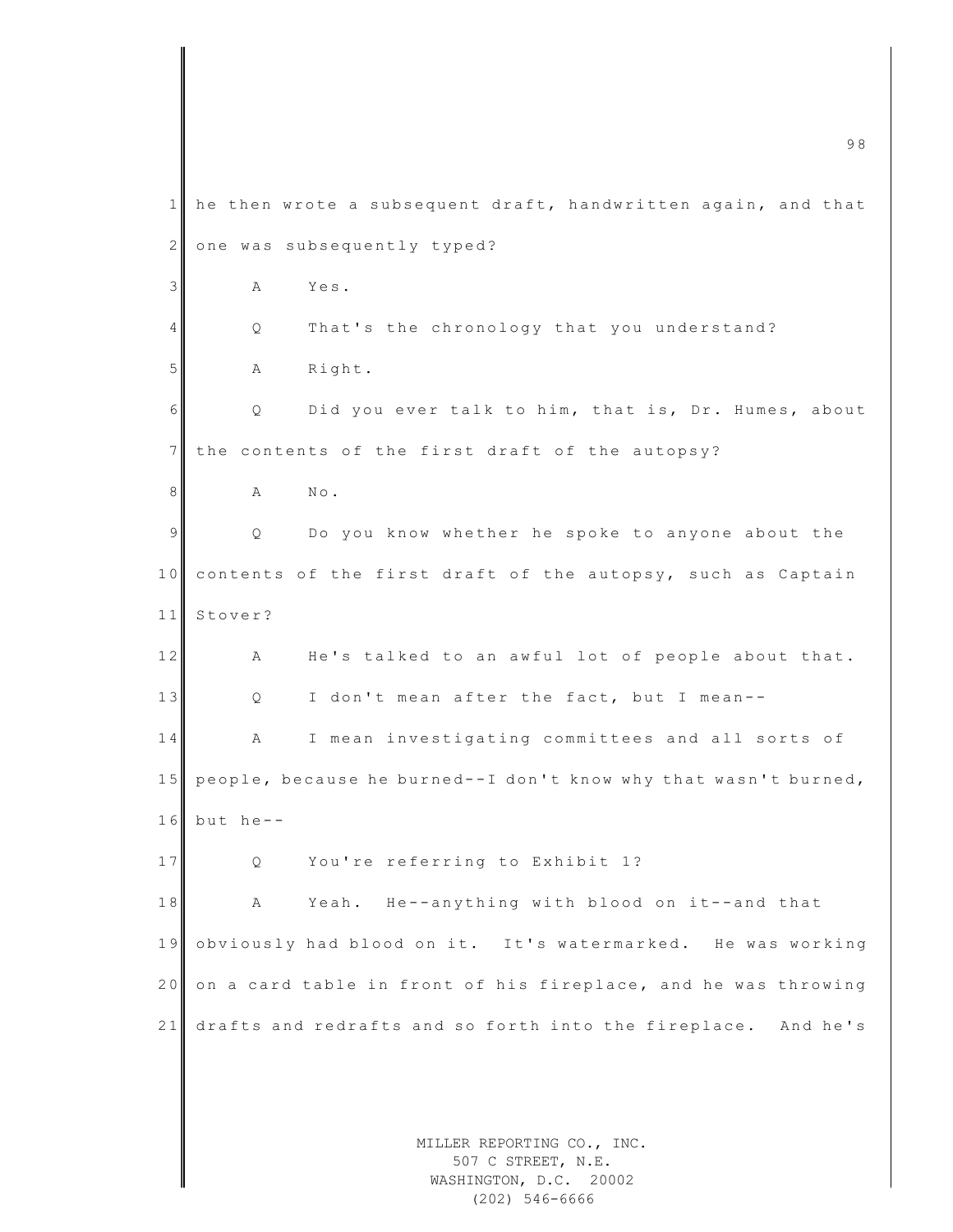1 described that to many people.

| $\overline{2}$ | Do you know whether he talked--my question does not<br>Q         |
|----------------|------------------------------------------------------------------|
| 3              | go to subsequent investigations, but contemporaneously at the    |
| 4              | time he was writing it, do you know whether he spoke to anyone   |
| 5              | about the contents of the first draft prior to the second draft? |
| 6              | I'm not aware of anybody.<br>Α                                   |
| 7              | Q<br>Did you ever see the notes that Dr. Humes took during       |
| 8              | the course of the autopsy?                                       |
| 9              | No. I'm trying to think what notes he might have<br>A            |
| 10             | taken. I don't see his handwriting on that.                      |
| 11             | You mean Exhibit 1?<br>Q                                         |
| 12             | Right. I don't think I saw any of his notes.<br>Α                |
| 13             | Do you have any recollection of seeing Dr. Karnei's<br>Q         |
| 14             | notes you previously mentioned?                                  |
| 15             | I think that maybe Karnei may be the one who wrote<br>A          |
| 16             | those measurements on Exhibit 1. What else he may have written   |
| 17             | on it, I don't remember.                                         |
| 18             | Did Dr. Humes ever return to you personally Exhibit<br>Q         |
| 19             | 1 or any other notes that you took?                              |
| 20             | $N \circ$ .<br>A                                                 |
| 21             | Did you take any notes yourself other than what is<br>Q.         |
|                |                                                                  |
|                |                                                                  |
|                | MILLER REPORTING CO., INC.                                       |
|                | 507 C STREET, N.E.<br>WASHINGTON, D.C. 20002                     |
|                | $(202)$ 546-6666                                                 |

m c 9 9  $\overline{9}$  9 9  $\overline{9}$  9 9  $\overline{9}$  9 9  $\overline{9}$  9 9  $\overline{9}$  9 9  $\overline{9}$  9  $\overline{9}$  9  $\overline{9}$  9  $\overline{9}$  9  $\overline{9}$  9  $\overline{9}$  9  $\overline{9}$  9  $\overline{9}$  9  $\overline{9}$  9  $\overline{9}$  9  $\overline{9}$  9  $\overline{9}$  9  $\overline{9}$  9  $\overline{$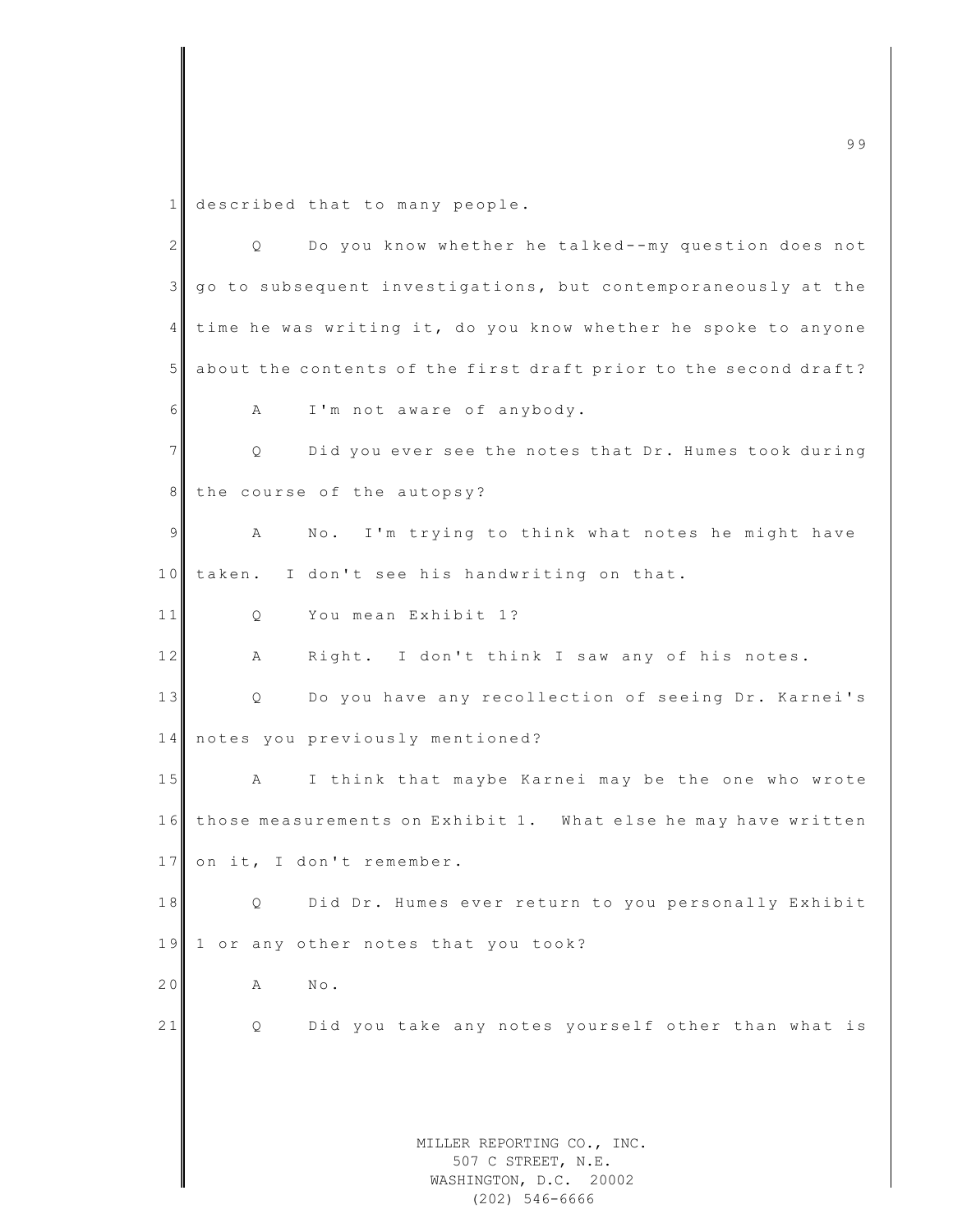MILLER REPORTING CO., INC. 507 C STREET, N.E. WASHINGTON, D.C. 20002 1 contained in Exhibit 1? 2 A No. T3A 3 || Q Did you see anyone else at Bethesda taking notes other 4 than yourself, Dr. Karnei, and Dr. Humes? 5 A No. 6 Q For example, FBI agents or Secret Service? 7 A I didn't see anybody writing. 8 | Q I'd like to ask you about the kinds of records that 9 would typically be generated in the course of an autopsy at 10 Bethesda in the 1960s. So in addition to notes that may have 11 been taken by doctors or prosectors during an autopsy, were 12 there, for example, audiotape recordings of autopsies? 13 A No. 14 Q Have you ever heard of any audiotapes ever being made 15 of autopsies? 16 A Oh, yes. 17 Q Do you know when those started in relationship to 1 8 1963? 19 A Oh, at least when I started my residency in the 20 '50s - - '52, '53. We were using audiotapes in those days. 21 Q But you don't know of audiotapes having been used

(202) 546-6666

 $\overline{100}$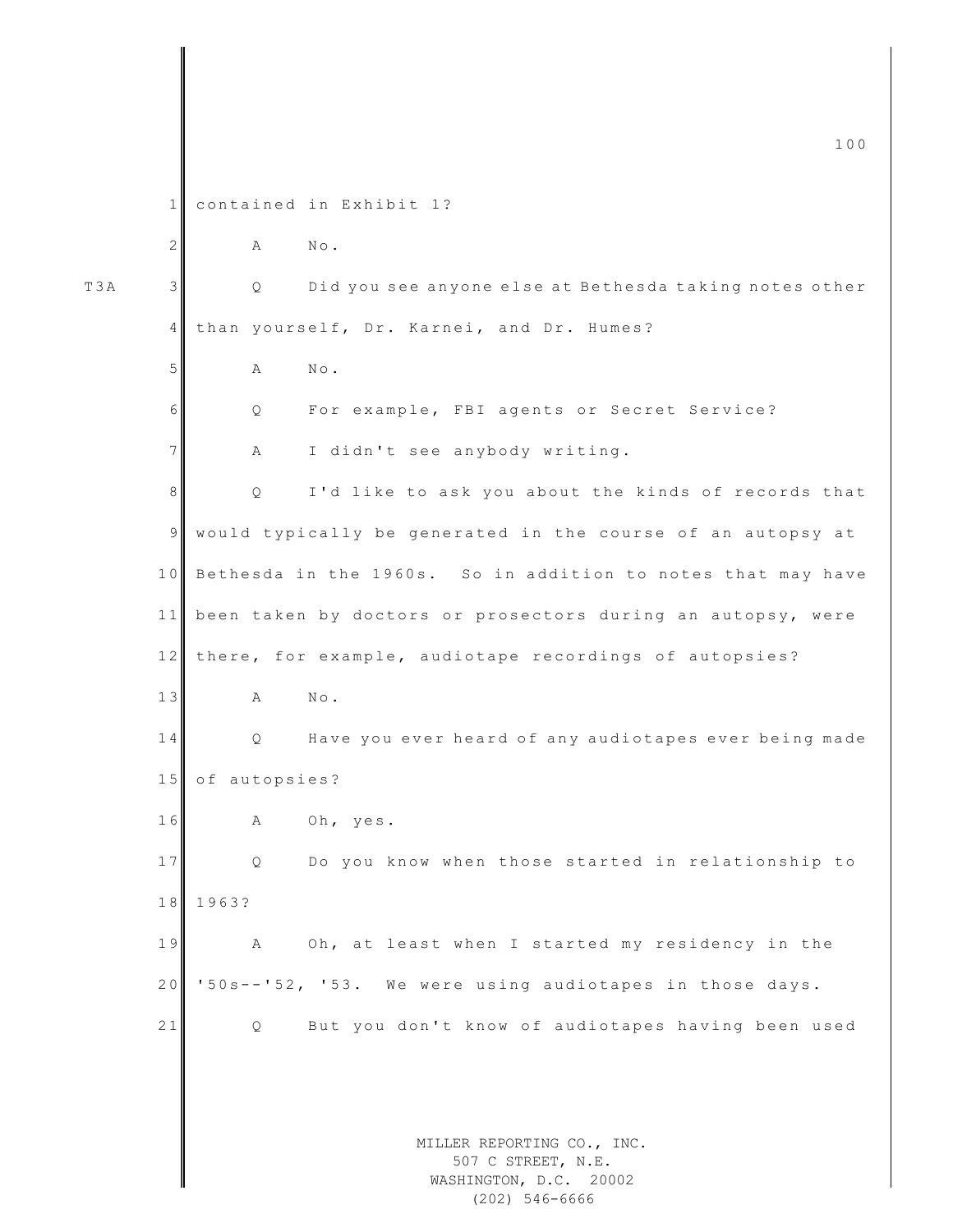1 at Bethesda?

2 A We did occasionally. We were training residents 3 there, and we usually would take the long road. But recording 4 with audio was done.

MILLER REPORTING CO., INC. 507 C STREET, N.E. WASHINGTON, D.C. 20002 5 Q Was there any reason that there was not an audio 6 recording of President Kennedy's autopsy that you know of? 7 A Well, probably a number of reasons. Certainly with 8 the number of people and the noise in there, it probably wouldn't 9 have been a good idea. But when you have three prosectors plus 10 so many other people working, it would not have worked. 11 Q Did you ever hear any discussion about whether there 12 should or shouldn't be an audiotape made of the autopsy? 13 A That's one thing I've never heard anybody complain 14 about. 15 Q Was it ever the custom or practice to have somebody 16 take minutes or notes of proceedings of an autopsy? 17 A Always. 18 Q Was there somebody who did that? 19 A Well, basically I was taking the notes, for the most 20 part. 21 Q And by those notes, you're referring to Exhibit 1?

(202) 546-6666

 $\frac{101}{101}$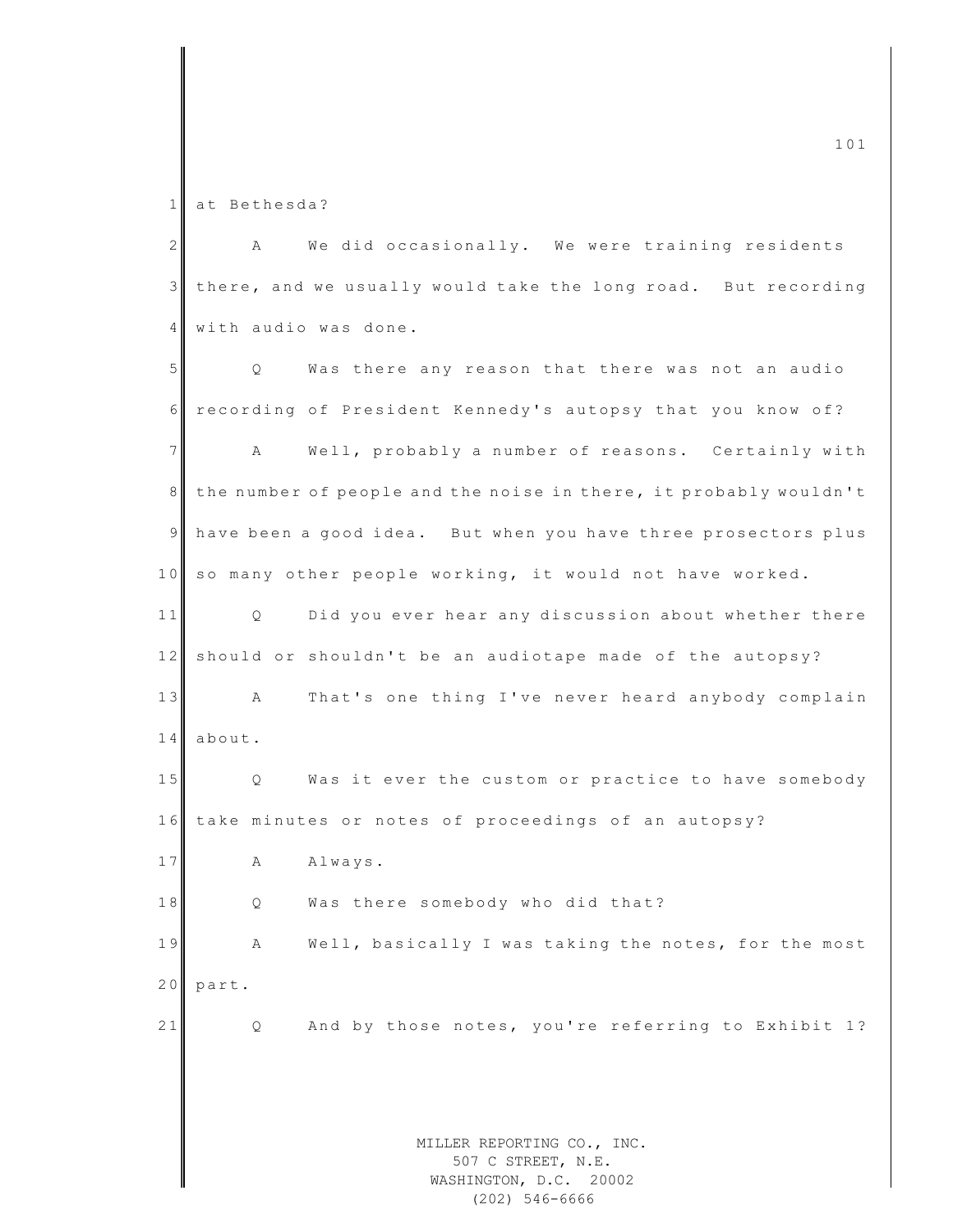MILLER REPORTING CO., INC. 507 C STREET, N.E. WASHINGTON, D.C. 20002  $\frac{102}{202}$ 1 A Right. 2 | Q Was it ever the practice, as far as you're aware, 3 to have someone like, we'll say, a full - time stenographer or 4 something of that sort taking more comprehensive notes than 5 Exhibit 1? 6 A We didn't do that at Bethesda. There are pathology 7 departments that have done that for years. 8 Q And as far as you recall, there was no person who 9 did that for President Kennedy's autopsy? 10 A True. That's right. 11 Q Were there any kind of records that were created to, 12 for example, log the receipt of the body or the departure of 13 the body? 14 A Yes. 15 Q How would those be recorded? 16 A There was a morque log book that I'm sure would have 17 recorded the receipt and disposition of the body. 18 Q Does that have any other name other than morgue log 19 book that you're aware of? 20 A That's all. 21 O That would be the correct term for it.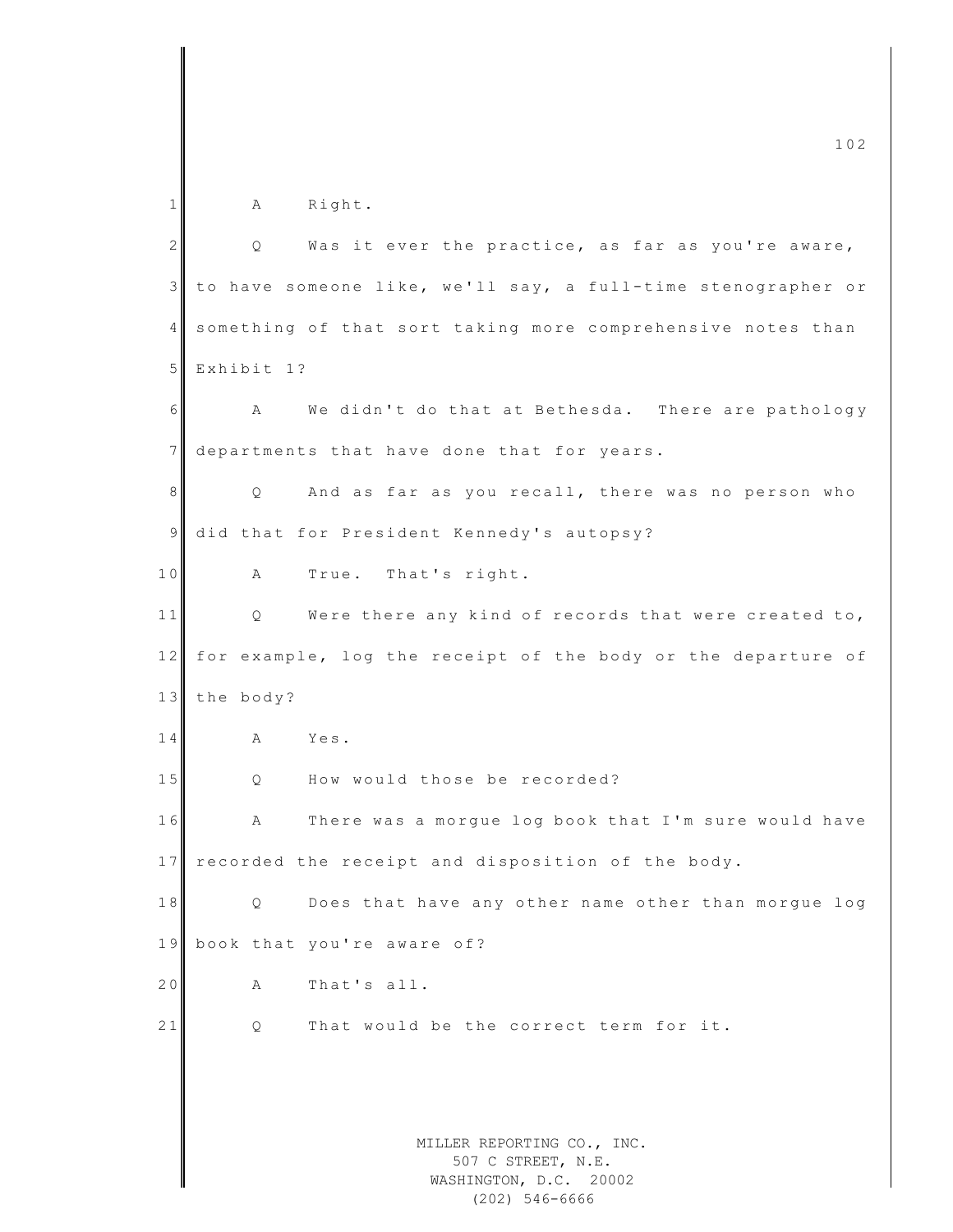MILLER REPORTING CO., INC. 507 C STREET, N.E. WASHINGTON, D.C. 20002 1 Were there any similar logs for receipt of organs 2 or tissues or sections? How would those be recorded or tracked? 3 A If they're brought into the morgue at a time other 4 than when the autopsy was going on, they would be put in the 5 log book. 6 | Q Would that be the same as the morgue log book? 7 A Yes. 8 || Q So let's suppose that several sections were made from 9 the brain and they were taken out for examination. 10 A Oh, in that--no. We had regular sessions with people 11 either coming to the morgue for organ reviews or brain 12 examinations and stuff like that. And they occasionally would 13 take parts back with them to the AFIP or wherever they came 14 from. But I don't think usually those are logged in or out. 15 Now, those people taking those away probably would 16 render a report. So a report would have been sent back to us 17 that that sample had been removed a certain day, certain 18 examinations were done, and the results are reported herewith, 19 that sort of thing. 20 Q Did you ever see any documents like that for President 21 Kennedy?

 $\frac{103}{103}$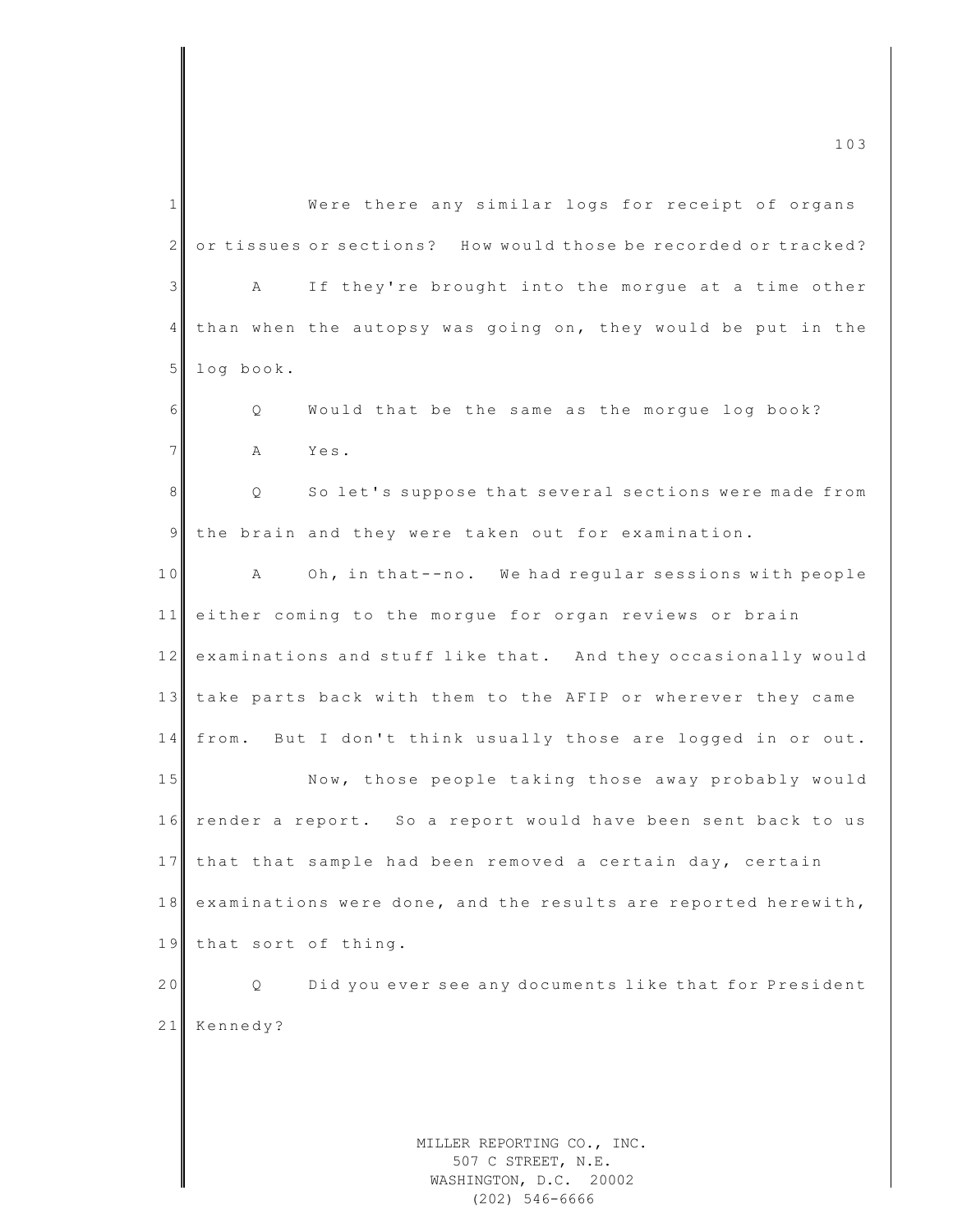MILLER REPORTING CO., INC.  $\frac{104}{104}$  $1$  A No. 2 Q Do you know whether there were ever any such documents 3 created? 4 A No, because all the materials that we took out of 5 the body were processed and returned to the White House, and 6 our supplementary report reflected all the work that was done. 7 | Q Did anyone other than Dr. Humes have any 8 responsibility for conducting microscopic examination of the 9 tissues? 10 A I think I did that. 11 Q Okay. I'd like to show you a document, Exhibit 4, 12 and see if that helps with your recollection. I'll state for 13 the record that's the supplementary report of autopsy of 14 President Kennedy. 15 A These are Jim's description. Now, what was your 16 question? 17 Q Just who performed the microscopic examination or 18 any other of the examinations on the tissues? 19 A Well, Jim Humes and I did the brain. I see he has 20 described the microscopic. I also went over those slides. 21 But these are his description.

507 C STREET, N.E. WASHINGTON, D.C. 20002 (202) 546-6666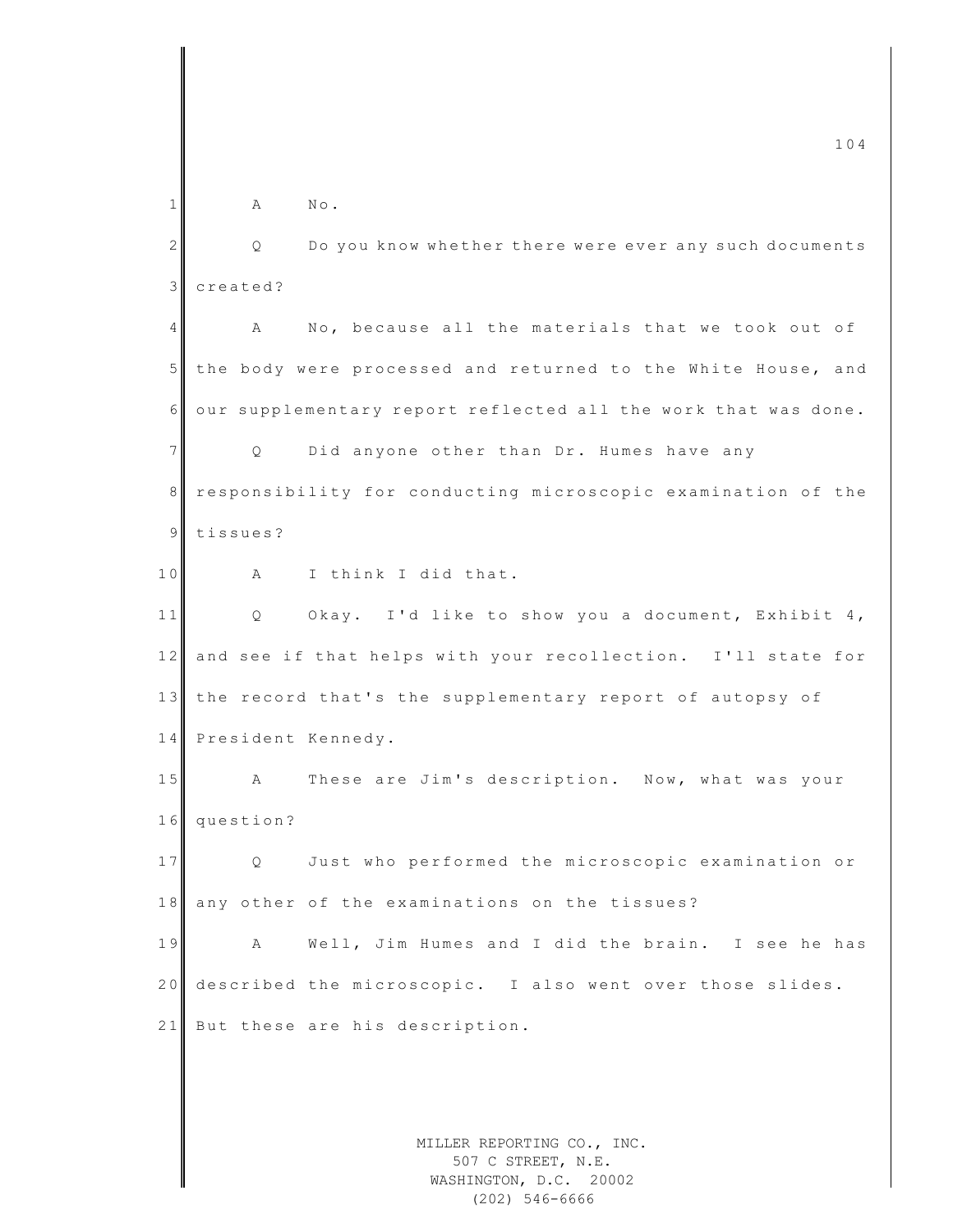|                |                                                                |                                                               | 105 |  |  |
|----------------|----------------------------------------------------------------|---------------------------------------------------------------|-----|--|--|
| 1              | Q.                                                             | You're referring now to Exhibit 4?                            |     |  |  |
| $\mathbf{2}$   | Α                                                              | Yes.                                                          |     |  |  |
|                |                                                                |                                                               |     |  |  |
| 3              | Q                                                              | I'd like you to look at Exhibit No. 26 on page 8.             |     |  |  |
| $\overline{4}$ | This, once again, are staff notes from the interview of HSCA.  |                                                               |     |  |  |
| 5              | I'd like you to read the paragraph beginning with "Dr. Boswell |                                                               |     |  |  |
| 6              |                                                                | said the tissue people." If you could read that through the   |     |  |  |
| $7\phantom{.}$ |                                                                | end of the paragraph, please?                                 |     |  |  |
| 8              |                                                                | [Pause.]                                                      |     |  |  |
| 9              |                                                                | THE WITNESS: Okay.                                            |     |  |  |
| 10             |                                                                | BY MR. GUNN:                                                  |     |  |  |
| 11             | Q                                                              | Is that paragraph a reasonably accurate--                     |     |  |  |
| 12             | Α                                                              | Yes.                                                          |     |  |  |
| 13             | Q                                                              | --recording of your recollection?                             |     |  |  |
| 14             | Α                                                              | $Mm-hmm$ .                                                    |     |  |  |
| 15             | Q                                                              | So when you say tissue people were given the tissue,          |     |  |  |
|                |                                                                | 16 whom were you referring to?                                |     |  |  |
| 17             |                                                                |                                                               |     |  |  |
|                | А                                                              | The people that prepare the slides. At autopsy, you           |     |  |  |
| 18             |                                                                | cut out small samples of all the organs, and the margins of   |     |  |  |
| 19             | things like the bullet wounds of entry and that sort of thing, |                                                               |     |  |  |
| 20             |                                                                | and then after that's fixed for a while in formalin, you take |     |  |  |
| 21             |                                                                | smaller pieces of those, and then that is processed for       |     |  |  |
|                |                                                                |                                                               |     |  |  |
|                |                                                                |                                                               |     |  |  |
|                |                                                                | MILLER REPORTING CO., INC.<br>507 C STREET, N.E.              |     |  |  |
|                |                                                                | WASHINGTON, D.C. 20002                                        |     |  |  |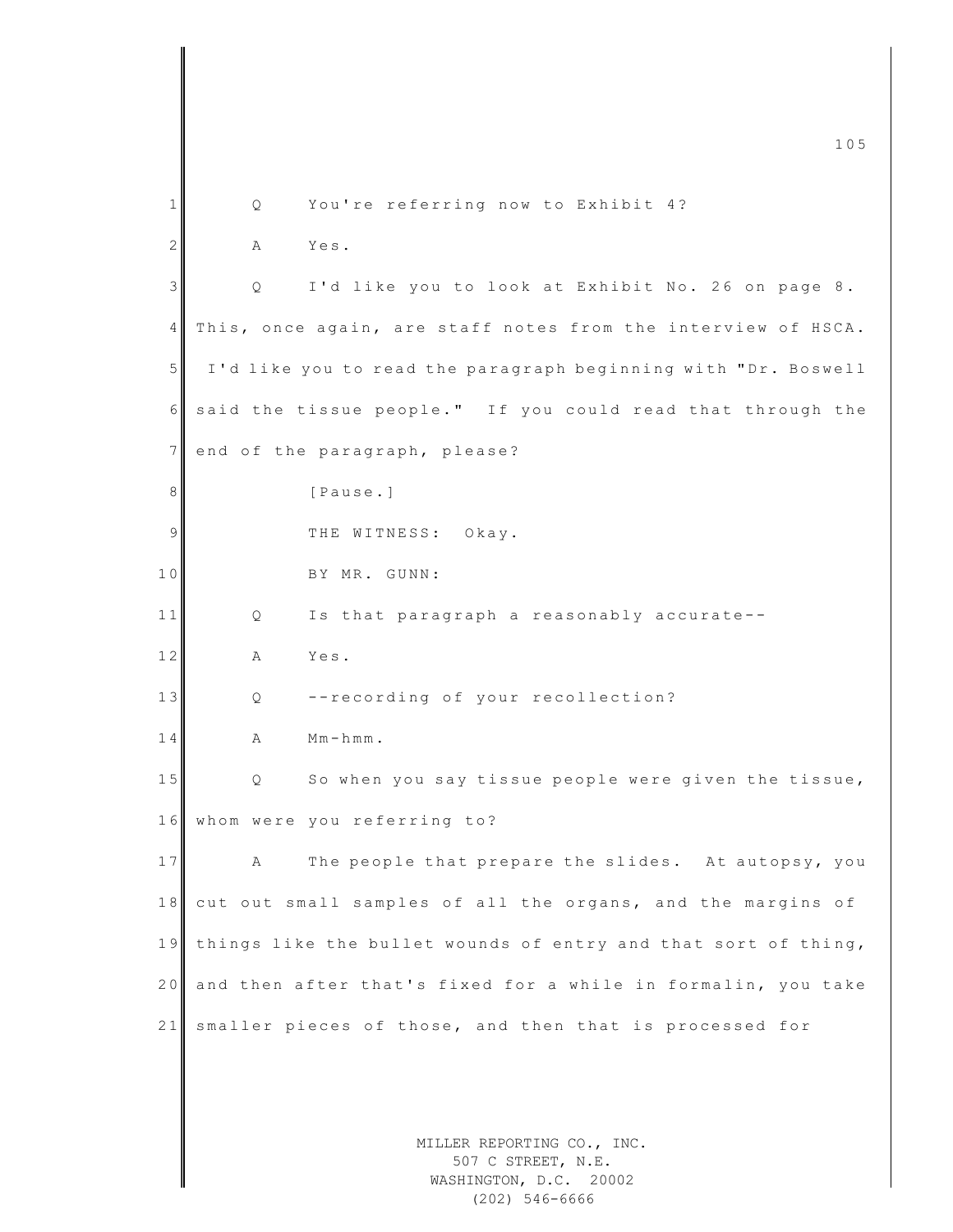1 dehydration and infiltration with paraffin. Those are put in 2 paraffin blocks, and then sections are made to be examined under 3 the microscope, stained and examined under the microscope.

 $\frac{4}{4}$  So, actually, I gave those to the people at midnight, 5 or earlier, probably 10:30, 11 o'clock at night, and they  $6$  processed those that night. And when I came in the next day, 7 they were ready for me to examine.

8 Q Was there any record created of the transfer of the 9 tissue from you to the testing personnel and then back? Or 10 was that done without records?

11 A Well, that's done without records. An autopsy is 12 given a number, and then this--I don't see the number here, 13 but, anyway, they--here it is. And then all the tissue is 14 processed with that number, and there are so many tiny pieces, 15 and they require a little tag that's put through with them. 16 And that's in an autopsy log in the laboratory separate from 17 the morgue log, and that number and the patient is logged in. 18 And then there are logs probably in the secretary's part of 19 the laboratory where they type this up and that's--this number 20 and name is put in their records.

21 Q So that you would expect there to be some kind of

MILLER REPORTING CO., INC. 507 C STREET, N.E. WASHINGTON, D.C. 20002 (202) 546-6666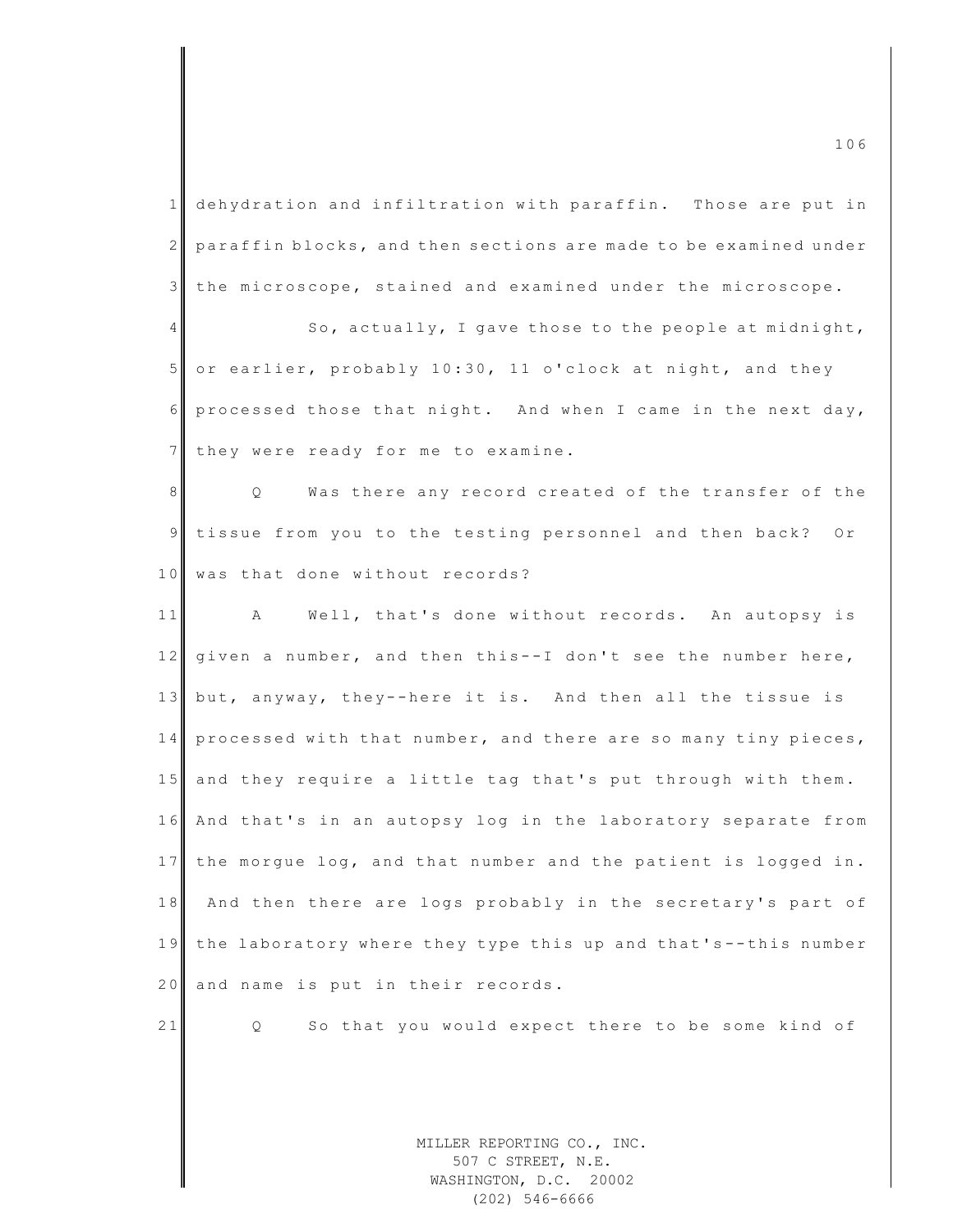MILLER REPORTING CO., INC. 507 C STREET, N.E. WASHINGTON, D.C. 20002  $\frac{107}{107}$ 1 log book that would show the receipt of the sections, the  $2$  testing, the results of the test, and then sending the--3 A Yes. 4 Q -- sections back? Now, in the paragraph that I showed 5 you a moment ago from page 8 of Exhibit No. 26, it refers to  $6$  this, the sections being available from around noon on the 23rd; 7 is that correct? 8 A Right. 9 | Q So that would have been Saturday at approximately 10 noon? 11 A Yes. 12 Q Now, previously you mentioned that it was your 13 understanding that Dr. Humes had a draft of the autopsy protocol 14 that was available about 10 o'clock that morning; is that right? 15 A Yes. 16 Q And do you remember that the draft was available prior 17 to the time that the sections had been returned from tests? 18 A Yes. But the microscopic wasn't part of the draft. 19 Q Exactly. Sure. 20 Were you present when the results of the testing were 21 dictated?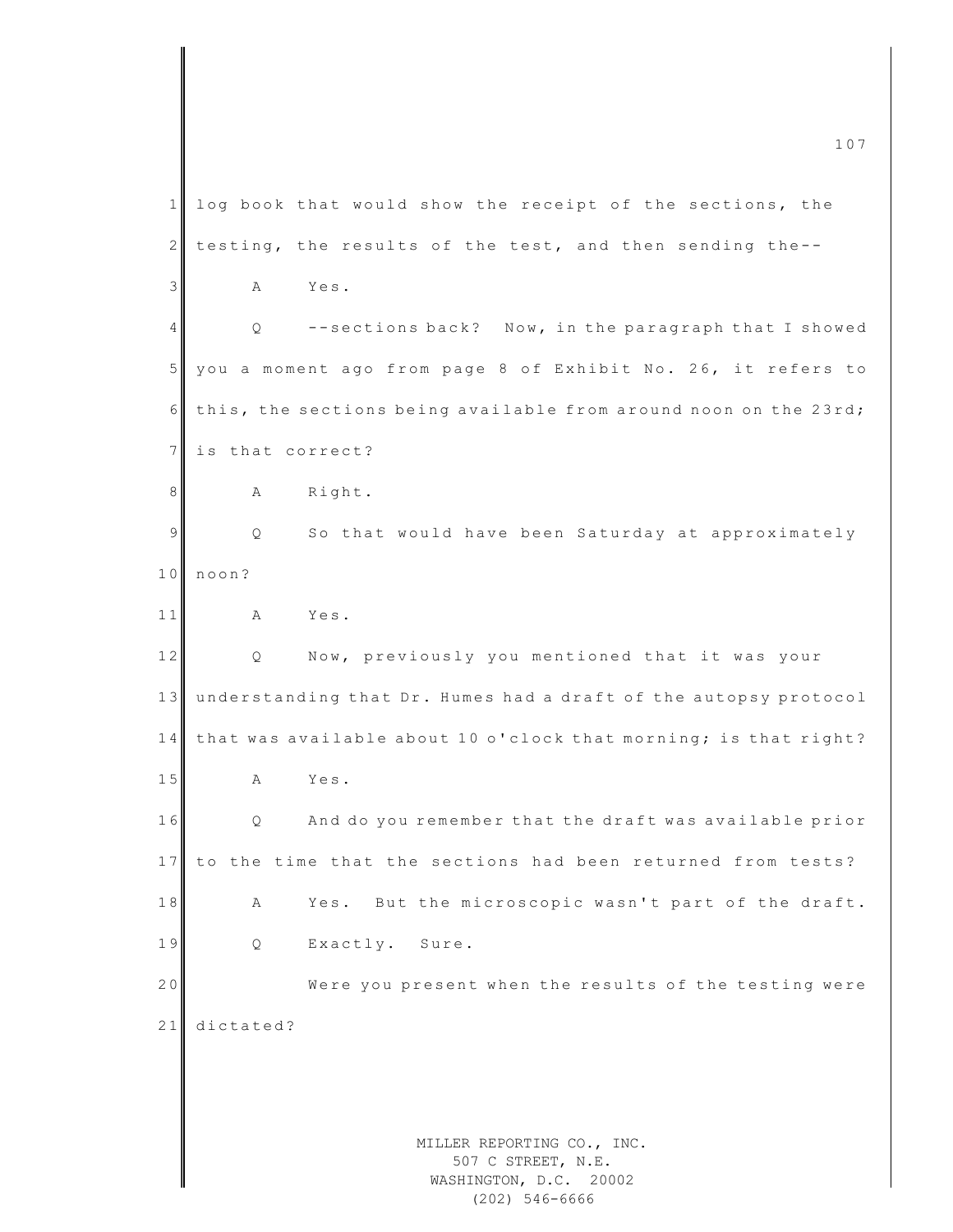|             | 108                                                             |  |  |
|-------------|-----------------------------------------------------------------|--|--|
| 1           | Α<br>$\mathbb{N}\circ$ .                                        |  |  |
|             |                                                                 |  |  |
| 2           | Do you know when the dictating took place on the<br>Q           |  |  |
| $\mathsf 3$ | microscopic sections?                                           |  |  |
| 4           | $N \circ$ .<br>Α                                                |  |  |
| 5           | Do you know, for example, whether that was on the<br>Q.         |  |  |
| 6           | 23rd at approximately the time they were received, or later?    |  |  |
| 7           | We looked at the slides together Saturday around noon.<br>Α     |  |  |
| 8           | But he had not dictated the autopsy at that time.               |  |  |
| 9           | I mean the supplementary report for--<br>Q                      |  |  |
| 10          | Well, I'm not sure he had dictated any of it at that<br>A       |  |  |
| 11          | time. He had handwritten out the gross autopsy. And maybe       |  |  |
| 12          | I--I might have reviewed with him his handwritten draft at that |  |  |
| 13          | time. I can't remember that. But at some time we went over      |  |  |
| 14          | it together, because I'm sure we discussed points and made      |  |  |
| 15          | changes and so forth. But that was done Saturday early          |  |  |
| 16          | afternoon.                                                      |  |  |
| 17          | Okay. Was anyone else present when you examined the<br>$\circ$  |  |  |
| 18          | sections around noon on the 23rd? For example, was Dr. Finck    |  |  |
| 19          | there?                                                          |  |  |
| 20          | He was not there.<br>Α                                          |  |  |
| 21          | Was Dr. Karnei there?<br>Q                                      |  |  |
|             |                                                                 |  |  |
|             |                                                                 |  |  |
|             | MILLER REPORTING CO., INC.                                      |  |  |
|             | 507 C STREET, N.E.<br>WASHINGTON, D.C. 20002                    |  |  |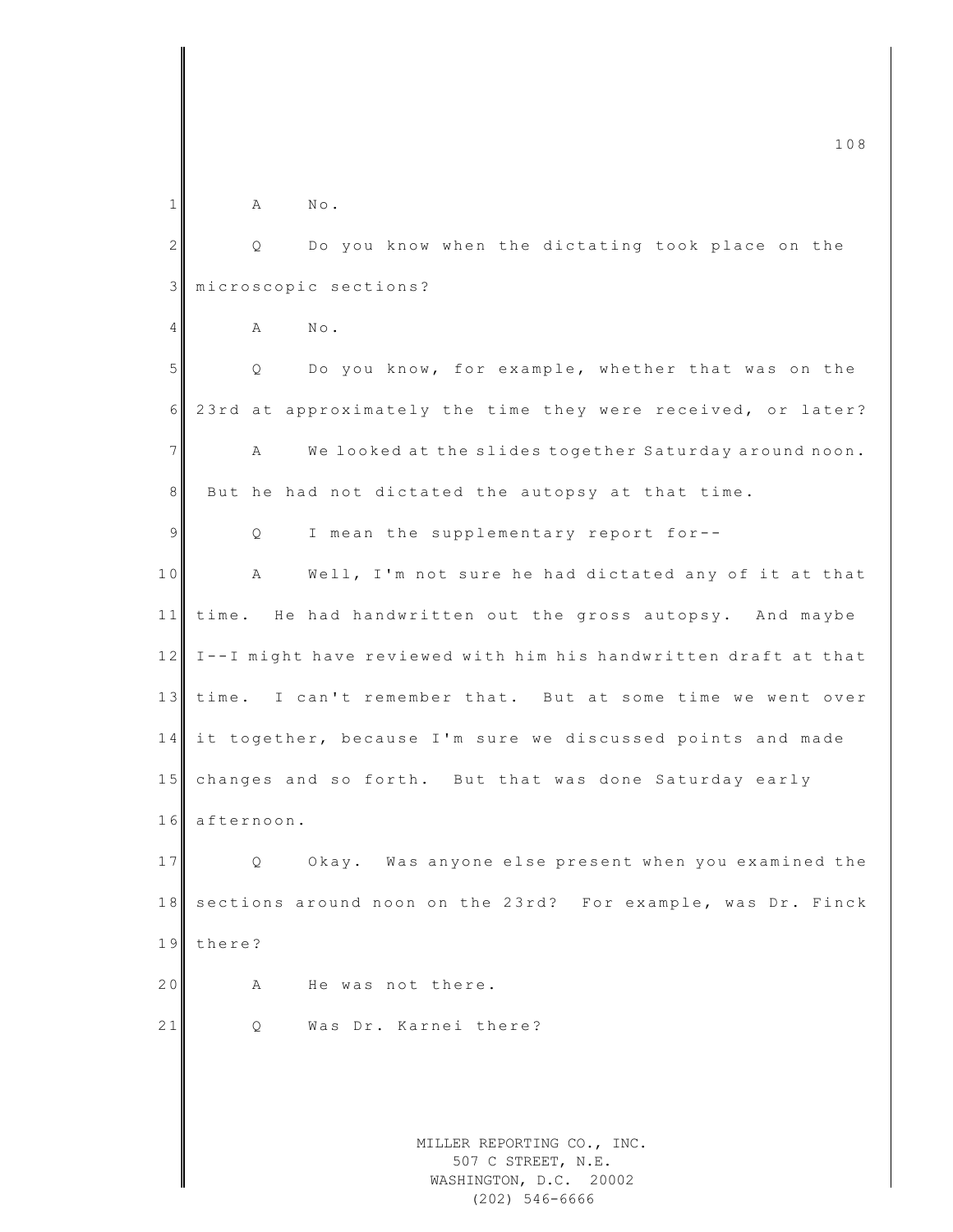|                | 109                                                                        |
|----------------|----------------------------------------------------------------------------|
| $\mathbf 1$    | He was probably there, and probably others of our<br>Α                     |
| $\mathbf{2}$   | staff.                                                                     |
| 3              | Did you conduct any examination of the brain at that<br>Q                  |
| 4              | time?                                                                      |
| 5              | $N \circ$ .                                                                |
|                | Α                                                                          |
| 6              | Was a section made of the wound of entrance on the<br>Q                    |
| $\overline{7}$ | neck or back?                                                              |
| 8              | Both.<br>Α                                                                 |
| 9              | Do you recall what the results of that--was there<br>Q                     |
| 10             | a subsequent testing of the back/neck wound?                               |
| 11             | Other than the microscopic?<br>Α                                           |
| 12             | Yes.<br>Q                                                                  |
| 13             | Α<br>$\mathbb{N}\circ$ .                                                   |
| 14             | Do you recall whether the results of that test were<br>Q                   |
| 15             | recorded anywhere?                                                         |
| 16             | Yes. I think they're here.<br>Α                                            |
| 17             | Could you show me where that is located, the<br>Q                          |
| 18             | microscopic examination of the--                                           |
| 19             | On page 2 of Exhibit 4, at the bottom of the page,<br>А                    |
| 20             | skin wounds. It describes the sections taken through the                   |
| 21             | margins of both the skin wounds.                                           |
|                |                                                                            |
|                |                                                                            |
|                | MILLER REPORTING CO., INC.<br>507 C STREET, N.E.<br>WASHINGTON, D.C. 20002 |

(202) 546-6666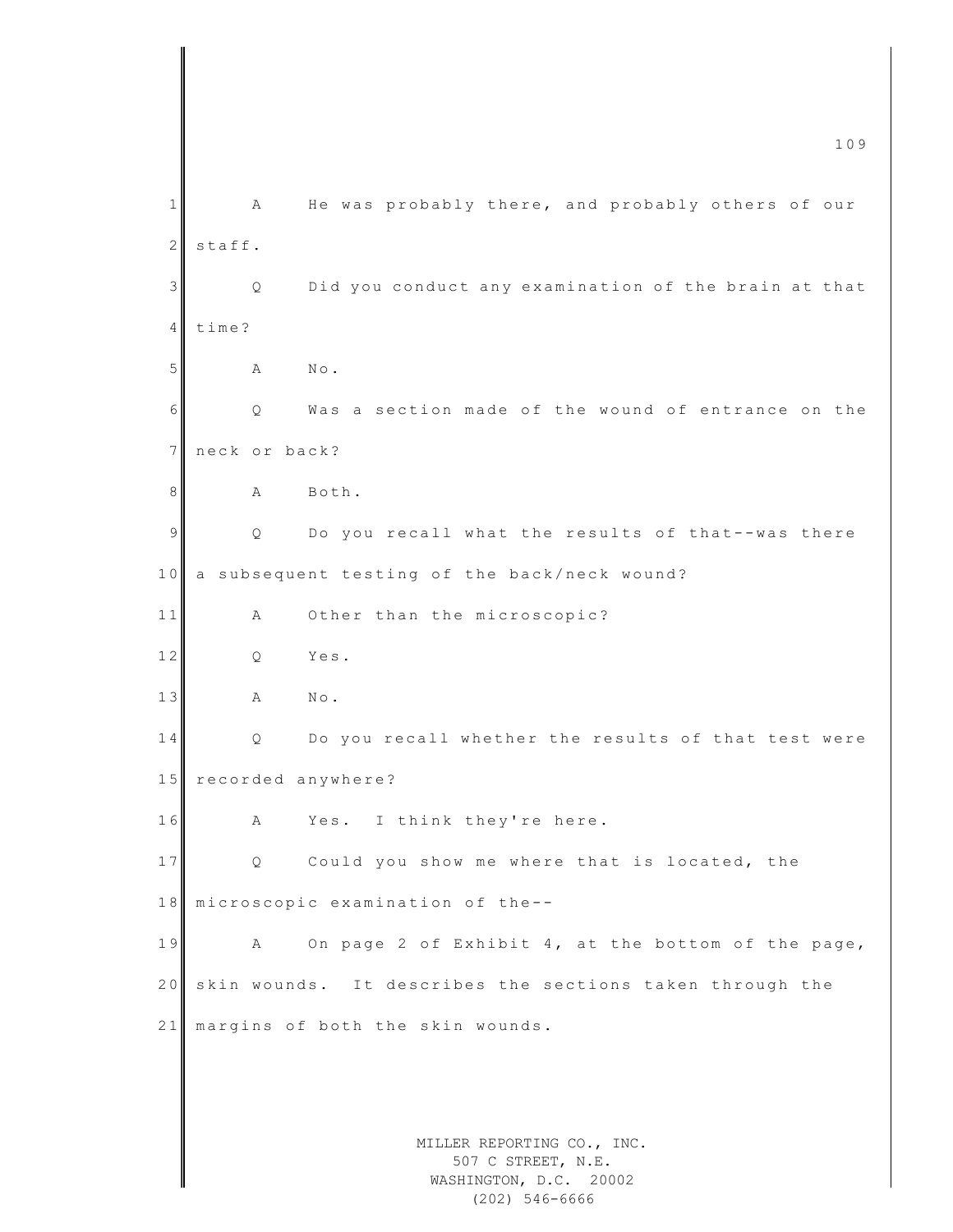MILLER REPORTING CO., INC. 507 C STREET, N.E. WASHINGTON, D.C. 20002 m c 110  $\sim$  110  $\sim$  110  $\sim$  $1 \parallel$  Q and do you see the reference there to the coaqulation 2 necrosis? 3 A Yes. 4 Q Can you tell me what that signifies? 5 A Like burning. 6 Q And did that have any bearing on determination of 7 whether that was an entrance wound? 8 A No. The size and configuration of the entrance wound  $9$  are the two most important things. 10 Q Did you see any written results of tests on any of 11 the tissues of President Kennedy, other than the document that's 12 in your hand now, Exhibit 4? 13 A I'm sorry? 14 Q Did you see any written reports of any tests performed 15 on any of the tissues from President Kennedy's body, other than 16 Exhibit 4, which is in your hand now? 17 A No. 18 Q Prior to the time that you signed the autopsy 19 protocol, which is Exhibit 3, did you discuss the substance 20 of the autopsy with anyone other than Drs. Humes and Finck? 21 A Well, I'm sure my wife. She had been staying up all

(202) 546-6666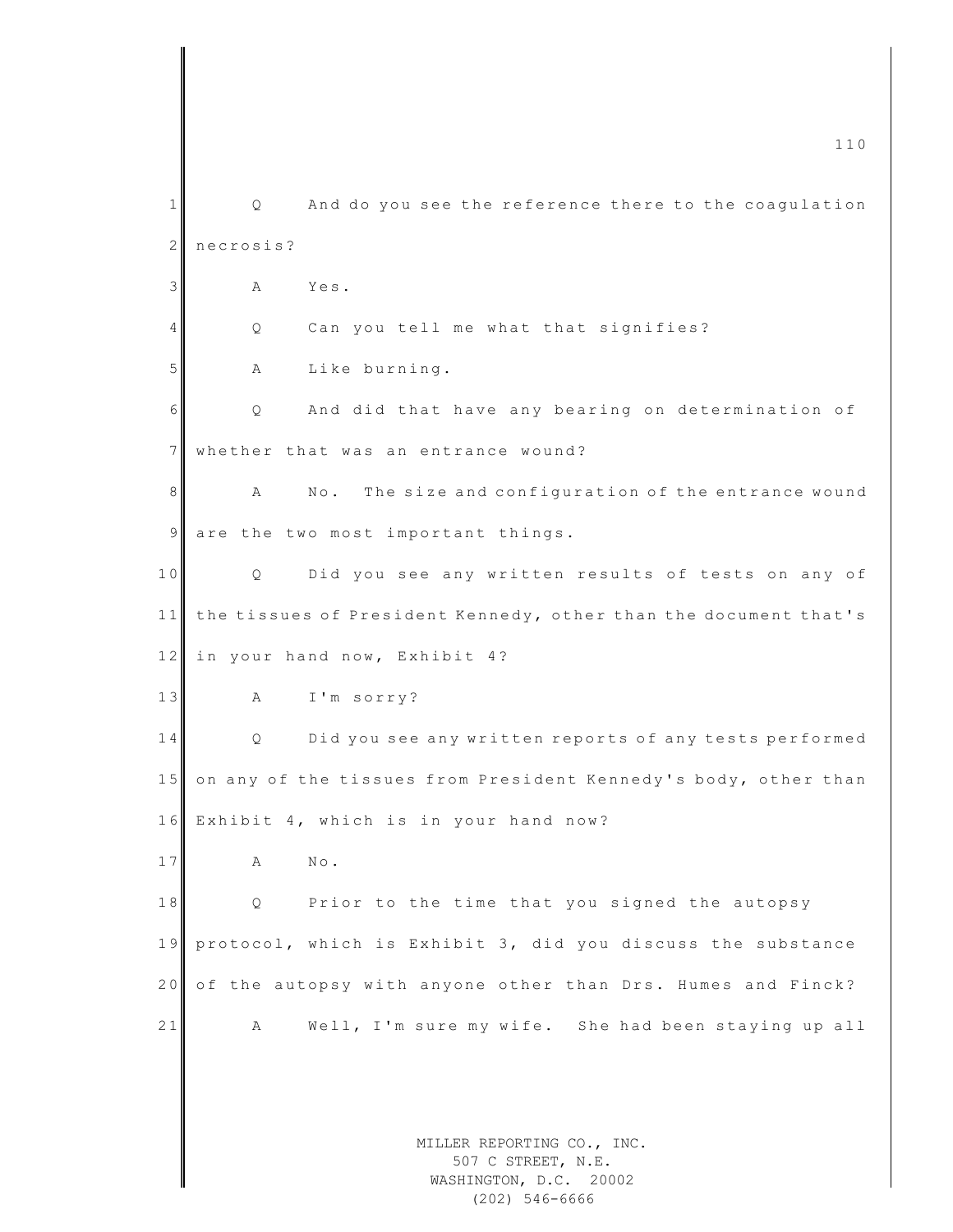MILLER REPORTING CO., INC. 1 night waiting for me to get home. There was a--the 2 neuropathologist at the AFIP was home when I got there, and 3 I think I probably discussed some of it with him, some of the 4 evening's events and so forth. 5 Q Do you remember the circumstances when you signed 6 the autopsy protocol, Exhibit 3? Do you remember what day of 7 the week it was or time of day? 8 A This was done on Sunday, wasn't it? 9 | Q It's not dated. You're referring to Exhibit 3? 10 A Yes. I'm almost sure that this was executed on 11 Saturday or Sunday, because Jim took it down to Admiral Burkley.  $12$  I can't be positive at this moment. 13 Q At the time that you signed this, was anyone else 14 in the room with you? Do you recall? "This" being Exhibit  $15 \, | \, 3.$ 16 A Yes. I think that Pierre Finck, Jim Humes, and Smoky 17 Stover and I were in the room. Yeah, I think we were the only  $18$  ones there at the time we signed it. 19 | Q Was there any discussion that you recall about anyone 20 wanting the autopsy protocol to read one way rather than another 21 or any changes that were being asked to be made to it by anyone?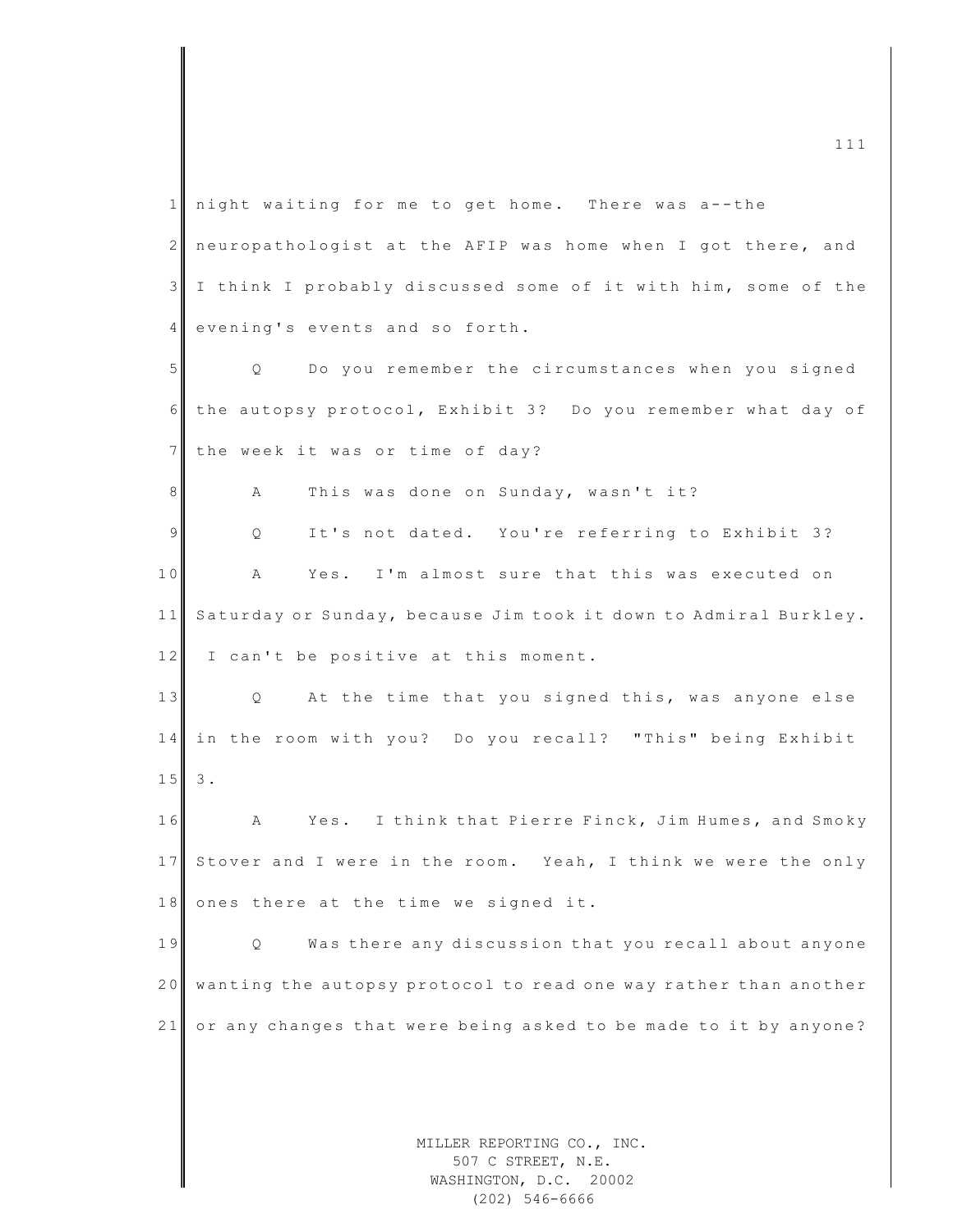MILLER REPORTING CO., INC. 507 C STREET, N.E. WASHINGTON, D.C. 20002 1 A No one from outside, and Jim and Pierre and I went 2 over it quite carefully item by item and discussed everything  $3$  in it, as to contents and accuracy and so forth. I do remember 4 that we spent quite a bit of time just preliminary to signing  $5$  it. 6 Q Was there any discussion at all about someone from 7 outside of that group wishing to make any changes or alterations 8 to the autopsy protocol? 9 A None. 10 Q Did you ever sign more than one version of the autopsy 11 protocol? For example, was there one draft that was written 12 that you signed and then subsequently made a decision to make 13 changes? 14 A No. 15 Q There was just one version. 16 Previously in the deposition, you've made reference 17 to there being a probe to help track the direction of the neck 18 wound. Do you recall that? 19 A Mm-hmm. 20 Q Could you tell me about how long the probe was or 21 describe the dimensions of the probe?

(202) 546-6666

 $\frac{112}{2}$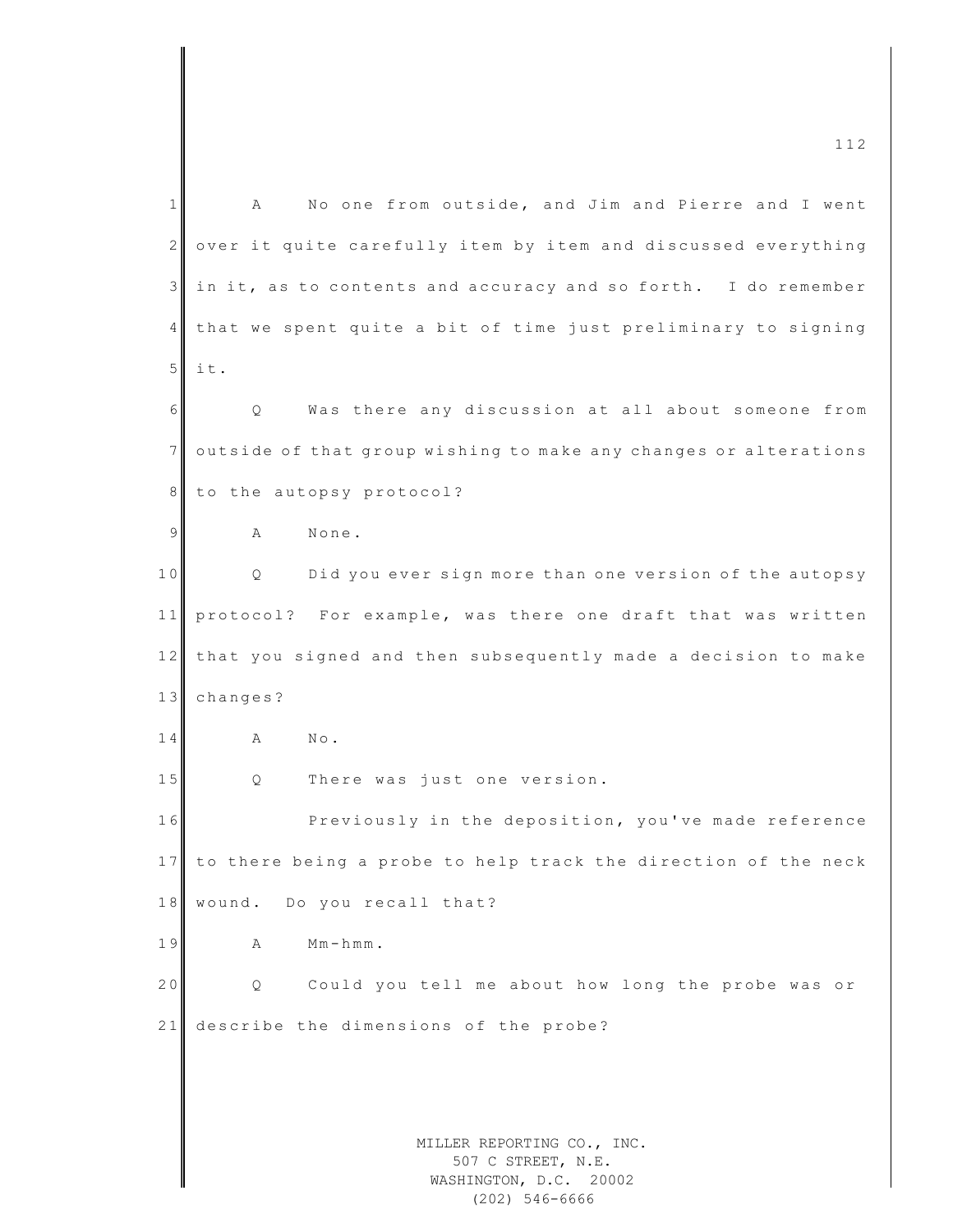| 1  | It's a little soft metal instrument that looks like<br>Α         |
|----|------------------------------------------------------------------|
| 2  | a needle with a blunt end on one end and a flattened end on      |
| 3  | the other, like a needle that you would knit with or something.  |
| 4  | And it's, I would say, eight inches long, blunt on one end       |
| 5  | and sort of has a sharp point on the other end.                  |
| 6  | Were there any X-rays taken with the probe inside<br>Q           |
| 7  | the body that you recall?                                        |
| 8  | $\mathbb{N}\circ$ .<br>Α                                         |
| 9  | How far in did the probe go?<br>Q                                |
| 10 | Very short distance. Three inches, about.<br>Α                   |
| 11 | Were there any photographs taken with the probe<br>Q             |
| 12 | inserted?                                                        |
| 13 | I doubt it.<br>Α                                                 |
| 14 | I believe from your earlier testimony you said that<br>Q         |
| 15 | you were present for the subsequent supplementary examination    |
| 16 | of the brain. Is that correct?                                   |
| 17 | Α<br>Yes.                                                        |
| 18 | Who else was present for that examination?<br>Q.                 |
| 19 | I can't be sure about this. I am sure that Jim and<br>Α          |
| 20 | I were there. I think probably Pierre was not, but I think       |
| 21 | the neuropathologist from AFIP, Richard Davis, was there.<br>And |
|    |                                                                  |
|    |                                                                  |
|    | MILLER REPORTING CO., INC.                                       |
|    | 507 C STREET, N.E.                                               |
|    | WASHINGTON, D.C. 20002                                           |

(202) 546-6666

m c 113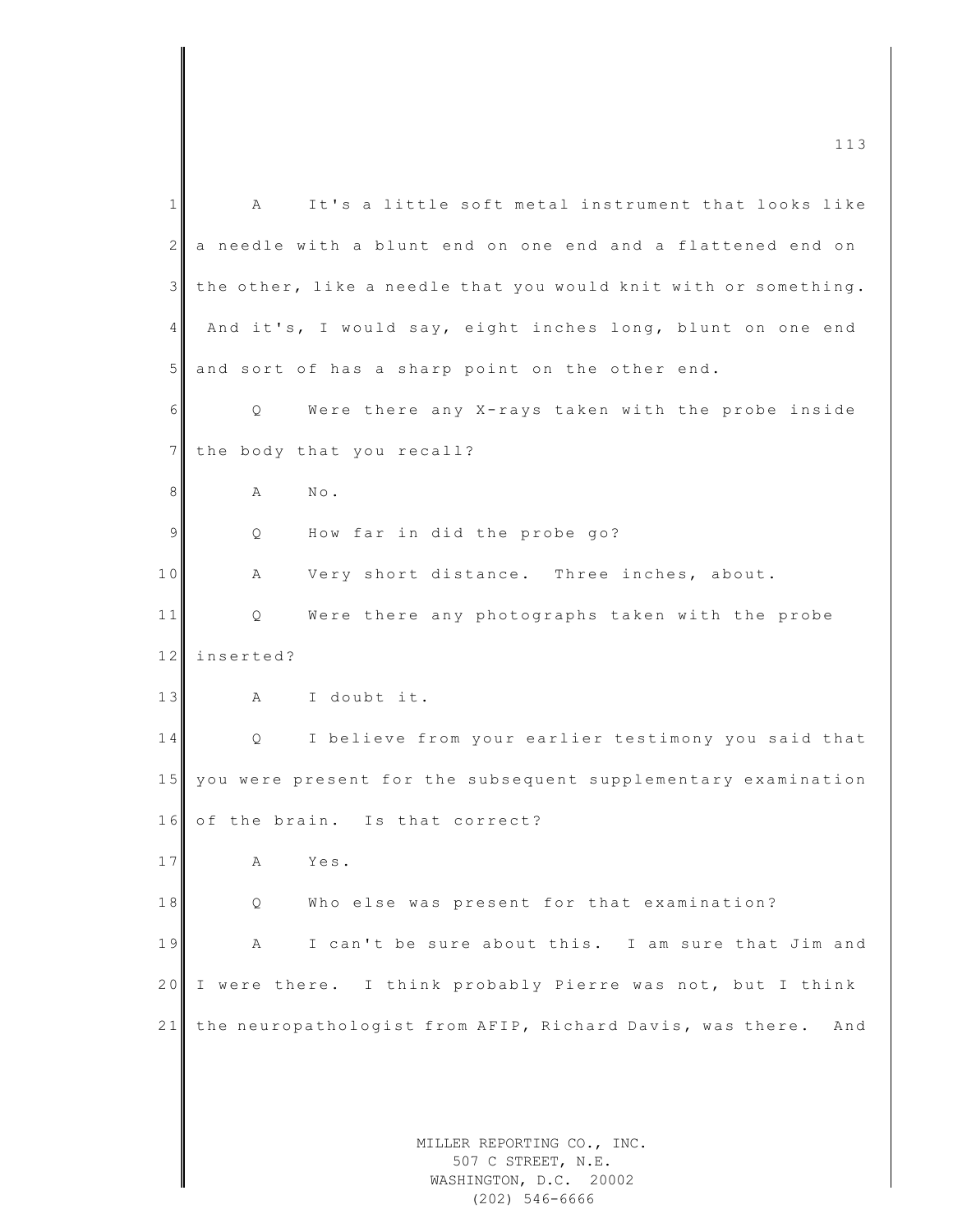MILLER REPORTING CO., INC.  $\frac{114}{114}$ 1 then I'm sure much of our medical staff from the laboratory,  $2$  I think they probably all would have been there. 3 | Q So there were quite a number of people there? 4 A Yes. 5 Q Just in a rough way, is this between 6 and 12 or 6 approximately how many? 7 | A I would say probably 15, maybe. It was President 8 Kennedy's brain. 9 | Q Do you remember whether anyone named Stringer was 10 present? 11 A Yes. He was the photographer. 12 Q Did he take photographs at that time, as best you 13 recall? 14 A Throughout the autopsy and the subsequent brain 15 examination. I was thinking about that last night, and he had 16 an assistant or two. They train people in medical photography. 17 And I'm not sure if he was present throughout all this or one 18 of his assistants. I'm almost positive he was there throughout 19 the autopsy. The same is true of the radiologist. He had 20 residents and assistants also, and I know there were at least 21 a couple of radiology technicians moving film about and so forth.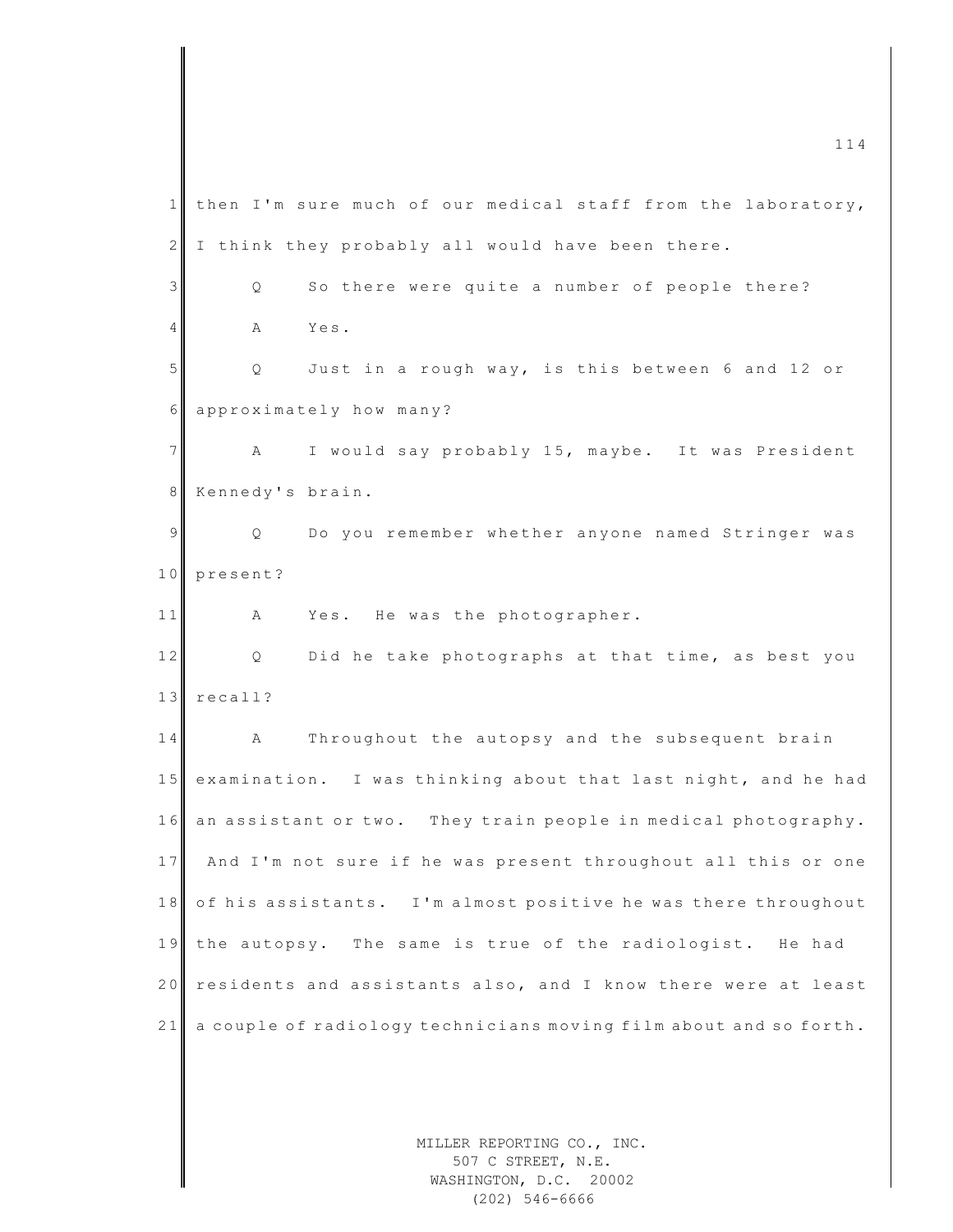MILLER REPORTING CO., INC. m c 115 1 Q Were any of the radiologists present during the 2 supplementary examination of the brain? 3 A I doubt it. 4 Q Do you recall Dr. Humes ever having made reference 5 to Admiral Burkley's desire that the brain be interred with 6 the body? 7 **A** No. 8 Q Do you recall ever having heard anyone discuss the 9 issue of whether the brain should be interred with the body? 10 A I'm sure that in years past that discussion has come 11 up, but I can't remember who and where. 12 Q In addition to the supplementary examination of the 13 brain that we've been discussing and the examination of the 1 4 tissues from around noon on the 23rd, did you participate in 15 any other supplementary examinations of tissues related to 16 President Kennedy? 17 A Not at that time. 18 Q When did you at some other time? 19 A When the material was returned to the Archives. 20 Q Okay. When you say "when the material was returned  $21$  to the Archives," you're meaning two or three years--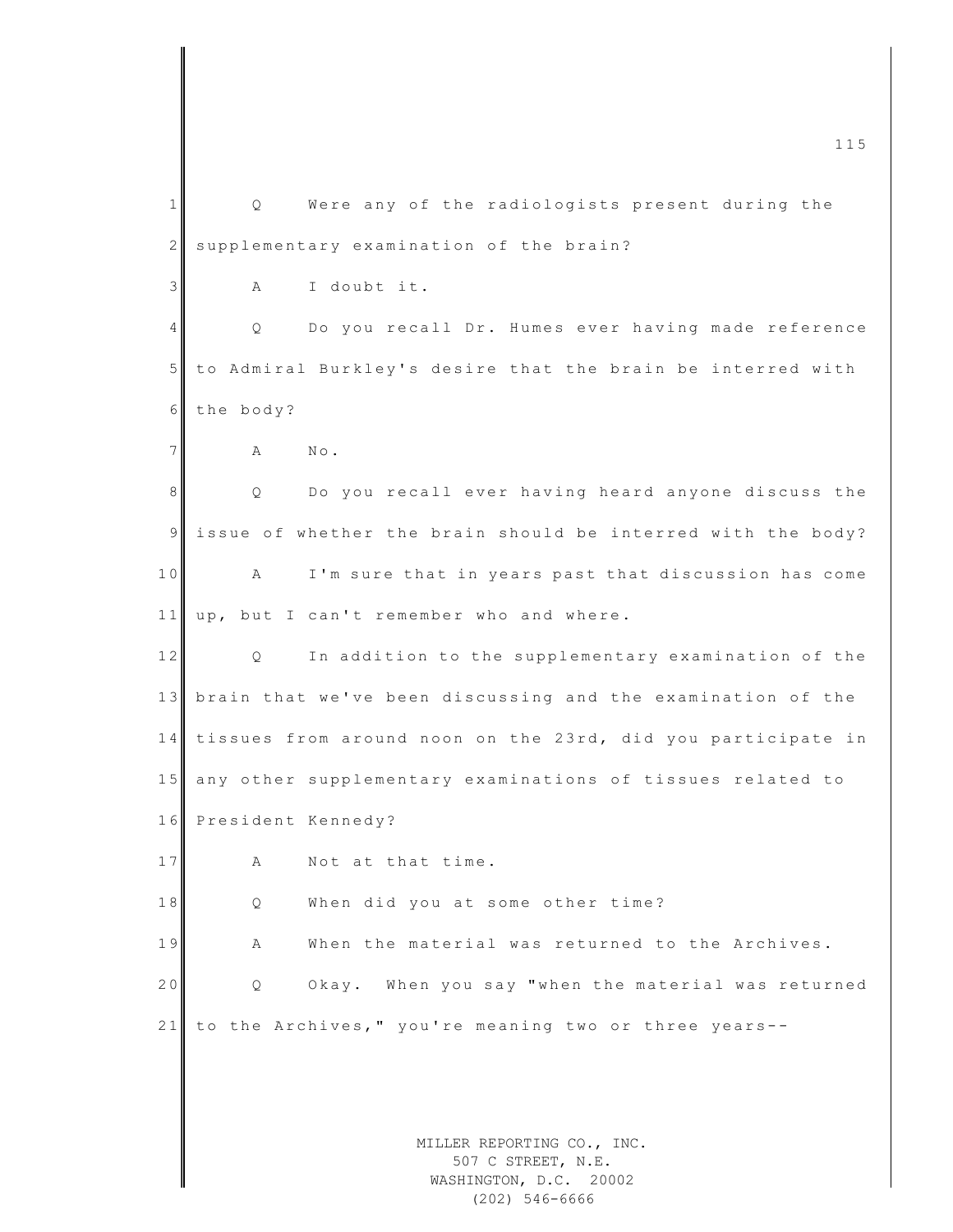1 A Slides--yes.

| $\mathbf{2}$   | Q<br>During the time that the material was returned to           |
|----------------|------------------------------------------------------------------|
| $\mathcal{E}$  | the Archives, what do you remember there being in the way of,    |
| $\overline{4}$ | I will call it, biological material, anything related to         |
| 5              | President Kennedy's body or tissues?                             |
| 6              | Slides, microscopic slides. And I can't remember<br>$\mathbf{A}$ |
| 7 <sup>1</sup> | if there were paraffin blocks. I believe there were paraffin     |
| 8              | blocks, but I'm not sure. Then, of course, photographs and       |
| $\overline{9}$ | X-rays. And I can't remember whether--those bone fragments       |
| 10             | may have been within the--are they still in the archival         |
| 11             | material? They're not? At some point they were. I think I        |
| 12             | saw them at the Archives at some point.                          |
| 13             | Q Okay. Other than the subsequent examination at the             |
| 14             | Archives, is it your testimony that you only participated in     |
| 15             | examinations of the tissues at two times after the initial       |
| 16             | autopsy? Is that fair?                                           |
| 17             | A We went down and--when the material first came back,           |
| 18             | we went down--Jim Humes, Stringer, and the radiologist, Dick     |
| 19             | somebody or other, and I--and we went through all the material   |
| 20             | and numbered it and signed it and logged it back in. And then    |
| 21             | that group of physicians, we asked for pathologists and          |
|                |                                                                  |

MILLER REPORTING CO., INC. 507 C STREET, N.E. WASHINGTON, D.C. 20002 (202) 546-6666

 $\frac{116}{116}$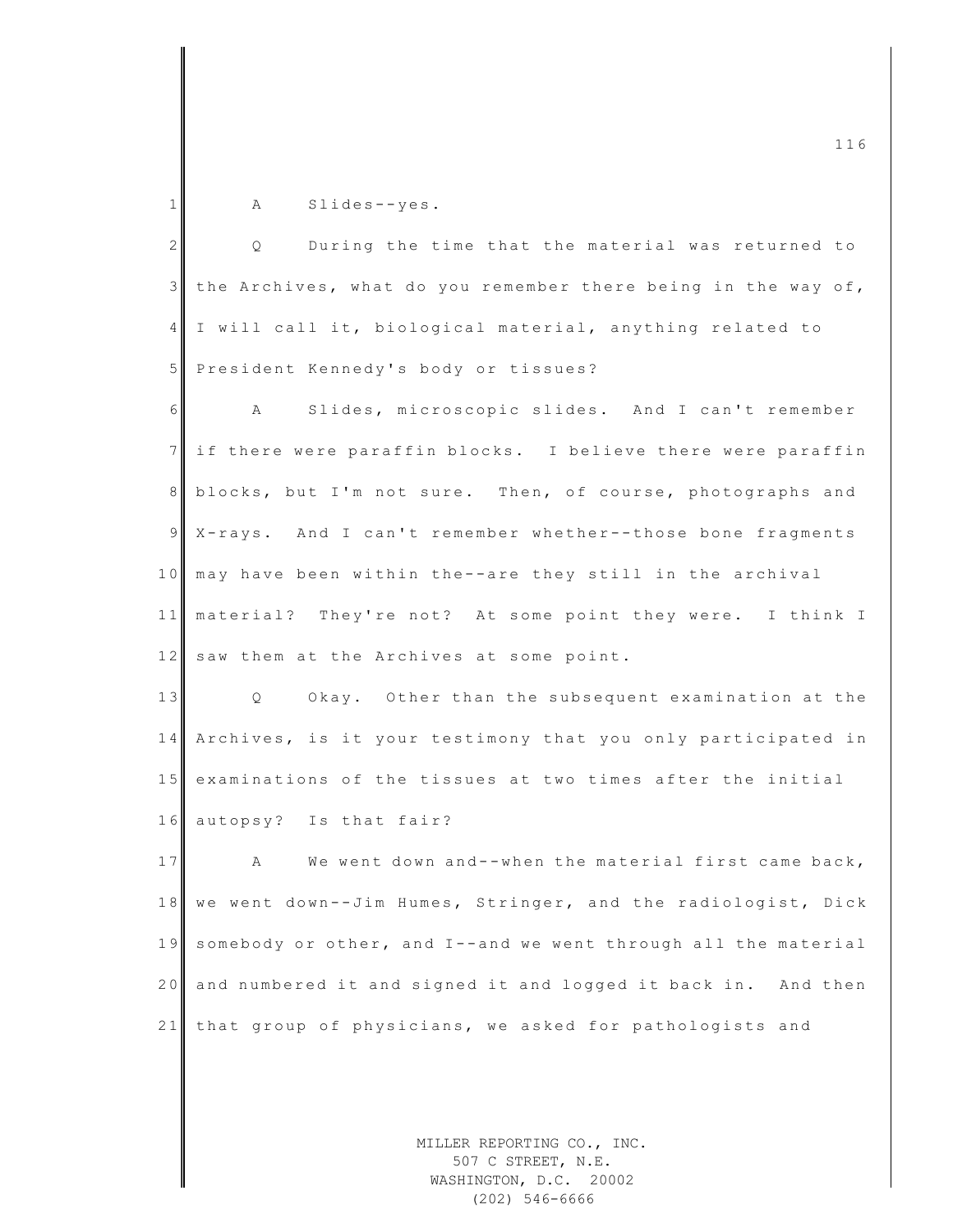1 radiologists, and I guess there were all kinds of people in  $2$  that group. We went through it again with them that time. 3 Then I think that was the end. 4 Q Okay. So just in terms of the time around the 5 autopsy, there were no other opportunities that you had to 6 examine tissues other than the two we've discussed? 7 A All the material went to the White House right after 8 the autopsy, within a week. 9 | Q Do you remember during your supplementary--or during 10 your subsequent review at the National Archives ever seeing 11 something like a stainless steel container? 12 A I don't remember that. Can you tell me what was in  $13$  it? 14 Q That's sort of the question that we are interested 15 in. There are some records about there having been a stainless 16 steel container at the Archives. I don't know whether you would 17 have seen that or not. I just want to see if--18 A I'm trying to think how the paraffin blocks--it seems 19 to me the slides and paraffin blocks were in a wooden microscopic 20 slide box. I don't think that was in a metal container. And 21 that's all there was.

> MILLER REPORTING CO., INC. 507 C STREET, N.E. WASHINGTON, D.C. 20002 (202) 546-6666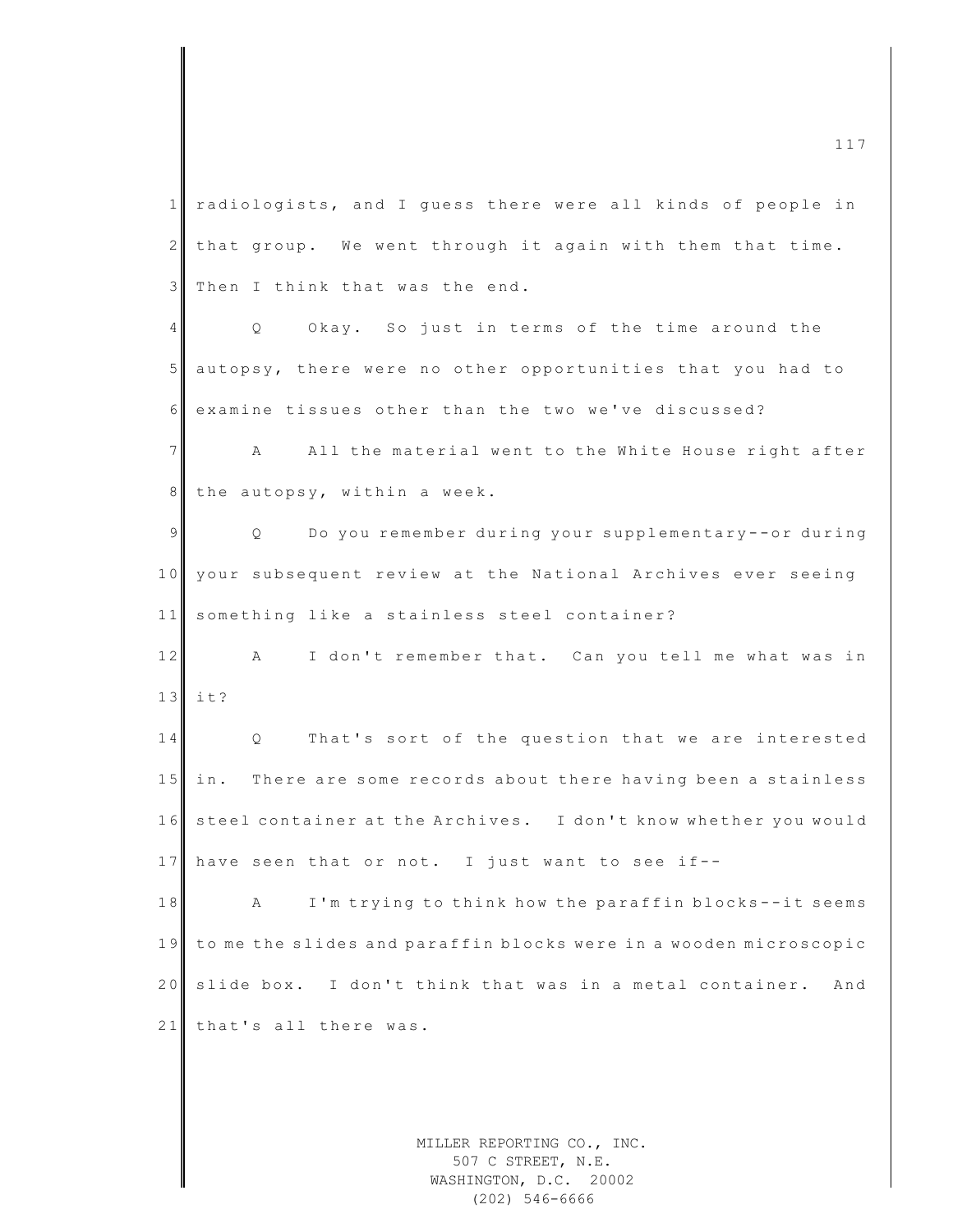| $\mathbf{1}$   | Previously, you have mentioned that you were aware<br>Q                    |
|----------------|----------------------------------------------------------------------------|
| $\mathbf{2}$   | that--or you had heard that Dr. Humes had destroyed or burned              |
| 3              | some of the notes or records related to the autopsy. Have you              |
| 4              | ever discussed that issue in any depth with Dr. Humes?                     |
| 5              | Yes, we've--I've been present when he's told the<br>А                      |
| 6              | story.                                                                     |
| $\overline{7}$ | He has told the story related to the assassination<br>Q.                   |
| 8              | of President Lincoln--                                                     |
| 9              | No. No, the story of writing up the report and<br>A                        |
| 10             | putting the paper in the fireplace.                                        |
| 11             | What is your understanding of the reason that he<br>Q                      |
| 12             | burned the papers from President Kennedy's autopsy?                        |
| 13             | Same reason he washed the sheets. He didn't want<br>$\mathbb A$            |
| 14             | this material in a museum barn out on 66.                                  |
| 15             | Q Did you yourself ever destroy any records created                        |
| 16             | at or about the time of the autopsy as they related to the autopsy         |
|                | 17 of President Kennedy?                                                   |
| 18             | No. Actually, the only records that I was involved<br>Α                    |
| 19             | in were the ones on the table here.                                        |
| 20             | MR. GUNN: I'd like to take a short break while I                           |
| 21             | have some of the photos and X-rays brought in.                             |
|                |                                                                            |
|                |                                                                            |
|                | MILLER REPORTING CO., INC.<br>507 C STREET, N.E.<br>WASHINGTON, D.C. 20002 |

(202) 546-6666

m c  $118$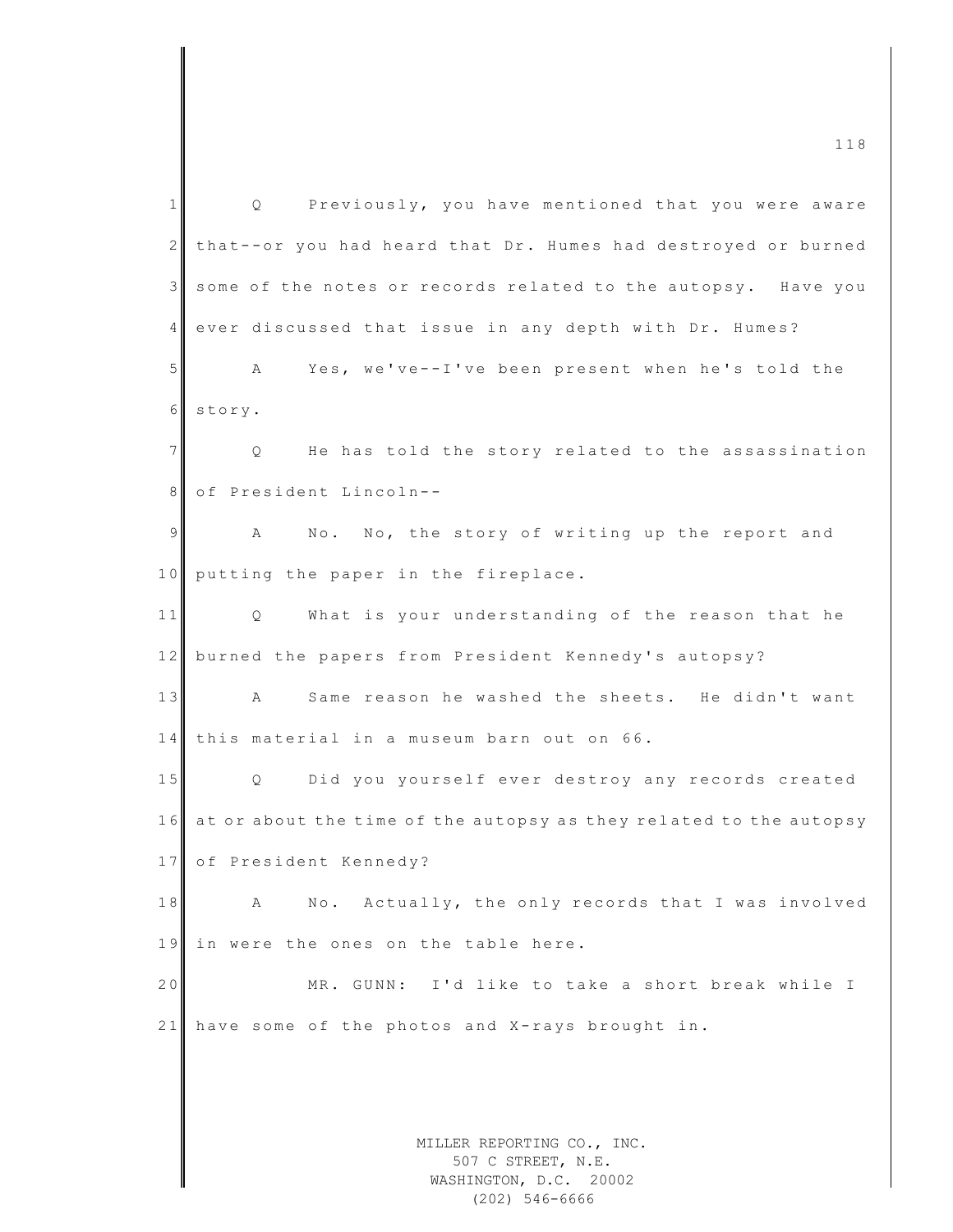| 1              | [Recess.]                                                                  |
|----------------|----------------------------------------------------------------------------|
| $\overline{2}$ | MR. GUNN: We now have in the room with us the autopsy                      |
| 3              | photos in the possession of the National Archives as well as               |
| 4              | the X-rays, and I'd like to ask Dr. Boswell some questions about           |
| 5              | them. I have just handed to Dr. Boswell a document marked                  |
| 6              | Exhibit 13, which on its face is the report of inspection by               |
| 7              | naval medical staff on November 1, 1966, at National Archives              |
| 8              | of X-rays and photographs of the autopsy of President John F.              |
| 9              | Kennedy.                                                                   |
| 10             | BY MR. GUNN:                                                               |
| 11             | Dr. Boswell, have you previously seen the document<br>Q                    |
| 12             | that's marked Exhibit 13?                                                  |
| 13             | Yes, I have.<br>Α                                                          |
| 14             | Is that your signature on the last page, the second<br>Q                   |
| 15             | signature down?                                                            |
| 16             | Yes.<br>A                                                                  |
| 17             | And could you tell me just in very brief form how<br>Q                     |
| 18             | you came to sign the document that's now marked Exhibit 13?                |
| 19             | We were notified that the material had been returned<br>Α                  |
| 20             | to the Archives, and those of us who signed went down to the               |
| 21             | Archives and met Mr. Rhoads, or Dr. Rhoads, and all the material           |
|                |                                                                            |
|                |                                                                            |
|                | MILLER REPORTING CO., INC.<br>507 C STREET, N.E.<br>WASHINGTON, D.C. 20002 |

m c  $\frac{119}{2}$ 

WASHINGTON, D.C. 20002 (202) 546-6666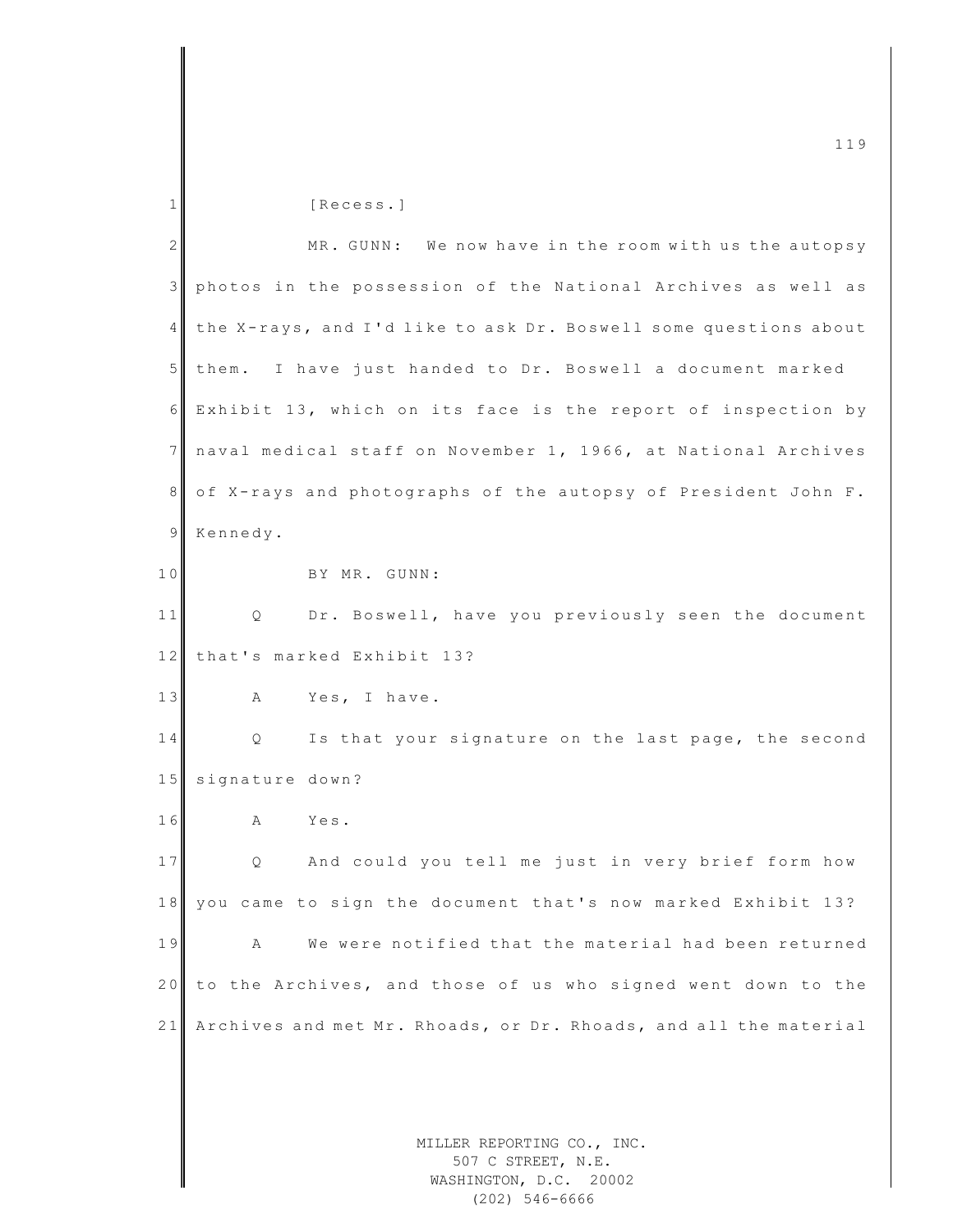| $\mathbf{1}$   | was brought out to us, and we reviewed it all, re-identified             |
|----------------|--------------------------------------------------------------------------|
| $\overline{2}$ | it and labeled it and authenticated it.                                  |
| 3              | Okay. So it was your understanding that this<br>Q.                       |
| $\overline{4}$ | procedure that you were involved in was, at least in part, to            |
| $5\phantom{.}$ | assist the Archives in properly cataloguing and labeling the             |
| 6              | autopsy photographs and X-rays--                                         |
| $7\phantom{.}$ | A<br>Yes.                                                                |
| 8              | --would that be fair? Now, you notice, for example,<br>$Q \qquad \qquad$ |
| $\overline{9}$ | on page 4 where it is referring to 4-by-5 black and white                |
| 10             | negatives, you can see right next to No. 1 where there is the            |
| 11             | statement that the negative depicts the "left side of head and           |
| 12             | shoulders." Do you see that?                                             |
| 13             | Yes.<br>A                                                                |
| 14             | I'm going to be making reference to the language in<br>Q                 |
| 15             | this 1966 report as we discuss the photographs today, so I'll            |
| 16             | be referring to the language there, and you should feel free             |
| 17             | at any time to refer back to Exhibit 13. I will also be making           |
| 18             | reference to the photograph numbers that were attached to those          |
| 19             | photographs at the time of the 1966 inventory. And if you have           |
| 20             | any questions during the course of or subsequent discussion,             |
| 21             | don't hesitate to ask.                                                   |
|                |                                                                          |

MILLER REPORTING CO., INC. 507 C STREET, N.E. WASHINGTON, D.C. 20002 (202) 546-6666

 $\frac{120}{20}$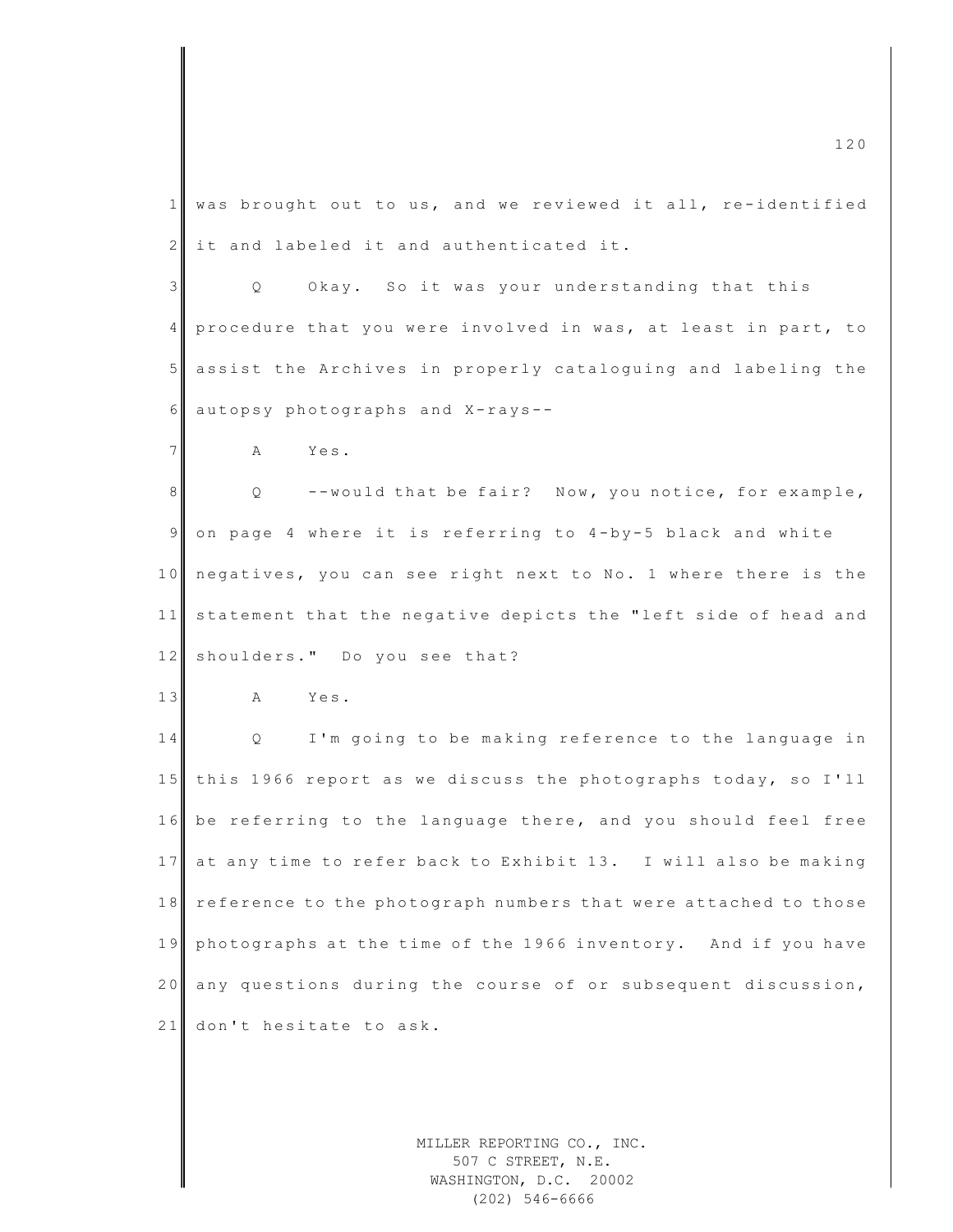MILLER REPORTING CO., INC. 1 MR. GUNN: I now have in the room Steve Tilley from 2 the National Archives and Ramona Branch, who will be assisting 3 us with this process. 4 Could you please first show to Dr. Boswell the left 5 side of head and shoulders, which corresponds to black and white 6 photo Nos. 1, 2, 3, and 4, and color Nos. 29, 30, and 31? 7 BY MR. GUNN: 8 Q My first question to you, Dr. Boswell, is whether 9 you have previously seen the photographs that are in this first 10 view of the left side of head and shoulders. 11 A Yes, I have. 12 Q Do those appear to you to be true and authentic 13 photographs taken at the autopsy of President Kennedy? 14 A Yes. 15 Q Do you notice any differences between the photographs 16 as they appear now and your recollection of the appearance of 17 President Kennedy from the left profile? 18 A No. 19 | Q Could you tell me whether you can see on the pictures 20 of the left profile of President Kennedy any lacerations in 21 the scalp?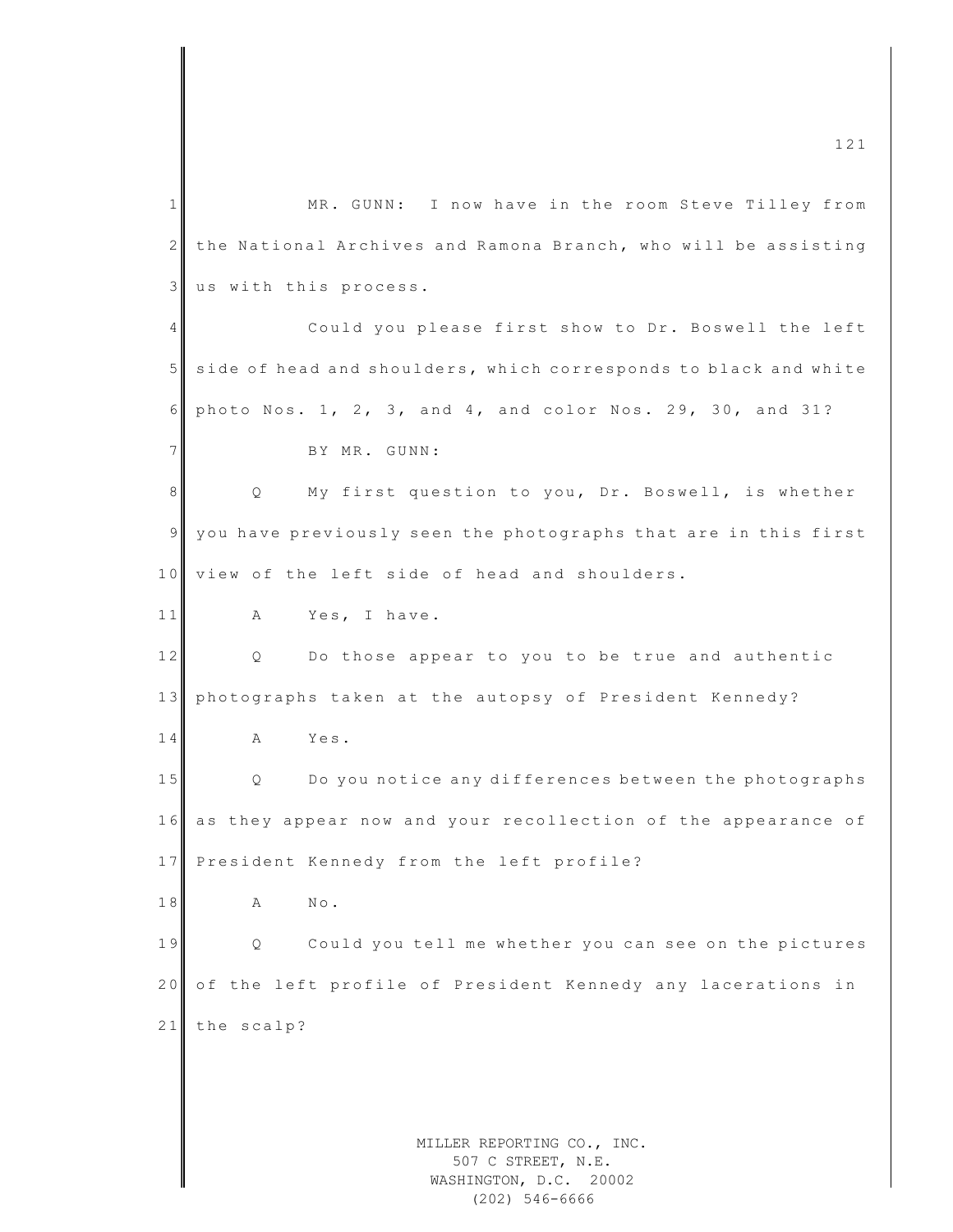MILLER REPORTING CO., INC. 507 C STREET, N.E.  $\frac{122}{2}$  $1$  A No. 2 | Q Did you or Dr. Humes at any time make any lacerations 3 on the left profile of President Kennedy? 4 A No. 5 Q Approximately when during the course of the autopsy 6 were these photographs taken? And by that I mean beginning, 7 middle, end. 8 A This is the beginning, very beginning. These were 9 initial photographs. 10 Q I asked you a variation of this question before, but  $11$  as you look at these photographs now, can you tell whether there 12 were any changes made to the appearance of President Kennedy 13 such as the washing of the hair or combing of the hair? 14 A These are exactly as the body arrived to us. There's 15 blood clotted in here, around the neck wound, some in the hair, 16 not much. We didn't do anything to this. 17 MR. GUNN: Okay. Could Dr. Boswell now be shown the 18 second view, which from the 1966 inventory is described as the 19 " right side of head and right shoulder, " corresponding to black 20 and white Nos. 5 and  $6$ , and color Nos. 26, 27, and 28? 21 BY MR. GUNN:

WASHINGTON, D.C. 20002 (202) 546-6666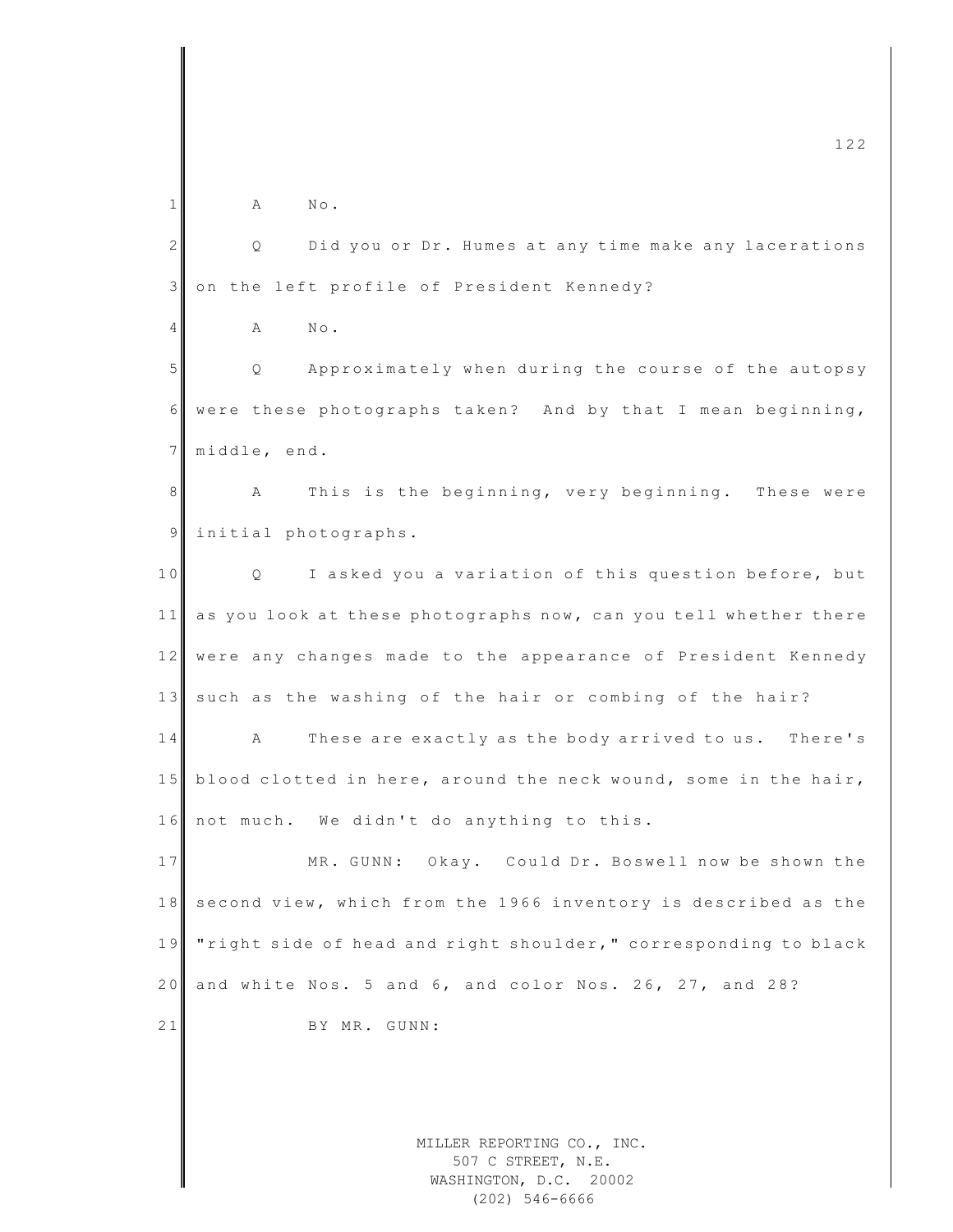MILLER REPORTING CO., INC. 507 C STREET, N.E. WASHINGTON, D.C. 20002 1 | Q Dr. Boswell, do you recognize photographs that I have  $2 \parallel$  just described as the "right side of head and right shoulder"? 3 A Yes. 4 Q To the best of your recollection, are those true and 5 accurate representations of photographs taken at the autopsy 6 of President Kennedy? 7 A Yes. 8 | Q Could you please describe in general terms what you 9 observe in terms of wounds in the scalp first of President 10 Kennedy? 11 A Well, the scalp is actually avulsed, and this is a 12 huge laceration. The one that I was talking about in earlier 13 questions. 14 Q If I could just state for the record, it appears that 15 you're talking about a laceration that is roughly slightly above 16 the ear, that is, towards the vertex, and that the laceration 17 appears to go slightly into the forehead above the right eye? 18 Would that be fair? 19 A Yes. 20 Q Okay. 21 A This actually shows almost the magnitude of my drawing

(202) 546-6666

 $\frac{123}{2}$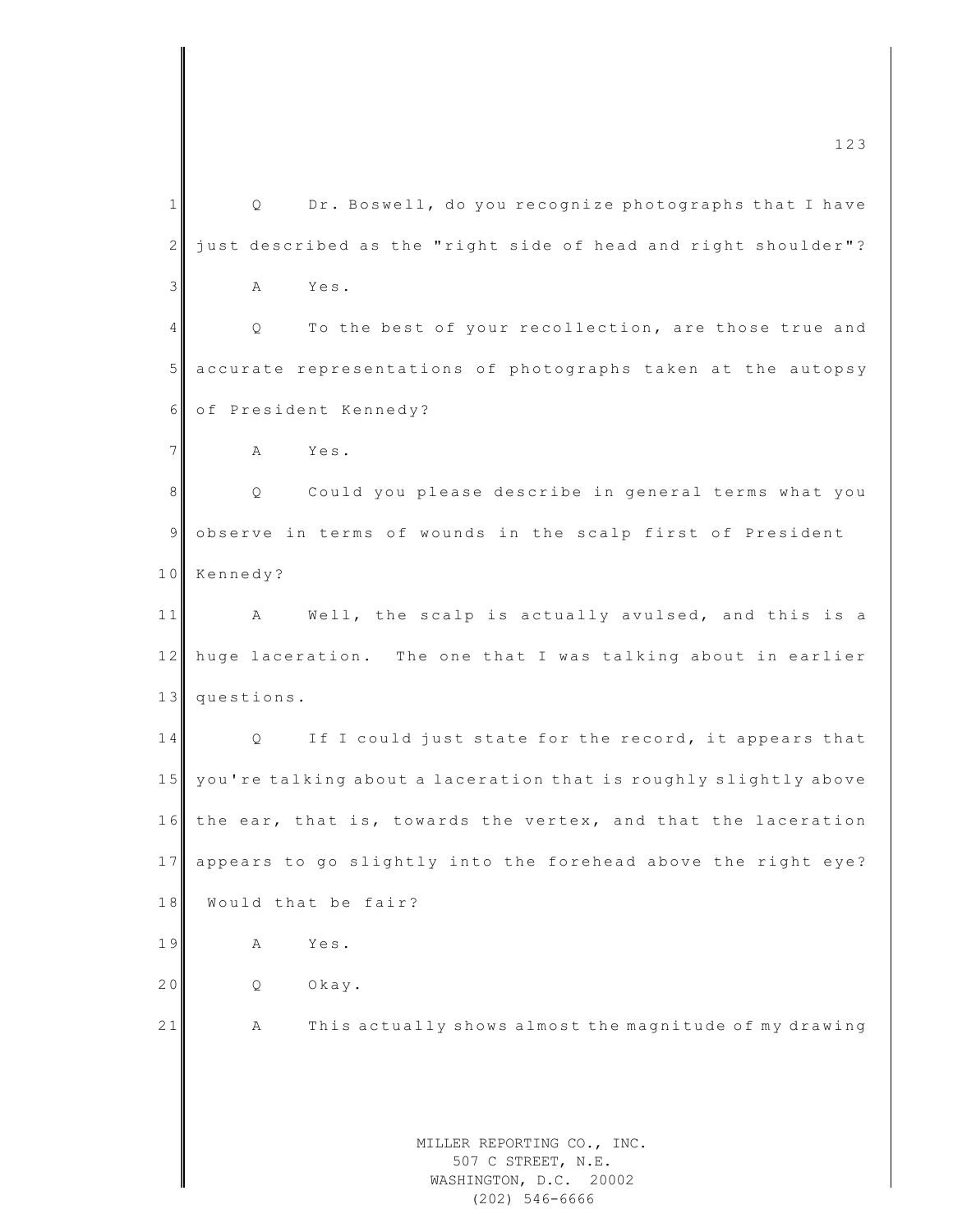1 on the skull the defect here.

MILLER REPORTING CO., INC. 507 C STREET, N.E. 2 Q You're pointing to the uppermost portion of President 3 Kennedy's head; is that correct? 4 A Yes. Now, what you see at the very top left of the 5 photograph is scalp. This can be folded back down and 6 actually--well, almost completely hide the defect. 7 | Q Would it be fair to say that the portion of the head 8 that we're seeing that looks disrupted in the portion of the 9 photograph is largely the inside of the scalp--10 A Exactly.  $11$  Q  $-$ all pulled back--12 A Yes. 13 | Q --and if that were pulled forward, that it would cover 14 the defect? 15 A Yes. 16 Q And are you able to view in that photograph any brain 17 tissue? 18 A Probably a little bit right here on the right side, 19 just above the fragmented bone, between that and the scalp. 20 There's probably a little bit of brain there. 21 Q But you would say just a very small amount within

WASHINGTON, D.C. 20002 (202) 546-6666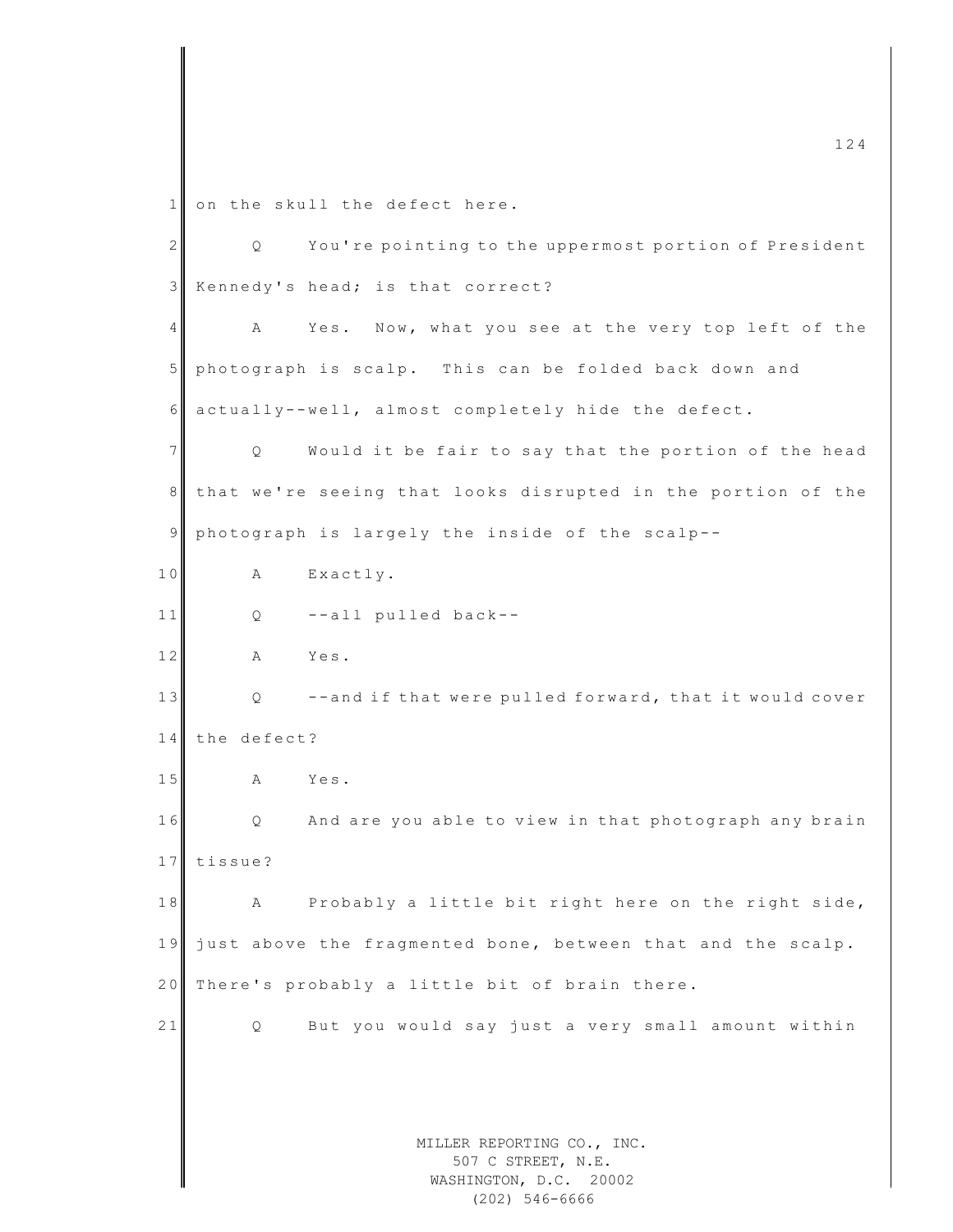MILLER REPORTING CO., INC. 507 C STREET, N.E. WASHINGTON, D.C. 20002 1 the photograph, that principally we are looking at the inside 2 of the scalp? 3 A Right. And this is a bone fragment that's adhered  $4$  to the underside of the scalp but belongs up here. 5 Q When you say the bone fragment, you're referring to 6 the triangular-shaped object right immediately above the ear? 7 A Yes. 8 || Q Above the right ear. And did I understand you 9 correctly that that is a fragment that has come from another 10 portion of the head? 11 A Right. 12 Q And so how would it be that that skull fragment is 13 in that location? 14 A Well, I think it's probably attached to the scalp 15 that's reflected. 16 Q So almost as if the scalp is hinged and a piece of 17 the skull is attached to the scalp? 18 A Yes. I think the color photograph shows it better. 19 I don't think the black and white shows anything that the color 20 photograph doesn't show. 21  $\Box$  Q This is going to be a little bit difficult to describe,

(202) 546-6666

 $\frac{125}{25}$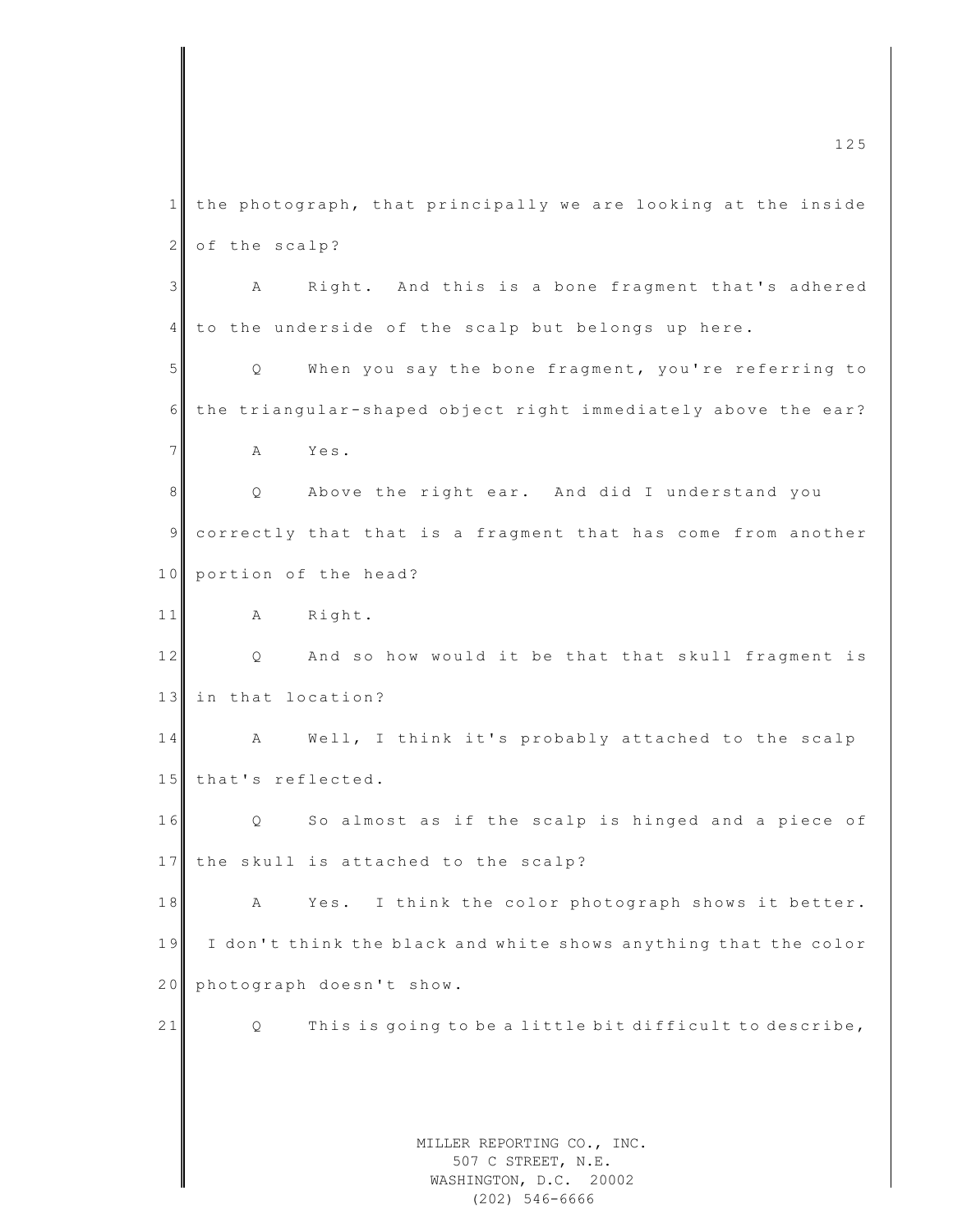| $\mathbf{1}$   | but you have identified a laceration that goes onto the forehead.          |
|----------------|----------------------------------------------------------------------------|
| 2              | I'd like you to go back from there about an inch-and-a-half                |
| $\mathfrak{Z}$ | and notice a portion of it where the top three parts of it seem            |
| $\overline{4}$ | to be almost rectangular in shape. Do you see that?                        |
| 5              | Α<br>Yes.                                                                  |
| 6              | Can you tell me what that object is there?<br>Q                            |
| $7\phantom{.}$ | Α<br>Okay. This is skull, the white area is skull, and                     |
| 8              | then the skull is fractured, and the bone beyond and above that,           |
| $\overline{9}$ | behind the hair here, is missing.                                          |
| 10             | Okay. And right to the right of the portion that<br>Q                      |
| 11             | I have described as being rectangular--and when I say to the               |
| 12             | right, we should say that the head from the direction that we're           |
| 13             | looking at is at the top of the document--there is something               |
| 14             | like a V-shaped indentation there. Do you see that?                        |
| 15             | Α<br>Yes.                                                                  |
| 16             | That is coming closer towards the frontal bone.<br>Q<br>What               |
| 17             | do you perceive that V-shaped mark to be?                                  |
| $1\;8$         | Well, the bone is fractured in a straight line here,<br>Α                  |
| 19             | and then this is another fracture margin. And this may come                |
| 20             | all the way across here, probably does.                                    |
| 21             | All the way across almost the coronal suture?<br>Q                         |
|                |                                                                            |
|                |                                                                            |
|                | MILLER REPORTING CO., INC.<br>507 C STREET, N.E.<br>WASHINGTON, D.C. 20002 |

 $\frac{126}{20}$ 

WASHINGTON, D.C. 20002 (202) 546-6666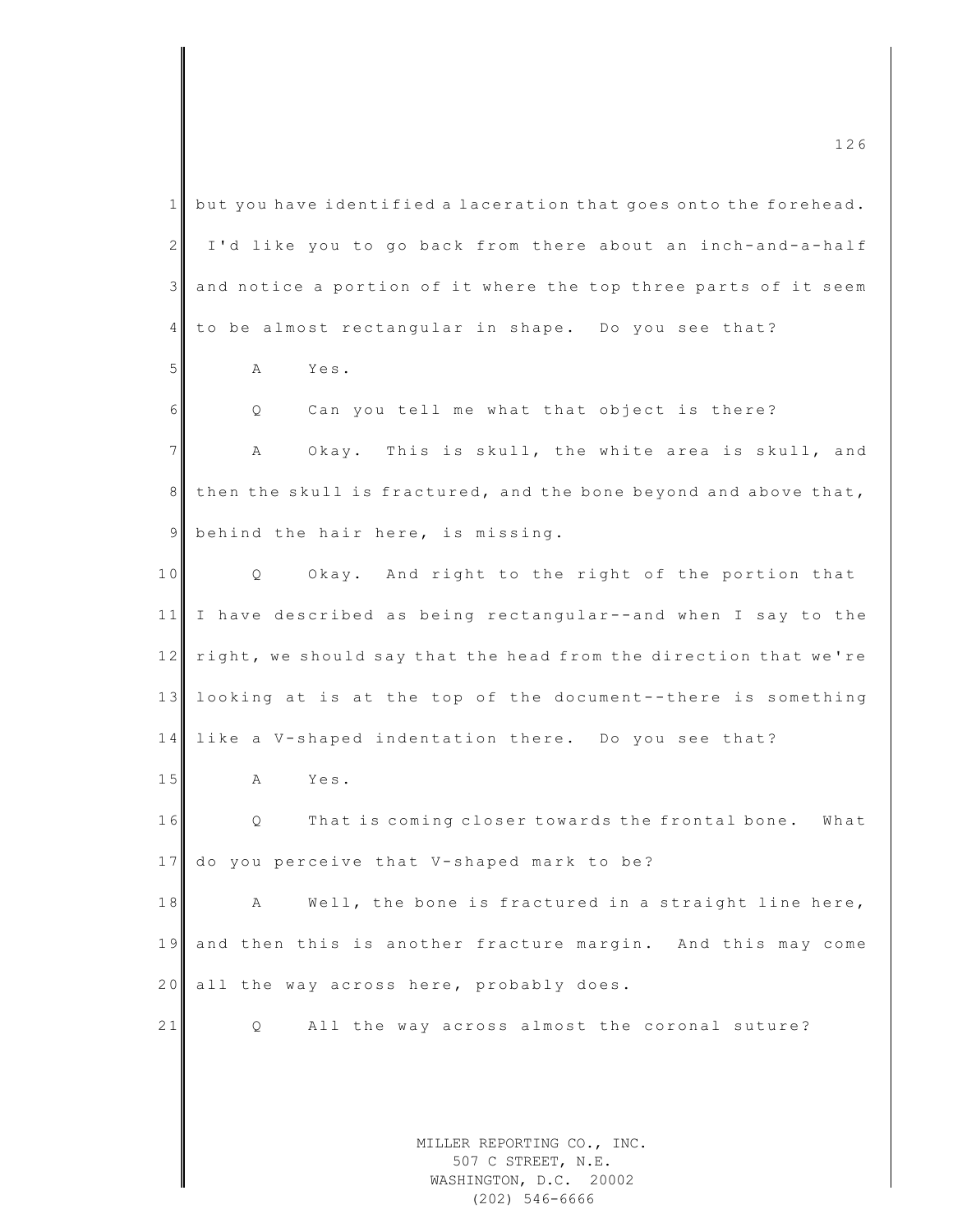MILLER REPORTING CO., INC. 507 C STREET, N.E. WASHINGTON, D.C. 20002  $\frac{127}{27}$ 1 A Yes. This is probably frontal bone, and then this 2 is parietal bone extending up to here. 3 | Q Can you identify any difference between this 4 photograph and how President Kennedy's body appeared from the 5 right profile when you first saw him at Bethesda? 6 A No. It looks the same. T3B 7 | Q Was this photograph or were these photographs, which 8 we're describing as View 2 or the second view, taken reasonably 9 near the beginning of the autopsy? 10 A Yes. 11 Q Could we turn to the third view, please, which is 12 described in the 1966 inventory as the "superior view of the 13 head"? 14 They correspond to black and white photo Nos. 7, 8, 15 9, and 10, and color photos Nos. 32, 33, 34, 35, 36, and 37. 16 Dr. Boswell, do you recognize those as being 17 photographs that you previously designated as "superior view 18 of the head"? 19 A Yes. 20 Q I'd like to ask you first whether they appear to you 21 to be true and accurate photographs of the autopsy of President

(202) 546-6666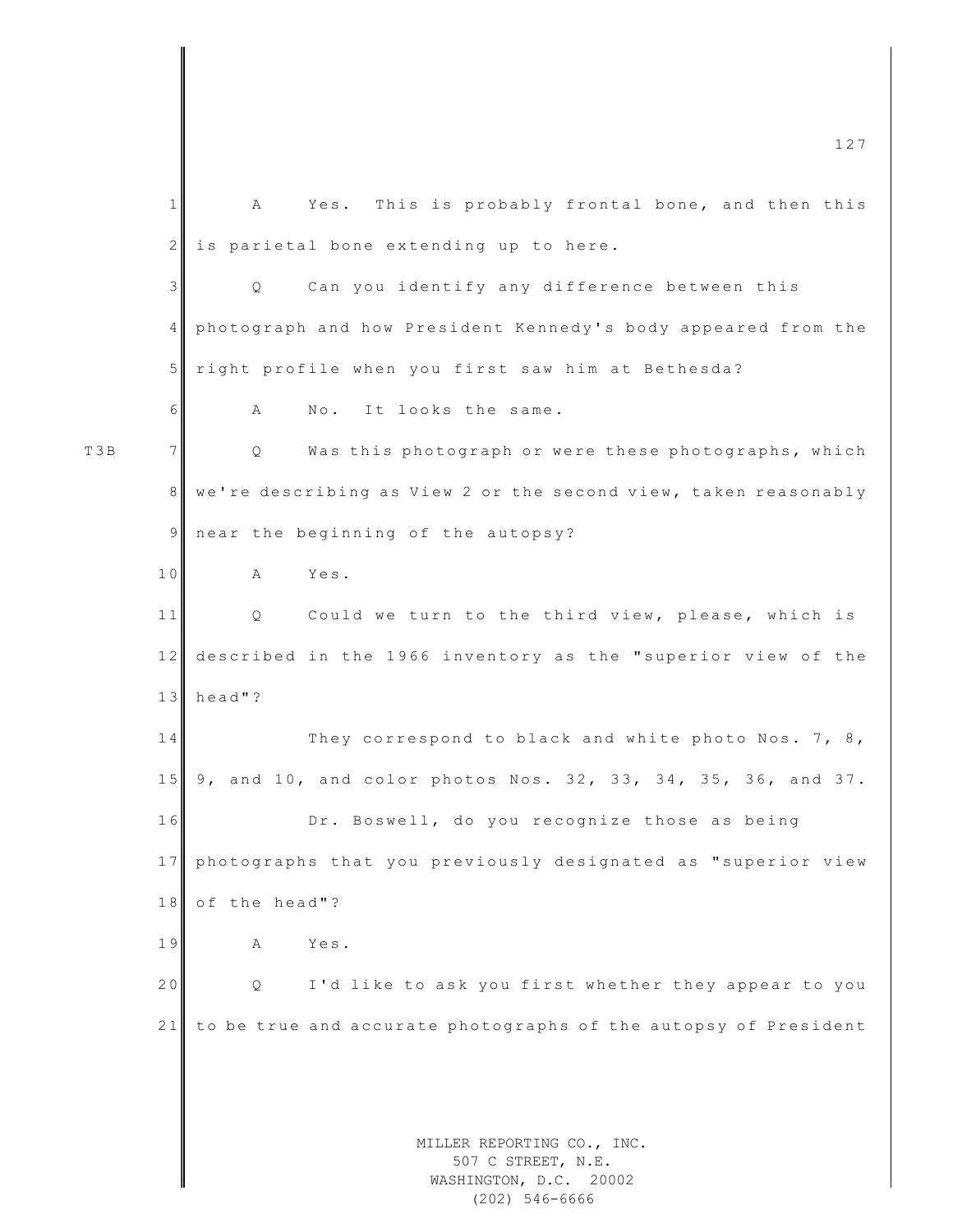1 Kennedy.

2 A Yes. 3 | Q Do you see any material difference between the 4 ph ot o graphs as they appear now and President Kennedy as he was 5 photographed on November 22nd? 6 A No. 7 Q I'm going to ask you to look at approximately the 8 midline of the brain. There appears to be a straight line or  $9 \parallel a$  straight-ish line that goes--it appears to me to be slightly 10 left of the midline of the brain that goes through the scalp. 11 Do you see that line that I'm referring to? 12 A Yes. 13 Q Could you tell me what that line is, as best you 14 understand? 15 A Well, that's a laceration margin of --you can see hair, 16 skin, and subcutaneous tissue, and then a little soft membranous 17 tissue attached with some blood coaqulation on the under surface 18 of the scalp. 19 Q In the photograph, as I mentioned, it appears as if 20 that laceration is somewhat to the left of the midline. If 21 the scalp were put back in place, where would you estimate that

> MILLER REPORTING CO., INC. 507 C STREET, N.E. WASHINGTON, D.C. 20002 (202) 546-6666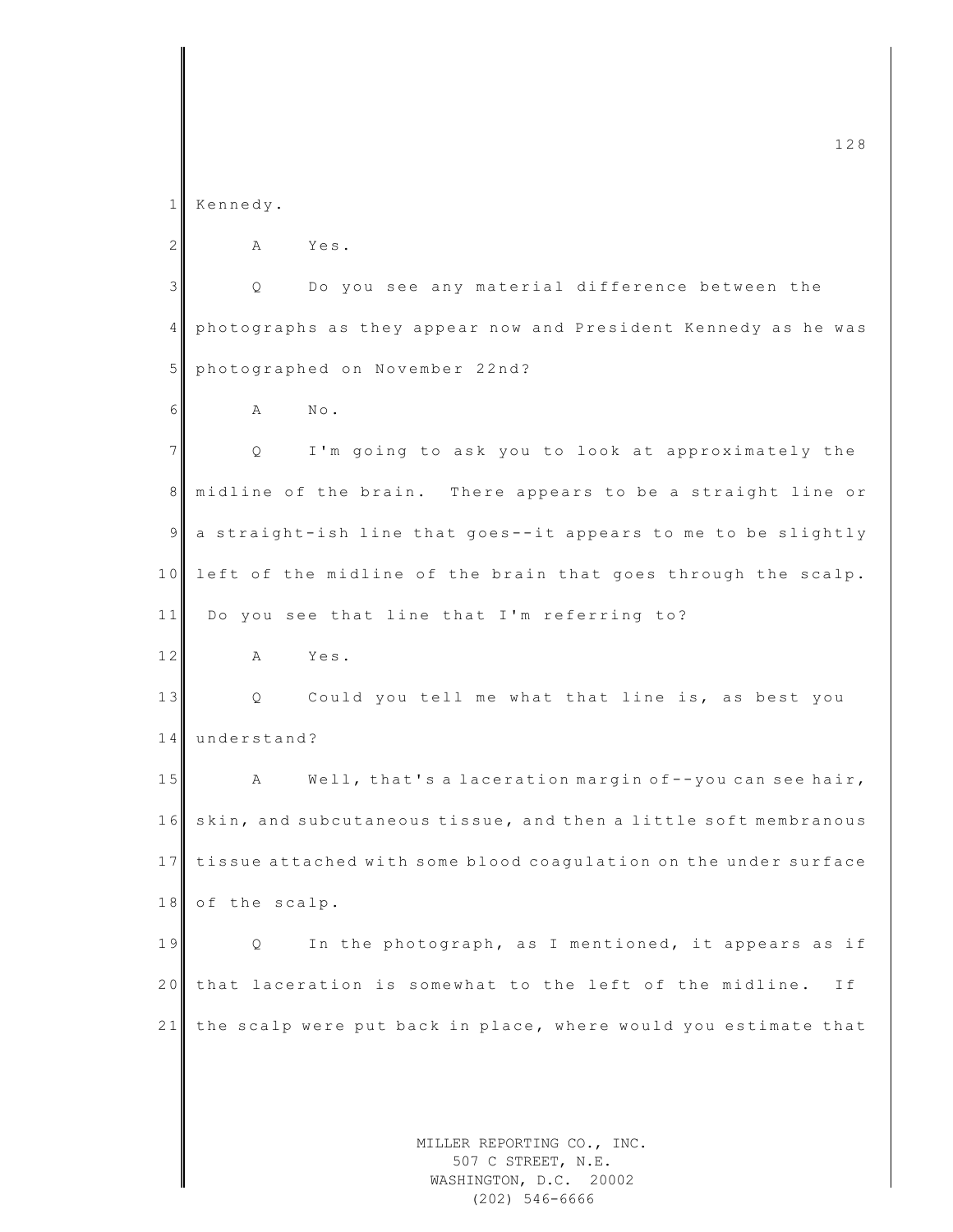MILLER REPORTING CO., INC. m c  $129$ 1 that scalp would come on the head?  $2$   $\parallel$  A I think it would fall over here. 3 Q You're pointing over to the right side?  $4$  A To the right side of the body. 5 Q So that the laceration that we see there would not  $6$  have, in fact, been near the midline but would have come much 7 farther over onto the right hemisphere? 8 A Yes. 9 | Q In that photograph that you're looking at now--again, 10 we're talking about the third view--do you see any material  $11$  that is readily identifiable as brain tissue? 12 A I don't think so. 13 | Q Would it be fair to say that what we are seeing there 14 in terms of the open wound is principally the interior of the 15 scalp? 16 A Yes. 17 Q Previously in the deposition, I asked you whether 18 you recalled having seen any brain tissue extruding from the 19 wound at the time that President Kennedy first arrived. Does 20 this photograph help you answer the question about whether there 21 was any brain tissue extruding from the wound?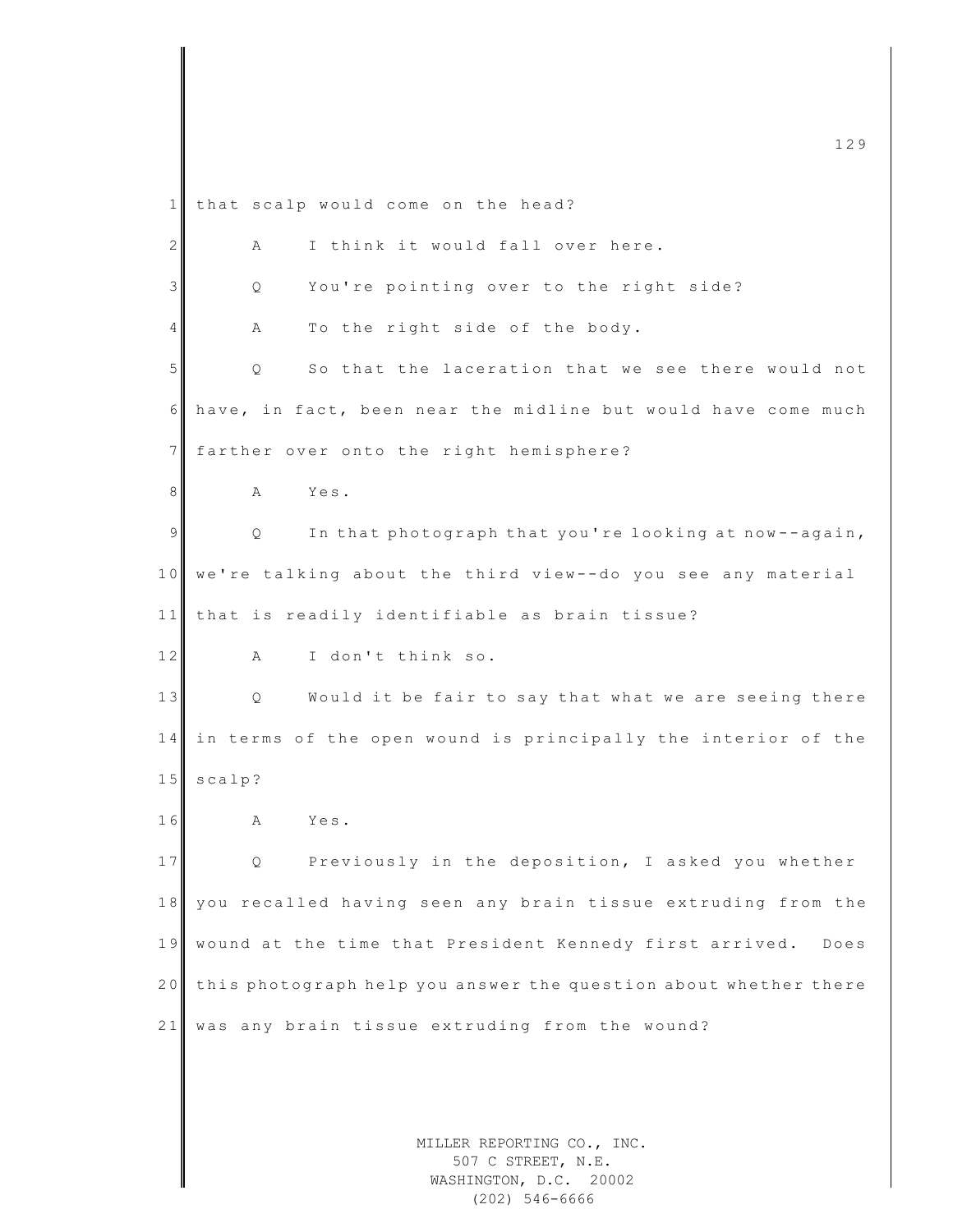MILLER REPORTING CO., INC.  $1$  A Yes. I see none. I can't be sure that some of this 2 material isn't cerebral cortex fragmented, but I think most 3 of it is just blood within the fascia of the scalp. 4 Q I'd like to point out another straight line. Maybe  $5$  if we can put the nose going up, there is the line that I mentioned 6 before that appears to be left of the midline, the laceration 7 in the scalp. There appears to be another line of some sort 8 right in the center of the midline. It's not as clear as the 9 other line. Can you see the portion I'm referring to? 10 A I see it, yes. 11 Q Can you tell me what that is, as best you understand? 12 A I think that's just the way the tissue is torn. The 13 way that the bullet came in through here and exploded against 14 the top of the skull just shattered everything, and I think 15 these are stretched tear marks, like this was, and this was 16 strong enough to completely separate the tissue. This is a 17 similar one that just didn't completely separate it. There 18 are others over here, too. 19 Q Could that be the superior parasagittal sinus? 20 A No. That is attached to the under surface of the 21 skull.

> 507 C STREET, N.E. WASHINGTON, D.C. 20002 (202) 546-6666

m c  $\frac{130}{2}$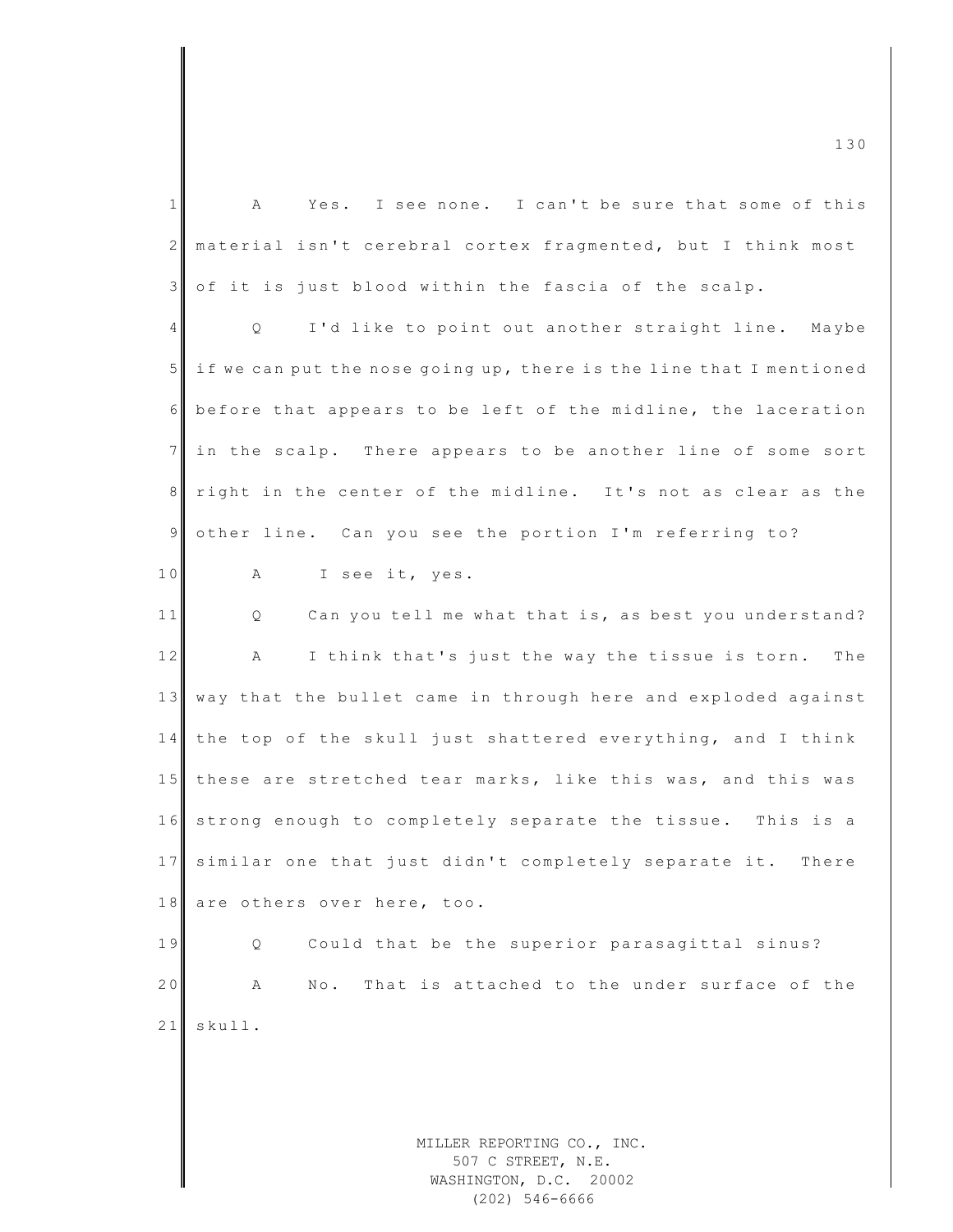|                 | 131                                                              |
|-----------------|------------------------------------------------------------------|
| $\mathbf{1}$    | So it couldn't be that? Could that be any sort of<br>Q.          |
| $\mathbf{2}$    | line or space between the right and left cerebral hemispheres?   |
| 3               | I don't think so, because from all the other<br>Α                |
| $4\overline{ }$ | documentation, I know that that fracture line was like this,     |
| 5 <sup>1</sup>  | and this is going to fold over also toward the right side of     |
| 6               | the body. And I don't think that these are really midline        |
| $\overline{7}$  | objects. I think that they're going in this direction, toward    |
| 8               | the right.                                                       |
| $\mathfrak{g}$  | Could we turn next to the fourth view, which is<br>Q.            |
| 10              | described in the 1966 inventory as the "posterior view of wound  |
| 11              | of entrance of missile high in shoulder"? That corresponds       |
| 12              | to black and white Nos. 11 and 12, and color Nos. 38 and 39.     |
| 13              | Dr. Boswell, do those photographs appear to you to               |
| 14              | be original and authentic photographs taken at the autopsy of    |
| 15              | President Kennedy?                                               |
| 16              | Yes.<br>А                                                        |
| 17              | Do you notice in those photographs any variation that<br>$\circ$ |
| 18              | differs in any material way from what you observed on the night  |
| 19              | of the autopsy?                                                  |
| 20              | $\mathbb{N}\circ$ .<br>Α                                         |
| 21              | Can you tell me approximately when during the course<br>Q        |
|                 |                                                                  |
|                 |                                                                  |
|                 | MILLER REPORTING CO., INC.<br>507 C STREET, N.E.                 |
|                 | WASHINGTON, D.C. 20002                                           |

(202) 546-6666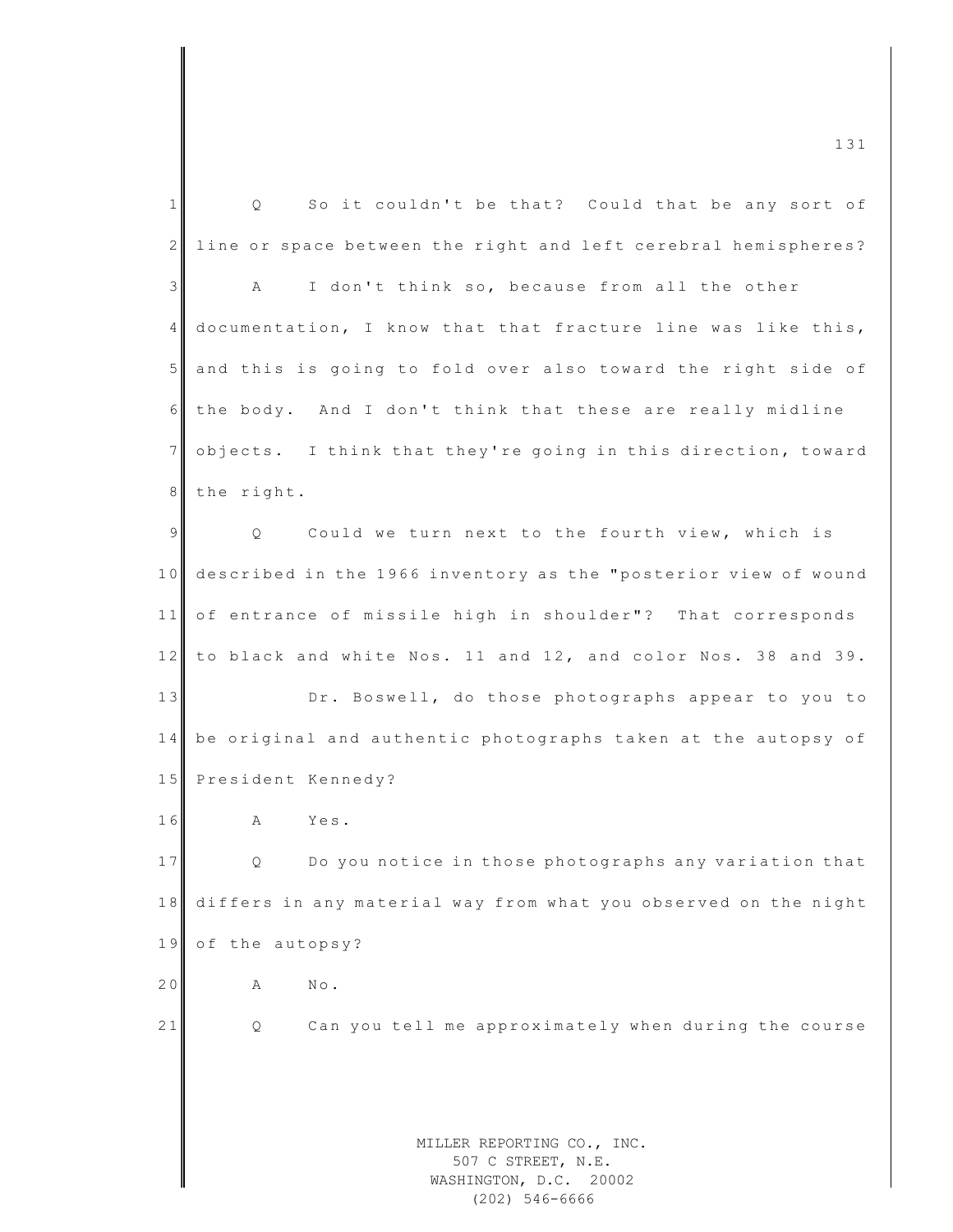MILLER REPORTING CO., INC.  $1$  of the autopsy that those photographs were taken? 2 A Very early. 3 | Q I'd like to ask you a question first about the scalp, 4 although that's not the center of the photograph, and ask you 5 whether the scalp had been pulled up in any way in order to 6 keep any flaps from hanging down over the back. I don't know  $7$  if that question was--8 A Yes, I understand. 9 | Q Maybe if we could look at that photograph in 10 conjunction with one from the third view. 11 A Where the flap is coming down? 12 Q Yes. 13 A I know this--the flap is stretched forward here, 14 because if this fell back down--with him in this sort of 15 recumbent position, yes, this scalp would fold down and cover 16 this wound. 17 Q So you're saying that on the fourth view, which are 18 the photographs that are in your hand right now, the scalp has 19 been pulled back and folded back over the top of the head in 20 a way different from the way that they appeared in the third  $21$  view, the superior view of the head?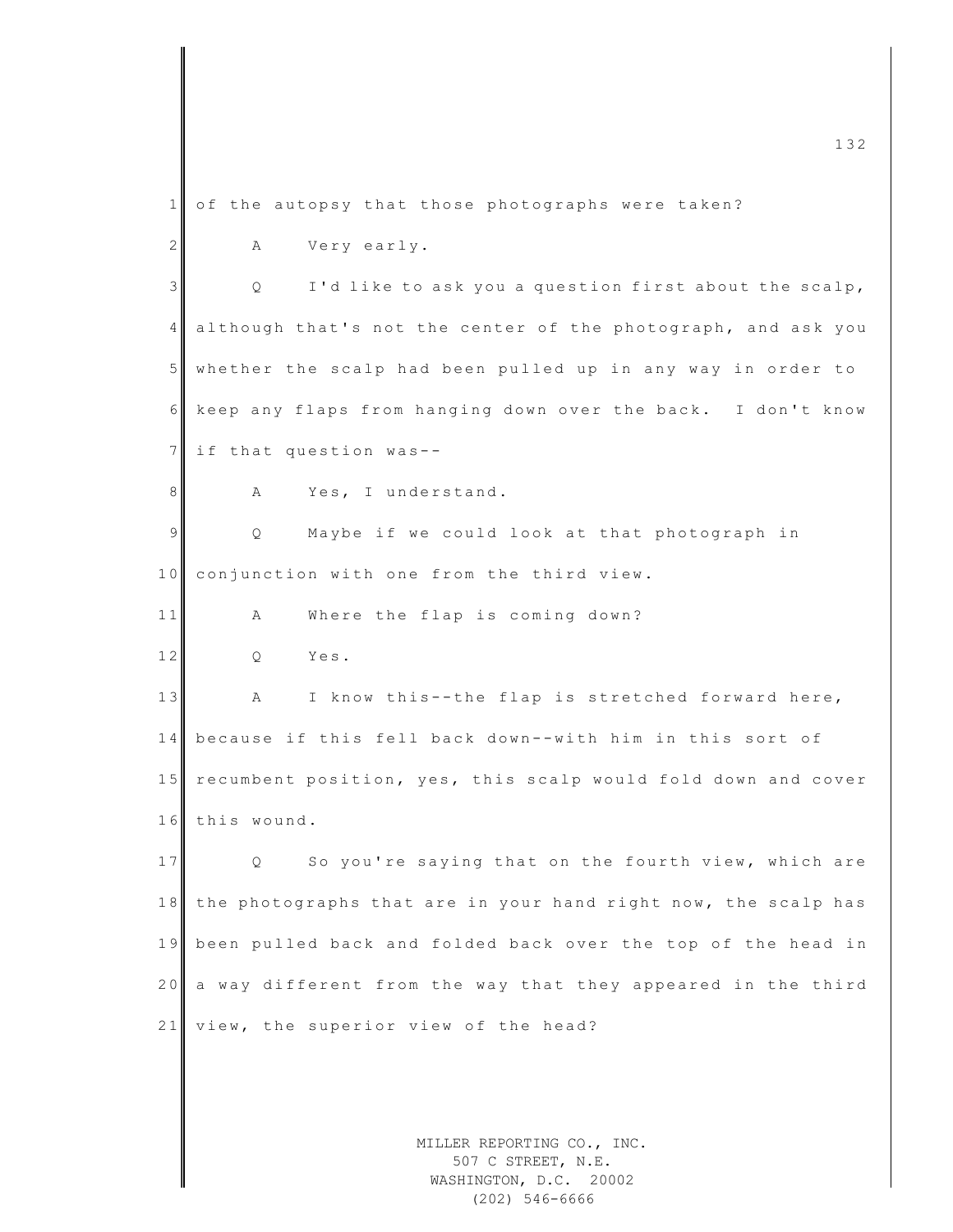MILLER REPORTING CO., INC. 507 C STREET, N.E. m c  $\frac{1}{3}$  133 1 A Yes.  $2$  Q Is that fair? 3 A In the previous one, it was permitted just to drop. 4 In this one, it's pulled forward up over the forehead, toward 5 the forehead. 6 Q Who, if you recall, pulled up the scalp for the 7 photograph to be taken? 8 A There are about three of us involved here, because 9 there are two right hands on that centimeter scale. I think 10 that I probably was pulling the scalp up. 11 Q I'd like you to notice in that photograph--and, again, 12 we're still talking about the fourth view--that there is a little 13 white marking--I don't know what it is--that is very near the 14 hairline. 15 A Here? 16 Q Yes. Do you see that either matter of tissue or 17 something--18 A I have seen that and worried and wondered about it 19 for all these many years. Some people--many people have alleged  $20$  that to be the wound. I don't think it is. 21 Q In relationship to that white marking, whatever it

WASHINGTON, D.C. 20002 (202) 546-6666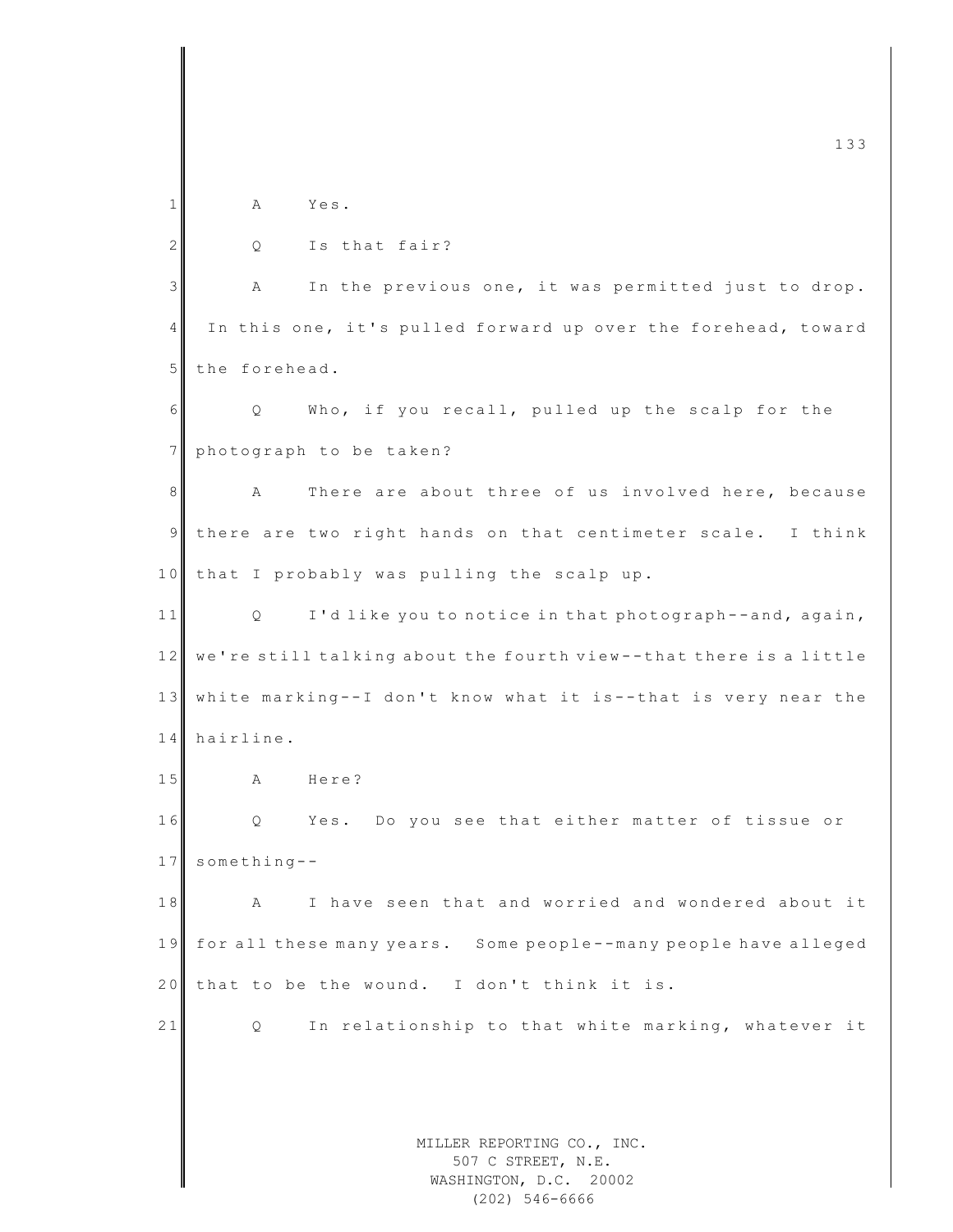$1$  is, could you say or describe approximately where the entrance 2 wound was, where the entrance wound would be in relationship  $3$  to that?

MILLER REPORTING CO., INC. 507 C STREET, N.E. 4 A Well, I think that the entrance wound is up in here 5 someplace. I'm talking like a couple of centimeters above the 6 hairline and 4 centimeters to the left of the ear. But I can't 7 argue with that. I don't know what that is. I've seen this 8 in other photographs. In some areas, it's a little translucent 9 bubble. I think that the wound of entrance is up in here. 10 Q Okay. What I'd like to ask you to do is measure with 11 the centimeter measure here. Maybe if we can--12 A You can't--well, okay. Let's see. This is--13 Q You don't need to try and get it to correspond to 14 the ruler in the photograph. 15 A Well, this is about two to one, so--16 Q Just if you can do it on the actual measurement. 17 A You want me to measure this? 18 Q Measure it from--approximately the distance from that 19 white spot that is on the--20 A Where I think the wound of entrance is? 21 Q Yes, that's right, what the distance is.

WASHINGTON, D.C. 20002 (202) 546-6666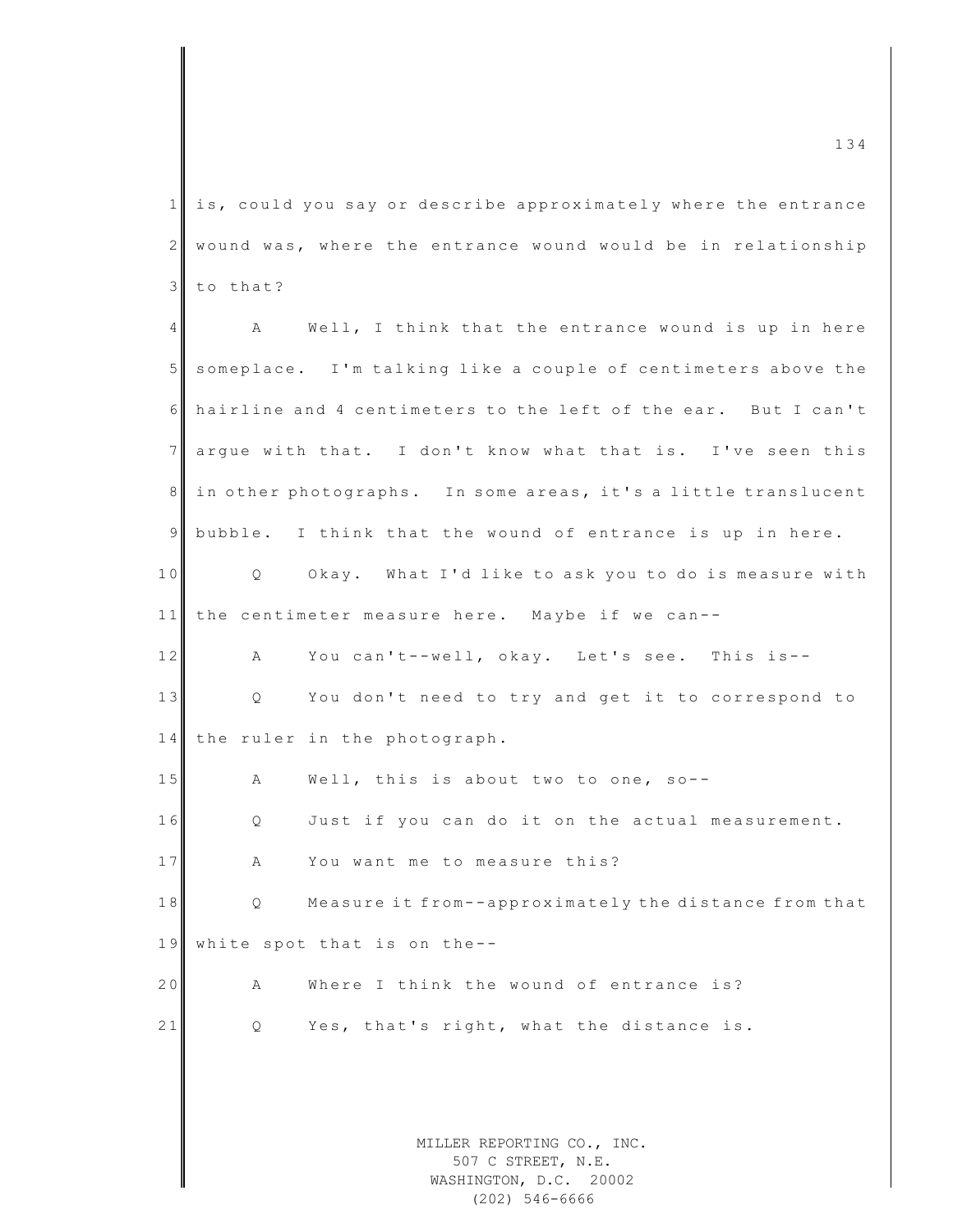| 1              | Okay. I think this isabout 3.5 centimeters with<br>A            |
|----------------|-----------------------------------------------------------------|
| $\mathbf{2}$   | this scale.                                                     |
| 3              | Okay. So if President Kennedy were standing erect,<br>Q         |
| $\overline{4}$ | then--and we're talking about the measurements corresponding    |
| 5 <sup>5</sup> | to the photograph and not to real life. But from what I was     |
| 6              | understanding, you were saying that the measurement would be    |
| 7              | approximately 3.5 centimeters at approximately a 45-degree      |
| 8              | angle from that white spot, that is, if President Kennedy were  |
| $\overline{9}$ | standing erect? Is that fair?                                   |
| 10             | Yes.<br>Α                                                       |
| 11             | And it's in the direction towards the right ear?<br>Q           |
| 12             | Toward the ear. That's maybe like 30 degrees.<br>Α              |
| 13             | And the point that you are estimating that the<br>Q             |
| 14             | entrance wound was located, is that the location that was       |
| 15             | previously recorded as approximately 2.5 centimeters to the     |
| 16             | right and slightly above the external occipital--               |
| 17             | Right.<br>Α                                                     |
| $1\;8$         | Now, if we could go to the other wounds there,<br>Okay.<br>Q    |
| 19             | could you identify where the entrance wound was in the body     |
| 20             | of President Kennedy, outside of the scalp now? Does that wound |
| 21             | that you're pointing to correspond to the larger wound that     |
|                |                                                                 |
|                |                                                                 |
|                | MILLER REPORTING CO., INC.                                      |

m c  $\frac{1}{35}$  and  $\frac{135}{35}$  and  $\frac{135}{35}$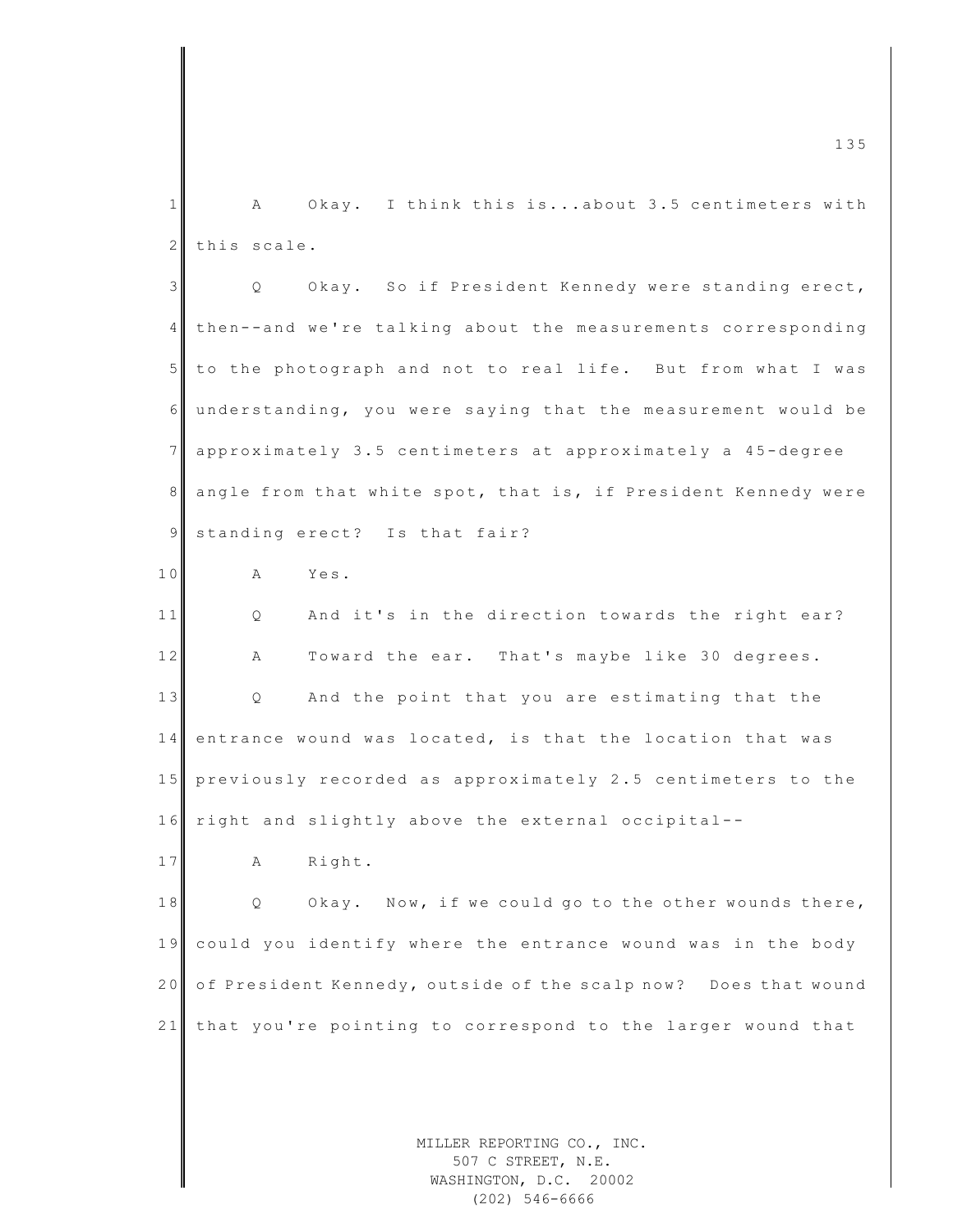MILLER REPORTING CO., INC. 507 C STREET, N.E. WASHINGTON, D.C. 20002 m c 136  $1$  is to the right of the ruler in the photograph? Again, assuming 2 President Kennedy were standing erect. 3 A Yes. 4 | Q So it's the wound that comes closer to being towards 5 the tip of the ruler towards the neck? 6 A No, this is blood clot down here. This is not wound. 7 | Q You're referring to a second marking that is somewhat 8 below - - 9 A Right. 10 Q --the larger marking. Was the ruler covering, the 11 ruler in the photograph covering any other wound on the back--12 A No. 13 Q --that you're aware of? 14 A It's just about over the vertebral bodies, the 15 midline. There's nothing underneath it. 16 Q I'd like to go back to one of the Rydberg drawings 17 that we had looked at earlier--and this is from Exhibit MI 18 13 -- and ask you whether in looking at the photograph you think 19 that the wound, that is, the entry wound in the body of President 20 Kennedy, corresponds more closely to the Rydberg photograph 21 or to the drawing that appears in Exhibit 1, the drawing that

(202) 546-6666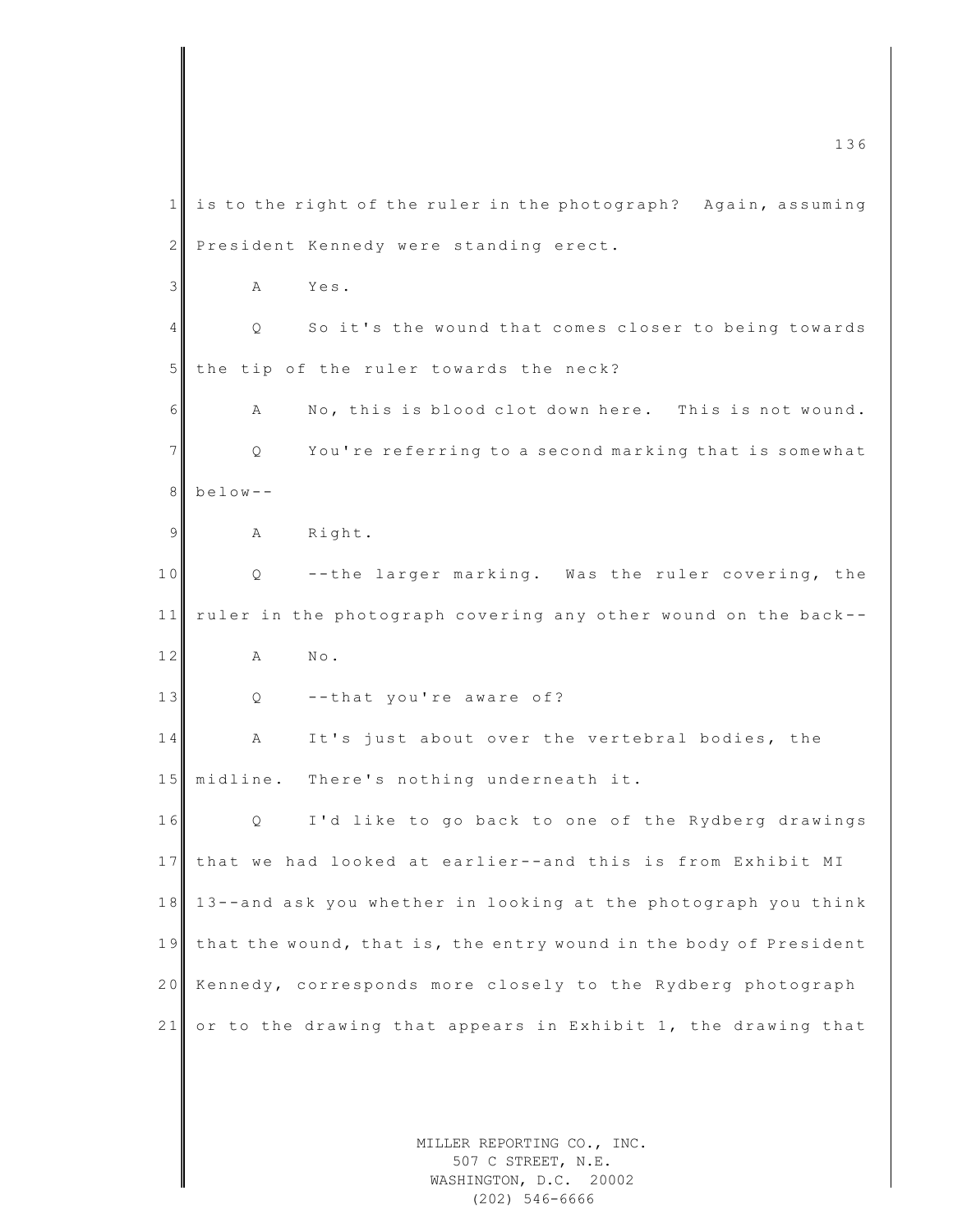1 you made at the time of the autopsy.

| $\mathbf{2}$ | It's sort of in between. There's a lot of skin here<br>A      |  |
|--------------|---------------------------------------------------------------|--|
| 3            | above the wound of entry on the back up to where you can see  |  |
| 4            | the folds of the base of his neck. But his acromial process   |  |
| 5            | is out here and I--                                           |  |
| 6            | Out under the hand in the photograph?<br>Q                    |  |
| 7            | Yes. And here's his clavicle. This is sort of in<br>Α         |  |
| 8            | between these two.                                            |  |
| 9            | So it's in between the one marked Exhibit 1 and Exhibit<br>Q  |  |
| 10           | MI 13?                                                        |  |
| 11           | And the Rydberg drawing.<br>A                                 |  |
| 12           | If you had to match the entrance wound that you can<br>Q      |  |
| 13           | see on the photograph in View 4 to one of the vertebra, would |  |
| 14           | you be able to give an approximate location, either C7 or C4  |  |
| 15           | or T3, whatever?                                              |  |
| 16           | A<br>Well, it's certainly not as low as T4. I would say       |  |
| 17           | at the lowest it might be T2. I would say around T2.          |  |
| 18           | Can you identify an abrasion collar on the wound<br>Q         |  |
| 19           | depicted in the fourth view?                                  |  |
| 20           | I'm sorry. Now repeat that?<br>Α                              |  |
| 21           | Can you identify an abrasion collar on the wound in<br>Q.     |  |
|              |                                                               |  |
|              |                                                               |  |
|              | MILLER REPORTING CO., INC.<br>507 C STREET, N.E.              |  |
|              | WASHINGTON, D.C. 20002                                        |  |

(202) 546-6666

m c  $\frac{137}{2}$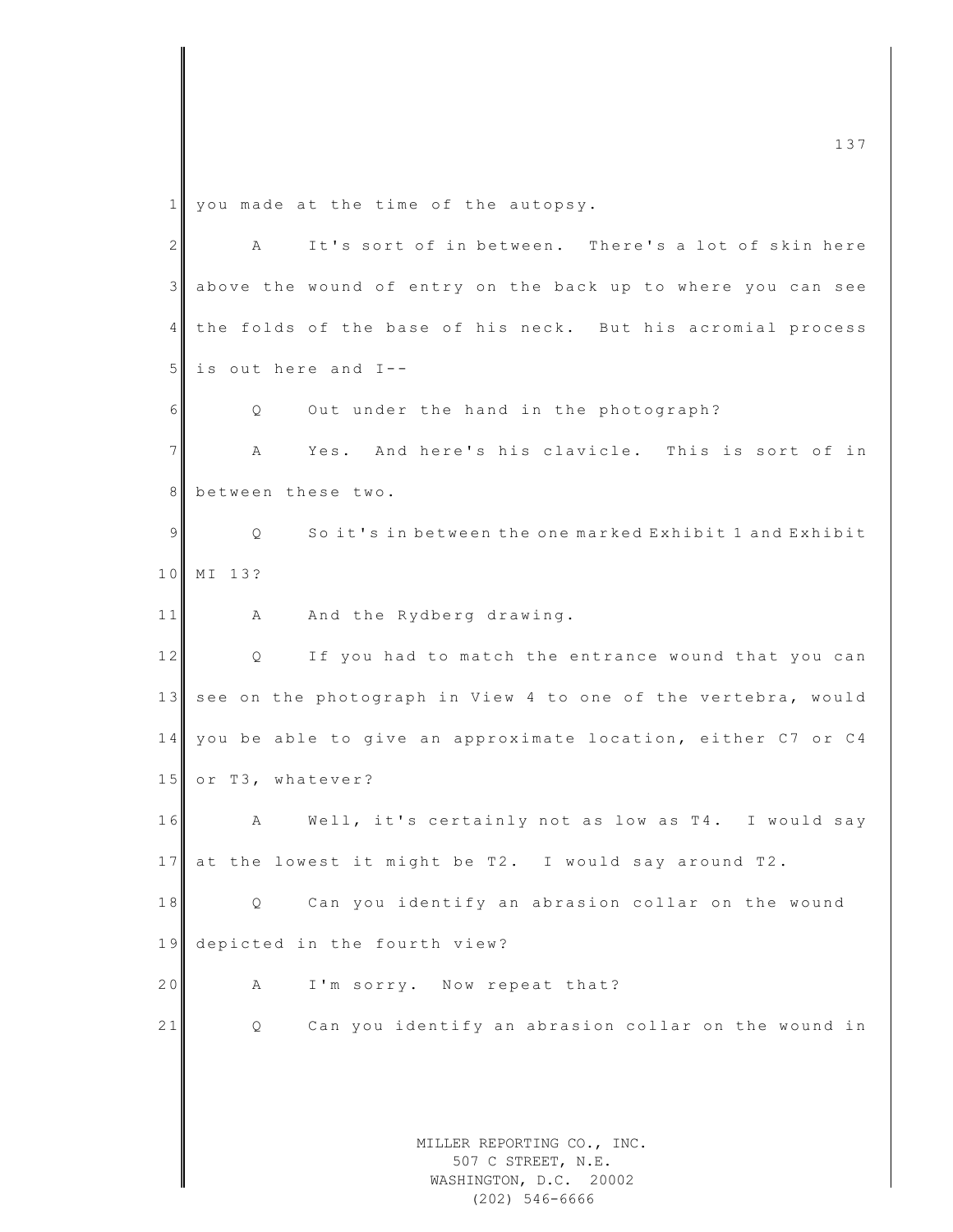MILLER REPORTING CO., INC. m c  $\frac{1}{38}$  and  $\frac{1}{38}$  and  $\frac{1}{38}$  and  $\frac{1}{38}$  and  $\frac{1}{38}$  and  $\frac{1}{38}$  and  $\frac{1}{38}$  and  $\frac{1}{38}$  and  $\frac{1}{38}$  and  $\frac{1}{38}$  and  $\frac{1}{38}$  and  $\frac{1}{38}$  and  $\frac{1}{38}$  and  $\frac{1}{38}$  and  $\frac{1}{3$ 1 the photographs you're looking at now, View 4? 2 A Are you talking about the one in the posterior? 3 Q Yes. 4 A Well, this looks like it's coagulated around here,  $5$  and that, I guess, is what you would call an abrasion collar. 6 | Q Did you notice an abrasion collar on that posterior 7 wound during the course of the autopsy? 8 A Oh, yes. 9 | Q So is the question now whether it can be identified 10 by the photograph? 11 A This is a good wound of entrance. It's indented, 12 almost round. I think that the photograph is very good for 13 | identifying that as a wound of entrance. 14 Q Okay. But in terms of identifying an abrasion 15 collar, does it--16 A Oh, I think that's very good. I can't imagine a true 17 forensic pathologist disagreeing with that. 18 Q I'd like to go to the fifth view, if we could, which 19 is described in the 1966 inventory as the "right anterior view  $20$  of head and upper torso, including tracheotomy wound." That 21 corresponds to black and white Nos. 13 and 14 and color Nos.

507 C STREET, N.E. WASHINGTON, D.C. 20002

(202) 546-6666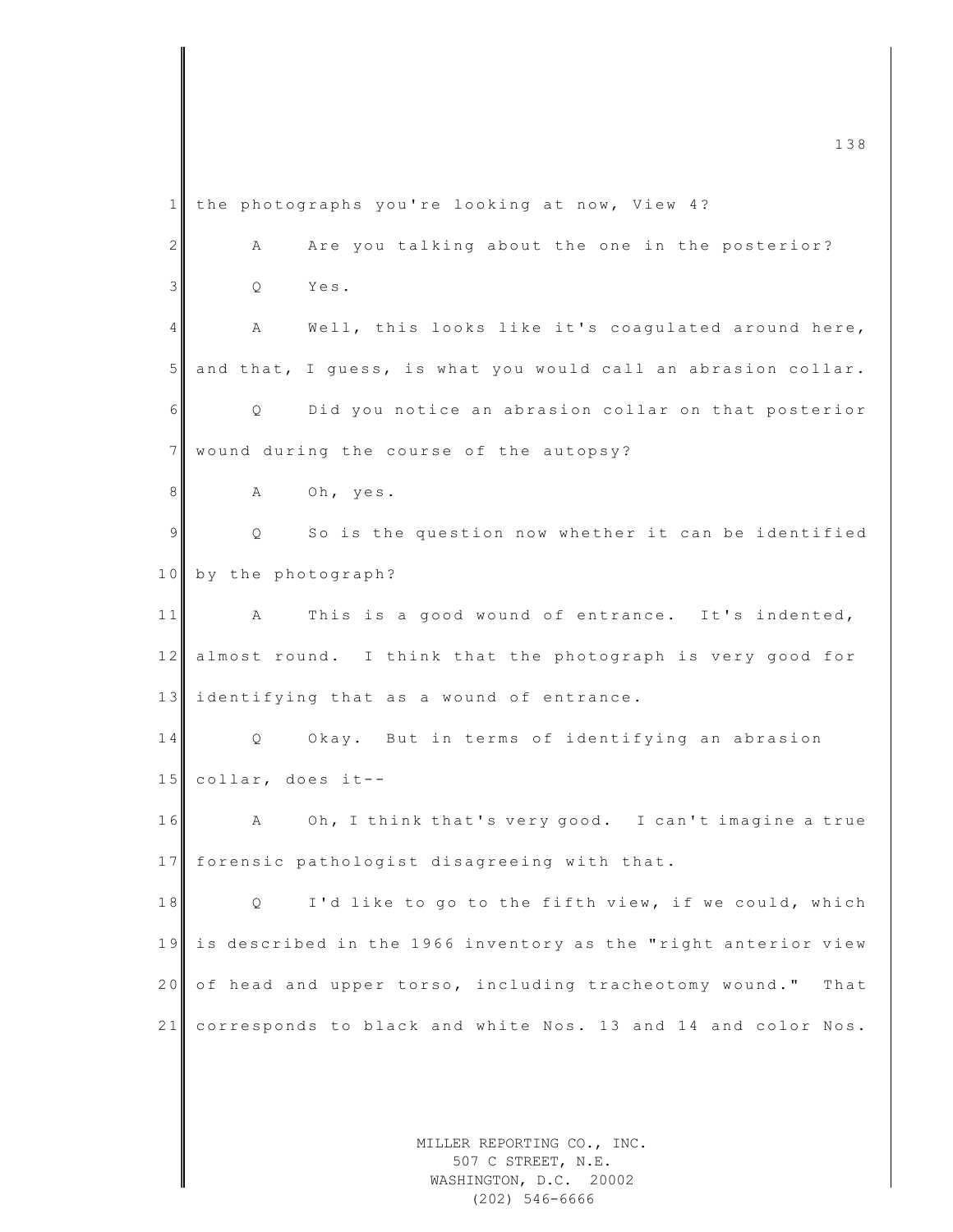MILLER REPORTING CO., INC. m c  $\frac{1}{3}$  and  $\frac{1}{3}$  and  $\frac{1}{3}$  and  $\frac{1}{3}$  and  $\frac{1}{3}$  and  $\frac{1}{3}$  and  $\frac{1}{3}$  and  $\frac{1}{3}$  and  $\frac{1}{3}$  and  $\frac{1}{3}$  and  $\frac{1}{3}$  and  $\frac{1}{3}$  and  $\frac{1}{3}$  and  $\frac{1}{3}$  and  $\frac{1}{3}$  and  $\frac{1}{3$ 1 40 and 41. The first question for you, Dr. Boswell, will be 2 whether these photographs appear to be accurate photos of the 3 autopsy of President Kennedy. 4 A Yes. 5 Q Let me ask you first whether the wound in the neck  $6$  that you see from the front is as the neck wound appeared when 7 you first saw it at the autopsy. 8 A Yes. 9 9 Q In your experience, is that wound a typical 10 tracheotomy incision? 11 A It's pretty big. I'm not sure what "typical" would 12 be, but it's a big tracheos--but I've seen many tracheostomy 13 wounds that big. So it's not too unusual, especially when  $14$  you're doing it in a terminal, why, you don't worry about the 15 size of the wound. 16 Q I'm sorry. When you're doing--17 A When you're doing it in a terminal patient, why, the 18 last thing you're going to worry about is the size of the 19 tracheostomy wound. 20 Q I notice that this photo is different from the first 21 view that we took a look at. The eye, at least on the right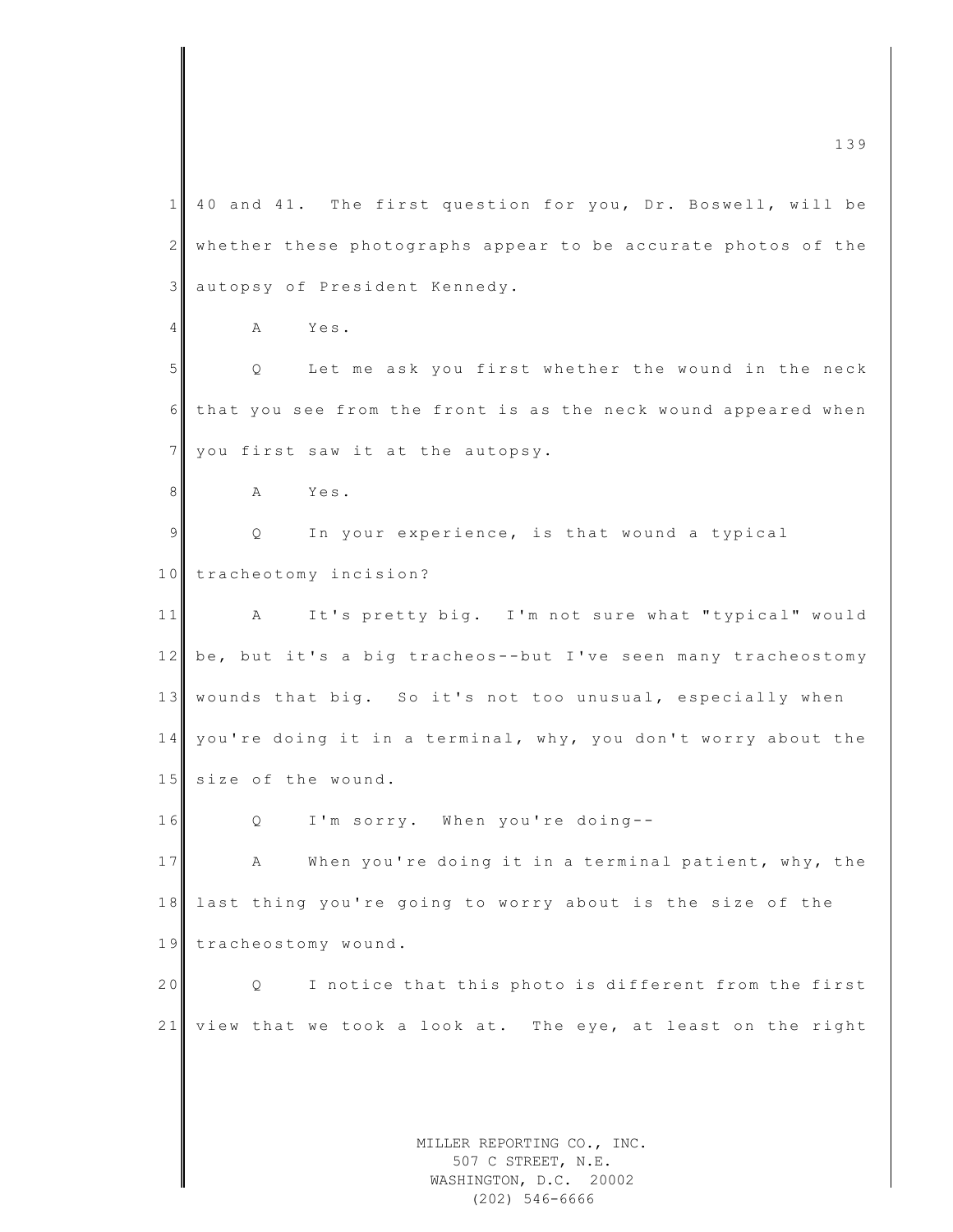$\frac{140}{140}$ 1 side, appears to be open. Actually, both eyes appear to be  $2 \parallel$  open. Do you recall whether the eyes were open during the course 3 of the autopsy? 4 A I don't recall that that was a point of interest. 5 I think we just moved back and let the photographer take the 6 pic ture, and I think maybe positioning the body may have had 7 something to do with stretching the eyelids. But I don't think 8 we made any attempt to take the pictures with the eyes open 9 or closed. 10 Q So the difference on whether the eyes were open or 11 closed would not be of any material significance in terms of 12 the timing of the photographs? 13 A No. 14 Q I'd like you to note the semi-triangular-shaped 15 marking that goes into the forehead. Does that correspond to 16 the laceration that we previously noted in the second view? 17 A Yes. 18 Q I'd like to show you Exhibit No. 74, the plastic skull, 19 and the line that is marked 2, that comes towards the front. 20 Is it your understanding that the laceration that is there 21 corresponds roughly to the line that is marked No. 2 on the

MILLER REPORTING CO., INC. 507 C STREET, N.E. WASHINGTON, D.C. 20002 (202) 546-6666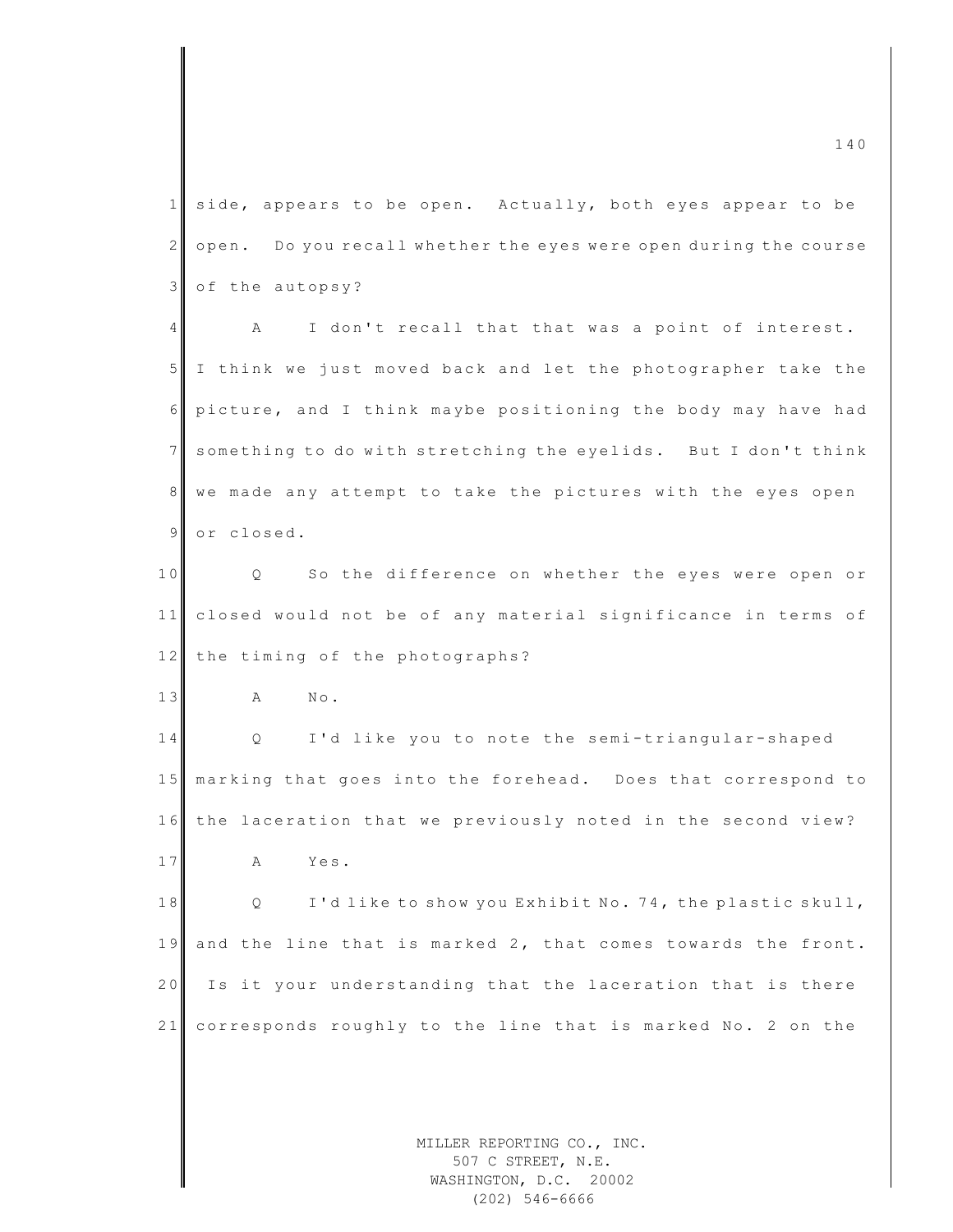1 skull?

| 2 <sup>1</sup> | Yes, and I seem to remember this extending down into<br>A                                      |
|----------------|------------------------------------------------------------------------------------------------|
| 3 <sup>1</sup> | the rim of the eye more, which it obviously doesn't from these                                 |
| 4 <sub>1</sub> | photographs. And that's why I had drawn this down here.                                        |
| 5 <sub>1</sub> | Okay. So the marking that's on the skull on Line<br>$Q \qquad \qquad$                          |
| 6              | 2 probably extends further down towards the eye than would be                                  |
| 7 <sup>1</sup> | reflected in the photographs; is that correct?                                                 |
| 8 <sup>1</sup> | Well, I don't know whether later in the autopsy we<br>A                                        |
| 9 <sub>l</sub> | stretched this so that this laceration extended down there.                                    |
|                | 10 At some point, it seemed to me that it did. But this obviously                              |
| 11             | is the way that it was when he came in.                                                        |
| 12             | Q Okay. Could we turn to the sixth view, which is                                              |
| 13             | described as "wound of entrance in right posterior occipital                                   |
| 14             | region"? That corresponds to black and white photos Nos. 15                                    |
|                | 15 and 16, and color photos Nos. 42 and 43. Do these photographs                               |
|                | 16 appear to you, Dr. Boswell, to be accurate representations of                               |
| 17             | photographs taken during the autopsy of President Kennedy?                                     |
| 18             | Yes.<br>A                                                                                      |
| 19             | In that photograph, is the scalp of President Kennedy<br>Q.                                    |
| 20             | being pulled forward?                                                                          |
| 21             | Α<br>Yes.                                                                                      |
|                |                                                                                                |
|                |                                                                                                |
|                | MILLER REPORTING CO., INC.<br>507 C STREET, N.E.<br>WASHINGTON, D.C. 20002<br>$(202)$ 546-6666 |

 $\frac{141}{141}$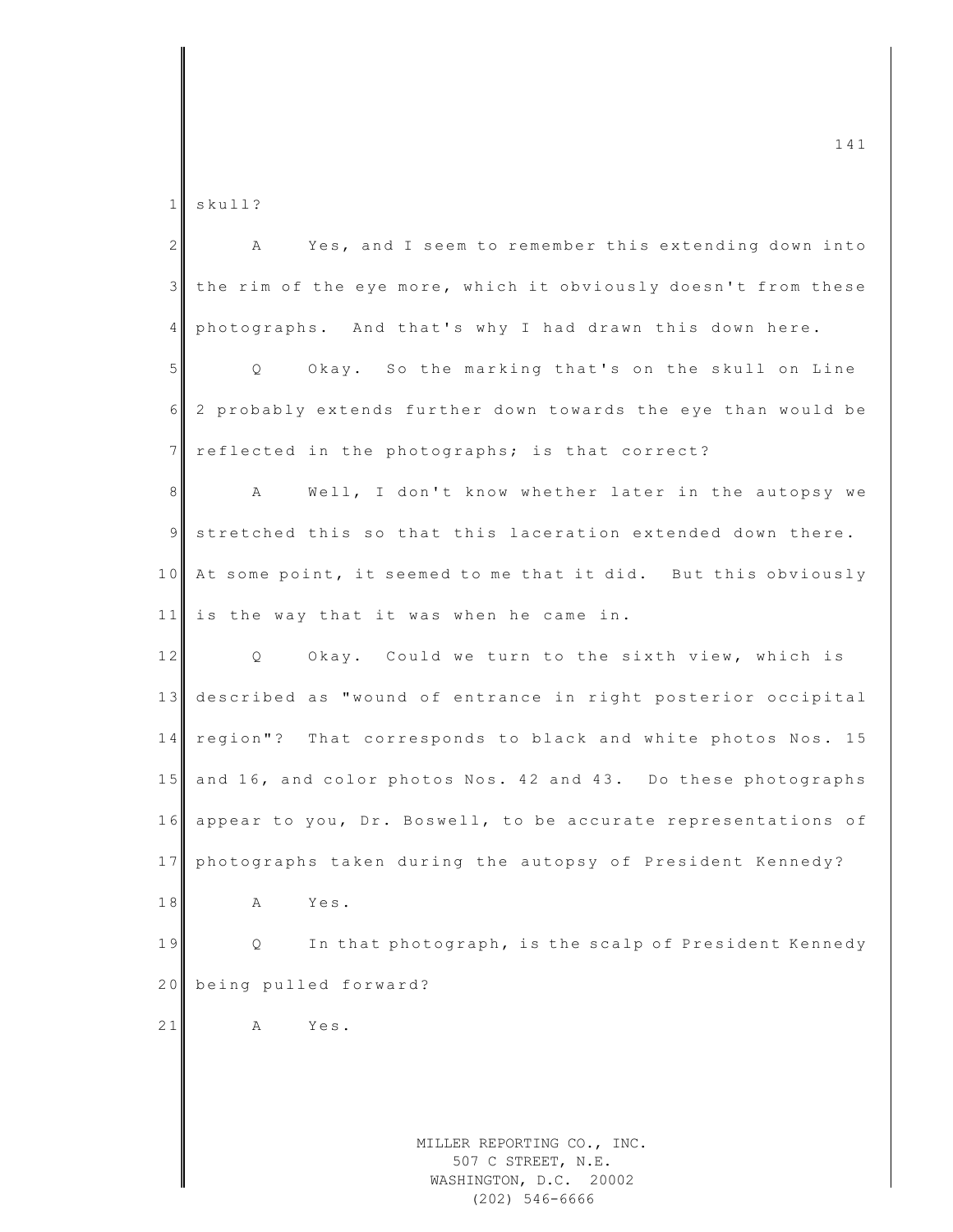MILLER REPORTING CO., INC.  $\frac{142}{142}$ 1 | Q For what purpose was it being pulled forward? 2 A In order to take the photograph, because if it wasn't 3 pulled forward, this would just--the scalp would come down and 4 cover the wound of entrance here. And this was necessary to 5 demonstrate the wound here. 6 Q Okay. Now, as you're looking at the photograph of 7 President Kennedy, if you're looking at it as if President 8 Kennedy were standing erect--of course, he's lying on his side, 9 but we'll look at it from the perspective of the ruler being 10 vertical, pointing upwards, and the head pointing upwards. 11 Could you identify where on the photograph the wound of entrance 12 was located, please--the wound of entrance in the skull? 13 A This is the one that I have--photograph that I have 14 had a dilemma about for so many years. This is the white spot 15 that you showed me in the other photograph.  $16$  Q Yes, down near the hairline. 17 A Yeah. And that is not where I thought that the wound 18 of entrance was. 19 This must be the wound of entrance. 20 Q You're pointing down to the white marking near the 21 hairline?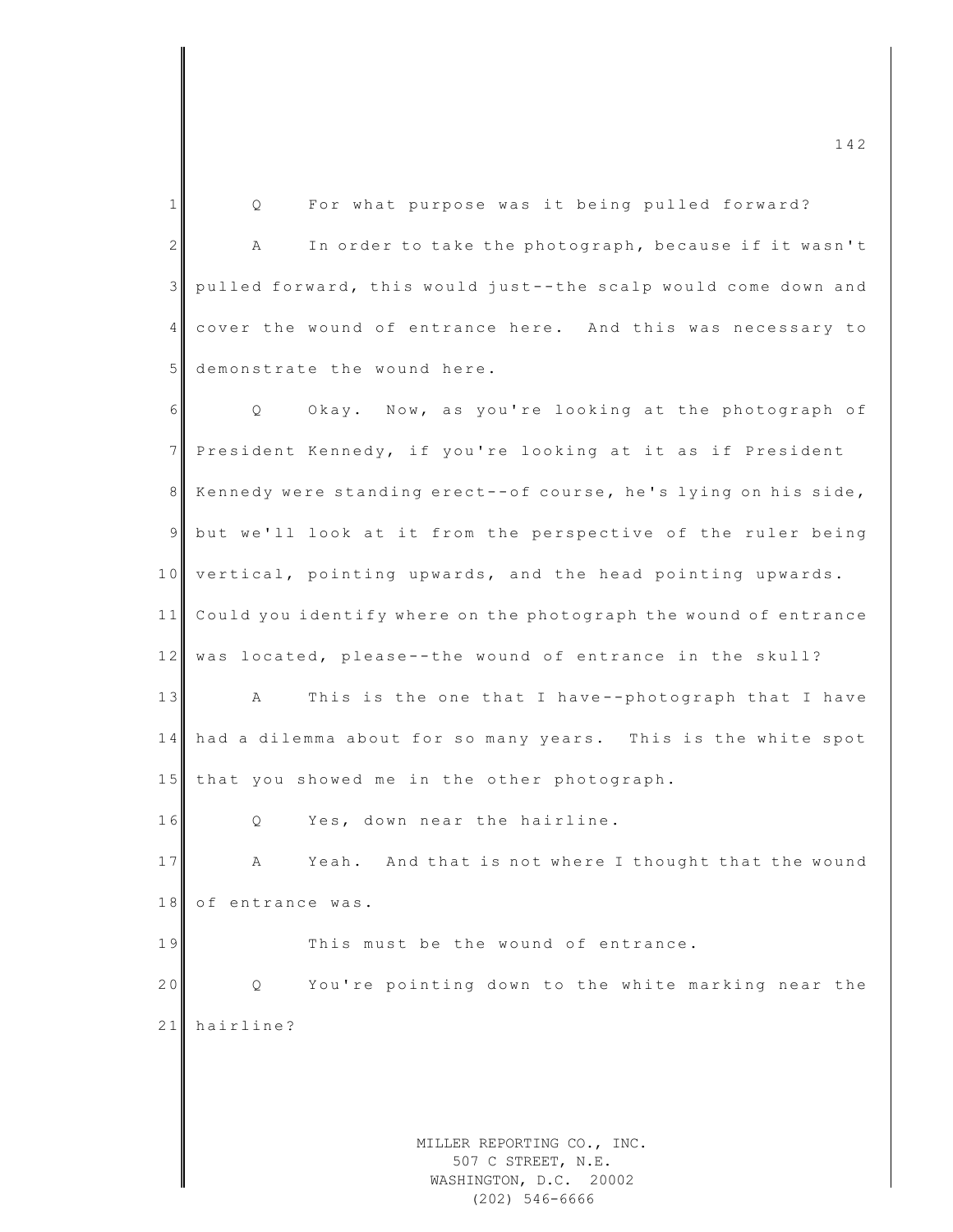MILLER REPORTING CO., INC. 507 C STREET, N.E. WASHINGTON, D.C. 20002 1 A Yeah. I'm trying to find anything up in here, and 2 obviously the photographer was taking this in such a manner 3 to show that. I can't find anything else. This is in 4 disagreement with this, obviously. 5 Q When you say it's in disagreement, you're referring  $6$  to Exhibit MI 13--7 A Yes. 8 Q --the Rydberg drawing? 9 A Right. Because this is more in the midline and lower. 10 Q I'd like to draw your attention to in the color  $11$  ph o to graph the round, reddish marking just to the right of the 12 ruler, very near the top of the ruler. 13 A Yes. 14 Q Could that round or ovular-shaped marking be the 15 entrance wound? 16 A No. 17 Q What is that, if anything, that round or ovular-shaped 18 marking? 19 A I think it's the--this is awfully near the front of 20 the scalp fragment here, and here is a laceration up here with  $21$  complete separation. And when--

(202) 546-6666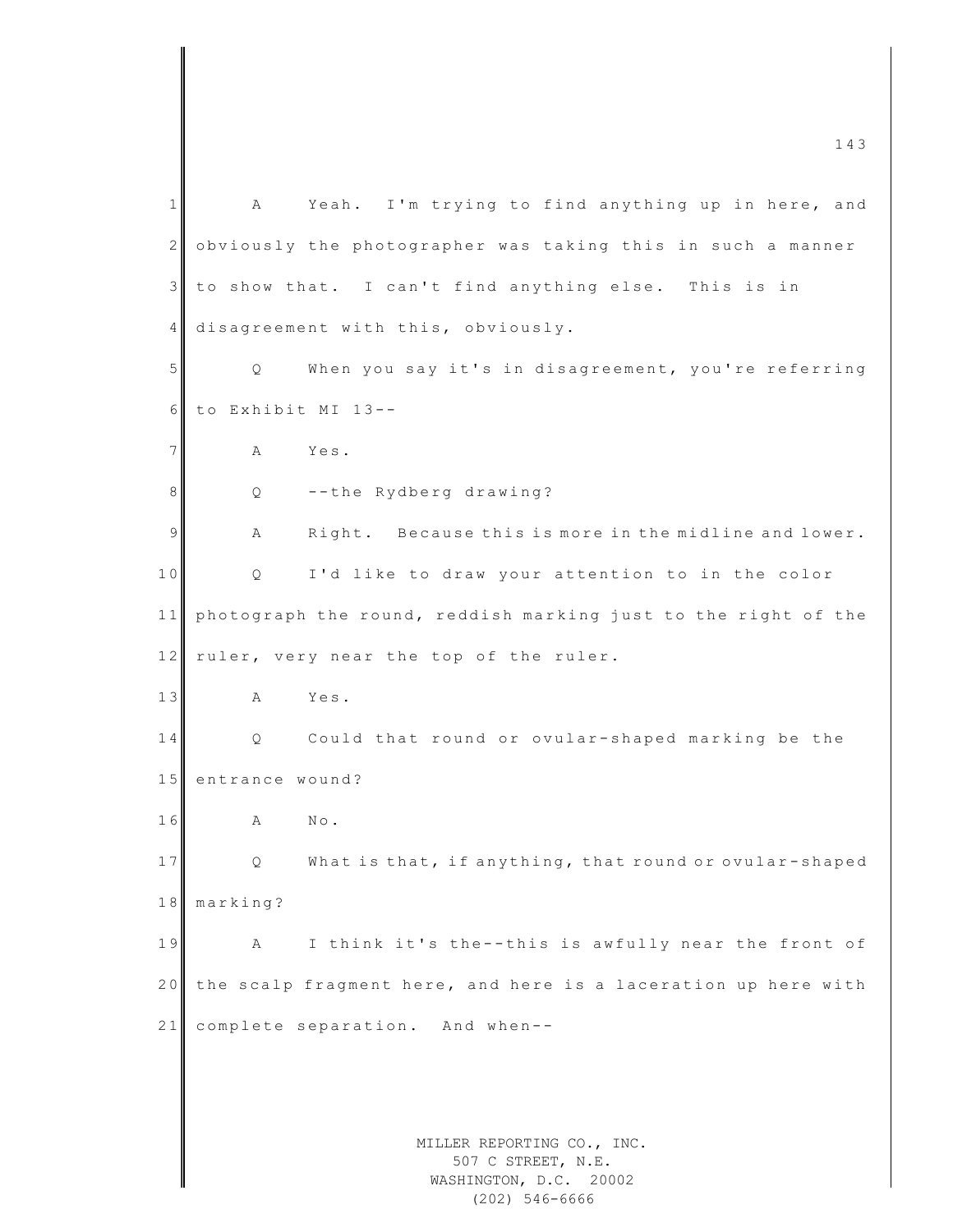MILLER REPORTING CO., INC. 1 Q You're referring there to the very top of the scalp--2 A Just under the fingers that's holding the scalp up. 3 And if you let--when you let this fall down, in one of the 4 previous photographs--5 | Q I'm sorry. Just for the record, you're letting the 6 scalp fall down towards the back and cover where the ruler would 7 be? 8 A Yes. If you let that fall down, then this would be  $9$  right in the midline and that line that you asked me about where 10 the tissue was separated but not completely separated. And 11 I think this is probably the other side of that traumatic 12 disfigurement of the scalp. 13 Q If I understood you correctly, were you saying that 14 that marking that we've been pointing to that is near the top 15 of the ruler and somewhat to the right might be the beginning 16 or at least part of the laceration in the scalp? 17 A Yes. That's occurring from beneath with the 18 explosion of the bullet. 19 **Q** I'd like you to note the parting of the hair that 20 goes at approximately a 45-degree angle irregularly out to the 21 right. Is that hair that is being pulled to the left covering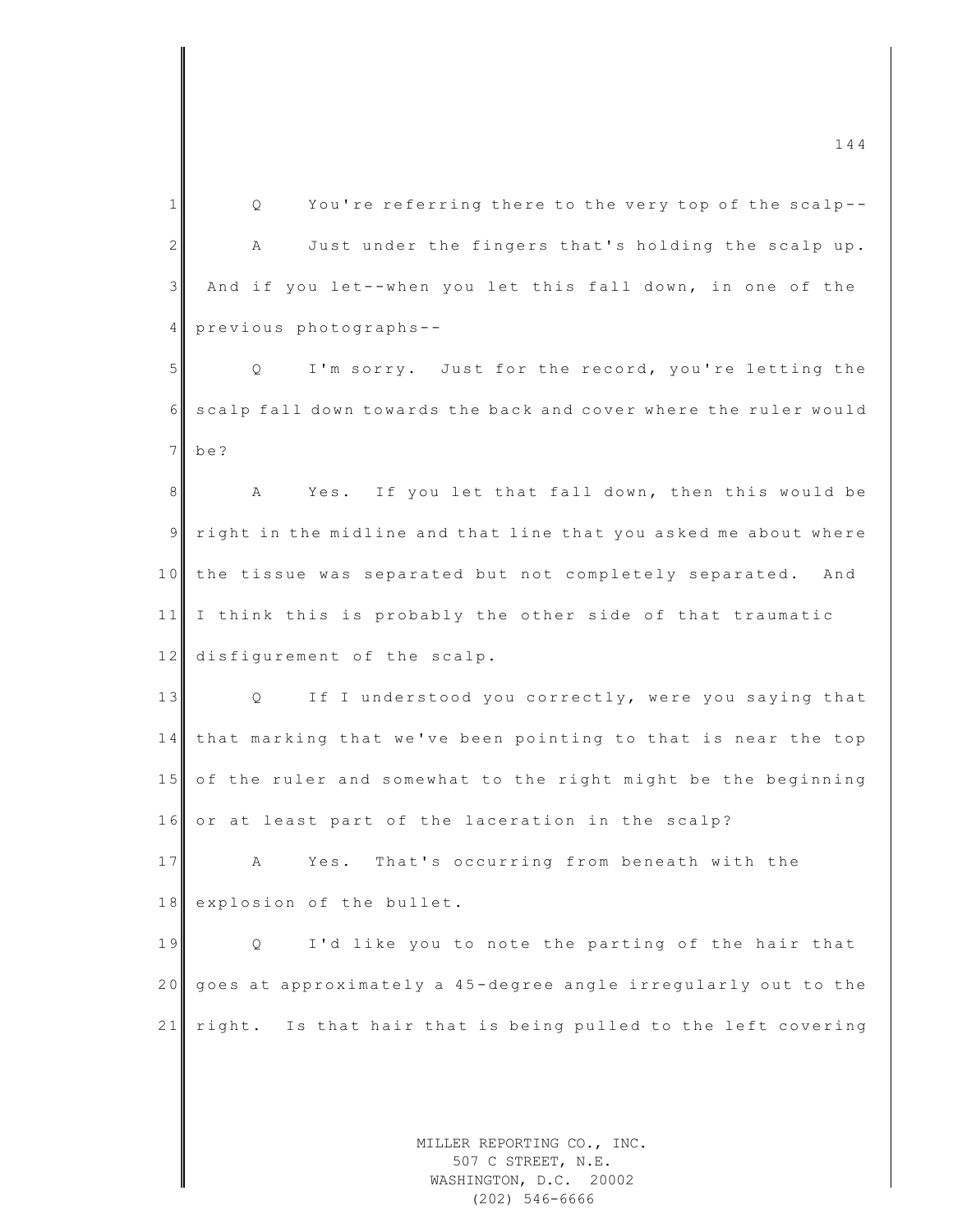1 part of the laceration?

2 | A Probably. I can see it; probably up in here, at 3 least.

4 Q Is there any question in your mind about whether that 5 photograph may have been changed or altered in any way? 6 A Oh, I don't know how they would--how anybody could 7 have done that. I mean, all the other things I see here, my 8 hairy arm, everything else looks normal.

9 | Q Holding aside the question of how someone might have 10 done that, is there anything in that photograph that appears 11 to be different from how you remember seeing it on the night 12 of the autopsy?

13 A No, and I've seen it many times since. I've seen 14 this photograph many times since then, and it's--I think this 15 was the photograph that was taken there. It's just that my 16 memory of this apparent lesion--

17 Q Down at the bottom towards the hairline? 18 A --was in a different location. But everything else 19 fits.

20 Q In looking at that photograph, do you have any reason 21 to re-evaluate the location of the wound of entrance in the

> MILLER REPORTING CO., INC. 507 C STREET, N.E. WASHINGTON, D.C. 20002 (202) 546-6666

 $\frac{145}{145}$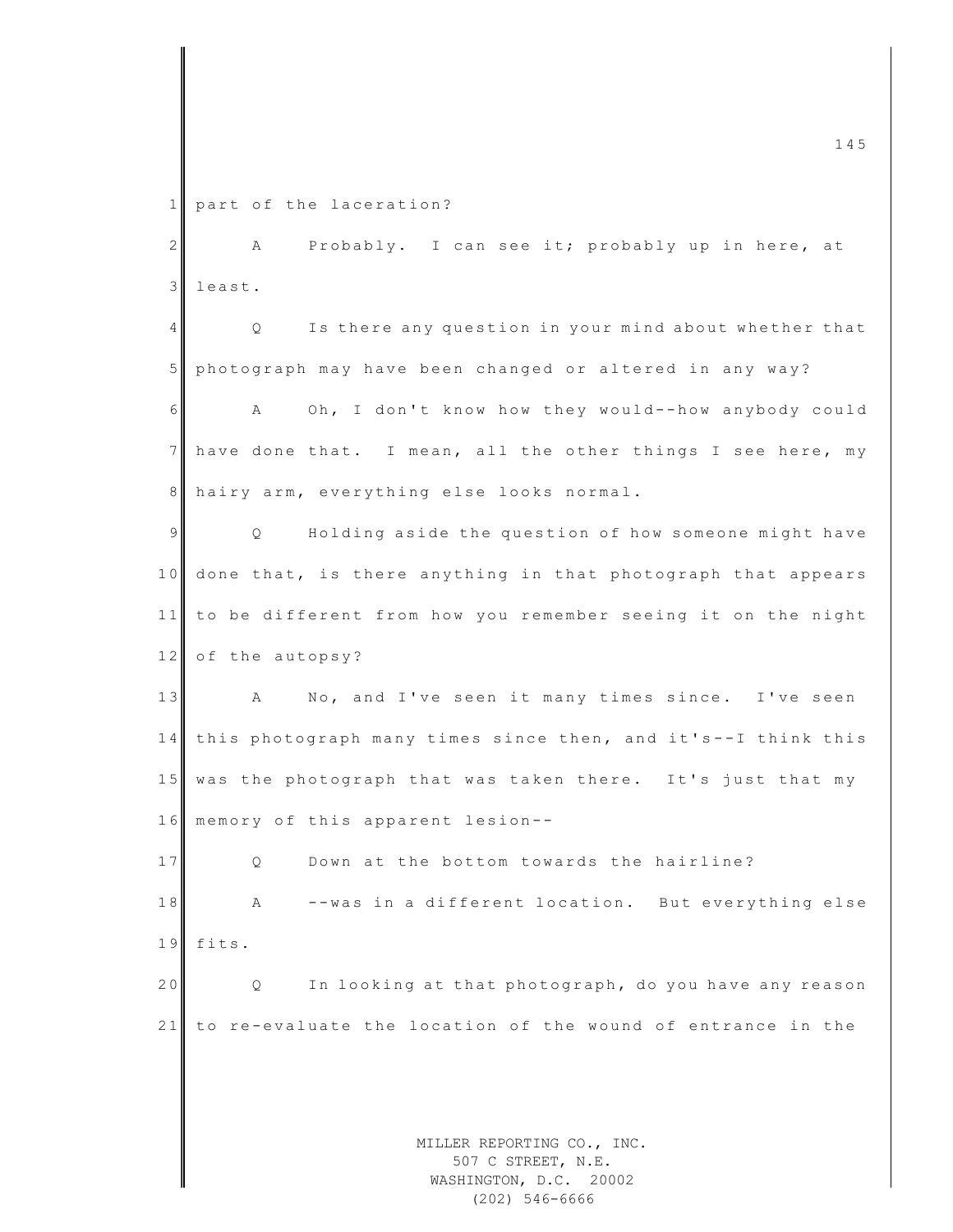MILLER REPORTING CO., INC. 507 C STREET, N.E. WASHINGTON, D.C. 20002  $\frac{146}{146}$ 1 skull from being 2.5 centimeters to the right and slightly above 2 the right occipital protuberance? 3 A Well, these figures are more important to me than 4 this, because I--this I'm not sure of. These I am sure of. 5 Q When you say "these figures," you're referring to 6 the autopsy face sheet, Exhibit 1? 7 A The measurements on the face sheet. 8 Is there another photograph showing the head wound 9 of entry? 10 Q The next photograph, we'll look at it in just a minute. 11 Now I'd like to ask you a question about what is underneath 12 the scalp of what we are looking at now. Let's take the marking 13 that appears towards the hairline right at the base of the neck, 14 or where the hairline meets the neck. If we take the point 15 above that, where would you say that the scalp is or that the 16 skull will be missing underneath the scalp that we can view 17 there? 18 A Probably right about here. 19 Q So you're-- $20$   $\parallel$  A Just about the base of the ear. 21 Q So you're pointing to approximately halfway up the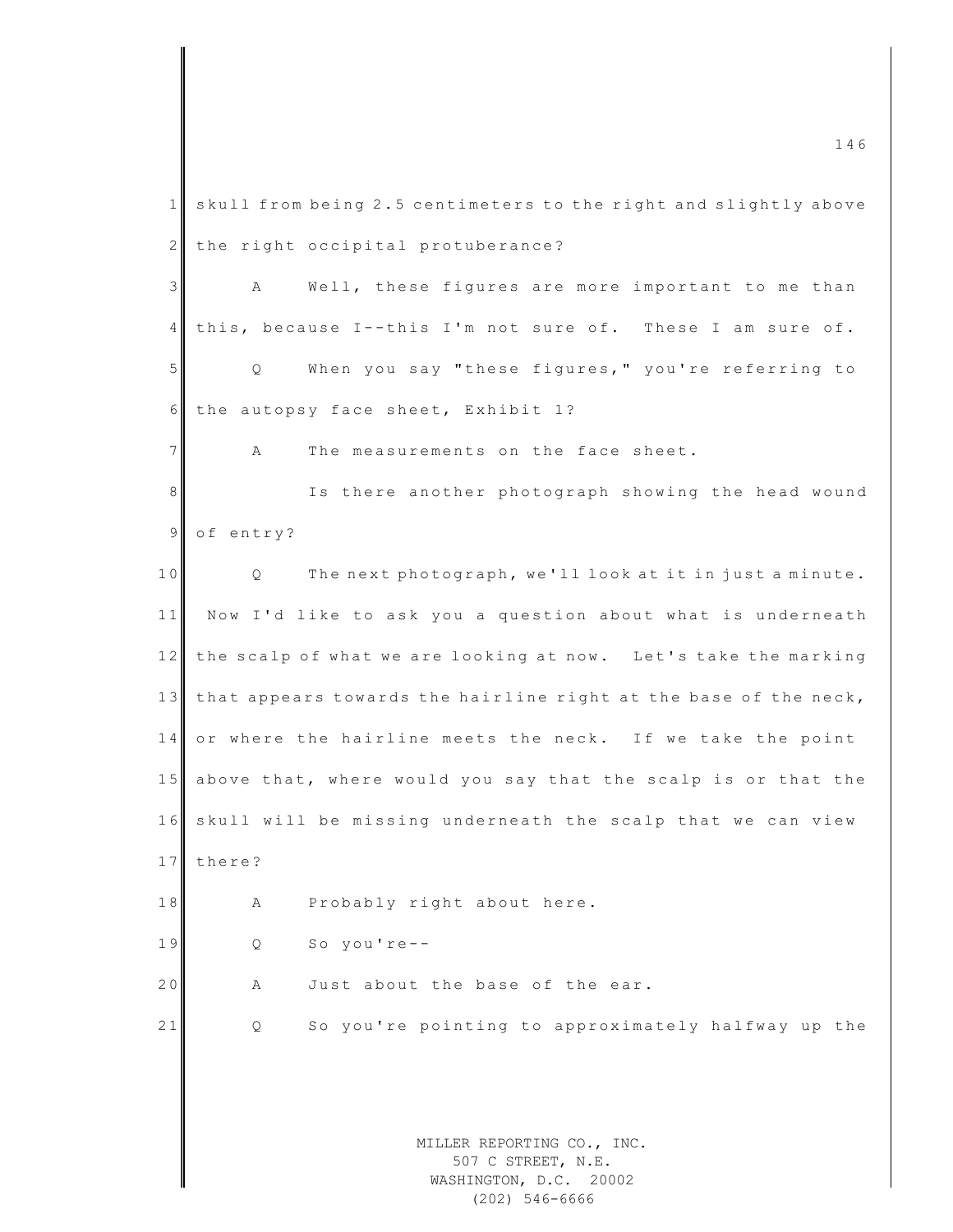1 ruler that we can observe and to the right of that small fragment, 2 so the skull is missing--

3 A Right.

4 Q --underneath there.

5 A Yes. The reason I asked about another picture, 6 because it seems to me I remember one picture that shows the 7 tunneling very well. And I'm not sure whether that one shows 8 the position of the entry wound any better, but it does show 9 the one-and-a-half centimeter tunnel.

10 Q Just to try a different description, because we're 11 trying to put this into words where we're looking at photographs, 12 would it be fair to say--again, we are imagining President 13 Kennedy is standing erect, although he's lying down in this  $14$  photograph. So with the ruler pointing up, would the portion 15 as it would appear on this photograph to the left of his right 16 ear all be the portion of the skull that was missing?

17 A Yes.

18 Q Okay. Could we look at View No. 7, please, which 19 was described in the 1966 inventory as a "missile wound of 20 entrance in posterior skull, following reflection of scalp," 21 corresponding to black and white photos Nos. 17 and 18, and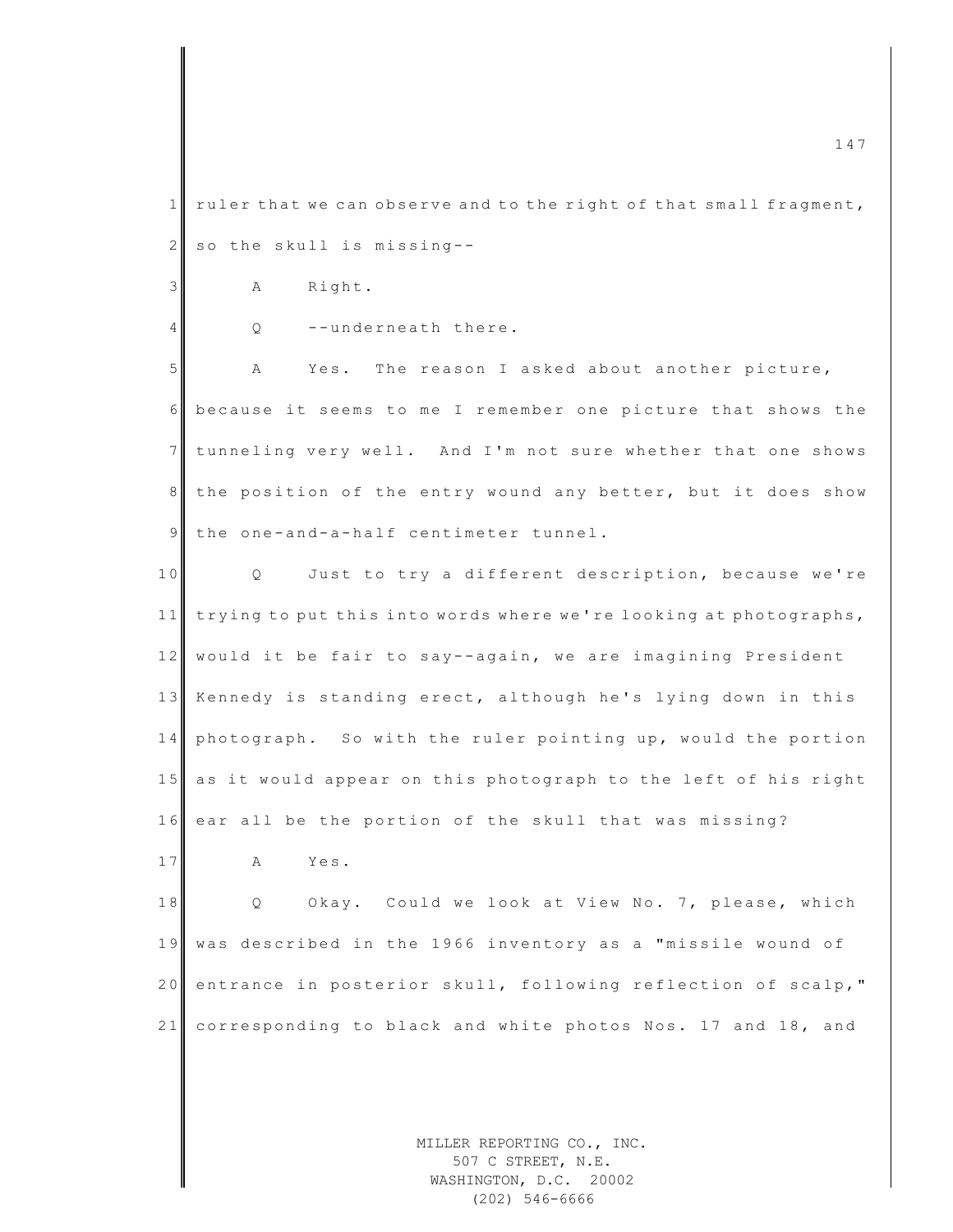1 color photographs 44 and 45?

MILLER REPORTING CO., INC. 2 I'd just say, too, Dr. Boswell, this concludes the 3 end of the views that we have of the skull. 4 [Pause.] 5 THE WITNESS: I'm sorry. I cannot orient this at 6 all. 7 BY MR. GUNN: 8 || Q Everyone who looks at these photographs has a hard 9 time orienting it. Can you tell whether that is the posterior 10 portion of the cranium or frontal or parietal? Any idea at  $11$  all? 12 A I'm afraid I can't. 13 May I see the last one that we did? 14 Q That would be the sixth view, corresponding to photos 15 black and white 15 and 16, and color Nos.  $--$ 16 A Just the color.  $17$  Q  $-42$  and  $43$ . 18 A No. The one before this. 19 Q Photographs 13 and 14 black and white, and color 40 2 0 and 41. Oh, the next one? 11 and 12, 38 and 39. 21 [Pause.]

507 C STREET, N.E. WASHINGTON, D.C. 20002 (202) 546-6666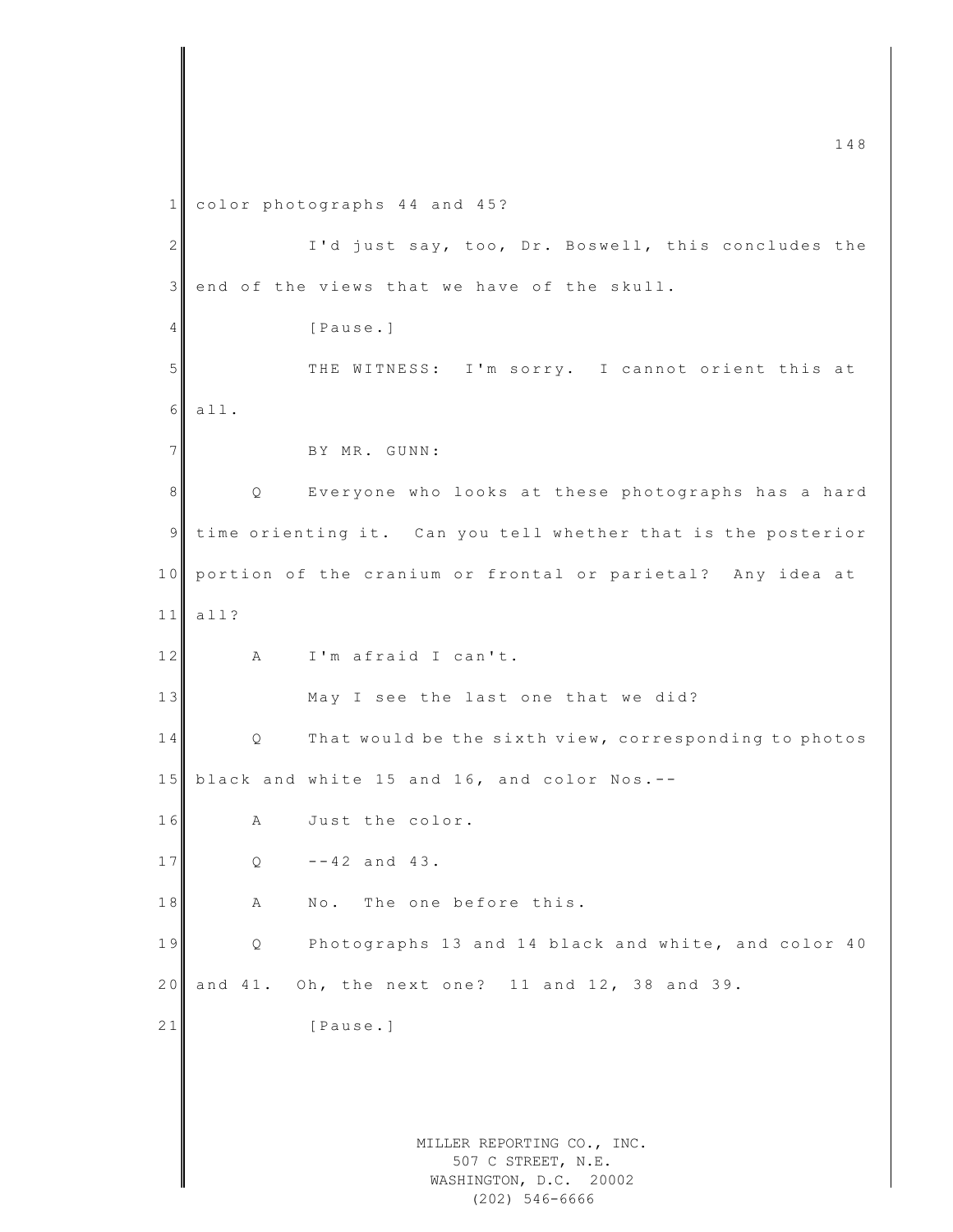1 MR. GUNN: Okay. Dr. Boswell is now looking at the  $2$  third view in conjunction with the seventh view, the third view 3 being the superior view of head. 4 **Pause.** 5 THE WITNESS: I think it would be foolish to do 6 anything with this. 7 I think that this is anterior, because this is not 8 the under surface of the scalp that we saw before. I think 9 the scalp is probably back down here. But what we were 10 attempting to show in here, I don't know. 11 BY MR. GUNN: 12 Q Would it be fair to say that what you are suggesting 13 now is that the hole that appears in the cranium is towards 14 the frontal part of the cranium? 15 A I can't be sure. 16 Q Let me show you two different descriptions that have 17 been made in two documents. The first one that we've been 18 referring to is Exhibit 13, which is the 1966 inventory. That 19 refers to the photograph as being "missile wound of entrance 20 in posterior skull, following reflection of scalp." So that  $21$  is how that is described in November of 1966.

> MILLER REPORTING CO., INC. 507 C STREET, N.E. WASHINGTON, D.C. 20002 (202) 546-6666

 $\frac{149}{149}$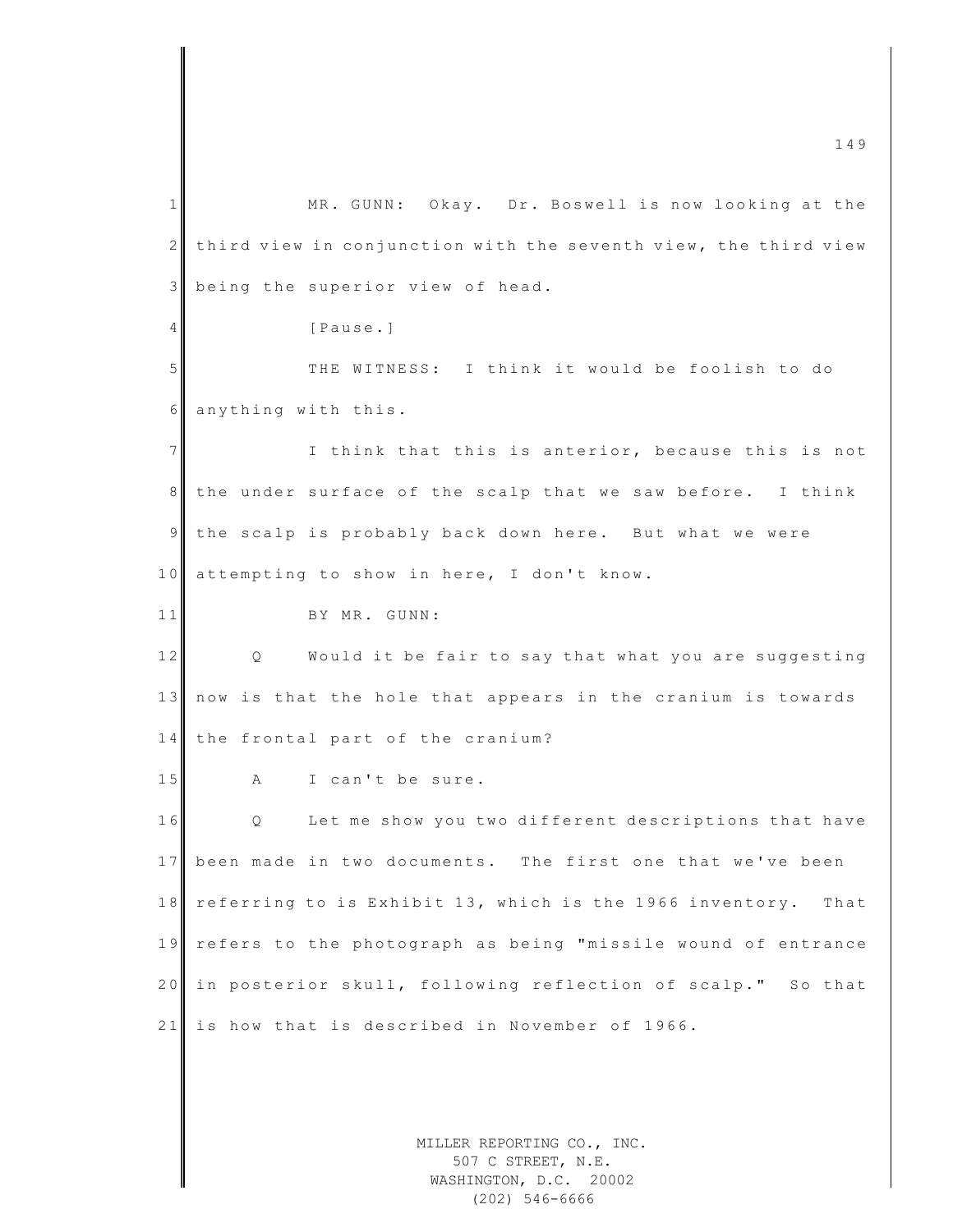| $\mathbf{1}$   | But then in another document dated in                           |
|----------------|-----------------------------------------------------------------|
| $\mathbf{2}$   | handwriting--and I don't know whether that date is              |
| 3              | accurate--January 26, 1967, but also signed apparently on       |
| $\overline{4}$ | January 26, 1967, by yourself and Dr. Humes, that photograph    |
| 5 <sup>1</sup> | is described not as a posterior wound but as the exit--not as   |
| 6              | the posterior entrance wound but as an exit wound. Photograph   |
| $7\phantom{.}$ | Nos. 17, 18, 44, and 45 show the other half of the margin of    |
| 8 <sup>1</sup> | the exit wound and also show the beveling of the bone           |
| $\overline{9}$ | characteristic of a wound of exit.                              |
| 10             | A Well, I see that, but II can't identify anything              |
| 11             | else in here to tell where we are. This is a different          |
| 12             | appearance of scalp, but there are other things in here that    |
| 13             | I can't identify. This looks like part of the chest flap that's |
| 14             | down here. The hair and the bone--this is skull, I'm sure of    |
| 15             | that.                                                           |
| 16             | You're pointing to the jagged piece very near the<br>Q          |
| 17             | center of the photograph.                                       |
| 18             | Right here.<br>Α                                                |
| 19             | I'll ask that you draw an X to the side, so the corners<br>Q    |
| 20             | of the photograph will be in the center. That is skull, you     |
| 21             | say; is that correct?                                           |
|                |                                                                 |
|                |                                                                 |
|                | MILLER REPORTING CO., INC.                                      |

 $\blacksquare$  150

507 C STREET, N.E. WASHINGTON, D.C. 20002 (202) 546-6666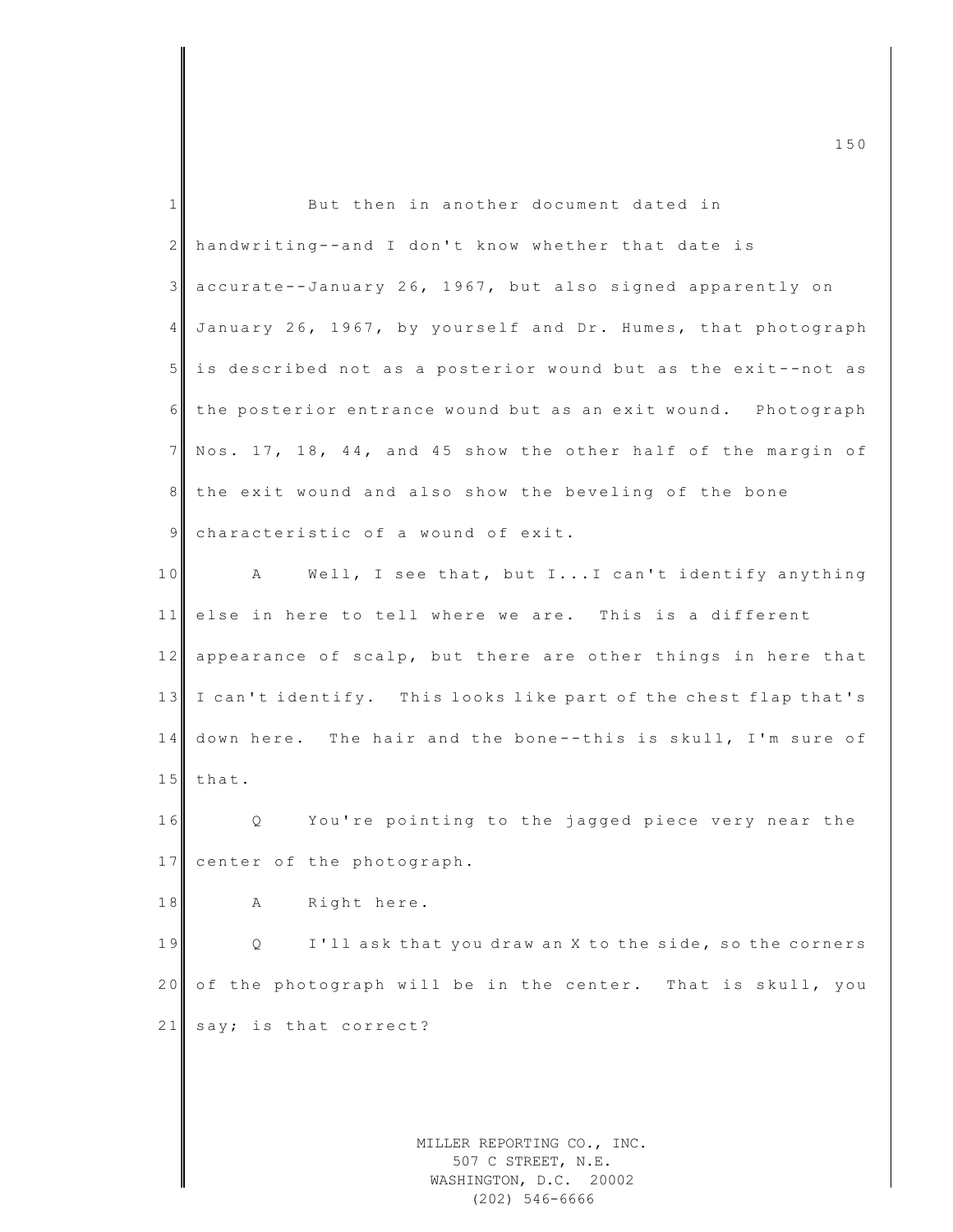MILLER REPORTING CO., INC. 507 C STREET, N.E.  $\blacksquare$  151 1 A Yes. And this looks like a beveled round area here 2 of skull bone. 3 | Q That's the notch right near the center of the 4 photograph. 5 A Right in the center. And the hair helps identify 6 it, but, otherwise, I cannot tell. There's too many bone 7 fragments around, and I see no brain at all. 8 || Q Dr. Boswell, could you tell me who drafted the 9 language that was used in Exhibit No. 13, the 1966 inventory? 10 A I think we all worked on this, and obviously a long 11 time. Let's see. Who was there? 12 Well, it must have been Jim and I. John Stringer 13 wouldn't have anything to do with this, and I doubt if John 14 Ebersole would. So we had to be responsible for this. 15 Q Was there anyone from the Justice Department who 16 participated in this inventory in 1966? 17 A Well, the only person I can think of would be Carl 18 Eardley. 19 Q Now, there was a subsequent inventory which the 20 Justice Department likely participated in, which I'll show you. 21 But do you remember whether there was anyone involved in the

WASHINGTON, D.C. 20002 (202) 546-6666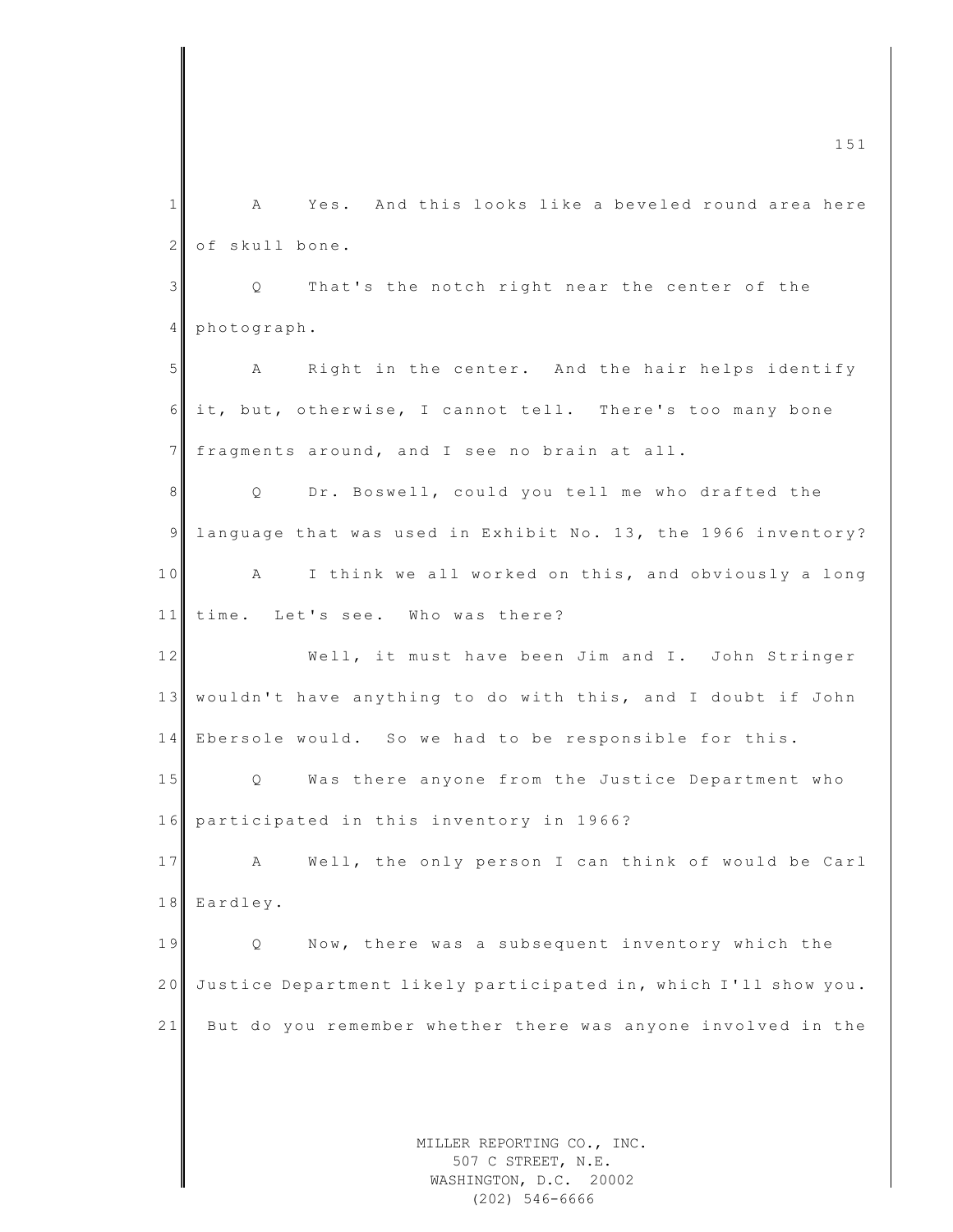MILLER REPORTING CO., INC. 507 C STREET, N.E. WASHINGTON, D.C. 20002  $\frac{152}{2}$ 1 earlier - - 2 A Yeah. Carl Eardley, I think he went with us on almost 3 all the occasions. 4 Q Do you know why Mr. Eardley went with you, what his 5 role was?  $6$  A No. I don't have any idea. But everything we did,  $7$  he was with us. He was an awfully nice man. T4A 8 8 But he would not have had anything to do with the 9 descriptions, obviously, nor Dr. Rhoads. He spent a lot of 10 time with us when we were doing this also, but he--I think Jim 11 and I probably were responsible. And even then, we had trouble 12 with this, and the one with the little teardrop on it we had 13 trouble with. 14 Q That's view--15 A And everybody else who saw those did. 16 Q When you refer to the teardrop, you're referring to 17 the fifth view described as the "wound of entrance in right 18 posterior occipital region." 19 A Right, yes. 20 Q View 6, yes. 21 On page 5 of Exhibit No. 13 for photograph No. 17,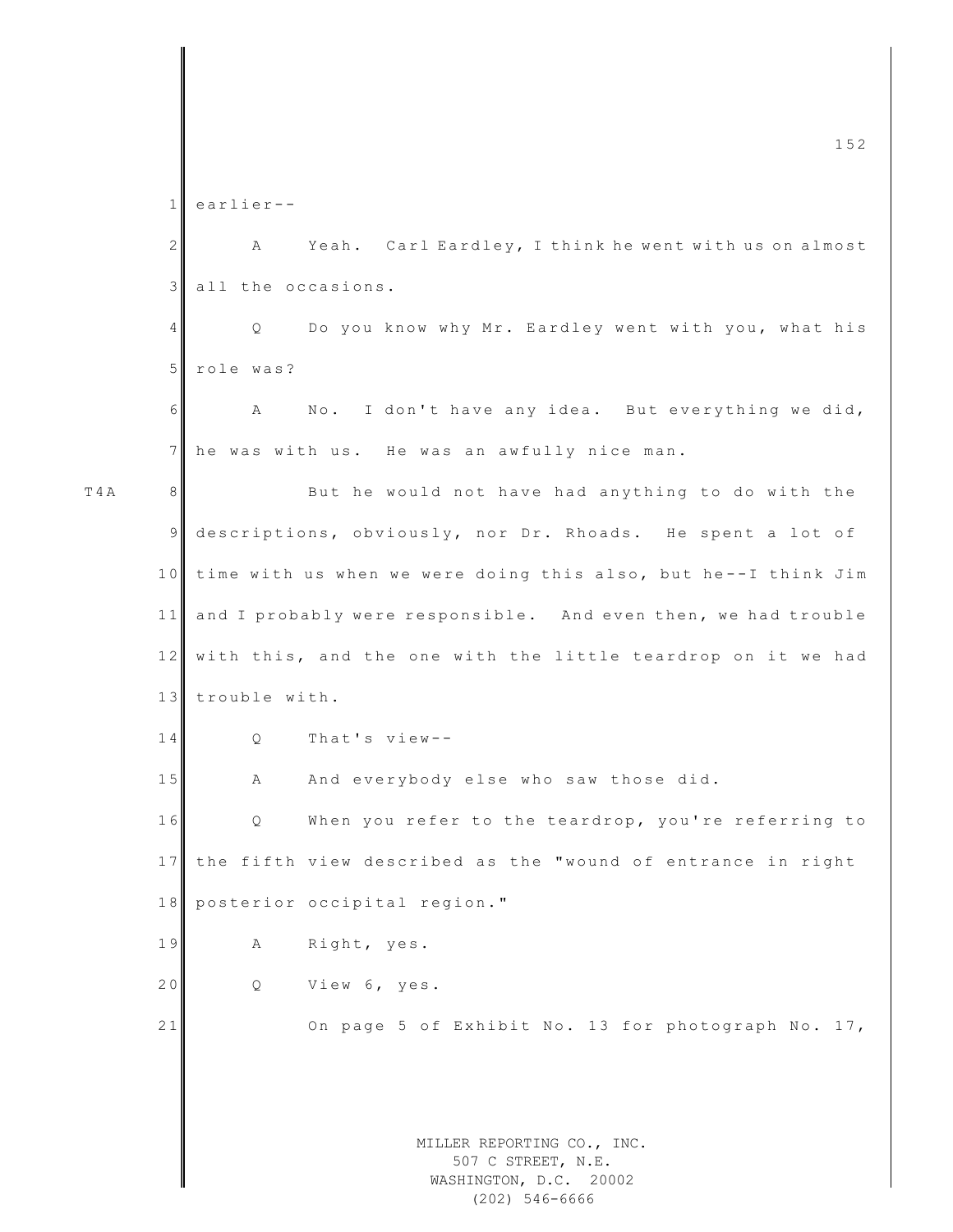MILLER REPORTING CO., INC. 507 C STREET, N.E. WASHINGTON, D.C. 20002  $1$  which is what we are looking at here, it says that there is  $2 \parallel a$  missile -- or that it's depicting a missile wound of entrance.  $3$  Do you see where that wound of entrance would be or what you 4 were referring to, at least--5 A It couldn't be.  $6$  O  $-$ as of 1966? 7 A Couldn't be. 8 Q Couldn't be? 9 A No. 10 Q In View 7. 11 A No. The only--well, I know the dilemma we were in. 12 This is what appears to be calvarium, a piece of bone plate, 13 skull plate. 14 Q And you're referring to the bone that's in the center 15 of the photograph in View 7? 16 A Right. A fairly sizable white piece of bone. And 17 if you look at this beveling of the bone here, this would be 18 a wound of exit, because the skull bevels outward on the outer 19 surface. 20 Q So that the dimensions of the wound on the interior 21 of the cranium are less than the dimensions would be on the

(202) 546-6666

m c  $\frac{1}{3}$  153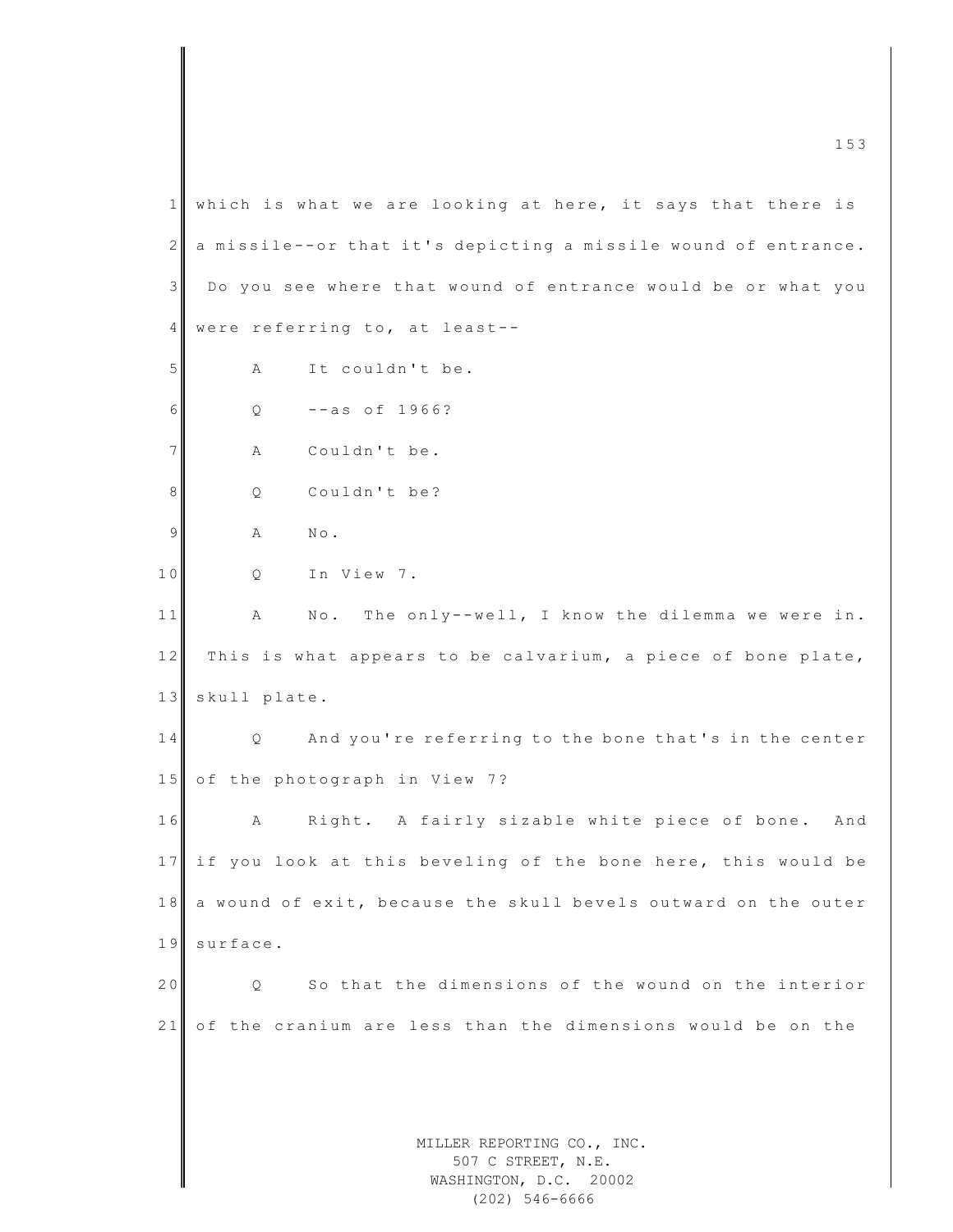1 exterior of the cranium?

2 A Yeah, and it--the bullet would have to be coming from 3 over here through. 4 Q From the inside out? 5 A Yeah.  $6$  O Which would mean--7 A And that would make this a wound of exit, which is 8 described there. But there's no way this could be called a 9 wound of entrance, and there's no other--now, the only other 10 thing is that if--on the reflected scalp here, there is a wound 11 or something. I can't see that. I see a paper clip pulling 12 that back that way. It's such a dilemma, and I think anybody 13 that tries to conjecture that film... 14 Q Would it be your best estimate right now that the 15 description of that photograph from 1966 under entry No. 17 16 on page 5 would be inaccurate? 17 A Inaccurate, and I'm not sure about that one either. 18 Q Okay. 19 A In '67. 20 Q When you say the other one, you're referring to 21 Exhibit 14?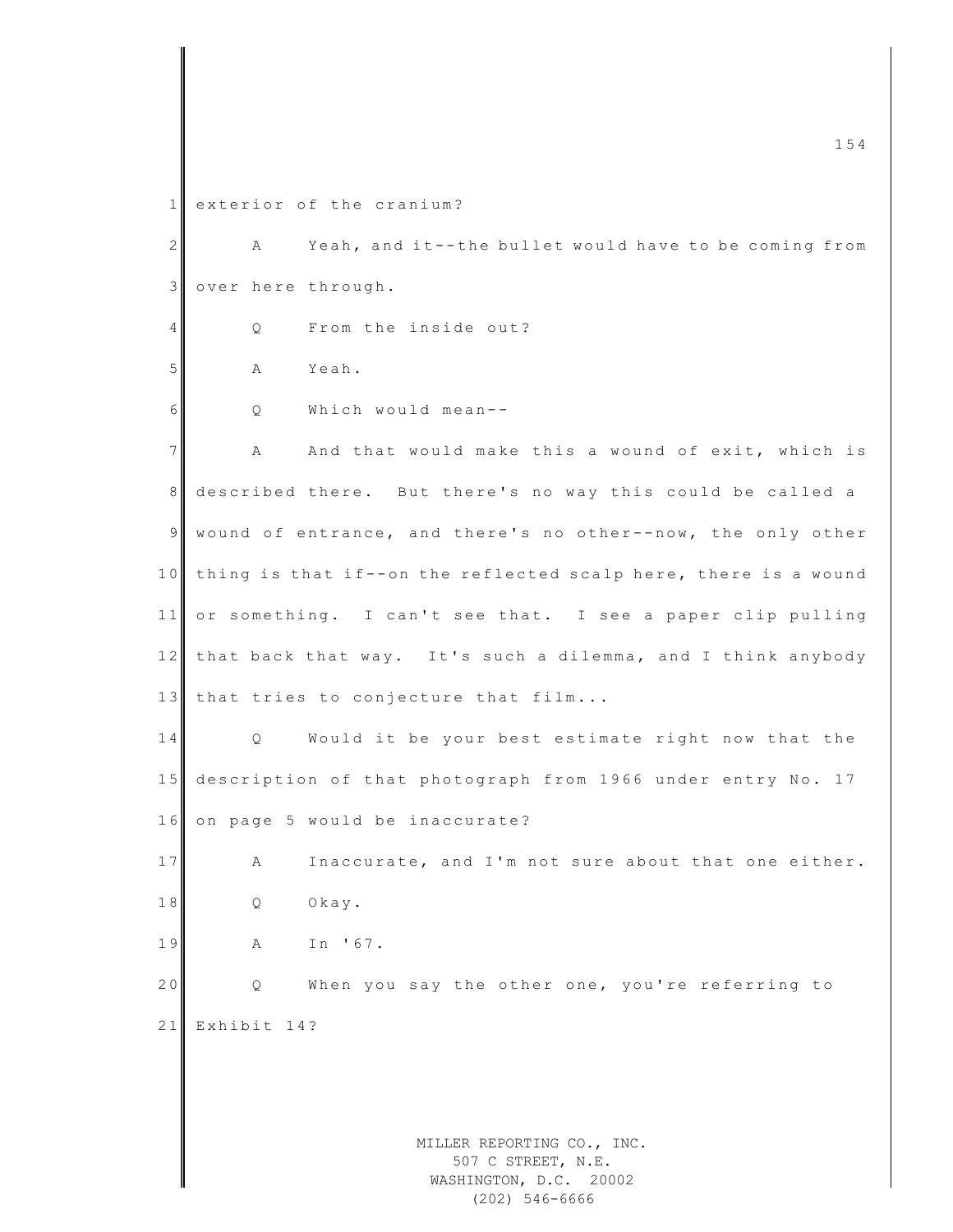1 A Right.

2 Q Could you tell me who drafted the document that is 3 Exhibit 14?  $4 \parallel$  A This is Jim's language, I think. 5 | Q To me as a lay person, it appears as if in November 6 of 1966, View 7 is being described as an entrance wound, and  $7$  in January of 1967, two months later, it's being described as 8 an exit wound. First, do you have any reason for thinking that  $9 \parallel m$  y understanding is inaccurate? Is there a switch in how those 10 two photographs are described? 11 A Yes, I agree, and I have no explanation for that. 12 I think they were both wrong, and I think the reason is that

14 Q Do you recall engaging in any discussions with any body 15 about how that photograph should be described that would have 16 led to a change between November of 1966 and January of 1967? 17 A No. I don't remember that Pierre came over for that, 18 but I see he and Jim and I were the ones who--on the second 19 occasion. Well, now, that might be the answer right there. 20 See, Pierre was a forensic pathologist. He was trained as a 21 forensic pathologist, and he was extremely able relative to

13 it's just such a terrible photograph.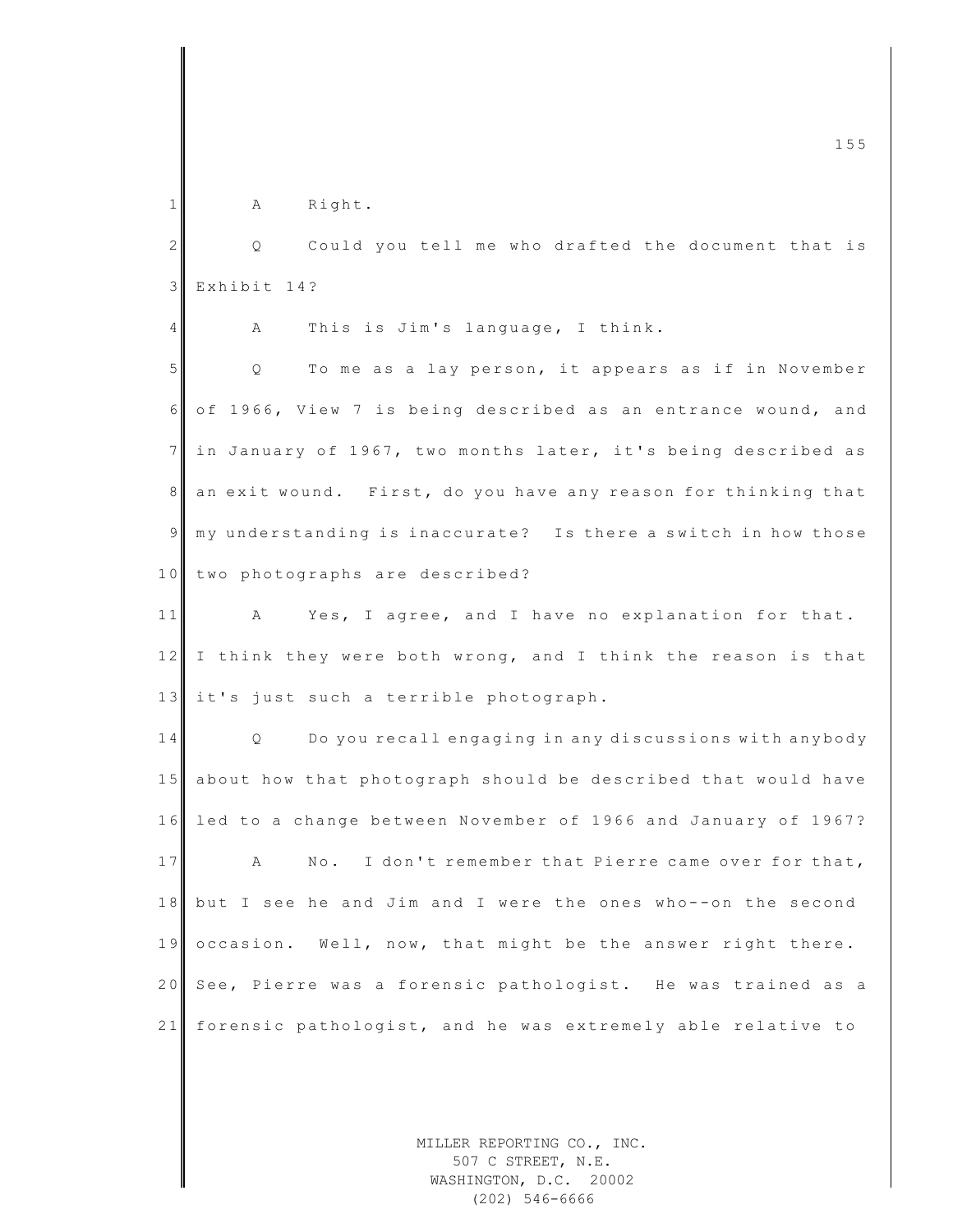$\frac{156}{156}$ 1 ballistics. And he may have talked us into this. That's the  $2 \parallel$  only thing I can think of. Whether he'll remember that or not, 3 I don't know. 4 Q Do you remember Mr. Eardley participating in any 5 discussions over this issue? 6 A He did nothing more than greet and say hello to us 7 on occasions like that. He didn't even stick around. 8 || Q We're about to look at some photographs that show 9 just the brain. Putting those photographs aside, are there 10 any other photographs that you remember having been taken during 11 the time of the autopsy that you don't see here? 12 A The only one that I have a faint memory of was the 13 anterior of the right thorax. I don't see it, and haven't when 14 we tried to find it on previous occasions, because that was 15 very important because it did show the extra-pleural blood clot 16 and was very important to our positioning that wound. 17 Q There are additional descriptions of photographs 18 showing--described as showing the entrance wound in the skull 19 from both the exterior and the interior with the scalp reflected. 20 Do you remember any photographs with the scalp reflected 21 showing the wound of entrance in the skull?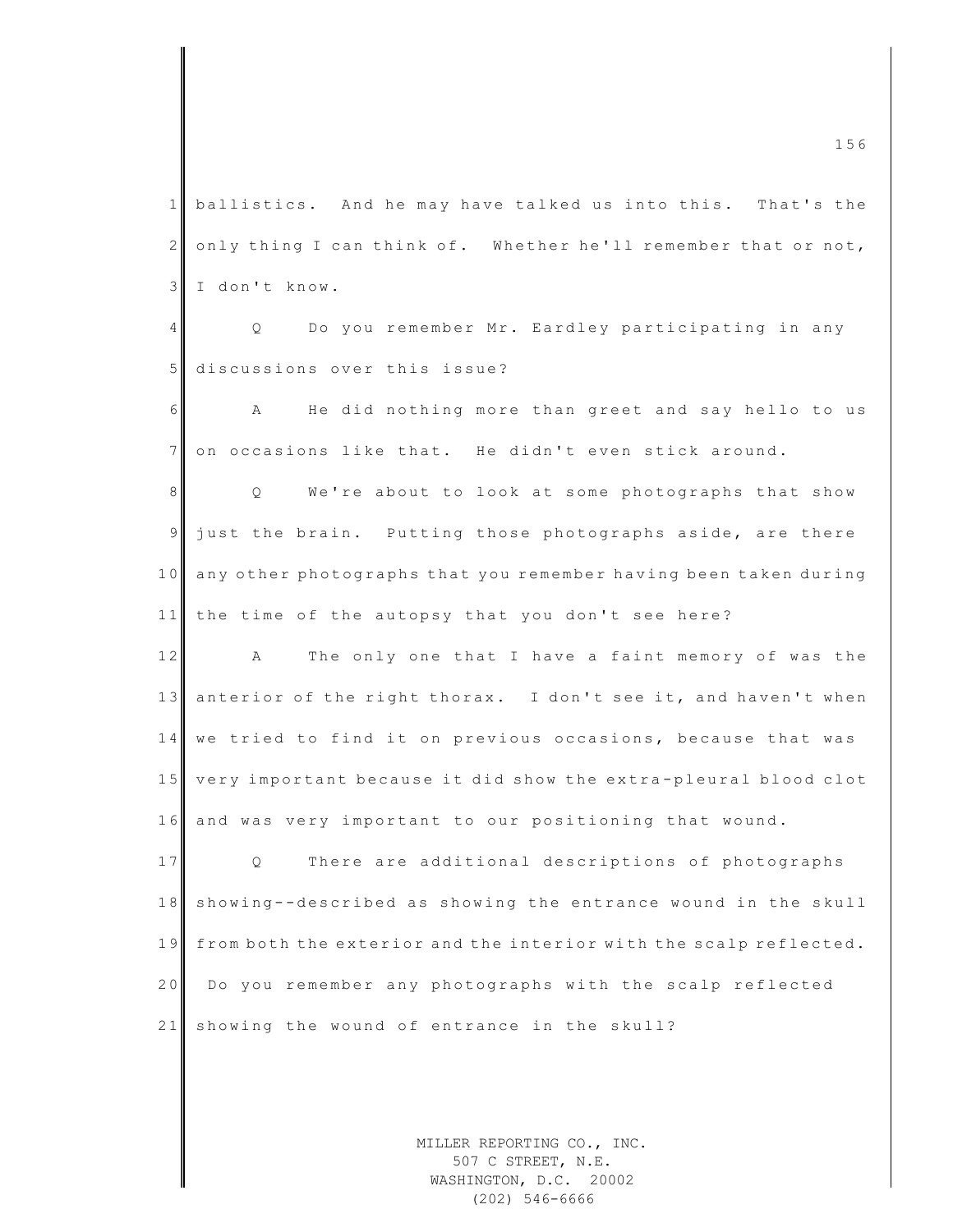| $\mathbf{1}$    | Well, I seem to remember a couple of photographs.<br>A              |
|-----------------|---------------------------------------------------------------------|
| $\mathbf{2}$    | That might be one, and particularly one showing the beveling        |
| 3 <sup>1</sup>  | of that same wound--or not beveling, but the tunneling.<br>But      |
| $4\overline{ }$ | I can't imagine that there are any photographs missing.             |
| 5               | Numerical-wise, are they all here?                                  |
| 6               | Q Not that I'm aware of any photos that are missing                 |
| $7\phantom{.}$  | since the 1966 inventory. The question would be whether there       |
| 8               | were other photographs taken that were not in the 1966--            |
| $\overline{9}$  | Yeah, well, we've always looked for the one of the<br>A             |
| 10              | chest cavity, and then I seem to remember photographs, color        |
| 11              | photographs of the tunneling.                                       |
| 12              | Q Do you remember seeing the photographs themselves                 |
| 13              | or do you remember taking the photographs?                          |
| 14              | I've never seen the one of inside of the chest. The<br>$\mathbf{A}$ |
| 15              | one of the skull wound, I thought I remembered seeing it, but       |
| 16              | I--now, I've seen an awful lot of pictures like in Livingstone's    |
| 17              | books. Where those came from, I don't know. And whether             |
| 18              | they're fabricated, some of them, or not--and I may be confusing    |
| 19              | pictures I've seen that are alleged to be autopsy photographs.      |
| 20              | Let me show you Exhibit No. 14. The paragraph at<br>Q               |
| 21              | the bottom on page                                                  |
|                 |                                                                     |
|                 |                                                                     |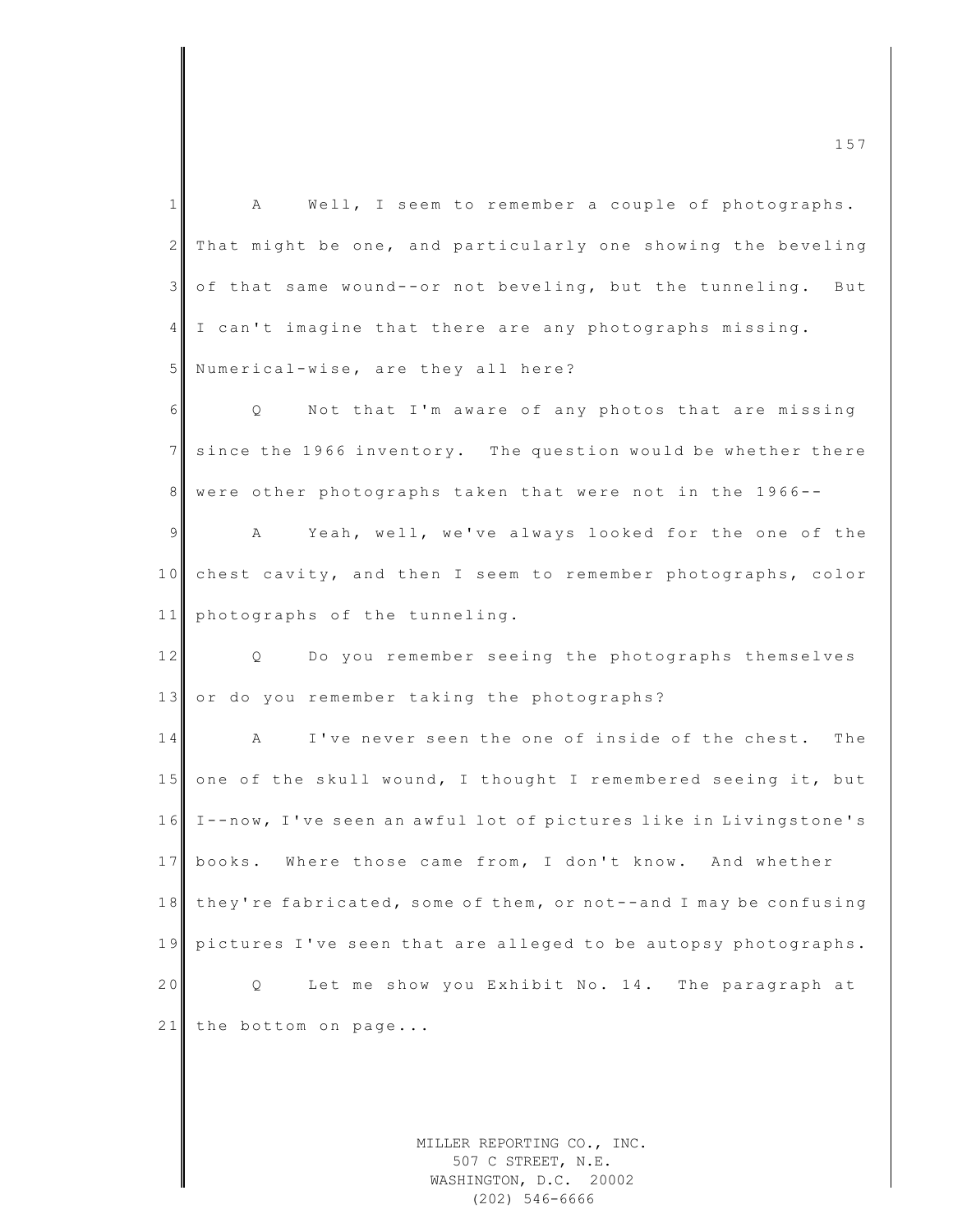MILLER REPORTING CO., INC. m c  $\frac{1}{3}$  158 1 A Yes, now where is that? 2 Q The photographs that are referred--for the record, 3 the portion of the document that we're looking at says, "The 4 scalp wound shown in the photographs appears to be a laceration 5 and tunnel, with the actual penetration of the skin obscured 6 by the top of the tunnel." That's referring to View No. 6, 7 photographs Nos. 15, 16, 42, and 43, if we could see one of 8 those. 9 A That's the same one. 10 MR. GUNN: Dr. Boswell is now looking at the sixth 11 view. 12 THE WITNESS: I quess maybe that's the one I remember. 13 It looks different to me today as I see this. I don't 14 appreciate the tunnel as much as I have in past examinations, 15 and the position is different. 16 You see, the problem is, though, that this scalp is 17 all loose, and this might not be the--as we're viewing this, 18 this might not be the position of this wound. 19 BY MR. GUNN: 20 Q Again, you're referring to the mark down near the  $21$  hairline --

507 C STREET, N.E. WASHINGTON, D.C. 20002 (202) 546-6666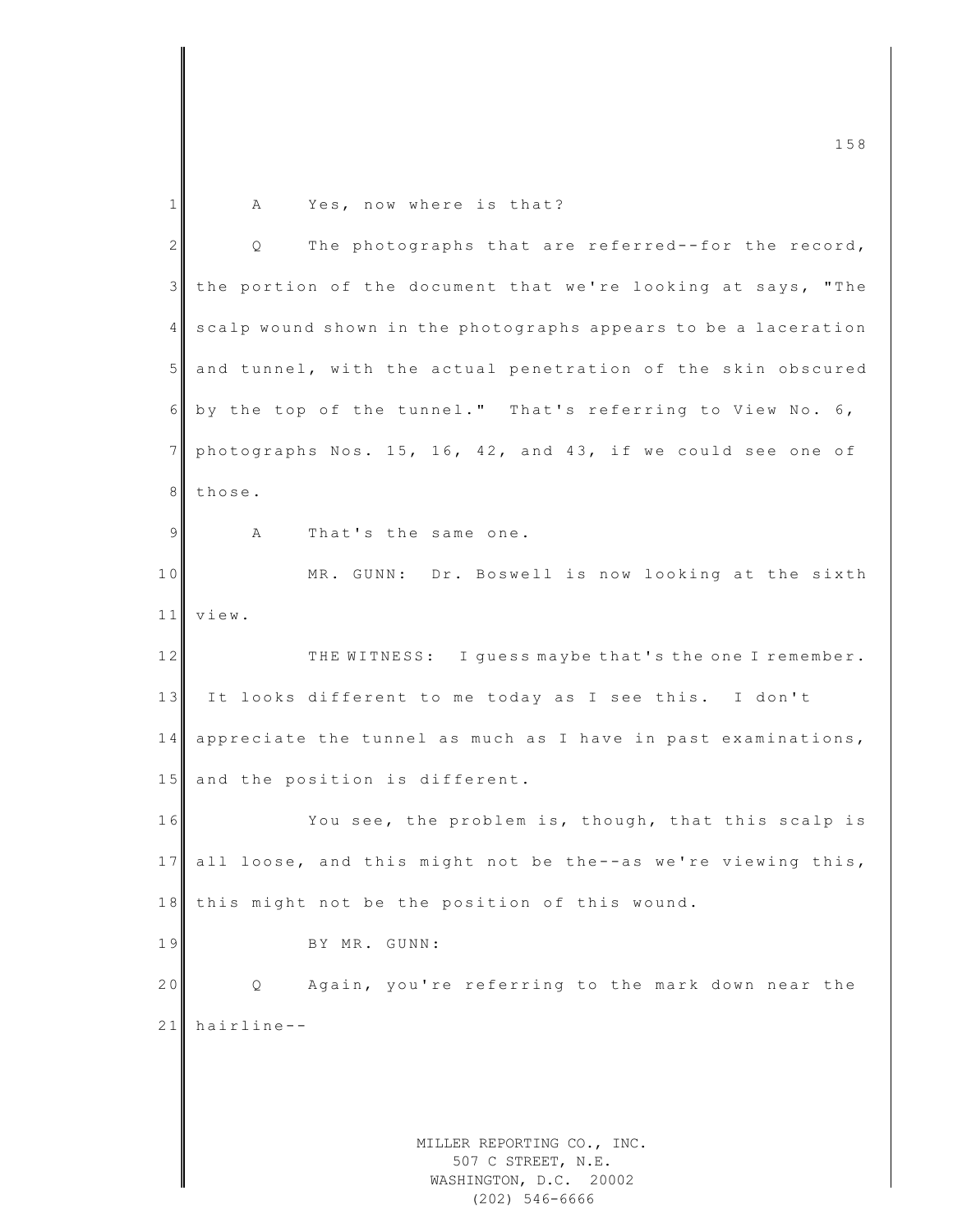|              | 159                                                            |
|--------------|----------------------------------------------------------------|
| 1            | Right, $on--$<br>Α                                             |
| $\mathbf{2}$ | $--on$ View 6?<br>Q                                            |
| 3            | Photograph 42. This scalp may fit differently, and<br>Α        |
| 4            | this might easily be closer to the underlying bony wound of    |
| 5            | entrance.                                                      |
|              |                                                                |
| 6            | When I look at this again, it sounds very much like            |
| 7            | we've described it here.                                       |
| 8            | Okay. In other words, this photograph of View 6<br>Q           |
| 9            | corresponds with the language used in Exhibit No. 14 on the    |
| 10           | bottom of page 3?                                              |
| 11           | Exactly.<br>А                                                  |
| $1\,2$       | Could we turn to View 8, which is "basilar view of<br>Q        |
| 13           | brain"? View 8 corresponds with black and white photo Nos.     |
| 14           | 19, 21, 22, and color photo Nos. 46, 47, 48, 49.               |
| 15           | Dr. Boswell, were you present when the photographs             |
| 16           | in View 8 were taken?                                          |
| 17           | Yes.<br>Α                                                      |
| 18           | And approximately when, to the best of your<br>Q               |
| 19           | recollection, were the photographs taken? Let me try it a      |
| 20           | different way. Were the photographs taken at the supplementary |
| 21           | examination of the President's brain?                          |
|              |                                                                |
|              |                                                                |
|              | MILLER REPORTING CO., INC.                                     |
|              | 507 C STREET, N.E.<br>WASHINGTON, D.C. 20002                   |

WASHINGTON, D.C. 20002 (202) 546-6666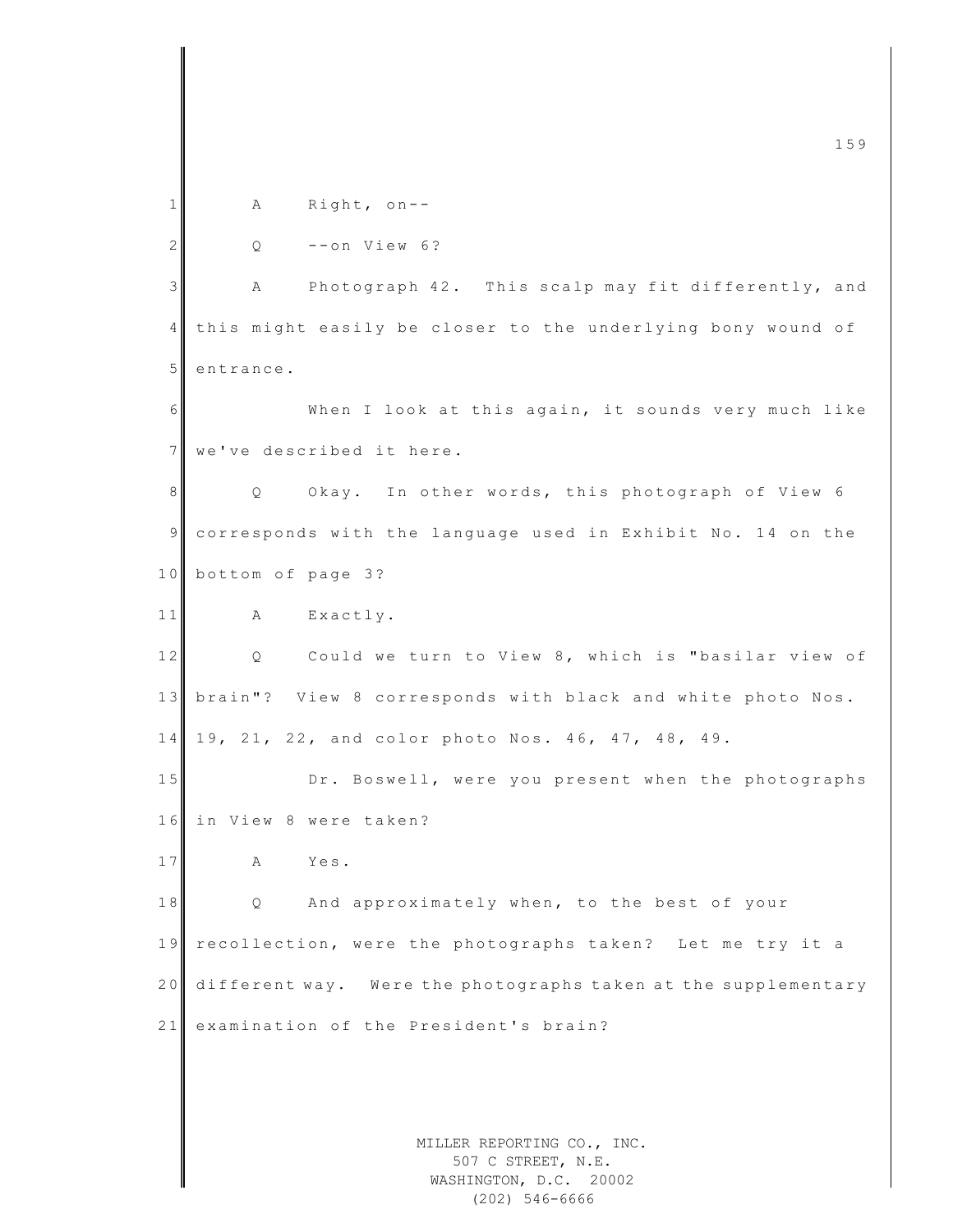MILLER REPORTING CO., INC. 507 C STREET, N.E. WASHINGTON, D.C. 20002 m c  $160$  $1 \parallel$  A Yes, within less than a week following the autopsy, 2 after formalin fixation. 3 Q Do the photographs correspond to your recollection 4 of damage to the brain as depicted from the basilar view? 5 A Yes. 6 Q Could you tell me whether any portion of the right 7 or left hemisphere of the cerebellum is disrupted from the 8 photographs? 9 A Quite a bit. You said cerebellum? 10 Q Yes. 11 A Oh, I'm sorry. I was thinking of cerebrum. The 12 cerebellum is a little bit disturbed here, but I'm not sure 13 that that is due to this trauma. Most of the trauma I see is 14 to the right lobe, and most of that is to the superior portion, 15 which this doesn't show because this is upside down. 16 Q By upside down, you mean it's just a view from the 17 bottom? 18 A Right. 19 Q From that photograph, the way that it appears in the 20 ph o to graph, is the left hemisphere of the cerebellum disrupted? 21 A A little bit. Certainly the midline is torn. See,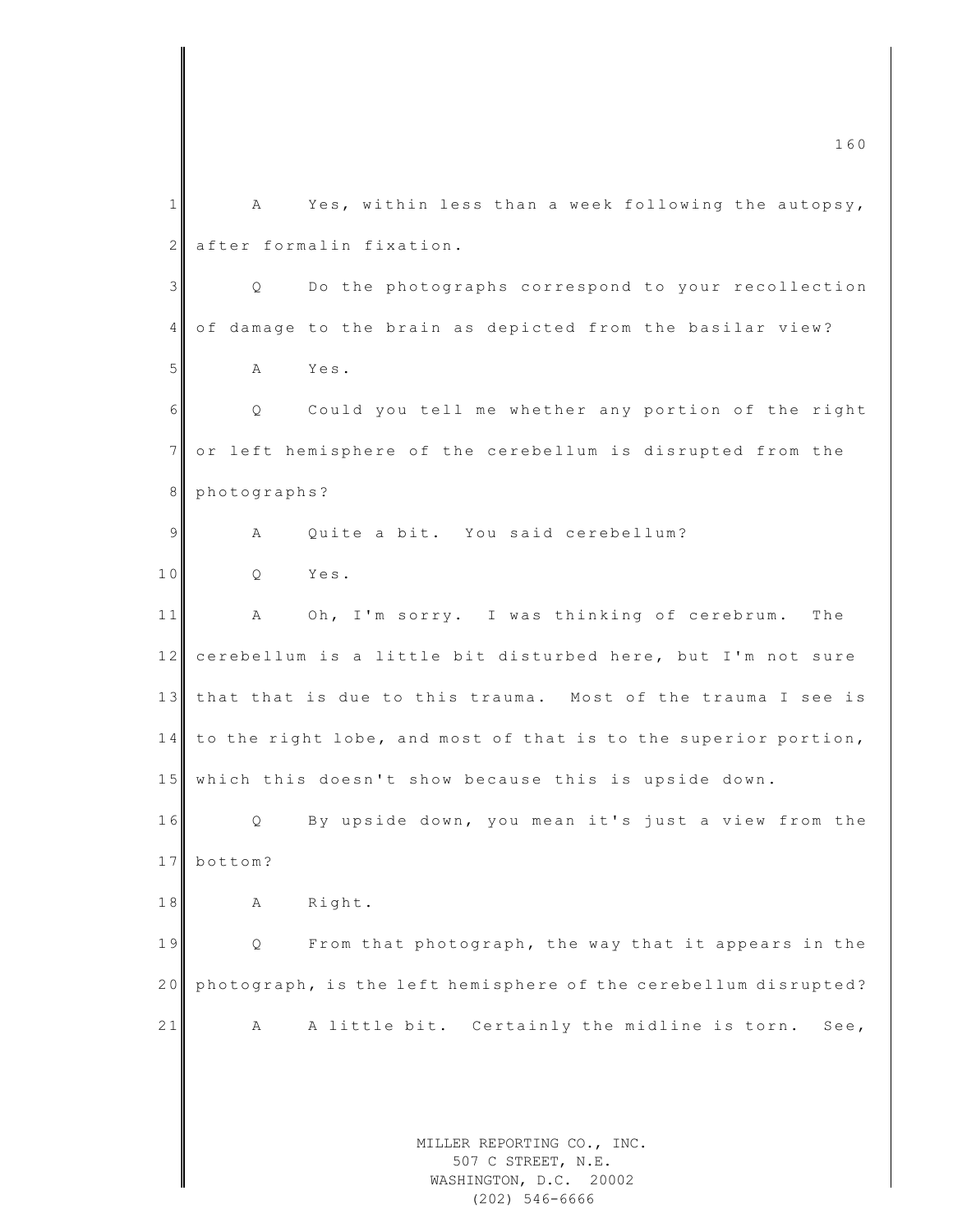| 1              | the falx comes down between these two and then is connected                |
|----------------|----------------------------------------------------------------------------|
| $\overline{2}$ | to the skull above, and that's been torn away, and all this                |
| $\mathcal{S}$  | has been disrupted, the connections between the two lobes.                 |
| $\overline{4}$ | And there's hemorrhage, fragmentation, a lot of fragmentation              |
| 5 <sup>1</sup> | of the right lobe. The only part of the right lobe that's intact           |
| 6              | are these two areas right here, like this.                                 |
| $\overline{7}$ | Now, did the bullet wound--if we're thinking of<br>$Q \qquad \qquad$       |
| 8              | President Kennedy standing erect or sitting erect, did the                 |
| 9              | bullet wound go from a lower part of the brain--again, we're               |
| 10             | talking back 2.5 centimeters to the right of the EOP and then              |
| 11             | go in an upward direction out of the right temporal parietal               |
| 12             | area?                                                                      |
| 13             | Yeah, the bullet entered probably behind the<br>A                          |
| 14             | cerebellar pons here, back in there, and then it was coming                |
| 15             | back up this way and I guess it probably would have come through           |
| 16             | the brain at some point, through the brain, but it's going to              |
| 17             | hit the calvarium up right at the top. And then that explosion             |
| 18             | is the thing that's going to sort of disperse all the tissue               |
| 19             | here and bone and the scalp overlying. So it's coming from                 |
| 20             | down here, up through.                                                     |
| 21             | From a lay perspective, it would seem to me, based<br>Q                    |
|                |                                                                            |
|                |                                                                            |
|                | MILLER REPORTING CO., INC.<br>507 C STREET, N.E.<br>WASHINGTON, D.C. 20002 |

 $\blacksquare$  161

WASHINGTON, D.C. 20002 (202) 546-6666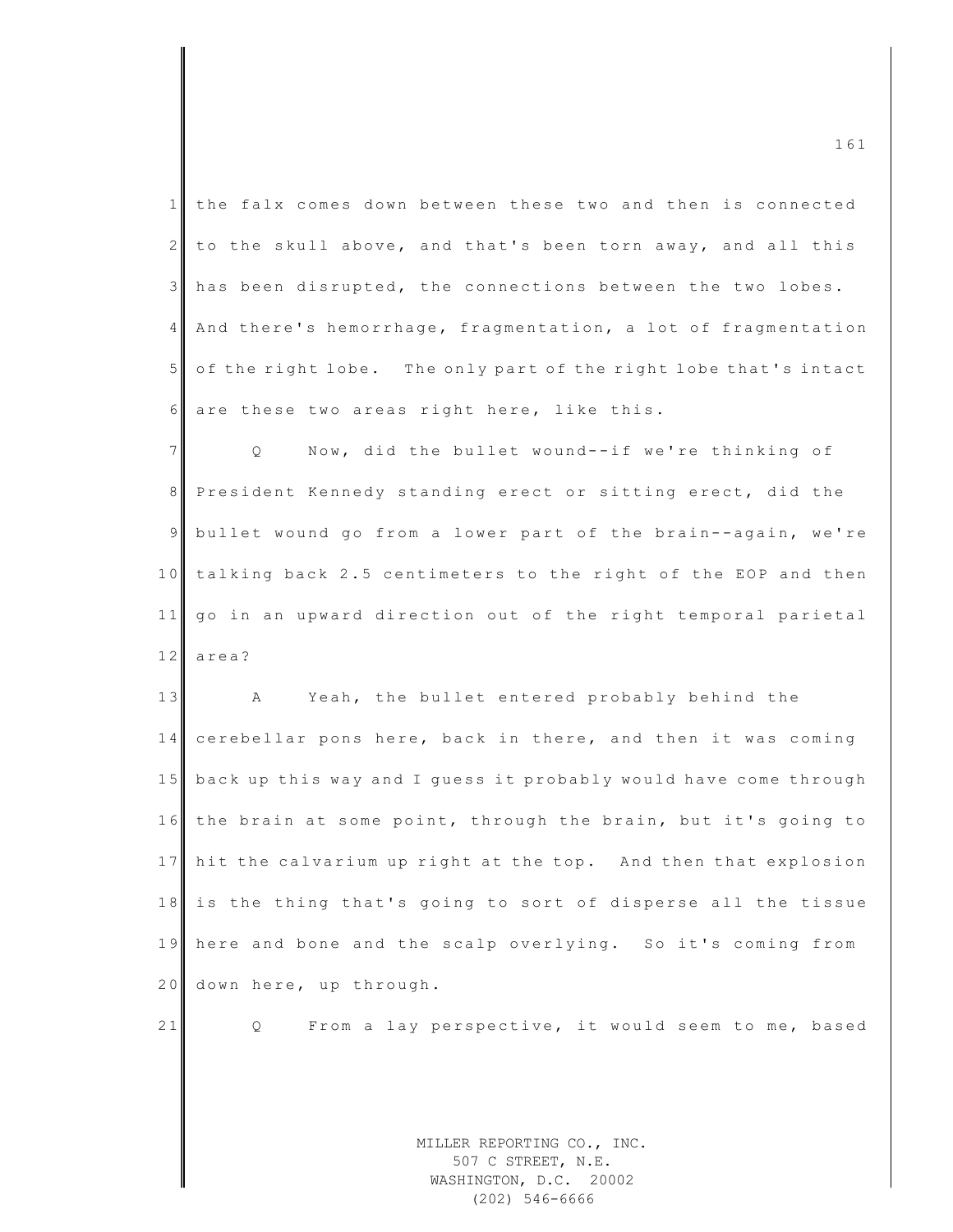$1$  upon what you've said, that the disruption in the cerebrum would  $2 \parallel$  be more towards the point of entrance and lower.

3 A I think it's probably going to be at the point of 4 exit. I think when the bullet hits the calvarium above, that's 5 when the explosion took place, because all the bone was just 6 crushed at that point. And a lot of force is extended all the  $7$  way throughout the calvarium--or throughout the cranial vault, 8 and that's when a lot of this damage took place.

9 | Q Was there any disruption to the mid-brain?

10 A Oh, it's totally demolished. This is mid-brain right 11 here, and everything there is gone--well, not gone, but it's 12 stretched--but I don't know what caused that, whether that was 13 the bullet hitting something or whether it was the tugging on 14 the falx. You see, the falx is intimately associated with all 15 the structures in the mid-brain, and between the two.

16 Q What I'm not understanding--and this, I'm sure, comes 17 from my lack of medical training--is that it seems as if there 18 is a laceration that goes through the mid-brain, which I would 19 characterize as the lower part of the brain.

20 A Yes.

21 Q But there's also a laceration that goes near the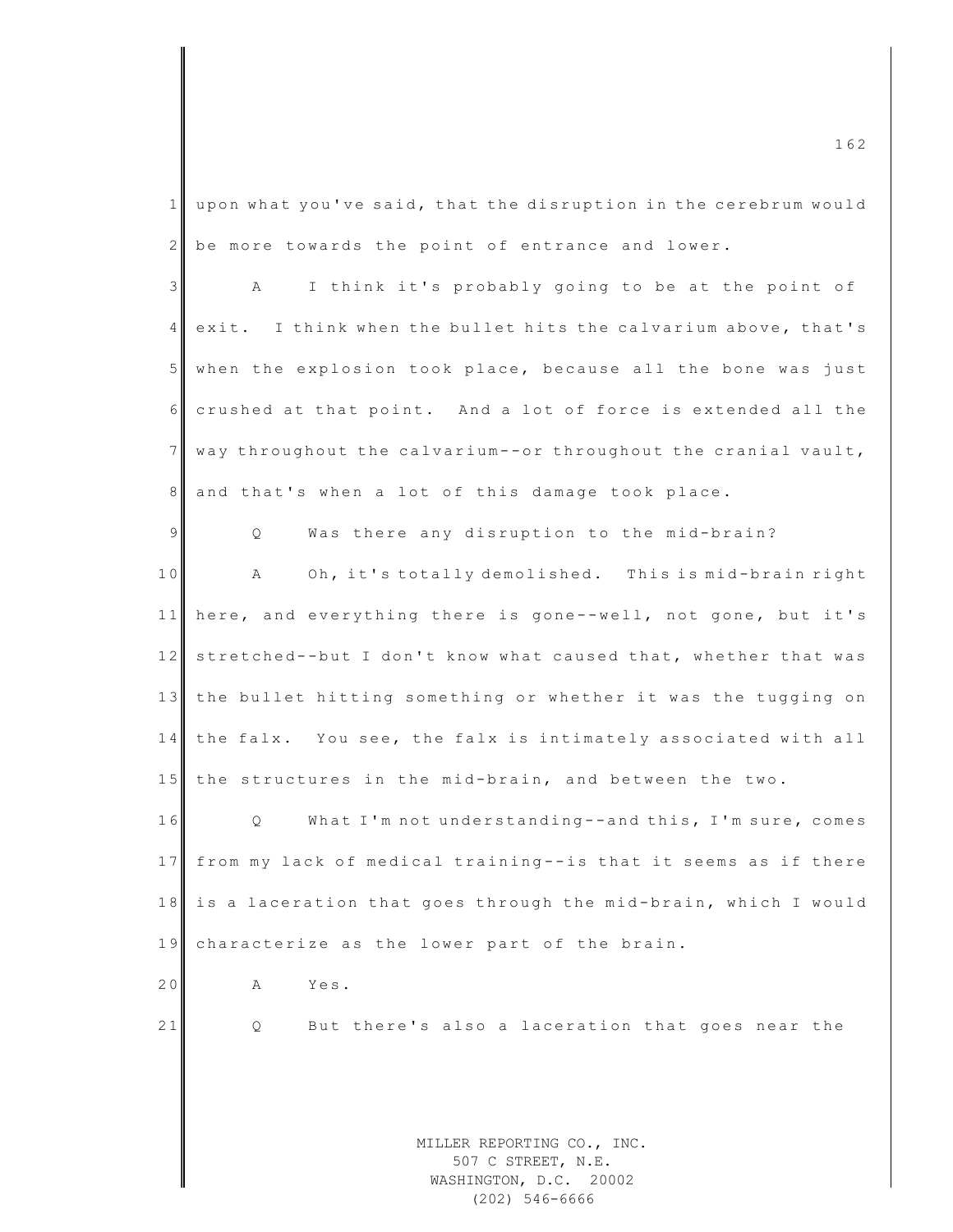$1$  vertex of the brain, which would strike me as being the upper.  $2$  Also, it seems as if there is some suggestion that the portion 3 between that upper and lower laceration is relatively more 4 intact than the upper and lower portions. Is that correct or 5 incorrect?

6 A I think you're right, but the forces causing this 7 are multiple: the explosive force of the bullet hitting the 8 calvarium, the upper surface; the explosion of the falx, because 9 that all stretched at the same time, and it is pulling brain 10 against bone, and then separating from both eventually. And 11 so all that trauma is taking place at the same time or in a 12 very brief interval. But not much of this could be caused by 13 bullet entering. Of course, fractures took place at two stages. 14 A lot of fractures took place when the bullet entered the 15 cranial vault, and then they really took place when the bullet 16 went out.

17 Q Could any of the left cerebellum have been disrupted 18 by either the entrance or the exit?

19 A Well, see, the dura encapsulates all the lobes of 20 the brain, and they're all intimately attached. And when you 21 start tugging on the dura in any one place, or especially in

> MILLER REPORTING CO., INC. 507 C STREET, N.E. WASHINGTON, D.C. 20002 (202) 546-6666

m c  $163$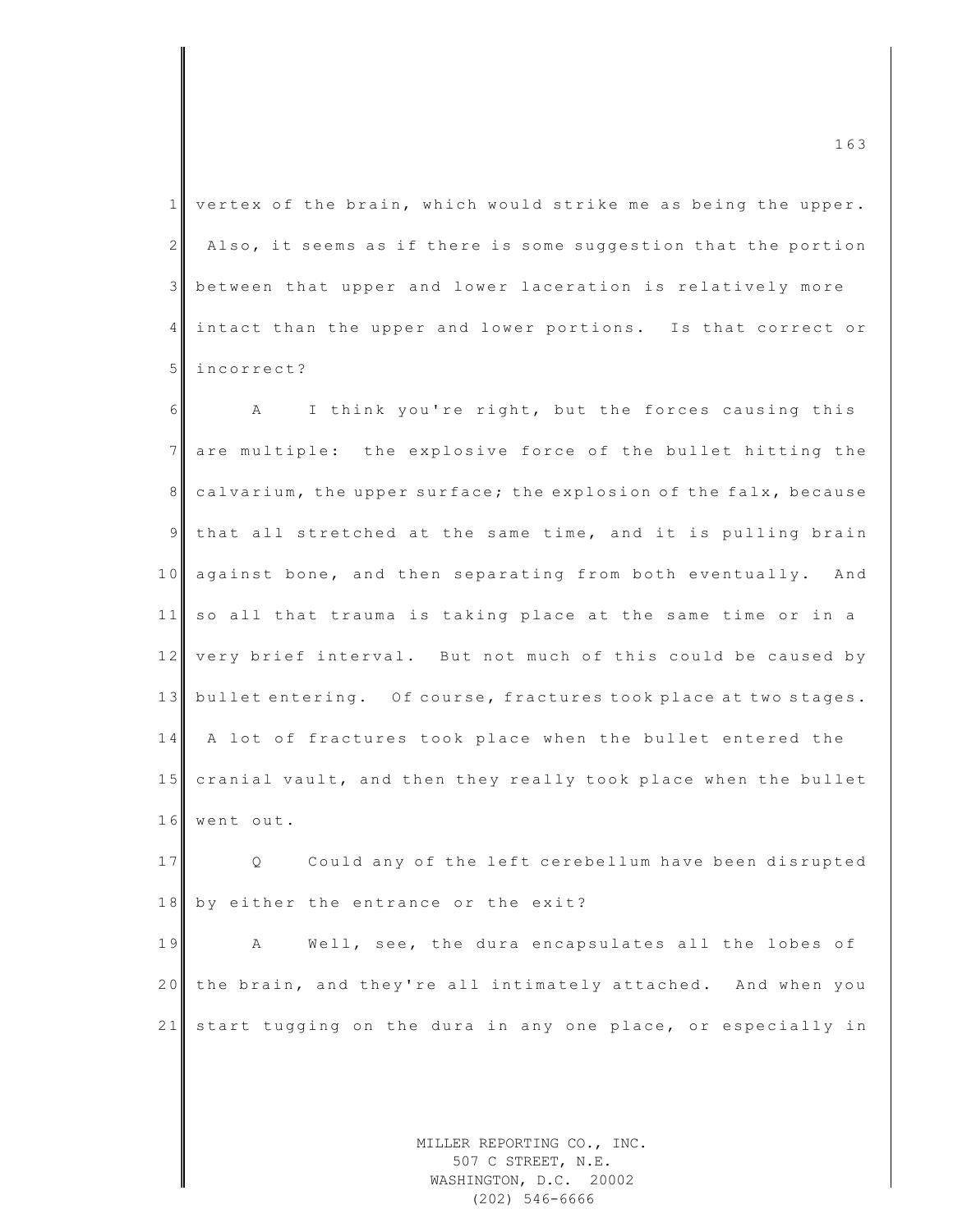MILLER REPORTING CO., INC. 507 C STREET, N.E. WASHINGTON, D.C. 20002 1 multiple places, is when the--that explosion really expanded  $2$  the whole cranial vault. And those membranes are really being 3 pulled and pushed in all directions, and they're going to do 4 all kinds of--this kind of trauma. 5 | Q So, in other words, even though the bullet would have 6 entered near the right cerebellum, the right cerebellum could 7 emerge intact, whereas the left cerebellum could be disrupted? 8 Is that fair? 9 A Yeah. 10 Q And looking at the photograph, is that what you would 11 understand to have happened? 12 A Yes. I think that the major traumatic event was the 13 explosion of the bullet against the top, but the entry of the 14 bullet into the posterior cranial vault, from that point on, 15 varying degrees of trauma are taking place. And then it was 16 all just catastrophe. 17 Q Would it be your understanding that the bullet 18 entering in the back of the skull entered at a point above the 19 cerebellum? 20 A No. 21 Yes, I quess you're right. Above the right lobe of

(202) 546-6666

 $\frac{164}{164}$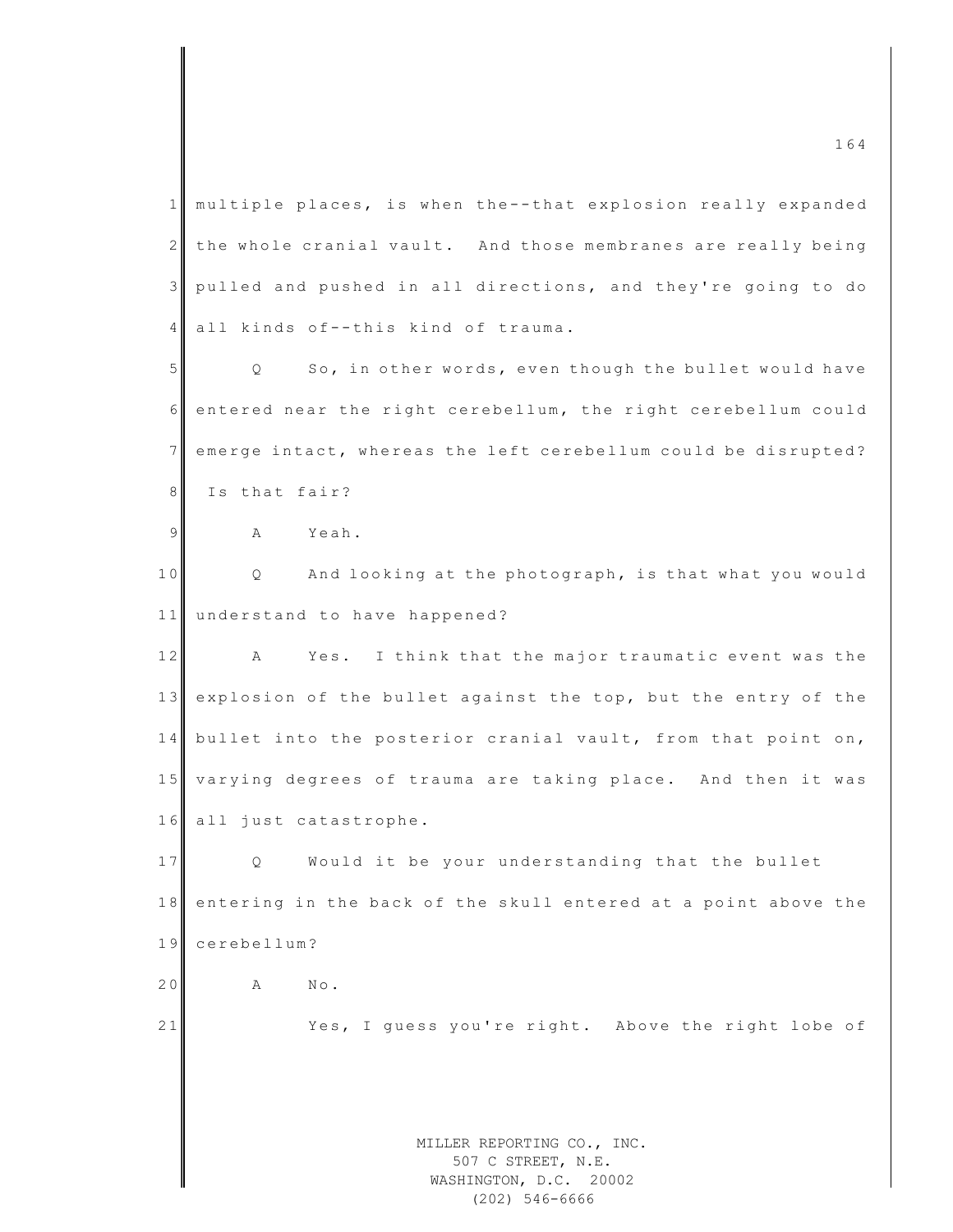$1$  the cerebellum, right. Do you have an anatomical diagram there? 2 Q I'll show you a document marked Exhibit MD 71, if 3 that helps.

4 A And let's see. If you have a skull--see, it's awful 5 close to the cerebellum. But, see, these membranes that are 6 coming down between the two cerebral cortexes, they fold around 7 and envelop the cerebellum as well. And they're all attached 8 to each other and to the bone. And when fractures start 9 occurring in linear fashion all over the place, they're going 10 to be pulling that. And so that alone is going to cause a lot 11 of distortion or destruction of the cerebellum.

12 Q But if the entrance wound was near the right 13 cerebellar hemisphere, wouldn't the disruption have been on 14 the right cerebellum?

15 A Well, initially at impact. But by the time it impacts 16 up here and stretches all the membranes, then it's going to 17 be all over. And, actually, if there's injury, it's more to 18 the left lobe, although I can't be sure of that. These are 19 sort of leaves, and they--there may not be a lot of trauma here. 20 This may just be distortion through the fixation and removal. 21 Q When you say "not a lot of trauma here," you're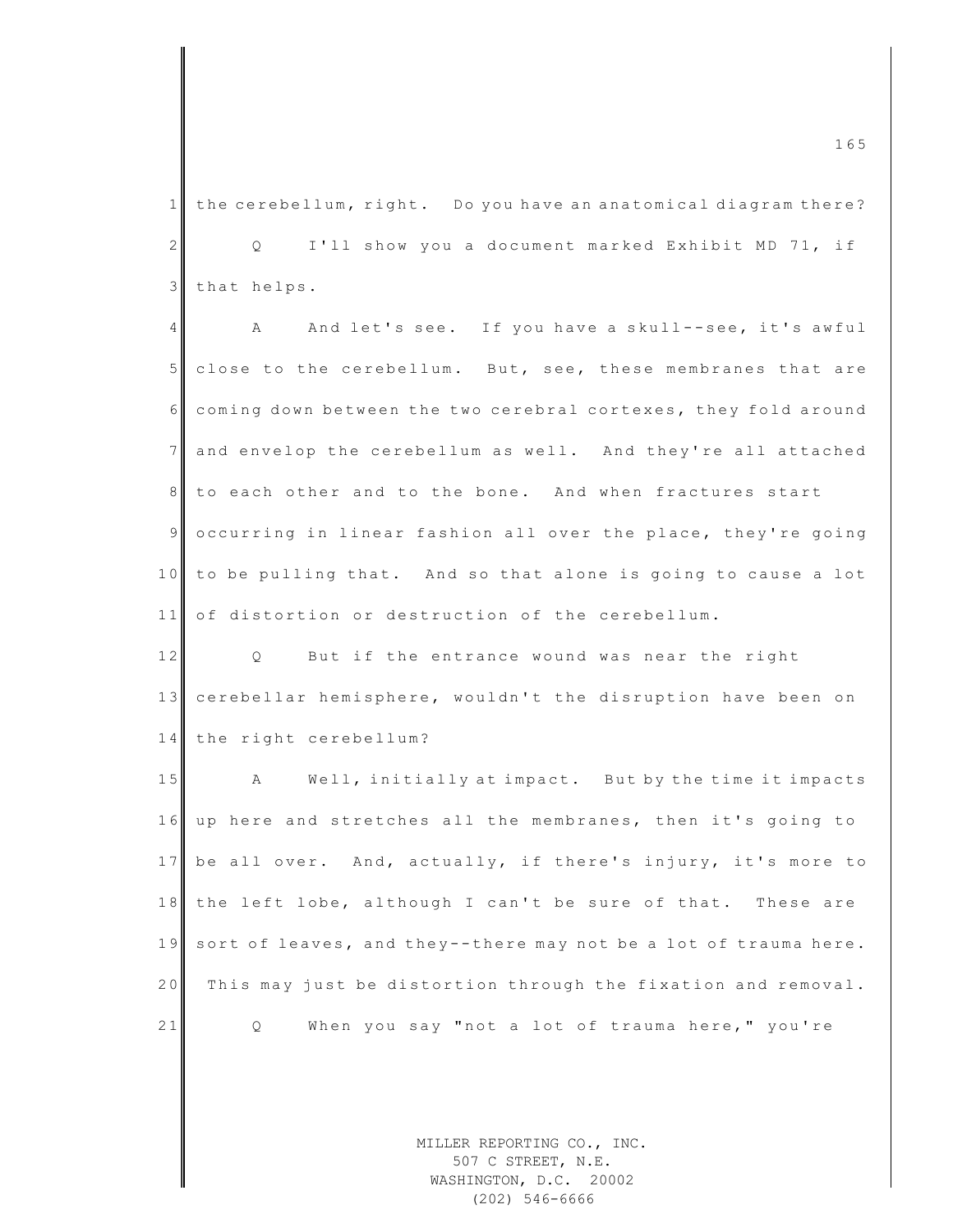MILLER REPORTING CO., INC. 507 C STREET, N.E. WASHINGTON, D.C. 20002 1 referring to the right--to the left cerebellar hemisphere? 2 A Yes. But there certainly is a lot to the mid-brain,  $3$  right above that where it connects to the mid-brain and to the 4 cerebral cortex. 5 Q Do you see in this basilar view of the brain any 6 incisions, surgical incisions? 7 **A** No. 8 Q Should a surgical incision be evident for the removal 9 of the brain? 10 A No. The removal of the brain takes place by 11 separating the spinal cord right here. That's the only thing  $12$  that attaches the brain, other than the meninges. And we 13 section that and just lift it out. 14 Now, this is the way we examine the brain, and had 15 we sectioned it, we would lay it just like this and then start 16 slicing it here. And I think from the microscopic description 17 of the brain--we have microscopic sections of the transected 18 cord. 19 Q Exhibit 4. 20 A Oh, and also we did take some sections of the right 21 parietal lobe, corpus callosum, that was right in here

(202) 546-6666

m c  $166$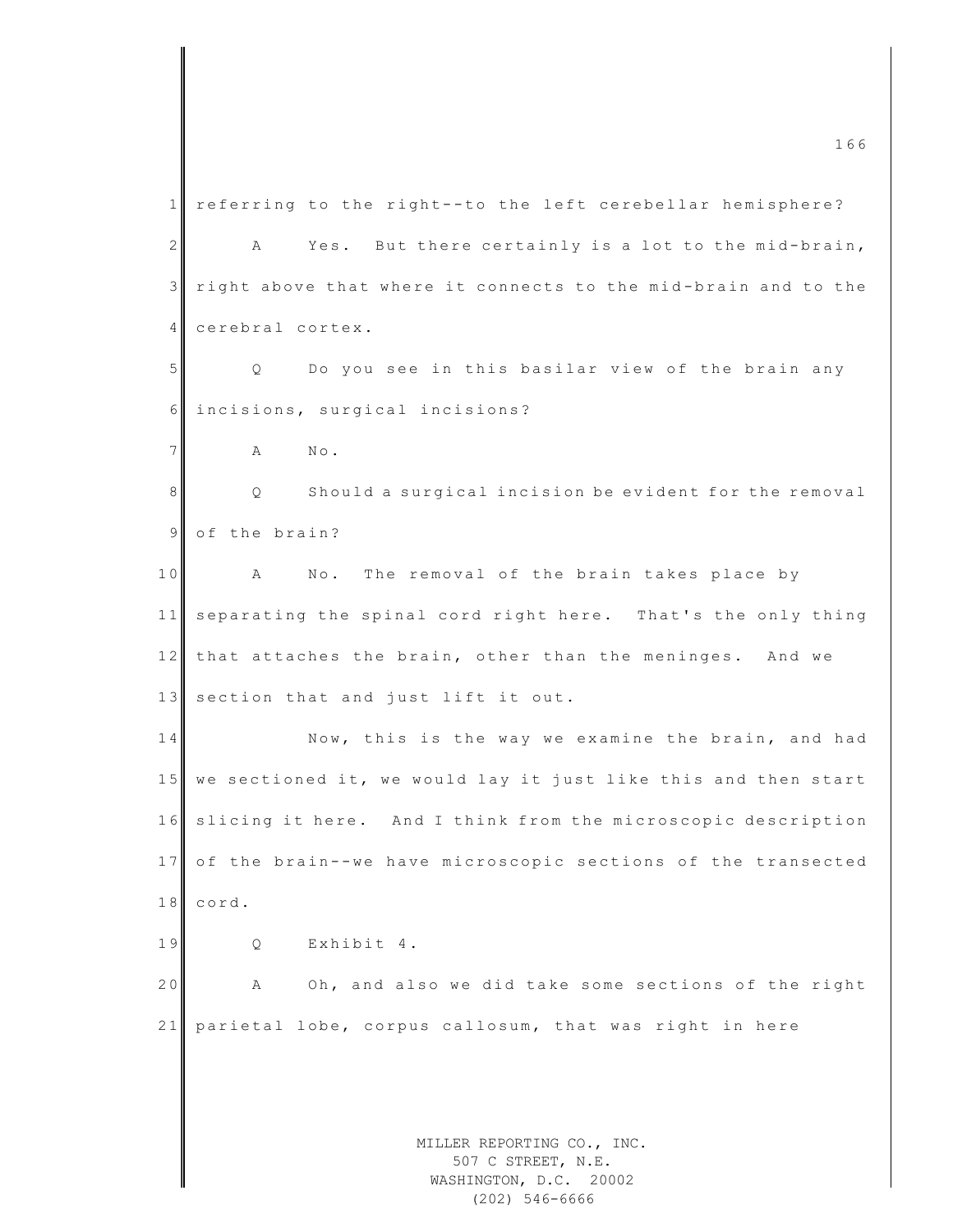MILLER REPORTING CO., INC. 507 C STREET, N.E.  $\frac{167}{167}$ 1 someplace. Anterior portion, frontal lobe, frontal parietal  $2 \parallel$  cortex. So there are a lot of sections of brain. 3 Q Could you look at F, from the right cerebellar cortex?  $4$  A M m-hmm. 5 Q Why would this section have been taken from the right 6 cerebellar cortex? 7 A I suppose just to have normal tissue to compare with 8 the other side. 9 | Q Shouldn't there have been a section--shouldn't a 10 section have been taken from the left cerebellar cortex as well, 11 given the apparent disruption? 12 A Well, I'm not sure that this is real. This might 13 not be real traumatic--in the fresh or fixed brain, we may have 14 seen lesions over here rather than here, and there may not have 15 been any lesions at all. We may have just taken a section for 16 reference. 17 Q Previously, we noted that there was no fresh brain 18 weight recorded on the face sheet in Exhibit 1. In the 19 supplementary autopsy report, there is a weight for the brain. 20 Do you see the weight that that gives there? 21 A Yes.

> WASHINGTON, D.C. 20002 (202) 546-6666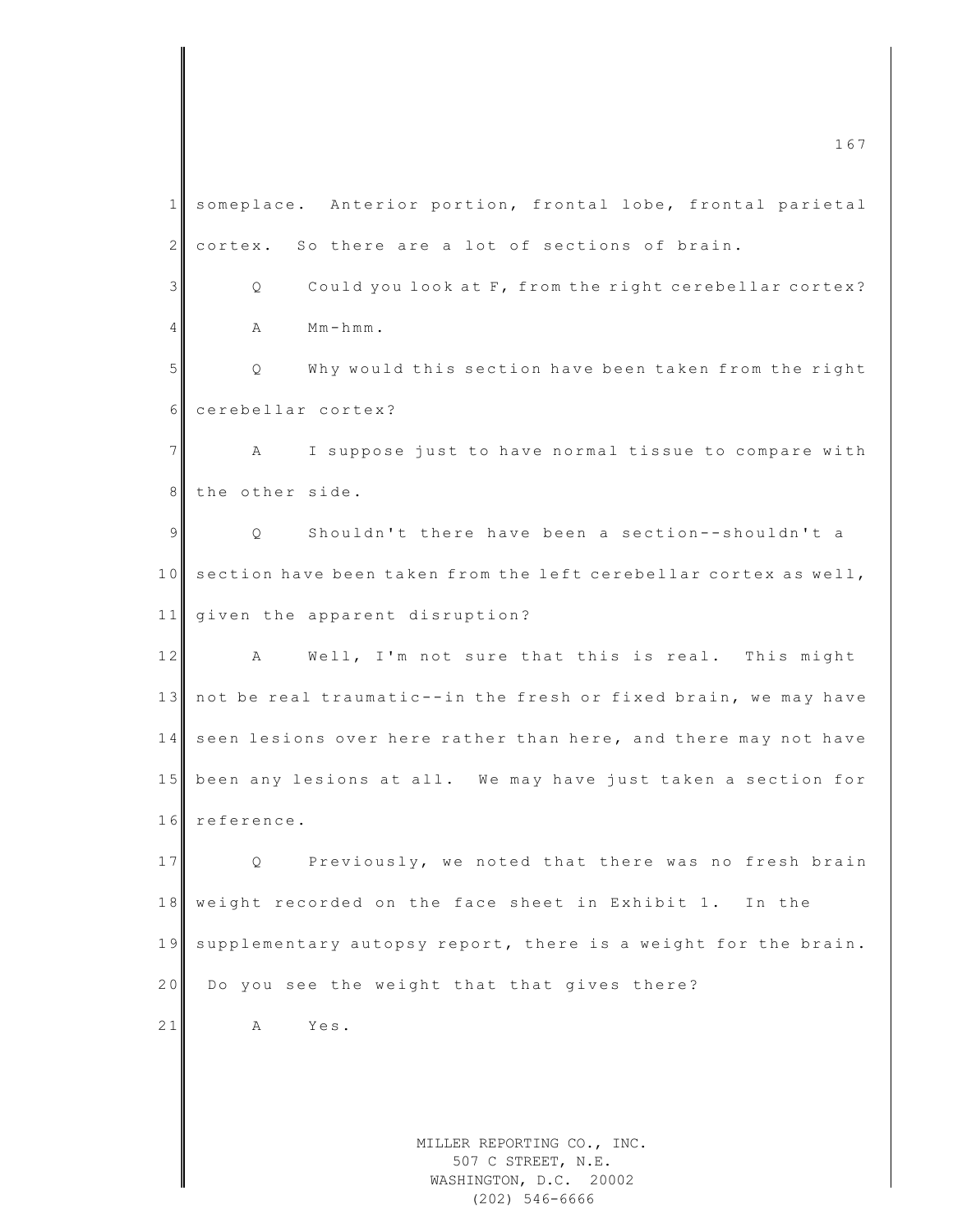MILLER REPORTING CO., INC. 507 C STREET, N.E. WASHINGTON, D.C. 20002 m c  $168$ 1 | Q Do you remember the brain being weighed in the 2 supplementary? 3 A I don't remember that, but I can't imagine that we 4 would not weigh it. 5 | Q I'd like to turn back to Exhibit No. 7, which is the 6 autopsy manual, where it has the standard weights for organs 7 of the body. If you remember, we looked at Appendix 3 on page 8 72 where standard weights were given for several of the organs. 9 Could you look and see what the standard weight is for the 10 male brain? 11 A Average is 1,400. 12 Q And approximately what percentage of President 13 Kennedy's brain had been destroyed or removed? 14 A I don't think a third. Less than a third. 15 Q A third of the right hemisphere or a third of the 16 total? 17 A A third of the total. 18 Q That would mean that the brain--correct me if I'm 19 wrong--the brain would have weighed, fully intact, 20 approximately 2,000 grams. Would that be correct? 21 A No, because this is fixed now.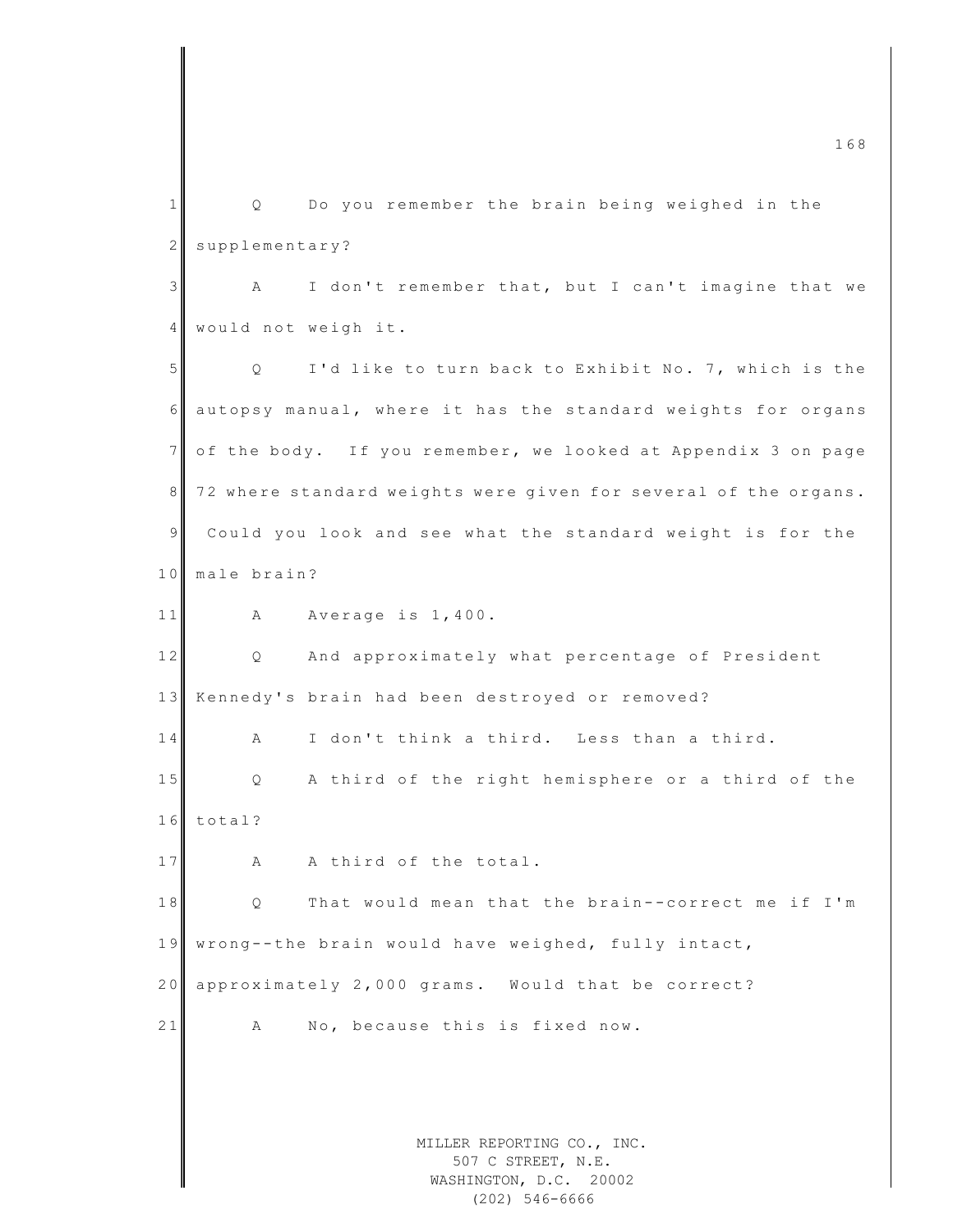1 || Q Approximately how much weight does fixing add to the  $2$  weight of the brain? 3 A Theoretically, it shouldn't add any. After a certain 4 period of fixation, it should revert to its normal weight because  $5$  the water that is taken into it would be equalized. So--6 | Q Had the brain been fully fixed at the time the 7 photographs were taken? 8 A I doubt it. I don't know when these were taken. 9 Fully fixed usually requires over a week, depending upon how 10 you do it. Normally, in a normal autopsy, what we do is inject 11 the brain. We tie the vessels off, circle of Willis, and then 12 we inject formalin into it by drip. And we'd let that go on 13 for a week. And a lot of fluid is absorbed into it, so it would 14 gain quite a bit at that point. But then leaving it in the 15 fluid, it would balance out. I can't tell you about the... 16 Q Again, from a lay perspective, it seems as if the 17 brain of President Kennedy, even after a large portion of it 18 had been blown away, is much or is significantly larger than 19 the average brain. Does anything seem incorrect or unusual 20 to you in those figures or that analysis? 21 A I don't think so. I would not put too much emphasis

> MILLER REPORTING CO., INC. 507 C STREET, N.E. WASHINGTON, D.C. 20002 (202) 546-6666

m c  $169$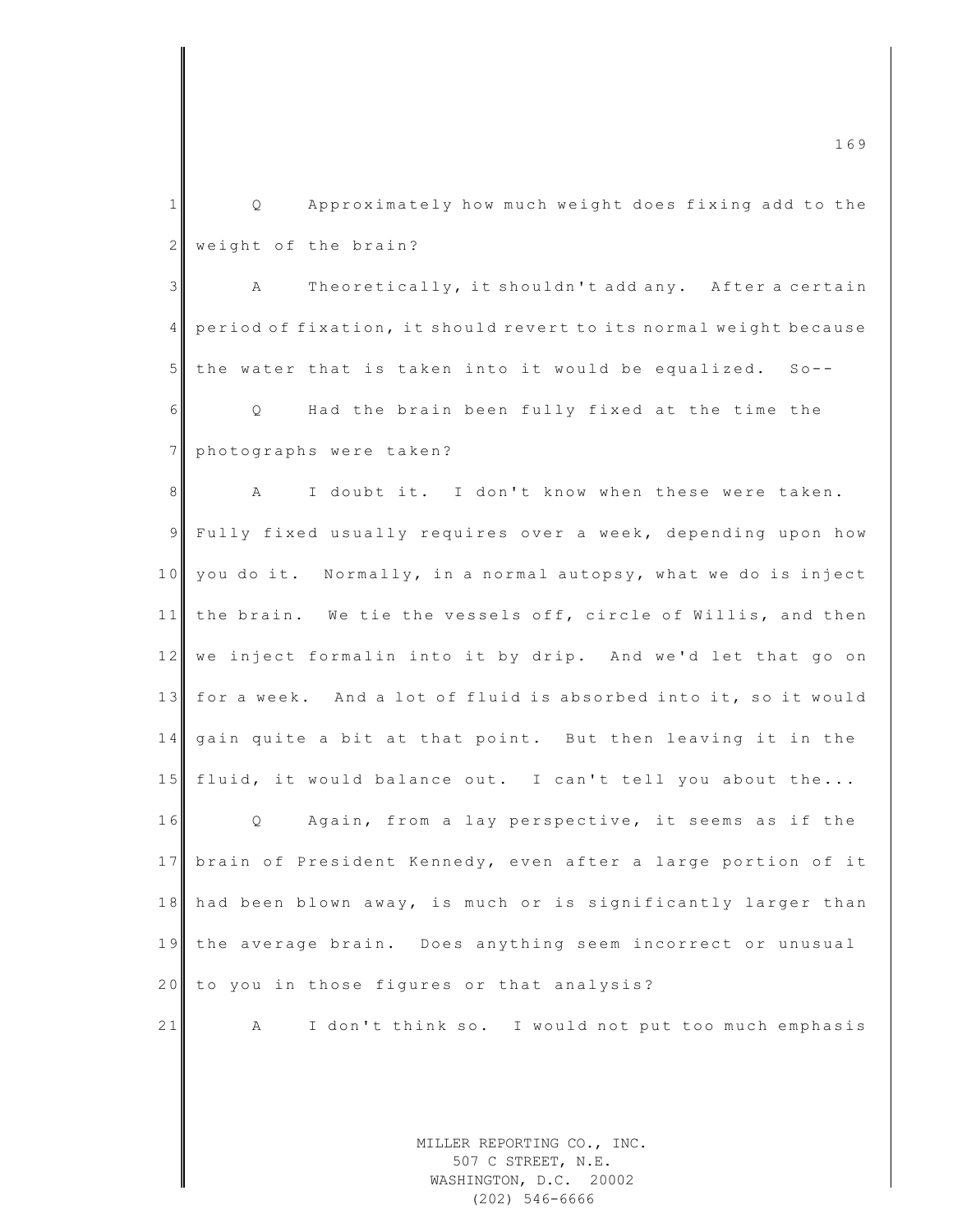1 on that, I don't think.

| $\overline{c}$ | So even when a good portion of it is blasted away,<br>Q                    |
|----------------|----------------------------------------------------------------------------|
| 3              | after having been set in formalin, the 1,500 grams is not an               |
| 4              | $unusual--$                                                                |
| 5              | I don't think so.<br>Α                                                     |
| 6              | Could we look at the ninth view, please? This<br>Q                         |
| $\overline{7}$ | corresponds to black and white photographs Nos. 20, 23, 24,                |
| 8              | 25, and color photographs Nos. 50, 51, and 52. It's described              |
| 9              | in the 1966 inventory as the "superior view of the brain."                 |
| 10             | The first question is: Do the photographs appear                           |
| 11             | to you to be accurate representations of the brain as you                  |
| 12             | observed it at the time of the supplementary examination?                  |
| 13             | Yes.<br>A                                                                  |
| 14             | Dr. Boswell, I'd like to show you a document that<br>Q                     |
| 15             | is marked as Exhibit No. MI 12, which is one of the Rydberg                |
| 16             | drawings from the Warren Commission report. Notice that in                 |
| 17             | Exhibit MI 12, the bullet appears to be going in a straight                |
| $1\,8$         | line through the brain. Are you able to tell by examining the              |
| 19             | superior view of the brain in the ninth view whether the bullet,           |
| 20             | in fact, proceeded in a straight line?                                     |
| 21             | I don't think there's any way of making that<br>No.<br>А                   |
|                |                                                                            |
|                |                                                                            |
|                | MILLER REPORTING CO., INC.<br>507 C STREET, N.E.<br>WASHINGTON, D.C. 20002 |

(202) 546-6666

m c  $\frac{170}{170}$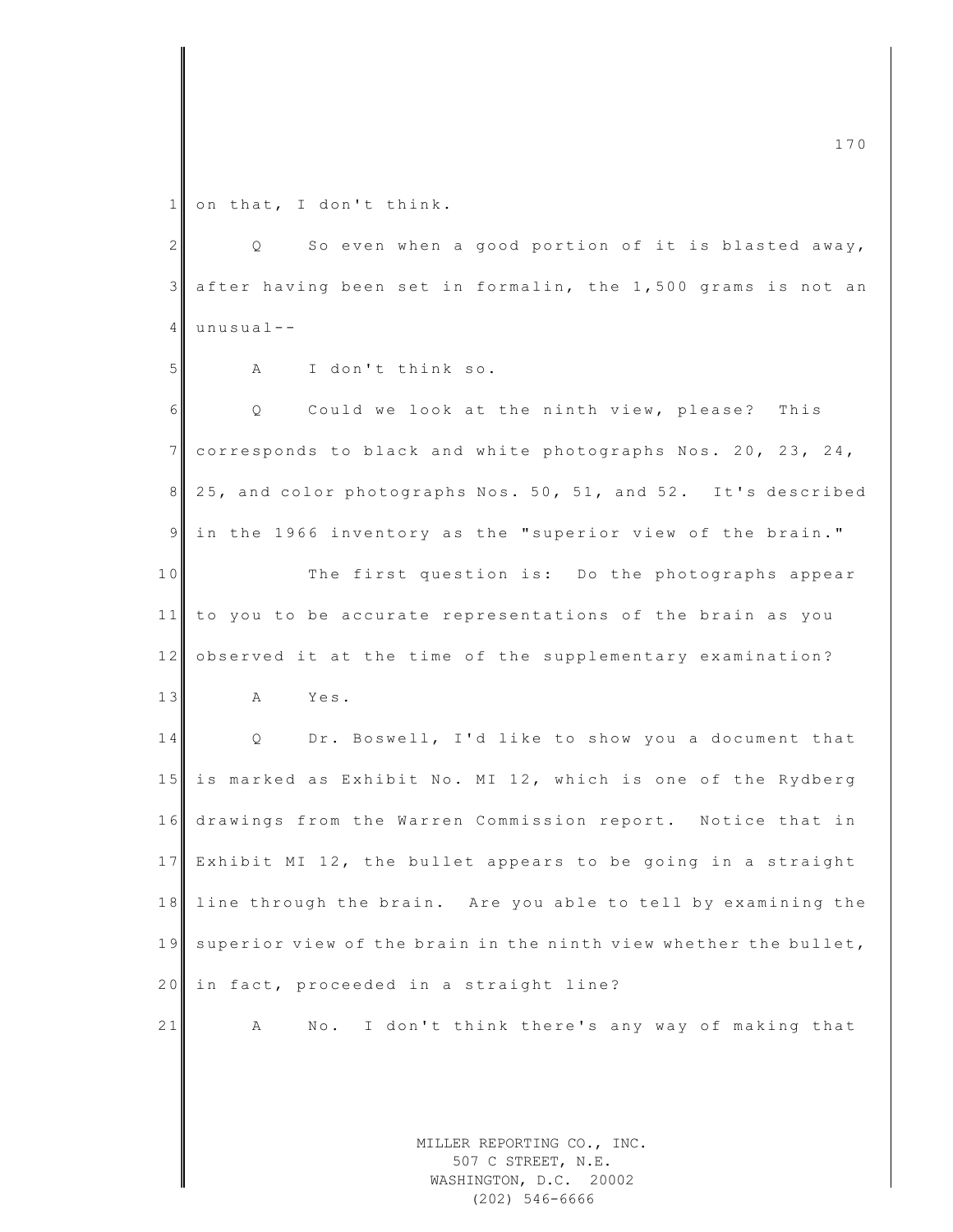1 determination.

| $\overline{2}$  | Was it possible to determine the course of the bullet<br>Q        |
|-----------------|-------------------------------------------------------------------|
| $\mathcal{E}$   | through the skull by an examination of the brain?                 |
| $\overline{4}$  | Not of the brain. It was a little bit easier by<br>A              |
| $5\phantom{.}$  | examination of the skull, but the right hemisphere of the brain   |
| 6               | is just so torn up, and there's no way of determining a track.    |
| $7\overline{ }$ | But we did find--we have a good wound of entrance, and then       |
| $\,8\,$         | we have metallic fragments, I believe in the--around the right    |
| $\overline{9}$  | orbit. So that gives some sense of direction as far as the        |
| 10              | shooter.                                                          |
| 11              | By examining the brain by itself, are you able to<br>Q            |
| 12              | determine to a reasonable degree of medical certainty whether     |
| 13              | there was one or more than one bullet wound to the head? Again,   |
| 14              | just by examination of the brain.                                 |
| 15              | The only clue, I think, is the fact that the scalp<br>A           |
| 16              | is reasonably well intact, and we only have one wound of entrance |
| 17              | on the scalp. And by the same token, we only have one wound       |
| 18              | of exit. It's huge, but--now, if he was shot with this one        |
| 19              | from behind first and then shot secondly in the same place with   |
| 20              | a second one, that would be impossible to tell. But then you      |
| 21              | would have to have another wound of exit someplace, which you     |
|                 |                                                                   |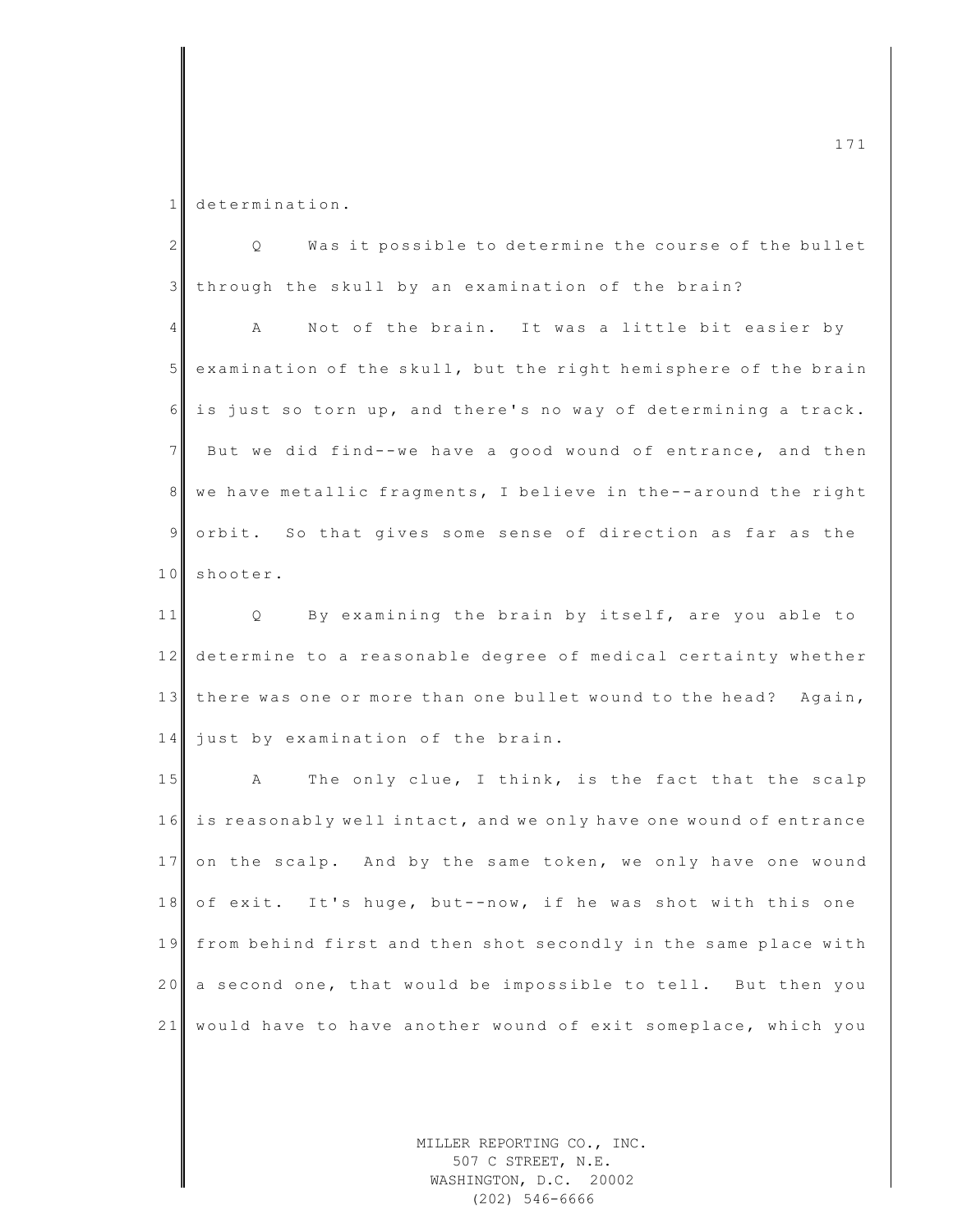1 don't have.

2 | Q Would you be able to make any of those determinations 3 solely by examining the brain without reference to the scalp 4 or skull? 5 A I don't think so. 6 Well, another factor in favor of only one weapon or 7 one shot entering the brain is the reasonably limited 8 destruction of the brain. I mean, even though it's 9 catastrophic, still, look at the intact left lobe and the intact 10 cerebellum. So, really, it's the right cerebellar 11 hemisphere--or cerebral hemisphere that's damaged. 12 Q In your answer to a previous question, you made 13 reference to the exit wound in the skull. Did you ever see 14 any evidence of any beveling in the skull at the point where 15 you determined there was an exit wound? 16 A At the time of autopsy we didn't. But then when we 17 reviewed the photographs, some of that beveling in the skull 18 is equivocal, and obviously we weren't able to tell. 19 Q So would it be fair, then, to say that you determined 20 during the course of the autopsy where the beveling was at the 21 entrance wound, but you could not determine any beveling at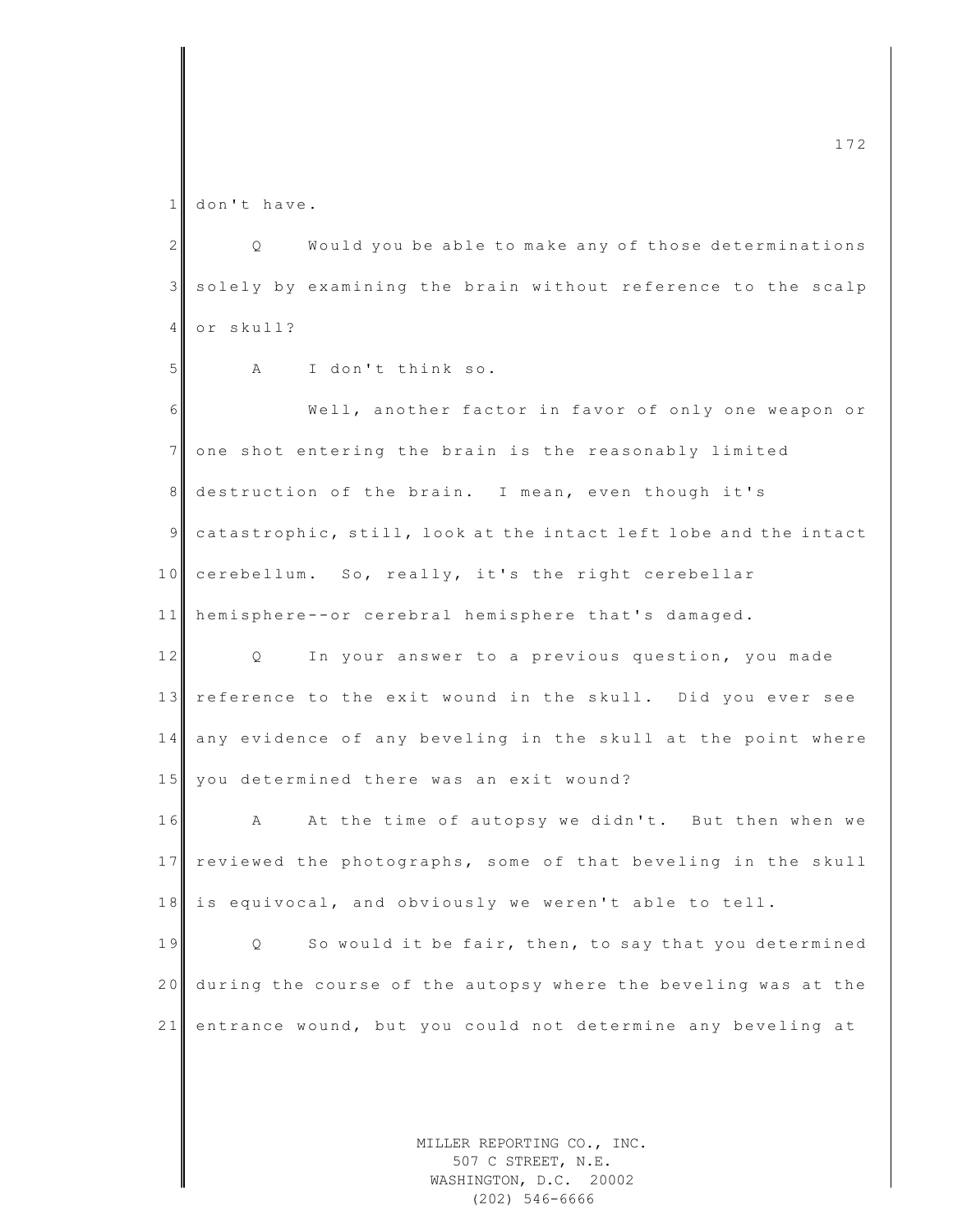MILLER REPORTING CO., INC. 507 C STREET, N.E. WASHINGTON, D.C. 20002 m c  $\frac{1}{3}$  and  $\frac{1}{3}$  and  $\frac{1}{3}$  and  $\frac{1}{3}$  and  $\frac{1}{3}$  and  $\frac{1}{3}$  and  $\frac{1}{3}$  and  $\frac{1}{3}$  and  $\frac{1}{3}$  and  $\frac{1}{3}$  and  $\frac{1}{3}$  and  $\frac{1}{3}$  and  $\frac{1}{3}$  and  $\frac{1}{3}$  and  $\frac{1}{3}$  and  $\frac{1}{3$ 1 the exit wound?  $2$  A That's true. 3 MR. GUNN: Okay. We can go to the X-rays. Well, 4 let's take a break first. 5 [Recess.] 6 MR. GUNN: We're back on the record. 7 BY MR. GUNN: 8 Q We're now going to be looking at X-ray No. 1, 9 anterior-posterior view of the skull. I think that is inverted  $10$  left to right, if we can switch. 11 Dr. Boswell, are you able to determine with any degree 12 of certainty whether the X-ray that you're looking at now is 13 an X-ray of President Kennedy? 14 A I have not seen this in an awful long time, but it 15 certainly looks like what I remember. 16 Q Let me draw your attention to a white semicircular 17 marking in what appears to be in the right orbit, and I'll say 18 that's on the left side of the X-ray as we're looking at it 19 now. Do you see that white apparently radio-opaque object? 20 A Yes. 21 Q Do you know what that object is?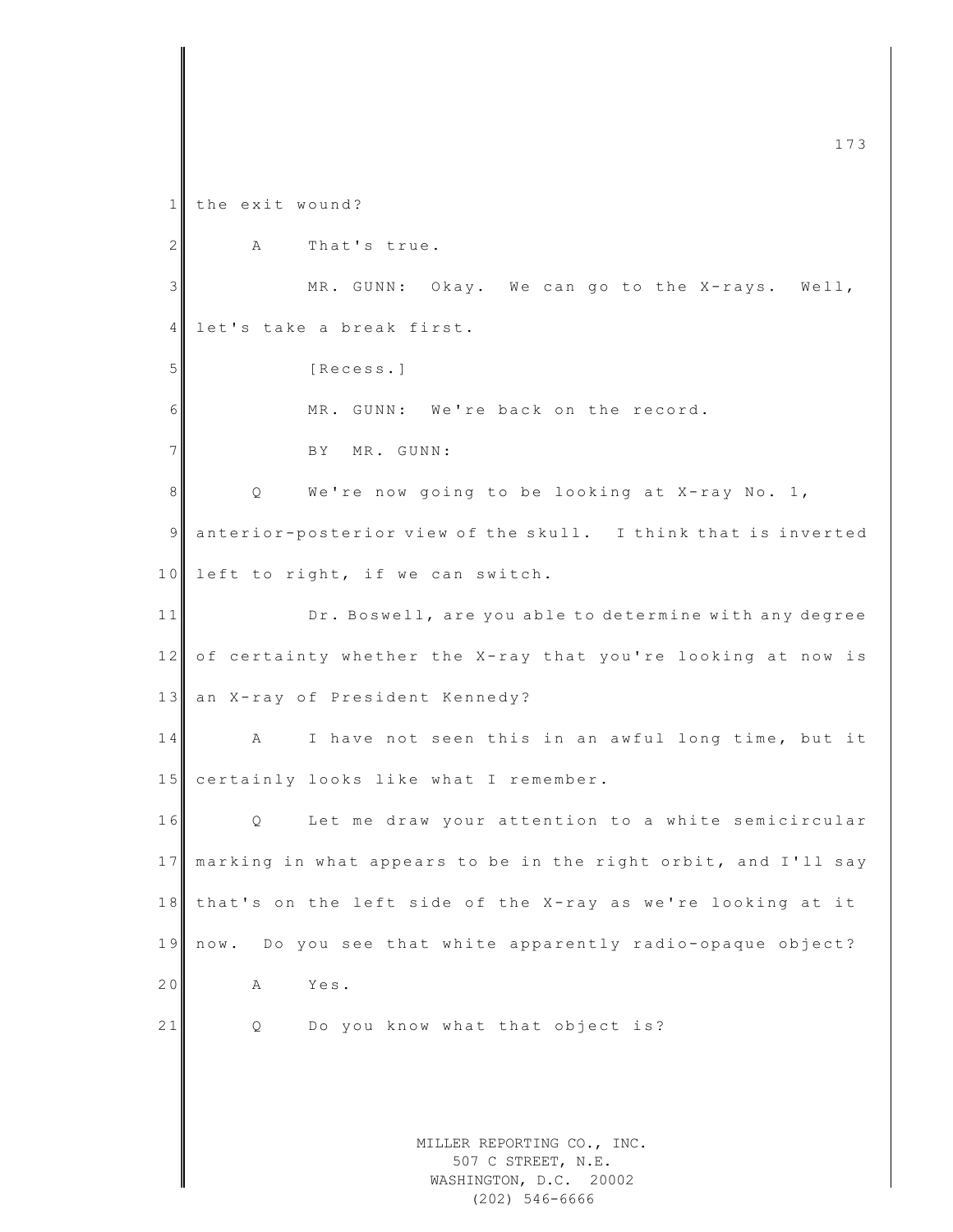$1$  A No. 2 Q Do you know whether that is an artifact that is just 3 there as part of either the developing process or whether that 4 is a missile fragment? 5 A No, I can't tell you that. I don't remember the 6 interpretations. I see a lot of metallic -looking debris, 7 X-ray-opaque material, at the site of the injury. And I 8 remember that there were a lot of fragments around the right 9 eye, and the rest of these could be from bullet fragments as 10 well. I'm not sure--we found a couple of very minute metal 11 fragments, but I do not relate them to the X-ray. 12 Q Can you relate that, again, apparently large object 13 to any of the fragments that you removed? 14 A No. We did not find one that large. I'm sure of  $15$  that. 16 Q Okay. Could we look at X-ray--17 A I had forgotten about the tremendous fractures that 18 were there. 19 Q Do you see anything about that X-ray--again, View 20 No. 1--that would seem to be inconsistent with what you recall 21 from the night of the autopsy?

 $\frac{174}{174}$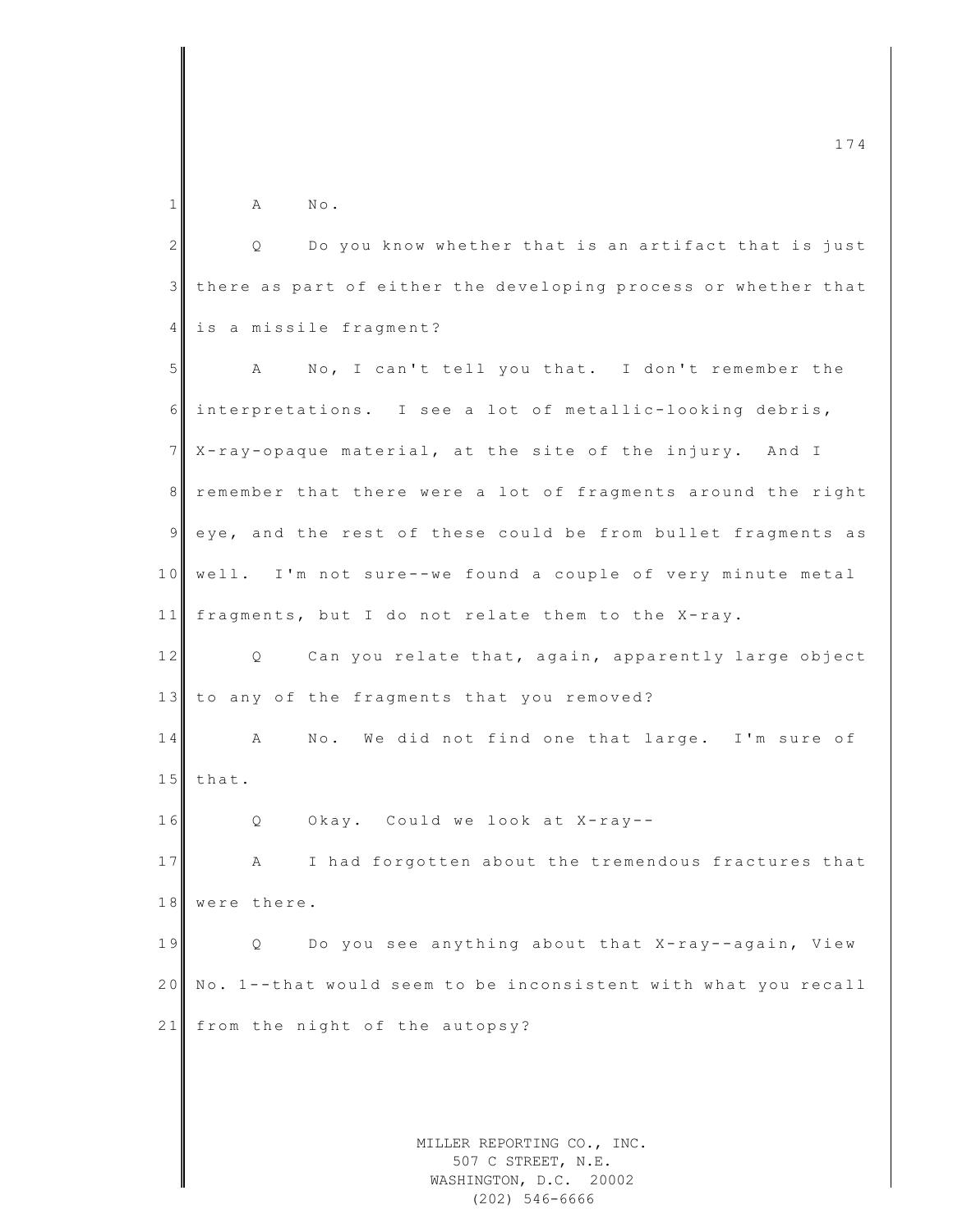| 175                                                                               |  |
|-----------------------------------------------------------------------------------|--|
| No. It's very consistent with the trauma to the head.<br>1<br>А                   |  |
| $\overline{2}$<br>Could we look at X-ray No. 2, a right lateral view<br>Q         |  |
| $\mathcal{E}$<br>of the skull, with two angle lines overdrawn on the film?<br>Dr. |  |
| $\overline{4}$<br>Boswell, can you identify X-ray No. 2 as being an X-ray taken   |  |
| $5\phantom{.}$<br>of President Kennedy on the night of the autopsy?               |  |
| 6<br>Yes.<br>Α                                                                    |  |
| $7\overline{ }$<br>First, where on the X-ray that you're examining would<br>Q     |  |
| 8 <sup>1</sup><br>you identify the bullet entrance wound?                         |  |
| 9<br>I don't think I can identify the entrance wound.<br>Α                        |  |
| 10<br>I just need to move that.                                                   |  |
| I cannot identify the entrance wound here.<br>11                                  |  |
| 12<br>Do you recall if on the night of the autopsy you were<br>Q                  |  |
| 13<br>able to identify the entrance wound in any of the X-rays?                   |  |
| 14<br>No--well, the entrance wound, no. I thought that<br>А                       |  |
| there was a little bit of metallic material along one transverse<br>15            |  |
| process down here near the entrance wound in the back, but I<br>16                |  |
| don't see that in this X-ray. But this is all scattered around<br>17              |  |
| the exit wound in the head.<br>18                                                 |  |
| 19<br>Mr. Gunn, I think we dug this piece out right here,                         |  |
| 20<br>but I'm not sure.                                                           |  |
| 21<br>You're pointing to what looks like a sliver near the--<br>Q.                |  |
|                                                                                   |  |
|                                                                                   |  |
| MILLER REPORTING CO., INC.<br>507 C STREET, N.E.<br>WASHINGTON, D.C. 20002        |  |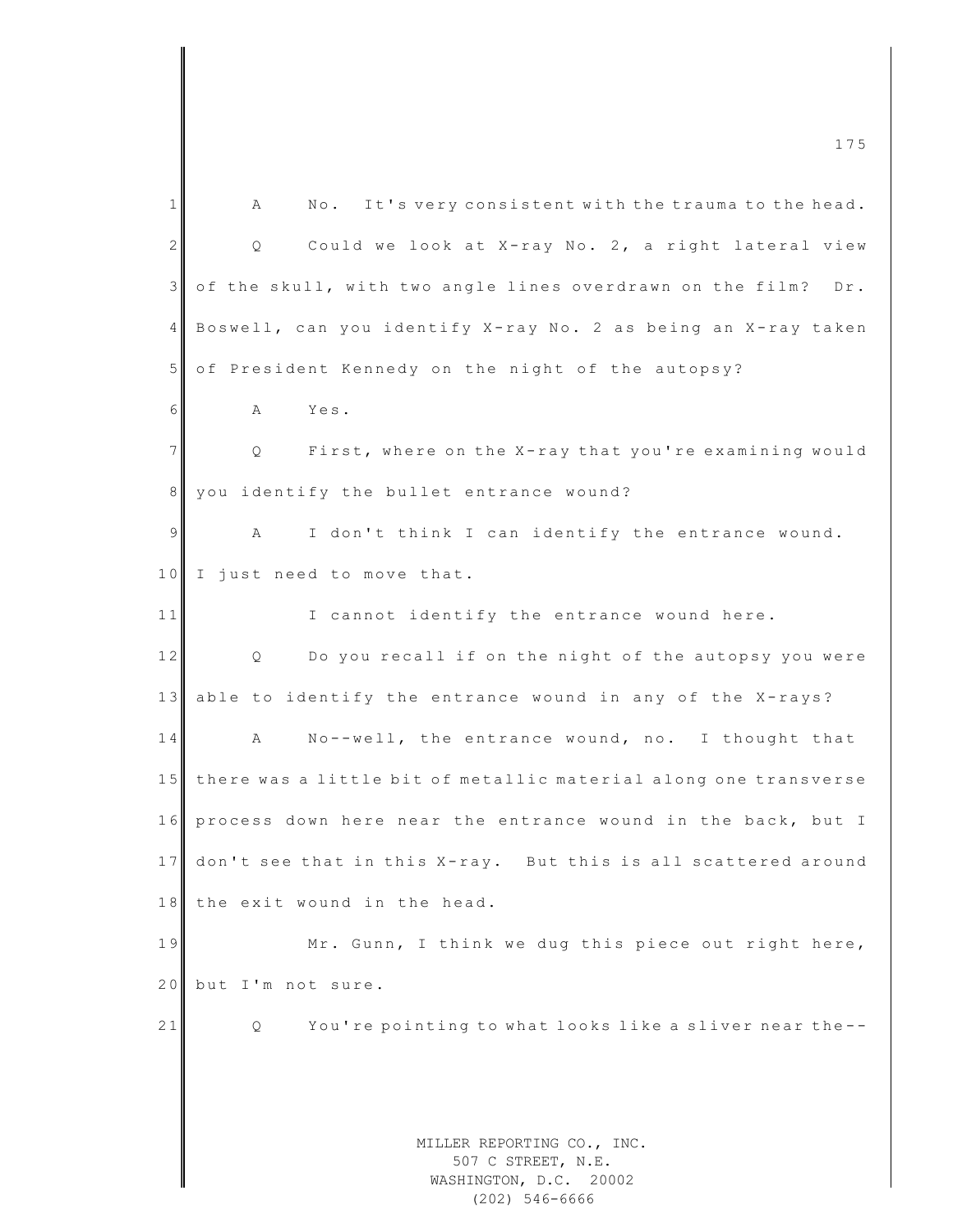|                | 176                                                               |
|----------------|-------------------------------------------------------------------|
| $\mathbf 1$    | Right eye.<br>Α                                                   |
|                |                                                                   |
| 2              | --front right above the eye?<br>Q                                 |
| 3              | Right. Right supraorbital area. Because I think<br>Α              |
| $\overline{4}$ | that's about the size, but I'm not sure.                          |
| 5              | If you could point to where on the X-ray you understand<br>Q      |
| 6              | the entrance to have been even though you don't see it appearing  |
| $7\phantom{.}$ | on the X-ray.                                                     |
| 8              | It must be around here someplace.<br>Α                            |
| 9              | That would be--<br>Q                                              |
| 10             | Has to be in this general area right here. The left,<br>А         |
| 11             | left side of the X-ray at the base of the skull, just a inch      |
| 12             | or so behind the vertebra.                                        |
| 13             | I'd like to draw your attention to what appears to<br>Q           |
| 14             | be, in my term, sort of a shelf-like disruption of the skull.     |
| 15             | Do you recall seeing that on the night of the autopsy? I will     |
| 16             | say, in a very inexpert way, it's near the cowlick area, although |
| 17             | that's not a medical term, I understand. But do you understand?   |
| 18             | Did you observe anything in that area on the night of the         |
| 19             | autopsy?                                                          |
| 20             | $\mbox{N}\circ$ .<br>Α                                            |
| 21             | Do you have any understanding as to what that shelf<br>Q          |
|                |                                                                   |
|                |                                                                   |
|                | MILLER REPORTING CO., INC.                                        |
|                | 507 C STREET, N.E.<br>WASHINGTON, D.C. 20002                      |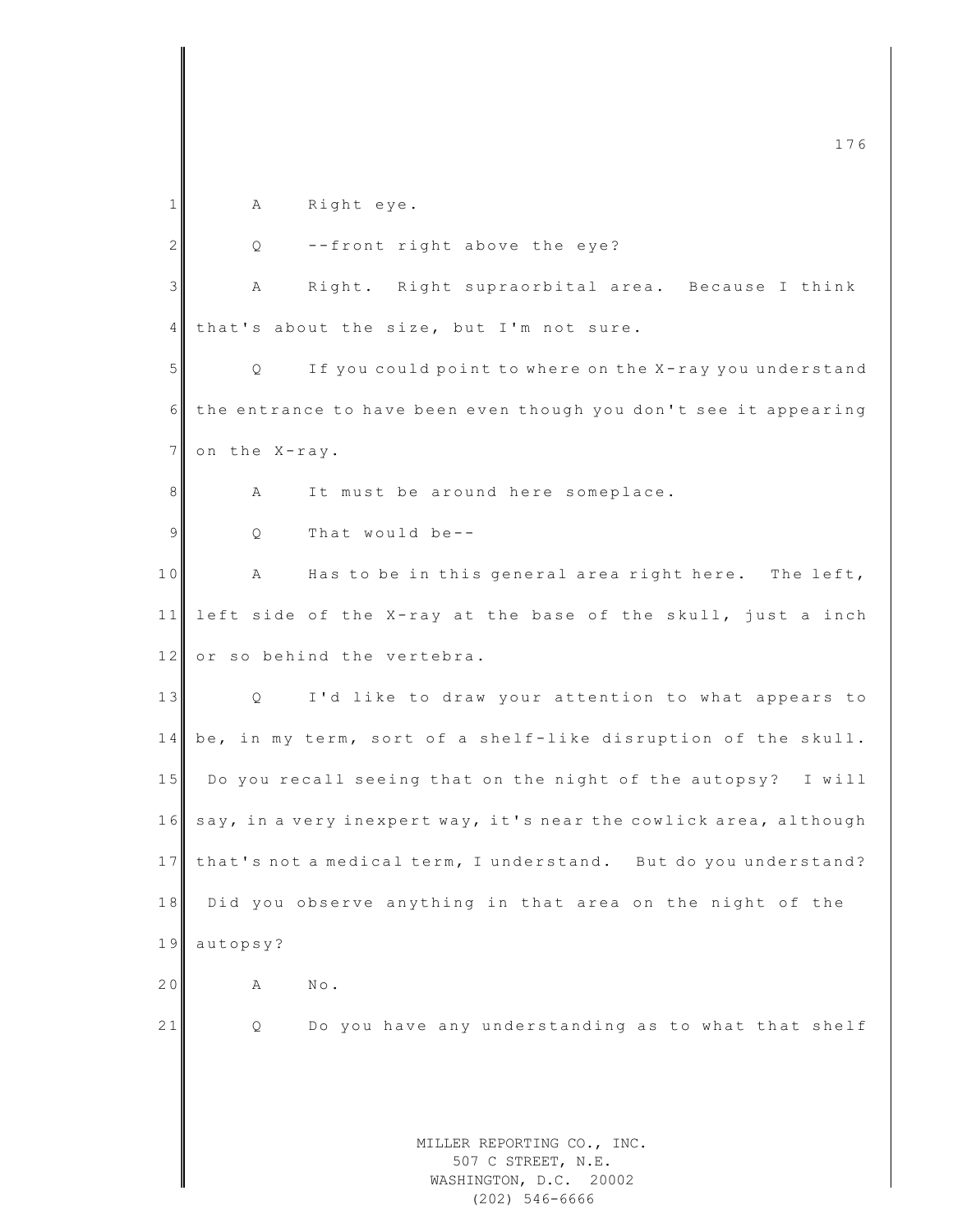1 or plate is there?

| $\mathbf{2}$ | A                   | You're talking about--I don't know what any of this                        |
|--------------|---------------------|----------------------------------------------------------------------------|
| 3            | is.                 | But you're talking about this fractured line right here?                   |
| 4            | Q                   | In the first instance, just right on the periphery.                        |
| 5            | Α                   | Right here?                                                                |
| 6            | Q                   | Yes.                                                                       |
| 7            | А                   | Okay. Well, I recognize what that is. That's a                             |
| 8            | depressed fracture. |                                                                            |
| 9            | Q                   | Does that depressed fracture correlate in any way                          |
| 10           |                     | to the entrance wound that you observed on the night of the                |
| 11           | autopsy?            |                                                                            |
| 12           | A                   | I think it's a long way from it. I think that's quite                      |
| 13           |                     | a ways from the entrance wound.                                            |
| 14           | Q                   | Do you see what appear to be radio-opaque trail, metal                     |
| 15           | $dust$ ?            |                                                                            |
| 16           | Α                   | Yes.                                                                       |
| 17           | Q                   | Going across the very top, I'd say the sixth, the                          |
| 18           |                     | top eighth of the skull, left to right, without indicating                 |
| 19           |                     | anything. Do you know what that is, what those are?                        |
| 20           | А                   | Those are metallic fragments that have really                              |
| 21           |                     | dispersed. At some point, maybe when it entered, those                     |
|              |                     |                                                                            |
|              |                     |                                                                            |
|              |                     | MILLER REPORTING CO., INC.<br>507 C STREET, N.E.<br>WASHINGTON, D.C. 20002 |

WASHINGTON, D.C. 20002 (202) 546-6666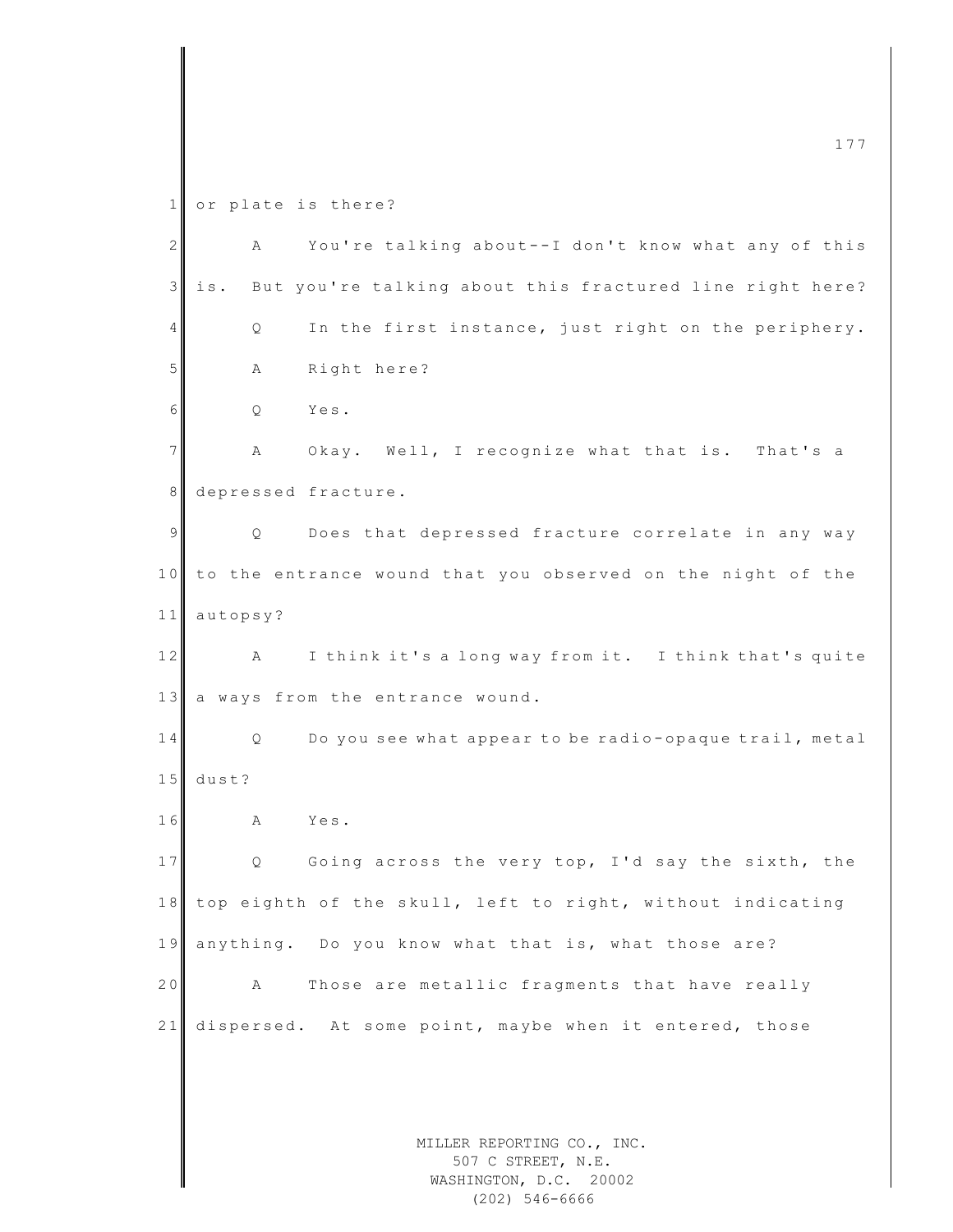$1$  perforated and went up, or maybe when it exited, those fragmented 2 and fell there.

3 Q Do the fragments tell you anything about the direction 4 or the course of the bullet through President Kennedy's brain 5 or skull?

MILLER REPORTING CO., INC. 507 C STREET, N.E. 6 A Well, at first glance, that looks like a straight 7 line. But then you've got fragments elsewhere in there, and 8 I--that wouldn't be inconsistent with a track, but I think that 9 those have fragmented off at some point where the bullet has 10 hit something really hard and scattered. I don't think 11 traveling through the soft tissue of the brain that tiny 12 fragments are going to just spill off like that. 13 Q Okay. 14 A I don't think that's a track even though the fact  $15$  that it's a straight line might suggest that. 16 Q To an untrained eye such as my own, there appears 17 to be a large, dark space, almost as if it's a figure eight, 18 in the frontal area, somewhat behind the eye and down into the 19 cheek. Do you see that area that I'm referring to?  $20$  A  $Mm-hmm.$ 21 Q Can you tell me what that represents?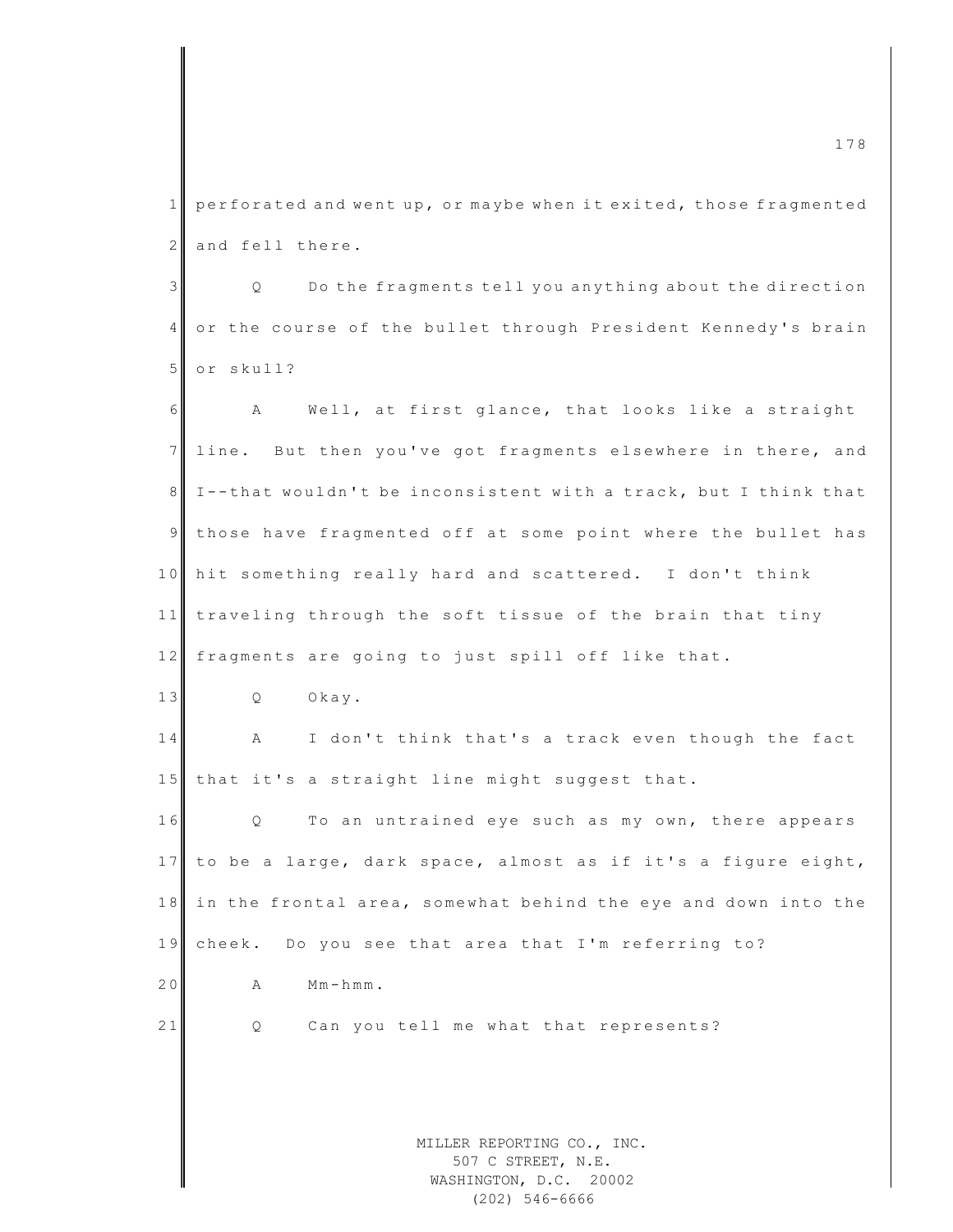MILLER REPORTING CO., INC. 507 C STREET, N.E. WASHINGTON, D.C. 20002 m c  $\frac{179}{2}$ 1 A Well, it looks almost like a pneumoencephalogram  $2 \parallel$  where you got air in and displaced tissue, but--I suspect that 3 that's what that is. I think that's a space with a lot of air 4 in it. 5 Q So though it is darker, that does not signify that 6 it is missing skull? 7 A Oh, I don't think--well, the missing skull is all 8 over. Of course, the drawing we have there is sort of similar 9 to that, isn't it? 10 Do we have an AP, one straight on? 11 O Yes.  $12$   $\parallel$  A What was the one I just--13 Q The first one. 14 A The first one? May I look at that one again? 15 Yes, you're right. Here it is. See, this is what's 16 missing here. 17 Q So you're pointing at what I would describe as the 18 temporal and parietal bone on the right hemisphere? Is that--19 A I guess that would--actually, that looks like frontal 20 there, doesn't it? Frontal, temporal, and some parietal. But 21 that's where this space is here.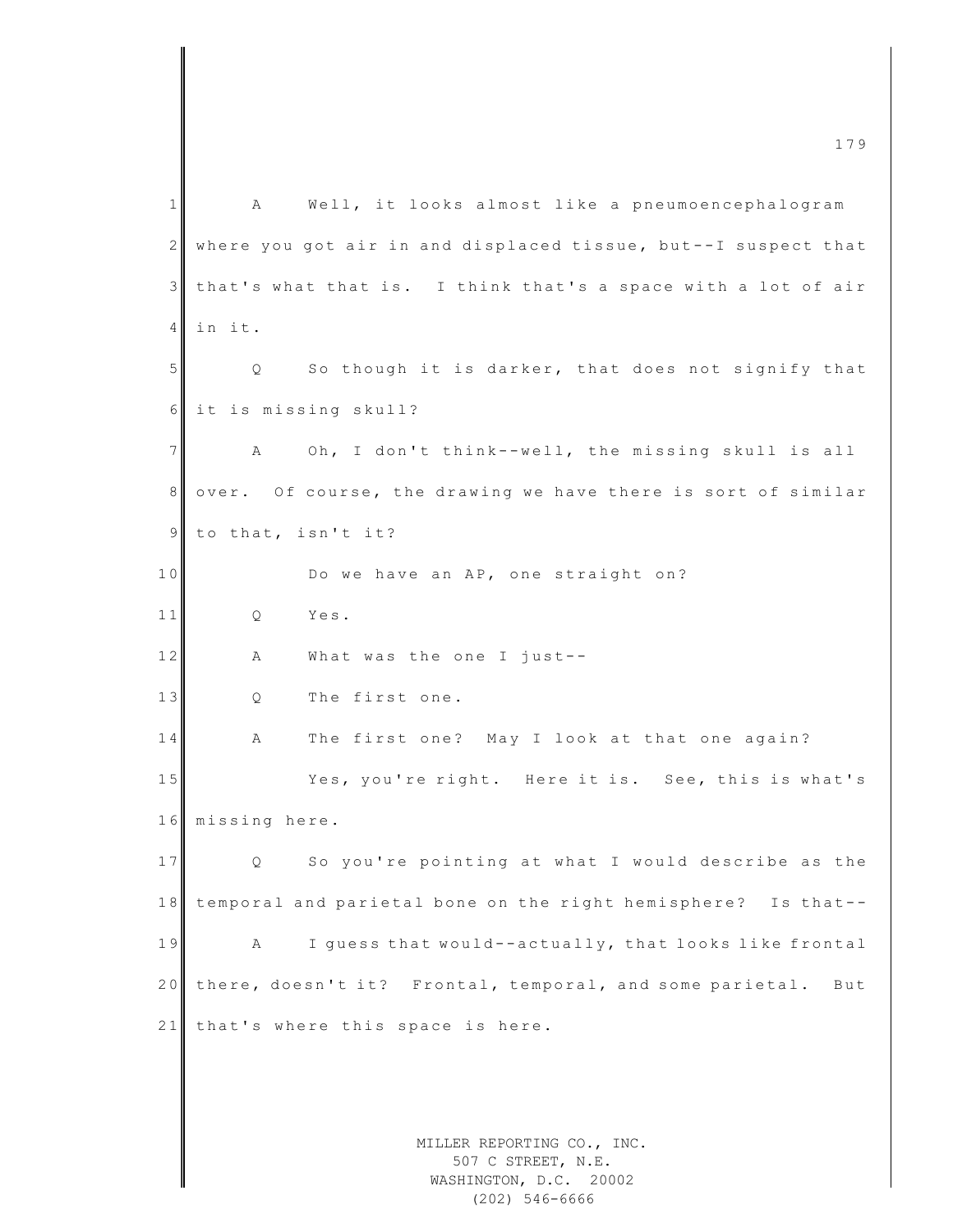MILLER REPORTING CO., INC. 507 C STREET, N.E. WASHINGTON, D.C. 20002 1 Now, you see, this is not in a straight line that  $2$  it is here. It's not a straight line here. These are all 3 scattered around. 4 Q You're referring to the radio-opaque fragments. 5 A Right, and I think probably the bullet hit up here.  $6$  That might very well be that piece right there. 7 | Q You're referring to the large semicircular piece in 8 the AP view--9 A Yes. 10 Q --being the same as the one that appears to be in  $11$  the frontal bone in the lateral; is that correct? 12 A Right, and it's in a different perspective. Here 13 it's narrow, but around--about the same size. 14 Q Okay. If we could see the lateral one more time. 1 5 I'd like to show you a portion from the autopsy protocol. 1 6 Particularly make reference to the multiple minute metallic 17 fragments along the line corresponding with the line joining 18 the above-described small occipital wound and the right 19 supraorbital ridge. 20 A Okay. What's your question? 21 Q Now, the question would be: Are the minute metallic

(202) 546-6666

m c  $\frac{180}{180}$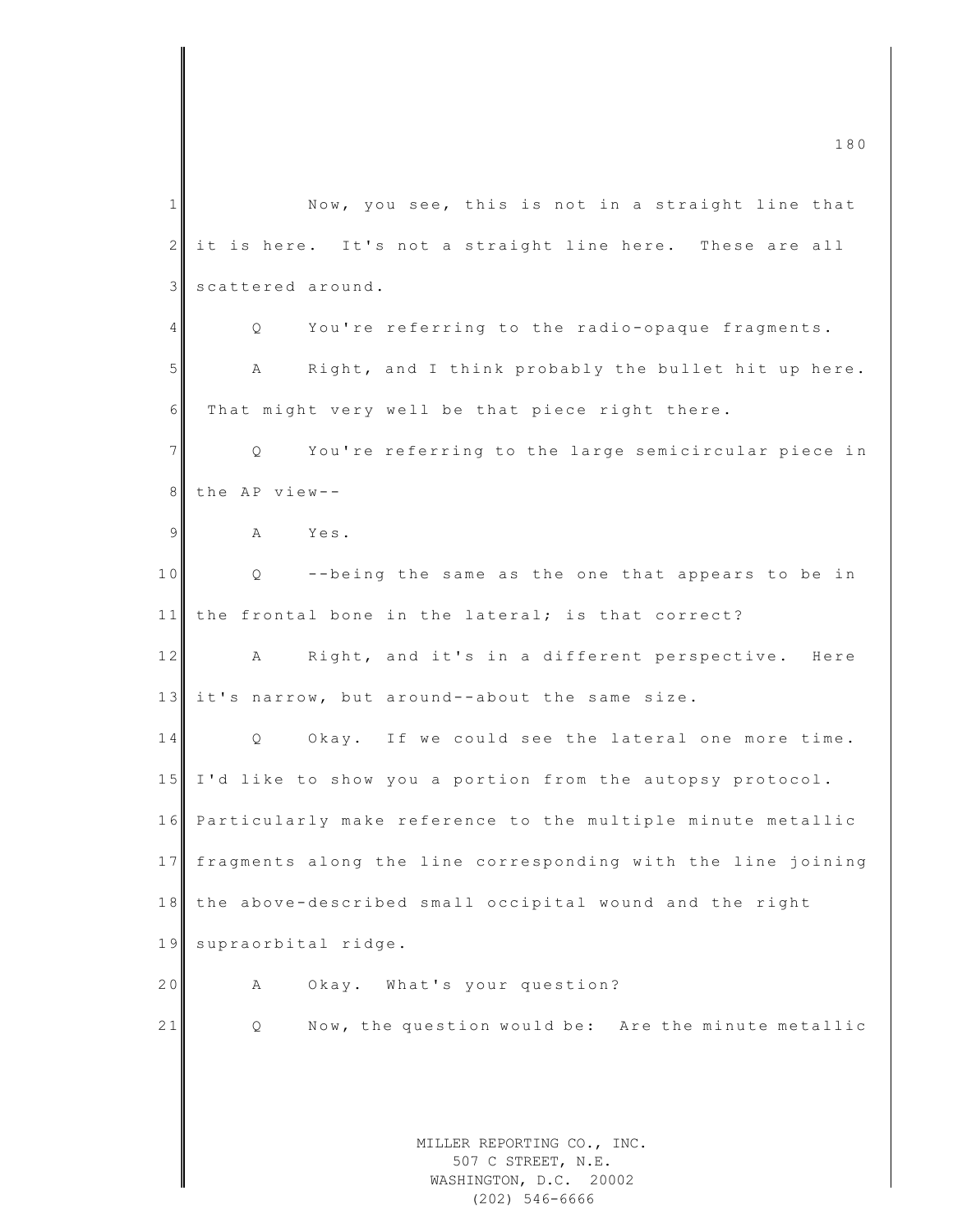|                | 181                                                                        |
|----------------|----------------------------------------------------------------------------|
| 1              | fragments referenced in the autopsy protocol those fragments               |
| $\mathbf{2}$   | that go along the top of the AP?                                           |
| $\mathfrak{Z}$ | Right.<br>А                                                                |
| $\overline{4}$ | And I would just note that it says that "They're<br>Q                      |
| 5              | aligned corresponding with the line joining the above-described            |
| 6              | small occipital wound"--the entrance wound--"and the                       |
| $\overline{7}$ | right"--that doesn't say--when I said "entrance wound," that               |
| 8 <sup>1</sup> | was my gloss to this.                                                      |
| 9              | Uh-huh.<br>Α                                                               |
| 10             | --"and the right supraorbital ridge." To me, it<br>Q                       |
| 11             | appears as if the line does not correspond with an entrance                |
| 12             | wound, but would be elsewhere.                                             |
| 13             | Is that from the autopsy?<br>А                                             |
| 14             | This is the autopsy protocol.<br>Q                                         |
| 15             | And this is--<br>Α                                                         |
| 16             | Now, I don't know that what is being referred to in<br>Q                   |
| 17             | the autopsy protocol is what is being referred to on this X-ray,           |
| 18             | but the question for you is: Is what you are seeing on the                 |
| 19             | X-ray itself what is being referred to in the portion of the               |
| 20             | autopsy protocol that I just quoted?                                       |
| 21             | Right. Although I interpret it differently now than<br>А                   |
|                |                                                                            |
|                |                                                                            |
|                | MILLER REPORTING CO., INC.<br>507 C STREET, N.E.<br>WASHINGTON, D.C. 20002 |

(202) 546-6666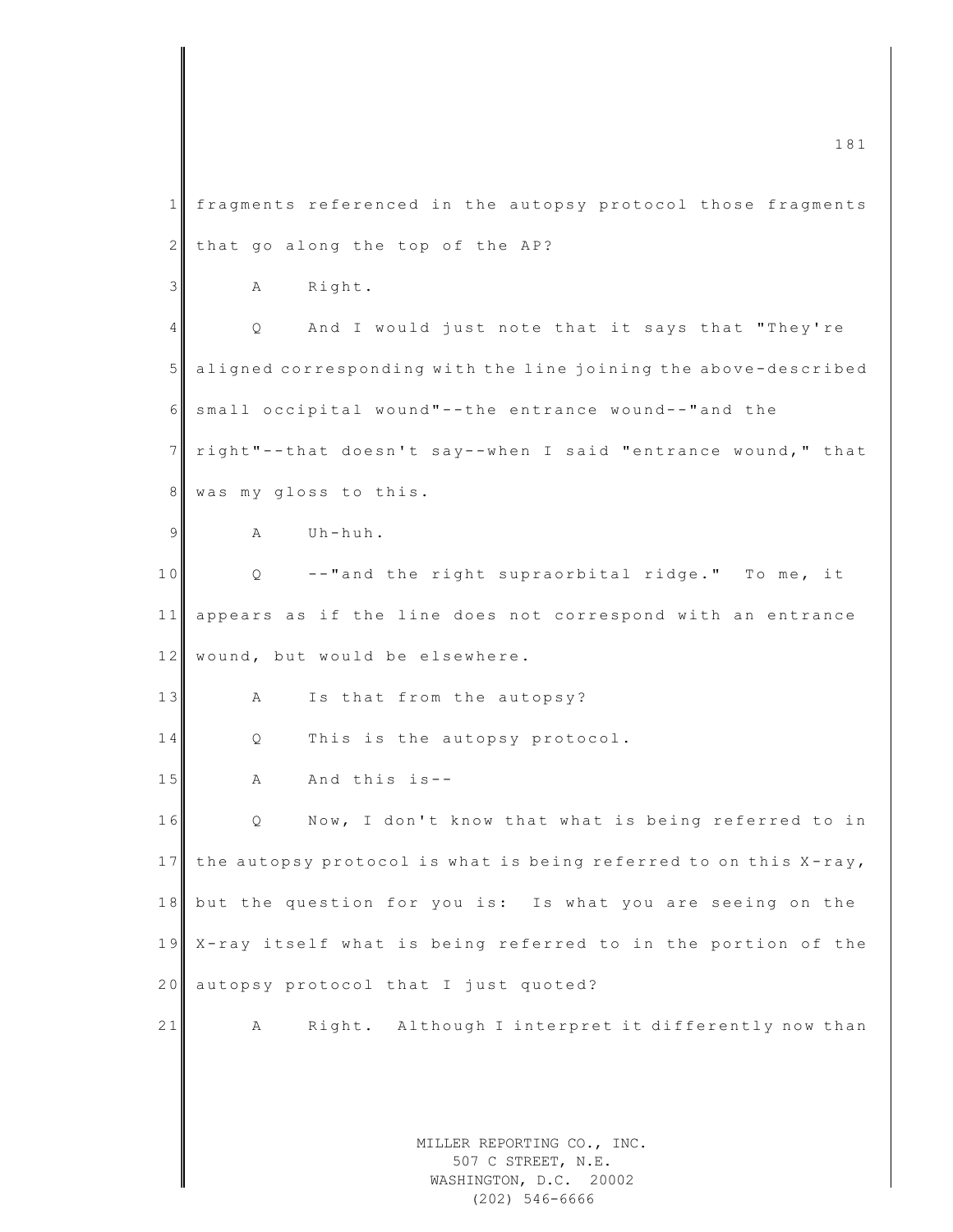MILLER REPORTING CO., INC. 507 C STREET, N.E. WASHINGTON, D.C. 20002 1 whoever did that. I see the line here, but it doesn't connect  $2 \parallel$  with the wound of entry, although they say it does there. And 3 apparently we gave this to the cops, O'Neill and Sibert . 4 Q This is the autopsy protocol. 5 A Yes. This is, too.  $6 \n\begin{array}{ccc} 6 \n\end{array}$  Q Yes, right. But when you say you gave it to the cops, 7 I'm not sure. Sibert--8 A To the FBI guys. 9 Q You mean you gave the X-rays? 10 A No. That fragment. 11 Q Oh, the fragment, okay. That's what wasn't clear. 12 Okay. 13 Was there any other X-ray that you now recall having 14 seen that showed a line of metallic fragments connecting to 15 the small wound of entry? 16 A Not of the head. 17 Q Is the fragment trail that you see on the AP--excuse 18 me, on the lateral X-ray, No. 2 that's in your hand, does that 19 correspond to what you saw on the night of the autopsy, as best 20 you recall? 21 A Yes.

(202) 546-6666

 $\frac{182}{200}$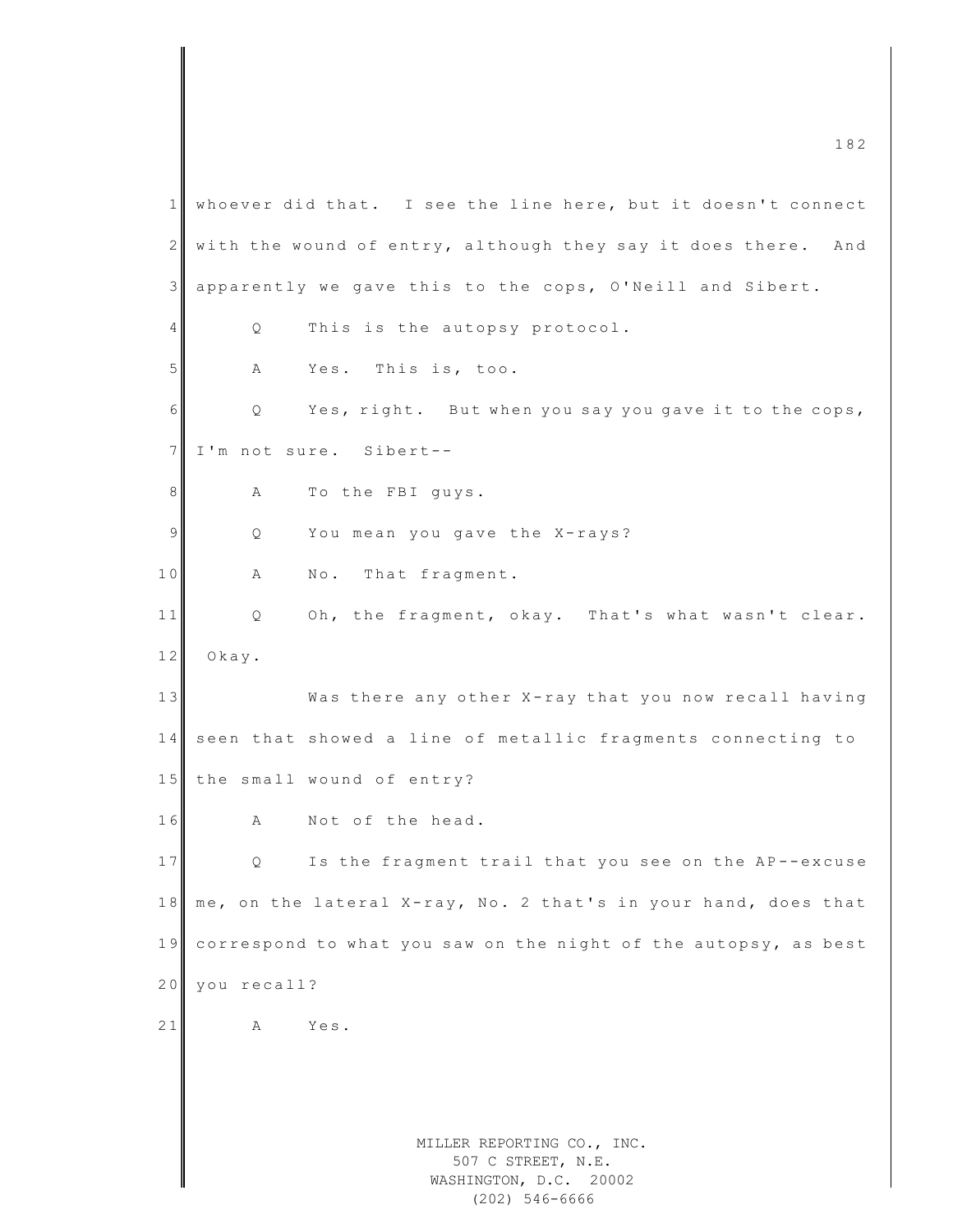MILLER REPORTING CO., INC. 507 C STREET, N.E. WASHINGTON, D.C. 20002  $1 \parallel$  Q Okay. I think that's it for the X-rays. 2 Dr. Boswell, if we could now shift from the time of 3 the autopsy and the preparation of the supplementary autopsy 4 report to the Warren Commission, I'd like to ask you whether 5 you ever met with anyone on the Warren Commission staff? 6 A Yes. 7 Q Do you remember with whom you met? 8 A The Senator from Philadelphia, Hatch--or... 9 Q Arlen Specter. 10 A Arlen Specter. Sorry. 11 Q Hatch is from Pittsburgh. He was not a Senator at 12 the time, though. 13 A No. 14 Q Did you meet with anyone else on the Warren Commission 15 staff in addition to Mr. Specter? 16 A He was the only one I worked with. We appeared before 17 the full Commission and met all of them, and they asked us 18 questions. 19 Q Approximately how many times did you meet with Mr. 20 Specter? 21 A It seemed like an awful lot, but probably it was no

(202) 546-6666

m c  $\frac{183}{2}$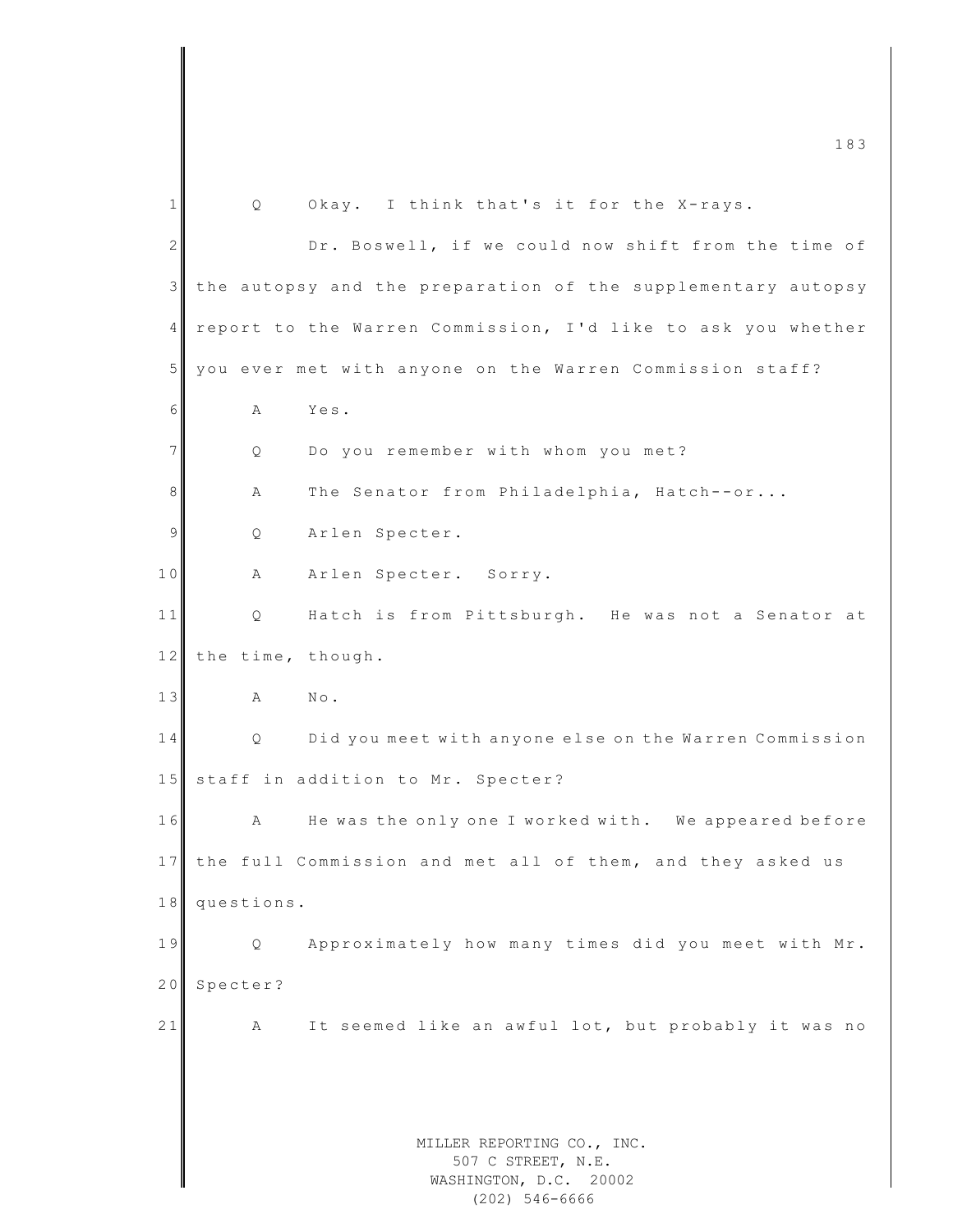1 more than three or four times.

| $\overline{2}$  | What kinds of things did you discuss with Mr. Specter?<br>Q     |
|-----------------|-----------------------------------------------------------------|
| 3               | Well, we--I think he told us more than we told him.<br>Α        |
| 4 <sup>1</sup>  | He would bring us information and then ask us how it fit the    |
| 5 <sub>l</sub>  | autopsy. And he showed us the clothes. He showed us the         |
| 6               | Zapruder film a couple of times. That's all I can remember,     |
| 7               | although it seemed like an awful lot of times we met with him.  |
| 8 <sup>1</sup>  | Did he ever suggest to you that you change any of<br>Q          |
| 9               | your testimony or to report something different from how you    |
| 10 <sup>1</sup> | understood it?                                                  |
| 11              | $\mathbb A$<br>$\mathbb{N} \circ$ .                             |
| 12              | Were you aware of any other person making a contact<br>Q        |
| 13              | with you in relationship to the Warren Commission who suggested |
| 14              | that you change your testimony in any way to correspond with    |
| 15              | any other ideas they might have?                                |
| 16              | Α<br>$\mathbb{N}\circ$ .                                        |
| 17              | Very early on in your deposition today, you made<br>Q           |
| 18              | reference to Mr. Eardley from the Justice Department asking     |
| 19              | you to go to New Orleans; is that correct?                      |
| 20              | $Mm - hmm$ .<br>А                                               |
| 21              | What did he say to you about the reason he wanted<br>Q          |
|                 |                                                                 |
|                 |                                                                 |
|                 | MILLER REPORTING CO., INC.                                      |
|                 | 507 C STREET, N.E.                                              |
|                 | WASHINGTON, D.C. 20002                                          |

WASHINGTON, D.C. 20002 (202) 546-6666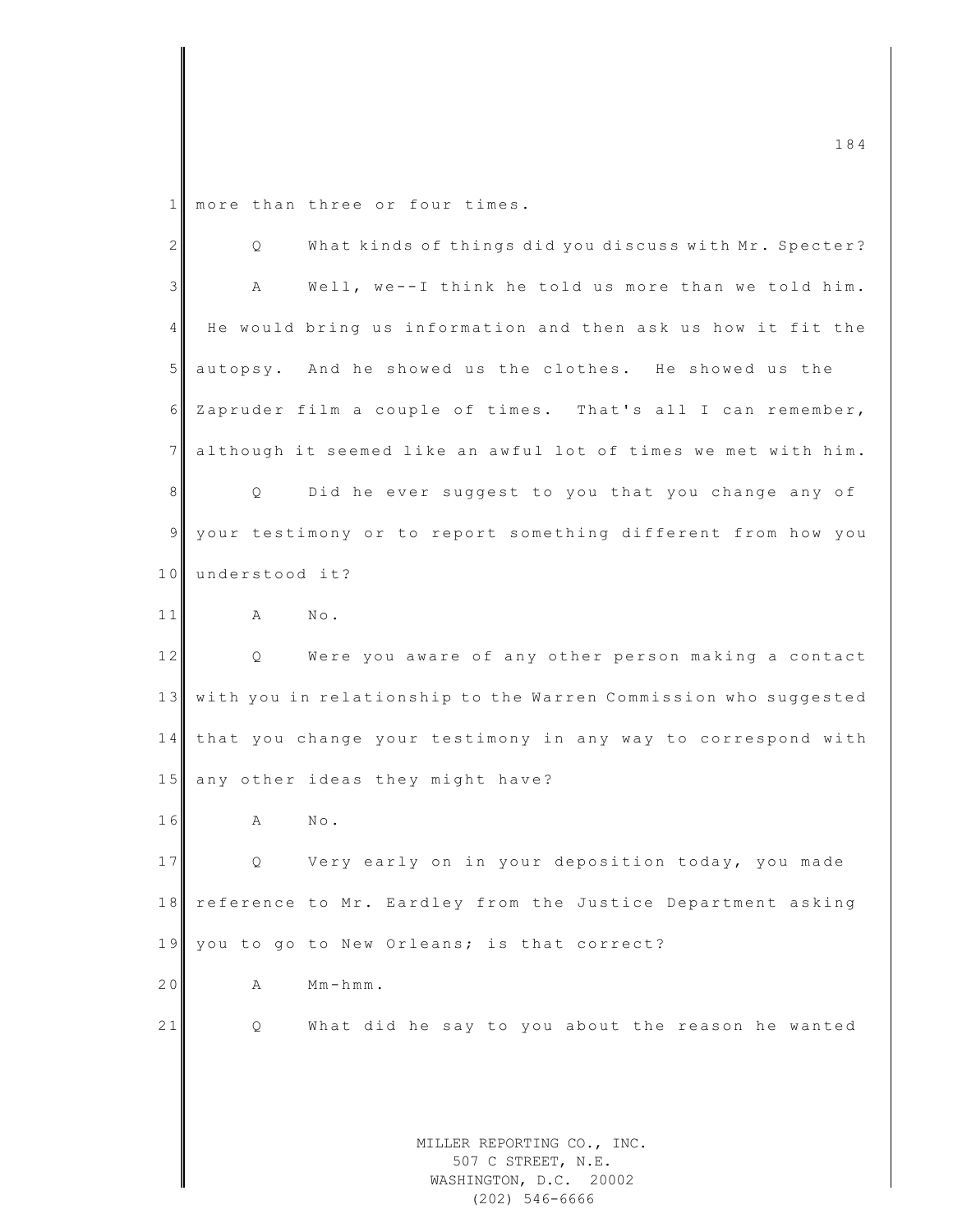1 you to go to New Orleans?

| 2 <sup>1</sup> | He was really upset. He says, "J, we got to get<br>A             |
|----------------|------------------------------------------------------------------|
| 3              | somebody in New Orleans quick. Pierre is testifying, and he's    |
| 4              | really lousing everything up." And I called Jim to see if he     |
| $5\phantom{.}$ | didn't want to go, and he was having--his mother-in-law was      |
| 6              | ill, and he couldn't go. So they put me on a plane that day      |
| 7              | and took me to New Orleans, and that was one of the most         |
| 8              | interesting adventures of my life. I met--do you want to hear    |
| 9              | all of this?                                                     |
| 10             | Q Yes, please.                                                   |
| 11             | A Carl Eardley sent me to a hotel, and I went into the           |
| 12             | hotel and registered. I was already registered. I got up to      |
| 13             | my room, and there was a note on my bedside table telling me     |
|                | 14   to meet somebody at a certain place at a certain time. And  |
| 15             | this was a scary place. This was down around the wharfs, and     |
| 16             | the federal attorney's office was in a big warehouse down there. |
| 17             | And that's--I met somebody on the street. He took me in there,   |
| 18             | and then they told me what was going on. They showed me the      |
| 19             | transcript of Pierre's testimony for the past couple of days,    |
| 20             | and I spent all night reviewing that testimony. And it was       |
| 21             | this bit about the general. Jim said, "Who's in charge here?"    |

MILLER REPORTING CO., INC. 507 C STREET, N.E. WASHINGTON, D.C. 20002 (202) 546-6666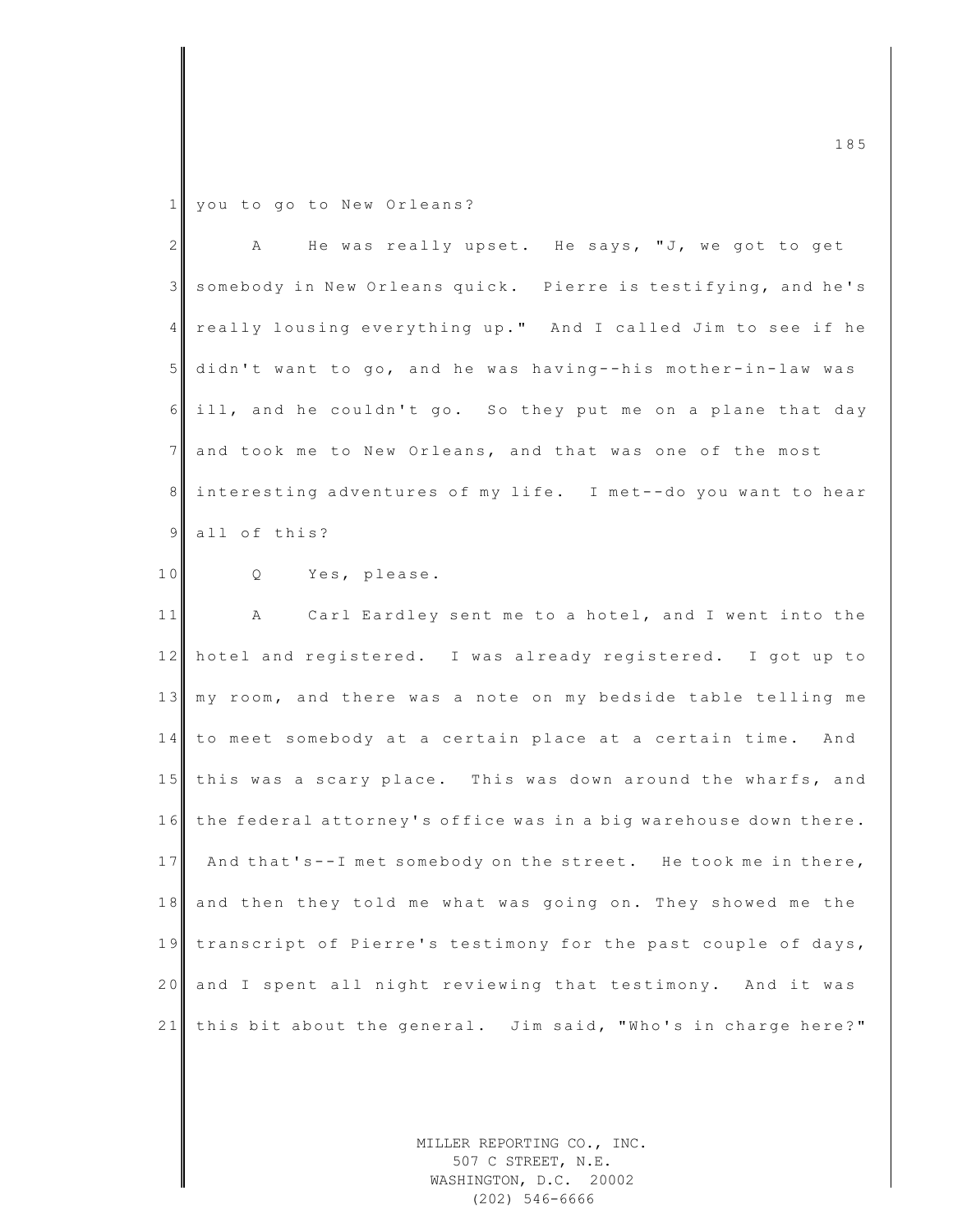|                 | 186                                                                        |
|-----------------|----------------------------------------------------------------------------|
| $\mathbf{1}$    | And when they asked Pierre in court who supervised and ran                 |
| $\mathbf{2}$    | the autopsy, he says, "Some Army general." And so that is                  |
| 3               | why--and I never appeared. I spent two days down there and                 |
| $4\overline{ }$ | then came home, never appeared in court. And the government                |
| 5 <sub>1</sub>  | won their case.                                                            |
| 6               | Actually, the government was the district attorney.<br>$Q \qquad \qquad$   |
| 7 <sup>1</sup>  | So my next question for you actually was: What was the United              |
| 8               | States Department of Justice doing in relationship to a case               |
| 9               | between the district attorney of New Orleans and a resident                |
| 10              | of New Orleans?                                                            |
| 11              | A Well, they--I went over and met somebody, some lawyer                    |
| 12              | in another firm that night, and I don't know who he was                    |
| 13              | representing. But, obviously, the federal attorney was on the              |
| 14              | side of Clay Shaw against the district attorney.                           |
| $1\,5$          | Do you remember the name of that federal attorney?<br>Q.                   |
| 16              | No. I have no idea.<br>Α                                                   |
| 17              | Was it Harry Connick?<br>Q.                                                |
| 18              | It could very well have been. That name sounds--of<br>Α                    |
| 19              | course, Connick is not an uncommon name. It could have been.               |
| 20              | Do you recall meeting with an attorney named Wegman?<br>Q.                 |
| 21              | Α<br>$\mathbb{N}\circ$ .                                                   |
|                 |                                                                            |
|                 |                                                                            |
|                 | MILLER REPORTING CO., INC.<br>507 C STREET, N.E.<br>WASHINGTON, D.C. 20002 |

WASHINGTON, D.C. 20002 (202) 546-6666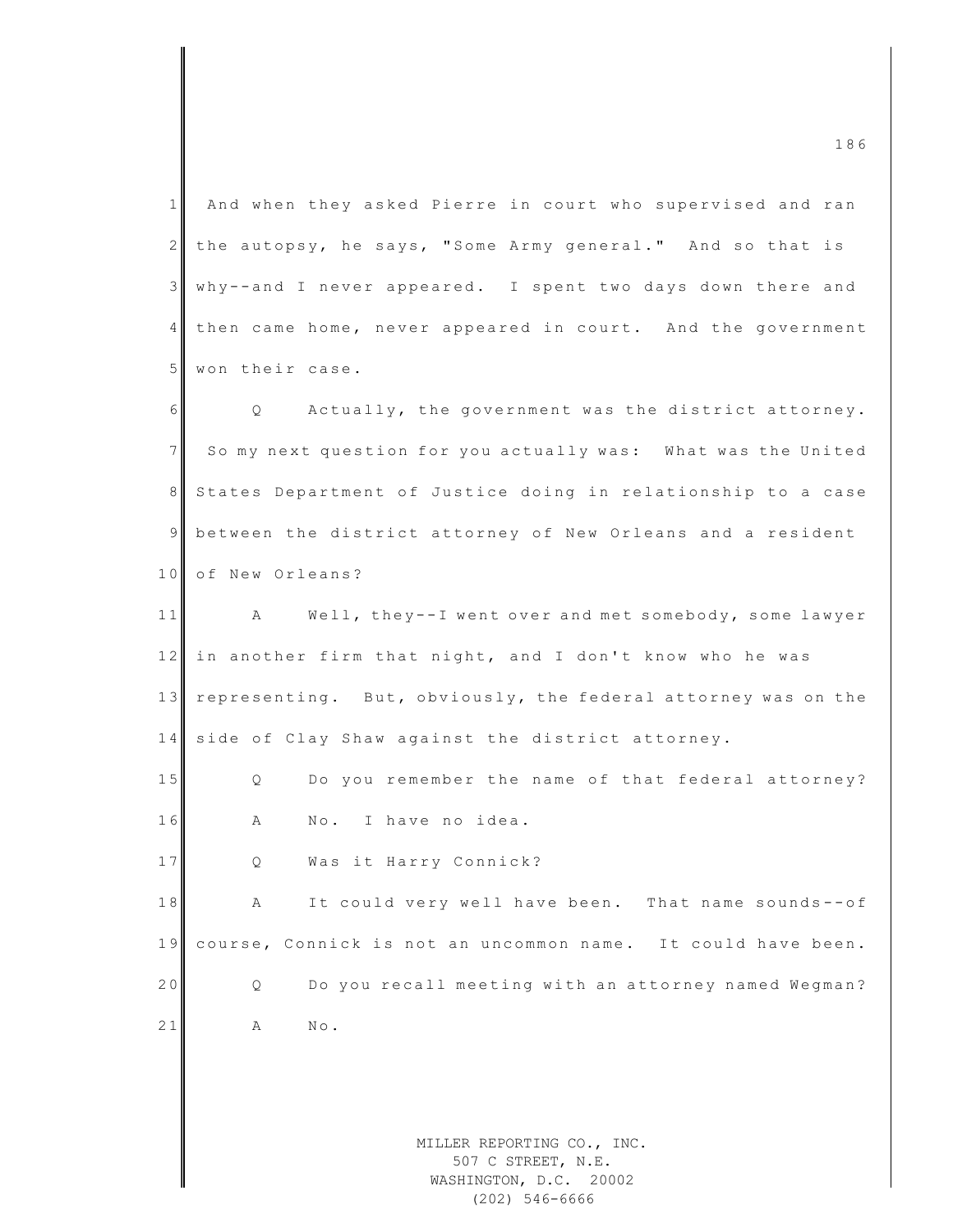| $\mathbf{1}$ | Or Dymond?<br>Q                                                 |
|--------------|-----------------------------------------------------------------|
| 2            | Thirty years ago, no, I can't remember that.<br>Α               |
| 3            | What did the government attorney say to you? Did<br>Q           |
| 4            | he help prepare potential testimony for you?                    |
| 5            | They were getting ready to. I guess it all depended<br>A        |
| 6            | on what Pierre did that next day or something. I don't know.    |
| 7            | All I know is that they--he was answering in very strange ways  |
| 8            | their questions, and, yes, they sent me down and talked to me   |
| $\mathsf{S}$ | and tried to get me to agree that he was very strange and that  |
| 10           | I could do a better job or something.                           |
| 11           | Did you ever talk to Dr. Finck about his testimony?<br>Q        |
| 12           | Α<br>$N \circ$ .                                                |
| 13           | Did you ever talk to him at all after that point?<br>Q          |
| 14           | Oh, yes, many times. Pierre's wife was there with<br>A          |
| 15           | him, and he was staying in the same hotel I was. And so we      |
| 16           | met just by chance at breakfast the day after I arrived.<br>And |
| 17           | we didn't discuss why I was there. I'm sure he asked me, and    |
| 18           | I don't know what I told him. But, anyway, we have met on a     |
| 19           | number of occasions since then. His daughter is in this         |
| 20           | country, and she was going to school in Missouri for several    |
| 21           | years. And I used to--they'd stop by here and visit with us     |
|              |                                                                 |

MILLER REPORTING CO., INC. 507 C STREET, N.E. WASHINGTON, D.C. 20002 (202) 546-6666

m c  $187$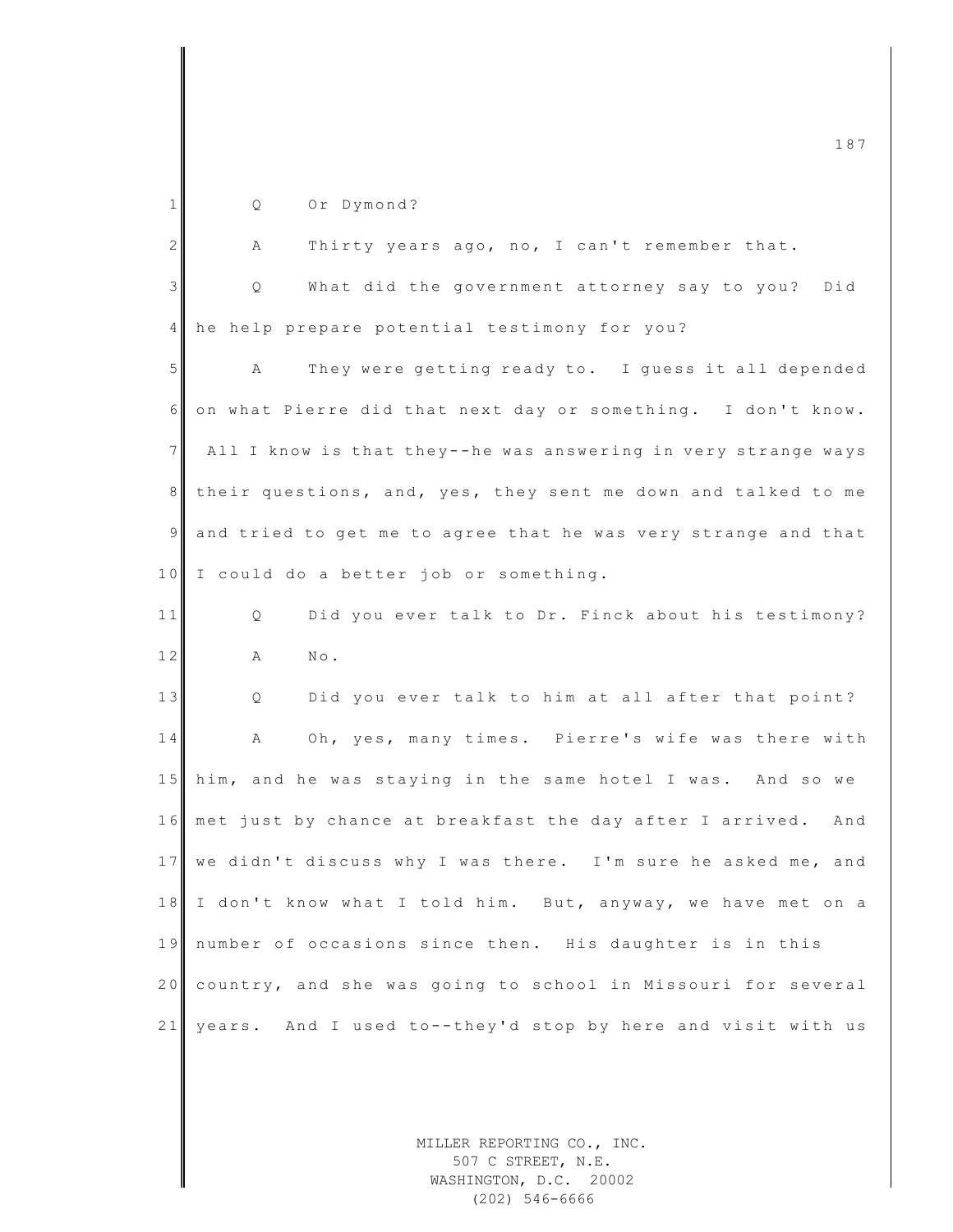| $\mathbf{1}$   | as they were on their way. We were very good friends.                  |
|----------------|------------------------------------------------------------------------|
| $\mathbf{2}$   | Do you have any idea why he was answering the questions<br>$Q_{\rm c}$ |
| $\mathfrak{Z}$ | the way he was in the Clay Shaw trial?                                 |
| 4              | Well, you'll know when you meet him, if and when you<br>A              |
| 5 <sup>5</sup> | meet him. He is a very strange--but a sharp guy. He was a              |
| 6              | good pathologist, a hard worker. He was devoted to the United          |
| 7 <sup>1</sup> | States and to the Army despite the fact that he was going back         |
| 8              | home. But he's a strange guy. I knew that long before we               |
| $\mathsf{S}$   | invited him over to help us on this autopsy. He's just a strange       |
| 10             | fellow.                                                                |
| 11             | Do you recall who paid for your trip to go to New<br>Q                 |
| 12             | Orleans?                                                               |
| 13             | I would assume that the Justice Department provided<br>$\mathbf{A}$    |
| 14             | my plane tickets and my hotel bill.                                    |
| 15             | Q Other than for this experience in New Orleans, were                  |
| 16             | you contacted at any other point by any representative of the          |
| 17             | U.S. Government to provide assistance for the government in            |
| 18             | regard to the Kennedy autopsy?                                         |
| 19             | No. But aside from that, Carl Eardley called me when<br>А              |
| 20             | King was assassinated and said, "J, we got a problem down in           |
| 21             | They're alleging that we're letting the Reverend<br>Memphis.           |
|                |                                                                        |
|                |                                                                        |
|                | MILLER REPORTING CO., INC.                                             |

507 C STREET, N.E. WASHINGTON, D.C. 20002 (202) 546-6666

m c  $\frac{188}{188}$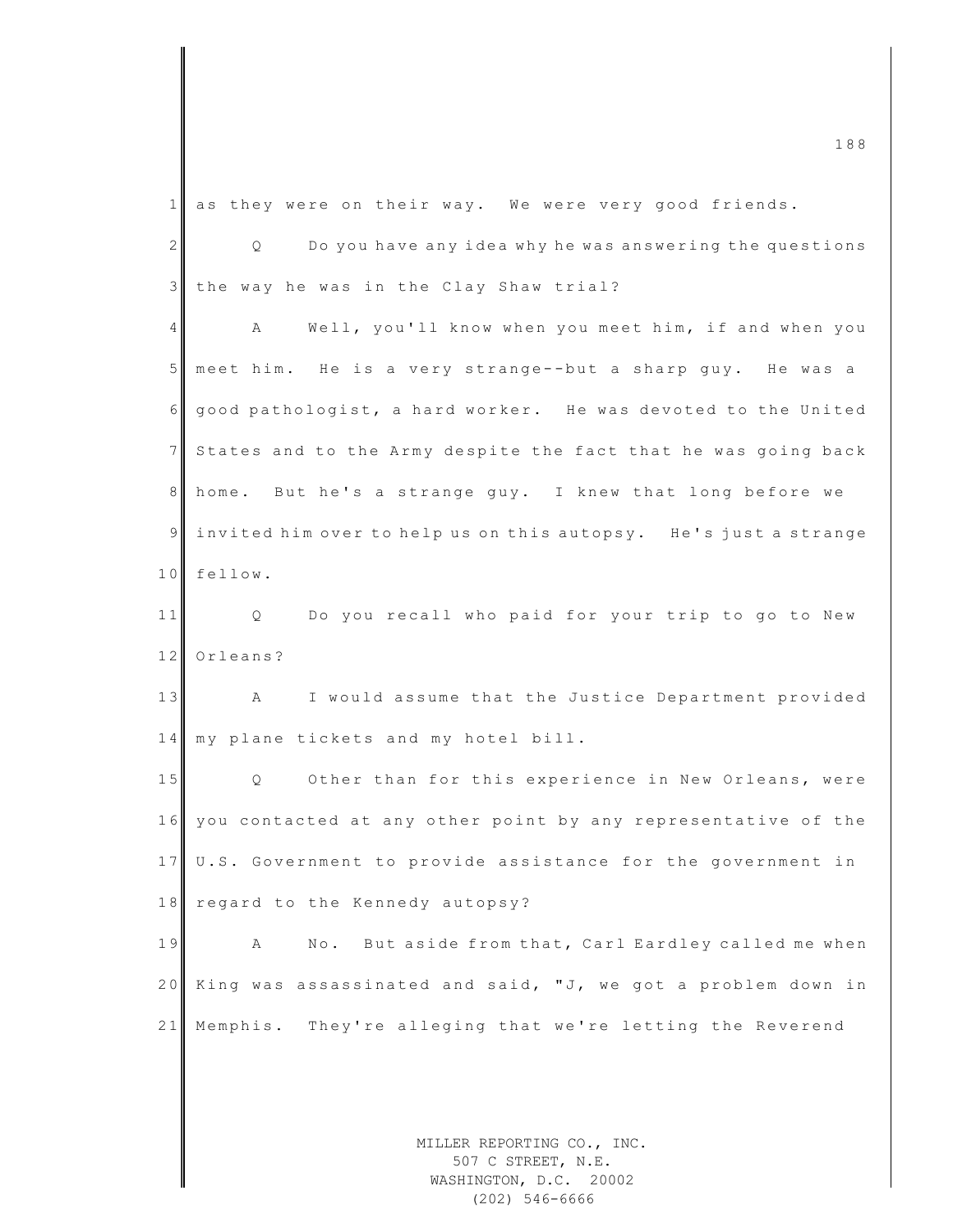| 1              | die." And then he called me back and said, "He died. Would                 |
|----------------|----------------------------------------------------------------------------|
| $\overline{2}$ | you go down there and supervise the autopsy?" And I said I'm               |
| 3              | the last--by this time, it had been several years, and we'd                |
| $\overline{4}$ | had an awful lot of stuff about the autopsy. And so I said,                |
| 5 <sub>1</sub> | "I'm the last one you want to go down." And I gave him the                 |
| 6              | name of the guy who was at that time the neuropathologist--I               |
| $7\phantom{.}$ | knew what they were going to find because he had been shot in              |
| 8              | the neck and the spinal cord was severed. And I gave him the               |
| 9              | name of the neuropathologist at the AFIP, and he called him                |
| 10             | and got him to go.                                                         |
| 11             | That's the only other incident relative to that.                           |
| 12             | Earlier in the deposition, you made reference to a<br>$Q \qquad \qquad$    |
| 13             | letter that you sent, I believe to Mr. Eardley, suggesting that            |
| 14             | a panel be created to review some of the autopsy material.                 |
| 15             | Could you describe for me what circumstances led to your writing           |
| 16             | that letter?                                                               |
| 17             | Α<br>This was--had to be '68, maybe. I'm not sure when                     |
| 18             | it was. And he just called me out of the blue and said he thought          |
| 19             | it was a good idea--said they thought it was a good idea to                |
| 20             | have an independent panel. I believe that's what it was.                   |
| 21             | Now, I had been talking about this with perhaps him                        |
|                |                                                                            |
|                |                                                                            |
|                | MILLER REPORTING CO., INC.<br>507 C STREET, N.E.<br>WASHINGTON, D.C. 20002 |

m c  $\frac{1}{8}$  and  $\frac{1}{8}$  and  $\frac{1}{8}$  and  $\frac{1}{8}$  and  $\frac{1}{8}$  and  $\frac{1}{8}$  and  $\frac{1}{8}$  and  $\frac{1}{8}$  and  $\frac{1}{8}$  and  $\frac{1}{8}$  and  $\frac{1}{8}$  and  $\frac{1}{8}$  and  $\frac{1}{8}$  and  $\frac{1}{8}$  and  $\frac{1}{8}$  and  $\frac{1}{8$ 

WASHINGTON, D.C. 20002 (202) 546-6666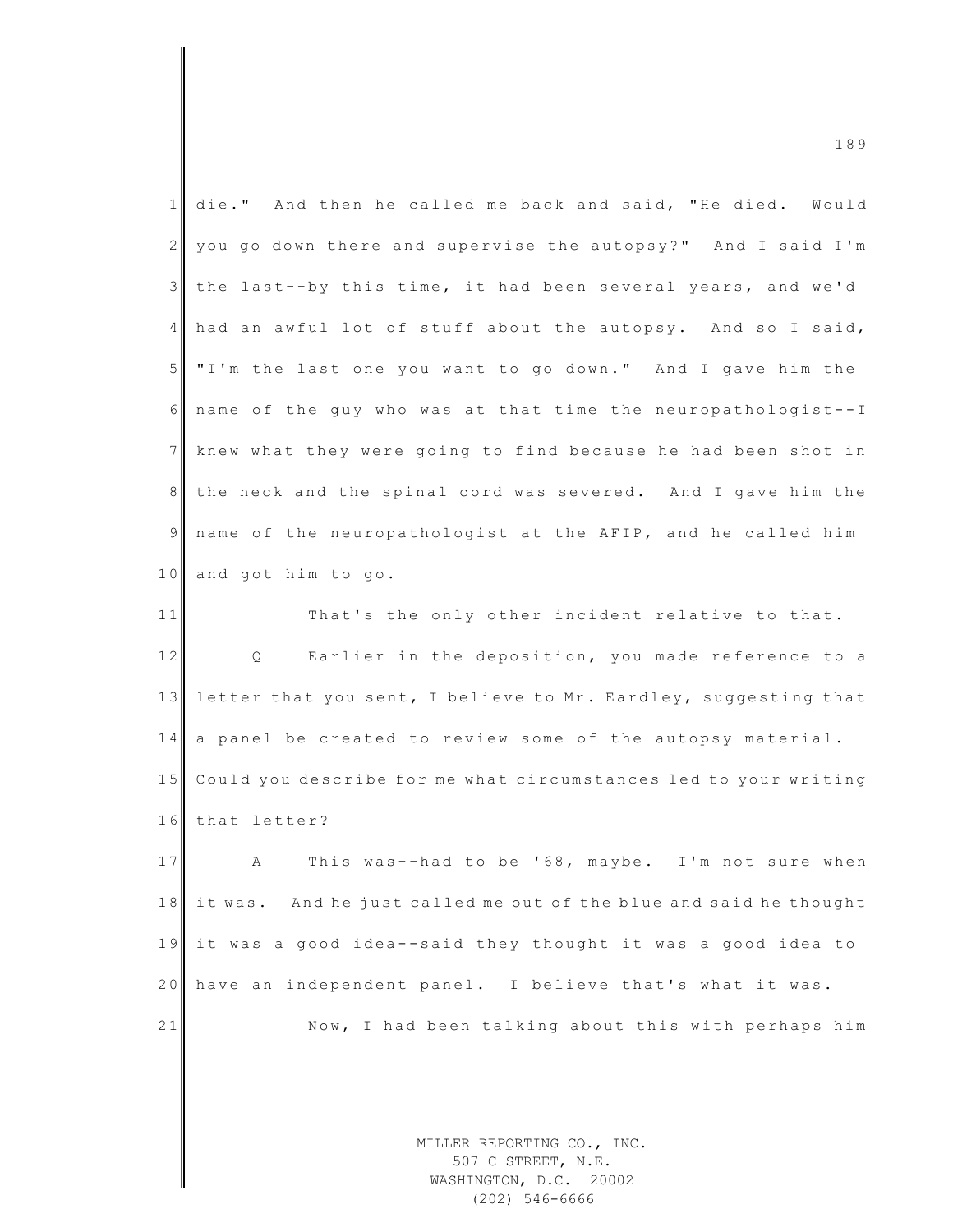| 1              | and other people, Jim particularly, that now that all the                |
|----------------|--------------------------------------------------------------------------|
| $\overline{2}$ | material was back, that it should be reviewed, if they're not            |
| $\mathcal{S}$  | going to. And whether Carl suggested it or whether I convinced           |
| 4              | him, I'm not sure. But, anyway, he was willing to accept the             |
| $5\phantom{.}$ | letter, which he essentially described to me what they wanted,           |
| 6              | and I wrote it.                                                          |
| $\overline{7}$ | You have a copy of that, do you not?                                     |
| 8              | Not your letter to him. We have the report from the<br>$Q \qquad \qquad$ |
| $\overline{9}$ | Clark Panel, but I haven't seen your letter to Mr. Eardley.              |
| 10             | I can provide you a copy of that if you would like.<br>А                 |
| 11             | Yes. Yes, I would. Was your letter to Mr. Eardley?<br>Q                  |
| 12             | Yes. I'm almost positive--I'm sorry. I wrote that<br>A                   |
| 13             | to the Justice Department. I rather think it was--because as             |
| 14             | I sit here, I sort of think I wrote to Mr. Eardley relative              |
| 15             | to our recent conversations and so forth. So I think I                   |
| 16             | Q<br>I'd like to show you the document that ended up coming              |
| 17             | from--it's called the Clark Panel Report. I'm showing you a              |
| 18             | copy of Exhibit 59, which is the Clark report. Have you                  |
| 19             | previously seen the document that's now marked Exhibit 59?               |
| 20             | Yes.<br>Α                                                                |
| 21             | Other than writing the letter that helped prompt the<br>Q                |
|                |                                                                          |
|                |                                                                          |
|                | MILLER REPORTING CO., INC.                                               |

m c  $\frac{1}{2}$  190

507 C STREET, N.E. WASHINGTON, D.C. 20002 (202) 546-6666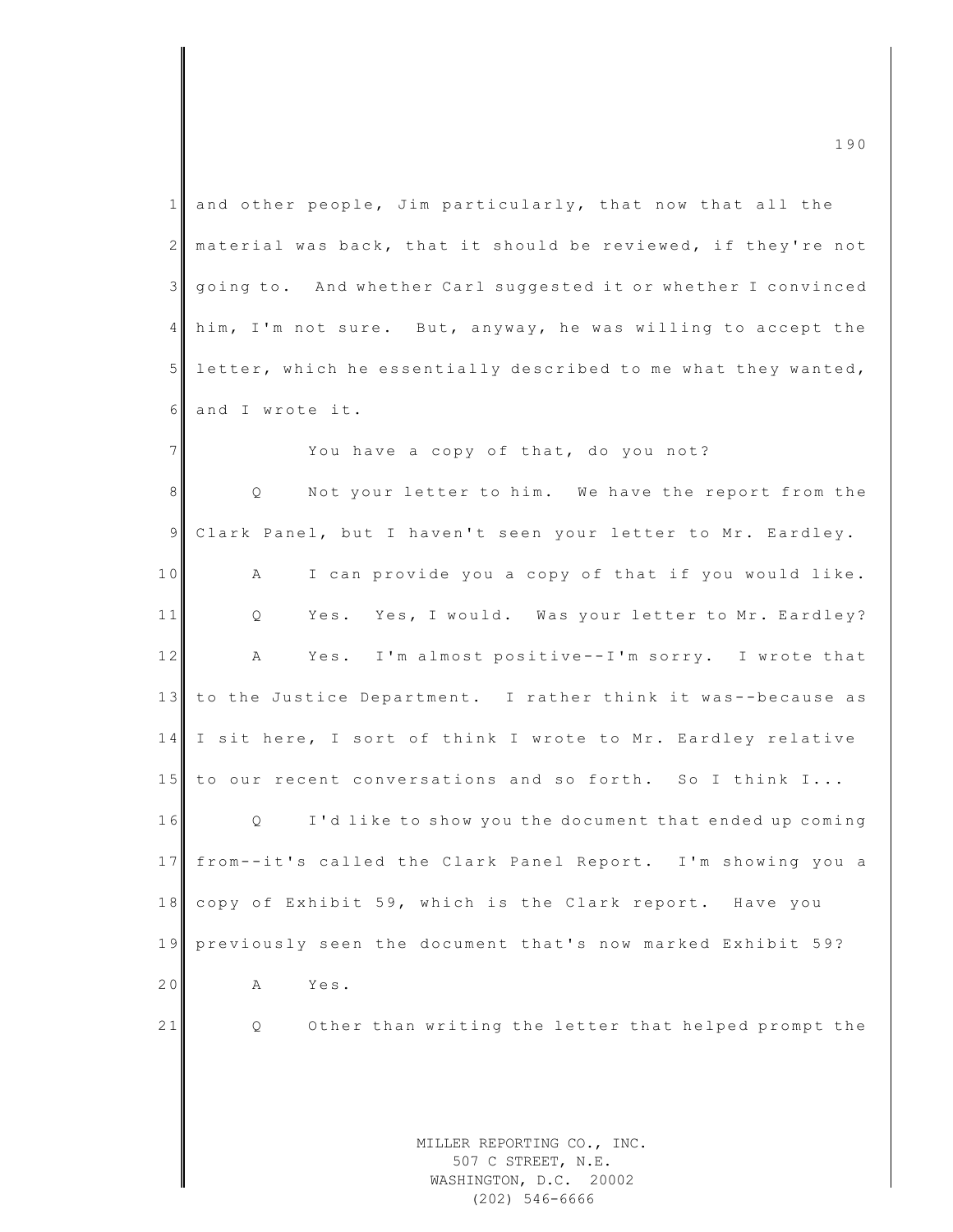MILLER REPORTING CO., INC. 507 C STREET, N.E. WASHINGTON, D.C. 20002 1 creation of the Clark Panel, did you have any further role in 2 conjunction with the panel? 3 A I was there at the time they met and went over the 4 material. I guess we had lunch together and discussed the case 5 and so forth. 6 Q Was anyone else from the autopsy present with the 7 Clark Panel, such as Dr. Humes or--8 A Jim was there. Finck may very well have been. I'm 9 not sure. And I sort of think Eberhart was there, but I'm not 10 sure. 11 0 Ebersole? 12 A Ebersole. This was the good panel. We met with a 13 couple of panels. This one were all people that, for some 14 reason, Jim and I knew. Not that we had anything to do with 15 selecting them, but these guys--well, we did know Oscar Hunter 16 and Russ Fisher. 17 Q I'd like you to turn to page 14 of Exhibit 59, the 18 bottom paragraph, the first sentence of which reads, "One bullet 19 struck the back of the decedent's head well above the external 20 occipital protuberance." 21 Did you have any discussions with members of the Clark

(202) 546-6666

m c  $191$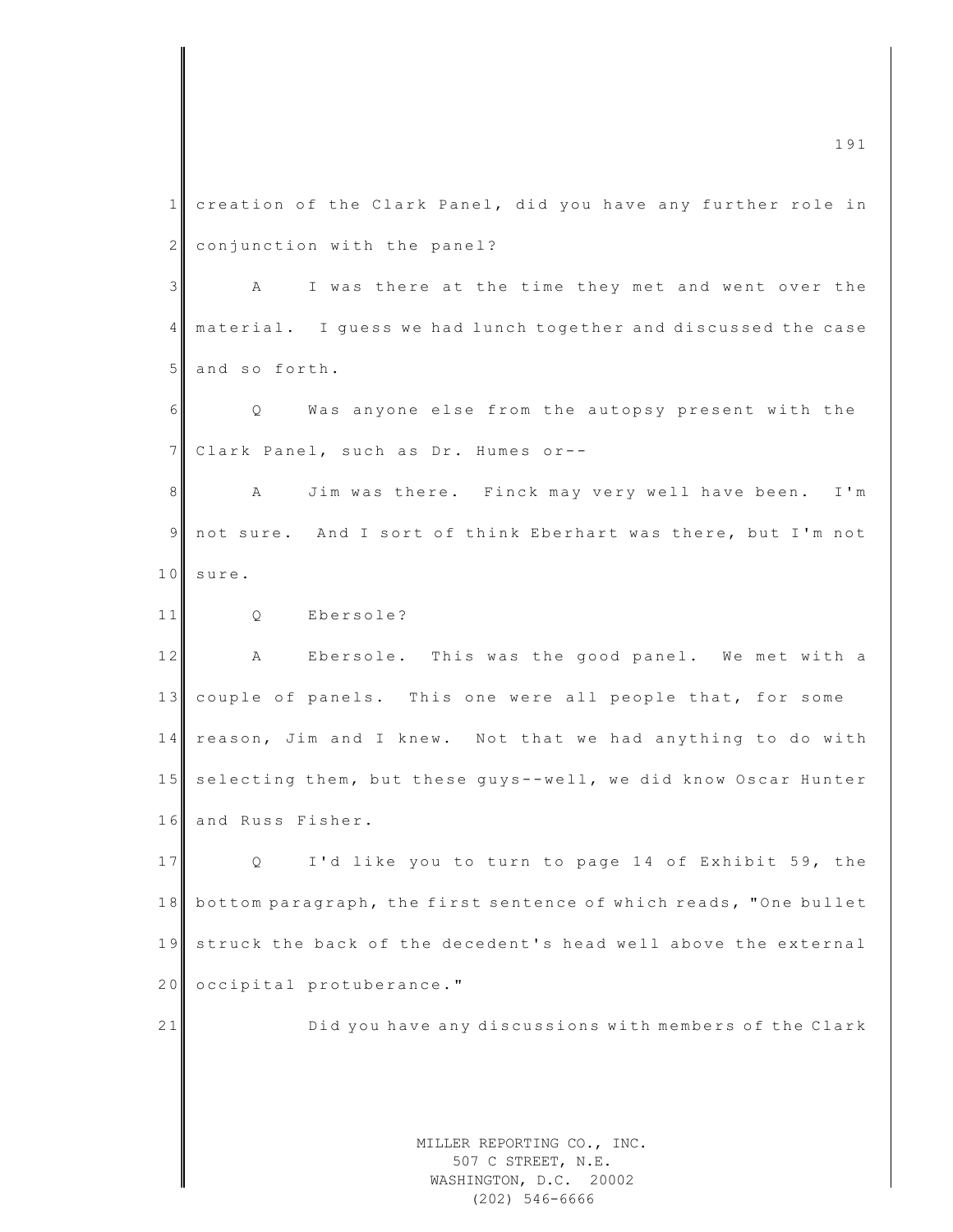MILLER REPORTING CO., INC. 1 Panel about the entrance wound location for the skull wound? 2 A We had a lot of discussion with them. 3 | Q Did you understand or did you ever come to believe 4 that the Clark Panel located the entrance wound at a point 5 superior to where you had identified the entrance wound in the 6 autopsy protocol? 7 A I never believed this. I think Jim at one point came 8 to believe this, because he testified before the House 9 commission to that effect, I think. But if you can believe 10 that photograph that we were just looking at, this is not true, 11 because that is way below the point they're indicating. 12 Q So, in other words, when you say that this is not 13 true, you're referring to the portion that I just read to you? 14 A Right, from the Clark commission. 15 Q About how much time did you spend with the Clark Panel 16 members? 17 A At least a half a day, maybe all day. 18 Q What was the principal purpose that you understood 19 they were trying to perform? 20 A Just review the material that was available and see 21 if their conclusions were different or the same or similar to

507 C STREET, N.E. WASHINGTON, D.C. 20002 (202) 546-6666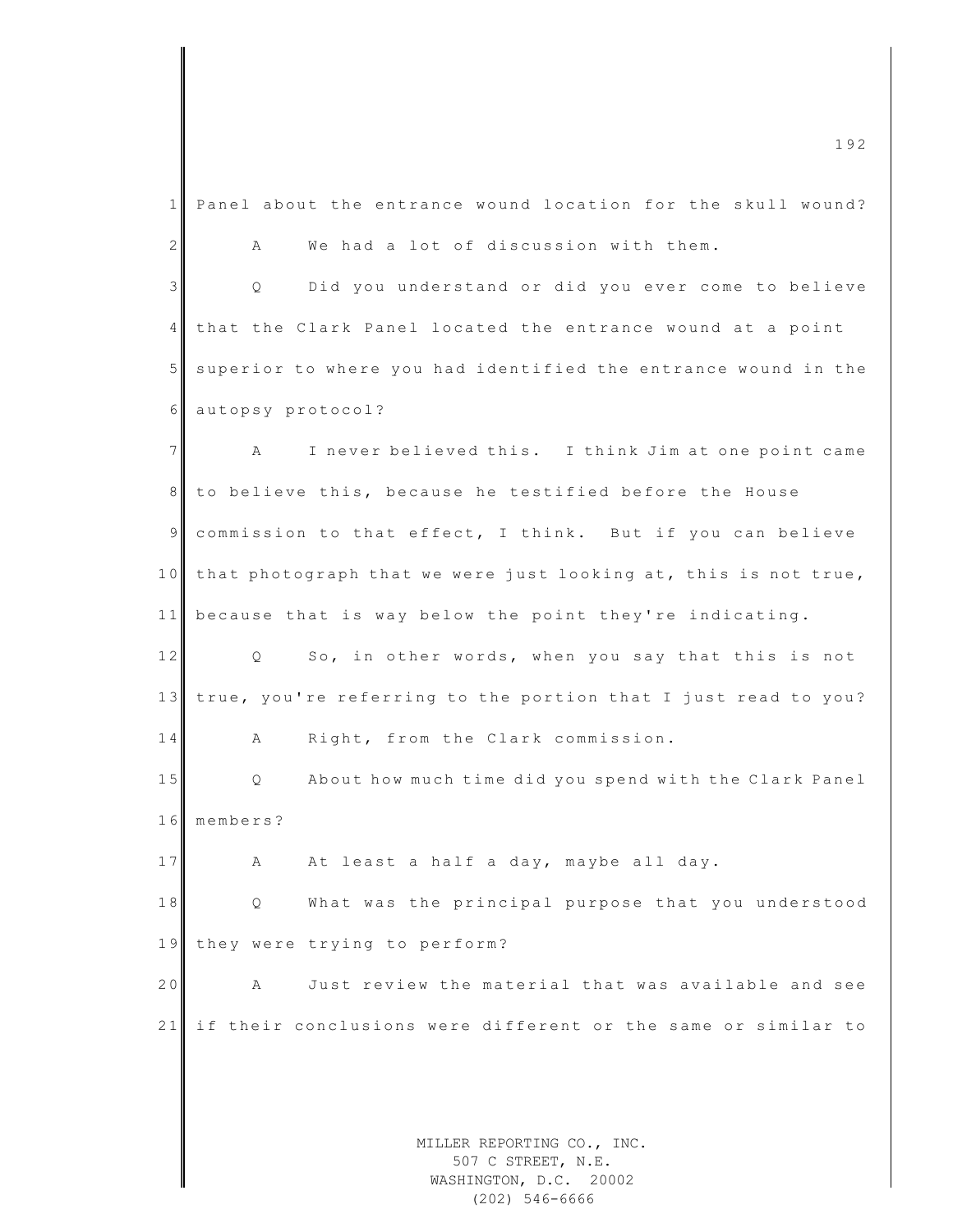MILLER REPORTING CO., INC. 507 C STREET, N.E. 1 ours. 2 Q Did you ever meet with anyone from the Edgewood 3 Arsenal in regard to the autopsy of President Kennedy? 4 A No. I know that they did a lot of ballistic work 5 down there, and Pierre had worked there or had been stationed  $6$  there. But I did not have anything to do with them. 7 Q Do you recall, for example, meeting anyone connected 8 with Edgewood Arsenal in conjunction with your testimony before 9 the Warren Commission? 10 A No. 11 Q Do you ever recall showing any of the autopsy 12 photographs or X-rays to anyone other than may have happened 13 in conjunction with the Clark Panel or the House Select Committee 14 on Assassinations? 15 A Would you repeat that? 16 | Q Sure. Other than with the Clark Panel and the House 17 Select Committee on Assassinations, have you ever met with any 18 other people and shown them photographs of the autopsy? 19 A No. I've never had available X-rays or photographs. 20 Q Did you yourself ever communicate directly or 21 indirectly with any of the following people about the autopsy:

m c  $193$ 

WASHINGTON, D.C. 20002

(202) 546-6666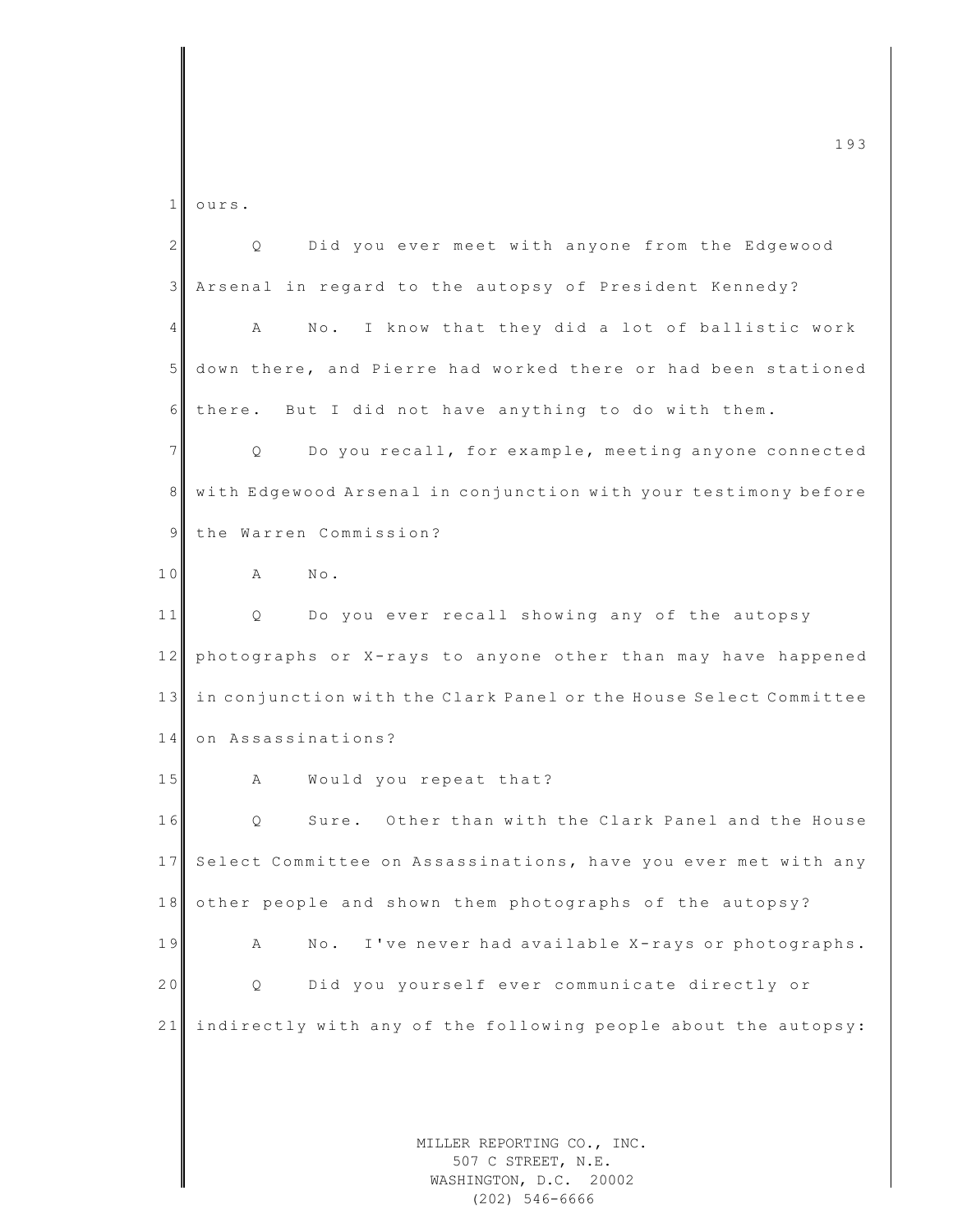MILLER REPORTING CO., INC.  $\frac{194}{194}$ 1 First, Robert McNamara? 2 A No. 3 Q Robert Kennedy? 4 **A** No. 5 Q Jacqueline Kennedy? 6 A No. 7 Q Admiral Burkley? 8 A No. 9 Q President Johnson? 10 A No. 11 Q I'd like to give you an opportunity now to provide 12 any kind of statement, if you wish to make one, about the autopsy 13 or anything that you think could help clarify things. But I'd 14 like to take care of two short pieces of business first. 15 First, Doug Horne has drawn black lines over the 1 6 markings that you made on the skull, and I'd like to ask you 17 if that appears to you that those are reasonably accurate 18 overdrawings on yours, understanding still that these are just 19 approximate dimensions of the wound. 20 A And not meant to be precise, but just show magnitude 21 and relative position.

507 C STREET, N.E. WASHINGTON, D.C. 20002 (202) 546-6666